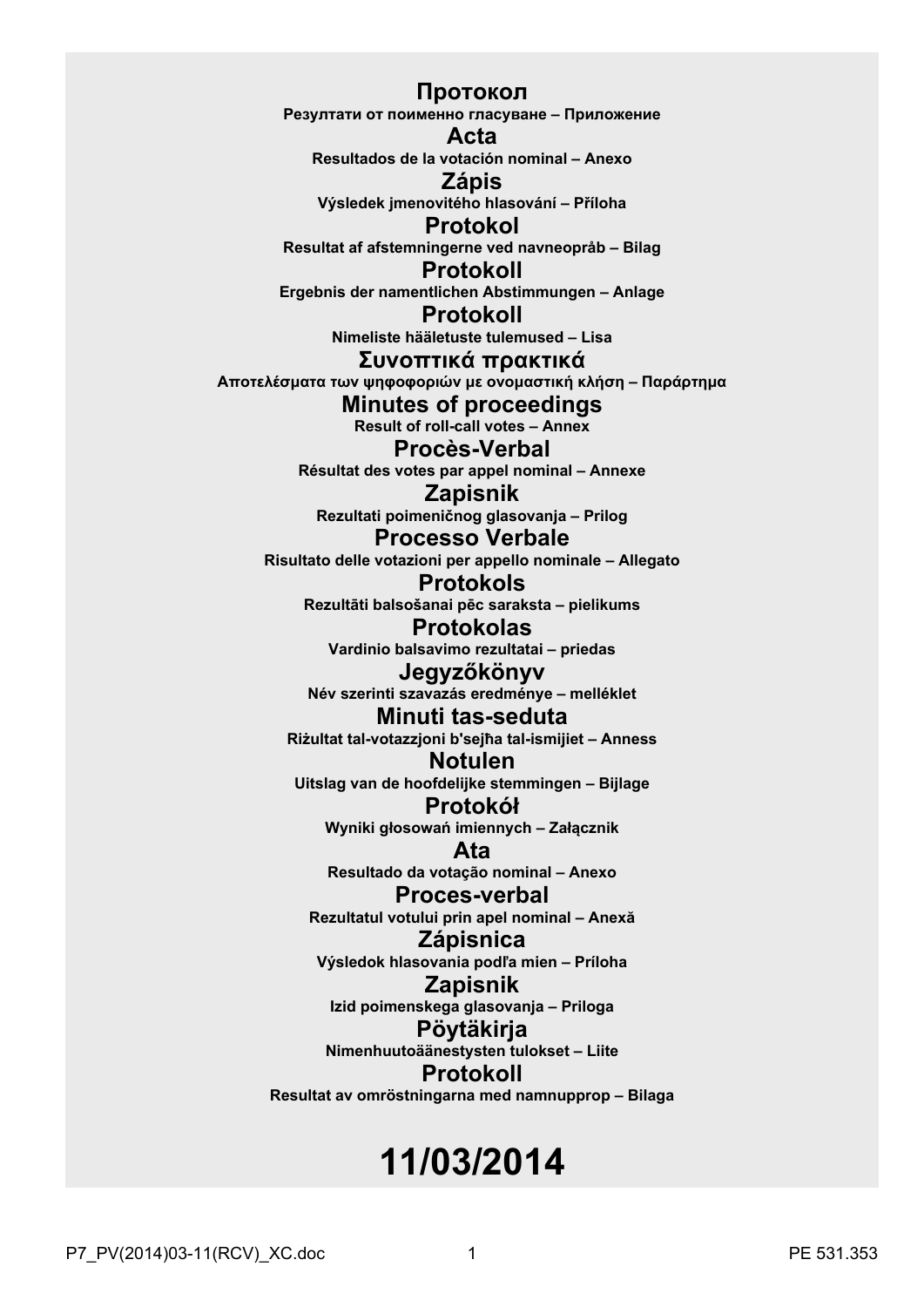## **PLEASE NOTE**

Corrections to votes appear in the section relating to the vote concerned.

For any comments relating to corrections to votes or voting intentions, please see the corresponding item in the Minutes.

Corrections to votes submitted before 18.30 will be included. Any corrections received within a maximum of two weeks after that time will appear in the electronic version of this Annex, which will be updated on a regular basis.

Once the two-week deadline has passed, the list of corrections to votes will be finalised with a view to publication in the Official Journal.

Key to symbols: + (in favour), – (against), 0 (abstention)

### *Situation as at: 01/04/2014 11:14*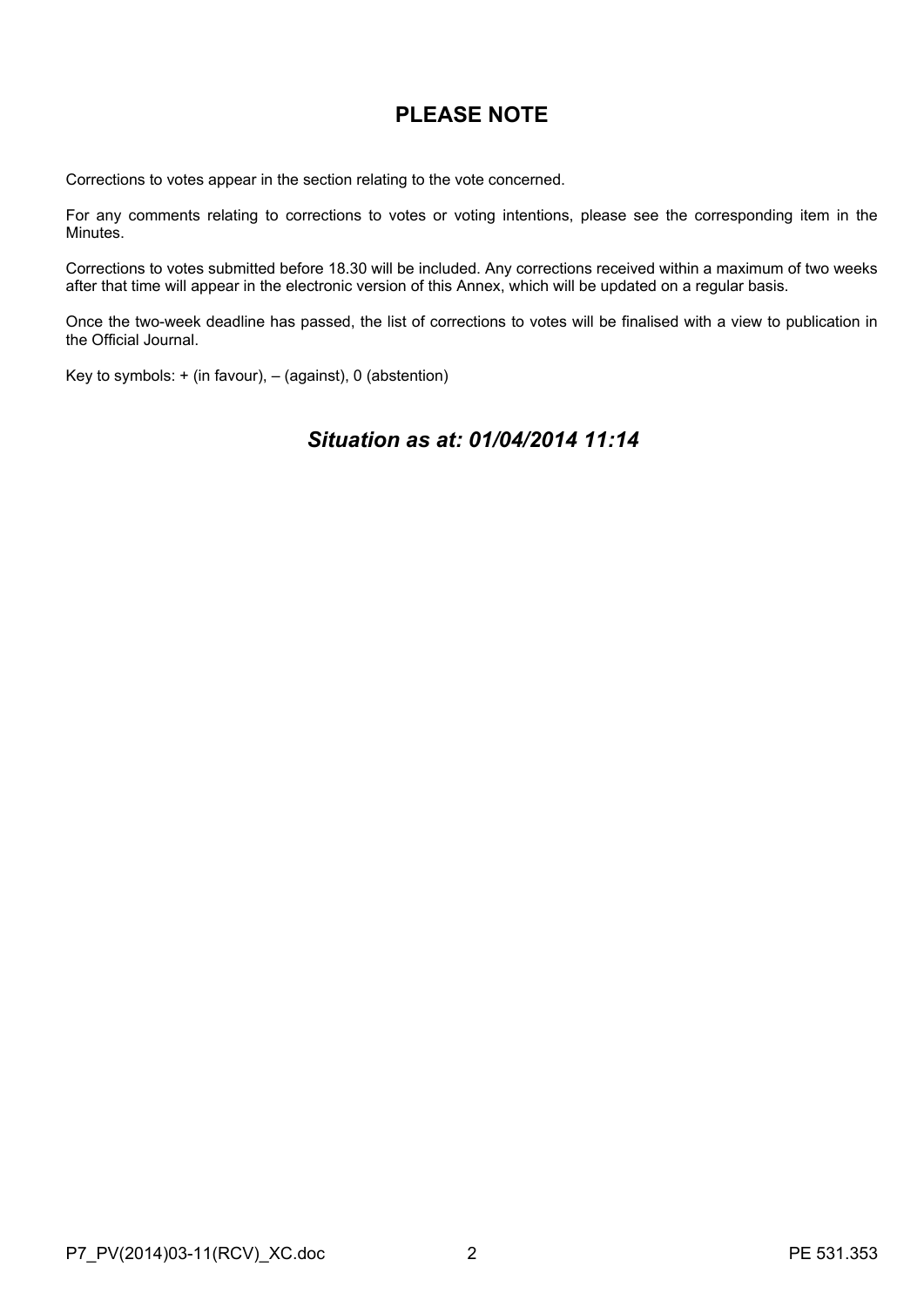### **CONTENTS**

| 1.  |                                                                                  |  |
|-----|----------------------------------------------------------------------------------|--|
| 2.  |                                                                                  |  |
| 3.  |                                                                                  |  |
| 4.  |                                                                                  |  |
| 5.  |                                                                                  |  |
| 6.  | A7-0112/2014 - Sergio Paolo Francesco Silvestris - Commission proposal 16        |  |
| 7.  |                                                                                  |  |
| 8.  | A7-0112/2014 - Sergio Paolo Francesco Silvestris - Legislative resolution 20     |  |
| 9.  |                                                                                  |  |
| 10. |                                                                                  |  |
| 11. |                                                                                  |  |
| 12. |                                                                                  |  |
| 13. | A7-0140/2014 – Mojca Kleva Kekuš et Timothy Kirkhope – Legislative resolution 30 |  |
| 14. | A7-0150/2014 - Krišjānis Kariņš and Judith Sargentini - Amendment 153/2 32       |  |
| 15. | A7-0150/2014 - Krišjānis Kariņš and Judith Sargentini - Amendment 151 34         |  |
| 16. | A7-0150/2014 - Krišjānis Kariņš and Judith Sargentini - Legislative resolution36 |  |
| 17. |                                                                                  |  |
| 18. |                                                                                  |  |
| 19. |                                                                                  |  |
| 20. |                                                                                  |  |
| 21. |                                                                                  |  |
| 22. |                                                                                  |  |
| 23. |                                                                                  |  |
| 24. |                                                                                  |  |
| 25. |                                                                                  |  |
| 26. |                                                                                  |  |
| 27. |                                                                                  |  |
| 28. |                                                                                  |  |
| 29. |                                                                                  |  |
| 30. |                                                                                  |  |
| 31. |                                                                                  |  |
| 32. |                                                                                  |  |
| 33. |                                                                                  |  |
| 34. |                                                                                  |  |
| 35. |                                                                                  |  |
| 36. |                                                                                  |  |
| 37. |                                                                                  |  |
| 38. |                                                                                  |  |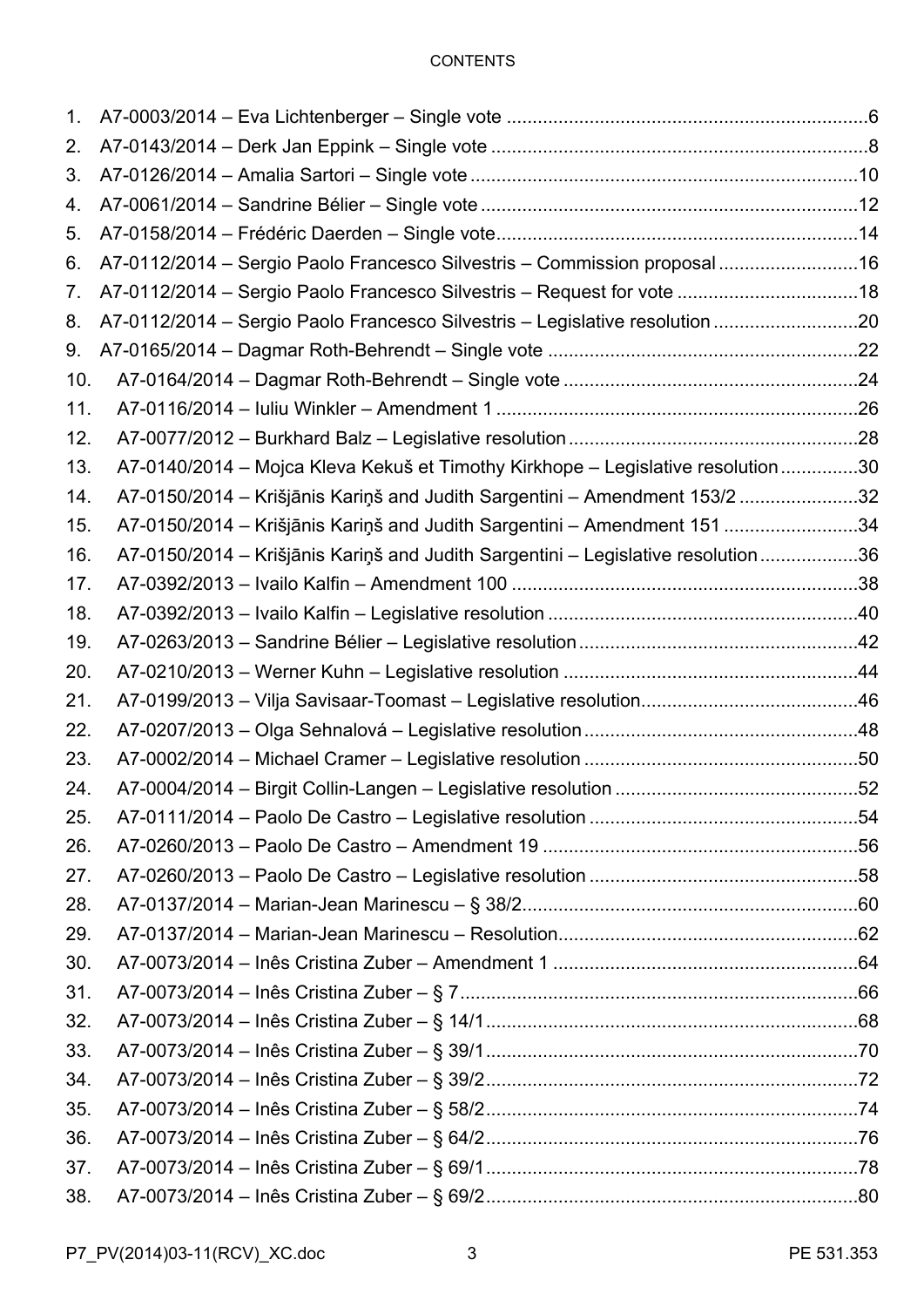| 39. |  |
|-----|--|
| 40. |  |
| 41. |  |
| 42. |  |
| 43. |  |
| 44. |  |
| 45. |  |
| 46. |  |
| 47. |  |
| 48. |  |
| 49. |  |
| 50. |  |
| 51. |  |
| 52. |  |
| 53. |  |
| 54. |  |
| 55. |  |
| 56. |  |
| 57. |  |
| 58. |  |
| 59. |  |
| 60. |  |
| 61. |  |
| 62. |  |
| 63. |  |
| 64. |  |
| 65. |  |
| 66. |  |
| 67. |  |
| 68. |  |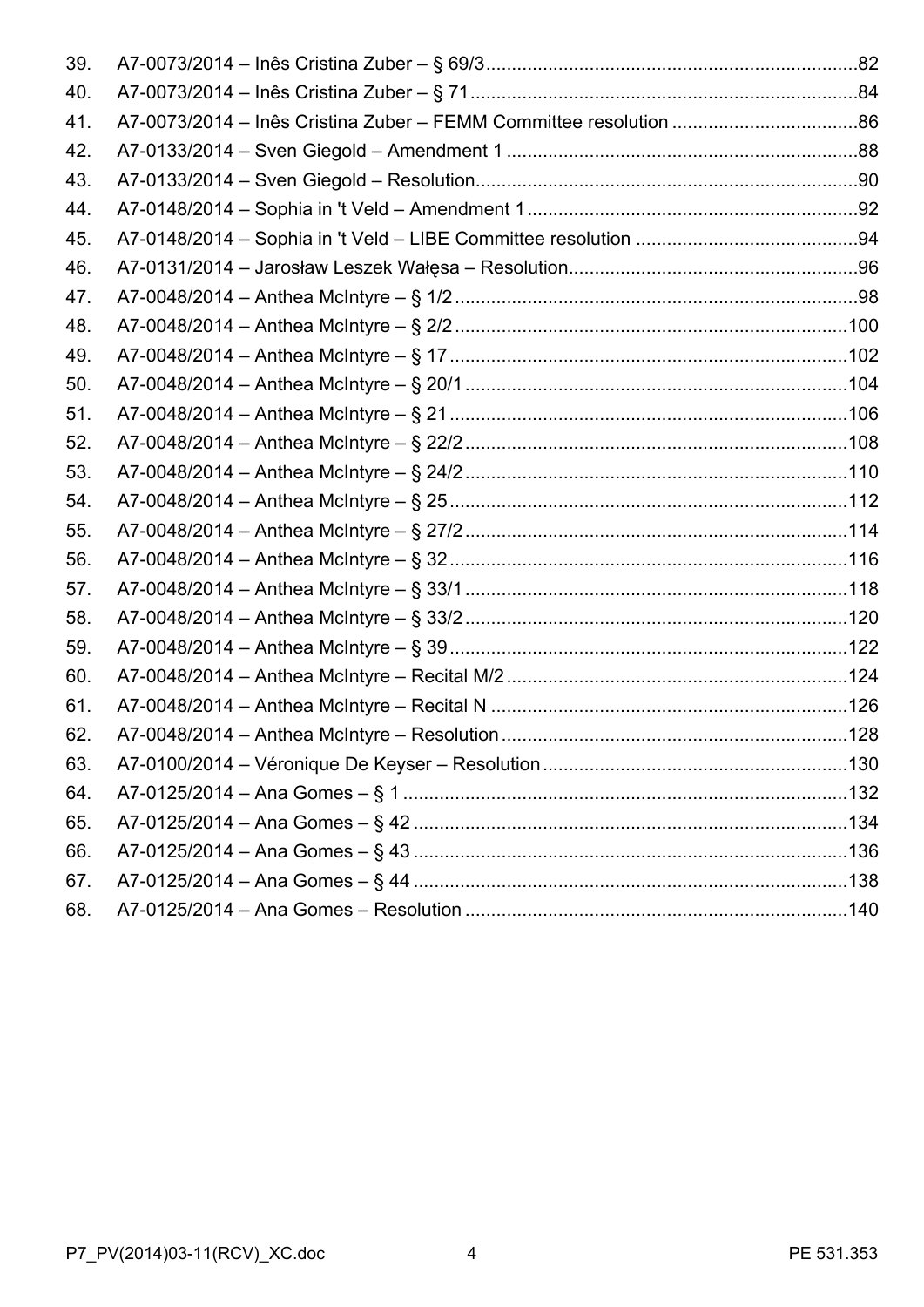# P7\_PV(2014)03-11(RCV)\_XC.doc 5 5 PE 531.353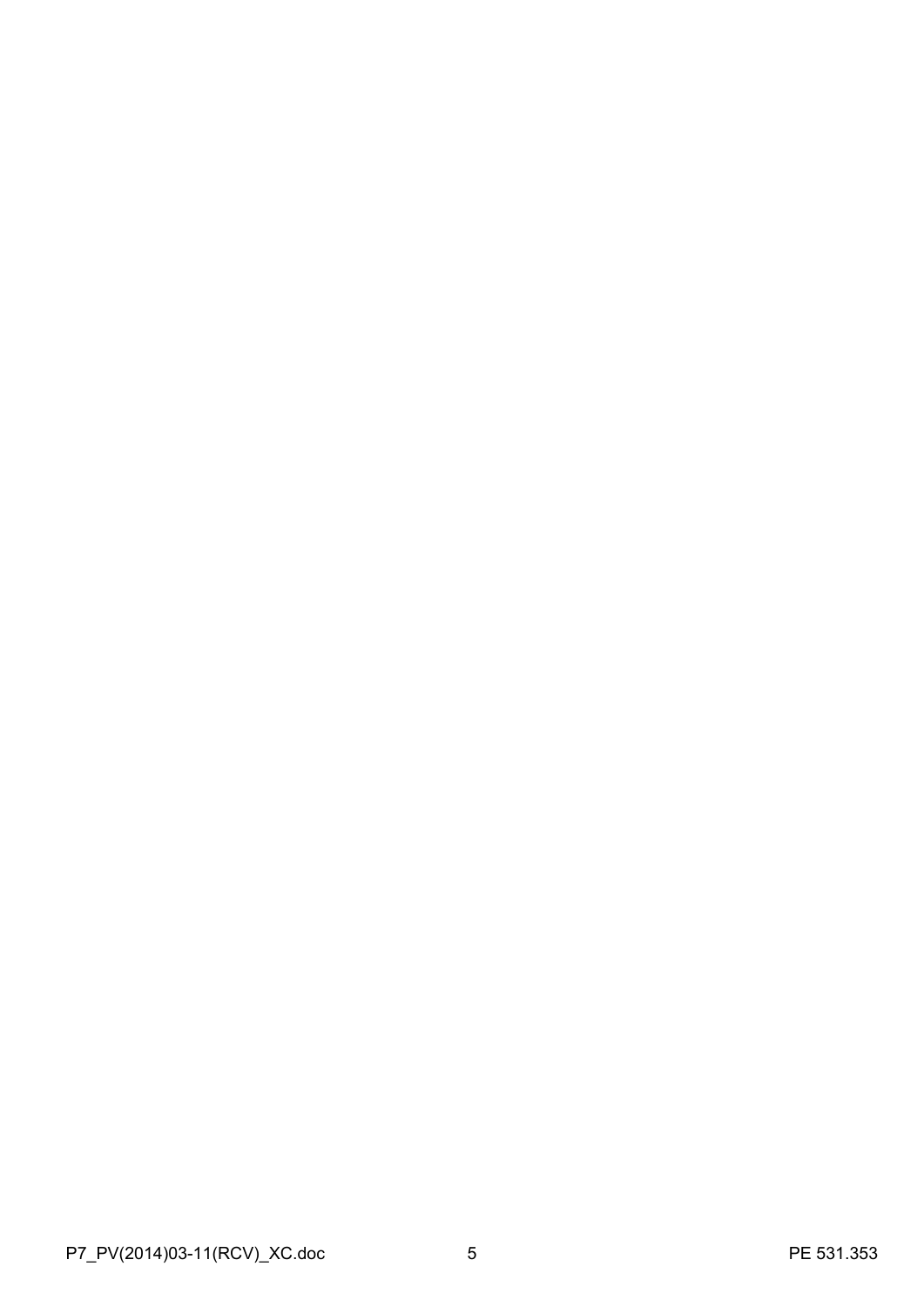- <span id="page-5-0"></span>**ALDE**: Aylward, van Baalen, Bearder, Bennahmias, Bennion, Bilbao Barandica, Bowles, Chatzimarkakis, Creutzmann, Crowley, Davies, de Sarnez, Donskis, Duff, Gallagher, Gerbrandy, Goerens, Goulard, Griesbeck, Hall, Harkin, Hirsch, Ilchev, in 't Veld, Jäätteenmäki, Jensen, Johansson, Kacin, Kazak, Klinz, Koch-Mehrin, Kozlík, Krahmer, Lambsdorff, Lepage, Løkkegaard, Ludford, Lyon, McMillan-Scott, Manders, Meissner, Mulder, Newton Dunn, Nicolai, Ojuland, Oviir, Panayotov, Parvanova, Paulsen, Reimers, Ries, Rinaldi, Rochefort, Rohde, Savisaar-Toomast, Schaake, Schmidt, Silaghi, Takkula, Taylor Rebecca, Thein, Theurer, Torvalds, Tremosa i Balcells, Uggias, Vajgl, Vălean, Vattimo, Verhofstadt, Vitkauskaite Bernard, Watson, Weber Renate, Werthmann, Wikström, Zanoni
- **ECR**: Andreasen, Ashworth, Atkins, Bielan, Bokros, Bradbourn, Callanan, Campbell Bannerman, Češková, Chichester, Czarnecki, van Dalen, De Martini, Elles, Eppink, Fajmon, Ford, Fox, Girling, Harbour, Kamall, Kamiński, Karim, Kirkhope, Kowal, Kožušník, Legutko, McClarkin, McIntyre, Migalski, Muscardini, Nicholson, Ouzký, Piotrowski, Poręba, Rosbach, Stevenson, Strejček, Sturdy, Szymański, Tannock, Tomaševski, Tomašić, Tošenovský, Van Orden, Vlasák, Yannakoudakis, Zahradil, Zasada, Zīle
- **EFD**: Allam, Belder, Binev, Bizzotto, Cymański, Fontana, Imbrasas, Messerschmidt, Morganti, Provera, Salavrakos, Salvini, Speroni, Vanhecke, Włosowicz, Ziobro
- **GUE/NGL**: Anderson, Angourakis, Chountis, Ernst, Ferreira João, Flasarová, Gustafsson, Hadjigeorgiou, Händel, de Jong, Klute, Kohlíček, Le Hyaric, Liotard, Lösing, Maštálka, Meyer, Murphy, Omarjee, Ransdorf, Rubiks, Sousa, Toussas, Triantaphyllides, Vergiat, Vuljanić, Wils, Zimmer, Zuber
- **NI**: Bonanini, Borghezio, Childers, Claeys, Dodds, Ehrenhauser, Kovács, Martin Hans-Peter, Sosa Wagner, Stadler, Stoyanov, Szegedi, Vadim Tudor, Zamfirescu
- **PPE**: Antonescu, Arias Echeverría, Auconie, Audy, Ayuso, Bach, Bagó, Balz, Bánki, Bartolozzi, Băsescu, Bastos, Bauer, Becker, Belet, Bendtsen, Berlato, Bertot, Bodu, Böge, Bonsignore, Borissov, Borys, Boulland, Bratkowski, Brok, Bušić, Cadec, van de Camp, Cancian, Carvalho, Casini, Caspary, del Castillo Vera, Cavada, Coelho, Comi, Corazza Bildt, Correa Zamora, Danjean, Dantin, Dati, Daul, David, Delvaux, De Mita, Deß, De Veyrac, Díaz de Mera García Consuegra, Dorfmann, Ehler, Engel, Essayah, Estaràs Ferragut, Feio, Ferber, Fernandes, Fidanza, Fisas Ayxela, Fjellner, Fraga Estévez, Gabriel, Gahler, Gál, Gallo, Gáll-Pelcz, Gardini, Garriga Polledo, Gauzès, Giannakou, Glattfelder, de Grandes Pascual, Gräßle, Grosch, Grossetête, Grzyb, Gutiérrez-Cortines, Gyürk, Handzlik, Hankiss, Herranz García, Hibner, Higgins, Hohlmeier, Hökmark, Hortefeux, Hübner, Iacolino, Ibrisagic, Iturgaiz Angulo, Jahr, Járóka, Jazłowiecka, Jędrzejewska, Jeggle, Jiménez-Becerril Barrio, Jordan, Juvin, Kaczmarek, Kalinowski, Kalniete, Karas, Kariņš, Kastler, Kelam, Kelly, Klaß, Koch, Korhola, Kósa, Köstinger, Kovatchev, Kozłowski, Kratsa-Tsagaropoulou, Kuhn, Kukan, Lamassoure, Langen, La Via, Le Grip, Liese, Lisek, Lope Fontagné, López-Istúriz White, Luhan, Łukacijewska, McGuinness, Macovei, Maletić, Malinov, Mann, Marcinkiewicz, Marinescu, Mastella, Matera, Mato Adrover, Matula, Mayer, Mazej Kukovič, Mazzoni, Melo, Mészáros, Metsola, Mikolášik, Millán Mon, Mitchell, Morin-Chartier, Motti, Naranjo Escobar, Niculescu, Niebler, Nitras, Olbrycht, Oomen-Ruijten, Ortiz Vilella, Őry, Pack, Panayotova, Patrão Neves, Patriciello, Peterle, Pieper, Pietikäinen, Pirker, Pitsillides, Plenković, Ponga, Posselt, Pöttering, Poupakis, Preda, Protasiewicz, Proust, Quisthoudt-Rowohl, Rangel, Reul, Riquet, Roithová, Ronzulli, Ross, Rossi, Rübig, Šadurskis, Saïfi, Salafranca Sánchez-Neyra, Salatto, Sanchez-Schmid, Sarvamaa, Saryusz-Wolski, Saudargas, Schnellhardt, Schnieber-Jastram, Schöpflin, Schwab, Scurria, Sedó i Alabart, Seeber, Siekierski, Silvestris, Skrzydlewska, Sógor, Sommer, Sonik, Šťastný, Stauner, Stier, Stolojan, Striffler, Šuica, Surján, Svensson, Szájer, Teixeira, Thun und Hohenstein, Thyssen, Tőkés, Trematerra, Tsoukalas, Ulmer, Urutchev, Vaidere, Verheyen, Vidal-Quadras, Vlasto, Voss, Wałęsa, Weber Manfred, Wieland, Winkler Hermann, Winkler Iuliu, Wortmann-Kool, Záborská, Zalba Bidegain, Zaleski, Zanicchi, Zeller, Zver
- **S&D**: Abela Baldacchino, Alves, Andrés Barea, Andrieu, Arlacchi, Arsenis, Attard-Montalto, Ayala Sender, Badia i Cutchet, Balčytis, Baldini, Balzani, Berès, Berlinguer, Berman, Blinkevičiūtė, Borzan, Boştinaru, Bozkurt, Brzobohatá, Bullmann, Capoulas Santos, Caronna, Castex, Cercas, Christensen, Cliveti, Cofferati, Correia de Campos, Costa, Costello, Cottigny, Cuschieri, Cutaş, Daerden, Dăncilă, Danellis, De Angelis, De Castro, De Keyser, Domenici, Droutsas, Dušek, El Khadraoui, Enciu, Ertug, Estrela, Fajon, Falbr, Färm, Ferreira Elisa, Flašíková Beňová, Fleckenstein, Frigo, Garcés Ramón, García-Hierro Caraballo, García Pérez, Gardiazábal Rubial, Gebhardt, Geier, Geringer de Oedenberg, Gierek, Glante, Goebbels, Gomes, Göncz, Groote, Gualtieri, Guerrero Salom, Guillaume, Gurmai, Haug, Herczog, Hoang Ngoc, Honeyball, Howitt, Hughes, Iovine, Irigoyen Pérez, Ivan, Jaakonsaari, Kadenbach, Kammerevert, Kirilov, Koppa, Krehl, Kreissl-Dörfler, Larsen-Jensen, Leichtfried, Leinen, Liberadzki, López Aguilar, Ludvigsson, Lyubcheva, McAvan, McCarthy, Maňka, Martin David, Martínez Martínez, Masip Hidalgo, Merkies, Milana, Mirsky, Mizzi, Moraes, Moreira, Muñiz De Urquiza, Mynář, Neuser, Neveďalová, Nilsson, Obiols, Olejniczak, Padar, Paleckis, Panzeri, Papadopoulou, Pargneaux, Paşcu, Perelló Rodríguez, Petrović Jakovina, Picula, Pirillo, Pittella, Poc, Podimata, Prodi, Rapkay, Rapti, Regner, Repo, Riera Madurell, Rodust, Roth-Behrendt, Rouček, Sánchez Presedo, Sassoli, Schaldemose, Sehnalová, Senyszyn, Simon, Simpson, Sippel, Siwiec, Skinner, Smolková, Stavrakakis, Steinruck, Stihler, Swoboda, Tabajdi, Tănăsescu, Tarabella, Thomas, Ţicău, Tirolien, Toia, Trautmann, Turunen, Ulvskog, Valjalo, Van Brempt, Vaughan, Vergnaud, Weidenholzer, Weiler, Westlund, Westphal, Willmott, Yáñez-Barnuevo García, Zala, Zemke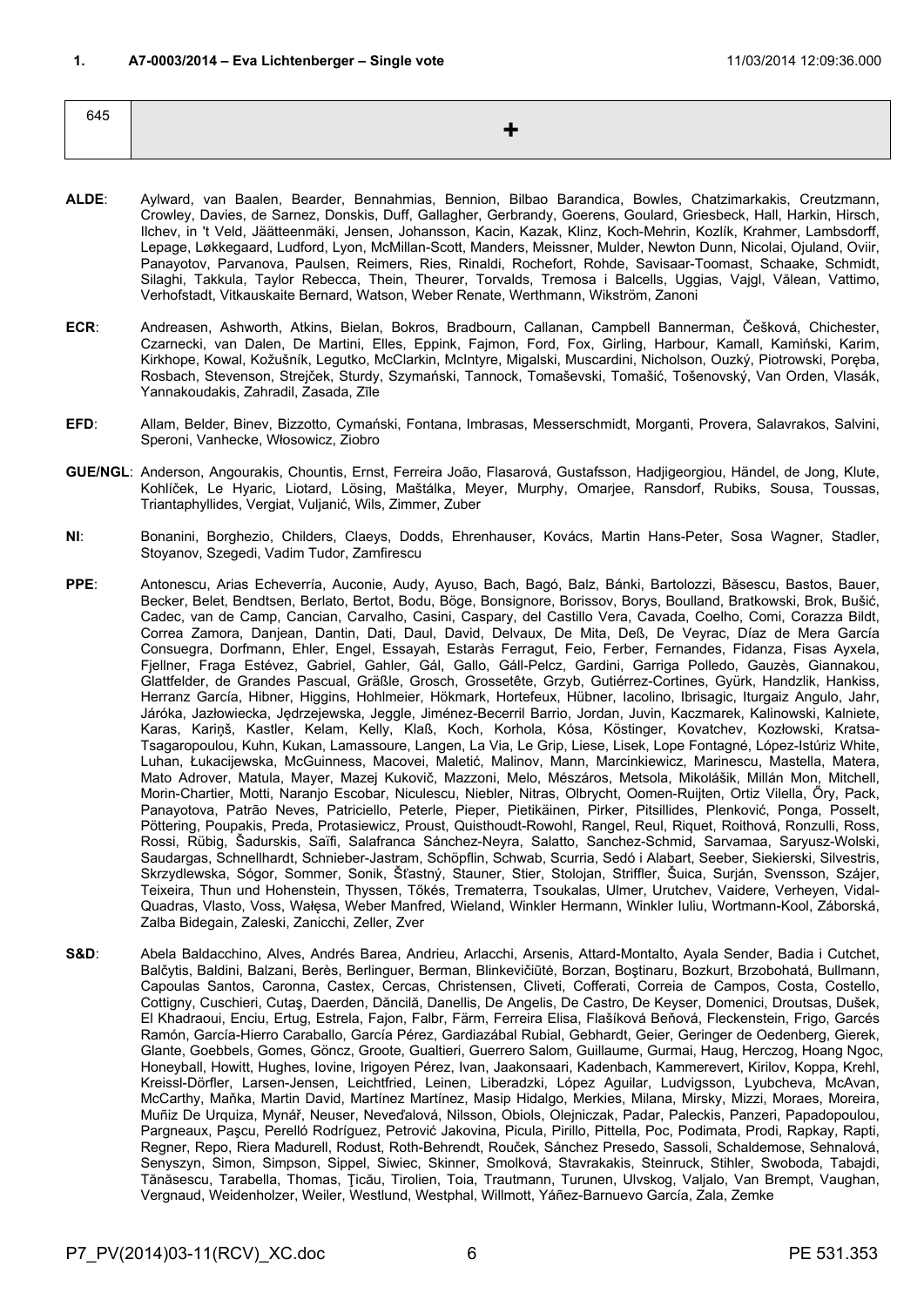**Verts/ALE**: Albrecht, Alfonsi, Andersdotter, Auken, Bélier, Benarab-Attou, Bicep, Bové, Breyer, Bütikofer, Chrysogelos, Cochet, Cohn-Bendit, Cornelissen, Cramer, Delli, Demesmaeker, Durant, Eickhout, Engström, Evans, Giegold, Häfner, Hassi, Häusling, Hudghton, Irazabalbeitia Fernández, Jadot, Joly, Keller, Kiil-Nielsen, Lambert, Lamberts, Lichtenberger, Lochbihler, Lövin, Lunacek, Romeva i Rueda, Rühle, Sargentini, Schlyter, Schroedter, Schulz Werner, Smith, Staes, Tarand, Tavares, Taylor Keith, Trüpel, Turmes, Ždanoka, Zéribi

| $\begin{array}{ c c c c c }\n\hline\n24 & & \\\hline\n\end{array}$ |  |
|--------------------------------------------------------------------|--|
|                                                                    |  |
|                                                                    |  |

**ECR**: Hannan

**EFD**: Agnew, Batten, Clark, (The Earl of) Dartmouth, Farage, Helmer, Paška

**GUE/NGL**: Mélenchon

**NI**: Brons, Colman, Gollnisch, Griffin, Hartong, van der Kammen, Le Pen Jean-Marie, Le Pen Marine, Mölzer, Nattrass, Obermayr, Sinclaire, Stassen, van der Stoep, Zijlstra

|--|

**EFD**: Terho

**GUE/NGL**: Kari

#### **NI**: Morvai

| ПОПРАВКИ В ПОДАДЕНИТЕ ГЛАСОВЕ И НАМЕРЕНИЯ ЗА ГЛАСУВАНЕ – CORRECCIONES E INTENCIONES DE VOTO – OPRAVY<br>HLASOVÁNÍ A SDĚLENÍ O ÚMYSLU HLASOVAT – STEMMERETTELSER OG –INTENTIONER – BERICHTIGUNGEN DES<br>STIMMVERHALTENS UND BEABSICHTIGTES STIMMVERHALTEN – HÄÄLETUSE PARANDUSED JA HÄÄLETUSKAVATSUSED –<br>ΔΙΟΡΘΩΣΕΙΣ ΚΑΙ ΠΡΟΘΕΣΕΙΣ ΨΗΦΟΥ – CORRECTIONS TO VOTES AND VOTING INTENTIONS – CORRECTIONS ET INTENTIONS DE<br>VOTE - IZMJENE DANIH GLASOVA I NAMJERE GLASAČA - CORREZIONI E INTENZIONI DI VOTO - BALSOJUMU LABOJUMI UN<br>NODOMI BALSOT – BALSAVIMO PATAISYMAI IR KETINIMAI – SZAVAZATOK HELYESBÍTÉSEI ÉS SZAVAZÁSI SZÁNDÉKOK –<br>KORREZZJONIJIET U INTENZJONIJIET GHALL-VOT – RECTIFICATIES STEMGEDRAG/ VOORGENOMEN STEMGEDRAG – KOREKTY DO<br>GŁOSOWANIA I ZAMIAR GŁOSOWANIA – CORRECÇÕES E INTENÇÕES DE VOTO – CORECTĂRI ȘI INTENȚII DE VOT OPRAVY<br>HLASOVANIA A ZÁMERY PRI HLASOVANÍ – CEARTÚCHÁIN AR AN VÓTA AGUS INTINNÍ VÓTÁLA – POPRAVKI IN NAMERE<br>GLASOVANJA – ÄÄNESTYSKÄYTTÄYTYMISTÄ JA ÄÄNESTYSAIKEITA KOSKEVAT ILMOITUKSET –<br>RÄTTELSER/AVSIKTSFÖRKLARINGAR TILL AVGIVNA RÖSTER |  |
|-----------------------------------------------------------------------------------------------------------------------------------------------------------------------------------------------------------------------------------------------------------------------------------------------------------------------------------------------------------------------------------------------------------------------------------------------------------------------------------------------------------------------------------------------------------------------------------------------------------------------------------------------------------------------------------------------------------------------------------------------------------------------------------------------------------------------------------------------------------------------------------------------------------------------------------------------------------------------------------------------------------------------------------------------------------------------------------------------------------------|--|
| Daniel Hannan                                                                                                                                                                                                                                                                                                                                                                                                                                                                                                                                                                                                                                                                                                                                                                                                                                                                                                                                                                                                                                                                                                   |  |
|                                                                                                                                                                                                                                                                                                                                                                                                                                                                                                                                                                                                                                                                                                                                                                                                                                                                                                                                                                                                                                                                                                                 |  |
|                                                                                                                                                                                                                                                                                                                                                                                                                                                                                                                                                                                                                                                                                                                                                                                                                                                                                                                                                                                                                                                                                                                 |  |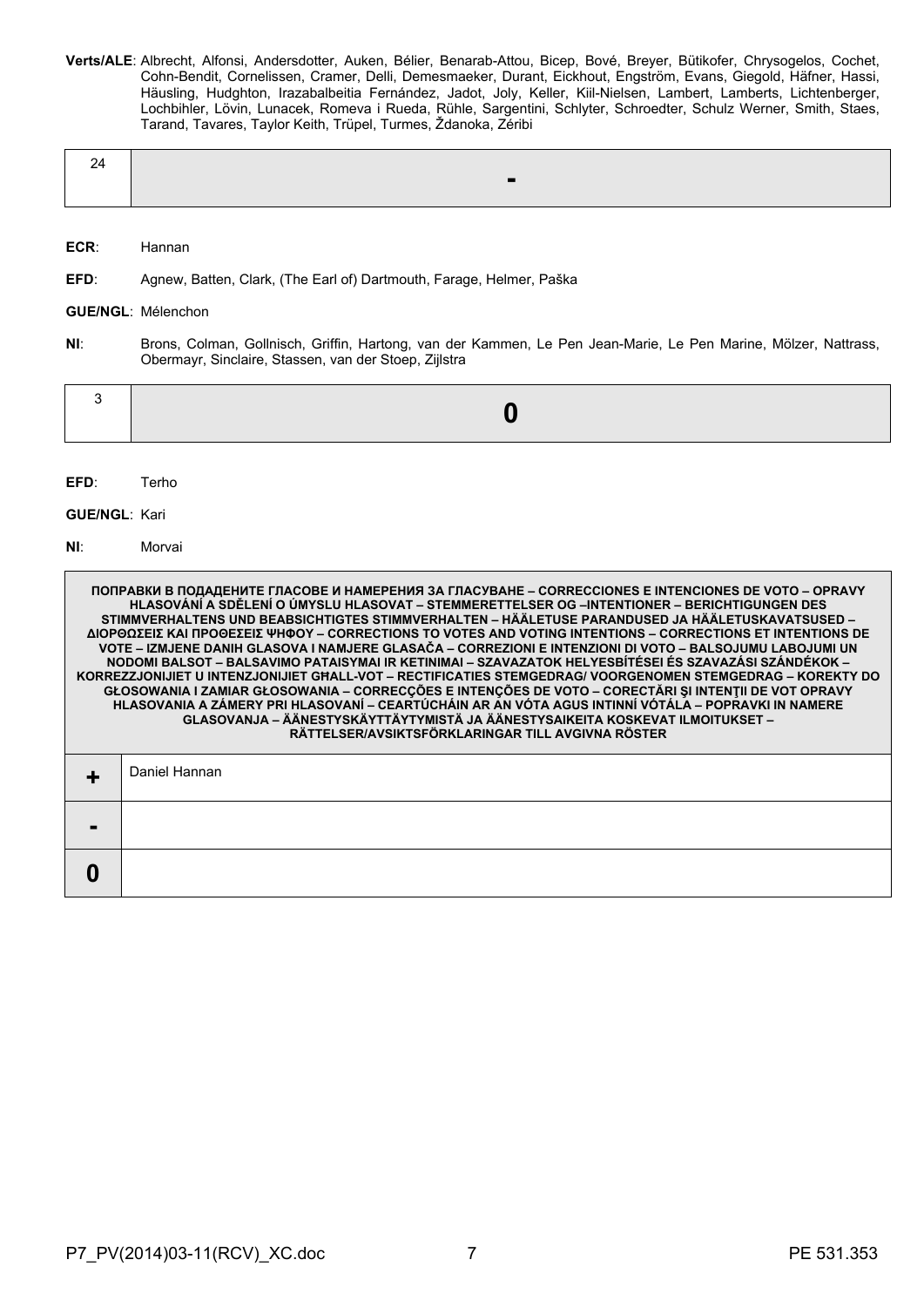- <span id="page-7-0"></span>**ALDE**: Aylward, van Baalen, Bearder, Bennahmias, Bennion, Bilbao Barandica, Bowles, Chatzimarkakis, Creutzmann, Crowley, Davies, de Sarnez, Donskis, Duff, Gallagher, Gerbrandy, Goerens, Goulard, Griesbeck, Hall, Harkin, Hirsch, Ilchev, in 't Veld, Jäätteenmäki, Jensen, Johansson, Kacin, Kazak, Klinz, Koch-Mehrin, Kozlík, Krahmer, Lambsdorff, Lepage, Løkkegaard, Ludford, Lyon, McMillan-Scott, Manders, Meissner, Mulder, Newton Dunn, Nicolai, Ojuland, Oviir, Panayotov, Parvanova, Paulsen, Reimers, Ries, Rinaldi, Rochefort, Rohde, Savisaar-Toomast, Schaake, Schmidt, Silaghi, Takkula, Taylor Rebecca, Thein, Theurer, Torvalds, Tremosa i Balcells, Uggias, Vajgl, Vălean, Vattimo, Verhofstadt, Vitkauskaite Bernard, Watson, Weber Renate, Werthmann, Wikström, Zanoni
- **ECR**: Andreasen, Ashworth, Atkins, Bielan, Bokros, Bradbourn, Callanan, Campbell Bannerman, Češková, Chichester, Czarnecki, van Dalen, De Martini, Elles, Eppink, Fajmon, Ford, Foster, Fox, Girling, Hannan, Harbour, Kamall, Kamiński, Karim, Kirkhope, Kowal, Kožušník, Legutko, McClarkin, McIntyre, Migalski, Muscardini, Nicholson, Ouzký, Piotrowski, Poręba, Rosbach, Stevenson, Strejček, Sturdy, Szymański, Tannock, Tomaševski, Tomašić, Tošenovský, Van Orden, Vlasák, Yannakoudakis, Zahradil, Zasada, Zīle
- **EFD**: Belder, Binev, Bizzotto, Cymański, Fontana, Imbrasas, Paška, Provera, Salavrakos, Salvini, Speroni, Terho, Vanhecke, Włosowicz, Ziobro
- **NI**: Bonanini, Borghezio, Dodds, Martin Hans-Peter, Sosa Wagner, Stoyanov, Szegedi, Vadim Tudor, Zamfirescu
- **PPE**: Angelilli, Antonescu, Arias Echeverría, Auconie, Audy, Ayuso, Bach, Bagó, Balz, Bánki, Bartolozzi, Băsescu, Bastos, Bauer, Becker, Belet, Bendtsen, Berlato, Bertot, Bodu, Böge, Bonsignore, Borissov, Borys, Boulland, Bratkowski, Brok, Bušić, Cadec, van de Camp, Cancian, Carvalho, Casini, Caspary, del Castillo Vera, Cavada, Coelho, Comi, Corazza Bildt, Correa Zamora, Danjean, Dantin, Dati, Daul, David, Delvaux, De Mita, Deß, De Veyrac, Díaz de Mera García Consuegra, Dorfmann, Ehler, Engel, Essayah, Estaràs Ferragut, Feio, Ferber, Fernandes, Fidanza, Fisas Ayxela, Fjellner, Fraga Estévez, Gabriel, Gahler, Gál, Gallo, Gáll-Pelcz, Gardini, Garriga Polledo, Gauzès, Giannakou, Glattfelder, de Grandes Pascual, Gräßle, Grosch, Grossetête, Grzyb, Gutiérrez-Cortines, Gyürk, Handzlik, Hankiss, Herranz García, Hibner, Higgins, Hohlmeier, Hökmark, Hortefeux, Hübner, Iacolino, Ibrisagic, Iturgaiz Angulo, Jahr, Járóka, Jazłowiecka, Jędrzejewska, Jeggle, Jiménez-Becerril Barrio, Jordan, Juvin, Kaczmarek, Kalinowski, Kalniete, Karas, Kariņš, Kastler, Kelam, Kelly, Klaß, Koch, Korhola, Kósa, Köstinger, Kovatchev, Kozłowski, Kratsa-Tsagaropoulou, Kuhn, Kukan, Lamassoure, Langen, La Via, Le Grip, Liese, Lisek, Lope Fontagné, López-Istúriz White, Luhan, Łukacijewska, McGuinness, Macovei, Maletić, Malinov, Mann, Marcinkiewicz, Marinescu, Mastella, Matera, Mato Adrover, Matula, Mayer, Mazej Kukovič, Mazzoni, Melo, Mészáros, Metsola, Mikolášik, Millán Mon, Mitchell, Morin-Chartier, Motti, Naranjo Escobar, Niculescu, Niebler, Nitras, Olbrycht, Oomen-Ruijten, Ortiz Vilella, Őry, Pack, Panayotova, Patrão Neves, Patriciello, Peterle, Pieper, Pietikäinen, Pirker, Pitsillides, Plenković, Ponga, Posselt, Pöttering, Poupakis, Preda, Protasiewicz, Proust, Quisthoudt-Rowohl, Rangel, Reul, Riquet, Roithová, Ronzulli, Ross, Rossi, Rübig, Šadurskis, Saïfi, Salafranca Sánchez-Neyra, Salatto, Sanchez-Schmid, Sarvamaa, Saryusz-Wolski, Saudargas, Schnellhardt, Schnieber-Jastram, Schöpflin, Schwab, Scurria, Sedó i Alabart, Seeber, Siekierski, Silvestris, Skrzydlewska, Sógor, Sommer, Sonik, Šťastný, Stauner, Stier, Stolojan, Striffler, Šuica, Surján, Svensson, Szájer, Teixeira, Thun und Hohenstein, Thyssen, Tőkés, Trematerra, Tsoukalas, Ulmer, Urutchev, Vaidere, Verheyen, Vidal-Quadras, Vlasto, Voss, Wałęsa, Weber Manfred, Wieland, Winkler Hermann, Winkler Iuliu, Wortmann-Kool, Záborská, Zalba Bidegain, Zaleski, Zanicchi, Zeller, Zver
- **S&D**: Abela Baldacchino, Alves, Andrés Barea, Andrieu, Arlacchi, Arsenis, Attard-Montalto, Ayala Sender, Badia i Cutchet, Balčytis, Baldini, Balzani, Berès, Berlinguer, Berman, Blinkevičiūtė, Borzan, Boştinaru, Bozkurt, Brzobohatá, Bullmann, Capoulas Santos, Caronna, Castex, Cercas, Christensen, Cliveti, Cofferati, Correia de Campos, Costa, Costello, Cottigny, Cuschieri, Cutaş, Daerden, Danellis, De Angelis, De Castro, De Keyser, Domenici, Droutsas, Dušek, El Khadraoui, Enciu, Ertug, Estrela, Fajon, Falbr, Färm, Ferreira Elisa, Flašíková Beňová, Fleckenstein, Frigo, Garcés Ramón, García-Hierro Caraballo, García Pérez, Gardiazábal Rubial, Gebhardt, Geier, Geringer de Oedenberg, Gierek, Glante, Goebbels, Gomes, Göncz, Groote, Gualtieri, Guerrero Salom, Guillaume, Gurmai, Haug, Herczog, Hoang Ngoc, Honeyball, Howitt, Hughes, Iovine, Irigoyen Pérez, Ivan, Jaakonsaari, Kadenbach, Kammerevert, Kirilov, Koppa, Krehl, Kreissl-Dörfler, Larsen-Jensen, Leichtfried, Leinen, Liberadzki, López Aguilar, Ludvigsson, Lyubcheva, McAvan, McCarthy, Maňka, Martin David, Martínez Martínez, Masip Hidalgo, Merkies, Milana, Mirsky, Mizzi, Moraes, Moreira, Muñiz De Urquiza, Mynář, Neuser, Neveďalová, Nilsson, Obiols, Olejniczak, Padar, Paleckis, Panzeri, Pargneaux, Pascu, Perelló Rodríguez, Petrović Jakovina, Picula, Pirillo, Pittella, Poc, Podimata, Prodi, Rapkay, Rapti, Regner, Repo, Riera Madurell, Rodust, Roth-Behrendt, Rouček, Sánchez Presedo, Sassoli, Schaldemose, Sehnalová, Senyszyn, Simon, Simpson, Sippel, Siwiec, Skinner, Smolková, Stavrakakis, Steinruck, Stihler, Swoboda, Tabajdi, Tănăsescu, Tarabella, Thomas, Thomsen, Ţicău, Tirolien, Toia, Trautmann, Turunen, Ulvskog, Valjalo, Van Brempt, Vaughan, Vergnaud, Weidenholzer, Weiler, Westlund, Westphal, Willmott, Yáñez-Barnuevo García, Zala, Zemke
- **Verts/ALE**: Albrecht, Alfonsi, Andersdotter, Auken, Bélier, Benarab-Attou, Besset, Bicep, Bové, Breyer, Bütikofer, Chrysogelos, Cochet, Cohn-Bendit, Cornelissen, Cramer, Delli, Demesmaeker, Durant, Eickhout, Engström, Evans, Giegold, Häfner, Hassi, Häusling, Hudghton, Irazabalbeitia Fernández, Jadot, Joly, Keller, Kiil-Nielsen, Lambert, Lamberts, Lichtenberger, Lochbihler, Lövin, Lunacek, Rivasi, Romeva i Rueda, Rühle, Sargentini, Schlyter, Schroedter, Schulz Werner, Smith, Staes, Tarand, Tavares, Taylor Keith, Trüpel, Turmes, Ždanoka, Zéribi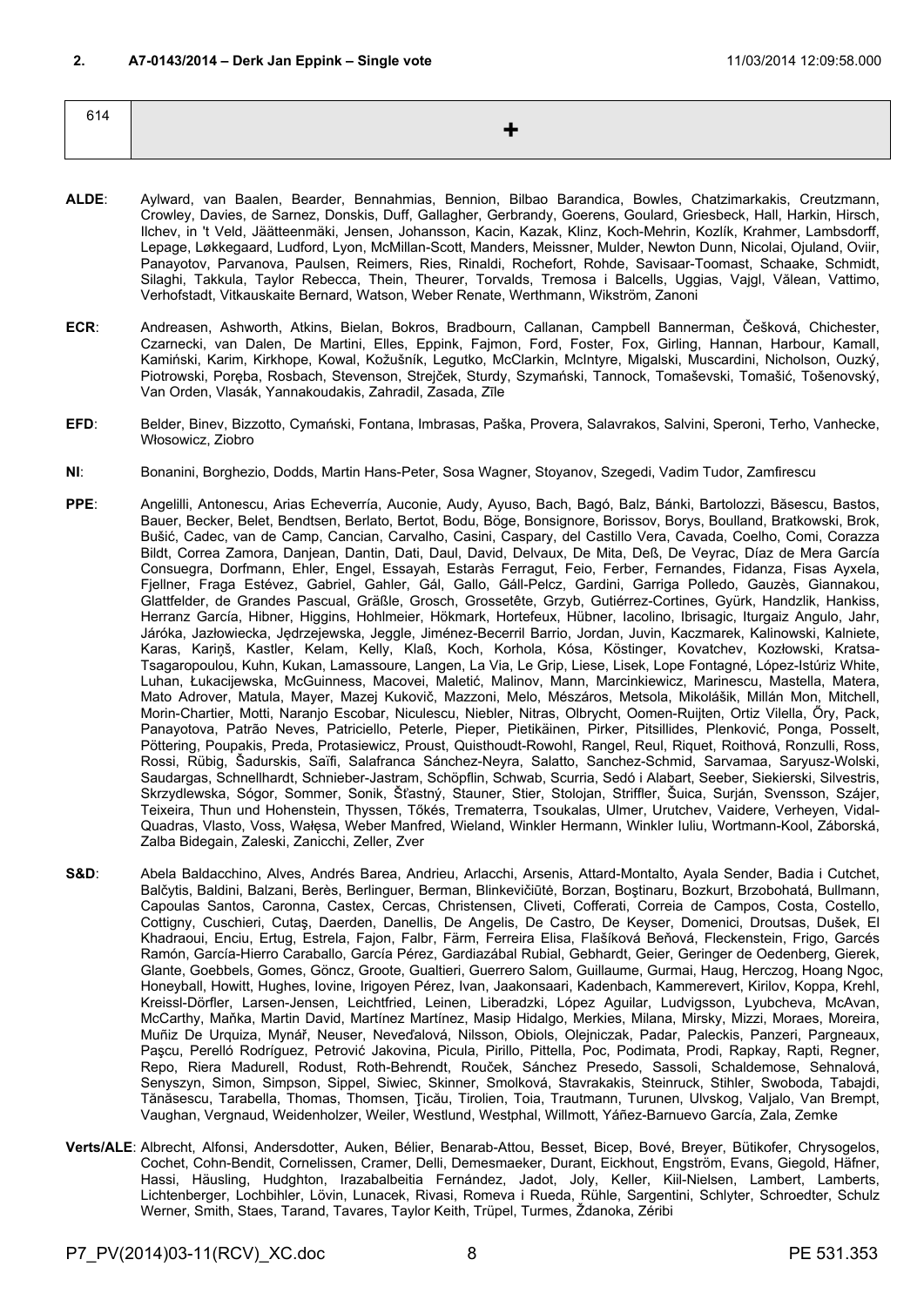| $\sim$<br>56 |        |
|--------------|--------|
|              | $\sim$ |

- **EFD**: Agnew, Allam, Batten, Clark, (The Earl of) Dartmouth, Farage, Helmer, Morganti
- **GUE/NGL**: Anderson, Angourakis, Chountis, Ernst, Ferreira João, Flasarová, Gustafsson, Hadjigeorgiou, Händel, Kari, Klute, Kohlíček, Le Hyaric, Liotard, Lösing, Maštálka, Mélenchon, Meyer, Michels, Murphy, Omarjee, Ransdorf, Rubiks, Sousa, Toussas, Triantaphyllides, Vergiat, Vuljanić, Wils, Zimmer, Zuber
- **NI**: Brons, Childers, Gollnisch, Griffin, Hartong, van der Kammen, Kovács, Le Pen Jean-Marie, Le Pen Marine, Mölzer, Morvai, Nattrass, Obermayr, Stadler, Stassen, van der Stoep, Zijlstra

- **EFD**: Messerschmidt
- **GUE/NGL**: de Jong
- **NI**: Claeys, Colman, Ehrenhauser, Sinclaire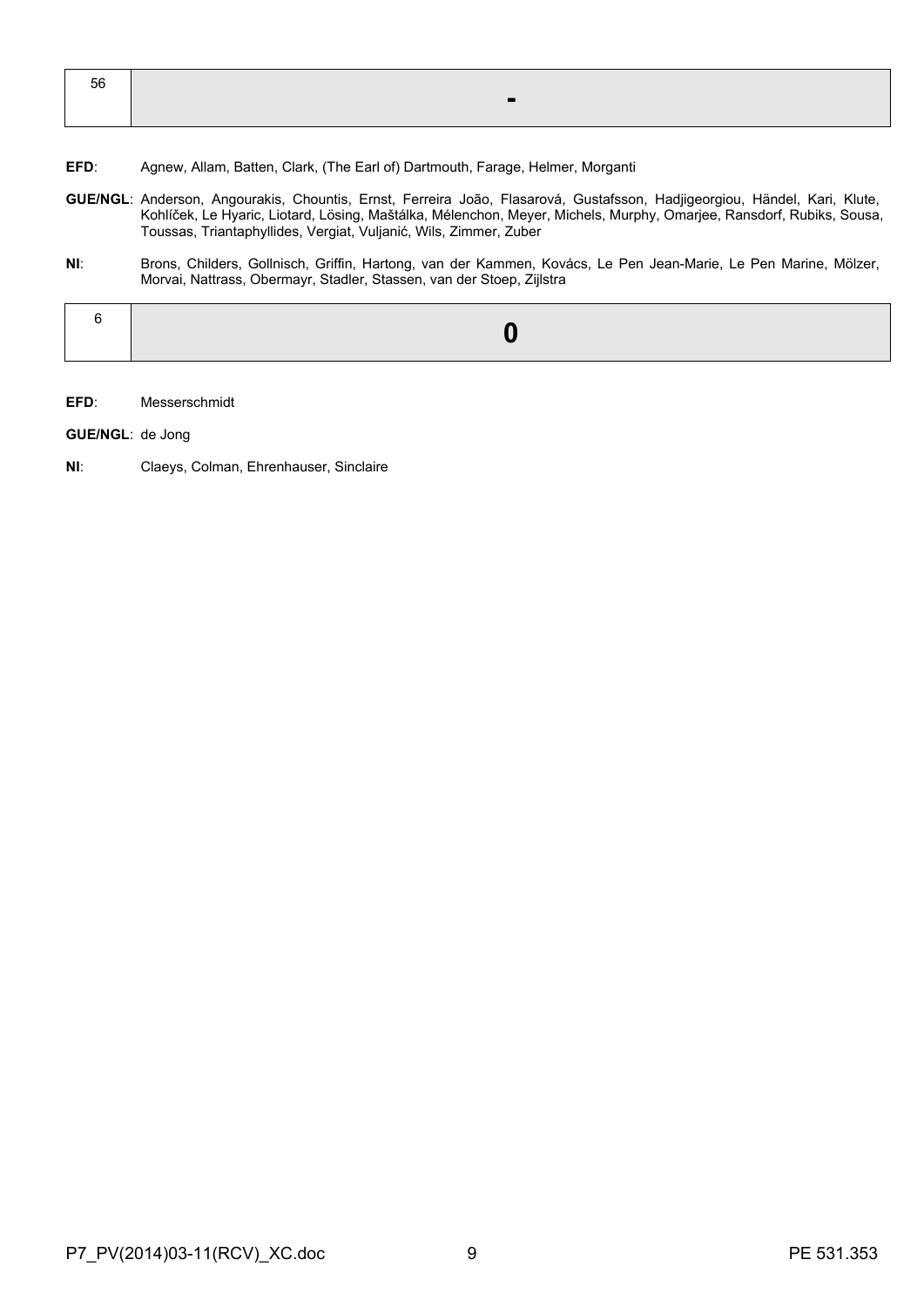- <span id="page-9-0"></span>**ALDE**: Aylward, van Baalen, Bearder, Bennahmias, Bennion, Bilbao Barandica, Bowles, Chatzimarkakis, Creutzmann, Crowley, Davies, de Sarnez, Donskis, Duff, Gallagher, Gerbrandy, Goerens, Goulard, Griesbeck, Hall, Harkin, Hirsch, Ilchev, in 't Veld, Jäätteenmäki, Jensen, Johansson, Kacin, Kazak, Klinz, Koch-Mehrin, Kozlík, Krahmer, Lambsdorff, Lepage, Løkkegaard, Ludford, Lyon, McMillan-Scott, Manders, Meissner, Mulder, Newton Dunn, Nicolai, Ojuland, Oviir, Panayotov, Parvanova, Paulsen, Reimers, Ries, Rinaldi, Rochefort, Rohde, Savisaar-Toomast, Schaake, Schmidt, Silaghi, Takkula, Taylor Rebecca, Thein, Theurer, Torvalds, Tremosa i Balcells, Uggias, Vajgl, Vălean, Verhofstadt, Vitkauskaite Bernard, Watson, Weber Renate, Wikström, Zanoni
- **ECR**: Andreasen, Ashworth, Atkins, Bielan, Bokros, Bradbourn, Callanan, Campbell Bannerman, Češková, Chichester, Czarnecki, van Dalen, De Martini, Elles, Eppink, Fajmon, Ford, Foster, Fox, Girling, Hannan, Harbour, Kamall, Kamiński, Karim, Kirkhope, Kowal, Kožušník, Legutko, McClarkin, McIntyre, Migalski, Muscardini, Nicholson, Ouzký, Piotrowski, Poręba, Rosbach, Stevenson, Strejček, Sturdy, Szymański, Tannock, Tomaševski, Tomašić, Tošenovský, Van Orden, Vlasák, Yannakoudakis, Zahradil, Zasada, Zīle
- **EFD**: Allam, Belder, Binev, Bizzotto, Cymański, Fontana, Imbrasas, Messerschmidt, Morganti, Paška, Provera, Salavrakos, Salvini, Speroni, Terho, Vanhecke, Włosowicz, Ziobro

#### **GUE/NGL**: Vuljanić

- **NI**: Bonanini, Borghezio, Childers, Dodds, Kovács, Morvai, Sosa Wagner, Stadler, van der Stoep, Stoyanov, Szegedi, Vadim Tudor, Zamfirescu
- PPE: Angelilli, Antonescu, Arias Echeverría, Auconie, Audy, Ayuso, Bach, Bagó, Balz, Bánki, Bartolozzi, Băsescu, Bastos, Bauer, Becker, Belet, Bendtsen, Bertot, Bodu, Böge, Bonsignore, Borissov, Borys, Boulland, Bratkowski, Brok, Bušić, Cadec, van de Camp, Cancian, Carvalho, Casini, Caspary, del Castillo Vera, Cavada, Coelho, Comi, Corazza Bildt, Correa Zamora, Danjean, Dantin, Dati, Daul, David, Delvaux, De Mita, Deß, De Veyrac, Díaz de Mera García Consuegra, Dorfmann, Ehler, Engel, Essayah, Estaràs Ferragut, Feio, Ferber, Fernandes, Fidanza, Fisas Ayxela, Fjellner, Fraga Estévez, Gabriel, Gahler, Gál, Gallo, Gáll-Pelcz, Gardini, Garriga Polledo, Gauzès, Giannakou, Glattfelder, de Grandes Pascual, Gräßle, Grosch, Grossetête, Grzyb, Gutiérrez-Cortines, Gyürk, Handzlik, Hankiss, Herranz García, Hibner, Higgins, Hohlmeier, Hökmark, Hübner, Iacolino, Ibrisagic, Iturgaiz Angulo, Jahr, Járóka, Jazłowiecka, Jędrzejewska, Jeggle, Jiménez-Becerril Barrio, Jordan, Juvin, Kaczmarek, Kalinowski, Kalniete, Karas, Kariņš, Kastler, Kelam, Kelly, Klaß, Koch, Korhola, Kósa, Köstinger, Kovatchev, Kozłowski, Kratsa-Tsagaropoulou, Kuhn, Kukan, Lamassoure, Langen, La Via, Le Grip, Liese, Lisek, Lope Fontagné, López-Istúriz White, Luhan, Łukacijewska, McGuinness, Macovei, Maletić, Malinov, Mann, Marcinkiewicz, Marinescu, Mastella, Matera, Mato Adrover, Matula, Mayer, Mazej Kukovič, Mazzoni, Melo, Mészáros, Metsola, Mikolášik, Millán Mon, Mitchell, Morin-Chartier, Motti, Naranjo Escobar, Niculescu, Niebler, Nitras, Olbrycht, Oomen-Ruijten, Ortiz Vilella, Őry, Pack, Panayotova, Patrão Neves, Patriciello, Peterle, Pieper, Pietikäinen, Pirker, Pitsillides, Plenković, Ponga, Posselt, Pöttering, Poupakis, Preda, Protasiewicz, Proust, Quisthoudt-Rowohl, Rangel, Reul, Riquet, Roithová, Ronzulli, Ross, Rossi, Rübig, Šadurskis, Saïfi, Salafranca Sánchez-Neyra, Salatto, Sanchez-Schmid, Sarvamaa, Saryusz-Wolski, Saudargas, Schnellhardt, Schnieber-Jastram, Schöpflin, Schwab, Scurria, Sedó i Alabart, Seeber, Siekierski, Silvestris, Skrzydlewska, Sógor, Sommer, Sonik, Šťastný, Stauner, Stier, Stolojan, Striffler, Šuica, Surján, Svensson, Szájer, Teixeira, Thun und Hohenstein, Thyssen, Tőkés, Trematerra, Tsoukalas, Ulmer, Urutchev, Vaidere, Verheyen, Vidal-Quadras, Vlasto, Voss, Wałęsa, Weber Manfred, Wieland, Winkler Hermann, Winkler Iuliu, Wortmann-Kool, Záborská, Zalba Bidegain, Zaleski, Zanicchi, Zeller, Zver
- **S&D**: Abela Baldacchino, Alves, Andrés Barea, Andrieu, Arlacchi, Arsenis, Attard-Montalto, Ayala Sender, Badia i Cutchet, Balčytis, Baldini, Balzani, Berès, Berlinguer, Berman, Blinkevičiūtė, Borzan, Boştinaru, Bozkurt, Brzobohatá, Bullmann, Capoulas Santos, Caronna, Castex, Cercas, Christensen, Cliveti, Cofferati, Correia de Campos, Costa, Costello, Cottigny, Cuschieri, Cutaş, Daerden, Dăncilă, Danellis, De Angelis, De Castro, De Keyser, Domenici, Droutsas, Dušek, El Khadraoui, Enciu, Ertug, Estrela, Fajon, Falbr, Färm, Ferreira Elisa, Flašíková Beňová, Fleckenstein, Frigo, Garcés Ramón, García-Hierro Caraballo, García Pérez, Gardiazábal Rubial, Gebhardt, Geier, Geringer de Oedenberg, Gierek, Glante, Goebbels, Gomes, Göncz, Groote, Gualtieri, Guerrero Salom, Guillaume, Gurmai, Haug, Herczog, Hoang Ngoc, Honeyball, Howitt, Hughes, Iovine, Irigoyen Pérez, Ivan, Jaakonsaari, Kadenbach, Kammerevert, Kirilov, Koppa, Krehl, Kreissl-Dörfler, Larsen-Jensen, Leichtfried, Leinen, Liberadzki, López Aguilar, Ludvigsson, Lyubcheva, McAvan, McCarthy, Maňka, Martin David, Martínez Martínez, Masip Hidalgo, Merkies, Milana, Mirsky, Mizzi, Moraes, Moreira, Muñiz De Urquiza, Mynář, Neuser, Neveďalová, Nilsson, Obiols, Olejniczak, Padar, Paleckis, Panzeri, Papadopoulou, Pargneaux, Paşcu, Perelló Rodríguez, Petrović Jakovina, Picula, Pirillo, Pittella, Poc, Podimata, Prodi, Rapkay, Rapti, Regner, Repo, Riera Madurell, Rodust, Roth-Behrendt, Rouček, Sánchez Presedo, Sassoli, Schaldemose, Sehnalová, Senyszyn, Simon, Simpson, Sippel, Siwiec, Skinner, Smolková, Stavrakakis, Steinruck, Stihler, Swoboda, Tabajdi, Tănăsescu, Tarabella, Thomas, Ţicău, Tirolien, Toia, Trautmann, Turunen, Ulvskog, Valjalo, Van Brempt, Vaughan, Vergnaud, Weber Henri, Weidenholzer, Weiler, Westlund, Westphal, Willmott, Yáñez-Barnuevo García, Zala, Zemke

**Verts/ALE**: Bütikofer, Demesmaeker, Häfner, Schulz Werner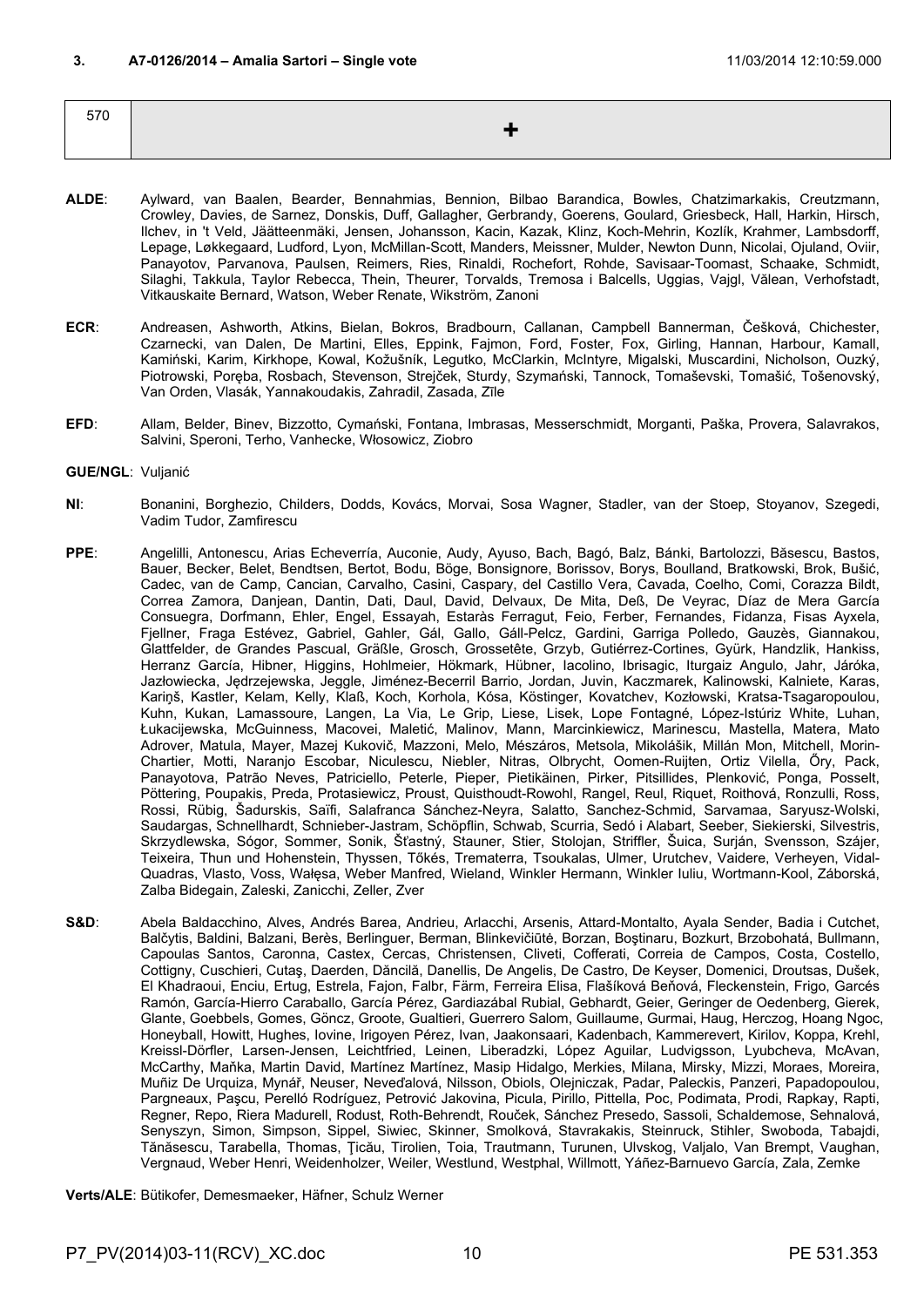38

- **EFD**: Agnew, Batten, Clark, (The Earl of) Dartmouth, Farage
- **GUE/NGL**: Anderson, Angourakis, Chountis, Ernst, Ferreira João, Flasarová, Gustafsson, Hadjigeorgiou, Händel, de Jong, Kari, Klute, Le Hyaric, Liotard, Lösing, Mélenchon, Meyer, Murphy, Omarjee, Rubiks, Sousa, Toussas, Triantaphyllides, Vergiat, Wils, Zimmer, Zuber

**-**

**NI**: Brons, Ehrenhauser, Griffin

**Verts/ALE**: Bové, Breyer, Cochet

| $\sim$ |  |
|--------|--|
|        |  |

- **ALDE**: Vattimo, Werthmann
- **EFD**: Helmer
- **GUE/NGL**: Kohlíček, Maštálka, Michels, Ransdorf
- **NI**: Claeys, Colman, Gollnisch, Hartong, van der Kammen, Le Pen Jean-Marie, Le Pen Marine, Martin Hans-Peter, Mölzer, Nattrass, Obermayr, Sinclaire, Stassen, Zijlstra
- **PPE**: Berlato
- **Verts/ALE**: Albrecht, Alfonsi, Andersdotter, Auken, Bélier, Benarab-Attou, Besset, Bicep, Chrysogelos, Cohn-Bendit, Cornelissen, Cramer, Delli, Durant, Eickhout, Engström, Evans, Giegold, Hassi, Häusling, Hudghton, Irazabalbeitia Fernández, Jadot, Joly, Keller, Kiil-Nielsen, Lambert, Lamberts, Lichtenberger, Lochbihler, Lövin, Lunacek, Rivasi, Romeva i Rueda, Rühle, Sargentini, Schlyter, Schroedter, Smith, Staes, Tarand, Tavares, Taylor Keith, Trüpel, Turmes, Ždanoka, Zéribi

**ПОПРАВКИ В ПОДАДЕНИТЕ ГЛАСОВЕ И НАМЕРЕНИЯ ЗА ГЛАСУВАНЕ – CORRECCIONES E INTENCIONES DE VOTO – OPRAVY HLASOVÁNÍ A SDĚLENÍ O ÚMYSLU HLASOVAT – STEMMERETTELSER OG –INTENTIONER – BERICHTIGUNGEN DES STIMMVERHALTENS UND BEABSICHTIGTES STIMMVERHALTEN – HÄÄLETUSE PARANDUSED JA HÄÄLETUSKAVATSUSED – ΔΙΟΡΘΩΣΕΙΣ ΚΑΙ ΠΡΟΘΕΣΕΙΣ ΨΗΦΟΥ – CORRECTIONS TO VOTES AND VOTING INTENTIONS – CORRECTIONS ET INTENTIONS DE VOTE – IZMJENE DANIH GLASOVA I NAMJERE GLASAČA – CORREZIONI E INTENZIONI DI VOTO – BALSOJUMU LABOJUMI UN NODOMI BALSOT – BALSAVIMO PATAISYMAI IR KETINIMAI – SZAVAZATOK HELYESBÍTÉSEI ÉS SZAVAZÁSI SZÁNDÉKOK – KORREZZJONIJIET U INTENZJONIJIET GĦALL-VOT – RECTIFICATIES STEMGEDRAG/ VOORGENOMEN STEMGEDRAG – KOREKTY DO GŁOSOWANIA I ZAMIAR GŁOSOWANIA – CORRECÇÕES E INTENÇÕES DE VOTO – CORECTĂRI ŞI INTENŢII DE VOT OPRAVY HLASOVANIA A ZÁMERY PRI HLASOVANÍ – CEARTÚCHÁIN AR AN VÓTA AGUS INTINNÍ VÓTÁLA – POPRAVKI IN NAMERE GLASOVANJA – ÄÄNESTYSKÄYTTÄYTYMISTÄ JA ÄÄNESTYSAIKEITA KOSKEVAT ILMOITUKSET – RÄTTELSER/AVSIKTSFÖRKLARINGAR TILL AVGIVNA RÖSTER**

|                | <b>Brice Hortefeux</b> |
|----------------|------------------------|
| $\blacksquare$ |                        |
| 0              | Gerald Häfner          |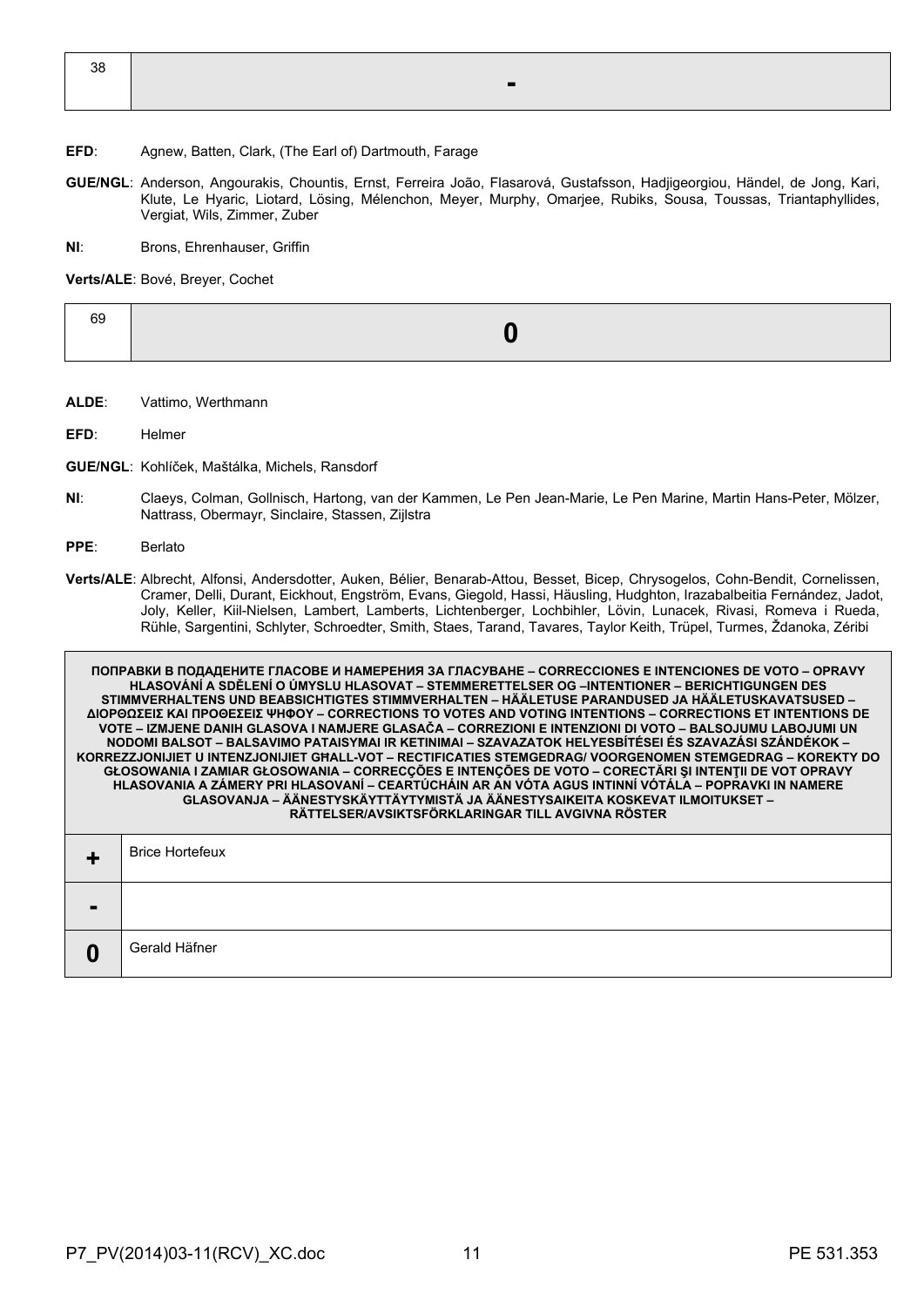- <span id="page-11-0"></span>**ALDE**: Aylward, van Baalen, Bearder, Bennahmias, Bennion, Bilbao Barandica, Bowles, Chatzimarkakis, Creutzmann, Crowley, Davies, de Sarnez, Donskis, Duff, Gallagher, Gerbrandy, Goerens, Goulard, Griesbeck, Hall, Hirsch, Ilchev, in 't Veld, Jäätteenmäki, Jensen, Johansson, Kacin, Kazak, Klinz, Koch-Mehrin, Krahmer, Lambsdorff, Løkkegaard, Ludford, Lyon, McMillan-Scott, Manders, Meissner, Mulder, Newton Dunn, Nicolai, Ojuland, Oviir, Panayotov, Parvanova, Paulsen, Reimers, Ries, Rinaldi, Rochefort, Rohde, Savisaar-Toomast, Schaake, Schmidt, Silaghi, Takkula, Taylor Rebecca, Thein, Theurer, Torvalds, Tremosa i Balcells, Uggias, Vajgl, Vălean, Vattimo, Verhofstadt, Vitkauskaite Bernard, Watson, Weber Renate, Zanoni
- **ECR**: Andreasen, Ashworth, Atkins, Bielan, Bokros, Bradbourn, Callanan, Campbell Bannerman, Češková, Chichester, Czarnecki, van Dalen, De Martini, Elles, Eppink, Fajmon, Ford, Foster, Fox, Girling, Hannan, Harbour, Kamall, Kamiński, Karim, Kirkhope, Kowal, Kožušník, Legutko, McClarkin, McIntyre, Migalski, Muscardini, Nicholson, Ouzký, Piotrowski, Poręba, Rosbach, Stevenson, Strejček, Sturdy, Szymański, Tannock, Tomaševski, Tomašić, Tošenovský, Van Orden, Vlasák, Yannakoudakis, Zahradil, Zasada, Zīle
- **EFD**: Belder, Binev, Bizzotto, Cymański, Fontana, Imbrasas, Messerschmidt, Morganti, Paška, Provera, Salavrakos, Salvini, Speroni, Terho, Vanhecke, Włosowicz, Ziobro
- **GUE/NGL**: Anderson, Chountis, Ernst, Ferreira João, Flasarová, Gustafsson, Hadjigeorgiou, Händel, de Jong, Kari, Klute, Kohlíček, Le Hyaric, Liotard, Lösing, Maštálka, Mélenchon, Meyer, Michels, Murphy, Omarjee, Ransdorf, Rubiks, Sousa, Triantaphyllides, Vergiat, Vuljanić, Wils, Zimmer, Zuber
- **NI**: Bonanini, Borghezio, Childers, Claeys, Colman, Dodds, Ehrenhauser, Kovács, Martin Hans-Peter, Morvai, Obermayr, Sinclaire, Sosa Wagner, Stadler, Stoyanov, Szegedi, Vadim Tudor, Zamfirescu
- **PPE**: Angelilli, Antonescu, Arias Echeverría, Auconie, Audy, Ayuso, Bach, Bagó, Balz, Bánki, Bartolozzi, Băsescu, Bastos, Bauer, Becker, Belet, Bendtsen, Berlato, Bertot, Bodu, Böge, Bonsignore, Borissov, Borys, Boulland, Bratkowski, Brok, Bušić, Cadec, van de Camp, Cancian, Carvalho, Casini, Caspary, del Castillo Vera, Cavada, Coelho, Comi, Corazza Bildt, Correa Zamora, Danjean, Dantin, Dati, Daul, David, Delvaux, De Mita, Deß, De Veyrac, Díaz de Mera García Consuegra, Dorfmann, Ehler, Engel, Essayah, Estaràs Ferragut, Feio, Ferber, Fernandes, Fidanza, Fisas Ayxela, Fjellner, Fraga Estévez, Gabriel, Gahler, Gál, Gallo, Gáll-Pelcz, Gardini, Garriga Polledo, Gauzès, Giannakou, Glattfelder, de Grandes Pascual, Gräßle, Grosch, Grossetête, Grzyb, Gutiérrez-Cortines, Gyürk, Handzlik, Hankiss, Herranz García, Hibner, Higgins, Hohlmeier, Hökmark, Hortefeux, Hübner, Iacolino, Iturgaiz Angulo, Jahr, Járóka, Jazłowiecka, Jędrzejewska, Jeggle, Jiménez-Becerril Barrio, Jordan, Juvin, Kaczmarek, Kalinowski, Kalniete, Karas, Kariņš, Kastler, Kelam, Kelly, Klaß, Koch, Korhola, Kósa, Köstinger, Kovatchev, Kozłowski, Kratsa-Tsagaropoulou, Kuhn, Kukan, Lamassoure, Langen, La Via, Le Grip, Liese, Lisek, Lope Fontagné, López-Istúriz White, Luhan, Łukacijewska, Lulling, McGuinness, Macovei, Maletić, Malinov, Mann, Marcinkiewicz, Marinescu, Mastella, Matera, Mato Adrover, Matula, Mayer, Mazej Kukovič, Mazzoni, Melo, Mészáros, Metsola, Mikolášik, Millán Mon, Mitchell, Morin-Chartier, Motti, Naranjo Escobar, Niculescu, Niebler, Nitras, Olbrycht, Oomen-Ruijten, Ortiz Vilella, Pack, Panayotova, Patrão Neves, Patriciello, Peterle, Pieper, Pietikäinen, Pirker, Pitsillides, Plenković, Ponga, Posselt, Pöttering, Poupakis, Preda, Protasiewicz, Proust, Quisthoudt-Rowohl, Rangel, Reul, Riquet, Roithová, Ronzulli, Ross, Rossi, Rübig, Šadurskis, Saïfi, Salafranca Sánchez-Neyra, Salatto, Sanchez-Schmid, Saryusz-Wolski, Saudargas, Schnellhardt, Schnieber-Jastram, Schöpflin, Schwab, Scurria, Sedó i Alabart, Seeber, Siekierski, Silvestris, Skrzydlewska, Sógor, Sommer, Sonik, Šťastný, Stauner, Stier, Stolojan, Striffler, Šuica, Surján, Svensson, Szájer, Teixeira, Theocharous, Thun und Hohenstein, Thyssen, Tőkés, Trematerra, Tsoukalas, Ulmer, Urutchev, Vaidere, Verheyen, Vidal-Quadras, Voss, Wałęsa, Weber Manfred, Wieland, Winkler Hermann, Winkler Iuliu, Wortmann-Kool, Záborská, Zalba Bidegain, Zaleski, Zanicchi, Zeller, Zver
- **S&D**: Abela Baldacchino, Alves, Andrés Barea, Andrieu, Arlacchi, Arsenis, Attard-Montalto, Ayala Sender, Badia i Cutchet, Balčytis, Baldini, Balzani, Berès, Berlinguer, Berman, Blinkevičiūtė, Borzan, Boştinaru, Bozkurt, Brzobohatá, Bullmann, Capoulas Santos, Caronna, Castex, Cercas, Christensen, Cliveti, Cofferati, Correia de Campos, Costa, Costello, Cuschieri, Cutaş, Daerden, Dăncilă, Danellis, De Angelis, De Castro, De Keyser, Domenici, Droutsas, Dušek, El Khadraoui, Enciu, Ertug, Estrela, Fajon, Falbr, Färm, Ferreira Elisa, Flašíková Beňová, Fleckenstein, Frigo, Garcés Ramón, García-Hierro Caraballo, García Pérez, Gardiazábal Rubial, Gebhardt, Geier, Geringer de Oedenberg, Gierek, Glante, Goebbels, Gomes, Göncz, Groote, Gualtieri, Guerrero Salom, Guillaume, Gurmai, Haug, Herczog, Hoang Ngoc, Honeyball, Howitt, Hughes, Iovine, Irigoyen Pérez, Ivan, Jaakonsaari, Kadenbach, Kammerevert, Kirilov, Koppa, Krehl, Kreissl-Dörfler, Larsen-Jensen, Leichtfried, Leinen, Liberadzki, López Aguilar, Ludvigsson, Lyubcheva, McAvan, McCarthy, Maňka, Martin David, Martínez Martínez, Masip Hidalgo, Merkies, Milana, Mirsky, Mizzi, Moraes, Moreira, Muñiz De Urquiza, Mynář, Neuser, Neveďalová, Nilsson, Obiols, Olejniczak, Padar, Paleckis, Panzeri, Papadopoulou, Pargneaux, Paşcu, Perelló Rodríguez, Petrović Jakovina, Picula, Pirillo, Pittella, Poc, Podimata, Prodi, Rapkay, Rapti, Regner, Repo, Rodust, Roth-Behrendt, Rouček, Sánchez Presedo, Sassoli, Schaldemose, Sehnalová, Senyszyn, Simon, Simpson, Sippel, Siwiec, Skinner, Smolková, Stavrakakis, Steinruck, Stihler, Swoboda, Tabajdi, Tănăsescu, Tarabella, Thomas, Thomsen, Ţicău, Tirolien, Toia, Trautmann, Turunen, Ulvskog, Valjalo, Van Brempt, Vaughan, Vergnaud, Weber Henri, Weidenholzer, Weiler, Westlund, Westphal, Willmott, Yáñez-Barnuevo García, Zala, Zemke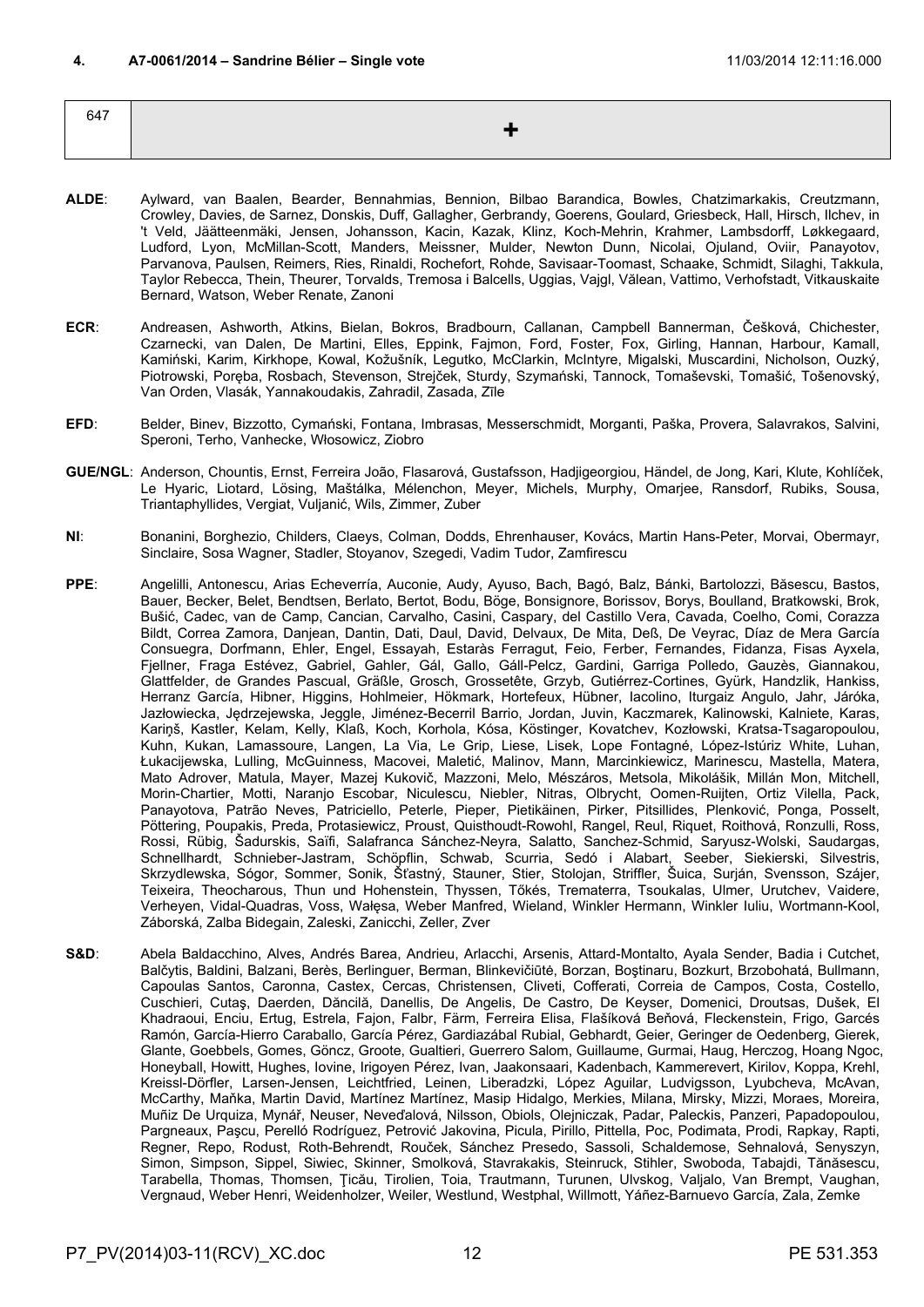**Verts/ALE**: Albrecht, Alfonsi, Auken, Bélier, Benarab-Attou, Besset, Bicep, Bové, Breyer, Bütikofer, Chrysogelos, Cochet, Cohn-Bendit, Cornelissen, Cramer, Delli, Demesmaeker, Durant, Eickhout, Engström, Evans, Giegold, Häfner, Hassi, Häusling, Hudghton, Irazabalbeitia Fernández, Jadot, Joly, Keller, Kiil-Nielsen, Lambert, Lamberts, Lichtenberger, Lochbihler, Lövin, Lunacek, Rivasi, Romeva i Rueda, Rühle, Schlyter, Schroedter, Schulz Werner, Smith, Staes, Tarand, Tavares, Taylor Keith, Trüpel, Turmes, Ždanoka, Zéribi

- **EFD**: Agnew, Clark, (The Earl of) Dartmouth, Farage, Helmer
- **NI**: Hartong, van der Kammen, Nattrass, Stassen, van der Stoep, Zijlstra

#### **PPE**: Vlasto

- **ALDE**: Werthmann
- **EFD**: Allam

**0**

- **GUE/NGL**: Angourakis, Toussas
- **NI**: Brons, Gollnisch, Griffin, Le Pen Jean-Marie, Le Pen Marine, Mölzer

#### **Verts/ALE**: Andersdotter

**ПОПРАВКИ В ПОДАДЕНИТЕ ГЛАСОВЕ И НАМЕРЕНИЯ ЗА ГЛАСУВАНЕ – CORRECCIONES E INTENCIONES DE VOTO – OPRAVY HLASOVÁNÍ A SDĚLENÍ O ÚMYSLU HLASOVAT – STEMMERETTELSER OG –INTENTIONER – BERICHTIGUNGEN DES STIMMVERHALTENS UND BEABSICHTIGTES STIMMVERHALTEN – HÄÄLETUSE PARANDUSED JA HÄÄLETUSKAVATSUSED – ΔΙΟΡΘΩΣΕΙΣ ΚΑΙ ΠΡΟΘΕΣΕΙΣ ΨΗΦΟΥ – CORRECTIONS TO VOTES AND VOTING INTENTIONS – CORRECTIONS ET INTENTIONS DE VOTE – IZMJENE DANIH GLASOVA I NAMJERE GLASAČA – CORREZIONI E INTENZIONI DI VOTO – BALSOJUMU LABOJUMI UN NODOMI BALSOT – BALSAVIMO PATAISYMAI IR KETINIMAI – SZAVAZATOK HELYESBÍTÉSEI ÉS SZAVAZÁSI SZÁNDÉKOK – KORREZZJONIJIET U INTENZJONIJIET GĦALL-VOT – RECTIFICATIES STEMGEDRAG/ VOORGENOMEN STEMGEDRAG – KOREKTY DO GŁOSOWANIA I ZAMIAR GŁOSOWANIA – CORRECÇÕES E INTENÇÕES DE VOTO – CORECTĂRI ŞI INTENŢII DE VOT OPRAVY HLASOVANIA A ZÁMERY PRI HLASOVANÍ – CEARTÚCHÁIN AR AN VÓTA AGUS INTINNÍ VÓTÁLA – POPRAVKI IN NAMERE GLASOVANJA – ÄÄNESTYSKÄYTTÄYTYMISTÄ JA ÄÄNESTYSAIKEITA KOSKEVAT ILMOITUKSET – RÄTTELSER/AVSIKTSFÖRKLARINGAR TILL AVGIVNA RÖSTER +** Corinne Lepage, Angelika Werthmann **-**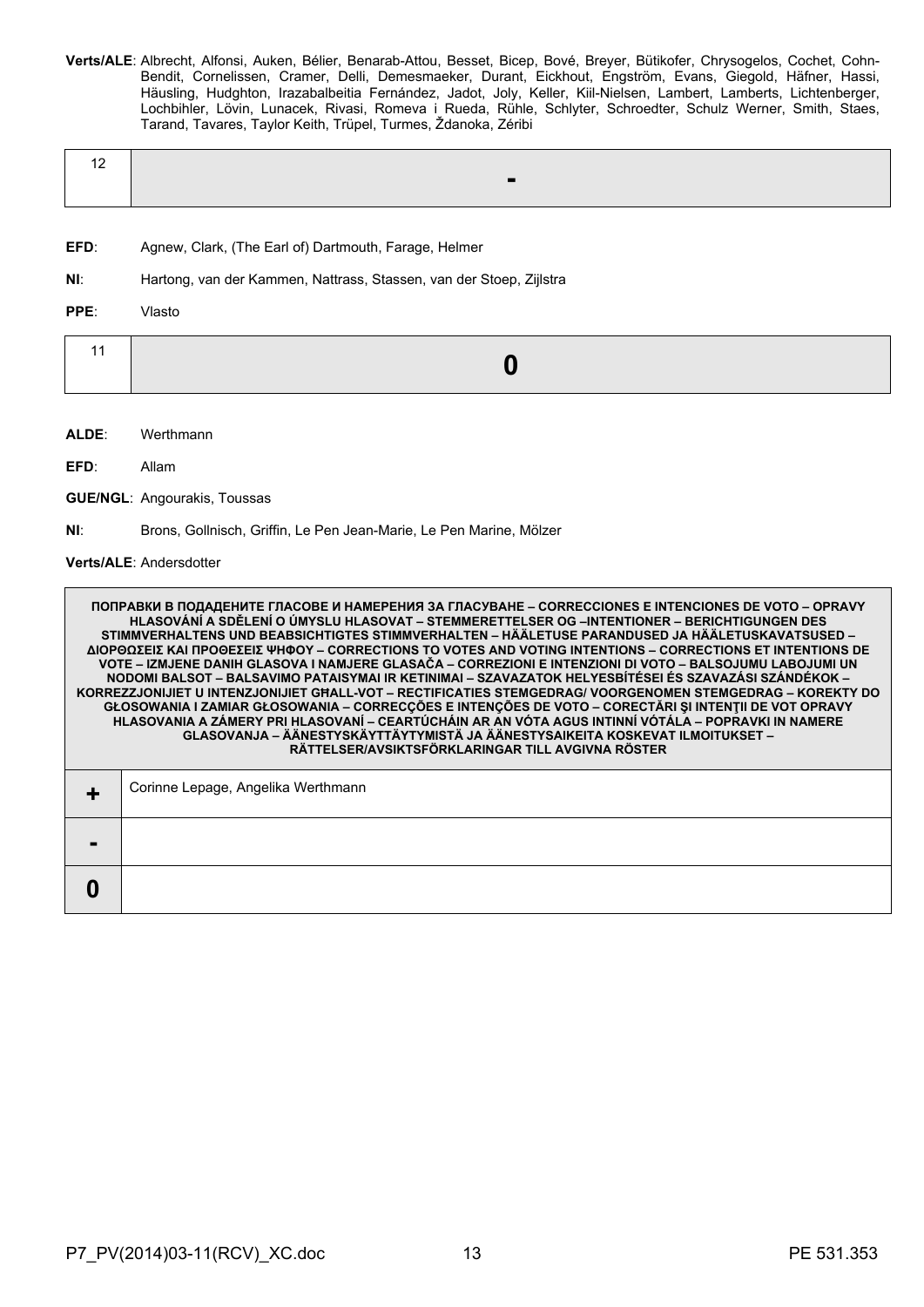- <span id="page-13-0"></span>**ALDE**: Aylward, van Baalen, Bearder, Bennahmias, Bennion, Bilbao Barandica, Bowles, Chatzimarkakis, Crowley, Davies, de Sarnez, Donskis, Duff, Gallagher, Gerbrandy, Goerens, Goulard, Griesbeck, Hall, Harkin, Ilchev, in 't Veld, Jäätteenmäki, Jensen, Johansson, Kacin, Kazak, Klinz, Koch-Mehrin, Kozlík, Krahmer, Lambsdorff, Lepage, Løkkegaard, Ludford, Lyon, McMillan-Scott, Manders, Mulder, Newton Dunn, Nicolai, Ojuland, Oviir, Panayotov, Parvanova, Paulsen, Ries, Rinaldi, Rochefort, Savisaar-Toomast, Schaake, Schmidt, Silaghi, Takkula, Taylor Rebecca, Theurer, Torvalds, Tremosa i Balcells, Uggias, Vajgl, Vălean, Vattimo, Verhofstadt, Vitkauskaite Bernard, Watson, Weber Renate, Werthmann, Wikström, Zanoni
- **ECR**: Kamiński, Muscardini, Stevenson, Tomašić
- **EFD**: Allam, Belder, Bizzotto, Fontana, Imbrasas, Morganti, Provera, Salavrakos, Salvini, Speroni, Vanhecke
- **GUE/NGL**: Anderson, Angourakis, Chountis, Ferreira João, Flasarová, Gustafsson, Hadjigeorgiou, Händel, de Jong, Kari, Klute, Kohlíček, Le Hyaric, Liotard, Lösing, Maštálka, Meyer, Michels, Murphy, Omarjee, Ransdorf, Rubiks, Sousa, Toussas, Triantaphyllides, Vuljanić, Wils, Zimmer, Zuber
- **NI**: Bonanini, Borghezio, Childers, Claeys, Ehrenhauser, Gollnisch, Kovács, Le Pen Jean-Marie, Le Pen Marine, Martin Hans-Peter, Mölzer, Morvai, Obermayr, Sosa Wagner, Stadler, Stoyanov, Szegedi, Vadim Tudor, Zamfirescu
- **PPE**: Angelilli, Antonescu, Arias Echeverría, Auconie, Audy, Ayuso, Bach, Bagó, Balz, Bánki, Bartolozzi, Băsescu, Bastos, Bauer, Becker, Belet, Bendtsen, Berlato, Bertot, Bodu, Böge, Bonsignore, Borissov, Borys, Boulland, Bratkowski, Brok, Bušić, Cadec, van de Camp, Cancian, Carvalho, Casini, Caspary, del Castillo Vera, Cavada, Coelho, Comi, Corazza Bildt, Correa Zamora, Danjean, Dantin, Dati, Daul, David, Delvaux, De Mita, Deß, De Veyrac, Díaz de Mera García Consuegra, Dorfmann, Ehler, Engel, Essayah, Estaràs Ferragut, Feio, Ferber, Fernandes, Fidanza, Fisas Ayxela, Fjellner, Fraga Estévez, Gabriel, Gahler, Gál, Gallo, Gáll-Pelcz, Gardini, Garriga Polledo, Gauzès, Giannakou, Glattfelder, de Grandes Pascual, Gräßle, Grosch, Grossetête, Grzyb, Gutiérrez-Cortines, Gyürk, Handzlik, Hankiss, Herranz García, Hibner, Higgins, Hohlmeier, Hökmark, Hortefeux, Hübner, Iacolino, Ibrisagic, Iturgaiz Angulo, Jahr, Járóka, Jazłowiecka, Jędrzejewska, Jeggle, Jiménez-Becerril Barrio, Jordan, Juvin, Kaczmarek, Kalinowski, Kalniete, Karas, Kariņš, Kastler, Kelam, Kelly, Klaß, Koch, Korhola, Kósa, Köstinger, Kovatchev, Kozłowski, Kratsa-Tsagaropoulou, Kuhn, Kukan, Lamassoure, Langen, La Via, Le Grip, Liese, Lisek, Lope Fontagné, López-Istúriz White, Luhan, Łukacijewska, Lulling, McGuinness, Macovei, Maletić, Malinov, Mann, Marcinkiewicz, Marinescu, Mastella, Matera, Mato Adrover, Matula, Mayer, Mazej Kukovič, Mazzoni, Melo, Mészáros, Metsola, Mikolášik, Millán Mon, Mitchell, Morin-Chartier, Motti, Naranjo Escobar, Niculescu, Niebler, Nitras, Olbrycht, Oomen-Ruijten, Ortiz Vilella, Őry, Pack, Panayotova, Patrão Neves, Patriciello, Peterle, Pieper, Pietikäinen, Pirker, Pitsillides, Plenković, Ponga, Posselt, Pöttering, Poupakis, Preda, Protasiewicz, Proust, Quisthoudt-Rowohl, Rangel, Reul, Riquet, Roithová, Ronzulli, Ross, Rossi, Rübig, Šadurskis, Saïfi, Salafranca Sánchez-Neyra, Salatto, Sanchez-Schmid, Sarvamaa, Saryusz-Wolski, Saudargas, Schnellhardt, Schnieber-Jastram, Schöpflin, Schwab, Scurria, Sedó i Alabart, Seeber, Siekierski, Silvestris, Skrzydlewska, Sógor, Sommer, Sonik, Šťastný, Stauner, Stier, Stolojan, Striffler, Šuica, Surján, Svensson, Szájer, Teixeira, Theocharous, Thun und Hohenstein, Thyssen, Tőkés, Trematerra, Tsoukalas, Ulmer, Urutchev, Vaidere, Verheyen, Vidal-Quadras, Vlasto, Voss, Wałęsa, Weber Manfred, Wieland, Winkler Iuliu, Wortmann-Kool, Záborská, Zalba Bidegain, Zaleski, Zanicchi, Zver
- **S&D**: Abela Baldacchino, Alves, Andrés Barea, Andrieu, Arlacchi, Arsenis, Attard-Montalto, Ayala Sender, Badia i Cutchet, Balčytis, Baldini, Balzani, Berès, Berlinguer, Berman, Blinkevičiūtė, Borzan, Boştinaru, Bozkurt, Brzobohatá, Bullmann, Capoulas Santos, Caronna, Castex, Cercas, Christensen, Cliveti, Cofferati, Correia de Campos, Costa, Costello, Cottigny, Cuschieri, Cutaş, Daerden, Dăncilă, Danellis, De Angelis, De Castro, De Keyser, Domenici, Droutsas, Dušek, El Khadraoui, Enciu, Ertug, Estrela, Fajon, Falbr, Färm, Ferreira Elisa, Flašíková Beňová, Fleckenstein, Frigo, Garcés Ramón, García-Hierro Caraballo, García Pérez, Gardiazábal Rubial, Gebhardt, Geier, Geringer de Oedenberg, Gierek, Glante, Goebbels, Gomes, Göncz, Groote, Gualtieri, Guerrero Salom, Guillaume, Gurmai, Haug, Herczog, Hoang Ngoc, Honeyball, Howitt, Hughes, Iovine, Irigoyen Pérez, Ivan, Jaakonsaari, Kadenbach, Kammerevert, Kirilov, Koppa, Krehl, Kreissl-Dörfler, Larsen-Jensen, Leichtfried, Leinen, Liberadzki, López Aguilar, Ludvigsson, Lyubcheva, McAvan, McCarthy, Maňka, Martin David, Martínez Martínez, Masip Hidalgo, Merkies, Milana, Mirsky, Mizzi, Moraes, Moreira, Muñiz De Urquiza, Mynář, Neuser, Neveďalová, Nilsson, Obiols, Olejniczak, Padar, Paleckis, Panzeri, Papadopoulou, Pargneaux, Paşcu, Perelló Rodríguez, Petrović Jakovina, Picula, Pirillo, Pittella, Poc, Podimata, Prodi, Rapkay, Rapti, Regner, Repo, Riera Madurell, Rodust, Roth-Behrendt, Rouček, Sánchez Presedo, Sassoli, Schaldemose, Sehnalová, Senyszyn, Simon, Simpson, Sippel, Siwiec, Skinner, Smolková, Stavrakakis, Steinruck, Stihler, Swoboda, Tabajdi, Tănăsescu, Tarabella, Thomas, Thomsen, Ţicău, Tirolien, Toia, Trautmann, Turunen, Ulvskog, Valjalo, Van Brempt, Vaughan, Vergnaud, Weber Henri, Weidenholzer, Weiler, Westlund, Westphal, Willmott, Yáñez-Barnuevo García, Zala, Zemke
- **Verts/ALE**: Albrecht, Alfonsi, Andersdotter, Auken, Bélier, Benarab-Attou, Besset, Bicep, Bové, Breyer, Bütikofer, Chrysogelos, Cochet, Cohn-Bendit, Cornelissen, Cramer, Delli, Demesmaeker, Durant, Eickhout, Engström, Evans, Giegold, Häfner, Hassi, Häusling, Hudghton, Irazabalbeitia Fernández, Jadot, Joly, Keller, Kiil-Nielsen, Lambert, Lamberts, Lichtenberger, Lochbihler, Lövin, Lunacek, Rivasi, Romeva i Rueda, Rühle, Sargentini, Schroedter, Schulz Werner,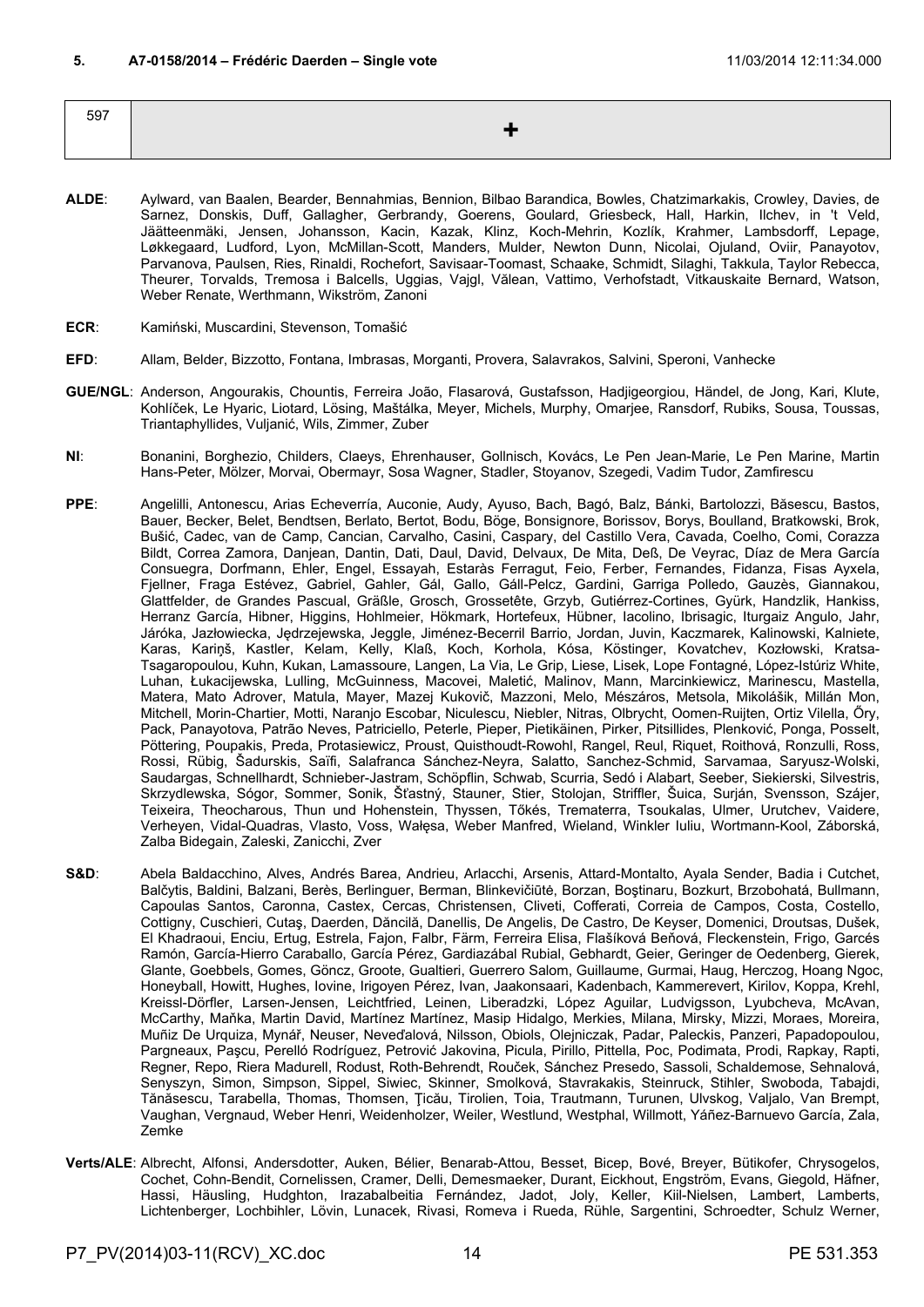| 70 |     |
|----|-----|
|    | . . |
|    |     |

- **ECR**: Andreasen, Ashworth, Atkins, Bielan, Bokros, Bradbourn, Callanan, Campbell Bannerman, Češková, Chichester, Czarnecki, van Dalen, De Martini, Elles, Eppink, Fajmon, Ford, Foster, Fox, Girling, Hannan, Harbour, Kamall, Karim, Kirkhope, Kowal, Kožušník, Legutko, McClarkin, Migalski, Nicholson, Ouzký, Piotrowski, Poręba, Rosbach, Strejček, Sturdy, Szymański, Tannock, Tomaševski, Tošenovský, Van Orden, Vlasák, Yannakoudakis, Zahradil, Zasada, Zīle
- **EFD**: Agnew, Batten, Binev, Clark, (The Earl of) Dartmouth, Farage, Helmer, Messerschmidt, Terho, Włosowicz, Ziobro
- **NI**: Brons, Colman, Dodds, Griffin, Hartong, van der Kammen, Nattrass, Sinclaire, Stassen, van der Stoep, Zijlstra

**Verts/ALE**: Schlyter

|--|

- **ALDE**: Creutzmann, Hirsch, Meissner, Reimers, Thein
- **EFD**: Cymański, Paška
- **GUE/NGL**: Mélenchon, Vergiat
- **PPE**: Winkler Hermann, Zeller

**ПОПРАВКИ В ПОДАДЕНИТЕ ГЛАСОВЕ И НАМЕРЕНИЯ ЗА ГЛАСУВАНЕ – CORRECCIONES E INTENCIONES DE VOTO – OPRAVY HLASOVÁNÍ A SDĚLENÍ O ÚMYSLU HLASOVAT – STEMMERETTELSER OG –INTENTIONER – BERICHTIGUNGEN DES STIMMVERHALTENS UND BEABSICHTIGTES STIMMVERHALTEN – HÄÄLETUSE PARANDUSED JA HÄÄLETUSKAVATSUSED – ΔΙΟΡΘΩΣΕΙΣ ΚΑΙ ΠΡΟΘΕΣΕΙΣ ΨΗΦΟΥ – CORRECTIONS TO VOTES AND VOTING INTENTIONS – CORRECTIONS ET INTENTIONS DE VOTE – IZMJENE DANIH GLASOVA I NAMJERE GLASAČA – CORREZIONI E INTENZIONI DI VOTO – BALSOJUMU LABOJUMI UN NODOMI BALSOT – BALSAVIMO PATAISYMAI IR KETINIMAI – SZAVAZATOK HELYESBÍTÉSEI ÉS SZAVAZÁSI SZÁNDÉKOK – KORREZZJONIJIET U INTENZJONIJIET GĦALL-VOT – RECTIFICATIES STEMGEDRAG/ VOORGENOMEN STEMGEDRAG – KOREKTY DO GŁOSOWANIA I ZAMIAR GŁOSOWANIA – CORRECÇÕES E INTENÇÕES DE VOTO – CORECTĂRI ŞI INTENŢII DE VOT OPRAVY HLASOVANIA A ZÁMERY PRI HLASOVANÍ – CEARTÚCHÁIN AR AN VÓTA AGUS INTINNÍ VÓTÁLA – POPRAVKI IN NAMERE GLASOVANJA – ÄÄNESTYSKÄYTTÄYTYMISTÄ JA ÄÄNESTYSAIKEITA KOSKEVAT ILMOITUKSET – RÄTTELSER/AVSIKTSFÖRKLARINGAR TILL AVGIVNA RÖSTER + - 0** Holger Krahmer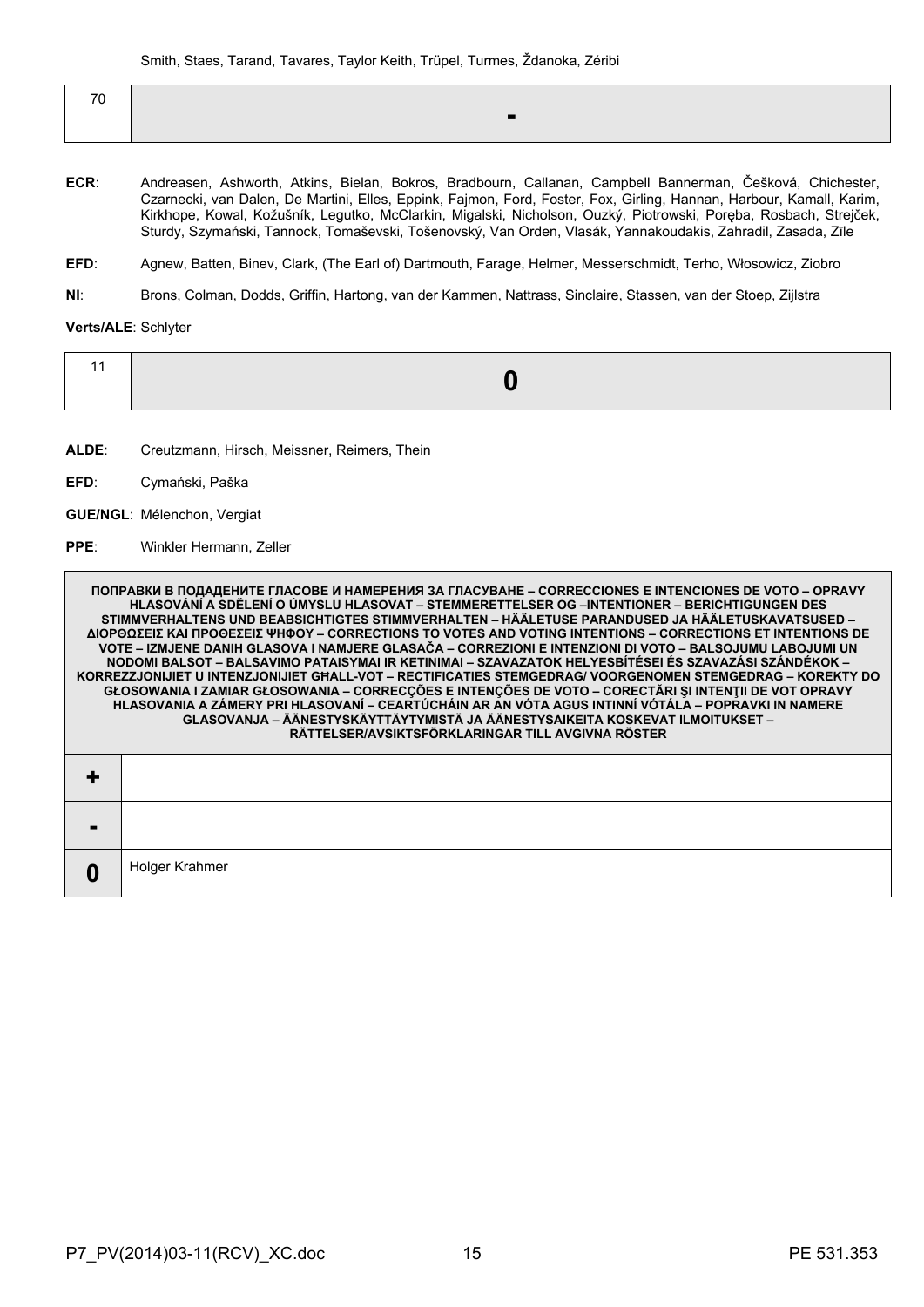<span id="page-15-0"></span>

| 15 |       |
|----|-------|
|    | $\pm$ |
|    |       |

- **ALDE**: Kazak, Rohde, Watson
- **EFD**: Allam, Vanhecke
- **NI**: Stadler, Vadim Tudor
- **PPE**: Corazza Bildt, Delvaux, Engel, Šťastný
- **S&D**: Attard-Montalto, Hughes, Pirillo, Siwiec

| 650 |  |
|-----|--|
|     |  |

- **ALDE**: Aylward, van Baalen, Bearder, Bennahmias, Bennion, Bowles, Chatzimarkakis, Creutzmann, Crowley, Davies, de Sarnez, Donskis, Duff, Gallagher, Gerbrandy, Goerens, Goulard, Griesbeck, Hall, Harkin, Hirsch, Ilchev, in 't Veld, Jäätteenmäki, Jensen, Johansson, Kacin, Klinz, Koch-Mehrin, Krahmer, Lambsdorff, Lepage, Løkkegaard, Ludford, Lyon, McMillan-Scott, Manders, Meissner, Mulder, Newton Dunn, Nicolai, Ojuland, Oviir, Panayotov, Parvanova, Paulsen, Reimers, Ries, Rinaldi, Rochefort, Savisaar-Toomast, Schaake, Schmidt, Silaghi, Takkula, Taylor Rebecca, Thein, Theurer, Torvalds, Tremosa i Balcells, Uggias, Vajgl, Vălean, Vattimo, Verhofstadt, Vitkauskaite Bernard, Weber Renate, Werthmann, Wikström, Zanoni
- **ECR**: Andreasen, Ashworth, Atkins, Bielan, Bokros, Bradbourn, Callanan, Campbell Bannerman, Češková, Chichester, Czarnecki, van Dalen, De Martini, Elles, Eppink, Fajmon, Ford, Foster, Fox, Girling, Hannan, Harbour, Kamall, Kamiński, Karim, Kirkhope, Kowal, Kožušník, Legutko, McClarkin, McIntyre, Migalski, Muscardini, Nicholson, Ouzký, Piotrowski, Poręba, Stevenson, Strejček, Sturdy, Szymański, Tannock, Tomaševski, Tomašić, Tošenovský, Van Orden, Vlasák, Yannakoudakis, Zahradil, Zasada, Zīle
- **EFD**: Belder, Binev, Bizzotto, Cymański, Fontana, Messerschmidt, Morganti, Paška, Provera, Salavrakos, Salvini, Speroni, Terho, Ziobro
- **GUE/NGL**: Anderson, Angourakis, Chountis, Ernst, Ferreira João, Flasarová, Gustafsson, Hadjigeorgiou, Händel, de Jong, Kari, Klute, Kohlíček, Le Hyaric, Liotard, Lösing, Maštálka, Mélenchon, Meyer, Michels, Murphy, Omarjee, Ransdorf, Rubiks, Sousa, Toussas, Triantaphyllides, Vergiat, Vuljanić, Wils, Zimmer, Zuber
- **NI**: Bonanini, Borghezio, Brons, Childers, Colman, Dodds, Ehrenhauser, Gollnisch, Griffin, Hartong, van der Kammen, Kovács, Le Pen Jean-Marie, Le Pen Marine, Martin Hans-Peter, Mölzer, Morvai, Obermayr, Sinclaire, Sosa Wagner, Stassen, van der Stoep, Stoyanov, Szegedi, Zamfirescu, Zijlstra
- **PPE**: Angelilli, Arias Echeverría, Auconie, Audy, Ayuso, Bach, Bagó, Balz, Bánki, Bartolozzi, Băsescu, Bastos, Bauer, Becker, Belet, Bendtsen, Berlato, Bertot, Bodu, Böge, Bonsignore, Borissov, Borys, Boulland, Bratkowski, Brok, Bušić, Cadec, van de Camp, Cancian, Carvalho, Casini, Caspary, del Castillo Vera, Cavada, Coelho, Comi, Correa Zamora, Danjean, Dantin, Dati, Daul, David, De Mita, Deß, De Veyrac, Díaz de Mera García Consuegra, Dorfmann, Ehler, Essayah, Estaràs Ferragut, Feio, Ferber, Fernandes, Fidanza, Fisas Ayxela, Fjellner, Fraga Estévez, Gabriel, Gahler, Gál, Gallo, Gáll-Pelcz, Gardini, Garriga Polledo, Gauzès, Giannakou, Glattfelder, de Grandes Pascual, Gräßle, Grosch, Grossetête, Grzyb, Gutiérrez-Cortines, Gyürk, Handzlik, Hankiss, Herranz García, Hibner, Higgins, Hohlmeier, Hökmark, Hortefeux, Hübner, Iacolino, Ibrisagic, Iturgaiz Angulo, Jahr, Járóka, Jazłowiecka, Jędrzejewska, Jeggle, Jiménez-Becerril Barrio, Jordan, Juvin, Kaczmarek, Kalinowski, Kalniete, Karas, Kariņš, Kastler, Kelam, Kelly, Klaß, Koch, Korhola, Kósa, Köstinger, Kovatchev, Kozłowski, Kratsa-Tsagaropoulou, Kuhn, Kukan, Lamassoure, Langen, La Via, Le Grip, Liese, Lisek, Lope Fontagné, López-Istúriz White, Luhan, Łukacijewska, Lulling, McGuinness, Macovei, Maletić, Malinov, Mann, Marcinkiewicz, Marinescu, Mastella, Matera, Mato Adrover, Matula, Mayer, Mazej Kukovič, Mazzoni, Melo, Mészáros, Metsola, Mikolášik, Millán Mon, Mitchell, Morin-Chartier, Motti, Naranjo Escobar, Niculescu, Niebler, Nitras, Olbrycht, Oomen-Ruijten, Ortiz Vilella, Őry, Pack, Panayotova, Patrão Neves, Patriciello, Peterle, Pieper, Pietikäinen, Pirker, Pitsillides, Plenković, Ponga, Posselt, Pöttering, Poupakis, Preda, Protasiewicz, Proust, Quisthoudt-Rowohl, Rangel, Reul, Riquet, Roithová, Ronzulli, Ross, Rossi, Rübig, Šadurskis, Saïfi, Salafranca Sánchez-Neyra, Salatto, Sanchez-Schmid, Sarvamaa, Saryusz-Wolski, Saudargas, Schnellhardt, Schnieber-Jastram, Schöpflin, Schwab, Scurria, Sedó i Alabart, Seeber, Siekierski, Silvestris, Skrzydlewska, Sógor, Sommer, Sonik, Stauner, Stolojan, Striffler, Šuica, Surján, Svensson, Szájer, Teixeira, Theocharous, Thun und Hohenstein, Thyssen, Tőkés, Trematerra, Tsoukalas, Ulmer, Urutchev, Vaidere, Verheyen, Vidal-Quadras, Vlasto, Voss, Wałęsa, Weber Manfred, Wieland, Winkler Hermann, Winkler Iuliu, Wortmann-Kool, Záborská, Zalba Bidegain, Zaleski, Zanicchi, Zeller, Zver
- **S&D**: Abela Baldacchino, Alves, Andrés Barea, Andrieu, Arlacchi, Arsenis, Ayala Sender, Badia i Cutchet, Balčytis, Baldini, Balzani, Berès, Berlinguer, Berman, Blinkevičiūtė, Borzan, Boştinaru, Bozkurt, Brzobohatá, Bullmann, Capoulas Santos,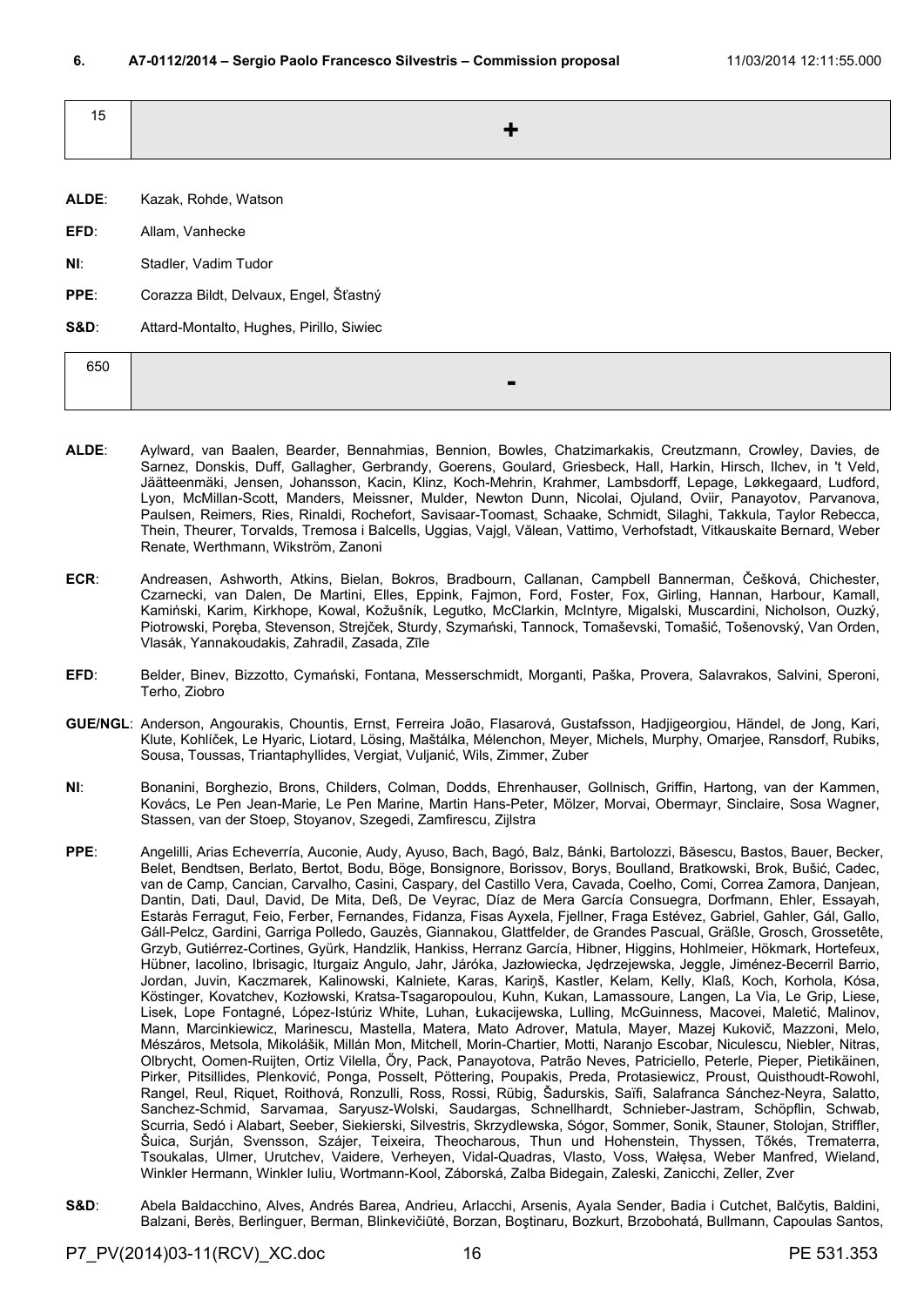Caronna, Castex, Cercas, Christensen, Cliveti, Cofferati, Correia de Campos, Costa, Costello, Cottigny, Cuschieri, Cutaş, Daerden, Dăncilă, Danellis, De Angelis, De Castro, De Keyser, Domenici, Droutsas, Dušek, El Khadraoui, Enciu, Ertug, Estrela, Fajon, Falbr, Färm, Ferreira Elisa, Flašíková Beňová, Fleckenstein, Frigo, Garcés Ramón, García-Hierro Caraballo, García Pérez, Gardiazábal Rubial, Gebhardt, Geier, Geringer de Oedenberg, Gierek, Glante, Goebbels, Gomes, Göncz, Groote, Gualtieri, Guerrero Salom, Guillaume, Gurmai, Haug, Herczog, Hoang Ngoc, Honeyball, Howitt, Iovine, Irigoyen Pérez, Ivan, Jaakonsaari, Kadenbach, Kammerevert, Kirilov, Koppa, Krehl, Kreissl-Dörfler, Larsen-Jensen, Leichtfried, Leinen, Liberadzki, López Aguilar, Ludvigsson, Lyubcheva, McAvan, McCarthy, Maňka, Martin David, Masip Hidalgo, Merkies, Milana, Mirsky, Mizzi, Moraes, Moreira, Muñiz De Urquiza, Mynář, Neuser, Neveďalová, Nilsson, Obiols, Olejniczak, Padar, Paleckis, Panzeri, Papadopoulou, Pargneaux, Paşcu, Perelló Rodríguez, Petrović Jakovina, Picula, Pittella, Poc, Podimata, Prodi, Rapkay, Rapti, Regner, Repo, Riera Madurell, Rodust, Roth-Behrendt, Rouček, Sánchez Presedo, Sassoli, Schaldemose, Sehnalová, Senyszyn, Simon, Simpson, Sippel, Skinner, Smolková, Stavrakakis, Steinruck, Stihler, Swoboda, Tabajdi, Tănăsescu, Tarabella, Thomas, Thomsen, Ţicău, Tirolien, Toia, Trautmann, Turunen, Ulvskog, Valjalo, Van Brempt, Vaughan, Vergnaud, Weber Henri, Weidenholzer, Weiler, Westlund, Westphal, Willmott, Yáñez-Barnuevo García, Zala, Zemke

**Verts/ALE**: Albrecht, Alfonsi, Andersdotter, Auken, Bélier, Benarab-Attou, Besset, Bicep, Bové, Breyer, Bütikofer, Chrysogelos, Cochet, Cohn-Bendit, Cornelissen, Cramer, Delli, Demesmaeker, Durant, Eickhout, Engström, Evans, Giegold, Häfner, Hassi, Häusling, Hudghton, Irazabalbeitia Fernández, Jadot, Joly, Keller, Kiil-Nielsen, Lambert, Lamberts, Lichtenberger, Lochbihler, Lövin, Lunacek, Rivasi, Romeva i Rueda, Rühle, Sargentini, Schlyter, Schroedter, Schulz Werner, Smith, Staes, Tarand, Tavares, Taylor Keith, Trüpel, Turmes, Ždanoka, Zéribi

- **ALDE**: Bilbao Barandica, Kozlík
- **ECR**: Rosbach
- **EFD**: Agnew, Batten, Clark, (The Earl of) Dartmouth, Farage, Helmer, Imbrasas, Włosowicz
- **NI**: Claeys, Nattrass

**ПОПРАВКИ В ПОДАДЕНИТЕ ГЛАСОВЕ И НАМЕРЕНИЯ ЗА ГЛАСУВАНЕ – CORRECCIONES E INTENCIONES DE VOTO – OPRAVY HLASOVÁNÍ A SDĚLENÍ O ÚMYSLU HLASOVAT – STEMMERETTELSER OG –INTENTIONER – BERICHTIGUNGEN DES STIMMVERHALTENS UND BEABSICHTIGTES STIMMVERHALTEN – HÄÄLETUSE PARANDUSED JA HÄÄLETUSKAVATSUSED – ΔΙΟΡΘΩΣΕΙΣ ΚΑΙ ΠΡΟΘΕΣΕΙΣ ΨΗΦΟΥ – CORRECTIONS TO VOTES AND VOTING INTENTIONS – CORRECTIONS ET INTENTIONS DE VOTE – IZMJENE DANIH GLASOVA I NAMJERE GLASAČA – CORREZIONI E INTENZIONI DI VOTO – BALSOJUMU LABOJUMI UN NODOMI BALSOT – BALSAVIMO PATAISYMAI IR KETINIMAI – SZAVAZATOK HELYESBÍTÉSEI ÉS SZAVAZÁSI SZÁNDÉKOK – KORREZZJONIJIET U INTENZJONIJIET GĦALL-VOT – RECTIFICATIES STEMGEDRAG/ VOORGENOMEN STEMGEDRAG – KOREKTY DO GŁOSOWANIA I ZAMIAR GŁOSOWANIA – CORRECÇÕES E INTENÇÕES DE VOTO – CORECTĂRI ŞI INTENŢII DE VOT OPRAVY HLASOVANIA A ZÁMERY PRI HLASOVANÍ – CEARTÚCHÁIN AR AN VÓTA AGUS INTINNÍ VÓTÁLA – POPRAVKI IN NAMERE GLASOVANJA – ÄÄNESTYSKÄYTTÄYTYMISTÄ JA ÄÄNESTYSAIKEITA KOSKEVAT ILMOITUKSET – RÄTTELSER/AVSIKTSFÖRKLARINGAR TILL AVGIVNA RÖSTER**

| Anne Delvaux, Frank Engel, Stephen Hughes, Mario Pirillo, Jens Rohde, Ewald Stadler, Frank Vanhecke, Graham<br>Watson |
|-----------------------------------------------------------------------------------------------------------------------|
|                                                                                                                       |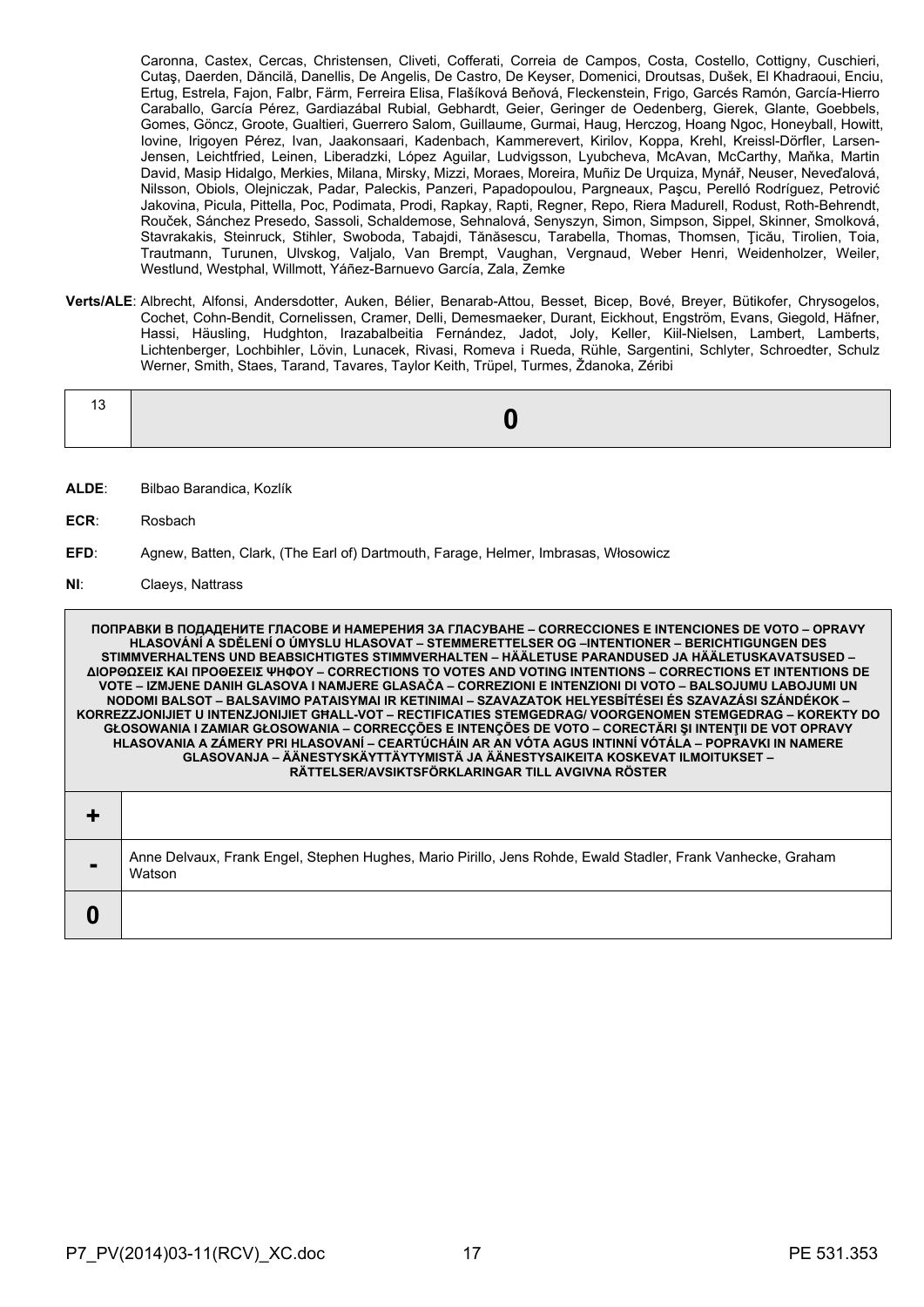<span id="page-17-0"></span>

| 574 |  |  |  |
|-----|--|--|--|
|-----|--|--|--|

- **ALDE**: Aylward, Bennahmias, Bilbao Barandica, de Sarnez, Donskis, Goerens, Griesbeck, Harkin, Hirsch, Jäätteenmäki, Johansson, Lepage, Nicolai, Ojuland, Reimers, Ries, Rinaldi, Rochefort, Takkula, Taylor Rebecca, Tremosa i Balcells, Uggias, Vajgl, Vattimo, Vitkauskaite Bernard, Werthmann, Zanoni
- **ECR**: Češková, De Martini, Elles, Fajmon, Harbour, McIntyre, Muscardini, Nicholson, Stevenson, Strejček, Sturdy, Tomašić
- **EFD**: Agnew, Allam, Binev, Bizzotto, (The Earl of) Dartmouth, Fontana, Helmer, Imbrasas, Messerschmidt, Morganti, Paška, Provera, Salavrakos, Salvini, Speroni, Terho, Vanhecke
- **GUE/NGL**: Angourakis, Ernst, Ferreira João, Flasarová, Gustafsson, Hadjigeorgiou, Händel, de Jong, Kari, Klute, Le Hyaric, Liotard, Maštálka, Mélenchon, Meyer, Michels, Murphy, Omarjee, Ransdorf, Rubiks, Sousa, Toussas, Triantaphyllides, Vergiat, Vuljanić, Zimmer, Zuber
- **NI**: Bonanini, Borghezio, Childers, Claeys, Colman, Dodds, Ehrenhauser, Gollnisch, Hartong, van der Kammen, Kovács, Le Pen Jean-Marie, Le Pen Marine, Martin Hans-Peter, Mölzer, Morvai, Nattrass, Obermayr, Sinclaire, Sosa Wagner, Stadler, Stassen, Stoyanov, Szegedi, Vadim Tudor, Zamfirescu, Zijlstra
- **PPE**: Angelilli, Antonescu, Arias Echeverría, Auconie, Audy, Ayuso, Bach, Bagó, Balz, Bánki, Bartolozzi, Băsescu, Bastos, Bauer, Becker, Belet, Bendtsen, Berlato, Bertot, Bodu, Böge, Bonsignore, Borissov, Borys, Boulland, Bratkowski, Brok, Bušić, Cadec, van de Camp, Cancian, Carvalho, Casini, Caspary, del Castillo Vera, Cavada, Coelho, Comi, Corazza Bildt, Correa Zamora, Danjean, Dantin, Dati, Daul, David, Delvaux, De Mita, Deß, De Veyrac, Díaz de Mera García Consuegra, Dorfmann, Ehler, Engel, Essayah, Estaràs Ferragut, Feio, Ferber, Fernandes, Fidanza, Fisas Ayxela, Fjellner, Fraga Estévez, Gabriel, Gahler, Gál, Gallo, Gáll-Pelcz, Gardini, Garriga Polledo, Gauzès, Giannakou, Glattfelder, de Grandes Pascual, Gräßle, Grosch, Grossetête, Grzyb, Gutiérrez-Cortines, Gyürk, Handzlik, Herranz García, Hibner, Higgins, Hohlmeier, Hökmark, Hortefeux, Hübner, Iacolino, Ibrisagic, Iturgaiz Angulo, Jahr, Járóka, Jazłowiecka, Jędrzejewska, Jeggle, Jiménez-Becerril Barrio, Jordan, Juvin, Kaczmarek, Kalinowski, Kalniete, Karas, Kariņš, Kastler, Kelam, Kelly, Klaß, Koch, Korhola, Kósa, Köstinger, Kovatchev, Kozłowski, Kratsa-Tsagaropoulou, Kuhn, Kukan, Lamassoure, Langen, La Via, Le Grip, Liese, Lisek, Lope Fontagné, López-Istúriz White, Luhan, Łukacijewska, Lulling, McGuinness, Macovei, Maletić, Malinov, Mann, Marcinkiewicz, Marinescu, Mastella, Matera, Mato Adrover, Matula, Mayer, Mazej Kukovič, Mazzoni, Melo, Mészáros, Metsola, Mikolášik, Millán Mon, Mitchell, Morin-Chartier, Motti, Naranjo Escobar, Niculescu, Niebler, Nitras, Olbrycht, Oomen-Ruijten, Ortiz Vilella, Őry, Pack, Panayotova, Patrão Neves, Patriciello, Peterle, Pieper, Pietikäinen, Pirker, Pitsillides, Plenković, Ponga, Posselt, Pöttering, Poupakis, Preda, Protasiewicz, Proust, Quisthoudt-Rowohl, Rangel, Reul, Riquet, Roithová, Ronzulli, Ross, Rossi, Rübig, Šadurskis, Saïfi, Salafranca Sánchez-Neyra, Salatto, Sanchez-Schmid, Sarvamaa, Saryusz-Wolski, Saudargas, Schnellhardt, Schnieber-Jastram, Schöpflin, Schwab, Scurria, Sedó i Alabart, Seeber, Siekierski, Silvestris, Skrzydlewska, Sógor, Sommer, Sonik, Šťastný, Stauner, Stier, Stolojan, Striffler, Šuica, Svensson, Szájer, Teixeira, Theocharous, Thun und Hohenstein, Thyssen, Tőkés, Trematerra, Tsoukalas, Ulmer, Urutchev, Vaidere, Verheyen, Vidal-Quadras, Vlasto, Voss, Wałęsa, Weber Manfred, Wieland, Winkler Hermann, Winkler Iuliu, Wortmann-Kool, Záborská, Zalba Bidegain, Zaleski, Zanicchi, Zeller, Zver
- **S&D**: Abela Baldacchino, Alves, Andrés Barea, Andrieu, Arlacchi, Arsenis, Attard-Montalto, Ayala Sender, Badia i Cutchet, Balčytis, Baldini, Balzani, Berès, Berlinguer, Berman, Blinkevičiūtė, Borzan, Boştinaru, Bozkurt, Brzobohatá, Bullmann, Caronna, Castex, Cercas, Christensen, Cliveti, Cofferati, Correia de Campos, Costa, Costello, Cottigny, Cuschieri, Cutaş, Daerden, Dăncilă, Danellis, De Angelis, De Castro, De Keyser, Domenici, Droutsas, Dušek, El Khadraoui, Enciu, Ertug, Estrela, Fajon, Falbr, Färm, Ferreira Elisa, Flašíková Beňová, Fleckenstein, Frigo, Garcés Ramón, García-Hierro Caraballo, García Pérez, Gardiazábal Rubial, Gebhardt, Geier, Geringer de Oedenberg, Gierek, Glante, Gomes, Göncz, Groote, Gualtieri, Guerrero Salom, Guillaume, Gurmai, Haug, Herczog, Hoang Ngoc, Honeyball, Howitt, Hughes, Iovine, Irigoyen Pérez, Ivan, Jaakonsaari, Kadenbach, Kammerevert, Kirilov, Koppa, Krehl, Kreissl-Dörfler, Larsen-Jensen, Leichtfried, Leinen, Liberadzki, López Aguilar, Ludvigsson, Lyubcheva, McAvan, McCarthy, Maňka, Martin David, Martínez Martínez, Masip Hidalgo, Merkies, Milana, Mirsky, Mizzi, Moraes, Moreira, Muñiz De Urquiza, Mynář, Neuser, Neveďalová, Nilsson, Obiols, Olejniczak, Padar, Paleckis, Panzeri, Papadopoulou, Pargneaux, Paşcu, Perelló Rodríguez, Petrović Jakovina, Picula, Pirillo, Pittella, Poc, Podimata, Prodi, Rapkay, Rapti, Regner, Repo, Riera Madurell, Rodust, Roth-Behrendt, Rouček, Sánchez Presedo, Sassoli, Schaldemose, Sehnalová, Senyszyn, Simon, Simpson, Sippel, Siwiec, Skinner, Smolková, Stavrakakis, Steinruck, Stihler, Swoboda, Tabajdi, Tănăsescu, Tarabella, Thomas, Thomsen, Ţicău, Tirolien, Toia, Trautmann, Turunen, Ulvskog, Valjalo, Van Brempt, Vaughan, Vergnaud, Weber Henri, Weidenholzer, Weiler, Westlund, Westphal, Willmott, Yáñez-Barnuevo García, Zala, Zemke
- **Verts/ALE**: Albrecht, Alfonsi, Andersdotter, Auken, Bélier, Benarab-Attou, Besset, Bicep, Bové, Breyer, Bütikofer, Chrysogelos, Cochet, Cohn-Bendit, Cornelissen, Cramer, Delli, Demesmaeker, Durant, Eickhout, Engström, Evans, Giegold, Häfner, Hassi, Häusling, Hudghton, Irazabalbeitia Fernández, Jadot, Joly, Keller, Kiil-Nielsen, Lambert, Lamberts, Lichtenberger, Lochbihler, Lövin, Lunacek, Rivasi, Romeva i Rueda, Rühle, Sargentini, Schlyter, Schroedter, Schulz Werner, Smith, Staes, Tarand, Tavares, Taylor Keith, Trüpel, Turmes, Ždanoka, Zéribi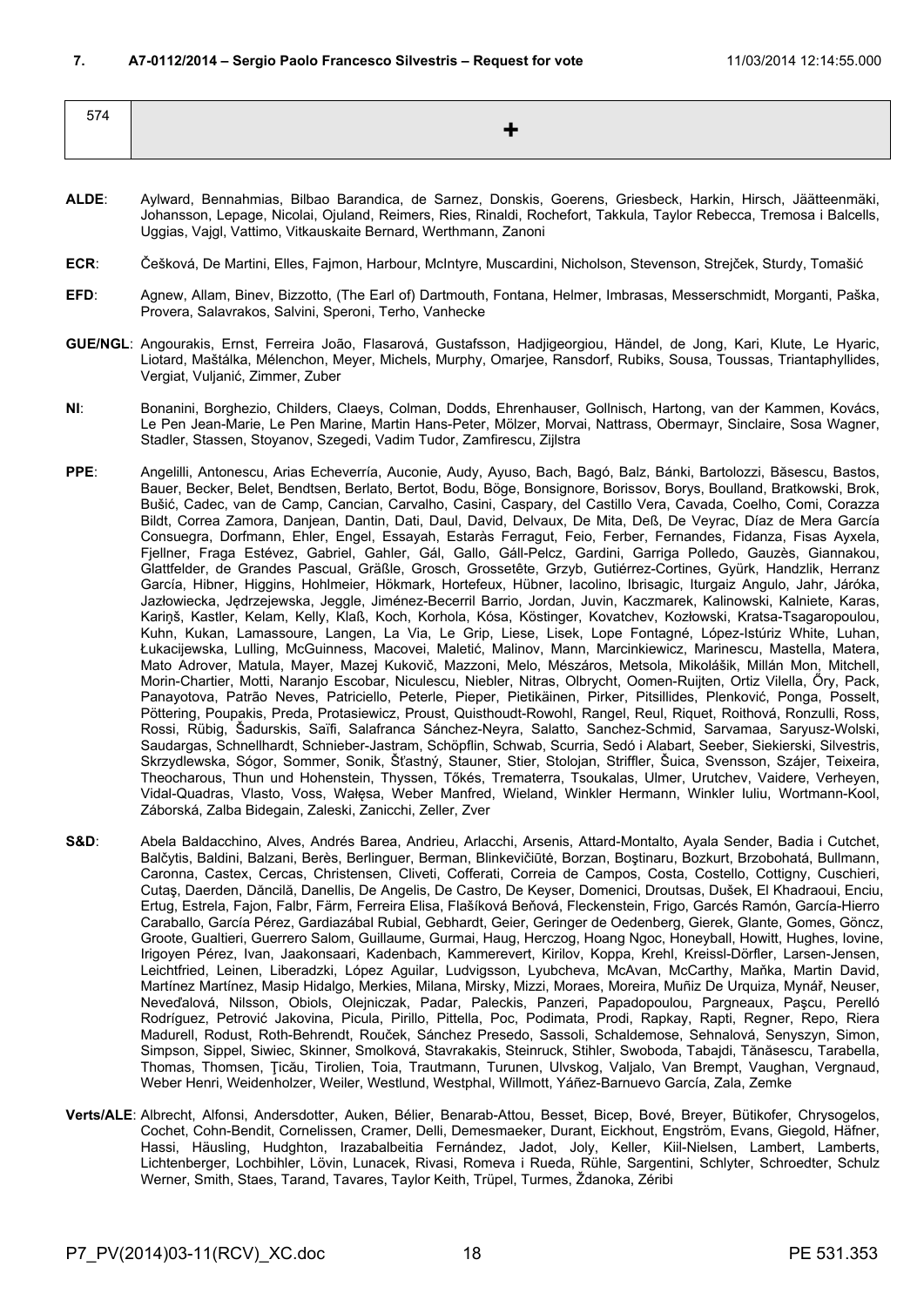90 **-**

- **ALDE**: van Baalen, Bearder, Bennion, Bowles, Chatzimarkakis, Davies, Duff, Gallagher, Gerbrandy, Goulard, Hall, Ilchev, in 't Veld, Jensen, Kacin, Kazak, Klinz, Koch-Mehrin, Krahmer, Lambsdorff, Løkkegaard, Ludford, Lyon, McMillan-Scott, Meissner, Mulder, Newton Dunn, Oviir, Panayotov, Parvanova, Rohde, Savisaar-Toomast, Schaake, Schmidt, Silaghi, Thein, Theurer, Torvalds, Vălean, Watson, Weber Renate, Wikström
- **ECR**: Andreasen, Ashworth, Atkins, Bielan, Bokros, Bradbourn, Callanan, Campbell Bannerman, Chichester, Czarnecki, van Dalen, Eppink, Ford, Foster, Fox, Girling, Hannan, Kamall, Kamiński, Karim, Kirkhope, Kowal, Kožušník, Legutko, McClarkin, Ouzký, Piotrowski, Poręba, Szymański, Tannock, Tomaševski, Tošenovský, Van Orden, Yannakoudakis, Zahradil, Zasada
- **EFD**: Batten, Belder, Clark, Włosowicz, Ziobro
- **GUE/NGL**: Lösing, Wils
- **NI**: Brons, Griffin, van der Stoep
- **PPE**: Hankiss, Surján

- **ALDE**: Crowley, Kozlík, Manders, Paulsen
- **ECR**: Rosbach, Vlasák, Zīle
- **EFD**: Cymański, Farage
- **GUE/NGL**: Anderson

| ПОПРАВКИ В ПОДАДЕНИТЕ ГЛАСОВЕ И НАМЕРЕНИЯ ЗА ГЛАСУВАНЕ – CORRECCIONES E INTENCIONES DE VOTO – OPRAVY<br>HLASOVÁNÍ A SDĚLENÍ O ÚMYSLU HLASOVAT – STEMMERETTELSER OG –INTENTIONER – BERICHTIGUNGEN DES<br>STIMMVERHALTENS UND BEABSICHTIGTES STIMMVERHALTEN – HÄÄLETUSE PARANDUSED JA HÄÄLETUSKAVATSUSED –<br>ΔΙΟΡΘΩΣΕΙΣ ΚΑΙ ΠΡΟΘΕΣΕΙΣ ΨΗΦΟΥ – CORRECTIONS TO VOTES AND VOTING INTENTIONS – CORRECTIONS ET INTENTIONS DE<br>VOTE - IZMJENE DANIH GLASOVA I NAMJERE GLASAČA - CORREZIONI E INTENZIONI DI VOTO - BALSOJUMU LABOJUMI UN<br>NODOMI BALSOT – BALSAVIMO PATAISYMAI IR KETINIMAI – SZAVAZATOK HELYESBÍTÉSEI ÉS SZAVAZÁSI SZÁNDÉKOK –<br>KORREZZJONIJIET U INTENZJONIJIET GHALL-VOT – RECTIFICATIES STEMGEDRAG/ VOORGENOMEN STEMGEDRAG – KOREKTY DO<br>GŁOSOWANIA I ZAMIAR GŁOSOWANIA – CORRECÇÕES E INTENÇÕES DE VOTO – CORECTĂRI ȘI INTENȚII DE VOT OPRAVY<br>HLASOVANIA A ZÁMERY PRI HLASOVANÍ – CEARTÚCHÁIN AR AN VÓTA AGUS INTINNÍ VÓTÁLA – POPRAVKI IN NAMERE<br>GLASOVANJA – ÄÄNESTYSKÄYTTÄYTYMISTÄ JA ÄÄNESTYSAIKEITA KOSKEVAT ILMOITUKSET –<br>RÄTTELSER/AVSIKTSFÖRKLARINGAR TILL AVGIVNA RÖSTER |
|-----------------------------------------------------------------------------------------------------------------------------------------------------------------------------------------------------------------------------------------------------------------------------------------------------------------------------------------------------------------------------------------------------------------------------------------------------------------------------------------------------------------------------------------------------------------------------------------------------------------------------------------------------------------------------------------------------------------------------------------------------------------------------------------------------------------------------------------------------------------------------------------------------------------------------------------------------------------------------------------------------------------------------------------------------------------------------------------------------------------|
|                                                                                                                                                                                                                                                                                                                                                                                                                                                                                                                                                                                                                                                                                                                                                                                                                                                                                                                                                                                                                                                                                                                 |
| James Elles, Malcolm Harbour, Kent Johansson, Robert Sturdy                                                                                                                                                                                                                                                                                                                                                                                                                                                                                                                                                                                                                                                                                                                                                                                                                                                                                                                                                                                                                                                     |
|                                                                                                                                                                                                                                                                                                                                                                                                                                                                                                                                                                                                                                                                                                                                                                                                                                                                                                                                                                                                                                                                                                                 |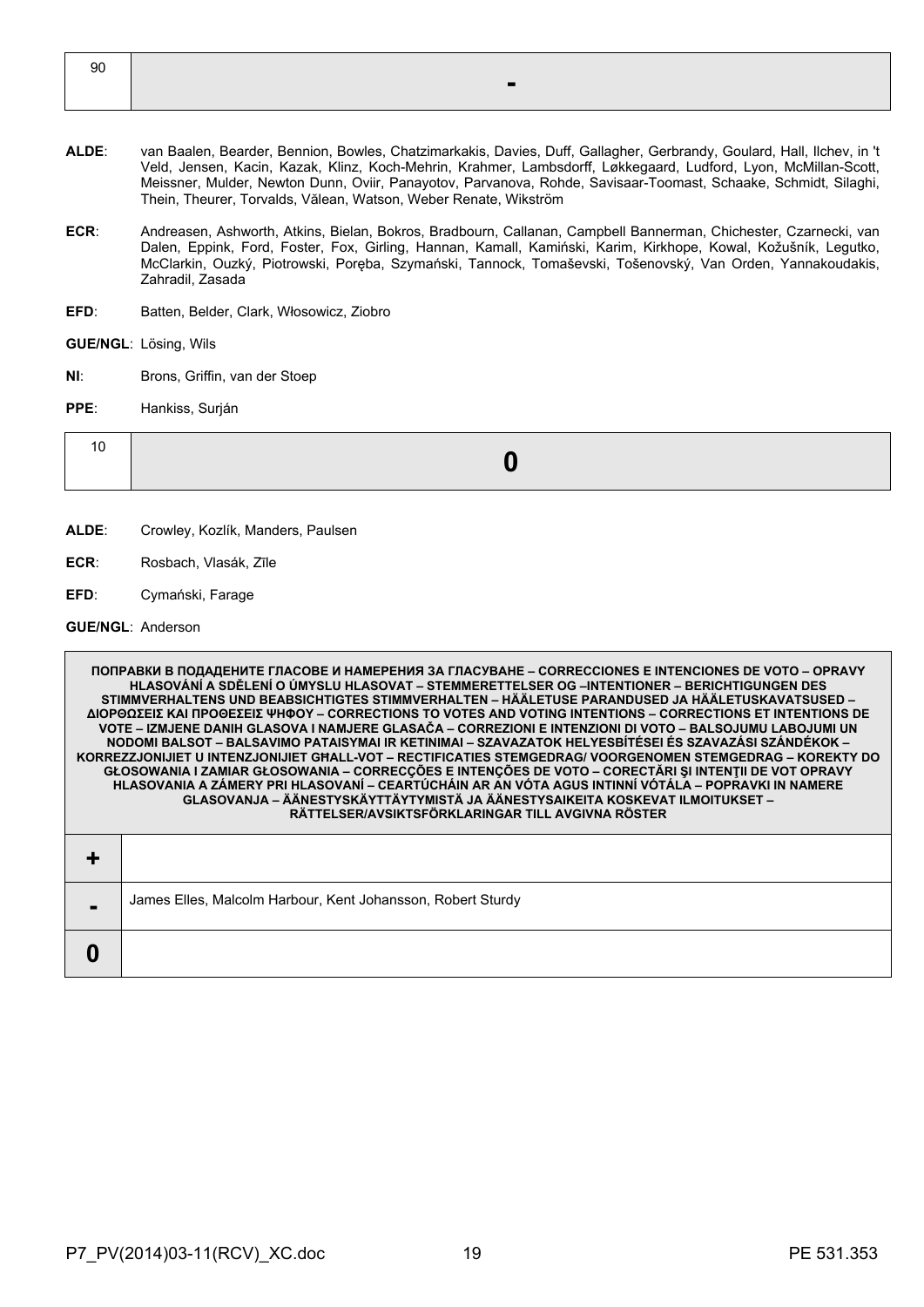<span id="page-19-0"></span>

| 51<br>ັບເ<br>$\sim$ $\sim$ |  |  |
|----------------------------|--|--|
|----------------------------|--|--|

- **ALDE**: Aylward, Bennahmias, Bilbao Barandica, Crowley, de Sarnez, Griesbeck, Harkin, Lepage, Nicolai, Ojuland, Paulsen, Ries, Rinaldi, Rochefort, Uggias, Wikström, Zanoni
- **ECR**: Muscardini, Nicholson, Zīle
- **EFD**: Allam, Fontana, Paška, Salvini, Terho, Vanhecke
- **GUE/NGL**: Ferreira João, Gustafsson, Händel, de Jong, Kari, Le Hyaric, Michels, Sousa, Toussas, Vergiat, Vuljanić, Zimmer
- **NI**: Bonanini, Borghezio, Childers, Claeys, Gollnisch, Hartong, van der Kammen, Le Pen Jean-Marie, Le Pen Marine, Martin Hans-Peter, Sosa Wagner, Stadler, Stassen, van der Stoep, Stoyanov, Szegedi, Vadim Tudor, Zamfirescu, **Ziilstra**
- **PPE**: Angelilli, Antonescu, Arias Echeverría, Auconie, Audy, Ayuso, Bach, Bagó, Balz, Bánki, Bartolozzi, Băsescu, Bastos, Bauer, Becker, Belet, Berlato, Bertot, Bodu, Böge, Bonsignore, Borissov, Borys, Boulland, Bratkowski, Brok, Bušić, Cadec, van de Camp, Cancian, Carvalho, Casini, Caspary, del Castillo Vera, Cavada, Coelho, Comi, Corazza Bildt, Correa Zamora, Danjean, Dantin, Dati, Daul, David, Delvaux, De Mita, Deß, De Veyrac, Díaz de Mera García Consuegra, Dorfmann, Ehler, Engel, Estaràs Ferragut, Feio, Ferber, Fernandes, Fidanza, Fisas Ayxela, Fjellner, Fraga Estévez, Gabriel, Gahler, Gallo, Gardini, Garriga Polledo, Gauzès, Giannakou, Glattfelder, de Grandes Pascual, Gräßle, Grosch, Grossetête, Grzyb, Gutiérrez-Cortines, Gyürk, Handzlik, Herranz García, Hibner, Higgins, Hohlmeier, Hökmark, Hortefeux, Hübner, Iacolino, Ibrisagic, Iturgaiz Angulo, Jahr, Járóka, Jazłowiecka, Jędrzejewska, Jeggle, Jiménez-Becerril Barrio, Jordan, Juvin, Kaczmarek, Kalinowski, Kalniete, Karas, Kariņš, Kastler, Kelam, Kelly, Klaß, Koch, Kósa, Köstinger, Kovatchev, Kozłowski, Kratsa-Tsagaropoulou, Kuhn, Kukan, Lamassoure, Langen, La Via, Le Grip, Lisek, Lope Fontagné, López-Istúriz White, Luhan, Łukacijewska, Lulling, McGuinness, Macovei, Maletić, Malinov, Mann, Marcinkiewicz, Marinescu, Mastella, Matera, Mato Adrover, Matula, Mayer, Mazej Kukovič, Mazzoni, Melo, Mészáros, Metsola, Mikolášik, Millán Mon, Mitchell, Morin-Chartier, Motti, Naranjo Escobar, Niculescu, Niebler, Nitras, Olbrycht, Oomen-Ruijten, Ortiz Vilella, Pack, Panayotova, Patrão Neves, Patriciello, Peterle, Pieper, Pietikäinen, Pirker, Pitsillides, Plenković, Ponga, Posselt, Pöttering, Poupakis, Preda, Protasiewicz, Proust, Quisthoudt-Rowohl, Rangel, Reul, Riquet, Roithová, Ronzulli, Ross, Rossi, Rübig, Šadurskis, Saïfi, Salafranca Sánchez-Neyra, Salatto, Sanchez-Schmid, Sarvamaa, Saryusz-Wolski, Saudargas, Schnellhardt, Schnieber-Jastram, Schöpflin, Schwab, Scurria, Sedó i Alabart, Seeber, Siekierski, Silvestris, Skrzydlewska, Sógor, Sommer, Sonik, Šťastný, Stauner, Stier, Stolojan, Striffler, Šuica, Surján, Svensson, Szájer, Teixeira, Theocharous, Thun und Hohenstein, Thyssen, Tőkés, Trematerra, Tsoukalas, Ulmer, Urutchev, Vaidere, Verheyen, Vidal-Quadras, Vlasto, Voss, Wałęsa, Weber Manfred, Wieland, Winkler Iuliu, Wortmann-Kool, Záborská, Zalba Bidegain, Zaleski, Zanicchi, Zeller, Zver
- **S&D**: Abela Baldacchino, Alves, Andrés Barea, Andrieu, Arlacchi, Arsenis, Attard-Montalto, Ayala Sender, Badia i Cutchet, Balčytis, Baldini, Berès, Berlinguer, Berman, Blinkevičiūtė, Borzan, Boştinaru, Bozkurt, Brzobohatá, Bullmann, Capoulas Santos, Caronna, Castex, Cercas, Christensen, Cliveti, Cofferati, Correia de Campos, Costa, Costello, Cottigny, Cuschieri, Cutaş, Daerden, Dăncilă, Danellis, De Angelis, De Castro, De Keyser, Domenici, Droutsas, Dušek, El Khadraoui, Enciu, Ertug, Estrela, Fajon, Falbr, Färm, Ferreira Elisa, Flašíková Beňová, Fleckenstein, Frigo, Garcés Ramón, García-Hierro Caraballo, García Pérez, Gardiazábal Rubial, Gebhardt, Geier, Geringer de Oedenberg, Gierek, Glante, Goebbels, Gomes, Göncz, Groote, Gualtieri, Guerrero Salom, Guillaume, Gurmai, Haug, Herczog, Hoang Ngoc, Honeyball, Howitt, Hughes, Iovine, Irigoyen Pérez, Ivan, Jaakonsaari, Kadenbach, Kammerevert, Kirilov, Koppa, Krehl, Kreissl-Dörfler, Larsen-Jensen, Leichtfried, Leinen, Liberadzki, López Aguilar, Ludvigsson, Lyubcheva, McAvan, McCarthy, Maňka, Martin David, Martínez Martínez, Masip Hidalgo, Merkies, Milana, Mirsky, Mizzi, Moraes, Moreira, Muñiz De Urquiza, Mynář, Neuser, Neveďalová, Nilsson, Obiols, Olejniczak, Padar, Paleckis, Panzeri, Papadopoulou, Pargneaux, Paşcu, Perelló Rodríguez, Petrović Jakovina, Picula, Pirillo, Pittella, Poc, Podimata, Prodi, Rapkay, Rapti, Regner, Repo, Riera Madurell, Rodust, Roth-Behrendt, Rouček, Sánchez Presedo, Sassoli, Schaldemose, Sehnalová, Senyszyn, Simon, Simpson, Sippel, Siwiec, Skinner, Smolková, Stavrakakis, Steinruck, Stihler, Swoboda, Tabajdi, Tănăsescu, Tarabella, Thomas, Thomsen, Ţicău, Tirolien, Toia, Trautmann, Turunen, Ulvskog, Valjalo, Van Brempt, Vaughan, Vergnaud, Weber Henri, Weidenholzer, Weiler, Westlund, Westphal, Willmott, Yáñez-Barnuevo García, Zala, Zemke
- **Verts/ALE**: Albrecht, Alfonsi, Andersdotter, Auken, Bélier, Benarab-Attou, Besset, Bicep, Bové, Breyer, Bütikofer, Chrysogelos, Cochet, Cohn-Bendit, Cornelissen, Cramer, Delli, Demesmaeker, Durant, Eickhout, Engström, Evans, Giegold, Häfner, Hassi, Häusling, Hudghton, Irazabalbeitia Fernández, Jadot, Joly, Keller, Kiil-Nielsen, Lambert, Lamberts, Lichtenberger, Lochbihler, Lövin, Lunacek, Rivasi, Romeva i Rueda, Rühle, Sargentini, Schulz Werner, Smith, Tarand, Tavares, Taylor Keith, Trüpel, Ždanoka, Zéribi

| 136 |  |  |
|-----|--|--|
|     |  |  |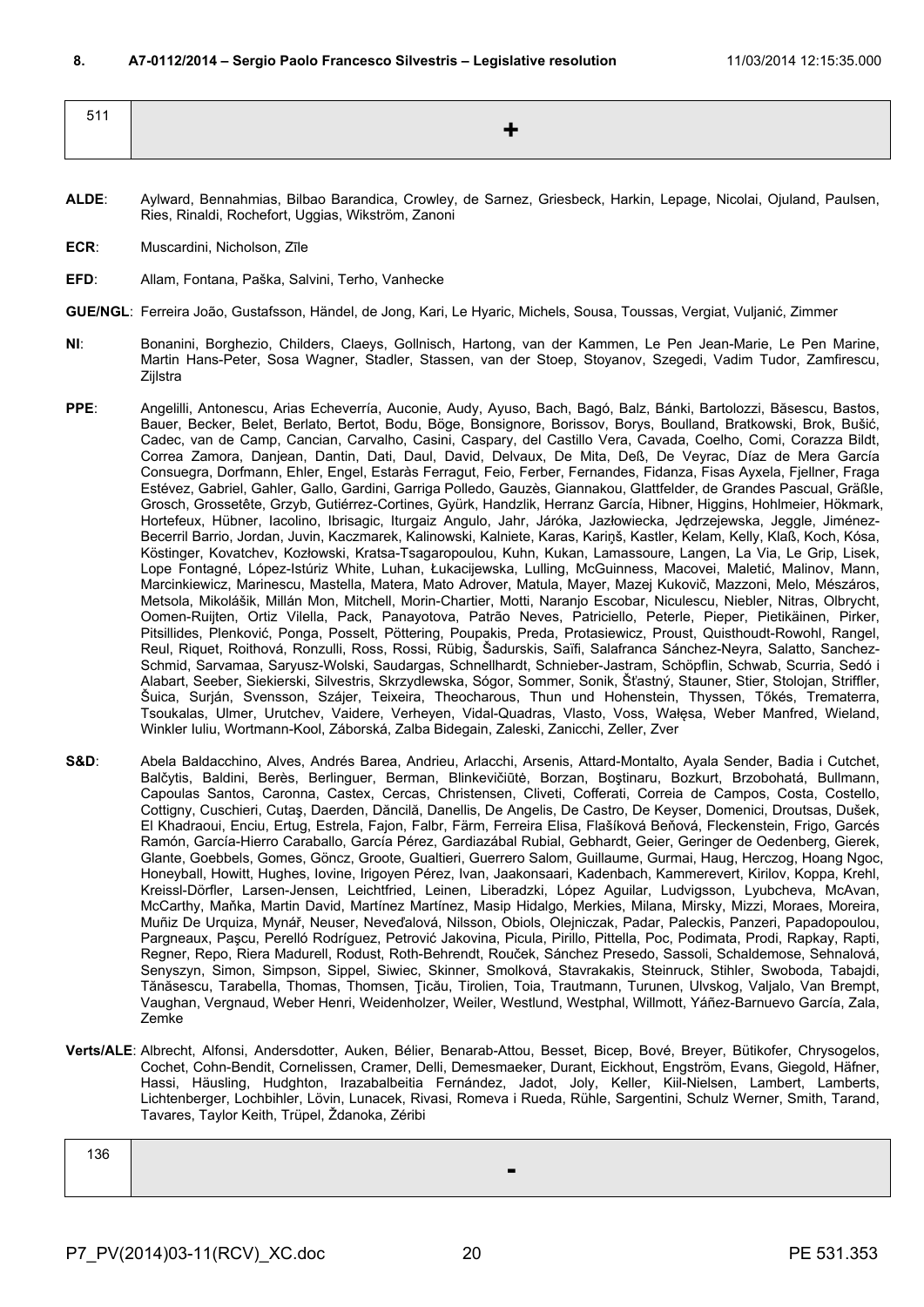- **ALDE**: van Baalen, Bearder, Bennion, Bowles, Chatzimarkakis, Creutzmann, Davies, Donskis, Duff, Gallagher, Goerens, Goulard, Hall, Hirsch, Ilchev, in 't Veld, Jäätteenmäki, Jensen, Kacin, Kazak, Klinz, Krahmer, Lambsdorff, Løkkegaard, Ludford, Lyon, McMillan-Scott, Meissner, Mulder, Newton Dunn, Panayotov, Parvanova, Rohde, Savisaar-Toomast, Schmidt, Silaghi, Taylor Rebecca, Thein, Theurer, Torvalds, Tremosa i Balcells, Vajgl, Vălean, Vattimo, Vitkauskaite Bernard, Watson, Weber Renate
- **ECR**: Andreasen, Ashworth, Atkins, Bielan, Bokros, Bradbourn, Callanan, Campbell Bannerman, Češková, Chichester, Czarnecki, van Dalen, De Martini, Fajmon, Ford, Foster, Fox, Girling, Hannan, Harbour, Kamall, Kamiński, Karim, Kirkhope, Kowal, Kožušník, Legutko, McClarkin, McIntyre, Migalski, Ouzký, Piotrowski, Poręba, Stevenson, Strejček, Sturdy, Szymański, Tannock, Tomaševski, Tomašić, Tošenovský, Van Orden, Vlasák, Yannakoudakis, Zahradil, Zasada
- **EFD**: Belder, Clark, Cymański, Morganti, Provera, Salavrakos, Speroni, Włosowicz, Ziobro
- **GUE/NGL**: Angourakis, Chountis, Flasarová, Hadjigeorgiou, Klute, Liotard, Lösing, Mélenchon, Meyer, Murphy, Ransdorf, Rubiks, Triantaphyllides, Wils, Zuber
- **NI**: Brons, Dodds, Griffin, Kovács, Mölzer, Morvai, Nattrass, Obermayr, Sinclaire
- **PPE**: Gál, Gáll-Pelcz, Hankiss, Korhola, Őry, Winkler Hermann

#### **Verts/ALE**: Schlyter, Schroedter, Staes, Turmes

- **ALDE**: Gerbrandy, Kozlík, Oviir, Reimers, Schaake
- **ECR**: Eppink
- **EFD**: Agnew, Binev, Bizzotto, (The Earl of) Dartmouth, Farage, Helmer, Imbrasas, Messerschmidt

#### **GUE/NGL**: Anderson, Maštálka

| ПОПРАВКИ В ПОДАДЕНИТЕ ГЛАСОВЕ И НАМЕРЕНИЯ ЗА ГЛАСУВАНЕ – CORRECCIONES Е INTENCIONES DE VOTO – OPRAVY<br>HLASOVÁNÍ A SDĚLENÍ O ÚMYSLU HLASOVAT – STEMMERETTELSER OG –INTENTIONER – BERICHTIGUNGEN DES<br>STIMMVERHALTENS UND BEABSICHTIGTES STIMMVERHALTEN – HÄÄLETUSE PARANDUSED JA HÄÄLETUSKAVATSUSED –<br>ΔΙΟΡΘΩΣΕΙΣ ΚΑΙ ΠΡΟΘΕΣΕΙΣ ΨΗΦΟΥ – CORRECTIONS TO VOTES AND VOTING INTENTIONS – CORRECTIONS ET INTENTIONS DE<br>VOTE – IZMJENE DANIH GLASOVA I NAMJERE GLASAČA – CORREZIONI E INTENZIONI DI VOTO – BALSOJUMU LABOJUMI UN<br>NODOMI BALSOT – BALSAVIMO PATAISYMAI IR KETINIMAI – SZAVAZATOK HELYESBÍTÉSEI ÉS SZAVAZÁSI SZÁNDÉKOK –<br>KORREZZJONIJIET U INTENZJONIJIET GHALL-VOT – RECTIFICATIES STEMGEDRAG/ VOORGENOMEN STEMGEDRAG – KOREKTY DO<br>GŁOSOWANIA I ZAMIAR GŁOSOWANIA – CORRECÇÕES E INTENÇÕES DE VOTO – CORECTĂRI ȘI INTENȚII DE VOT OPRAVY<br>HLASOVANIA A ZÁMERY PRI HLASOVANÍ – CEARTÚCHÁIN AR AN VÓTA AGUS INTINNÍ VÓTÁLA – POPRAVKI IN NAMERE<br>GLASOVANJA – ÄÄNESTYSKÄYTTÄYTYMISTÄ JA ÄÄNESTYSAIKEITA KOSKEVAT ILMOITUKSET –<br>RÄTTELSER/AVSIKTSFÖRKLARINGAR TILL AVGIVNA RÖSTER |                                                                                                                                                                                                                                                    |  |
|-----------------------------------------------------------------------------------------------------------------------------------------------------------------------------------------------------------------------------------------------------------------------------------------------------------------------------------------------------------------------------------------------------------------------------------------------------------------------------------------------------------------------------------------------------------------------------------------------------------------------------------------------------------------------------------------------------------------------------------------------------------------------------------------------------------------------------------------------------------------------------------------------------------------------------------------------------------------------------------------------------------------------------------------------------------------------------------------------------------------|----------------------------------------------------------------------------------------------------------------------------------------------------------------------------------------------------------------------------------------------------|--|
|                                                                                                                                                                                                                                                                                                                                                                                                                                                                                                                                                                                                                                                                                                                                                                                                                                                                                                                                                                                                                                                                                                                 | Charalampos Angourakis, Nikolaos Chountis, Nadja Hirsch, Kartika Tamara Liotard, Jean-Luc Mélenchon, Andreas<br>Mölzer, Franz Obermayr, Carl Schlyter, Elisabeth Schroedter, Bart Staes, Claude Turmes, Angelika Werthmann, Inês<br>Cristina Zuber |  |
|                                                                                                                                                                                                                                                                                                                                                                                                                                                                                                                                                                                                                                                                                                                                                                                                                                                                                                                                                                                                                                                                                                                 | Kent Johansson, Marit Paulsen, Cecilia Wikström                                                                                                                                                                                                    |  |
|                                                                                                                                                                                                                                                                                                                                                                                                                                                                                                                                                                                                                                                                                                                                                                                                                                                                                                                                                                                                                                                                                                                 |                                                                                                                                                                                                                                                    |  |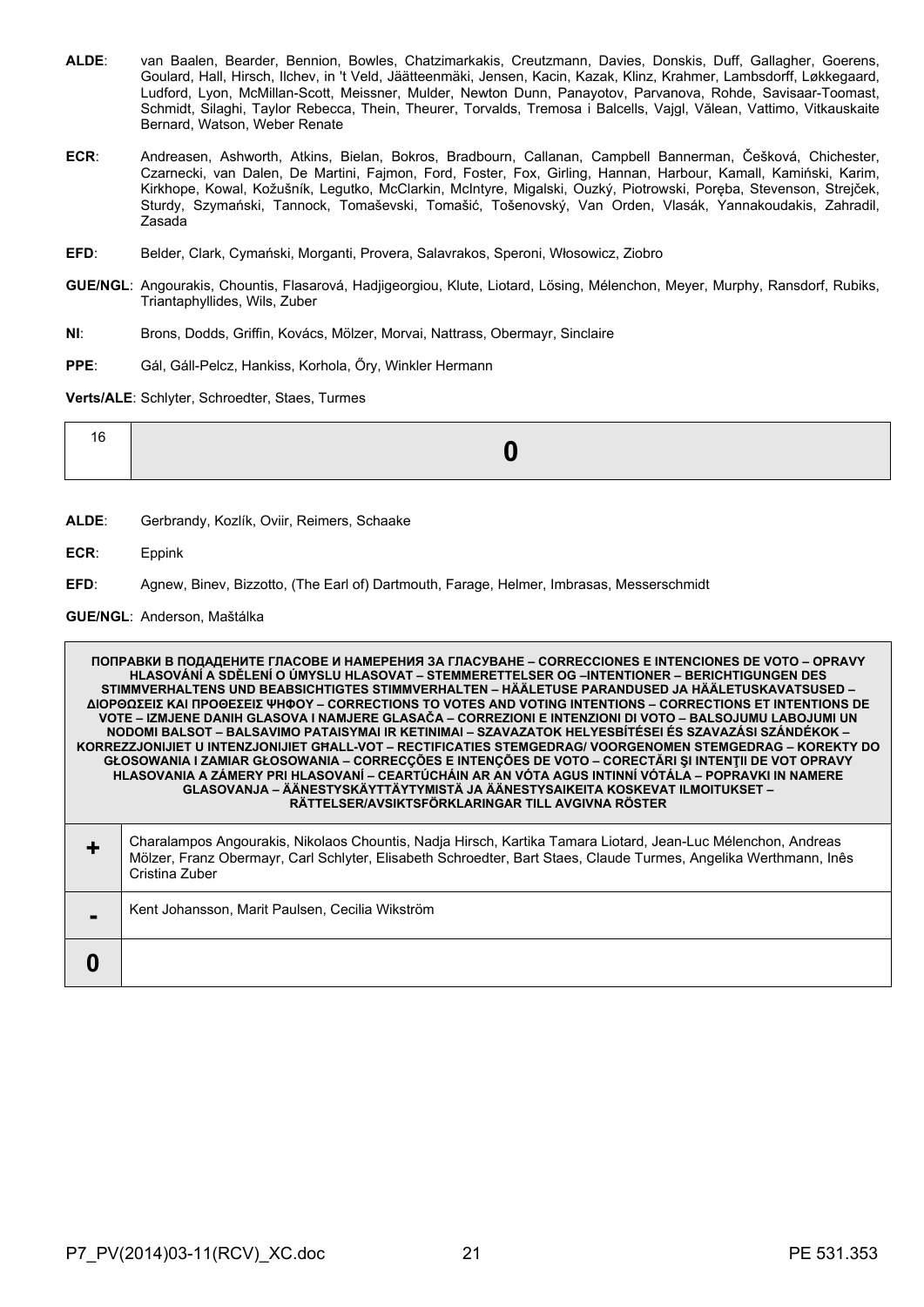- <span id="page-21-0"></span>**ALDE**: Aylward, Bearder, Bennahmias, Bennion, Bilbao Barandica, Bowles, Chatzimarkakis, Creutzmann, Crowley, Davies, de Sarnez, Donskis, Duff, Gallagher, Gerbrandy, Goerens, Goulard, Griesbeck, Hall, Harkin, Hirsch, Ilchev, in 't Veld, Jäätteenmäki, Jensen, Johansson, Kacin, Kazak, Klinz, Koch-Mehrin, Kozlík, Krahmer, Lambsdorff, Lepage, Løkkegaard, Ludford, Lyon, McMillan-Scott, Manders, Meissner, Newton Dunn, Nicolai, Ojuland, Oviir, Panayotov, Parvanova, Paulsen, Reimers, Ries, Rinaldi, Rochefort, Rohde, Savisaar-Toomast, Schaake, Schmidt, Silaghi, Takkula, Taylor Rebecca, Thein, Theurer, Torvalds, Tremosa i Balcells, Uggias, Vajgl, Vălean, Vattimo, Verhofstadt, Vitkauskaite Bernard, Watson, Weber Renate, Wikström, Zanoni
- **ECR**: Andreasen, Ashworth, Atkins, Bielan, Bradbourn, Campbell Bannerman, Češková, Chichester, van Dalen, De Martini, Elles, Eppink, Fajmon, Ford, Foster, Fox, Girling, Hannan, Kamall, Kamiński, Karim, Kirkhope, Kowal, Kožušník, Legutko, McClarkin, McIntyre, Migalski, Muscardini, Nicholson, Ouzký, Piotrowski, Poręba, Rosbach, Stevenson, Strejček, Sturdy, Tannock, Tomaševski, Tomašić, Tošenovský, Vlasák, Yannakoudakis, Zasada, Zīle
- **EFD**: Allam, Belder, Provera, Salavrakos, Speroni, Terho
- **GUE/NGL**: Gustafsson, de Jong, Liotard, Maštálka, Mélenchon
- **NI**: Bonanini, Brons, Dodds, Griffin, Hartong, van der Kammen, Sosa Wagner, Stassen, Szegedi, Vadim Tudor, Zamfirescu, **Ziilstra**
- **PPE**: Antonescu, Arias Echeverría, Auconie, Audy, Ayuso, Bach, Bagó, Balz, Bartolozzi, Băsescu, Bastos, Bauer, Becker, Belet, Bendtsen, Berlato, Bertot, Bodu, Böge, Bonsignore, Borissov, Borys, Boulland, Bratkowski, Brok, Bušić, Cadec, van de Camp, Cancian, Carvalho, Casini, del Castillo Vera, Cavada, Coelho, Comi, Corazza Bildt, Correa Zamora, Danjean, Dantin, Dati, Daul, David, Delvaux, De Mita, Deß, De Veyrac, Díaz de Mera García Consuegra, Dorfmann, Ehler, Engel, Essayah, Estaràs Ferragut, Feio, Ferber, Fernandes, Fidanza, Fisas Ayxela, Fjellner, Fraga Estévez, Gabriel, Gahler, Gallo, Gardini, Garriga Polledo, Gauzès, Giannakou, de Grandes Pascual, Gräßle, Grosch, Grossetête, Grzyb, Gutiérrez-Cortines, Handzlik, Hankiss, Herranz García, Hibner, Higgins, Hohlmeier, Hökmark, Hortefeux, Hübner, Iacolino, Ibrisagic, Iturgaiz Angulo, Jahr, Járóka, Jazłowiecka, Jędrzejewska, Jeggle, Jiménez-Becerril Barrio, Jordan, Juvin, Kaczmarek, Kalinowski, Kalniete, Karas, Kariņš, Kastler, Kelam, Kelly, Klaß, Koch, Korhola, Köstinger, Kovatchev, Kozłowski, Kratsa-Tsagaropoulou, Kuhn, Kukan, Lamassoure, Langen, La Via, Le Grip, Liese, Lisek, Lope Fontagné, López-Istúriz White, Luhan, Łukacijewska, Lulling, McGuinness, Macovei, Maletić, Malinov, Mann, Marcinkiewicz, Marinescu, Mastella, Matera, Mato Adrover, Matula, Mayer, Mazej Kukovič, Mazzoni, Melo, Mészáros, Metsola, Mikolášik, Millán Mon, Mitchell, Morin-Chartier, Motti, Naranjo Escobar, Niculescu, Niebler, Nitras, Olbrycht, Oomen-Ruijten, Ortiz Vilella, Pack, Panayotova, Patrão Neves, Patriciello, Peterle, Pieper, Pietikäinen, Pirker, Pitsillides, Plenković, Ponga, Posselt, Pöttering, Poupakis, Preda, Protasiewicz, Proust, Quisthoudt-Rowohl, Rangel, Reul, Riquet, Roithová, Ronzulli, Ross, Rossi, Rübig, Šadurskis, Saïfi, Salafranca Sánchez-Neyra, Salatto, Sanchez-Schmid, Sarvamaa, Saryusz-Wolski, Saudargas, Schnellhardt, Schnieber-Jastram, Schöpflin, Schwab, Scurria, Sedó i Alabart, Seeber, Siekierski, Silvestris, Skrzydlewska, Sógor, Sommer, Sonik, Šťastný, Stauner, Stier, Stolojan, Šuica, Svensson, Teixeira, Theocharous, Thun und Hohenstein, Thyssen, Tőkés, Trematerra, Tsoukalas, Ulmer, Urutchev, Vaidere, Verheyen, Vidal-Quadras, Vlasto, Voss, Wałęsa, Weber Manfred, Wieland, Winkler Iuliu, Wortmann-Kool, Záborská, Zalba Bidegain, Zaleski, Zanicchi, Zeller, Zver
- **S&D**: Abela Baldacchino, Alves, Andrés Barea, Andrieu, Arlacchi, Arsenis, Attard-Montalto, Ayala Sender, Badia i Cutchet, Balčytis, Baldini, Balzani, Berès, Berlinguer, Berman, Blinkevičiūtė, Borzan, Boştinaru, Bozkurt, Brzobohatá, Bullmann, Capoulas Santos, Caronna, Cashman, Cercas, Cliveti, Cofferati, Correia de Campos, Costa, Costello, Cottigny, Cuschieri, Cutaş, Daerden, Dăncilă, Danellis, De Angelis, De Castro, De Keyser, Domenici, Droutsas, Dušek, El Khadraoui, Enciu, Ertug, Estrela, Fajon, Falbr, Färm, Ferreira Elisa, Flašíková Beňová, Fleckenstein, Frigo, Garcés Ramón, García-Hierro Caraballo, García Pérez, Gardiazábal Rubial, Gebhardt, Geier, Geringer de Oedenberg, Gierek, Glante, Goebbels, Gomes, Göncz, Groote, Gualtieri, Guerrero Salom, Guillaume, Gurmai, Haug, Herczog, Hoang Ngoc, Iovine, Irigoyen Pérez, Ivan, Jaakonsaari, Kadenbach, Kammerevert, Kirilov, Koppa, Krehl, Kreissl-Dörfler, Leichtfried, Leinen, Liberadzki, López Aguilar, Ludvigsson, Lyubcheva, McAvan, Maňka, Martínez Martínez, Masip Hidalgo, Merkies, Milana, Mirsky, Mizzi, Moraes, Moreira, Muñiz De Urquiza, Mynář, Neuser, Neveďalová, Nilsson, Obiols, Olejniczak, Padar, Paleckis, Panzeri, Papadopoulou, Pargneaux, Paşcu, Perelló Rodríguez, Petrović Jakovina, Picula, Pirillo, Pittella, Poc, Podimata, Prodi, Rapkay, Rapti, Regner, Repo, Riera Madurell, Rodust, Roth-Behrendt, Rouček, Sánchez Presedo, Sassoli, Sehnalová, Senyszyn, Simon, Simpson, Sippel, Siwiec, Smolková, Stavrakakis, Steinruck, Stihler, Swoboda, Tabajdi, Tănăsescu, Tarabella, Thomas, Thomsen, Ţicău, Tirolien, Toia, Trautmann, Valjalo, Van Brempt, Vaughan, Vergnaud, Weber Henri, Weidenholzer, Weiler, Westlund, Westphal, Yáñez-Barnuevo García, Zala, Zemke

**Verts/ALE**: Demesmaeker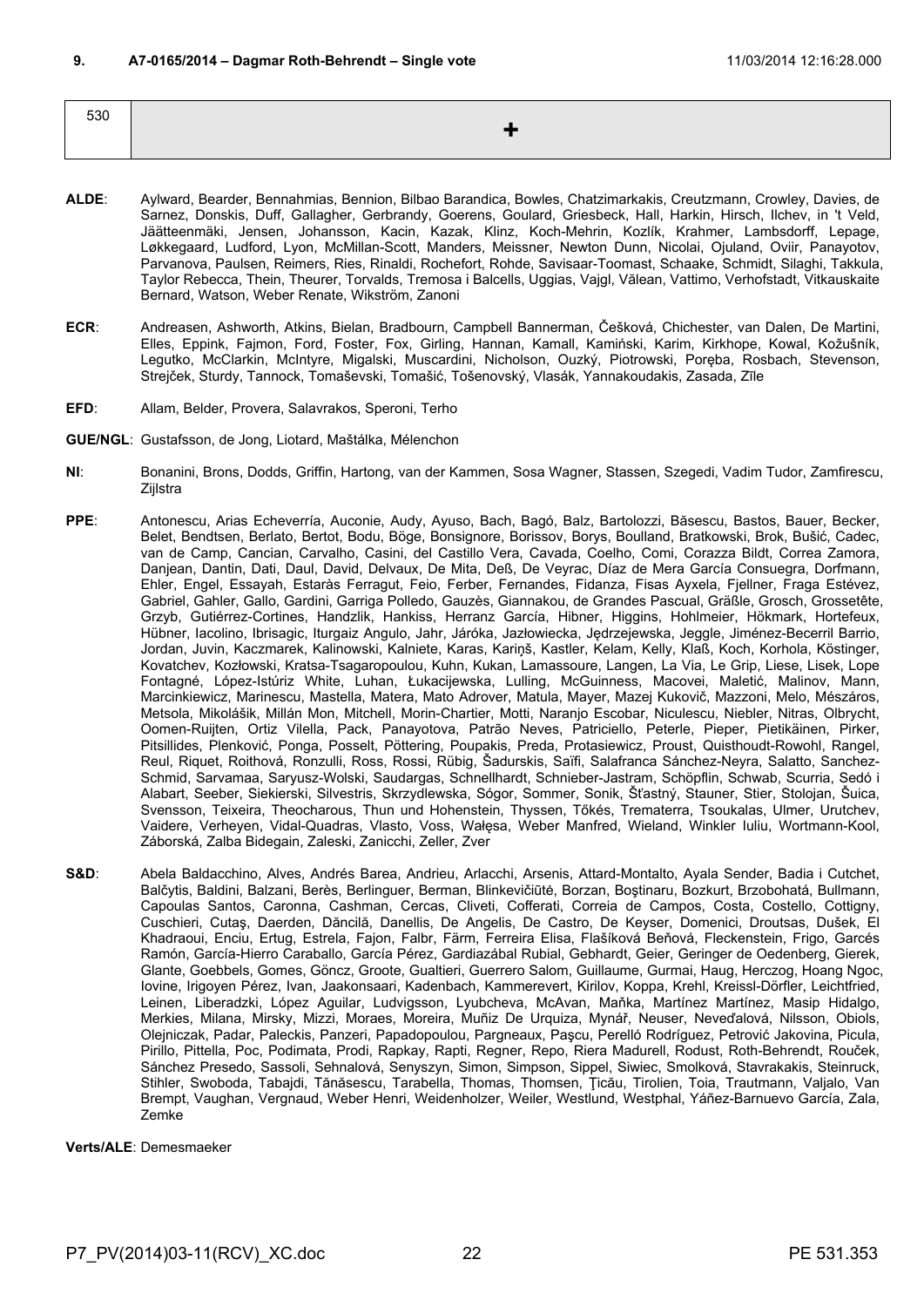- **ALDE**: van Baalen, Mulder
- **ECR**: Bokros, Czarnecki, Harbour, Szymański, Van Orden, Zahradil
- **EFD**: Agnew, Batten, Binev, Clark, (The Earl of) Dartmouth, Farage, Helmer, Paška
- **GUE/NGL**: Anderson, Angourakis, Chountis, Ernst, Ferreira João, Flasarová, Händel, Klute, Le Hyaric, Lösing, Meyer, Michels, Murphy, Ransdorf, Rubiks, Sousa, Toussas, Vergiat, Vuljanić, Wils, Zimmer, Zuber

**-**

- **NI**: Childers, Kovács, Martin Hans-Peter, Morvai, Nattrass, Stadler, van der Stoep, Stoyanov
- **PPE**: Angelilli, Bánki, Gál, Gáll-Pelcz, Glattfelder, Gyürk, Kósa, Őry, Striffler, Surján, Winkler Hermann
- **S&D**: Castex, Christensen, Honeyball, Larsen-Jensen, Schaldemose, Turunen
- **Verts/ALE**: Albrecht, Alfonsi, Andersdotter, Auken, Bélier, Benarab-Attou, Besset, Bicep, Bové, Bütikofer, Chrysogelos, Cochet, Cohn-Bendit, Cornelissen, Cramer, Delli, Durant, Eickhout, Engström, Evans, Giegold, Häfner, Hassi, Häusling, Hudghton, Irazabalbeitia Fernández, Jadot, Joly, Keller, Kiil-Nielsen, Lambert, Lamberts, Lichtenberger, Lochbihler, Lövin, Lunacek, Rivasi, Romeva i Rueda, Rühle, Sargentini, Schlyter, Schroedter, Schulz Werner, Smith, Staes, Tarand, Tavares, Taylor Keith, Trüpel, Turmes, Ždanoka, Zéribi

| 30 |  |
|----|--|
|    |  |

- **ALDE**: Werthmann
- **ECR**: Callanan
- **EFD**: Bizzotto, Cymański, Fontana, Imbrasas, Messerschmidt, Morganti, Salvini, Vanhecke, Włosowicz, Ziobro
- **GUE/NGL**: Hadjigeorgiou, Omarjee, Triantaphyllides
- **NI**: Borghezio, Claeys, Colman, Ehrenhauser, Gollnisch, Le Pen Jean-Marie, Le Pen Marine, Mölzer, Obermayr, Sinclaire
- **S&D**: Howitt, McCarthy, Martin David, Willmott

**Verts/ALE**: Breyer

|   | ПОПРАВКИ В ПОДАДЕНИТЕ ГЛАСОВЕ И НАМЕРЕНИЯ ЗА ГЛАСУВАНЕ – CORRECCIONES E INTENCIONES DE VOTO – OPRAVY<br><u> HLASOVÁNÍ A SDĚLENÍ O ÚMYSLU HLASOVAT – STEMMERETTELSER OG –INTENTIONER – BERICHTIGUNGEN DES</u><br>STIMMVERHALTENS UND BEABSICHTIGTES STIMMVERHALTEN - HÄÄLETUSE PARANDUSED JA HÄÄLETUSKAVATSUSED -<br>ΔΙΟΡΘΩΣΕΙΣ ΚΑΙ ΠΡΟΘΕΣΕΙΣ ΨΗΦΟΥ – CORRECTIONS TO VOTES AND VOTING INTENTIONS – CORRECTIONS ET INTENTIONS DE<br>VOTE – IZMJENE DANIH GLASOVA I NAMJERE GLASAČA – CORREZIONI E INTENZIONI DI VOTO – BALSOJUMU LABOJUMI UN<br>NODOMI BALSOT – BALSAVIMO PATAISYMAI IR KETINIMAI – SZAVAZATOK HELYESBÍTÉSEI ÉS SZAVAZÁSI SZÁNDÉKOK –<br>KORREZZJONIJIET U INTENZJONIJIET GHALL-VOT – RECTIFICATIES STEMGEDRAG/ VOORGENOMEN STEMGEDRAG – KOREKTY DO<br>GŁOSOWANIA I ZAMIAR GŁOSOWANIA – CORRECÇÕES E INTENÇÕES DE VOTO – CORECTĂRI ȘI INTENȚII DE VOT OPRAVY<br>HLASOVANIA A ZÁMERY PRI HLASOVANÍ – CEARTÚCHÁIN AR AN VÓTA AGUS INTINNÍ VÓTÁLA – POPRAVKI IN NAMERE<br>GLASOVANJA – ÄÄNESTYSKÄYTTÄYTYMISTÄ JA ÄÄNESTYSAIKEITA KOSKEVAT ILMOITUKSET –<br>RÄTTELSER/AVSIKTSFÖRKLARINGAR TILL AVGIVNA RÖSTER |
|---|-------------------------------------------------------------------------------------------------------------------------------------------------------------------------------------------------------------------------------------------------------------------------------------------------------------------------------------------------------------------------------------------------------------------------------------------------------------------------------------------------------------------------------------------------------------------------------------------------------------------------------------------------------------------------------------------------------------------------------------------------------------------------------------------------------------------------------------------------------------------------------------------------------------------------------------------------------------------------------------------------------------------------------------------------------------------------------------------------------------------------|
|   | Martin Callanan, Malcolm Harbour, Geoffrey Van Orden, Glenis Willmott                                                                                                                                                                                                                                                                                                                                                                                                                                                                                                                                                                                                                                                                                                                                                                                                                                                                                                                                                                                                                                                   |
|   | Philip Claeys, Lívia Járóka, Britta Thomsen                                                                                                                                                                                                                                                                                                                                                                                                                                                                                                                                                                                                                                                                                                                                                                                                                                                                                                                                                                                                                                                                             |
| 0 | Jean-Luc Mélenchon, Marie-Christine Vergiat                                                                                                                                                                                                                                                                                                                                                                                                                                                                                                                                                                                                                                                                                                                                                                                                                                                                                                                                                                                                                                                                             |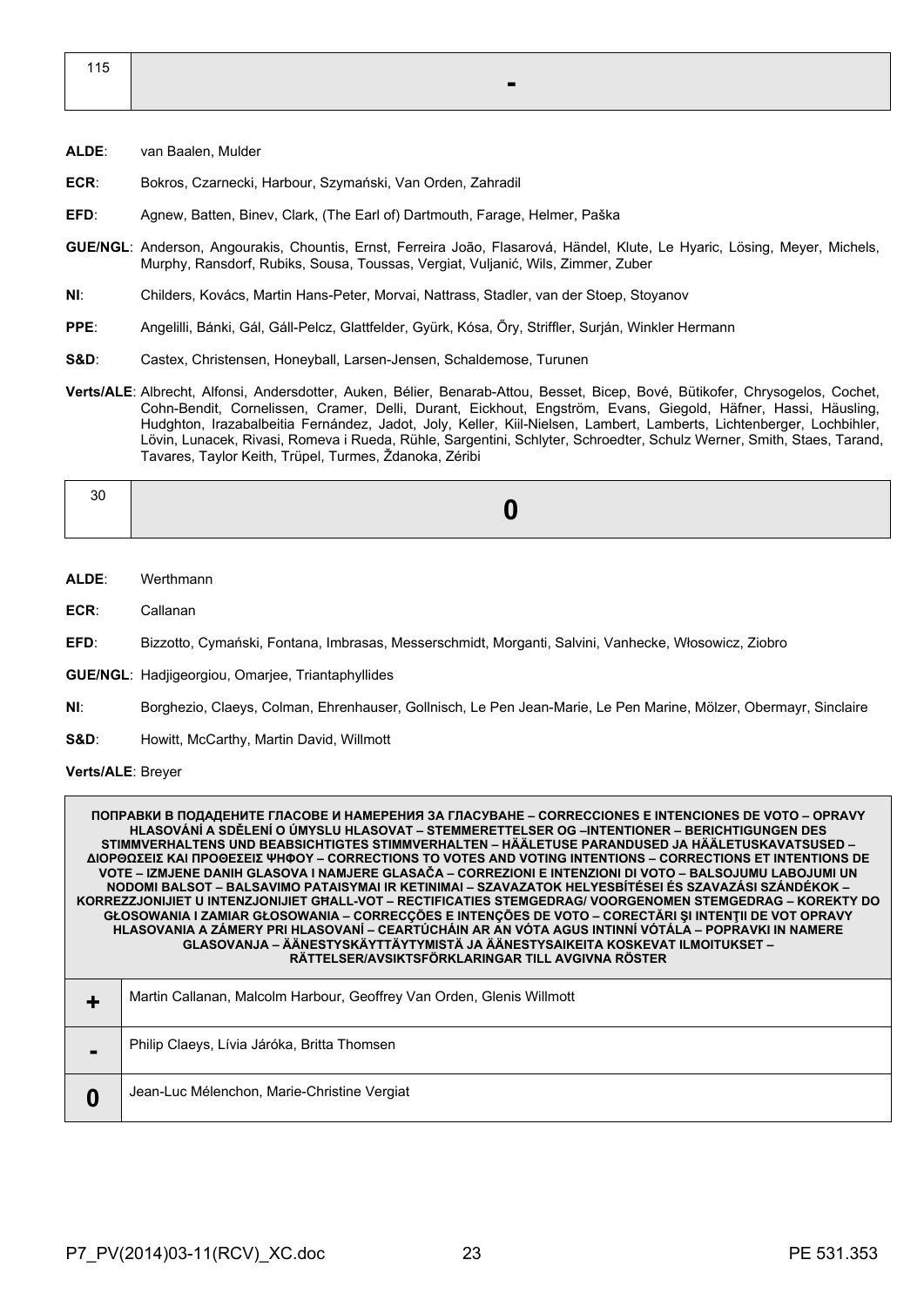<span id="page-23-0"></span>

| 479 | ╲╋╲ |
|-----|-----|
|     |     |

- **ALDE**: Aylward, Bearder, Bennahmias, Bennion, Bilbao Barandica, Bowles, Chatzimarkakis, Creutzmann, Crowley, Davies, de Sarnez, Donskis, Duff, Gallagher, Goerens, Goulard, Griesbeck, Hall, Harkin, Hirsch, Ilchev, Jäätteenmäki, Jensen, Johansson, Kazak, Klinz, Koch-Mehrin, Krahmer, Lambsdorff, Lepage, Løkkegaard, Ludford, Lyon, McMillan-Scott, Manders, Meissner, Newton Dunn, Nicolai, Ojuland, Oviir, Panayotov, Parvanova, Paulsen, Reimers, Ries, Rinaldi, Rochefort, Rohde, Savisaar-Toomast, Schmidt, Silaghi, Takkula, Taylor Rebecca, Thein, Theurer, Torvalds, Tremosa i Balcells, Uggias, Vajgl, Vălean, Vattimo, Verhofstadt, Vitkauskaite Bernard, Watson, Weber Renate, Wikström
- **ECR**: Kamiński, Muscardini
- **EFD**: Paška, Salavrakos, Speroni
- **GUE/NGL**: Anderson, Chountis, Ernst, Ferreira João, Flasarová, Händel, Klute, Lösing, Maštálka, Meyer, Michels, Murphy, Ransdorf, Rubiks, Sousa, Vuljanić, Wils, Zimmer, Zuber
- **NI**: Bonanini, Brons, Childers, Griffin, Sosa Wagner, Stadler, Szegedi, Vadim Tudor, Zamfirescu
- **PPE**: Antonescu, Arias Echeverría, Auconie, Audy, Ayuso, Bach, Balz, Bartolozzi, Băsescu, Bastos, Bauer, Becker, Belet, Bendtsen, Berlato, Bertot, Bodu, Böge, Bonsignore, Borissov, Borys, Boulland, Bratkowski, Brok, Bušić, Cadec, van de Camp, Cancian, Carvalho, Casini, Caspary, del Castillo Vera, Cavada, Coelho, Comi, Corazza Bildt, Correa Zamora, Danjean, Dantin, Dati, Daul, David, Delvaux, De Mita, Deß, De Veyrac, Díaz de Mera García Consuegra, Dorfmann, Ehler, Engel, Essayah, Estaràs Ferragut, Feio, Ferber, Fernandes, Fidanza, Fisas Ayxela, Fjellner, Fraga Estévez, Gabriel, Gahler, Gallo, Gardini, Garriga Polledo, Gauzès, Giannakou, de Grandes Pascual, Gräßle, Grosch, Grossetête, Grzyb, Gutiérrez-Cortines, Handzlik, Herranz García, Hibner, Higgins, Hohlmeier, Hökmark, Hortefeux, Hübner, Iacolino, Ibrisagic, Iturgaiz Angulo, Jahr, Járóka, Jazłowiecka, Jędrzejewska, Jeggle, Jiménez-Becerril Barrio, Jordan, Juvin, Kaczmarek, Kalinowski, Kalniete, Karas, Kariņš, Kastler, Kelam, Kelly, Klaß, Koch, Korhola, Köstinger, Kovatchev, Kozłowski, Kratsa-Tsagaropoulou, Kuhn, Kukan, Lamassoure, Langen, La Via, Le Grip, Liese, Lisek, Lope Fontagné, López-Istúriz White, Luhan, Łukacijewska, Lulling, McGuinness, Maletić, Malinov, Mann, Marcinkiewicz, Marinescu, Mastella, Matera, Mato Adrover, Matula, Mayer, Mazej Kukovič, Mazzoni, Melo, Mészáros, Metsola, Mikolášik, Millán Mon, Mitchell, Morin-Chartier, Motti, Naranjo Escobar, Niculescu, Niebler, Nitras, Olbrycht, Oomen-Ruijten, Ortiz Vilella, Pack, Panayotova, Patrão Neves, Patriciello, Peterle, Pieper, Pietikäinen, Pirker, Plenković, Ponga, Posselt, Pöttering, Poupakis, Preda, Protasiewicz, Proust, Quisthoudt-Rowohl, Rangel, Reul, Riquet, Roithová, Ronzulli, Ross, Rossi, Rübig, Šadurskis, Saïfi, Salafranca Sánchez-Neyra, Salatto, Sanchez-Schmid, Sarvamaa, Saryusz-Wolski, Saudargas, Schnellhardt, Schnieber-Jastram, Schöpflin, Schwab, Scurria, Sedó i Alabart, Seeber, Siekierski, Silvestris, Skrzydlewska, Sógor, Sommer, Sonik, Šťastný, Stauner, Stolojan, Šuica, Svensson, Teixeira, Theocharous, Thun und Hohenstein, Thyssen, Trematerra, Tsoukalas, Ulmer, Urutchev, Vaidere, Verheyen, Vidal-Quadras, Vlasto, Voss, Wałęsa, Weber Manfred, Wieland, Winkler Iuliu, Wortmann-Kool, Záborská, Zaleski, Zanicchi, Zeller, Zver
- **S&D**: Abela Baldacchino, Alves, Andrés Barea, Andrieu, Arlacchi, Arsenis, Attard-Montalto, Ayala Sender, Badia i Cutchet, Balčytis, Baldini, Balzani, Berès, Berlinguer, Berman, Blinkevičiūtė, Borzan, Boştinaru, Bozkurt, Brzobohatá, Bullmann, Capoulas Santos, Caronna, Cercas, Cliveti, Cofferati, Correia de Campos, Costa, Costello, Cottigny, Cuschieri, Cutaş, Daerden, Dăncilă, Danellis, De Angelis, De Castro, De Keyser, Domenici, Droutsas, Dušek, El Khadraoui, Enciu, Ertug, Estrela, Fajon, Falbr, Färm, Ferreira Elisa, Flašíková Beňová, Fleckenstein, Frigo, Garcés Ramón, García-Hierro Caraballo, García Pérez, Gardiazábal Rubial, Gebhardt, Geier, Geringer de Oedenberg, Gierek, Glante, Goebbels, Gomes, Göncz, Groote, Gualtieri, Guerrero Salom, Guillaume, Gurmai, Haug, Herczog, Hoang Ngoc, Hughes, Iovine, Irigoyen Pérez, Ivan, Jaakonsaari, Kadenbach, Kammerevert, Kirilov, Koppa, Krehl, Kreissl-Dörfler, Leichtfried, Leinen, Liberadzki, López Aguilar, Ludvigsson, Lyubcheva, Maňka, Martínez Martínez, Masip Hidalgo, Merkies, Milana, Mirsky, Mizzi, Moreira, Muñiz De Urquiza, Mynář, Neuser, Neveďalová, Nilsson, Obiols, Olejniczak, Padar, Paleckis, Panzeri, Papadopoulou, Pargneaux, Paşcu, Perelló Rodríguez, Petrović Jakovina, Picula, Pirillo, Pittella, Poc, Podimata, Prodi, Rapkay, Rapti, Regner, Repo, Riera Madurell, Rodust, Roth-Behrendt, Rouček, Sánchez Presedo, Sassoli, Sehnalová, Senyszyn, Simon, Sippel, Siwiec, Smolková, Stavrakakis, Steinruck, Swoboda, Tabajdi, Tănăsescu, Tarabella, Thomas, Thomsen, Ţicău, Tirolien, Toia, Trautmann, Valjalo, Van Brempt, Vergnaud, Weber Henri, Weidenholzer, Weiler, Westlund, Westphal, Yáñez-Barnuevo García, Zala, Zemke

#### **Verts/ALE**: Delli, Demesmaeker

| 164 |                   |
|-----|-------------------|
|     | $\qquad \qquad =$ |

- **ALDE**: van Baalen, Gerbrandy, in 't Veld, Mulder, Schaake
- **ECR**: Andreasen, Ashworth, Atkins, Bielan, Bokros, Bradbourn, Callanan, Campbell Bannerman, Češková, Chichester, Czarnecki, van Dalen, De Martini, Elles, Eppink, Fajmon, Ford, Foster, Fox, Girling, Hannan, Harbour, Kamall, Karim,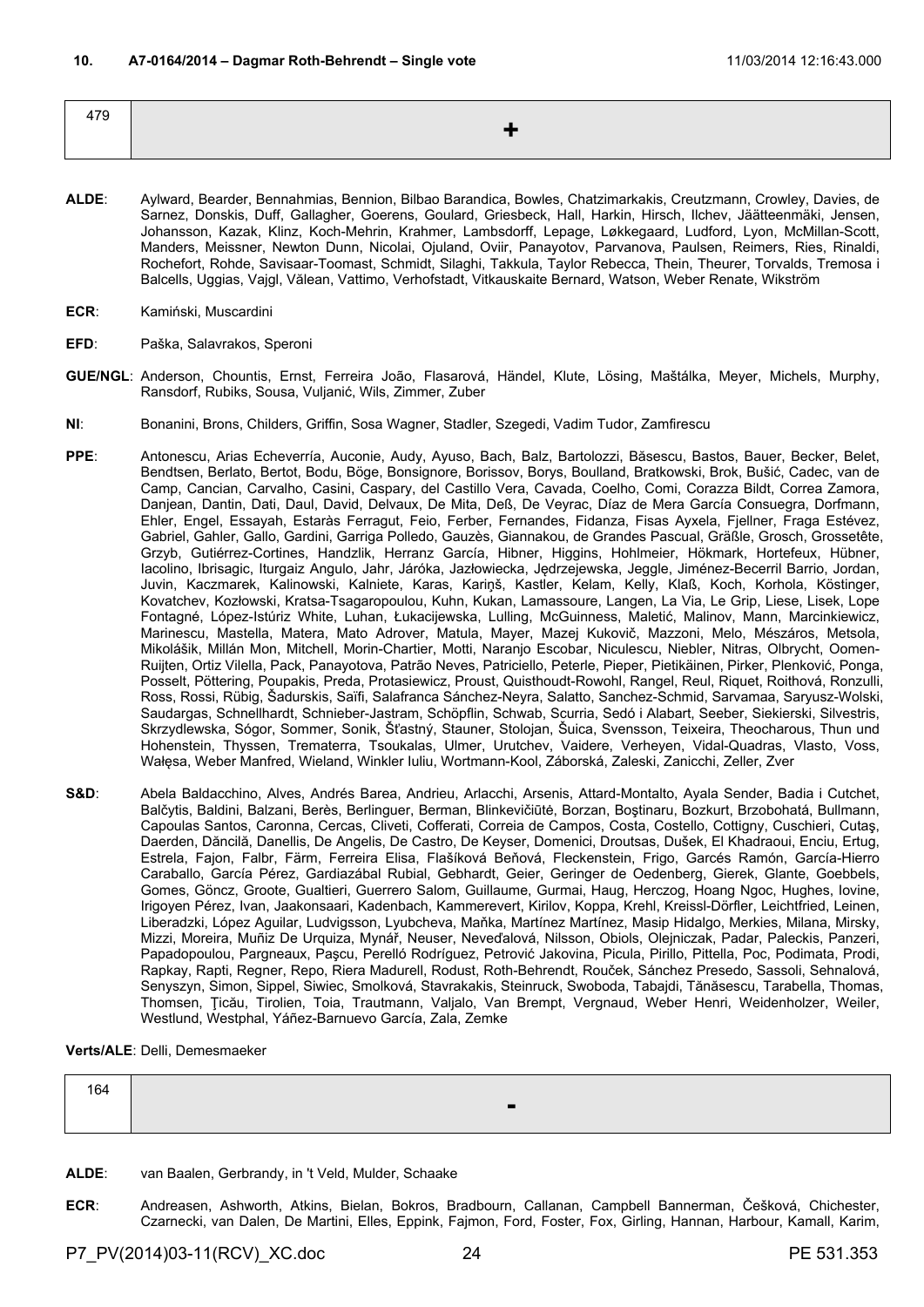Kirkhope, Kowal, Kožušník, Legutko, McClarkin, McIntyre, Migalski, Nicholson, Ouzký, Piotrowski, Poręba, Rosbach, Stevenson, Strejček, Sturdy, Szymański, Tannock, Tomaševski, Tomašić, Tošenovský, Van Orden, Vlasák, Yannakoudakis, Zahradil, Zasada, Zīle

- **EFD**: Agnew, Allam, Batten, Belder, Binev, Bizzotto, Clark, (The Earl of) Dartmouth, Farage, Fontana, Helmer, Messerschmidt, Morganti, Provera, Salvini, Terho, Ziobro
- **GUE/NGL**: Angourakis, Gustafsson, de Jong, Liotard, Toussas
- **NI**: Claeys, Dodds, Ehrenhauser, Hartong, van der Kammen, Kovács, Martin Hans-Peter, Morvai, Nattrass, Stassen, van der Stoep, Stoyanov, Zijlstra
- **PPE**: Angelilli, Bagó, Bánki, Gál, Gáll-Pelcz, Glattfelder, Gyürk, Hankiss, Kósa, Macovei, Őry, Striffler, Surján, Tőkés, Winkler **Hermann**
- **S&D**: Christensen, Larsen-Jensen, McAvan, Martin David, Moraes, Schaldemose, Simpson, Stihler, Turunen, Vaughan
- **Verts/ALE**: Albrecht, Alfonsi, Andersdotter, Auken, Bélier, Benarab-Attou, Besset, Bicep, Bové, Breyer, Bütikofer, Chrysogelos, Cochet, Cornelissen, Cramer, Durant, Eickhout, Engström, Evans, Giegold, Häfner, Hassi, Häusling, Hudghton, Jadot, Joly, Keller, Kiil-Nielsen, Lambert, Lamberts, Lichtenberger, Lochbihler, Lövin, Lunacek, Rivasi, Romeva i Rueda, Rühle, Sargentini, Schlyter, Schroedter, Schulz Werner, Smith, Staes, Tarand, Tavares, Taylor Keith, Trüpel, Ždanoka, Zéribi

- **ALDE**: Werthmann
- **EFD**: Cymański, Imbrasas, Vanhecke, Włosowicz
- **GUE/NGL**: Hadjigeorgiou, Le Hyaric, Omarjee, Triantaphyllides, Vergiat
- **NI**: Borghezio, Colman, Gollnisch, Le Pen Jean-Marie, Le Pen Marine, Mölzer, Obermayr, Sinclaire
- **PPE**: Florenz
- **S&D**: Cashman, Honeyball, Howitt, McCarthy, Ulvskog, Willmott

**ПОПРАВКИ В ПОДАДЕНИТЕ ГЛАСОВЕ И НАМЕРЕНИЯ ЗА ГЛАСУВАНЕ – CORRECCIONES E INTENCIONES DE VOTO – OPRAVY HLASOVÁNÍ A SDĚLENÍ O ÚMYSLU HLASOVAT – STEMMERETTELSER OG –INTENTIONER – BERICHTIGUNGEN DES STIMMVERHALTENS UND BEABSICHTIGTES STIMMVERHALTEN – HÄÄLETUSE PARANDUSED JA HÄÄLETUSKAVATSUSED – ΔΙΟΡΘΩΣΕΙΣ ΚΑΙ ΠΡΟΘΕΣΕΙΣ ΨΗΦΟΥ – CORRECTIONS TO VOTES AND VOTING INTENTIONS – CORRECTIONS ET INTENTIONS DE VOTE – IZMJENE DANIH GLASOVA I NAMJERE GLASAČA – CORREZIONI E INTENZIONI DI VOTO – BALSOJUMU LABOJUMI UN NODOMI BALSOT – BALSAVIMO PATAISYMAI IR KETINIMAI – SZAVAZATOK HELYESBÍTÉSEI ÉS SZAVAZÁSI SZÁNDÉKOK – KORREZZJONIJIET U INTENZJONIJIET GĦALL-VOT – RECTIFICATIES STEMGEDRAG/ VOORGENOMEN STEMGEDRAG – KOREKTY DO GŁOSOWANIA I ZAMIAR GŁOSOWANIA – CORRECÇÕES E INTENÇÕES DE VOTO – CORECTĂRI ŞI INTENŢII DE VOT OPRAVY HLASOVANIA A ZÁMERY PRI HLASOVANÍ – CEARTÚCHÁIN AR AN VÓTA AGUS INTINNÍ VÓTÁLA – POPRAVKI IN NAMERE GLASOVANJA – ÄÄNESTYSKÄYTTÄYTYMISTÄ JA ÄÄNESTYSAIKEITA KOSKEVAT ILMOITUKSET – RÄTTELSER/AVSIKTSFÖRKLARINGAR TILL AVGIVNA RÖSTER**

| Wim van de Camp, Lívia Járóka, Ria Oomen-Ruijten, Britta Thomsen, Claude Turmes, Angelika Werthmann, Glenis<br>Willmott |
|-------------------------------------------------------------------------------------------------------------------------|
| Phil Bennion, Chris Davies, Sarah Ludford, George Lyon, Jean-Luc Mélenchon, Rebecca Taylor, Graham Watson               |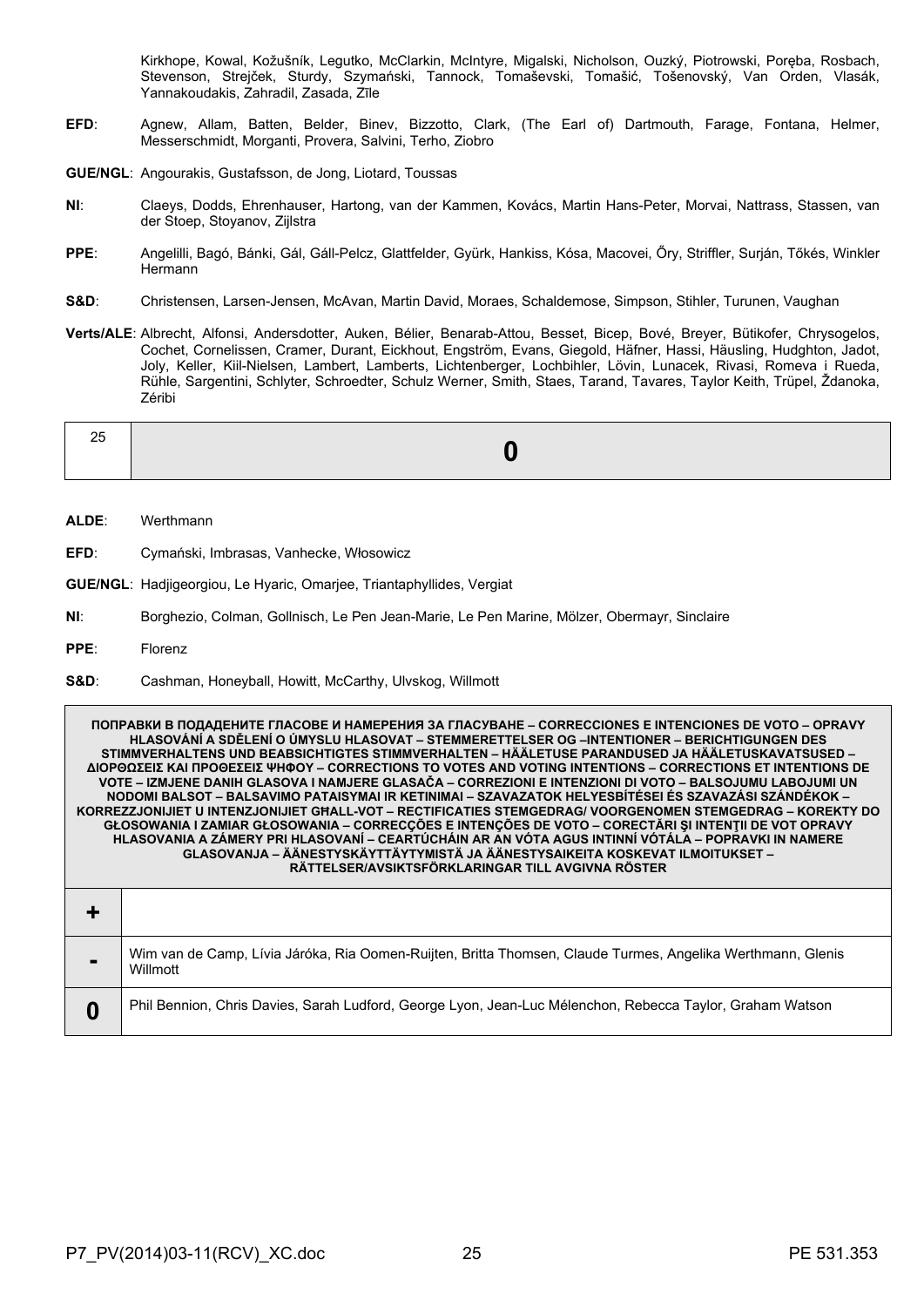<span id="page-25-0"></span>

| 40 |               |
|----|---------------|
|    | <u>. на п</u> |
|    |               |

- **ECR**: Tomaševski
- **EFD**: Agnew, Allam, Batten, Binev, Clark, (The Earl of) Dartmouth, Farage, Helmer, Messerschmidt

**GUE/NGL**: Anderson, Angourakis, Mélenchon, Toussas

- **NI**: Brons, Claeys, Colman, Gollnisch, Griffin, Hartong, van der Kammen, Kovács, Le Pen Jean-Marie, Le Pen Marine, Morvai, Nattrass, Sinclaire, Stadler, Stassen, van der Stoep, Vadim Tudor, Zijlstra
- **PPE**: Angelilli, Antonescu, Berlato, Bertot, Langen
- **S&D:** Alves, Attard-Montalto, Simon

| 624 |                          |
|-----|--------------------------|
|     | $\overline{\phantom{0}}$ |

- **ALDE**: Aylward, van Baalen, Bearder, Bennahmias, Bennion, Bilbao Barandica, Bowles, Chatzimarkakis, Creutzmann, Crowley, Davies, de Sarnez, Donskis, Duff, Gallagher, Gerbrandy, Goerens, Goulard, Griesbeck, Hall, Harkin, Hirsch, Ilchev, in 't Veld, Jäätteenmäki, Jensen, Johansson, Kacin, Kazak, Klinz, Koch-Mehrin, Kozlík, Krahmer, Lambsdorff, Lepage, Løkkegaard, Ludford, Lyon, McMillan-Scott, Manders, Meissner, Mulder, Newton Dunn, Nicolai, Ojuland, Oviir, Panayotov, Parvanova, Paulsen, Reimers, Ries, Rinaldi, Rochefort, Rohde, Savisaar-Toomast, Schaake, Schmidt, Silaghi, Takkula, Taylor Rebecca, Thein, Theurer, Torvalds, Tremosa i Balcells, Uggias, Vajgl, Vălean, Vattimo, Verhofstadt, Watson, Weber Renate, Wikström, Zanoni
- **ECR**: Andreasen, Ashworth, Atkins, Bielan, Bokros, Bradbourn, Callanan, Campbell Bannerman, Češková, Chichester, Czarnecki, van Dalen, De Martini, Elles, Eppink, Fajmon, Ford, Foster, Fox, Girling, Hannan, Harbour, Kamall, Kamiński, Karim, Kirkhope, Kowal, Kožušník, Legutko, McClarkin, McIntyre, Muscardini, Nicholson, Ouzký, Piotrowski, Poręba, Stevenson, Strejček, Sturdy, Szymański, Tannock, Tošenovský, Van Orden, Vlasák, Yannakoudakis, Zahradil, Zasada, Zīle
- **EFD**: Belder, Bizzotto, Cymański, Fontana, Morganti, Paška, Provera, Salavrakos, Salvini, Speroni, Terho, Ziobro
- **GUE/NGL**: Chountis, Ernst, Flasarová, Gustafsson, Händel, de Jong, Kari, Klute, Kohlíček, Le Hyaric, Maštálka, Meyer, Michels, Murphy, Omarjee, Ransdorf, Rubiks, Sousa, Vergiat, Vuljanić, Wils
- **NI**: Bonanini, Borghezio, Childers, Dodds, Martin Hans-Peter, Mölzer, Obermayr, Sosa Wagner, Stoyanov, Szegedi, Zamfirescu
- **PPE**: Arias Echeverría, Auconie, Audy, Ayuso, Bach, Bagó, Balz, Bánki, Bartolozzi, Băsescu, Bastos, Bauer, Becker, Bendtsen, Bodu, Böge, Bonsignore, Borissov, Borys, Boulland, Bratkowski, Brok, Bušić, Cadec, van de Camp, Cancian, Casini, Caspary, del Castillo Vera, Cavada, Comi, Corazza Bildt, Correa Zamora, Danjean, Dantin, Dati, Daul, David, Delvaux, De Mita, Deß, De Veyrac, Díaz de Mera García Consuegra, Dorfmann, Ehler, Engel, Essayah, Estaràs Ferragut, Feio, Ferber, Fernandes, Fidanza, Fisas Ayxela, Fjellner, Florenz, Fraga Estévez, Gabriel, Gahler, Gál, Gallo, Gáll-Pelcz, Gardini, Garriga Polledo, Gauzès, Giannakou, Glattfelder, de Grandes Pascual, Gräßle, Grosch, Grossetête, Grzyb, Gutiérrez-Cortines, Gyürk, Handzlik, Hankiss, Herranz García, Hibner, Higgins, Hohlmeier, Hökmark, Hortefeux, Hübner, Iacolino, Ibrisagic, Iturgaiz Angulo, Jahr, Járóka, Jazłowiecka, Jędrzejewska, Jeggle, Jiménez-Becerril Barrio, Jordan, Juvin, Kaczmarek, Kalinowski, Kalniete, Karas, Kariņš, Kastler, Kelam, Kelly, Klaß, Koch, Korhola, Kósa, Köstinger, Kovatchev, Kozłowski, Kratsa-Tsagaropoulou, Kuhn, Kukan, Lamassoure, La Via, Le Grip, Liese, Lisek, Lope Fontagné, López-Istúriz White, Luhan, Łukacijewska, Lulling, McGuinness, Macovei, Maletić, Malinov, Mann, Marcinkiewicz, Marinescu, Mastella, Matera, Mato Adrover, Matula, Mayer, Mazej Kukovič, Mazzoni, Melo, Mészáros, Metsola, Mikolášik, Millán Mon, Mitchell, Morin-Chartier, Motti, Naranjo Escobar, Niculescu, Niebler, Nitras, Olbrycht, Oomen-Ruijten, Ortiz Vilella, Őry, Pack, Panayotova, Patrão Neves, Patriciello, Peterle, Pieper, Pietikäinen, Pirker, Pitsillides, Plenković, Ponga, Posselt, Pöttering, Poupakis, Preda, Protasiewicz, Proust, Quisthoudt-Rowohl, Rangel, Reul, Riquet, Roithová, Ronzulli, Ross, Rossi, Rübig, Šadurskis, Saïfi, Salafranca Sánchez-Neyra, Salatto, Sanchez-Schmid, Sarvamaa, Saryusz-Wolski, Saudargas, Schnellhardt, Schnieber-Jastram, Schöpflin, Schwab, Scurria, Sedó i Alabart, Seeber, Siekierski, Silvestris, Skrzydlewska, Sógor, Sommer, Sonik, Šťastný, Stauner, Stier, Stolojan, Striffler, Šuica, Surján, Svensson, Szájer, Teixeira, Theocharous, Thun und Hohenstein, Thyssen, Tőkés, Trematerra, Tsoukalas, Ulmer, Urutchev, Vaidere, Verheyen, Vidal-Quadras, Vlasto, Voss, Wałęsa, Weber Manfred, Wieland, Winkler Hermann, Winkler Iuliu, Wortmann-Kool, Záborská, Zalba Bidegain, Zaleski, Zanicchi, Zeller, Zver
- **S&D**: Abela Baldacchino, Andrés Barea, Andrieu, Arlacchi, Arsenis, Ayala Sender, Badia i Cutchet, Balčytis, Baldini, Balzani, Berès, Berlinguer, Berman, Blinkevičiūtė, Borzan, Boştinaru, Bozkurt, Brzobohatá, Bullmann, Capoulas Santos,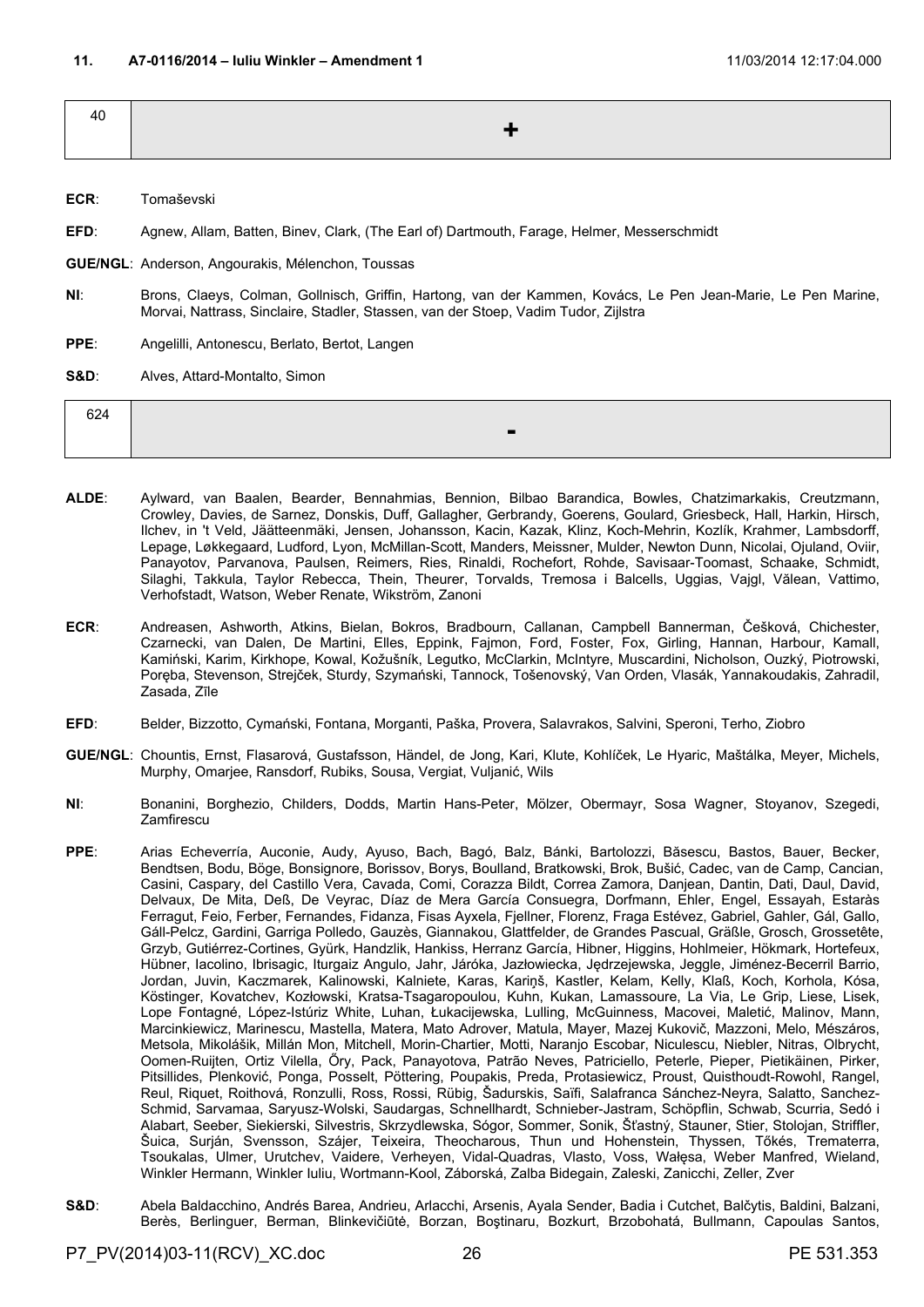Caronna, Cashman, Castex, Cercas, Christensen, Cliveti, Cofferati, Correia de Campos, Costa, Costello, Cottigny, Cuschieri, Cutaş, Daerden, Dăncilă, Danellis, De Angelis, De Castro, De Keyser, Domenici, Droutsas, Dušek, El Khadraoui, Enciu, Ertug, Estrela, Fajon, Falbr, Färm, Ferreira Elisa, Flašíková Beňová, Fleckenstein, Frigo, Garcés Ramón, García-Hierro Caraballo, García Pérez, Gardiazábal Rubial, Gebhardt, Geier, Geringer de Oedenberg, Gierek, Glante, Goebbels, Gomes, Göncz, Groote, Gualtieri, Guerrero Salom, Guillaume, Gurmai, Haug, Herczog, Hoang Ngoc, Honeyball, Howitt, Hughes, Iovine, Irigoyen Pérez, Ivan, Jaakonsaari, Kadenbach, Kammerevert, Kirilov, Koppa, Krehl, Kreissl-Dörfler, Larsen-Jensen, Leichtfried, Leinen, Liberadzki, López Aguilar, Ludvigsson, Lyubcheva, McAvan, McCarthy, Maňka, Martin David, Martínez Martínez, Masip Hidalgo, Merkies, Milana, Mirsky, Mizzi, Moraes, Moreira, Muñiz De Urquiza, Mynář, Neuser, Neveďalová, Nilsson, Obiols, Olejniczak, Padar, Paleckis, Panzeri, Papadopoulou, Pargneaux, Paşcu, Perelló Rodríguez, Petrović Jakovina, Picula, Pirillo, Pittella, Poc, Podimata, Prodi, Rapkay, Rapti, Regner, Repo, Riera Madurell, Rodust, Roth-Behrendt, Rouček, Sánchez Presedo, Sassoli, Schaldemose, Sehnalová, Senyszyn, Simpson, Sippel, Siwiec, Skinner, Smolková, Stavrakakis, Steinruck, Stihler, Swoboda, Tabajdi, Tănăsescu, Tarabella, Thomas, Thomsen, Ţicău, Tirolien, Toia, Trautmann, Turunen, Ulvskog, Valjalo, Van Brempt, Vaughan, Vergnaud, Weber Henri, Weidenholzer, Weiler, Westlund, Westphal, Willmott, Yáñez-Barnuevo García, Zala, Zemke

**Verts/ALE**: Albrecht, Alfonsi, Andersdotter, Auken, Bélier, Benarab-Attou, Besset, Bicep, Bové, Breyer, Bütikofer, Chrysogelos, Cochet, Cohn-Bendit, Cornelissen, Cramer, Delli, Demesmaeker, Durant, Eickhout, Engström, Evans, Giegold, Häfner, Hassi, Häusling, Hudghton, Irazabalbeitia Fernández, Jadot, Joly, Keller, Kiil-Nielsen, Lambert, Lamberts, Lichtenberger, Lochbihler, Lövin, Lunacek, Rivasi, Romeva i Rueda, Rühle, Sargentini, Schlyter, Schroedter, Schulz Werner, Smith, Staes, Tarand, Tavares, Taylor Keith, Trüpel, Turmes, Ždanoka, Zéribi

| $\overline{\phantom{a}}$ |  |
|--------------------------|--|
|                          |  |

- **ALDE**: Vitkauskaite Bernard, Werthmann
- **ECR**: Tomašić
- **EFD:** Imbrasas, Vanhecke, Włosowicz
- **GUE/NGL**: Ferreira João, Hadjigeorgiou, Lösing, Triantaphyllides, Zuber
- **PPE**: Carvalho

**ПОПРАВКИ В ПОДАДЕНИТЕ ГЛАСОВЕ И НАМЕРЕНИЯ ЗА ГЛАСУВАНЕ – CORRECCIONES E INTENCIONES DE VOTO – OPRAVY HLASOVÁNÍ A SDĚLENÍ O ÚMYSLU HLASOVAT – STEMMERETTELSER OG –INTENTIONER – BERICHTIGUNGEN DES STIMMVERHALTENS UND BEABSICHTIGTES STIMMVERHALTEN – HÄÄLETUSE PARANDUSED JA HÄÄLETUSKAVATSUSED – ΔΙΟΡΘΩΣΕΙΣ ΚΑΙ ΠΡΟΘΕΣΕΙΣ ΨΗΦΟΥ – CORRECTIONS TO VOTES AND VOTING INTENTIONS – CORRECTIONS ET INTENTIONS DE VOTE – IZMJENE DANIH GLASOVA I NAMJERE GLASAČA – CORREZIONI E INTENZIONI DI VOTO – BALSOJUMU LABOJUMI UN NODOMI BALSOT – BALSAVIMO PATAISYMAI IR KETINIMAI – SZAVAZATOK HELYESBÍTÉSEI ÉS SZAVAZÁSI SZÁNDÉKOK – KORREZZJONIJIET U INTENZJONIJIET GĦALL-VOT – RECTIFICATIES STEMGEDRAG/ VOORGENOMEN STEMGEDRAG – KOREKTY DO GŁOSOWANIA I ZAMIAR GŁOSOWANIA – CORRECÇÕES E INTENÇÕES DE VOTO – CORECTĂRI ŞI INTENŢII DE VOT OPRAVY HLASOVANIA A ZÁMERY PRI HLASOVANÍ – CEARTÚCHÁIN AR AN VÓTA AGUS INTINNÍ VÓTÁLA – POPRAVKI IN NAMERE GLASOVANJA – ÄÄNESTYSKÄYTTÄYTYMISTÄ JA ÄÄNESTYSAIKEITA KOSKEVAT ILMOITUKSET – RÄTTELSER/AVSIKTSFÖRKLARINGAR TILL AVGIVNA RÖSTER + - 0** Hans-Peter Martin, Willy Meyer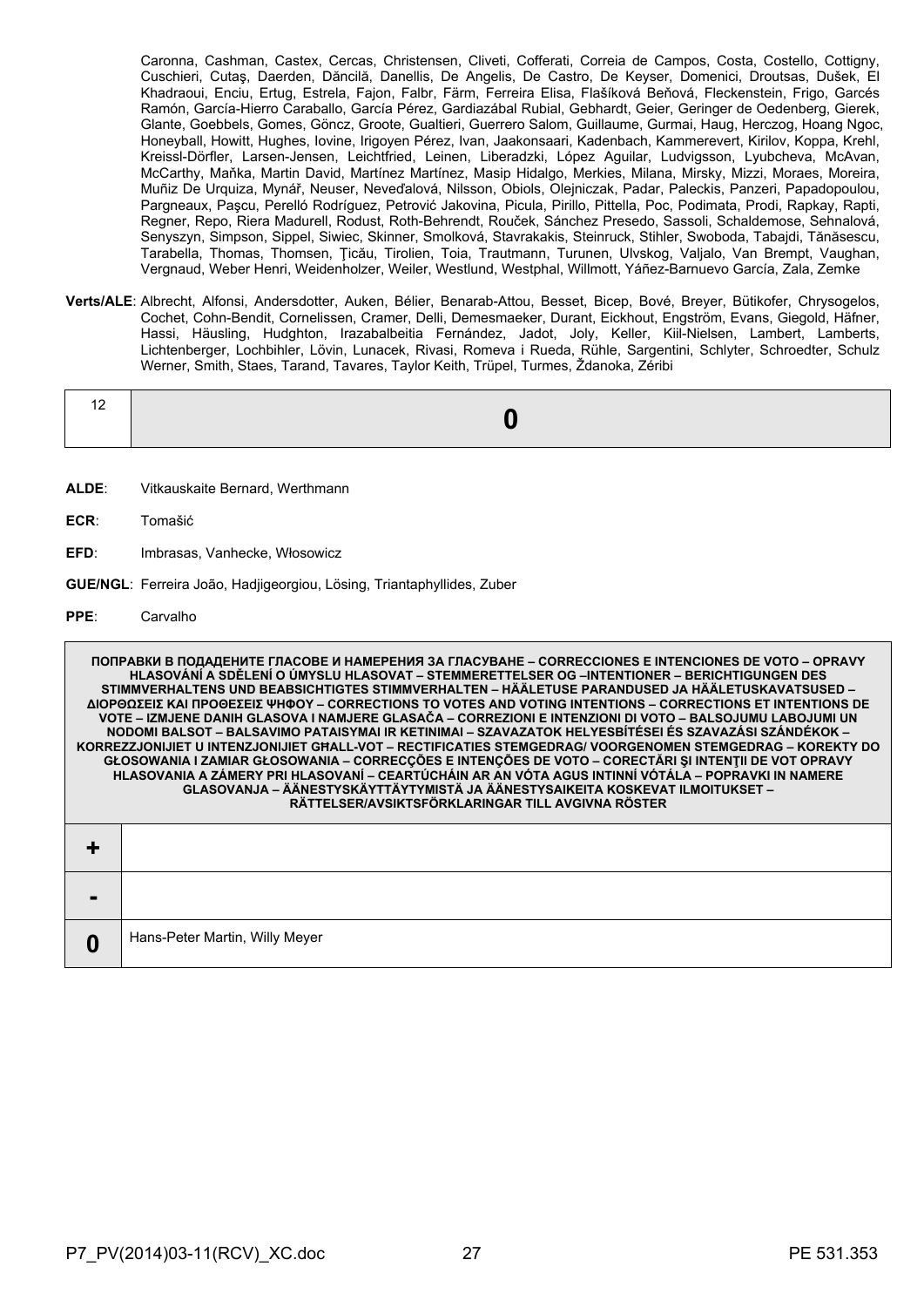<span id="page-27-0"></span>

| 560 | $-$ |
|-----|-----|
|     |     |

- **ALDE**: Aylward, van Baalen, Bearder, Bennion, Bilbao Barandica, Bowles, Chatzimarkakis, Creutzmann, Crowley, Davies, de Sarnez, Donskis, Duff, Gallagher, Gerbrandy, Goerens, Goulard, Griesbeck, Hall, Harkin, Hirsch, Ilchev, in 't Veld, Jäätteenmäki, Jensen, Johansson, Kacin, Kazak, Klinz, Koch-Mehrin, Kozlík, Krahmer, Lambsdorff, Løkkegaard, Ludford, Lyon, McMillan-Scott, Manders, Meissner, Mulder, Newton Dunn, Nicolai, Ojuland, Oviir, Panayotov, Parvanova, Paulsen, Reimers, Ries, Rinaldi, Rochefort, Rohde, Savisaar-Toomast, Schaake, Schmidt, Silaghi, Takkula, Taylor Rebecca, Thein, Theurer, Torvalds, Tremosa i Balcells, Uggias, Vajgl, Vălean, Vattimo, Verhofstadt, Vitkauskaite Bernard, Watson, Weber Renate, Werthmann, Wikström, Zanoni
- **ECR**: Andreasen, Ashworth, Atkins, Bielan, Bokros, Bradbourn, Callanan, Češková, Chichester, Czarnecki, van Dalen, De Martini, Elles, Eppink, Fajmon, Ford, Foster, Fox, Girling, Harbour, Kamiński, Karim, Kirkhope, Kowal, Kožušník, Legutko, McClarkin, McIntyre, Migalski, Muscardini, Nicholson, Ouzký, Piotrowski, Poręba, Rosbach, Stevenson, Strejček, Sturdy, Szymański, Tannock, Tomaševski, Tomašić, Tošenovský, Van Orden, Vlasák, Yannakoudakis, Zahradil, Zasada, Zīle
- **EFD**: Belder, Binev, Bizzotto, Cymański, Fontana, Imbrasas, Messerschmidt, Paška, Provera, Salavrakos, Salvini, Speroni, Terho, Włosowicz, Ziobro
- **NI**: Bonanini, Borghezio, Childers, Dodds, Kovács, Morvai, Sosa Wagner, Stoyanov, Szegedi, Vadim Tudor, Zamfirescu
- **PPE**: Angelilli, Antonescu, Arias Echeverría, Auconie, Audy, Ayuso, Bach, Bagó, Balz, Bánki, Bartolozzi, Băsescu, Bastos, Bauer, Becker, Belet, Bendtsen, Berlato, Bertot, Bodu, Böge, Bonsignore, Borissov, Borys, Boulland, Bratkowski, Brok, Bušić, Cadec, van de Camp, Cancian, Carvalho, Casini, del Castillo Vera, Cavada, Coelho, Comi, Corazza Bildt, Correa Zamora, Danjean, Dantin, Dati, Daul, David, Delvaux, De Mita, Deß, De Veyrac, Díaz de Mera García Consuegra, Dorfmann, Ehler, Engel, Essayah, Estaràs Ferragut, Feio, Ferber, Fernandes, Fidanza, Fisas Ayxela, Fjellner, Florenz, Fraga Estévez, Gabriel, Gahler, Gál, Gallo, Gáll-Pelcz, Gardini, Garriga Polledo, Gauzès, Giannakou, Glattfelder, de Grandes Pascual, Gräßle, Grosch, Grossetête, Grzyb, Gutiérrez-Cortines, Gyürk, Handzlik, Hankiss, Herranz García, Hibner, Higgins, Hohlmeier, Hökmark, Hortefeux, Hübner, Iacolino, Ibrisagic, Iturgaiz Angulo, Jahr, Járóka, Jazłowiecka, Jędrzejewska, Jeggle, Jiménez-Becerril Barrio, Jordan, Juvin, Kaczmarek, Kalinowski, Kalniete, Karas, Kariņš, Kastler, Kelam, Kelly, Klaß, Koch, Korhola, Kósa, Köstinger, Kovatchev, Kozłowski, Kratsa-Tsagaropoulou, Kuhn, Kukan, Lamassoure, Langen, La Via, Le Grip, Liese, Lisek, Lope Fontagné, López-Istúriz White, Luhan, Łukacijewska, Lulling, McGuinness, Macovei, Maletić, Malinov, Mann, Marcinkiewicz, Marinescu, Mastella, Matera, Mato Adrover, Matula, Mayer, Mazej Kukovič, Mazzoni, Melo, Mészáros, Metsola, Mikolášik, Millán Mon, Mitchell, Morin-Chartier, Motti, Naranjo Escobar, Niculescu, Niebler, van Nistelrooij, Nitras, Olbrycht, Oomen-Ruijten, Ortiz Vilella, Őry, Pack, Panayotova, Patrão Neves, Patriciello, Peterle, Pieper, Pietikäinen, Pirker, Pitsillides, Plenković, Ponga, Posselt, Pöttering, Poupakis, Preda, Protasiewicz, Proust, Quisthoudt-Rowohl, Rangel, Reul, Riquet, Roithová, Ronzulli, Ross, Rossi, Rübig, Šadurskis, Saïfi, Salafranca Sánchez-Neyra, Salatto, Sanchez-Schmid, Sarvamaa, Saryusz-Wolski, Saudargas, Schnellhardt, Schöpflin, Schwab, Scurria, Sedó i Alabart, Seeber, Siekierski, Silvestris, Skrzydlewska, Sógor, Sommer, Sonik, Šťastný, Stauner, Stier, Stolojan, Šuica, Surján, Svensson, Szájer, Teixeira, Theocharous, Thun und Hohenstein, Thyssen, Tőkés, Trematerra, Tsoukalas, Ulmer, Urutchev, Vaidere, Verheyen, Vidal-Quadras, Vlasto, Voss, Wałęsa, Weber Manfred, Wieland, Winkler Hermann, Winkler Iuliu, Wortmann-Kool, Záborská, Zalba Bidegain, Zaleski, Zanicchi, Zeller, Zver
- **S&D**: Abela Baldacchino, Alves, Andrés Barea, Andrieu, Arlacchi, Arsenis, Ayala Sender, Badia i Cutchet, Balčytis, Baldini, Balzani, Berès, Berlinguer, Berman, Blinkevičiūtė, Borzan, Boştinaru, Bozkurt, Brzobohatá, Bullmann, Capoulas Santos, Caronna, Cashman, Castex, Cercas, Christensen, Cliveti, Cofferati, Correia de Campos, Costa, Costello, Cottigny, Cuschieri, Cutaş, Daerden, Dăncilă, Danellis, De Angelis, De Castro, De Keyser, Droutsas, Dušek, El Khadraoui, Enciu, Ertug, Estrela, Fajon, Falbr, Färm, Ferreira Elisa, Flašíková Beňová, Fleckenstein, Frigo, Garcés Ramón, García-Hierro Caraballo, García Pérez, Gardiazábal Rubial, Gebhardt, Geier, Geringer de Oedenberg, Gierek, Glante, Goebbels, Gomes, Göncz, Groote, Gualtieri, Guerrero Salom, Guillaume, Gurmai, Haug, Herczog, Hoang Ngoc, Honeyball, Howitt, Hughes, Iovine, Irigoyen Pérez, Ivan, Jaakonsaari, Kadenbach, Kammerevert, Kirilov, Koppa, Krehl, Kreissl-Dörfler, Larsen-Jensen, Leichtfried, Leinen, Liberadzki, López Aguilar, Ludvigsson, Lyubcheva, McAvan, McCarthy, Maňka, Martin David, Martínez Martínez, Masip Hidalgo, Merkies, Milana, Mirsky, Mizzi, Moraes, Moreira, Muñiz De Urquiza, Mynář, Neuser, Neveďalová, Nilsson, Obiols, Olejniczak, Padar, Paleckis, Panzeri, Papadopoulou, Pargneaux, Paşcu, Perelló Rodríguez, Petrović Jakovina, Picula, Pirillo, Pittella, Poc, Podimata, Prodi, Rapkay, Rapti, Regner, Repo, Riera Madurell, Rodust, Roth-Behrendt, Rouček, Sánchez Presedo, Sassoli, Schaldemose, Sehnalová, Senyszyn, Simon, Simpson, Siwiec, Skinner, Smolková, Stavrakakis, Steinruck, Stihler, Swoboda, Tabajdi, Tănăsescu, Tarabella, Thomas, Thomsen, Ţicău, Tirolien, Toia, Trautmann, Turunen, Ulvskog, Valjalo, Van Brempt, Vaughan, Vergnaud, Weber Henri, Weidenholzer, Weiler, Westlund, Westphal, Willmott, Yáñez-Barnuevo García, Zala, Zemke

#### **Verts/ALE**: Demesmaeker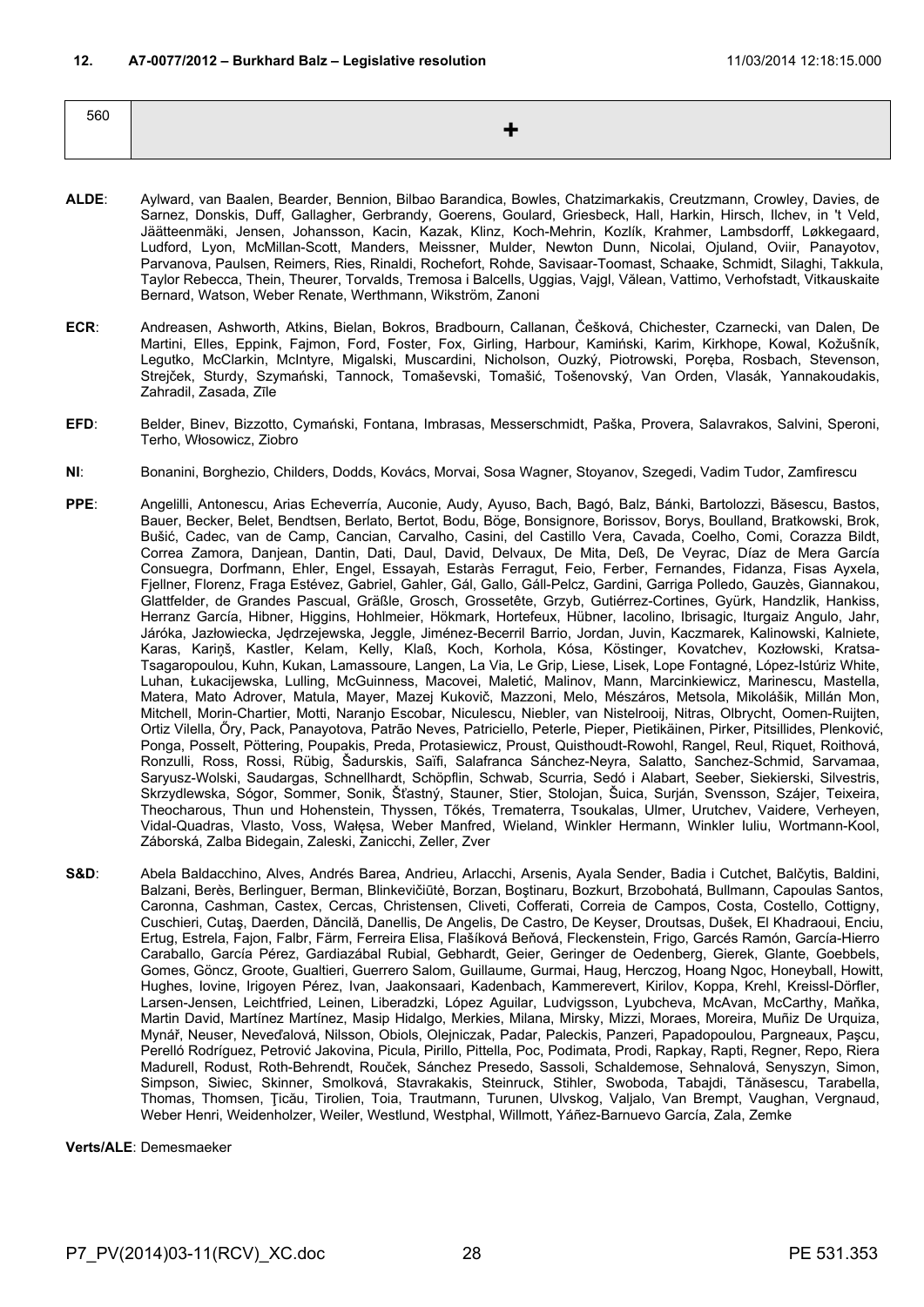113 **-**

- **ALDE**: Bennahmias, Lepage
- **EFD**: Agnew, Allam, Batten, Clark, (The Earl of) Dartmouth, Farage, Helmer, Morganti
- **GUE/NGL**: Anderson, Angourakis, Chountis, Ernst, Ferreira João, Flasarová, Gustafsson, Händel, de Jong, Kari, Klute, Kohlíček, Le Hyaric, Lösing, Maštálka, Mélenchon, Meyer, Michels, Murphy, Omarjee, Ransdorf, Rubiks, Sousa, Toussas, Triantaphyllides, Vergiat, Vuljanić, Wils, Zimmer, Zuber
- **NI**: Brons, Claeys, Colman, Ehrenhauser, Gollnisch, Griffin, Hartong, van der Kammen, Le Pen Jean-Marie, Le Pen Marine, Mölzer, Nattrass, Obermayr, Sinclaire, Stadler, Stassen, van der Stoep, Zijlstra
- **S&D**: Attard-Montalto, Domenici
- **Verts/ALE**: Albrecht, Alfonsi, Andersdotter, Auken, Bélier, Benarab-Attou, Besset, Bicep, Bové, Breyer, Bütikofer, Chrysogelos, Cochet, Cohn-Bendit, Cornelissen, Cronberg, Delli, Durant, Eickhout, Engström, Evans, Giegold, Häfner, Hassi, Häusling, Hudghton, Irazabalbeitia Fernández, Jadot, Joly, Keller, Kiil-Nielsen, Lambert, Lamberts, Lichtenberger, Lochbihler, Lövin, Lunacek, Rivasi, Romeva i Rueda, Rühle, Sargentini, Schlyter, Schroedter, Schulz Werner, Smith, Staes, Tarand, Tavares, Taylor Keith, Trüpel, Turmes, Ždanoka, Zéribi

- **ECR**: Campbell Bannerman
- **EFD**: Vanhecke
- **NI**: Martin Hans-Peter
- **PPE**: Striffler

**ПОПРАВКИ В ПОДАДЕНИТЕ ГЛАСОВЕ И НАМЕРЕНИЯ ЗА ГЛАСУВАНЕ – CORRECCIONES E INTENCIONES DE VOTO – OPRAVY HLASOVÁNÍ A SDĚLENÍ O ÚMYSLU HLASOVAT – STEMMERETTELSER OG –INTENTIONER – BERICHTIGUNGEN DES STIMMVERHALTENS UND BEABSICHTIGTES STIMMVERHALTEN – HÄÄLETUSE PARANDUSED JA HÄÄLETUSKAVATSUSED – ΔΙΟΡΘΩΣΕΙΣ ΚΑΙ ΠΡΟΘΕΣΕΙΣ ΨΗΦΟΥ – CORRECTIONS TO VOTES AND VOTING INTENTIONS – CORRECTIONS ET INTENTIONS DE VOTE – IZMJENE DANIH GLASOVA I NAMJERE GLASAČA – CORREZIONI E INTENZIONI DI VOTO – BALSOJUMU LABOJUMI UN NODOMI BALSOT – BALSAVIMO PATAISYMAI IR KETINIMAI – SZAVAZATOK HELYESBÍTÉSEI ÉS SZAVAZÁSI SZÁNDÉKOK – KORREZZJONIJIET U INTENZJONIJIET GĦALL-VOT – RECTIFICATIES STEMGEDRAG/ VOORGENOMEN STEMGEDRAG – KOREKTY DO GŁOSOWANIA I ZAMIAR GŁOSOWANIA – CORRECÇÕES E INTENÇÕES DE VOTO – CORECTĂRI ŞI INTENŢII DE VOT OPRAVY HLASOVANIA A ZÁMERY PRI HLASOVANÍ – CEARTÚCHÁIN AR AN VÓTA AGUS INTINNÍ VÓTÁLA – POPRAVKI IN NAMERE GLASOVANJA – ÄÄNESTYSKÄYTTÄYTYMISTÄ JA ÄÄNESTYSAIKEITA KOSKEVAT ILMOITUKSET – RÄTTELSER/AVSIKTSFÖRKLARINGAR TILL AVGIVNA RÖSTER +**

| $\sim$ | Takis Hadjigeorgiou |
|--------|---------------------|
|        |                     |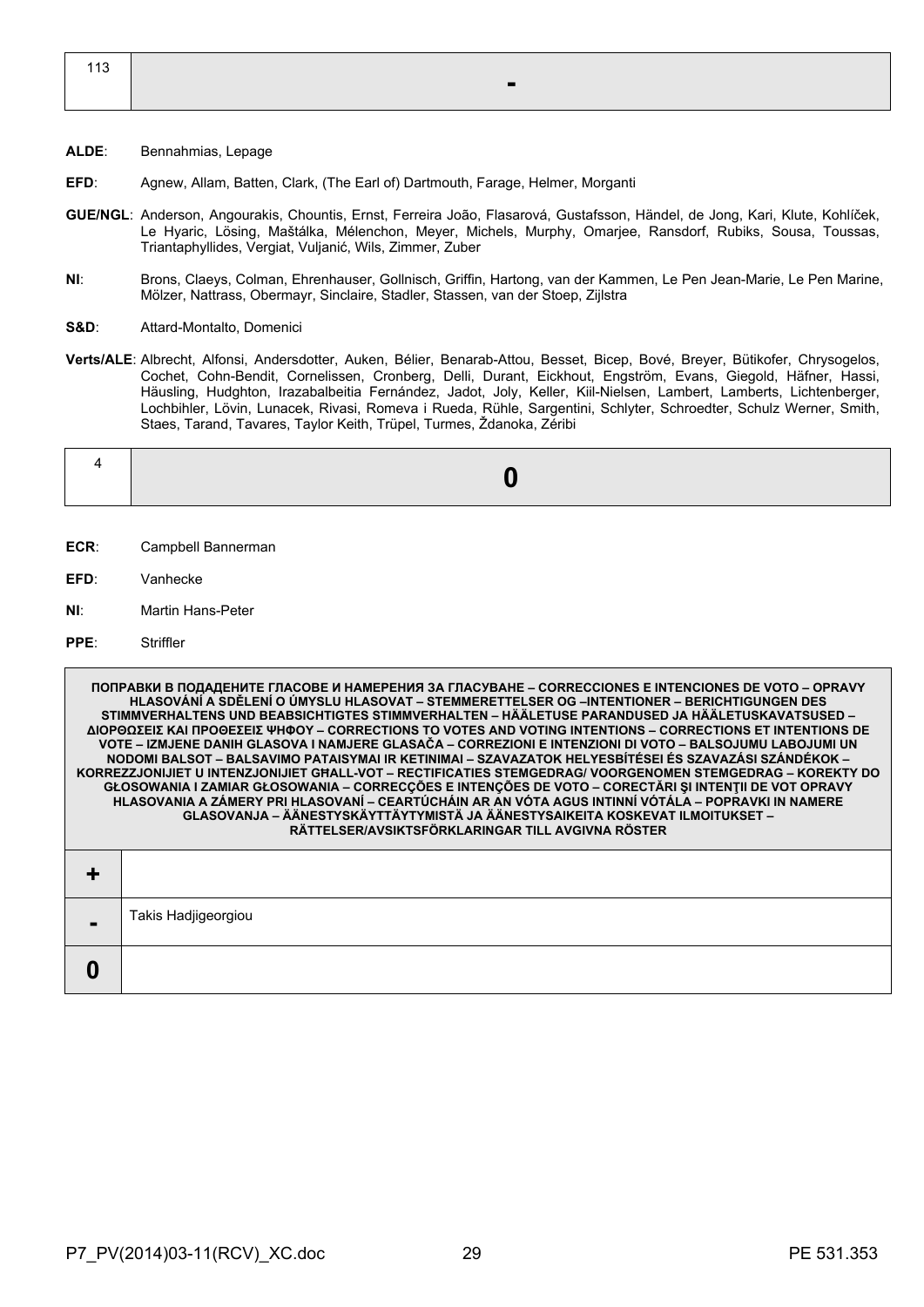<span id="page-29-0"></span>

| ---<br>. .<br><b>U4</b> |  |
|-------------------------|--|
|                         |  |
|                         |  |

- **ALDE**: Aylward, van Baalen, Bearder, Bennahmias, Bennion, Bilbao Barandica, Bowles, Creutzmann, Crowley, Davies, de Sarnez, Donskis, Duff, Gallagher, Gerbrandy, Goerens, Goulard, Griesbeck, Hall, Harkin, Hirsch, Ilchev, in 't Veld, Jäätteenmäki, Jensen, Johansson, Kacin, Kazak, Klinz, Koch-Mehrin, Kozlík, Krahmer, Lambsdorff, Lepage, Løkkegaard, Ludford, Lyon, McMillan-Scott, Manders, Meissner, Mulder, Newton Dunn, Nicolai, Ojuland, Oviir, Panayotov, Paulsen, Reimers, Ries, Rinaldi, Rochefort, Rohde, Savisaar-Toomast, Schaake, Schmidt, Silaghi, Takkula, Taylor Rebecca, Thein, Theurer, Torvalds, Tremosa i Balcells, Uggias, Vajgl, Vălean, Vattimo, Verhofstadt, Vitkauskaite Bernard, Watson, Weber Renate, Werthmann, Wikström, Zanoni
- **ECR**: Andreasen, Ashworth, Atkins, Bielan, Bokros, Bradbourn, Callanan, Campbell Bannerman, Češková, Chichester, Czarnecki, van Dalen, De Martini, Elles, Eppink, Fajmon, Ford, Foster, Fox, Girling, Hannan, Harbour, Kamall, Kamiński, Karim, Kirkhope, Kowal, Kožušník, Legutko, McIntyre, Migalski, Muscardini, Nicholson, Ouzký, Piotrowski, Poręba, Stevenson, Strejček, Sturdy, Szymański, Tannock, Tomaševski, Tomašić, Tošenovský, Van Orden, Vlasák, Yannakoudakis, Zahradil, Zasada, Zīle
- **EFD**: Belder, Binev, Cymański, Kurski, Messerschmidt, Paška, Salavrakos, Terho, Vanhecke, Włosowicz, Ziobro
- **GUE/NGL**: Anderson, Flasarová, Händel, de Jong, Kari, Klute, Kohlíček, Liotard, Maštálka, Meyer, Michels, Omarjee, Ransdorf, Vuljanić, Zimmer
- **NI**: Bonanini, Childers, Claeys, Ehrenhauser, Kovács, Martin Hans-Peter, Mölzer, Morvai, Obermayr, Sosa Wagner, Stoyanov, Szegedi, Vadim Tudor, Zamfirescu
- **PPE**: Angelilli, Antonescu, Arias Echeverría, Auconie, Audy, Ayuso, Bach, Bagó, Balz, Bánki, Bartolozzi, Băsescu, Bastos, Bauer, Becker, Belet, Bendtsen, Berlato, Bertot, Bodu, Böge, Bonsignore, Borissov, Borys, Boulland, Bratkowski, Brok, Bušić, Cadec, van de Camp, Cancian, Carvalho, Casini, Caspary, del Castillo Vera, Cavada, Coelho, Comi, Corazza Bildt, Correa Zamora, Danjean, Dantin, Dati, Daul, David, Delvaux, De Mita, Deß, De Veyrac, Díaz de Mera García Consuegra, Dorfmann, Ehler, Engel, Essayah, Estaràs Ferragut, Feio, Ferber, Fernandes, Fidanza, Fisas Ayxela, Fjellner, Florenz, Fraga Estévez, Gabriel, Gahler, Gál, Gallo, Gáll-Pelcz, Gardini, Garriga Polledo, Gauzès, Giannakou, Glattfelder, de Grandes Pascual, Gräßle, Grosch, Grossetête, Grzyb, Gutiérrez-Cortines, Gyürk, Handzlik, Hankiss, Herranz García, Hibner, Higgins, Hohlmeier, Hökmark, Hortefeux, Hübner, Iacolino, Ibrisagic, Iturgaiz Angulo, Jahr, Járóka, Jazłowiecka, Jędrzejewska, Jeggle, Jiménez-Becerril Barrio, Jordan, Juvin, Kaczmarek, Kalinowski, Kalniete, Karas, Kariņš, Kastler, Kelam, Kelly, Klaß, Koch, Korhola, Kósa, Köstinger, Kovatchev, Kozłowski, Kratsa-Tsagaropoulou, Kuhn, Kukan, Langen, La Via, Le Grip, Liese, Lisek, Lope Fontagné, López-Istúriz White, Luhan, Łukacijewska, Lulling, McGuinness, Macovei, Maletić, Malinov, Mann, Marcinkiewicz, Marinescu, Mastella, Matera, Mato Adrover, Matula, Mayer, Mazej Kukovič, Mazzoni, Melo, Mészáros, Metsola, Mikolášik, Millán Mon, Mitchell, Morin-Chartier, Motti, Naranjo Escobar, Niculescu, Niebler, van Nistelrooij, Nitras, Olbrycht, Oomen-Ruijten, Ortiz Vilella, Őry, Pack, Panayotova, Patrão Neves, Patriciello, Peterle, Pieper, Pietikäinen, Pirker, Pitsillides, Plenković, Ponga, Posselt, Pöttering, Poupakis, Preda, Protasiewicz, Proust, Quisthoudt-Rowohl, Rangel, Reul, Riquet, Roithová, Ronzulli, Ross, Rossi, Rübig, Šadurskis, Saïfi, Salafranca Sánchez-Neyra, Salatto, Sanchez-Schmid, Sarvamaa, Saryusz-Wolski, Saudargas, Schnellhardt, Schnieber-Jastram, Schöpflin, Schwab, Scurria, Sedó i Alabart, Seeber, Siekierski, Silvestris, Skrzydlewska, Sógor, Sommer, Sonik, Šťastný, Stauner, Stier, Stolojan, Striffler, Šuica, Surján, Svensson, Szájer, Teixeira, Theocharous, Thun und Hohenstein, Thyssen, Tőkés, Trematerra, Tsoukalas, Ulmer, Urutchev, Vaidere, Verheyen, Vidal-Quadras, Vlasto, Voss, Wałęsa, Weber Manfred, Wieland, Winkler Hermann, Winkler Iuliu, Wortmann-Kool, Záborská, Zalba Bidegain, Zaleski, Zanicchi, Zeller, Zver
- **S&D**: Alves, Andrés Barea, Andrieu, Arlacchi, Arsenis, Ayala Sender, Badia i Cutchet, Balčytis, Baldini, Balzani, Berès, Berlinguer, Berman, Blinkevičiūtė, Borzan, Boştinaru, Bozkurt, Brzobohatá, Capoulas Santos, Caronna, Cashman, Castex, Cercas, Christensen, Cliveti, Cofferati, Correia de Campos, Costa, Costello, Cottigny, Cutaş, Daerden, Dăncilă, Danellis, De Angelis, De Castro, De Keyser, Domenici, Droutsas, Dušek, El Khadraoui, Enciu, Ertug, Estrela, Fajon, Falbr, Färm, Ferreira Elisa, Flašíková Beňová, Fleckenstein, Frigo, Garcés Ramón, García-Hierro Caraballo, García Pérez, Gardiazábal Rubial, Gebhardt, Geier, Geringer de Oedenberg, Gierek, Glante, Goebbels, Gomes, Göncz, Groote, Gualtieri, Guerrero Salom, Guillaume, Gurmai, Haug, Herczog, Hoang Ngoc, Honeyball, Howitt, Hughes, Iovine, Irigoyen Pérez, Ivan, Jaakonsaari, Kammerevert, Kirilov, Koppa, Krehl, Kreissl-Dörfler, Larsen-Jensen, Leichtfried, Leinen, Liberadzki, López Aguilar, Ludvigsson, Lyubcheva, McAvan, McCarthy, Maňka, Martin David, Martínez Martínez, Masip Hidalgo, Merkies, Milana, Mirsky, Moreira, Muñiz De Urquiza, Mynář, Neuser, Neveďalová, Nilsson, Obiols, Olejniczak, Padar, Paleckis, Panzeri, Papadopoulou, Pargneaux, Paşcu, Perelló Rodríguez, Petrović Jakovina, Picula, Pirillo, Pittella, Poc, Podimata, Prodi, Rapkay, Rapti, Regner, Repo, Riera Madurell, Rodust, Roth-Behrendt, Rouček, Sánchez Presedo, Sassoli, Schaldemose, Sehnalová, Senyszyn, Simon, Simpson, Sippel, Siwiec, Skinner, Smolková, Stavrakakis, Steinruck, Stihler, Swoboda, Tabajdi, Tănăsescu, Tarabella, Thomas, Thomsen, Ţicău, Tirolien, Toia, Trautmann, Turunen, Ulvskog, Valjalo, Van Brempt, Vaughan, Vergnaud, Weber Henri, Weidenholzer, Weiler, Westlund, Westphal, Willmott, Yáñez-Barnuevo García, Zala, Zemke
- **Verts/ALE**: Albrecht, Alfonsi, Andersdotter, Auken, Bélier, Benarab-Attou, Besset, Bicep, Bové, Breyer, Bütikofer, Chrysogelos, Cochet, Cohn-Bendit, Cornelissen, Cramer, Cronberg, Delli, Demesmaeker, Durant, Eickhout, Engström, Evans,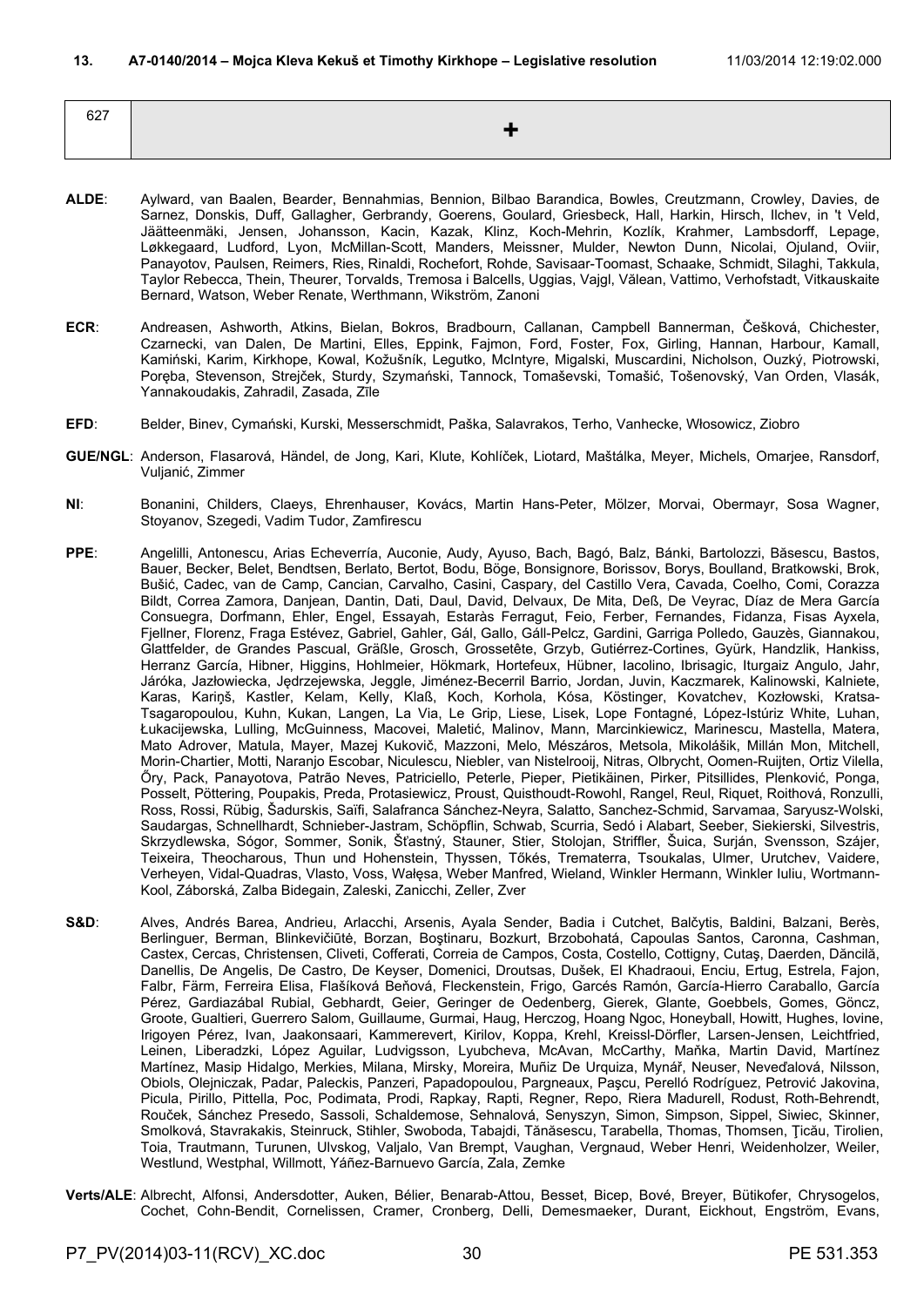Giegold, Häfner, Hassi, Häusling, Hudghton, Irazabalbeitia Fernández, Jadot, Joly, Keller, Kiil-Nielsen, Lambert, Lamberts, Lichtenberger, Lochbihler, Lövin, Lunacek, Rivasi, Romeva i Rueda, Rühle, Sargentini, Schlyter, Schroedter, Schulz Werner, Smith, Staes, Tarand, Tavares, Taylor Keith, Trüpel, Turmes, Ždanoka, Zéribi

| $\sim$<br>ັບປ<br>$-$ |  |
|----------------------|--|
|                      |  |
|                      |  |

**EFD**: Agnew, Allam, Batten, Bizzotto, Clark, (The Earl of) Dartmouth, Farage, Fontana, Helmer, Provera, Salvini, Speroni

#### **GUE/NGL**: Angourakis, Toussas

- **NI**: Borghezio, Brons, Colman, Gollnisch, Griffin, Hartong, van der Kammen, Le Pen Jean-Marie, Le Pen Marine, Nattrass, Sinclaire, Stadler, Stassen, van der Stoep, Zijlstra
- **S&D**: Abela Baldacchino, Attard-Montalto, Cuschieri, Mizzi

**EFD**: Imbrasas, Morganti

**GUE/NGL**: Chountis, Ernst, Ferreira João, Gustafsson, Hadjigeorgiou, Le Hyaric, Lösing, Mélenchon, Murphy, Rubiks, Sousa, Triantaphyllides, Vergiat, Wils, Zuber

**NI**: Dodds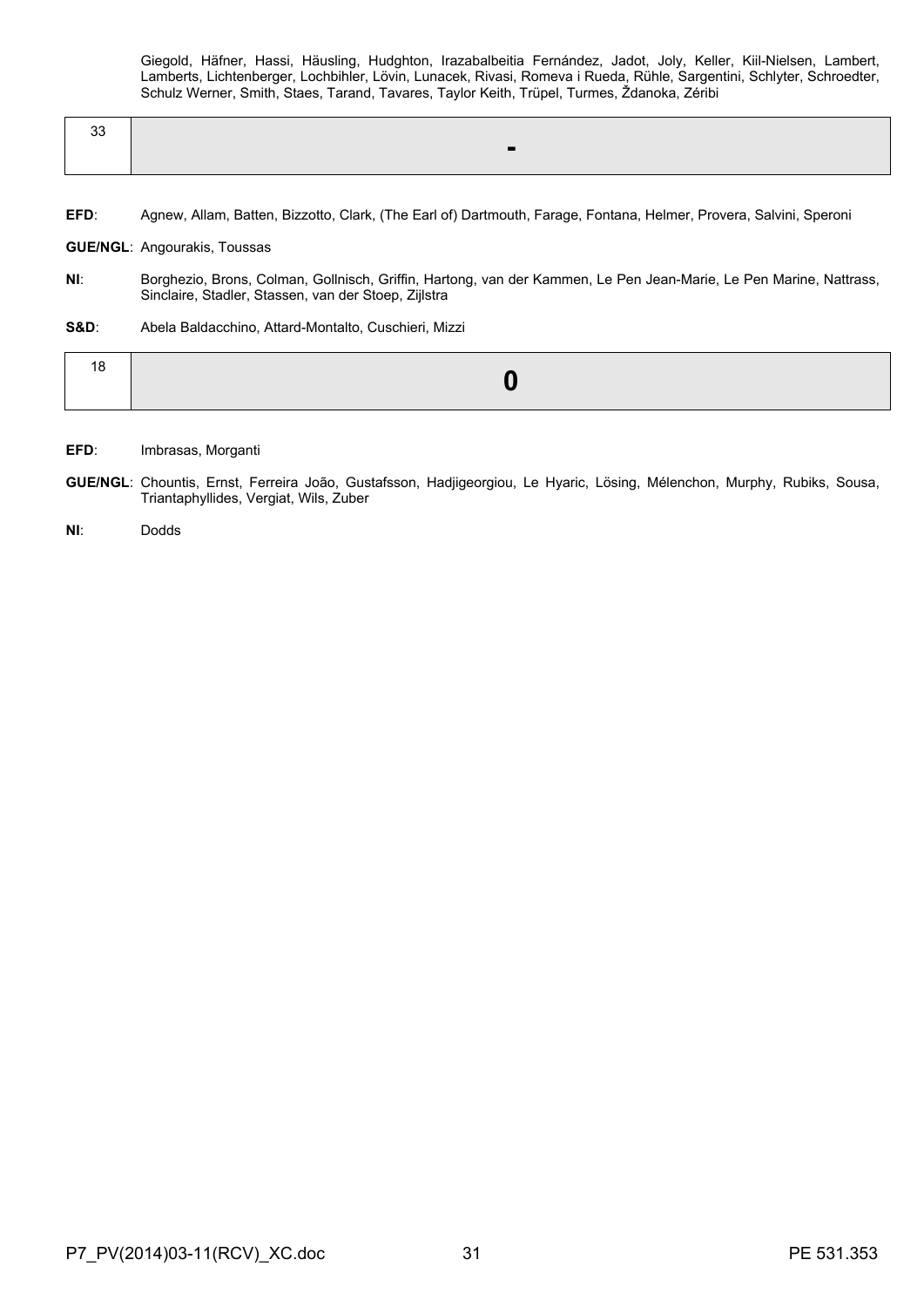<span id="page-31-0"></span>

| 384 |  |
|-----|--|
|-----|--|

- **ALDE**: Aylward, van Baalen, Bearder, Bennahmias, Bennion, Bilbao Barandica, Bowles, Chatzimarkakis, Creutzmann, Davies, de Sarnez, Donskis, Duff, Gallagher, Gerbrandy, Goerens, Goulard, Griesbeck, Hall, Harkin, Hirsch, Ilchev, in 't Veld, Johansson, Kacin, Kazak, Klinz, Koch-Mehrin, Krahmer, Lambsdorff, Lepage, Ludford, Lyon, McMillan-Scott, Manders, Meissner, Mulder, Newton Dunn, Nicolai, Ojuland, Oviir, Panayotov, Parvanova, Paulsen, Reimers, Ries, Rinaldi, Rochefort, Savisaar-Toomast, Schaake, Schmidt, Silaghi, Taylor Rebecca, Thein, Theurer, Tremosa i Balcells, Vajgl, Vălean, Verhofstadt, Vitkauskaite Bernard, Watson, Weber Renate, Werthmann, Wikström, Zanoni
- **EFD**: Cymański, Kurski, Provera, Salavrakos, Włosowicz

#### **GUE/NGL**: Zuber

- **NI**: Bonanini, Martin Hans-Peter, Szegedi, Vadim Tudor
- **PPE**: Angelilli, Antonescu, Arias Echeverría, Auconie, Audy, Ayuso, Bach, Bagó, Balz, Bartolozzi, Băsescu, Bastos, Bauer, Becker, Belet, Bendtsen, Berlato, Bertot, Bodu, Böge, Bonsignore, Borissov, Borys, Boulland, Bratkowski, Brok, Bušić, Cadec, van de Camp, Cancian, Carvalho, Casini, Caspary, del Castillo Vera, Cavada, Coelho, Comi, Corazza Bildt, Correa Zamora, Danjean, Dantin, Dati, Daul, David, Delvaux, De Mita, Deß, De Veyrac, Díaz de Mera García Consuegra, Dorfmann, Ehler, Engel, Estaràs Ferragut, Ferber, Fernandes, Fidanza, Fisas Ayxela, Fjellner, Florenz, Fraga Estévez, Gabriel, Gahler, Gál, Gallo, Gáll-Pelcz, Gardini, Garriga Polledo, Gauzès, Giannakou, Glattfelder, de Grandes Pascual, Gräßle, Grosch, Grossetête, Grzyb, Gutiérrez-Cortines, Gyürk, Handzlik, Hankiss, Herranz García, Hibner, Higgins, Hohlmeier, Hökmark, Hortefeux, Hübner, Iacolino, Ibrisagic, Iturgaiz Angulo, Jahr, Járóka, Jędrzejewska, Jeggle, Jiménez-Becerril Barrio, Jordan, Juvin, Kaczmarek, Kalinowski, Kalniete, Karas, Kariņš, Kastler, Kelam, Kelly, Klaß, Koch, Kósa, Köstinger, Kovatchev, Kozłowski, Kratsa-Tsagaropoulou, Kuhn, Kukan, Lamassoure, Langen, La Via, Le Grip, Liese, Lisek, Lope Fontagné, López-Istúriz White, Luhan, Łukacijewska, Lulling, McGuinness, Macovei, Malinov, Mann, Marinescu, Mastella, Matera, Mato Adrover, Matula, Mayer, Mazej Kukovič, Mazzoni, Melo, Mészáros, Mikolášik, Millán Mon, Mitchell, Morin-Chartier, Motti, Naranjo Escobar, Niculescu, Niebler, van Nistelrooij, Nitras, Olbrycht, Oomen-Ruijten, Ortiz Vilella, Őry, Pack, Panayotova, Patrão Neves, Patriciello, Peterle, Pieper, Pietikäinen, Pirker, Pitsillides, Plenković, Ponga, Posselt, Pöttering, Poupakis, Preda, Protasiewicz, Proust, Quisthoudt-Rowohl, Rangel, Reul, Riquet, Roithová, Ronzulli, Ross, Rossi, Rübig, Šadurskis, Saïfi, Salafranca Sánchez-Neyra, Salatto, Sanchez-Schmid, Saryusz-Wolski, Saudargas, Schnellhardt, Schnieber-Jastram, Schöpflin, Schwab, Scurria, Sedó i Alabart, Seeber, Siekierski, Silvestris, Skrzydlewska, Sógor, Sommer, Sonik, Šťastný, Stauner, Stier, Stolojan, Striffler, Šuica, Surján, Svensson, Szájer, Teixeira, Theocharous, Thun und Hohenstein, Thyssen, Tőkés, Trematerra, Tsoukalas, Ulmer, Urutchev, Vaidere, Verheyen, Vidal-Quadras, Vlasto, Voss, Wałęsa, Weber Manfred, Wieland, Winkler Hermann, Winkler Iuliu, Wortmann-Kool, Záborská, Zalba Bidegain, Zaleski, Zanicchi, Zeller, Zver
- **S&D**: Bullmann, Ertug, Fleckenstein, Frigo, Gebhardt, Geier, Glante, Göncz, Groote, Haug, Kammerevert, Leinen, Neuser, Pittella, Rodust, Roth-Behrendt, Simon, Sippel, Steinruck, Stihler, Weiler, Westphal
- **Verts/ALE**: Albrecht, Alfonsi, Andersdotter, Auken, Bélier, Benarab-Attou, Besset, Bicep, Bové, Breyer, Bütikofer, Chrysogelos, Cochet, Cohn-Bendit, Cornelissen, Cramer, Cronberg, Delli, Demesmaeker, Durant, Eickhout, Engström, Evans, Giegold, Häfner, Hassi, Häusling, Hudghton, Irazabalbeitia Fernández, Jadot, Joly, Keller, Kiil-Nielsen, Lambert, Lamberts, Lichtenberger, Lochbihler, Lövin, Lunacek, Rivasi, Romeva i Rueda, Rühle, Sargentini, Schroedter, Schulz Werner, Smith, Staes, Tarand, Tavares, Taylor Keith, Trüpel, Turmes, Ždanoka, Zéribi

| $\sim$<br>297 |            |
|---------------|------------|
|               | $-$<br>. . |

- **ALDE**: Jäätteenmäki, Jensen, Løkkegaard, Rohde, Takkula, Torvalds, Uggias, Vattimo
- **ECR**: Andreasen, Ashworth, Atkins, Bielan, Bokros, Bradbourn, Callanan, Campbell Bannerman, Češková, Chichester, Czarnecki, van Dalen, De Martini, Elles, Eppink, Fajmon, Ford, Foster, Fox, Girling, Hannan, Harbour, Kamall, Kamiński, Karim, Kirkhope, Kowal, Kožušník, Legutko, McClarkin, McIntyre, Migalski, Muscardini, Nicholson, Ouzký, Piotrowski, Poręba, Rosbach, Stevenson, Strejček, Sturdy, Szymański, Tannock, Tomaševski, Tomašić, Tošenovský, Van Orden, Vlasák, Yannakoudakis, Zahradil, Zasada, Zīle
- **EFD**: Agnew, Allam, Batten, Belder, Binev, Bizzotto, Clark, (The Earl of) Dartmouth, Farage, Fontana, Helmer, Imbrasas, Messerschmidt, Morganti, Paška, Salvini, Speroni, Terho
- **GUE/NGL**: Anderson, Angourakis, Chountis, Ernst, Ferreira João, Flasarová, Gustafsson, Hadjigeorgiou, Händel, de Jong, Kari, Klute, Kohlíček, Le Hyaric, Liotard, Lösing, Maštálka, Mélenchon, Meyer, Michels, Murphy, Omarjee, Ransdorf, Rubiks, Sousa, Toussas, Triantaphyllides, Vergiat, Vuljanić, Wils, Zimmer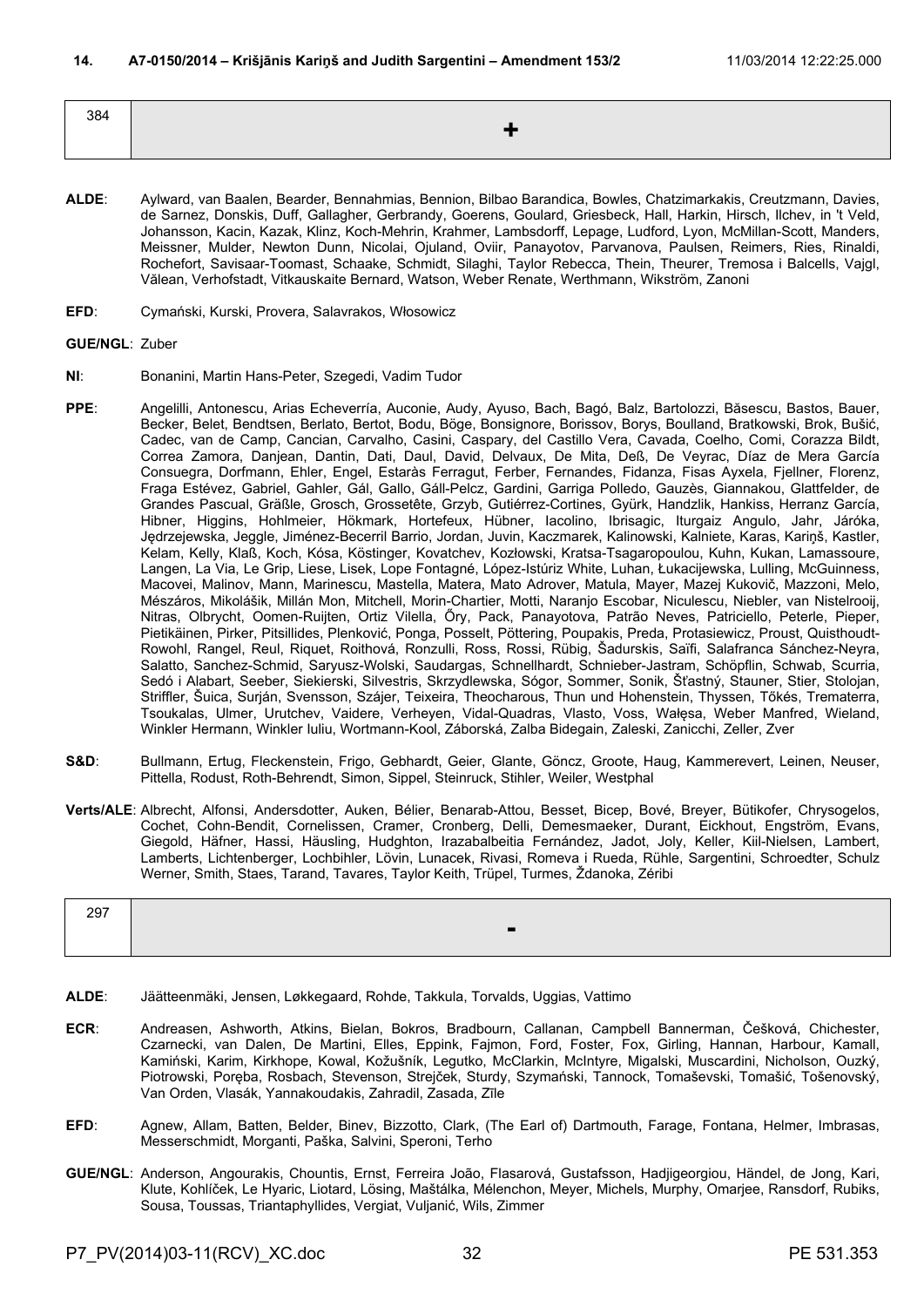- **NI**: Borghezio, Brons, Childers, Claeys, Colman, Dodds, Ehrenhauser, Gollnisch, Griffin, Hartong, van der Kammen, Kovács, Le Pen Jean-Marie, Le Pen Marine, Mölzer, Morvai, Nattrass, Obermayr, Sinclaire, Sosa Wagner, Stadler, Stassen, van der Stoep, Stoyanov, Zamfirescu, Zijlstra
- **PPE**: Bánki, Essayah, Feio, Jazłowiecka, Korhola, Maletić, Marcinkiewicz, Metsola, Sarvamaa
- **S&D**: Abela Baldacchino, Alves, Andrés Barea, Andrieu, Arlacchi, Arsenis, Ayala Sender, Badia i Cutchet, Balčytis, Baldini, Balzani, Berès, Berlinguer, Berman, Blinkevičiūtė, Borzan, Boştinaru, Bozkurt, Brzobohatá, Capoulas Santos, Caronna, Cashman, Castex, Cercas, Christensen, Cliveti, Cofferati, Correia de Campos, Costa, Costello, Cottigny, Cuschieri, Cutaş, Daerden, Dăncilă, Danellis, De Angelis, De Castro, De Keyser, Domenici, Droutsas, Dušek, El Khadraoui, Enciu, Estrela, Fajon, Falbr, Färm, Ferreira Elisa, Flašíková Beňová, Garcés Ramón, García-Hierro Caraballo, García Pérez, Gardiazábal Rubial, Geringer de Oedenberg, Gierek, Goebbels, Gomes, Gualtieri, Guerrero Salom, Guillaume, Gurmai, Herczog, Hoang Ngoc, Honeyball, Howitt, Hughes, Iovine, Irigoyen Pérez, Ivan, Kadenbach, Kalfin, Kirilov, Koppa, Krehl, Kreissl-Dörfler, Larsen-Jensen, Leichtfried, Liberadzki, López Aguilar, Ludvigsson, Lyubcheva, McAvan, McCarthy, Maňka, Martin David, Martínez Martínez, Masip Hidalgo, Merkies, Milana, Mirsky, Mizzi, Moraes, Moreira, Muñiz De Urquiza, Mynář, Neveďalová, Nilsson, Obiols, Olejniczak, Padar, Paleckis, Panzeri, Papadopoulou, Pargneaux, Paşcu, Perelló Rodríguez, Petrović Jakovina, Picula, Pirillo, Poc, Podimata, Prodi, Rapkay, Rapti, Regner, Repo, Riera Madurell, Rouček, Sánchez Presedo, Sassoli, Schaldemose, Sehnalová, Senyszyn, Simpson, Siwiec, Skinner, Smolková, Stavrakakis, Swoboda, Tabajdi, Tănăsescu, Tarabella, Thomas, Thomsen, Ţicău, Tirolien, Toia, Trautmann, Turunen, Ulvskog, Valjalo, Van Brempt, Vaughan, Vergnaud, Weber Henri, Weidenholzer, Westlund, Willmott, Yáñez-Barnuevo García, Zala, Zemke

#### **Verts/ALE**: Schlyter

#### **ALDE**: Crowley

#### **EFD**: Vanhecke, Ziobro

**ПОПРАВКИ В ПОДАДЕНИТЕ ГЛАСОВЕ И НАМЕРЕНИЯ ЗА ГЛАСУВАНЕ – CORRECCIONES E INTENCIONES DE VOTO – OPRAVY HLASOVÁNÍ A SDĚLENÍ O ÚMYSLU HLASOVAT – STEMMERETTELSER OG –INTENTIONER – BERICHTIGUNGEN DES STIMMVERHALTENS UND BEABSICHTIGTES STIMMVERHALTEN – HÄÄLETUSE PARANDUSED JA HÄÄLETUSKAVATSUSED – ΔΙΟΡΘΩΣΕΙΣ ΚΑΙ ΠΡΟΘΕΣΕΙΣ ΨΗΦΟΥ – CORRECTIONS TO VOTES AND VOTING INTENTIONS – CORRECTIONS ET INTENTIONS DE VOTE – IZMJENE DANIH GLASOVA I NAMJERE GLASAČA – CORREZIONI E INTENZIONI DI VOTO – BALSOJUMU LABOJUMI UN NODOMI BALSOT – BALSAVIMO PATAISYMAI IR KETINIMAI – SZAVAZATOK HELYESBÍTÉSEI ÉS SZAVAZÁSI SZÁNDÉKOK – KORREZZJONIJIET U INTENZJONIJIET GĦALL-VOT – RECTIFICATIES STEMGEDRAG/ VOORGENOMEN STEMGEDRAG – KOREKTY DO GŁOSOWANIA I ZAMIAR GŁOSOWANIA – CORRECÇÕES E INTENÇÕES DE VOTO – CORECTĂRI ŞI INTENŢII DE VOT OPRAVY HLASOVANIA A ZÁMERY PRI HLASOVANÍ – CEARTÚCHÁIN AR AN VÓTA AGUS INTINNÍ VÓTÁLA – POPRAVKI IN NAMERE GLASOVANJA – ÄÄNESTYSKÄYTTÄYTYMISTÄ JA ÄÄNESTYSAIKEITA KOSKEVAT ILMOITUKSET – RÄTTELSER/AVSIKTSFÖRKLARINGAR TILL AVGIVNA RÖSTER**

| Liam Aylward, Brian Crowley, Pat the Cope Gallagher, Inês Cristina Zuber |
|--------------------------------------------------------------------------|
|                                                                          |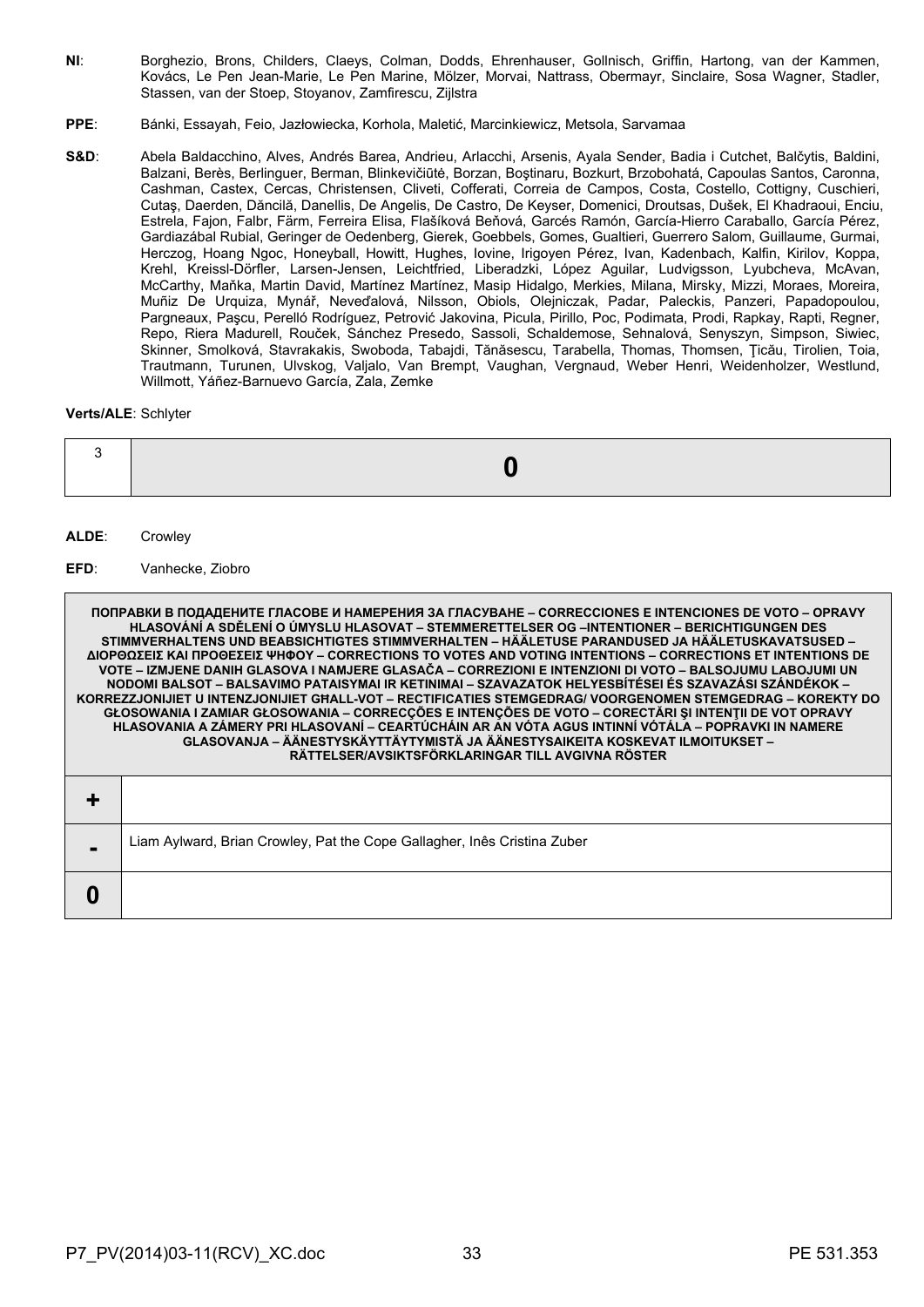<span id="page-33-0"></span>

| 139 |    |
|-----|----|
|     | __ |
|     |    |

- **ALDE**: Aylward, van Baalen, Bearder, Bennion, Bilbao Barandica, Bowles, Chatzimarkakis, Creutzmann, Crowley, Davies, Donskis, Duff, Gallagher, Gerbrandy, Griesbeck, Harkin, Hirsch, in 't Veld, Jäätteenmäki, Jensen, Kacin, Kazak, Klinz, Koch-Mehrin, Kozlík, Krahmer, Lepage, Løkkegaard, Ludford, Lyon, McMillan-Scott, Meissner, Mulder, Newton Dunn, Nicolai, Ojuland, Oviir, Panayotov, Reimers, Ries, Rohde, Savisaar-Toomast, Schaake, Schmidt, Silaghi, Takkula, Taylor Rebecca, Thein, Theurer, Torvalds, Tremosa i Balcells, Uggias, Vajgl, Vălean, Verhofstadt, Vitkauskaite Bernard, Watson, Werthmann, Wikström, Zanoni
- **ECR**: Andreasen, Ashworth, Atkins, Bielan, Bokros, Bradbourn, Callanan, Campbell Bannerman, Češková, Chichester, Czarnecki, van Dalen, De Martini, Elles, Eppink, Ford, Foster, Fox, Girling, Hannan, Harbour, Kamall, Kamiński, Karim, Kirkhope, Kowal, Legutko, McClarkin, McIntyre, Migalski, Muscardini, Nicholson, Ouzký, Piotrowski, Poręba, Rosbach, Stevenson, Sturdy, Szymański, Tannock, Tomaševski, Tomašić, Tošenovský, Van Orden, Yannakoudakis, Zahradil, Zasada
- **EFD**: Allam, Belder, Binev, Bizzotto, Cymański, Fontana, Imbrasas, Kurski, Morganti, Paška, Salvini, Speroni, Vanhecke, Włosowicz, Ziobro
- **NI**: Borghezio, Claeys, Dodds, Kovács, Morvai, Stoyanov, Vadim Tudor
- **PPE**: Caspary, Garriga Polledo, Gräßle, Higgins, Kelly, Mitchell, Zaleski

**Verts/ALE**: Cronberg, Hudghton, Smith

| $\overline{r}$<br>ັບ<br>$ -$ |     |
|------------------------------|-----|
|                              | . . |

**ALDE**: Bennahmias, de Sarnez, Goulard, Ilchev, Johansson, Lambsdorff, Parvanova, Paulsen, Rinaldi, Rochefort, Vattimo

**ECR**: Zīle

- **EFD**: Agnew, Batten, Clark, (The Earl of) Dartmouth, Farage, Helmer, Terho
- **GUE/NGL**: Anderson, Angourakis, Chountis, Ernst, Ferreira João, Flasarová, Gustafsson, Hadjigeorgiou, Händel, de Jong, Kari, Klute, Kohlíček, Le Hyaric, Liotard, Lösing, Maštálka, Mélenchon, Meyer, Michels, Murphy, Omarjee, Ransdorf, Rubiks, Sousa, Toussas, Triantaphyllides, Vergiat, Vuljanić, Wils, Zimmer, Zuber
- **NI**: Bonanini, Brons, Childers, Ehrenhauser, Gollnisch, Griffin, Hartong, van der Kammen, Le Pen Jean-Marie, Le Pen Marine, Martin Hans-Peter, Mölzer, Nattrass, Sosa Wagner, Stadler, Stassen, van der Stoep, Szegedi, Zamfirescu, Zijlstra
- **PPE**: Angelilli, Antonescu, Arias Echeverría, Auconie, Audy, Ayuso, Bach, Bagó, Balz, Bánki, Bartolozzi, Băsescu, Bastos, Bauer, Becker, Belet, Bendtsen, Berlato, Bertot, Bodu, Böge, Bonsignore, Borissov, Borys, Boulland, Bratkowski, Brok, Bušić, Cadec, van de Camp, Cancian, Carvalho, Casini, del Castillo Vera, Cavada, Coelho, Comi, Corazza Bildt, Correa Zamora, Danjean, Dantin, Dati, Daul, David, Delvaux, De Mita, Deß, De Veyrac, Díaz de Mera García Consuegra, Dorfmann, Ehler, Engel, Essayah, Estaràs Ferragut, Feio, Ferber, Fernandes, Fidanza, Fisas Ayxela, Fjellner, Florenz, Fraga Estévez, Gabriel, Gahler, Gál, Gallo, Gáll-Pelcz, Gardini, Gauzès, Giannakou, Glattfelder, de Grandes Pascual, Grosch, Grossetête, Grzyb, Gutiérrez-Cortines, Gyürk, Handzlik, Hankiss, Herranz García, Hibner, Hohlmeier, Hökmark, Hortefeux, Hübner, Ibrisagic, Iturgaiz Angulo, Jahr, Járóka, Jazłowiecka, Jędrzejewska, Jeggle, Jiménez-Becerril Barrio, Jordan, Juvin, Kaczmarek, Kalinowski, Kalniete, Karas, Kariņš, Kastler, Kelam, Koch, Korhola, Kósa, Köstinger, Kovatchev, Kozłowski, Kratsa-Tsagaropoulou, Kuhn, Kukan, Lamassoure, Langen, La Via, Le Grip, Liese, Lisek, Lope Fontagné, López-Istúriz White, Luhan, Łukacijewska, Lulling, McGuinness, Macovei, Maletić, Malinov, Mann, Marcinkiewicz, Marinescu, Mastella, Matera, Mato Adrover, Matula, Mayer, Mazej Kukovič, Mazzoni, Melo, Mészáros, Metsola, Mikolášik, Millán Mon, Morin-Chartier, Motti, Naranjo Escobar, Niculescu, Niebler, van Nistelrooij, Nitras, Olbrycht, Oomen-Ruijten, Ortiz Vilella, Őry, Pack, Panayotova, Patrão Neves, Patriciello, Peterle, Pieper, Pietikäinen, Pirker, Pitsillides, Plenković, Ponga, Posselt, Pöttering, Poupakis, Preda, Protasiewicz, Proust, Quisthoudt-Rowohl, Rangel, Reul, Riquet, Roithová, Ronzulli, Ross, Rossi, Rübig, Šadurskis, Saïfi, Salafranca Sánchez-Neyra, Salatto, Sanchez-Schmid, Sarvamaa, Saryusz-Wolski, Saudargas, Schnellhardt, Schnieber-Jastram, Schöpflin, Schwab, Scurria, Sedó i Alabart, Seeber, Siekierski, Silvestris, Skrzydlewska, Sógor, Sommer, Sonik, Šťastný, Stauner, Stier, Stolojan, Striffler, Šuica, Surján, Svensson, Szájer, Theocharous, Thun und Hohenstein, Thyssen, Tőkés, Trematerra, Tsoukalas, Ulmer, Urutchev, Vaidere, Verheyen, Vidal-Quadras, Vlasto, Voss, Wałęsa, Weber Manfred, Wieland, Winkler Hermann, Winkler Iuliu, Wortmann-Kool, Záborská, Zalba Bidegain, Zanicchi, Zeller, Zver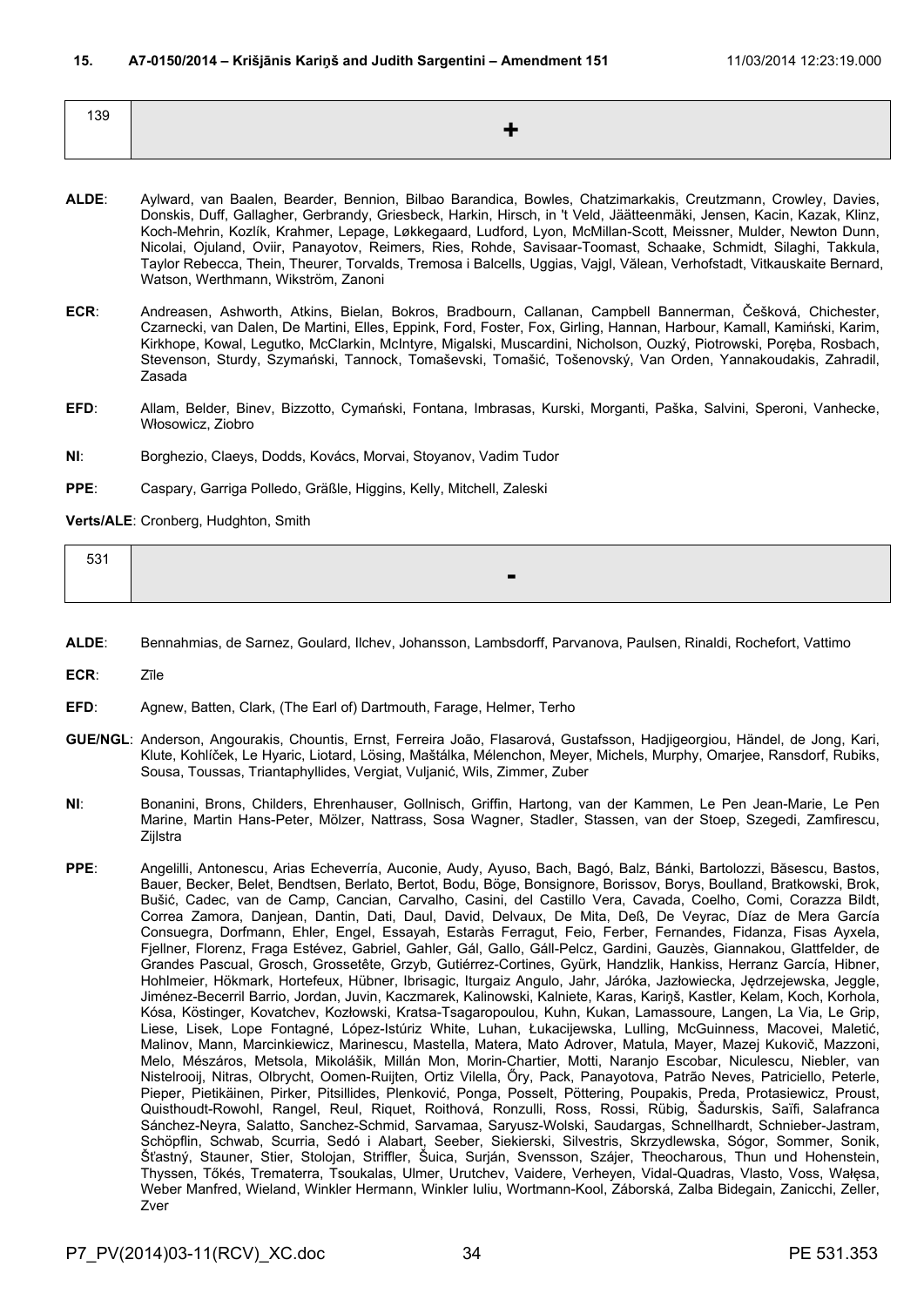- **S&D**: Abela Baldacchino, Alves, Andrés Barea, Andrieu, Arlacchi, Arsenis, Attard-Montalto, Ayala Sender, Badia i Cutchet, Balčytis, Baldini, Balzani, Berès, Berlinguer, Berman, Blinkevičiūtė, Borzan, Boştinaru, Bozkurt, Brzobohatá, Bullmann, Capoulas Santos, Caronna, Cashman, Castex, Cercas, Christensen, Cliveti, Cofferati, Correia de Campos, Costa, Costello, Cottigny, Cuschieri, Cutaş, Daerden, Dăncilă, Danellis, De Angelis, De Castro, De Keyser, Domenici, Droutsas, Dušek, El Khadraoui, Enciu, Ertug, Estrela, Fajon, Falbr, Färm, Ferreira Elisa, Flašíková Beňová, Fleckenstein, Frigo, Garcés Ramón, García-Hierro Caraballo, García Pérez, Gardiazábal Rubial, Gebhardt, Geier, Geringer de Oedenberg, Gierek, Glante, Goebbels, Gomes, Göncz, Groote, Gualtieri, Guerrero Salom, Guillaume, Gurmai, Haug, Herczog, Hoang Ngoc, Honeyball, Howitt, Hughes, Iovine, Irigoyen Pérez, Ivan, Jaakonsaari, Kadenbach, Kalfin, Kammerevert, Kirilov, Koppa, Krehl, Kreissl-Dörfler, Larsen-Jensen, Leichtfried, Leinen, Liberadzki, López Aguilar, Ludvigsson, Lyubcheva, McAvan, McCarthy, Maňka, Martin David, Martínez Martínez, Masip Hidalgo, Merkies, Milana, Mirsky, Mizzi, Moraes, Moreira, Muñiz De Urquiza, Mynář, Neuser, Neveďalová, Nilsson, Obiols, Olejniczak, Padar, Paleckis, Panzeri, Papadopoulou, Pargneaux, Paşcu, Perelló Rodríguez, Petrović Jakovina, Picula, Pirillo, Pittella, Poc, Podimata, Prodi, Rapkay, Rapti, Regner, Repo, Riera Madurell, Rodust, Roth-Behrendt, Rouček, Sánchez Presedo, Sassoli, Schaldemose, Sehnalová, Senyszyn, Simon, Simpson, Sippel, Siwiec, Skinner, Smolková, Stavrakakis, Steinruck, Stihler, Swoboda, Tabajdi, Tănăsescu, Tarabella, Thomas, Thomsen, Țicău, Tirolien, Toia, Trautmann, Turunen, Ulvskog, Valjalo, Van Brempt, Vaughan, Vergnaud, Weber Henri, Weidenholzer, Weiler, Westlund, Westphal, Willmott, Yáñez-Barnuevo García, Zala, Zemke
- **Verts/ALE**: Albrecht, Alfonsi, Andersdotter, Auken, Bélier, Benarab-Attou, Besset, Bicep, Bové, Breyer, Bütikofer, Chrysogelos, Cochet, Cohn-Bendit, Cornelissen, Cramer, Delli, Demesmaeker, Durant, Eickhout, Engström, Evans, Giegold, Häfner, Hassi, Häusling, Irazabalbeitia Fernández, Jadot, Joly, Keller, Kiil-Nielsen, Lambert, Lamberts, Lichtenberger, Lochbihler, Lövin, Lunacek, Rivasi, Romeva i Rueda, Rühle, Sargentini, Schlyter, Schroedter, Schulz Werner, Staes, Tarand, Tavares, Taylor Keith, Trüpel, Turmes, Ždanoka, Zéribi

**ALDE**: Manders

- **ECR**: Fajmon, Kožušník, Strejček, Vlasák
- **EFD**: Messerschmidt, Provera
- **NI**: Colman, Sinclaire

**ПОПРАВКИ В ПОДАДЕНИТЕ ГЛАСОВЕ И НАМЕРЕНИЯ ЗА ГЛАСУВАНЕ – CORRECCIONES E INTENCIONES DE VOTO – OPRAVY HLASOVÁNÍ A SDĚLENÍ O ÚMYSLU HLASOVAT – STEMMERETTELSER OG –INTENTIONER – BERICHTIGUNGEN DES STIMMVERHALTENS UND BEABSICHTIGTES STIMMVERHALTEN – HÄÄLETUSE PARANDUSED JA HÄÄLETUSKAVATSUSED – ΔΙΟΡΘΩΣΕΙΣ ΚΑΙ ΠΡΟΘΕΣΕΙΣ ΨΗΦΟΥ – CORRECTIONS TO VOTES AND VOTING INTENTIONS – CORRECTIONS ET INTENTIONS DE VOTE – IZMJENE DANIH GLASOVA I NAMJERE GLASAČA – CORREZIONI E INTENZIONI DI VOTO – BALSOJUMU LABOJUMI UN NODOMI BALSOT – BALSAVIMO PATAISYMAI IR KETINIMAI – SZAVAZATOK HELYESBÍTÉSEI ÉS SZAVAZÁSI SZÁNDÉKOK – KORREZZJONIJIET U INTENZJONIJIET GĦALL-VOT – RECTIFICATIES STEMGEDRAG/ VOORGENOMEN STEMGEDRAG – KOREKTY DO GŁOSOWANIA I ZAMIAR GŁOSOWANIA – CORRECÇÕES E INTENÇÕES DE VOTO – CORECTĂRI ŞI INTENŢII DE VOT OPRAVY HLASOVANIA A ZÁMERY PRI HLASOVANÍ – CEARTÚCHÁIN AR AN VÓTA AGUS INTINNÍ VÓTÁLA – POPRAVKI IN NAMERE GLASOVANJA – ÄÄNESTYSKÄYTTÄYTYMISTÄ JA ÄÄNESTYSAIKEITA KOSKEVAT ILMOITUKSET – RÄTTELSER/AVSIKTSFÖRKLARINGAR TILL AVGIVNA RÖSTER**

|                | <b>Mairead McGuinness</b>                                          |
|----------------|--------------------------------------------------------------------|
| $\blacksquare$ | Salvatore Iacolino, Corinne Lepage, Olle Schmidt, Cecilia Wikström |
| U              |                                                                    |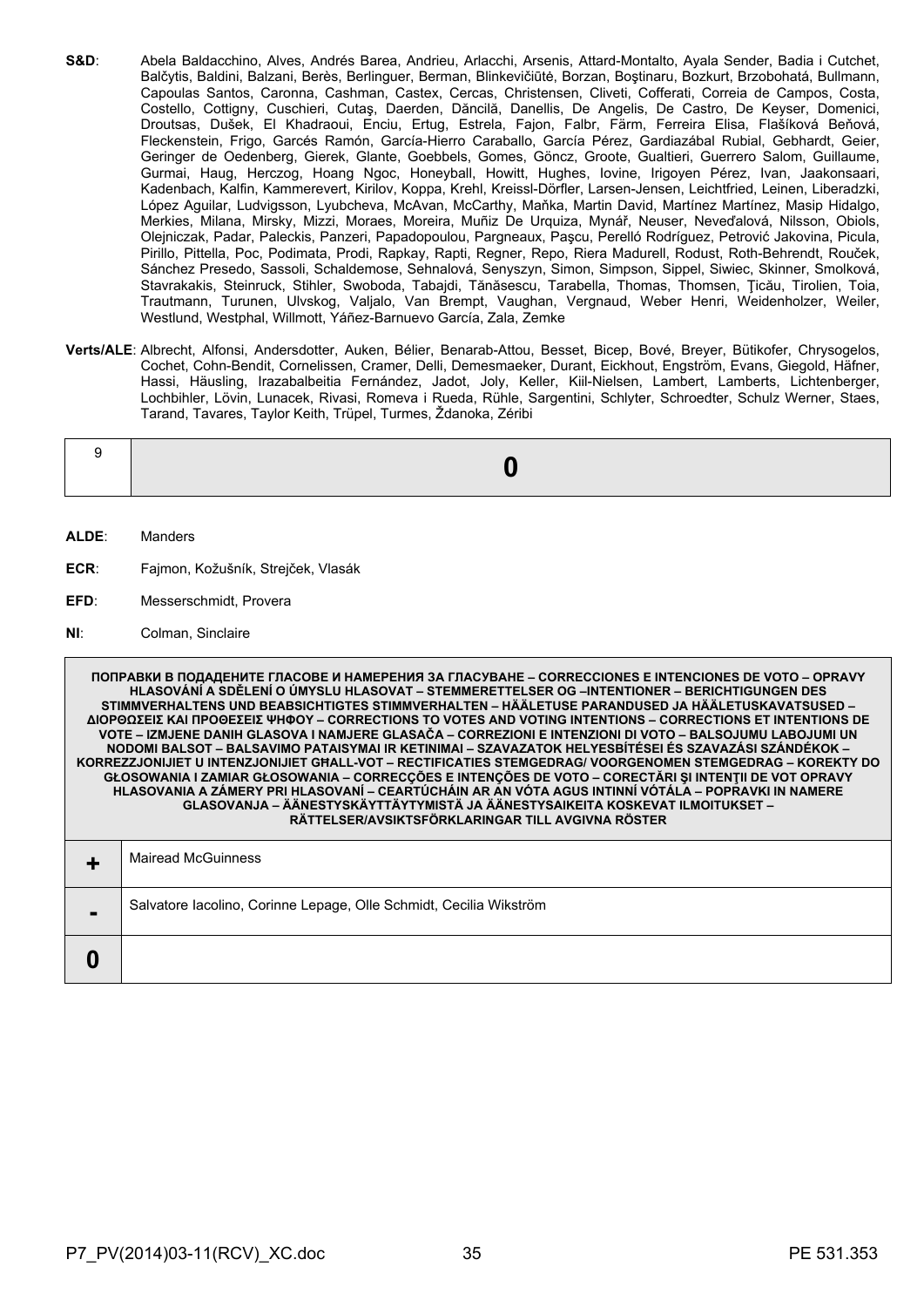<span id="page-35-0"></span>

| 643 |  |
|-----|--|
|     |  |

- **ALDE**: Aylward, van Baalen, Bearder, Bennahmias, Bennion, Bilbao Barandica, Bowles, Chatzimarkakis, Creutzmann, Crowley, Davies, de Sarnez, Donskis, Duff, Gallagher, Gerbrandy, Goerens, Goulard, Griesbeck, Hall, Harkin, Hirsch, Ilchev, in 't Veld, Jäätteenmäki, Jensen, Johansson, Kacin, Kazak, Klinz, Koch-Mehrin, Kozlík, Krahmer, Lambsdorff, Lepage, Løkkegaard, Ludford, Lyon, McMillan-Scott, Manders, Meissner, Newton Dunn, Nicolai, Ojuland, Oviir, Panayotov, Parvanova, Paulsen, Reimers, Ries, Rinaldi, Rochefort, Rohde, Savisaar-Toomast, Schaake, Schmidt, Silaghi, Takkula, Taylor Rebecca, Thein, Theurer, Torvalds, Tremosa i Balcells, Uggias, Vajgl, Vălean, Vattimo, Verhofstadt, Vitkauskaite Bernard, Watson, Weber Renate, Werthmann, Wikström, Zanoni
- **ECR**: Andreasen, Ashworth, Atkins, Bielan, Bokros, Callanan, Campbell Bannerman, Češková, Chichester, Czarnecki, van Dalen, De Martini, Elles, Eppink, Fajmon, Ford, Foster, Fox, Girling, Hannan, Kamall, Kamiński, Karim, Kirkhope, Kowal, Kožušník, Legutko, Migalski, Muscardini, Nicholson, Ouzký, Piotrowski, Poręba, Rosbach, Stevenson, Strejček, Sturdy, Szymański, Tannock, Tomaševski, Tomašić, Tošenovský, Van Orden, Vlasák, Zahradil, Zasada, Zīle
- **EFD**: Belder, Binev, Bizzotto, Cymański, Fontana, Imbrasas, Kurski, Messerschmidt, Morganti, Paška, Provera, Salavrakos, Salvini, Speroni, Terho, Vanhecke, Włosowicz, Ziobro
- **GUE/NGL**: Anderson, Chountis, Ernst, Flasarová, Gustafsson, Hadjigeorgiou, Händel, de Jong, Kari, Klute, Kohlíček, Liotard, Lösing, Maštálka, Meyer, Michels, Ransdorf, Rubiks, Sousa, Triantaphyllides, Vuljanić, Wils, Zimmer
- **NI**: Bonanini, Borghezio, Childers, Claeys, Ehrenhauser, Kovács, Martin Hans-Peter, Mölzer, Morvai, Obermayr, Sosa Wagner, Stoyanov, Szegedi, Vadim Tudor, Zamfirescu
- PPE: Angelilli, Antonescu, Arias Echeverría, Auconie, Audy, Ayuso, Bach, Bagó, Balz, Bánki, Bartolozzi, Băsescu, Bastos, Bauer, Becker, Belet, Bendtsen, Berlato, Bertot, Bodu, Böge, Bonsignore, Borissov, Borys, Boulland, Bratkowski, Brok, Bušić, Cadec, van de Camp, Cancian, Carvalho, Casini, Caspary, del Castillo Vera, Cavada, Coelho, Comi, Corazza Bildt, Correa Zamora, Danjean, Dantin, Dati, Daul, David, Delvaux, De Mita, Deß, De Veyrac, Díaz de Mera García Consuegra, Dorfmann, Ehler, Engel, Essayah, Estaràs Ferragut, Feio, Ferber, Fernandes, Fidanza, Fisas Ayxela, Fjellner, Florenz, Fraga Estévez, Gabriel, Gahler, Gál, Gallo, Gáll-Pelcz, Gardini, Garriga Polledo, Gauzès, Giannakou, Glattfelder, de Grandes Pascual, Gräßle, Grosch, Grossetête, Grzyb, Gutiérrez-Cortines, Gyürk, Handzlik, Hankiss, Herranz García, Hibner, Higgins, Hohlmeier, Hökmark, Hortefeux, Hübner, Iacolino, Ibrisagic, Iturgaiz Angulo, Jahr, Járóka, Jazłowiecka, Jędrzejewska, Jeggle, Jiménez-Becerril Barrio, Jordan, Juvin, Kaczmarek, Kalinowski, Kalniete, Karas, Kariņš, Kastler, Kelam, Kelly, Klaß, Koch, Korhola, Kósa, Köstinger, Kovatchev, Kozłowski, Kratsa-Tsagaropoulou, Kuhn, Kukan, Lamassoure, Langen, La Via, Le Grip, Liese, Lisek, Lope Fontagné, López-Istúriz White, Luhan, Łukacijewska, Lulling, McGuinness, Macovei, Maletić, Malinov, Mann, Marcinkiewicz, Marinescu, Mastella, Matera, Mato Adrover, Matula, Mayer, Mazej Kukovič, Mazzoni, Melo, Mikolášik, Millán Mon, Mitchell, Morin-Chartier, Motti, Naranjo Escobar, Niculescu, Niebler, van Nistelrooij, Nitras, Olbrycht, Oomen-Ruijten, Ortiz Vilella, Őry, Pack, Panayotova, Patrão Neves, Patriciello, Peterle, Pieper, Pietikäinen, Pirker, Pitsillides, Plenković, Ponga, Posselt, Pöttering, Poupakis, Preda, Protasiewicz, Proust, Quisthoudt-Rowohl, Rangel, Reul, Riquet, Roithová, Ronzulli, Ross, Rossi, Rübig, Šadurskis, Saïfi, Salafranca Sánchez-Neyra, Salatto, Sanchez-Schmid, Sarvamaa, Saryusz-Wolski, Saudargas, Schnellhardt, Schnieber-Jastram, Schöpflin, Schwab, Scurria, Sedó i Alabart, Seeber, Siekierski, Silvestris, Skrzydlewska, Sógor, Sommer, Sonik, Šťastný, Stauner, Stier, Stolojan, Striffler, Šuica, Surján, Svensson, Szájer, Teixeira, Theocharous, Thun und Hohenstein, Thyssen, Tőkés, Trematerra, Tsoukalas, Ulmer, Urutchev, Vaidere, Verheyen, Vidal-Quadras, Vlasto, Voss, Wałęsa, Weber Manfred, Wieland, Winkler Hermann, Winkler Iuliu, Wortmann-Kool, Záborská, Zalba Bidegain, Zaleski, Zanicchi, Zeller, Zver
- **S&D**: Alves, Andrés Barea, Andrieu, Arlacchi, Arsenis, Ayala Sender, Badia i Cutchet, Balčytis, Baldini, Balzani, Berès, Berlinguer, Berman, Blinkevičiūtė, Borzan, Boştinaru, Bozkurt, Brzobohatá, Bullmann, Capoulas Santos, Caronna, Cashman, Castex, Cercas, Christensen, Cliveti, Cofferati, Correia de Campos, Costa, Costello, Cottigny, Cutaş, Daerden, Dăncilă, Danellis, De Angelis, De Castro, De Keyser, Domenici, Droutsas, Dušek, El Khadraoui, Enciu, Ertug, Estrela, Fajon, Falbr, Färm, Ferreira Elisa, Flašíková Beňová, Fleckenstein, Frigo, Garcés Ramón, García-Hierro Caraballo, García Pérez, Gardiazábal Rubial, Gebhardt, Geier, Geringer de Oedenberg, Gierek, Glante, Goebbels, Gomes, Göncz, Groote, Gualtieri, Guerrero Salom, Guillaume, Gurmai, Haug, Herczog, Hoang Ngoc, Honeyball, Howitt, Hughes, Iovine, Irigoyen Pérez, Ivan, Jaakonsaari, Kadenbach, Kalfin, Kammerevert, Kirilov, Koppa, Krehl, Kreissl-Dörfler, Larsen-Jensen, Leichtfried, Leinen, Liberadzki, López Aguilar, Ludvigsson, Lyubcheva, McAvan, McCarthy, Maňka, Martin David, Martínez Martínez, Masip Hidalgo, Merkies, Milana, Mirsky, Moraes, Moreira, Muñiz De Urquiza, Mynář, Neuser, Neveďalová, Nilsson, Obiols, Olejniczak, Padar, Paleckis, Panzeri, Papadopoulou, Pargneaux, Paşcu, Perelló Rodríguez, Petrović Jakovina, Picula, Pirillo, Pittella, Poc, Podimata, Prodi, Rapkay, Rapti, Regner, Repo, Riera Madurell, Rodust, Roth-Behrendt, Rouček, Sánchez Presedo, Sassoli, Schaldemose, Sehnalová, Senyszyn, Simon, Simpson, Sippel, Siwiec, Skinner, Smolková, Stavrakakis, Steinruck, Stihler, Swoboda, Tabajdi, Tănăsescu, Tarabella, Thomas, Thomsen, Ţicău, Tirolien, Toia, Trautmann, Turunen, Ulvskog, Valjalo, Van Brempt, Vaughan, Vergnaud, Weber Henri, Weidenholzer, Weiler, Westlund, Westphal, Willmott, Yáñez-Barnuevo García, Zala, Zemke
- **Verts/ALE**: Albrecht, Alfonsi, Auken, Bélier, Benarab-Attou, Besset, Bicep, Bové, Breyer, Bütikofer, Chrysogelos, Cochet, Cohn-Bendit, Cornelissen, Cramer, Cronberg, Delli, Demesmaeker, Durant, Eickhout, Engström, Evans, Giegold, Häfner,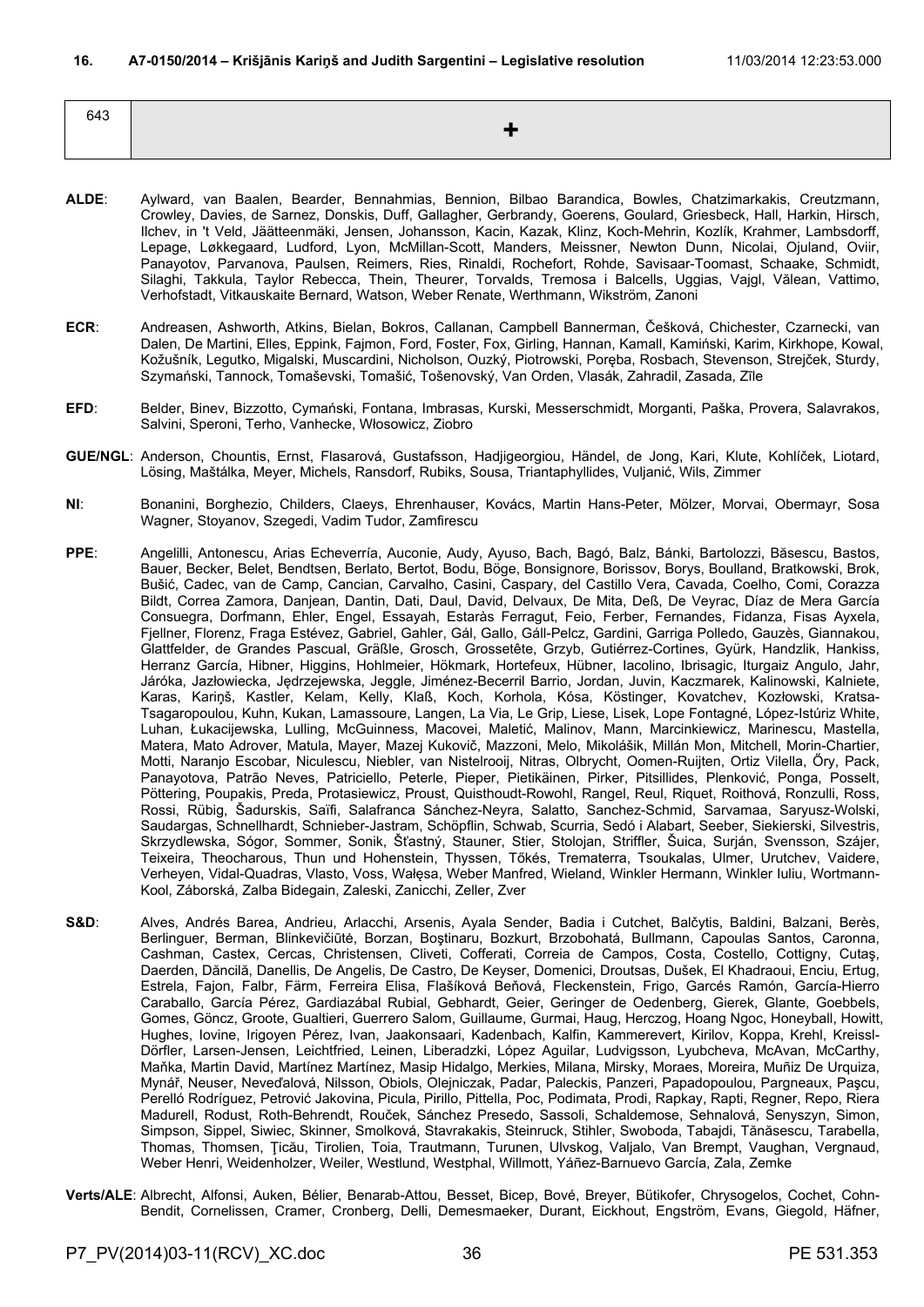Hassi, Häusling, Hudghton, Irazabalbeitia Fernández, Jadot, Joly, Keller, Kiil-Nielsen, Lambert, Lamberts, Lichtenberger, Lochbihler, Lövin, Lunacek, Rivasi, Romeva i Rueda, Rühle, Sargentini, Schlyter, Schroedter, Schulz Werner, Smith, Staes, Tarand, Tavares, Taylor Keith, Trüpel, Turmes, Ždanoka, Zéribi

| $\sim$<br>30 |  |
|--------------|--|
|              |  |

**EFD**: Agnew, Allam, Batten, Clark, (The Earl of) Dartmouth, Farage, Helmer

**GUE/NGL**: Angourakis, Ferreira João, Toussas, Zuber

- **NI**: Brons, Colman, Gollnisch, Griffin, Hartong, van der Kammen, Le Pen Jean-Marie, Nattrass, Sinclaire, Stadler, Stassen, van der Stoep, Zijlstra
- **PPE**: Mészáros, Metsola
- **S&D**: Abela Baldacchino, Attard-Montalto, Cuschieri, Mizzi

**ALDE**: Mulder

**ECR**: Bradbourn, Harbour, McIntyre, Yannakoudakis

**GUE/NGL**: Le Hyaric, Mélenchon, Murphy, Omarjee, Vergiat

**NI**: Le Pen Marine

**Verts/ALE**: Andersdotter

| ПОПРАВКИ В ПОДАДЕНИТЕ ГЛАСОВЕ И НАМЕРЕНИЯ ЗА ГЛАСУВАНЕ – CORRECCIONES E INTENCIONES DE VOTO – OPRAVY<br>HLASOVÁNÍ A SDĚLENÍ O ÚMYSLU HLASOVAT – STEMMERETTELSER OG –INTENTIONER – BERICHTIGUNGEN DES<br>STIMMVERHALTENS UND BEABSICHTIGTES STIMMVERHALTEN – HÄÄLETUSE PARANDUSED JA HÄÄLETUSKAVATSUSED –<br>ΔΙΟΡΘΩΣΕΙΣ ΚΑΙ ΠΡΟΘΕΣΕΙΣ ΨΗΦΟΥ – CORRECTIONS TO VOTES AND VOTING INTENTIONS – CORRECTIONS ET INTENTIONS DE<br>VOTE – IZMJENE DANIH GLASOVA I NAMJERE GLASAČA – CORREZIONI E INTENZIONI DI VOTO – BALSOJUMU LABOJUMI UN<br>NODOMI BALSOT – BALSAVIMO PATAISYMAI IR KETINIMAI – SZAVAZATOK HELYESBÍTÉSEI ÉS SZAVAZÁSI SZÁNDÉKOK –<br>KORREZZJONIJIET U INTENZJONIJIET GHALL-VOT – RECTIFICATIES STEMGEDRAG/ VOORGENOMEN STEMGEDRAG – KOREKTY DO<br>GŁOSOWANIA I ZAMIAR GŁOSOWANIA – CORRECÇÕES E INTENÇÕES DE VOTO – CORECTĂRI ȘI INTENȚII DE VOT OPRAVY<br>HLASOVANIA A ZÁMERY PRI HLASOVANÍ – CEARTÚCHÁIN AR AN VÓTA AGUS INTINNÍ VÓTÁLA – POPRAVKI IN NAMERE<br>GLASOVANJA – ÄÄNESTYSKÄYTTÄYTYMISTÄ JA ÄÄNESTYSAIKEITA KOSKEVAT ILMOITUKSET –<br>RÄTTELSER/AVSIKTSFÖRKLARINGAR TILL AVGIVNA RÖSTER |
|-----------------------------------------------------------------------------------------------------------------------------------------------------------------------------------------------------------------------------------------------------------------------------------------------------------------------------------------------------------------------------------------------------------------------------------------------------------------------------------------------------------------------------------------------------------------------------------------------------------------------------------------------------------------------------------------------------------------------------------------------------------------------------------------------------------------------------------------------------------------------------------------------------------------------------------------------------------------------------------------------------------------------------------------------------------------------------------------------------------------|
| Diane Dodds, Patrick Le Hyaric, Marina Yannakoudakis                                                                                                                                                                                                                                                                                                                                                                                                                                                                                                                                                                                                                                                                                                                                                                                                                                                                                                                                                                                                                                                            |
|                                                                                                                                                                                                                                                                                                                                                                                                                                                                                                                                                                                                                                                                                                                                                                                                                                                                                                                                                                                                                                                                                                                 |
|                                                                                                                                                                                                                                                                                                                                                                                                                                                                                                                                                                                                                                                                                                                                                                                                                                                                                                                                                                                                                                                                                                                 |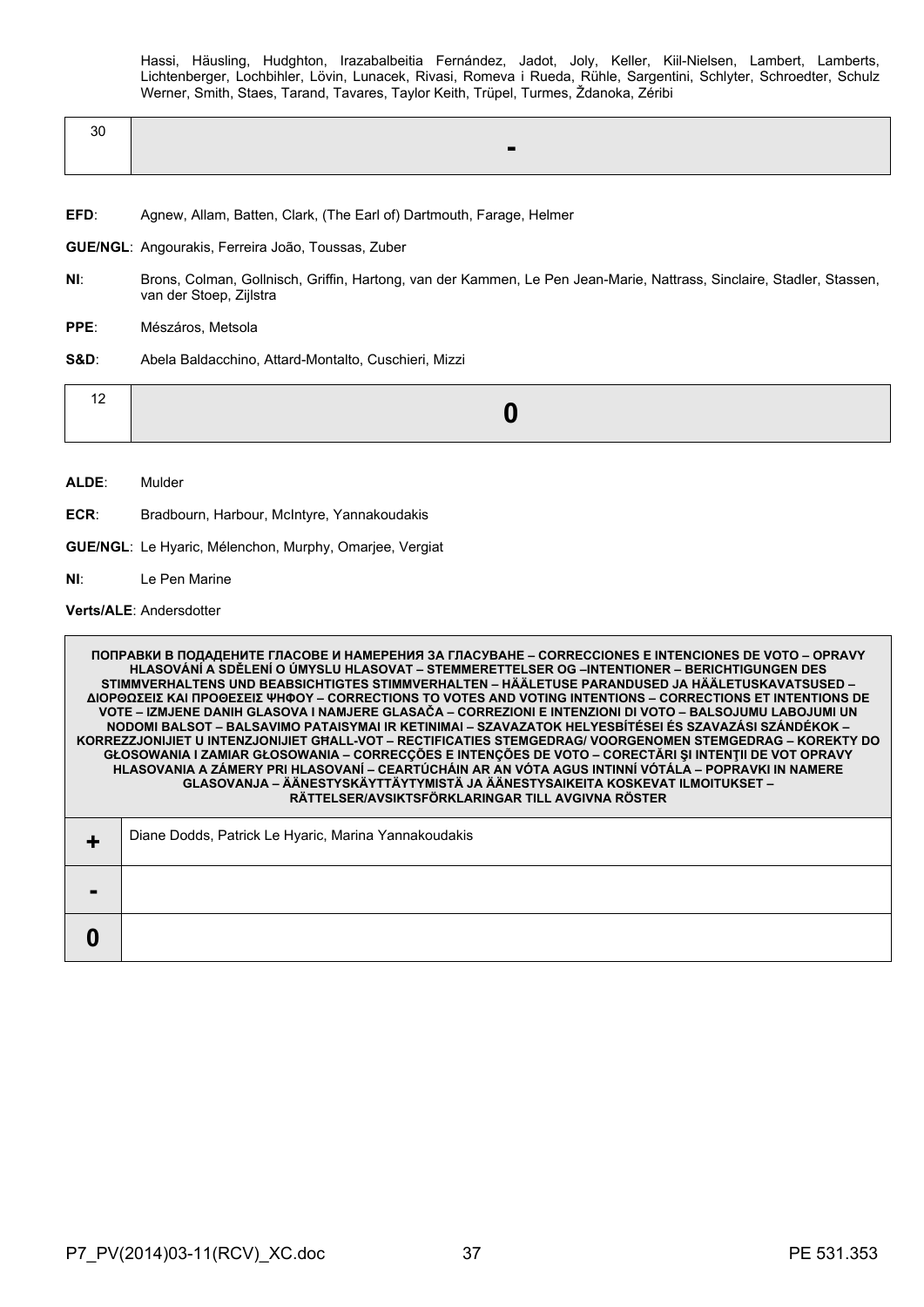| 53 |  |
|----|--|
|    |  |
|    |  |

- **ALDE**: Krahmer, Tremosa i Balcells
- **EFD**: Agnew, Allam, Batten, Belder, Binev, Bizzotto, Clark, Cymański, (The Earl of) Dartmouth, Farage, Fontana, Helmer, Imbrasas, Kurski, Messerschmidt, Morganti, Paška, Provera, Salvini, Speroni, Terho, Vanhecke
- **GUE/NGL**: Anderson, de Jong, Kari, Liotard
- **NI**: Borghezio, Brons, Childers, Claeys, Colman, Gollnisch, Griffin, Le Pen Jean-Marie, Le Pen Marine, Mölzer, Obermayr, Sinclaire, Sosa Wagner, Stadler, Stoyanov
- **PPE**: Bertot, Borys, Essayah, Garriga Polledo, Gräßle, Hübner, Kalinowski, Trematerra
- **S&D**: Picula, Weidenholzer

| 0.4c<br>່ເປ |   |
|-------------|---|
|             | - |

- **ALDE**: Aylward, van Baalen, Bearder, Bennahmias, Bennion, Bilbao Barandica, Bowles, Chatzimarkakis, Creutzmann, Crowley, Davies, de Sarnez, Donskis, Duff, Gallagher, Gerbrandy, Goerens, Goulard, Griesbeck, Hall, Harkin, Ilchev, in 't Veld, Jäätteenmäki, Jensen, Johansson, Kacin, Kazak, Kozlík, Løkkegaard, Ludford, Lyon, McMillan-Scott, Manders, Meissner, Mulder, Newton Dunn, Nicolai, Ojuland, Oviir, Panayotov, Parvanova, Paulsen, Reimers, Ries, Rinaldi, Rochefort, Rohde, Savisaar-Toomast, Schaake, Schmidt, Silaghi, Takkula, Taylor Rebecca, Thein, Theurer, Torvalds, Uggias, Vajgl, Vălean, Vattimo, Verhofstadt, Vitkauskaite Bernard, Watson, Weber Renate, Werthmann, Wikström, Zanoni
- **ECR**: Andreasen, Ashworth, Atkins, Bielan, Bokros, Bradbourn, Callanan, Campbell Bannerman, Češková, Chichester, Czarnecki, van Dalen, De Martini, Elles, Eppink, Fajmon, Ford, Foster, Fox, Girling, Hannan, Harbour, Kamall, Kamiński, Karim, Kirkhope, Kowal, Kožušník, Legutko, McClarkin, McIntyre, Migalski, Muscardini, Nicholson, Ouzký, Piotrowski, Poręba, Rosbach, Stevenson, Strejček, Sturdy, Szymański, Tannock, Tomaševski, Tomašić, Tošenovský, Van Orden, Vlasák, Yannakoudakis, Zahradil, Zasada, Zīle
- **EFD**: Salavrakos, Włosowicz, Ziobro
- **GUE/NGL**: Chountis, Ernst, Ferreira João, Flasarová, Händel, Klute, Kohlíček, Le Hyaric, Lösing, Maštálka, Mélenchon, Meyer, Michels, Murphy, Omarjee, Ransdorf, Rubiks, Sousa, Triantaphyllides, Vuljanić, Wils, Zimmer, Zuber
- **NI**: Bonanini, Dodds, Ehrenhauser, Kovács, Martin Hans-Peter, Morvai, van der Stoep, Szegedi, Vadim Tudor, Zamfirescu
- PPE: Angelilli, Antonescu, Arias Echeverría, Auconie, Audy, Ayuso, Bach, Bagó, Balz, Bánki, Bartolozzi, Băsescu, Bastos, Bauer, Becker, Belet, Bendtsen, Berlato, Bodu, Böge, Bonsignore, Borissov, Boulland, Bratkowski, Brok, Bušić, Cadec, van de Camp, Cancian, Carvalho, Casini, Caspary, del Castillo Vera, Cavada, Coelho, Comi, Corazza Bildt, Correa Zamora, Danjean, Dantin, Dati, Daul, David, Delvaux, De Mita, Deß, De Veyrac, Díaz de Mera García Consuegra, Dorfmann, Ehler, Engel, Estaràs Ferragut, Feio, Ferber, Fernandes, Fidanza, Fisas Ayxela, Fjellner, Florenz, Fraga Estévez, Gabriel, Gahler, Gál, Gallo, Gáll-Pelcz, Gardini, Gauzès, Giannakou, Glattfelder, de Grandes Pascual, Grosch, Grossetête, Grzyb, Gutiérrez-Cortines, Gyürk, Handzlik, Hankiss, Herranz García, Hibner, Higgins, Hohlmeier, Hökmark, Hortefeux, Iacolino, Ibrisagic, Iturgaiz Angulo, Jahr, Járóka, Jazłowiecka, Jędrzejewska, Jeggle, Jiménez-Becerril Barrio, Jordan, Juvin, Kaczmarek, Kalniete, Karas, Kariņš, Kastler, Kelam, Kelly, Klaß, Koch, Korhola, Kósa, Köstinger, Kovatchev, Kozłowski, Kratsa-Tsagaropoulou, Kuhn, Kukan, Lamassoure, Langen, La Via, Le Grip, Liese, Lisek, Lope Fontagné, López-Istúriz White, Luhan, Łukacijewska, Lulling, McGuinness, Macovei, Maletić, Malinov, Mann, Marcinkiewicz, Marinescu, Mastella, Matera, Mato Adrover, Matula, Mayer, Mazej Kukovič, Mazzoni, Melo, Mészáros, Metsola, Mikolášik, Millán Mon, Mitchell, Morin-Chartier, Motti, Naranjo Escobar, Niculescu, Niebler, van Nistelrooij, Nitras, Olbrycht, Oomen-Ruijten, Ortiz Vilella, Őry, Pack, Panayotova, Patrão Neves, Patriciello, Peterle, Pieper, Pietikäinen, Pirker, Pitsillides, Plenković, Ponga, Posselt, Pöttering, Poupakis, Preda, Protasiewicz, Proust, Quisthoudt-Rowohl, Rangel, Reul, Riquet, Roithová, Ronzulli, Ross, Rossi, Rübig, Šadurskis, Saïfi, Salafranca Sánchez-Neyra, Salatto, Sanchez-Schmid, Sarvamaa, Saryusz-Wolski, Saudargas, Schnellhardt, Schnieber-Jastram, Schöpflin, Schwab, Scurria, Sedó i Alabart, Seeber, Siekierski, Silvestris, Skrzydlewska, Sógor, Sommer, Sonik, Šťastný, Stauner, Stier, Stolojan, Striffler, Šuica, Surján, Svensson, Szájer, Teixeira, Theocharous, Thun und Hohenstein, Thyssen, Tőkés, Tsoukalas, Ulmer, Urutchev, Vaidere, Verheyen, Vidal-Quadras, Vlasto, Voss, Wałęsa, Weber Manfred, Wieland, Winkler Hermann, Winkler Iuliu, Wortmann-Kool, Záborská, Zalba Bidegain, Zaleski, Zanicchi, Zeller, Zver
- **S&D**: Abela Baldacchino, Alves, Andrés Barea, Andrieu, Arlacchi, Arsenis, Attard-Montalto, Ayala Sender, Badia i Cutchet,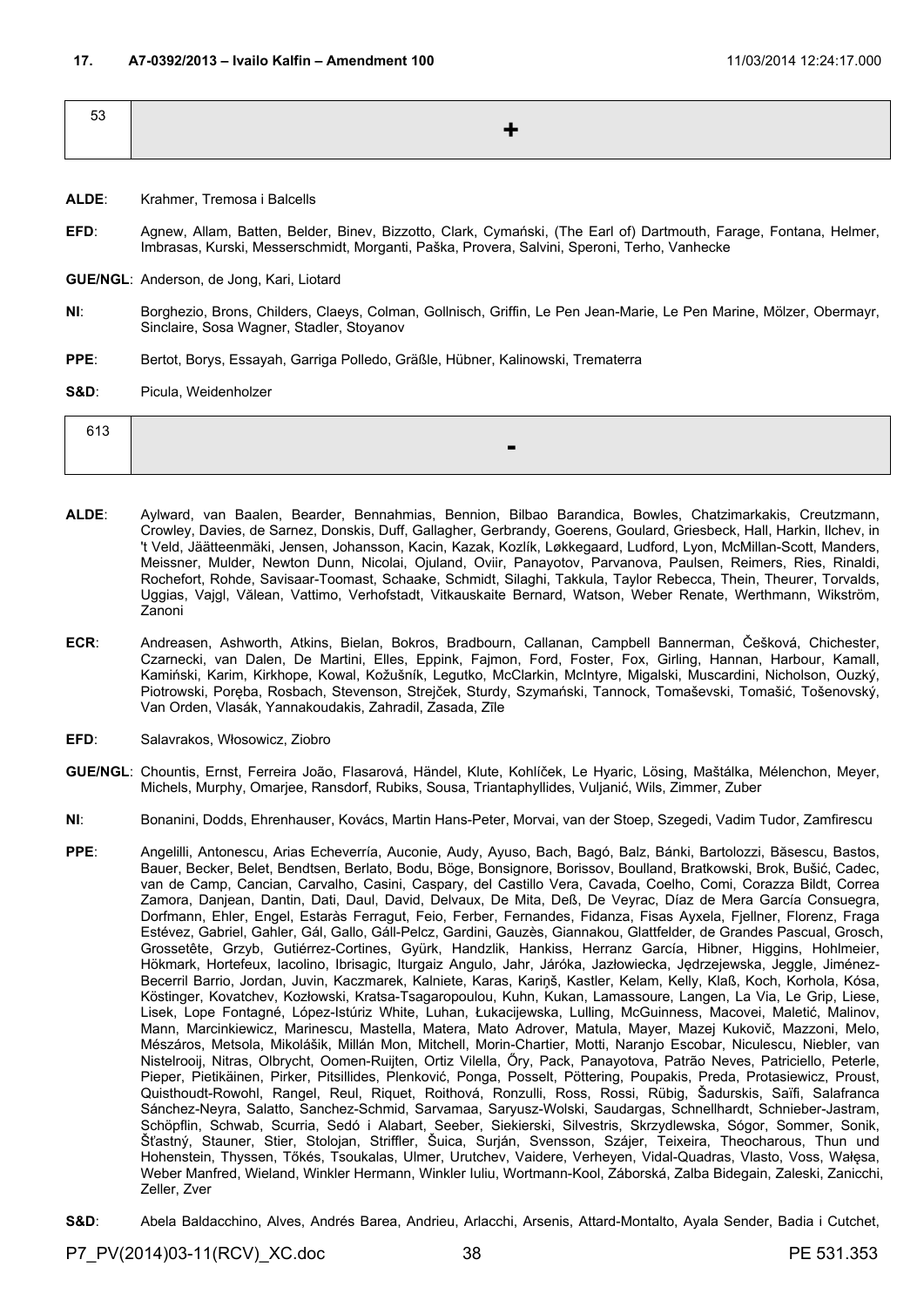Balčytis, Baldini, Balzani, Berès, Berlinguer, Berman, Blinkevičiūtė, Borzan, Boştinaru, Bozkurt, Brzobohatá, Bullmann, Caronna, Cashman, Castex, Cercas, Christensen, Cliveti, Cofferati, Correia de Campos, Costa, Costello, Cottigny, Cuschieri, Cutaş, Daerden, Dăncilă, Danellis, De Angelis, De Castro, De Keyser, Domenici, Droutsas, Dušek, El Khadraoui, Enciu, Ertug, Estrela, Fajon, Falbr, Färm, Ferreira Elisa, Flašíková Beňová, Fleckenstein, Frigo, Garcés Ramón, García-Hierro Caraballo, García Pérez, Gardiazábal Rubial, Gebhardt, Geier, Geringer de Oedenberg, Gierek, Glante, Goebbels, Gomes, Göncz, Groote, Gualtieri, Guerrero Salom, Guillaume, Gurmai, Haug, Herczog, Hoang Ngoc, Honeyball, Howitt, Hughes, Iovine, Irigoyen Pérez, Ivan, Jaakonsaari, Kadenbach, Kalfin, Kammerevert, Kirilov, Koppa, Krehl, Kreissl-Dörfler, Larsen-Jensen, Leichtfried, Leinen, Liberadzki, López Aguilar, Ludvigsson, Lyubcheva, McAvan, McCarthy, Maňka, Martin David, Martínez Martínez, Masip Hidalgo, Merkies, Milana, Mirsky, Mizzi, Moraes, Moreira, Muñiz De Urquiza, Mynář, Neuser, Neveďalová, Nilsson, Obiols, Olejniczak, Padar, Paleckis, Panzeri, Papadopoulou, Pargneaux, Paşcu, Perelló Rodríguez, Petrović Jakovina, Pittella, Poc, Podimata, Prodi, Rapkay, Rapti, Regner, Repo, Riera Madurell, Rodust, Roth-Behrendt, Rouček, Sánchez Presedo, Sassoli, Schaldemose, Sehnalová, Senyszyn, Simon, Simpson, Sippel, Siwiec, Skinner, Smolková, Stavrakakis, Steinruck, Stihler, Swoboda, Tabajdi, Tănăsescu, Tarabella, Thomas, Thomsen, Ţicău, Tirolien, Toia, Trautmann, Turunen, Ulvskog, Valjalo, Van Brempt, Vaughan, Vergnaud, Weber Henri, Weiler, Westlund, Westphal, Willmott, Yáñez-Barnuevo García, Zala, Zemke

**Verts/ALE**: Albrecht, Alfonsi, Andersdotter, Auken, Bélier, Benarab-Attou, Besset, Bicep, Bové, Breyer, Bütikofer, Chrysogelos, Cochet, Cohn-Bendit, Cornelissen, Cramer, Delli, Demesmaeker, Durant, Eickhout, Engström, Evans, Giegold, Häfner, Hassi, Häusling, Hudghton, Irazabalbeitia Fernández, Jadot, Joly, Keller, Kiil-Nielsen, Lambert, Lamberts, Lichtenberger, Lochbihler, Lunacek, Rivasi, Romeva i Rueda, Rühle, Sargentini, Schroedter, Schulz Werner, Smith, Staes, Tarand, Tavares, Taylor Keith, Trüpel, Ždanoka, Zéribi

**GUE/NGL**: Angourakis, Gustafsson, Toussas, Vergiat

**NI**: Hartong, van der Kammen, Nattrass, Stassen, Zijlstra

## **Verts/ALE**: Lövin, Schlyter

**ПОПРАВКИ В ПОДАДЕНИТЕ ГЛАСОВЕ И НАМЕРЕНИЯ ЗА ГЛАСУВАНЕ – CORRECCIONES E INTENCIONES DE VOTO – OPRAVY HLASOVÁNÍ A SDĚLENÍ O ÚMYSLU HLASOVAT – STEMMERETTELSER OG –INTENTIONER – BERICHTIGUNGEN DES STIMMVERHALTENS UND BEABSICHTIGTES STIMMVERHALTEN – HÄÄLETUSE PARANDUSED JA HÄÄLETUSKAVATSUSED – ΔΙΟΡΘΩΣΕΙΣ ΚΑΙ ΠΡΟΘΕΣΕΙΣ ΨΗΦΟΥ – CORRECTIONS TO VOTES AND VOTING INTENTIONS – CORRECTIONS ET INTENTIONS DE VOTE – IZMJENE DANIH GLASOVA I NAMJERE GLASAČA – CORREZIONI E INTENZIONI DI VOTO – BALSOJUMU LABOJUMI UN NODOMI BALSOT – BALSAVIMO PATAISYMAI IR KETINIMAI – SZAVAZATOK HELYESBÍTÉSEI ÉS SZAVAZÁSI SZÁNDÉKOK – KORREZZJONIJIET U INTENZJONIJIET GĦALL-VOT – RECTIFICATIES STEMGEDRAG/ VOORGENOMEN STEMGEDRAG – KOREKTY DO GŁOSOWANIA I ZAMIAR GŁOSOWANIA – CORRECÇÕES E INTENÇÕES DE VOTO – CORECTĂRI ŞI INTENŢII DE VOT OPRAVY HLASOVANIA A ZÁMERY PRI HLASOVANÍ – CEARTÚCHÁIN AR AN VÓTA AGUS INTINNÍ VÓTÁLA – POPRAVKI IN NAMERE GLASOVANJA – ÄÄNESTYSKÄYTTÄYTYMISTÄ JA ÄÄNESTYSAIKEITA KOSKEVAT ILMOITUKSET – RÄTTELSER/AVSIKTSFÖRKLARINGAR TILL AVGIVNA RÖSTER**

|                | <b>Bendt Bendtsen</b>                                                                                                                          |
|----------------|------------------------------------------------------------------------------------------------------------------------------------------------|
| $\blacksquare$ | Nessa Childers, Nadja Hirsch, Danuta Maria Hübner, Corinne Lepage, Ramon Tremosa i Balcells, Claude Turmes, Marie-<br><b>Christine Vergiat</b> |
|                |                                                                                                                                                |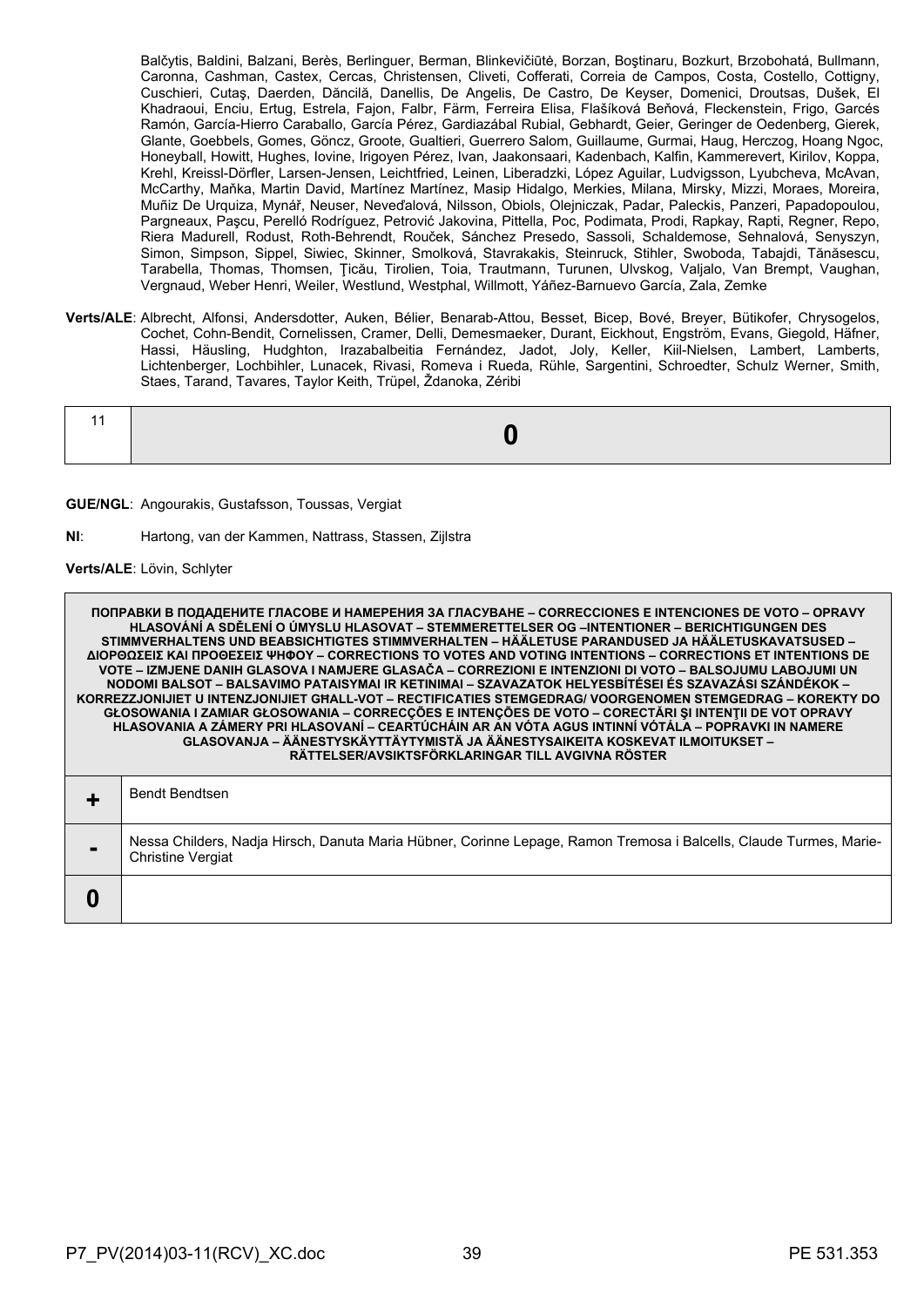596 **+**

- **ALDE**: Aylward, van Baalen, Bearder, Bennahmias, Bennion, Bilbao Barandica, Bowles, Chatzimarkakis, Creutzmann, Crowley, Davies, de Sarnez, Donskis, Duff, Gallagher, Gerbrandy, Goerens, Goulard, Griesbeck, Hall, Harkin, Hirsch, Ilchev, in 't Veld, Jäätteenmäki, Jensen, Johansson, Kacin, Kazak, Klinz, Koch-Mehrin, Kozlík, Krahmer, Lambsdorff, Lepage, Løkkegaard, Ludford, Lyon, McMillan-Scott, Manders, Meissner, Mulder, Newton Dunn, Nicolai, Ojuland, Oviir, Panayotov, Parvanova, Paulsen, Reimers, Ries, Rinaldi, Rochefort, Rohde, Savisaar-Toomast, Schaake, Schmidt, Silaghi, Takkula, Taylor Rebecca, Thein, Theurer, Torvalds, Tremosa i Balcells, Uggias, Vajgl, Vălean, Vattimo, Verhofstadt, Vitkauskaite Bernard, Watson, Weber Renate, Werthmann, Wikström, Zanoni
- **ECR**: Andreasen, Ashworth, Atkins, Bielan, Bradbourn, Callanan, Češková, Chichester, Czarnecki, van Dalen, De Martini, Elles, Eppink, Fajmon, Ford, Foster, Fox, Girling, Hannan, Harbour, Kamall, Kamiński, Karim, Kirkhope, Kowal, Kožušník, Legutko, McClarkin, McIntyre, Migalski, Muscardini, Nicholson, Ouzký, Piotrowski, Rosbach, Stevenson, Sturdy, Szymański, Tannock, Tomaševski, Tomašić, Tošenovský, Van Orden, Vlasák, Yannakoudakis, Zahradil, Zasada, Zīle
- **EFD**: Belder, Binev, Imbrasas, Kurski, Messerschmidt, Salavrakos, Włosowicz
- **NI**: Bonanini, Childers, Sosa Wagner, Szegedi, Vadim Tudor, Zamfirescu
- **PPE**: Angelilli, Antonescu, Arias Echeverría, Auconie, Audy, Bach, Bagó, Balz, Bánki, Bartolozzi, Băsescu, Bastos, Bauer, Becker, Belet, Bendtsen, Berlato, Bertot, Böge, Bonsignore, Borissov, Borys, Boulland, Bratkowski, Brok, Bušić, Cadec, van de Camp, Cancian, Carvalho, Casini, Caspary, del Castillo Vera, Cavada, Coelho, Comi, Corazza Bildt, Correa Zamora, Danjean, Dantin, Dati, Daul, David, Delvaux, De Mita, Deß, De Veyrac, Díaz de Mera García Consuegra, Dorfmann, Ehler, Engel, Essayah, Estaràs Ferragut, Feio, Ferber, Fernandes, Fidanza, Fisas Ayxela, Fjellner, Florenz, Fraga Estévez, Gabriel, Gahler, Gál, Gallo, Gáll-Pelcz, Gardini, Garriga Polledo, Gauzès, Giannakou, Glattfelder, de Grandes Pascual, Gräßle, Grosch, Grossetête, Grzyb, Gutiérrez-Cortines, Gyürk, Handzlik, Hankiss, Herranz García, Hibner, Higgins, Hohlmeier, Hökmark, Hortefeux, Hübner, Iacolino, Ibrisagic, Jahr, Jazłowiecka, Jędrzejewska, Jeggle, Jiménez-Becerril Barrio, Jordan, Juvin, Kaczmarek, Kalinowski, Kalniete, Karas, Kariņš, Kastler, Kelam, Kelly, Klaß, Koch, Korhola, Kósa, Köstinger, Kovatchev, Kozłowski, Kuhn, Kukan, Lamassoure, Langen, La Via, Le Grip, Liese, Lisek, Lope Fontagné, López-Istúriz White, Luhan, Łukacijewska, Lulling, McGuinness, Macovei, Maletić, Malinov, Mann, Marcinkiewicz, Marinescu, Mastella, Matera, Mato Adrover, Matula, Mayer, Mazej Kukovič, Mazzoni, Melo, Mészáros, Metsola, Mikolášik, Millán Mon, Mitchell, Morin-Chartier, Motti, Naranjo Escobar, Niculescu, Niebler, van Nistelrooij, Nitras, Olbrycht, Oomen-Ruijten, Ortiz Vilella, Őry, Pack, Panayotova, Patrão Neves, Patriciello, Peterle, Pieper, Pietikäinen, Pirker, Pitsillides, Plenković, Ponga, Posselt, Pöttering, Poupakis, Preda, Protasiewicz, Proust, Quisthoudt-Rowohl, Rangel, Reul, Riquet, Roithová, Ronzulli, Ross, Rossi, Rübig, Šadurskis, Saïfi, Salafranca Sánchez-Neyra, Salatto, Sanchez-Schmid, Sarvamaa, Saryusz-Wolski, Saudargas, Schnellhardt, Schnieber-Jastram, Schöpflin, Schwab, Scurria, Sedó i Alabart, Seeber, Siekierski, Silvestris, Skrzydlewska, Sógor, Sommer, Sonik, Šťastný, Stauner, Stier, Stolojan, Striffler, Šuica, Surján, Svensson, Szájer, Teixeira, Theocharous, Thun und Hohenstein, Thyssen, Tőkés, Trematerra, Tsoukalas, Ulmer, Urutchev, Vaidere, Verheyen, Vidal-Quadras, Vlasto, Voss, Wałęsa, Weber Manfred, Wieland, Winkler Hermann, Winkler Iuliu, Wortmann-Kool, Záborská, Zalba Bidegain, Zaleski, Zanicchi, Zeller, Zver
- **S&D**: Abela Baldacchino, Alves, Andrés Barea, Andrieu, Arlacchi, Arsenis, Attard-Montalto, Ayala Sender, Badia i Cutchet, Balčytis, Baldini, Balzani, Berès, Berlinguer, Berman, Blinkevičiūtė, Borzan, Boştinaru, Bozkurt, Brzobohatá, Bullmann, Capoulas Santos, Caronna, Cashman, Castex, Cercas, Christensen, Cliveti, Cofferati, Correia de Campos, Costa, Costello, Cottigny, Cuschieri, Cutaş, Daerden, Dăncilă, Danellis, De Angelis, De Castro, De Keyser, Domenici, Droutsas, Dušek, El Khadraoui, Enciu, Ertug, Estrela, Fajon, Falbr, Färm, Ferreira Elisa, Flašíková Beňová, Fleckenstein, Frigo, Garcés Ramón, García-Hierro Caraballo, García Pérez, Gardiazábal Rubial, Gebhardt, Geier, Geringer de Oedenberg, Gierek, Glante, Goebbels, Gomes, Göncz, Groote, Gualtieri, Guerrero Salom, Guillaume, Gurmai, Haug, Herczog, Hoang Ngoc, Honeyball, Howitt, Hughes, Iovine, Irigoyen Pérez, Ivan, Jaakonsaari, Kadenbach, Kalfin, Kammerevert, Kirilov, Koppa, Krehl, Kreissl-Dörfler, Larsen-Jensen, Leichtfried, Leinen, Liberadzki, López Aguilar, Ludvigsson, Lyubcheva, McAvan, McCarthy, Maňka, Martin David, Martínez Martínez, Masip Hidalgo, Merkies, Milana, Mirsky, Mizzi, Moraes, Moreira, Muñiz De Urquiza, Mynář, Neuser, Neveďalová, Nilsson, Obiols, Olejniczak, Padar, Paleckis, Panzeri, Papadopoulou, Pargneaux, Paşcu, Perelló Rodríguez, Petrović Jakovina, Picula, Pirillo, Pittella, Poc, Podimata, Prodi, Rapkay, Rapti, Regner, Repo, Riera Madurell, Rodust, Roth-Behrendt, Rouček, Sánchez Presedo, Sassoli, Schaldemose, Sehnalová, Senyszyn, Simon, Simpson, Sippel, Siwiec, Skinner, Smolková, Stavrakakis, Steinruck, Stihler, Swoboda, Tabajdi, Tănăsescu, Tarabella, Thomas, Thomsen, Ţicău, Tirolien, Toia, Trautmann, Turunen, Ulvskog, Valjalo, Van Brempt, Vaughan, Vergnaud, Weber Henri, Weidenholzer, Weiler, Westlund, Westphal, Willmott, Yáñez-Barnuevo García, Zala, Zemke
- **Verts/ALE**: Albrecht, Alfonsi, Auken, Bélier, Benarab-Attou, Bicep, Bütikofer, Chrysogelos, Cochet, Cornelissen, Cramer, Cronberg, Delli, Demesmaeker, Durant, Eickhout, Engström, Evans, Giegold, Hassi, Häusling, Hudghton, Irazabalbeitia Fernández, Jadot, Joly, Keller, Kiil-Nielsen, Lambert, Lamberts, Lichtenberger, Lochbihler, Lunacek, Rivasi, Romeva i Rueda, Rühle, Sargentini, Schroedter, Schulz Werner, Smith, Staes, Tarand, Tavares, Taylor Keith, Trüpel, Turmes, Ždanoka, Zéribi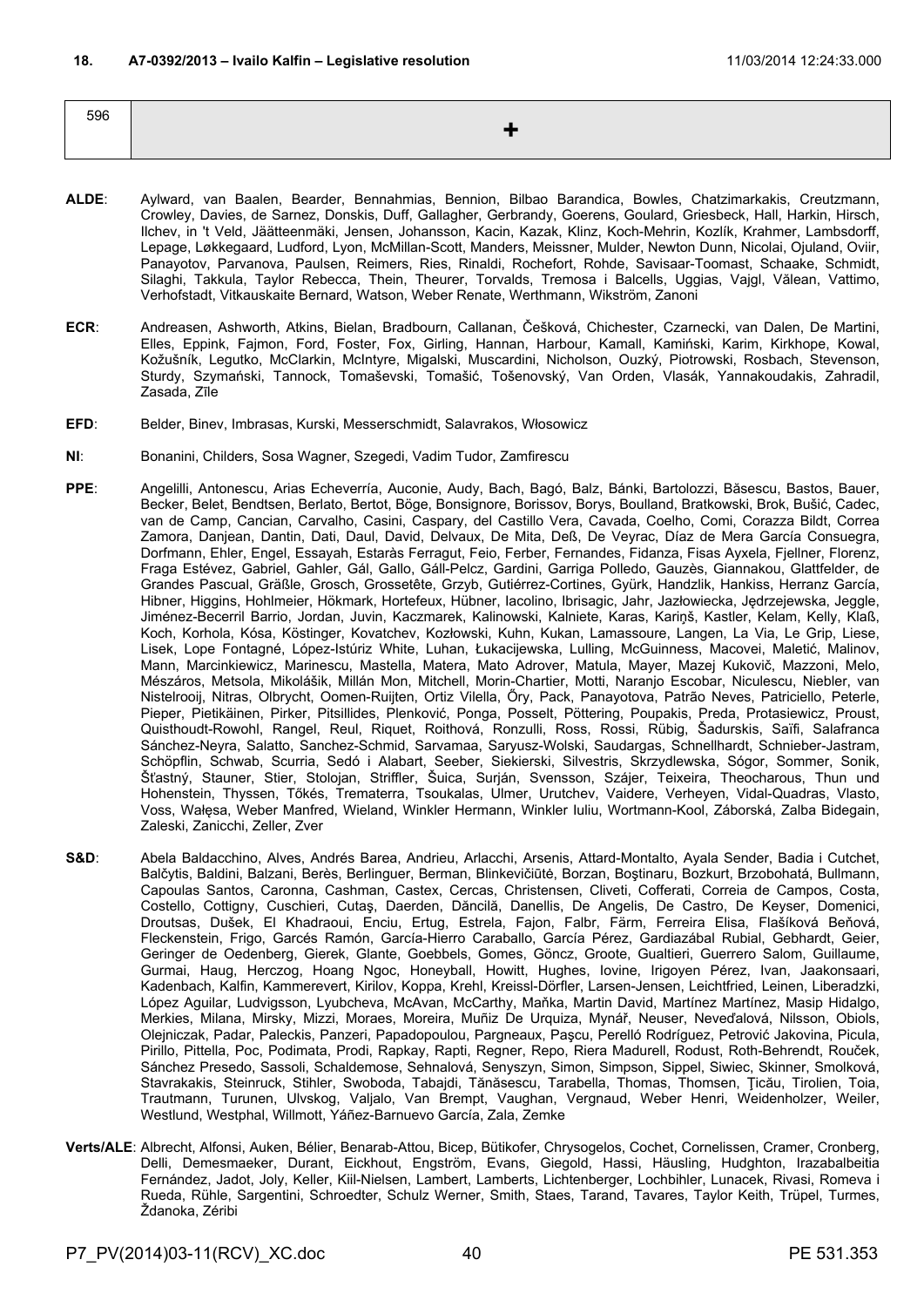| r.<br>υu |  |
|----------|--|
|          |  |

- ECR: Bokros, Poręba
- EFD: Agnew, Batten, Clark, Cymański, (The Earl of) Dartmouth, Farage, Fontana, Helmer, Morganti, Paška, Provera, Salvini, Speroni, Vanhecke, Ziobro
- GUE/NGL: Angourakis, Chountis, Ernst, Ferreira João, Flasarová, Hadjigeorgiou, Händel, Klute, Kohlíček, Le Hyaric, Lösing, Maštálka, Mélenchon, Meyer, Michels, Murphy, Ransdorf, Rubiks, Toussas, Triantaphyllides, Vuljanić, Wils, Zimmer, Zuber
- $NI:$ Borghezio, Brons, Claeys, Colman, Ehrenhauser, Gollnisch, Griffin, Hartong, van der Kammen, Kovács, Le Pen Jean-Marie, Le Pen Marine, Mölzer, Morvai, Nattrass, Obermayr, Sinclaire, Stadler, Stassen, van der Stoep, Stoyanov, Zijlstra

- ECR: Campbell Bannerman, Strejček
- EFD: Allam, Bizzotto, Terho
- GUE/NGL: Anderson, Gustafsson, de Jong, Kari, Liotard, Omarjee, Sousa, Vergiat
- $NI:$ Dodds, Martin Hans-Peter

Verts/ALE: Andersdotter, Lövin, Schlyter

| ПОПРАВКИ В ПОДАДЕНИТЕ ГЛАСОВЕ И НАМЕРЕНИЯ ЗА ГЛАСУВАНЕ – CORRECCIONES E INTENCIONES DE VOTO – OPRAVY<br>HLASOVÁNÍ A SDĚLENÍ O ÚMYSLU HLASOVAT – STEMMERETTELSER OG –INTENTIONER – BERICHTIGUNGEN DES<br>STIMMVERHALTENS UND BEABSICHTIGTES STIMMVERHALTEN – HÄÄLETUSE PARANDUSED JA HÄÄLETUSKAVATSUSED –<br>ΔΙΟΡΘΩΣΕΙΣ ΚΑΙ ΠΡΟΘΕΣΕΙΣ ΨΗΦΟΥ – CORRECTIONS TO VOTES AND VOTING INTENTIONS – CORRECTIONS ET INTENTIONS DE<br>VOTE – IZMJENE DANIH GLASOVA I NAMJERE GLASAČA – CORREZIONI E INTENZIONI DI VOTO – BALSOJUMU LABOJUMI UN<br>NODOMI BALSOT – BALSAVIMO PATAISYMAI IR KETINIMAI – SZAVAZATOK HELYESBÍTÉSEI ÉS SZAVAZÁSI SZÁNDÉKOK –<br>KORREZZJONIJIET U INTENZJONIJIET GHALL-VOT – RECTIFICATIES STEMGEDRAG/ VOORGENOMEN STEMGEDRAG – KOREKTY DO<br>GŁOSOWANIA I ZAMIAR GŁOSOWANIA – CORRECÇÕES E INTENÇÕES DE VOTO – CORECTĂRI ȘI INTENȚII DE VOT OPRAVY<br>HLASOVANIA A ZÁMERY PRI HLASOVANÍ – CEARTÚCHÁIN AR AN VÓTA AGUS INTINNÍ VÓTÁLA – POPRAVKI IN NAMERE<br>GLASOVANJA – ÄÄNESTYSKÄYTTÄYTYMISTÄ JA ÄÄNESTYSAIKEITA KOSKEVAT ILMOITUKSET –<br>RÄTTELSER/AVSIKTSFÖRKLARINGAR TILL AVGIVNA RÖSTER |  |
|-----------------------------------------------------------------------------------------------------------------------------------------------------------------------------------------------------------------------------------------------------------------------------------------------------------------------------------------------------------------------------------------------------------------------------------------------------------------------------------------------------------------------------------------------------------------------------------------------------------------------------------------------------------------------------------------------------------------------------------------------------------------------------------------------------------------------------------------------------------------------------------------------------------------------------------------------------------------------------------------------------------------------------------------------------------------------------------------------------------------|--|
|                                                                                                                                                                                                                                                                                                                                                                                                                                                                                                                                                                                                                                                                                                                                                                                                                                                                                                                                                                                                                                                                                                                 |  |
| Alda Sousa, Marie-Christine Vergiat                                                                                                                                                                                                                                                                                                                                                                                                                                                                                                                                                                                                                                                                                                                                                                                                                                                                                                                                                                                                                                                                             |  |
|                                                                                                                                                                                                                                                                                                                                                                                                                                                                                                                                                                                                                                                                                                                                                                                                                                                                                                                                                                                                                                                                                                                 |  |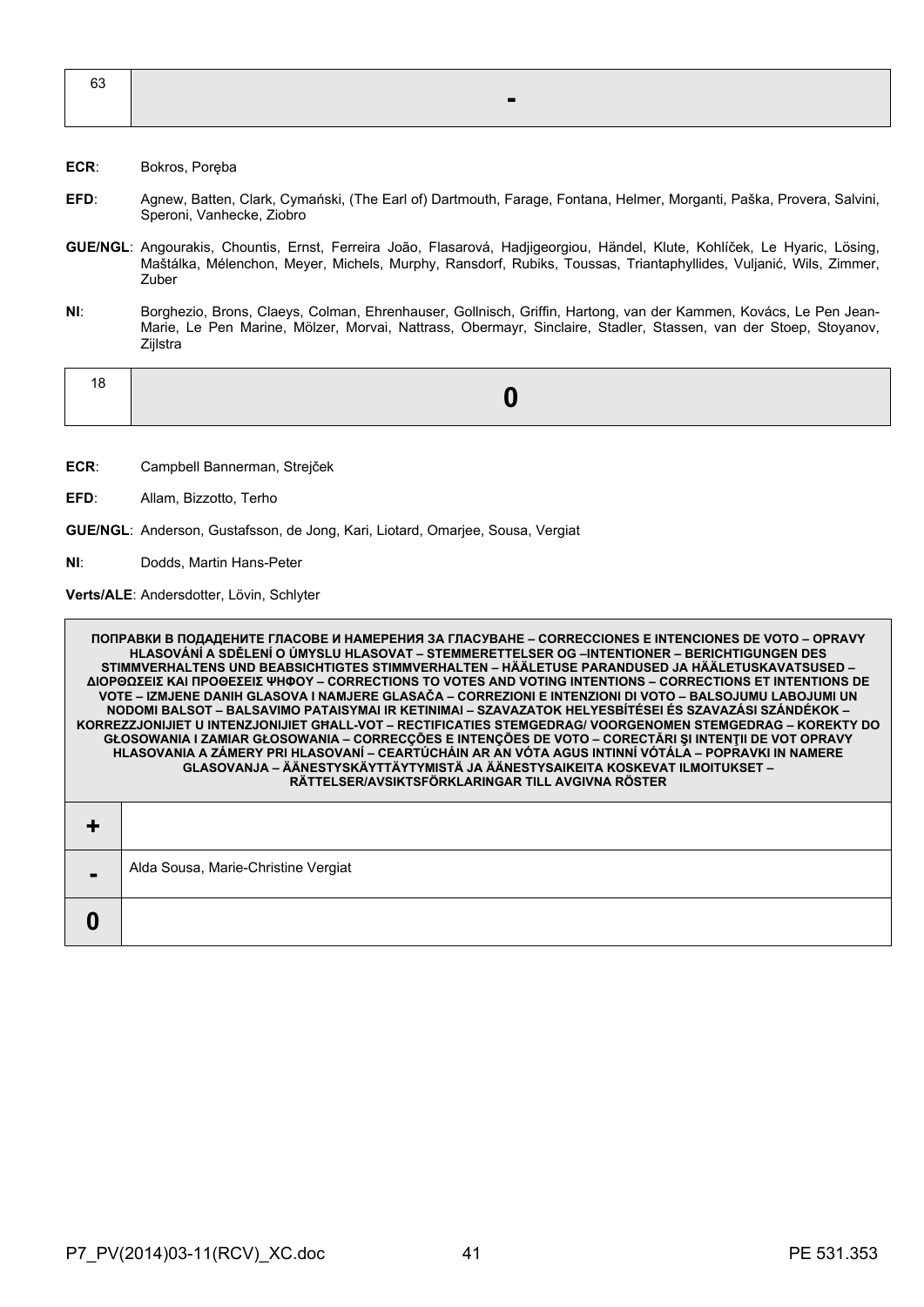| 0.20<br>ხას |  |
|-------------|--|
|             |  |

- **ALDE**: Aylward, van Baalen, Bearder, Bennahmias, Bennion, Bilbao Barandica, Bowles, Chatzimarkakis, Creutzmann, Crowley, Davies, de Sarnez, Donskis, Duff, Gallagher, Gerbrandy, Goerens, Goulard, Griesbeck, Hall, Harkin, Hirsch, Ilchev, in 't Veld, Jäätteenmäki, Jensen, Johansson, Kacin, Kazak, Klinz, Koch-Mehrin, Kozlík, Krahmer, Lambsdorff, Lepage, Løkkegaard, Ludford, Lyon, McMillan-Scott, Manders, Meissner, Mulder, Newton Dunn, Nicolai, Ojuland, Oviir, Panayotov, Parvanova, Paulsen, Reimers, Ries, Rinaldi, Rochefort, Rohde, Savisaar-Toomast, Schaake, Schmidt, Silaghi, Takkula, Taylor Rebecca, Thein, Theurer, Torvalds, Tremosa i Balcells, Uggias, Vajgl, Vălean, Verhofstadt, Vitkauskaite Bernard, Watson, Weber Renate, Werthmann, Wikström, Zanoni
- **ECR**: Andreasen, Ashworth, Atkins, Bielan, Bokros, Bradbourn, Callanan, Češková, Chichester, Czarnecki, van Dalen, De Martini, Elles, Eppink, Fajmon, Ford, Foster, Fox, Girling, Hannan, Harbour, Kamall, Kamiński, Karim, Kirkhope, Kowal, Kožušník, Legutko, McClarkin, McIntyre, Migalski, Muscardini, Nicholson, Ouzký, Piotrowski, Poręba, Rosbach, Stevenson, Sturdy, Szymański, Tannock, Tomaševski, Tomašić, Tošenovský, Van Orden, Vlasák, Yannakoudakis, Zahradil, Zasada, Zīle
- **EFD**: Allam, Belder, Binev, Bizzotto, Cymański, Fontana, Imbrasas, Kurski, Messerschmidt, Morganti, Paška, Provera, Salavrakos, Salvini, Speroni, Terho, Vanhecke, Włosowicz, Ziobro
- **GUE/NGL**: Mélenchon, Omarjee, Vuljanić
- **NI**: Bonanini, Borghezio, Childers, Dodds, Kovács, Martin Hans-Peter, Mölzer, Morvai, Obermayr, Sosa Wagner, Stadler, Stoyanov, Szegedi, Vadim Tudor, Zamfirescu
- **PPE**: Angelilli, Antonescu, Arias Echeverría, Auconie, Audy, Ayuso, Bach, Bagó, Balz, Bánki, Bartolozzi, Băsescu, Bastos, Bauer, Becker, Belet, Bendtsen, Berlato, Bertot, Bodu, Böge, Bonsignore, Borissov, Borys, Boulland, Bratkowski, Brok, Bušić, Cadec, van de Camp, Cancian, Carvalho, Casini, Caspary, del Castillo Vera, Cavada, Coelho, Comi, Corazza Bildt, Correa Zamora, Danjean, Dantin, Dati, Daul, David, Delvaux, De Mita, Deß, De Veyrac, Díaz de Mera García Consuegra, Dorfmann, Ehler, Engel, Essayah, Estaràs Ferragut, Feio, Ferber, Fernandes, Fidanza, Fisas Ayxela, Fjellner, Florenz, Fraga Estévez, Gabriel, Gahler, Gál, Gallo, Gáll-Pelcz, Gardini, Garriga Polledo, Gauzès, Giannakou, Glattfelder, de Grandes Pascual, Gräßle, Grosch, Grossetête, Grzyb, Gutiérrez-Cortines, Gyürk, Handzlik, Hankiss, Herranz García, Hibner, Higgins, Hohlmeier, Hökmark, Hortefeux, Hübner, Iacolino, Ibrisagic, Iturgaiz Angulo, Jahr, Járóka, Jazłowiecka, Jędrzejewska, Jeggle, Jiménez-Becerril Barrio, Jordan, Juvin, Kaczmarek, Kalinowski, Kalniete, Karas, Kariņš, Kastler, Kelam, Kelly, Klaß, Koch, Korhola, Kósa, Köstinger, Kovatchev, Kozłowski, Kratsa-Tsagaropoulou, Kuhn, Kukan, Lamassoure, Langen, La Via, Le Grip, Liese, Lisek, Lope Fontagné, López-Istúriz White, Luhan, Łukacijewska, Lulling, McGuinness, Macovei, Maletić, Malinov, Mann, Marcinkiewicz, Marinescu, Mastella, Matera, Mato Adrover, Matula, Mayer, Mazej Kukovič, Mazzoni, Melo, Mészáros, Metsola, Mikolášik, Millán Mon, Mitchell, Morin-Chartier, Motti, Naranjo Escobar, Niculescu, Niebler, van Nistelrooij, Nitras, Olbrycht, Oomen-Ruijten, Ortiz Vilella, Őry, Pack, Panayotova, Patrão Neves, Patriciello, Peterle, Pieper, Pietikäinen, Pirker, Pitsillides, Plenković, Ponga, Posselt, Pöttering, Poupakis, Preda, Protasiewicz, Proust, Quisthoudt-Rowohl, Rangel, Reul, Riquet, Roithová, Ronzulli, Ross, Rossi, Rübig, Šadurskis, Saïfi, Salafranca Sánchez-Neyra, Salatto, Sanchez-Schmid, Sarvamaa, Saryusz-Wolski, Saudargas, Schnellhardt, Schnieber-Jastram, Schöpflin, Schwab, Scurria, Sedó i Alabart, Seeber, Siekierski, Silvestris, Skrzydlewska, Sógor, Sommer, Sonik, Šťastný, Stauner, Stier, Stolojan, Striffler, Šuica, Surján, Svensson, Szájer, Teixeira, Theocharous, Thun und Hohenstein, Thyssen, Tőkés, Trematerra, Tsoukalas, Ulmer, Urutchev, Vaidere, Verheyen, Vidal-Quadras, Vlasto, Voss, Wałęsa, Weber Manfred, Wieland, Winkler Hermann, Winkler Iuliu, Wortmann-Kool, Záborská, Zalba Bidegain, Zaleski, Zanicchi, Zeller, Zver
- **S&D**: Abela Baldacchino, Alves, Andrés Barea, Andrieu, Arlacchi, Arsenis, Ayala Sender, Badia i Cutchet, Balčytis, Baldini, Balzani, Berès, Berlinguer, Berman, Blinkevičiūtė, Borzan, Boştinaru, Bozkurt, Brzobohatá, Bullmann, Capoulas Santos, Caronna, Cashman, Castex, Cercas, Christensen, Cliveti, Cofferati, Correia de Campos, Costa, Costello, Cottigny, Cuschieri, Cutaş, Daerden, Dăncilă, Danellis, De Angelis, De Castro, De Keyser, Domenici, Droutsas, Dušek, El Khadraoui, Enciu, Ertug, Estrela, Fajon, Falbr, Färm, Ferreira Elisa, Flašíková Beňová, Fleckenstein, Frigo, Garcés Ramón, García-Hierro Caraballo, García Pérez, Gardiazábal Rubial, Gebhardt, Geier, Geringer de Oedenberg, Gierek, Glante, Gomes, Göncz, Groote, Gualtieri, Guerrero Salom, Guillaume, Gurmai, Haug, Herczog, Hoang Ngoc, Honeyball, Howitt, Hughes, Iovine, Irigoyen Pérez, Ivan, Jaakonsaari, Kadenbach, Kalfin, Kammerevert, Kirilov, Koppa, Krehl, Kreissl-Dörfler, Larsen-Jensen, Leichtfried, Leinen, Liberadzki, López Aguilar, Ludvigsson, Lyubcheva, McAvan, McCarthy, Maňka, Martin David, Martínez Martínez, Masip Hidalgo, Merkies, Milana, Mirsky, Mizzi, Moraes, Moreira, Muñiz De Urquiza, Mynář, Neuser, Neveďalová, Nilsson, Obiols, Olejniczak, Padar, Paleckis, Panzeri, Papadopoulou, Pargneaux, Paşcu, Perelló Rodríguez, Petrović Jakovina, Picula, Pirillo, Pittella, Poc, Podimata, Prodi, Rapkay, Rapti, Regner, Repo, Riera Madurell, Rodust, Roth-Behrendt, Rouček, Sánchez Presedo, Sassoli, Schaldemose, Sehnalová, Senyszyn, Simon, Simpson, Sippel, Siwiec, Skinner, Smolková, Stavrakakis, Steinruck, Stihler, Swoboda, Tabajdi, Tănăsescu, Tarabella, Thomas, Thomsen, Ţicău, Tirolien, Trautmann, Turunen, Ulvskog, Valjalo, Van Brempt, Vaughan, Vergnaud, Weber Henri, Weidenholzer, Weiler, Westlund, Westphal, Willmott, Yáñez-Barnuevo García, Zala, Zemke

**Verts/ALE**: Albrecht, Alfonsi, Auken, Bélier, Benarab-Attou, Besset, Bicep, Bové, Breyer, Bütikofer, Chrysogelos, Cochet, Cohn-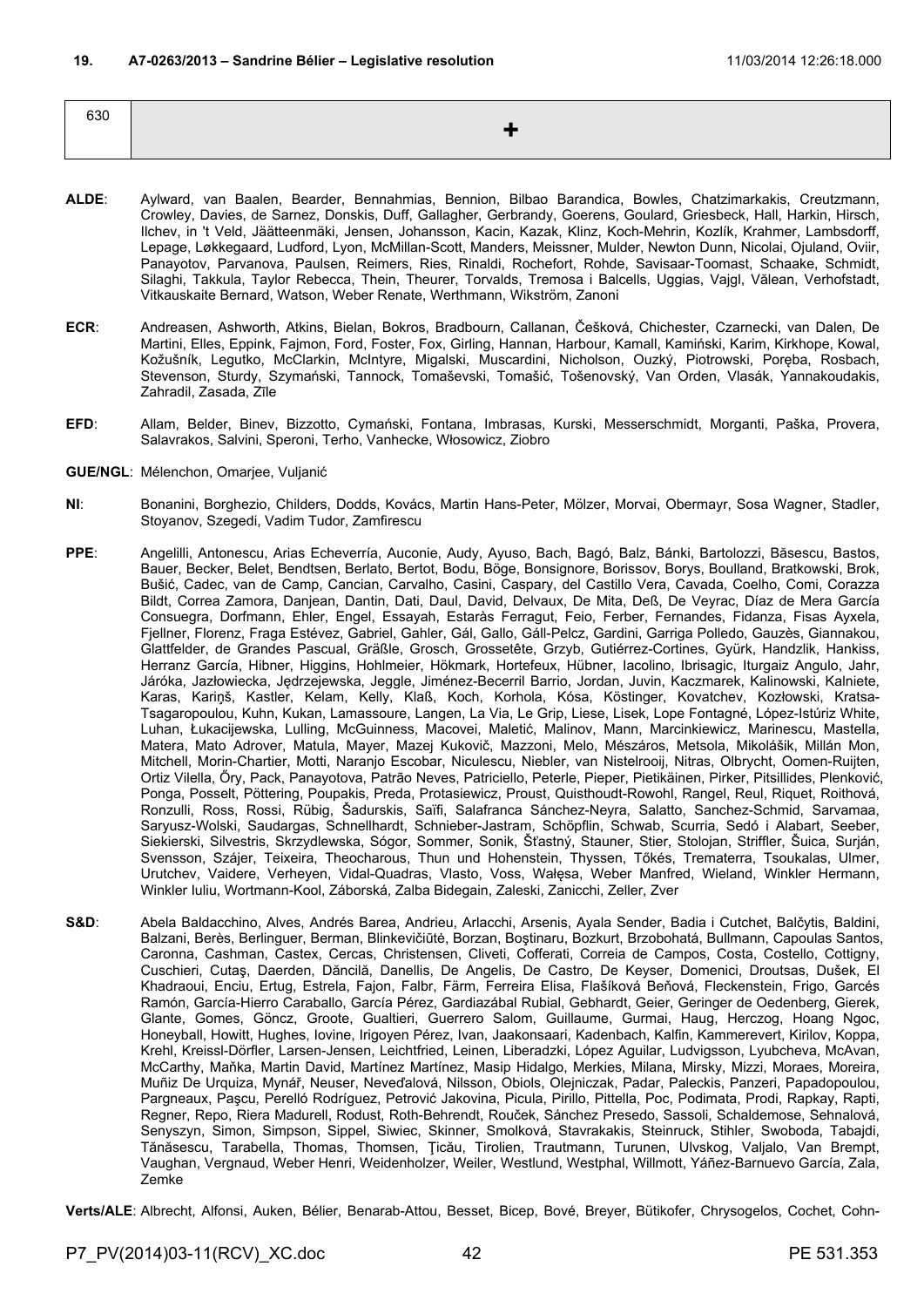Bendit, Cornelissen, Cramer, Cronberg, Delli, Demesmaeker, Durant, Eickhout, Engström, Evans, Giegold, Häfner, Hassi, Häusling, Hudghton, Irazabalbeitia Fernández, Jadot, Joly, Keller, Kiil-Nielsen, Lambert, Lamberts, Lichtenberger, Lochbihler, Lövin, Lunacek, Rivasi, Romeva i Rueda, Rühle, Sargentini, Schlyter, Schroedter, Schulz Werner, Smith, Staes, Tarand, Tavares, Taylor Keith, Trüpel, Turmes, Ždanoka, Zeribi

| 14 |  |
|----|--|
|    |  |

#### EFD: Clark, Helmer

GUE/NGL: Angourakis, Hadjigeorgiou, Toussas, Triantaphyllides

Colman, Hartong, van der Kammen, Nattrass, Sinclaire, Stassen, van der Stoep, Zijlstra  $NI:$ 

| JГ. |  |
|-----|--|
|     |  |

- ALDE: Vattimo
- ECR: Strejček
- EFD: Agnew, Batten, (The Earl of) Dartmouth, Farage
- GUE/NGL: Anderson, Chountis, Ernst, Ferreira João, Flasarová, Gustafsson, Händel, de Jong, Kari, Klute, Kohlíček, Liotard, Lösing, Maštálka, Meyer, Michels, Ransdorf, Rubiks, Sousa, Vergiat, Wils, Zimmer, Zuber
- $NI:$ Brons, Claeys, Ehrenhauser, Gollnisch, Griffin, Le Pen Jean-Marie, Le Pen Marine
- **S&D:** Goebbels

Verts/ALE: Andersdotter

|   | ПОПРАВКИ В ПОДАДЕНИТЕ ГЛАСОВЕ И НАМЕРЕНИЯ ЗА ГЛАСУВАНЕ – CORRECCIONES E INTENCIONES DE VOTO – OPRAVY<br><u> HLASOVÁNÍ A SDĚLENÍ O ÚMYSLU HLASOVAT – STEMMERETTELSER OG –INTENTIONER – BERICHTIGUNGEN DES</u><br>STIMMVERHALTENS UND BEABSICHTIGTES STIMMVERHALTEN – HÄÄLETUSE PARANDUSED JA HÄÄLETUSKAVATSUSED –<br>ΔΙΟΡΘΩΣΕΙΣ ΚΑΙ ΠΡΟΘΕΣΕΙΣ ΨΗΦΟΥ – CORRECTIONS TO VOTES AND VOTING INTENTIONS – CORRECTIONS ET INTENTIONS DE<br>VOTE – IZMJENE DANIH GLASOVA I NAMJERE GLASAČA – CORREZIONI E INTENZIONI DI VOTO – BALSOJUMU LABOJUMI UN<br>NODOMI BALSOT – BALSAVIMO PATAISYMAI IR KETINIMAI – SZAVAZATOK HELYESBÍTÉSEI ÉS SZAVAZÁSI SZÁNDÉKOK –<br>KORREZZJONIJIET U INTENZJONIJIET GHALL-VOT – RECTIFICATIES STEMGEDRAG/ VOORGENOMEN STEMGEDRAG – KOREKTY DO<br>GŁOSOWANIA I ZAMIAR GŁOSOWANIA – CORRECÇÕES E INTENÇÕES DE VOTO – CORECTĂRI ȘI INTENȚII DE VOT OPRAVY<br>HLASOVANIA A ZÁMERY PRI HLASOVANÍ – CEARTÚCHÁIN AR AN VÓTA AGUS INTINNÍ VÓTÁLA – POPRAVKI IN NAMERE<br>GLASOVANJA – ÄÄNESTYSKÄYTTÄYTYMISTÄ JA ÄÄNESTYSAIKEITA KOSKEVAT ILMOITUKSET –<br>RÄTTELSER/AVSIKTSFÖRKLARINGAR TILL AVGIVNA RÖSTER |  |  |  |  |
|---|-------------------------------------------------------------------------------------------------------------------------------------------------------------------------------------------------------------------------------------------------------------------------------------------------------------------------------------------------------------------------------------------------------------------------------------------------------------------------------------------------------------------------------------------------------------------------------------------------------------------------------------------------------------------------------------------------------------------------------------------------------------------------------------------------------------------------------------------------------------------------------------------------------------------------------------------------------------------------------------------------------------------------------------------------------------------------------------------------------------------------|--|--|--|--|
|   |                                                                                                                                                                                                                                                                                                                                                                                                                                                                                                                                                                                                                                                                                                                                                                                                                                                                                                                                                                                                                                                                                                                         |  |  |  |  |
|   |                                                                                                                                                                                                                                                                                                                                                                                                                                                                                                                                                                                                                                                                                                                                                                                                                                                                                                                                                                                                                                                                                                                         |  |  |  |  |
| 0 | Paul Murphy, Angelika Werthmann                                                                                                                                                                                                                                                                                                                                                                                                                                                                                                                                                                                                                                                                                                                                                                                                                                                                                                                                                                                                                                                                                         |  |  |  |  |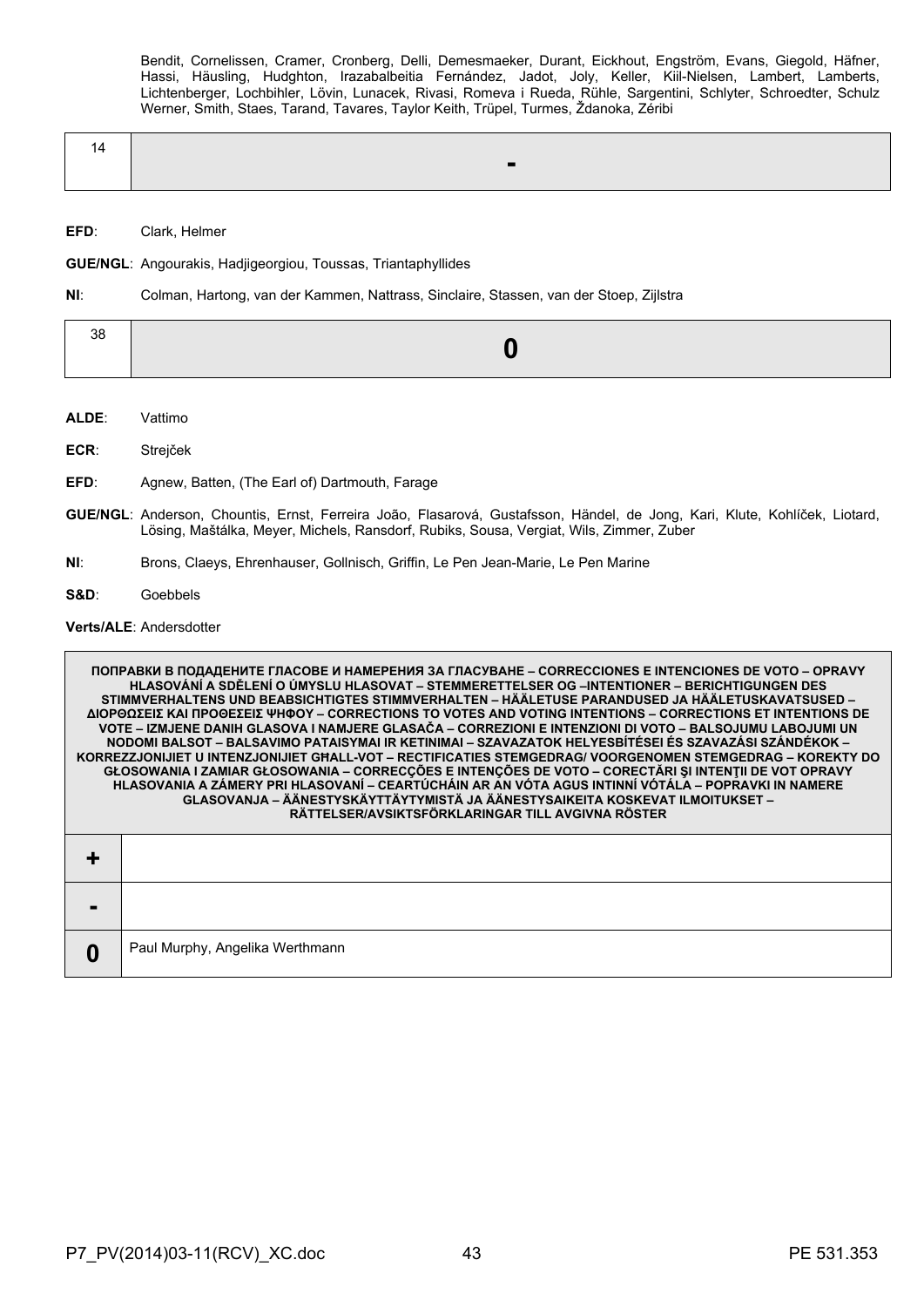557 **+**

- **ALDE**: Aylward, van Baalen, Bearder, Bennahmias, Bennion, Bilbao Barandica, Bowles, Chatzimarkakis, Creutzmann, Crowley, Davies, de Sarnez, Donskis, Duff, Gallagher, Gerbrandy, Goerens, Goulard, Griesbeck, Hall, Harkin, Hirsch, Ilchev, in 't Veld, Jäätteenmäki, Jensen, Johansson, Kacin, Kazak, Klinz, Koch-Mehrin, Kozlík, Krahmer, Lambsdorff, Lepage, Løkkegaard, Ludford, Lyon, McMillan-Scott, Manders, Meissner, Mulder, Newton Dunn, Nicolai, Ojuland, Oviir, Panayotov, Parvanova, Paulsen, Reimers, Ries, Rinaldi, Rochefort, Rohde, Savisaar-Toomast, Schaake, Schmidt, Silaghi, Takkula, Taylor Rebecca, Thein, Theurer, Torvalds, Tremosa i Balcells, Uggias, Vajgl, Vălean, Verhofstadt, Vitkauskaite Bernard, Watson, Weber Renate, Werthmann, Wikström, Zanoni
- **ECR**: Andreasen, Ashworth, Atkins, Bielan, Bokros, Bradbourn, Callanan, Češková, Chichester, Czarnecki, van Dalen, De Martini, Elles, Eppink, Fajmon, Ford, Foster, Fox, Girling, Hannan, Harbour, Kamall, Kamiński, Karim, Kirkhope, Kowal, Kožušník, Legutko, McClarkin, McIntyre, Muscardini, Nicholson, Ouzký, Piotrowski, Poręba, Rosbach, Stevenson, Sturdy, Szymański, Tannock, Tomaševski, Tomašić, Tošenovský, Van Orden, Vlasák, Yannakoudakis, Zahradil, Zasada, Zīle
- **EFD**: Allam, Belder, Binev, Cymański, Kurski, Messerschmidt, Salavrakos, Terho, Włosowicz
- **GUE/NGL**: Le Hyaric, Omarjee, Vergiat
- **NI**: Bonanini, Childers, Kovács, Morvai, Sosa Wagner, Stadler, Szegedi, Vadim Tudor, Zamfirescu
- **PPE**: Angelilli, Arias Echeverría, Auconie, Audy, Ayuso, Bach, Bagó, Balz, Bánki, Bartolozzi, Băsescu, Bauer, Becker, Belet, Bendtsen, Berlato, Bertot, Bodu, Böge, Bonsignore, Borissov, Borys, Boulland, Bratkowski, Brok, Bušić, Cadec, van de Camp, Cancian, Carvalho, Casini, Caspary, del Castillo Vera, Cavada, Coelho, Comi, Corazza Bildt, Correa Zamora, Danjean, Dantin, Dati, Daul, David, Delvaux, De Mita, Deß, De Veyrac, Díaz de Mera García Consuegra, Dorfmann, Ehler, Engel, Essayah, Estaràs Ferragut, Feio, Ferber, Fernandes, Fidanza, Fisas Ayxela, Fjellner, Florenz, Fraga Estévez, Gabriel, Gahler, Gál, Gallo, Gáll-Pelcz, Gardini, Garriga Polledo, Gauzès, Giannakou, Glattfelder, de Grandes Pascual, Gräßle, Grosch, Grossetête, Grzyb, Gutiérrez-Cortines, Gyürk, Handzlik, Hankiss, Herranz García, Hibner, Higgins, Hohlmeier, Hökmark, Hortefeux, Hübner, Iacolino, Ibrisagic, Iturgaiz Angulo, Jahr, Járóka, Jazłowiecka, Jędrzejewska, Jeggle, Jiménez-Becerril Barrio, Jordan, Juvin, Kaczmarek, Kalinowski, Kalniete, Karas, Kariņš, Kastler, Kelam, Kelly, Klaß, Koch, Kósa, Köstinger, Kovatchev, Kozłowski, Kratsa-Tsagaropoulou, Kuhn, Kukan, Lamassoure, Langen, La Via, Le Grip, Liese, Lisek, Lope Fontagné, López-Istúriz White, Luhan, Łukacijewska, Lulling, McGuinness, Macovei, Maletić, Malinov, Mann, Marcinkiewicz, Marinescu, Mastella, Matera, Mato Adrover, Matula, Mayer, Mazej Kukovič, Mazzoni, Melo, Mészáros, Metsola, Mikolášik, Millán Mon, Mitchell, Morin-Chartier, Motti, Naranjo Escobar, Niculescu, Niebler, van Nistelrooij, Nitras, Olbrycht, Oomen-Ruijten, Ortiz Vilella, Őry, Pack, Panayotova, Patrão Neves, Patriciello, Peterle, Pieper, Pietikäinen, Pirker, Pitsillides, Plenković, Ponga, Posselt, Pöttering, Poupakis, Preda, Protasiewicz, Proust, Quisthoudt-Rowohl, Rangel, Reul, Riquet, Roithová, Ronzulli, Ross, Rossi, Rübig, Šadurskis, Saïfi, Salafranca Sánchez-Neyra, Salatto, Sanchez-Schmid, Sarvamaa, Saryusz-Wolski, Saudargas, Schnellhardt, Schnieber-Jastram, Schöpflin, Schwab, Scurria, Sedó i Alabart, Seeber, Siekierski, Silvestris, Skrzydlewska, Sógor, Sommer, Sonik, Šťastný, Stauner, Stier, Stolojan, Šuica, Surján, Svensson, Szájer, Teixeira, Theocharous, Thun und Hohenstein, Thyssen, Tőkés, Trematerra, Tsoukalas, Ulmer, Urutchev, Vaidere, Verheyen, Vidal-Quadras, Vlasto, Voss, Wałęsa, Weber Manfred, Wieland, Winkler Hermann, Winkler Iuliu, Wortmann-Kool, Záborská, Zalba Bidegain, Zaleski, Zanicchi, Zeller, Zver
- **S&D**: Abela Baldacchino, Alves, Andrés Barea, Andrieu, Arlacchi, Arsenis, Attard-Montalto, Ayala Sender, Badia i Cutchet, Balčytis, Baldini, Balzani, Berès, Berlinguer, Blinkevičiūtė, Borzan, Boştinaru, Bozkurt, Brzobohatá, Bullmann, Capoulas Santos, Caronna, Cashman, Castex, Cercas, Christensen, Cliveti, Cofferati, Correia de Campos, Costa, Costello, Cottigny, Cuschieri, Cutaş, Daerden, Dăncilă, Danellis, De Angelis, De Castro, De Keyser, Domenici, Droutsas, Dušek, El Khadraoui, Enciu, Ertug, Estrela, Fajon, Falbr, Färm, Ferreira Elisa, Fleckenstein, Frigo, Garcés Ramón, García-Hierro Caraballo, García Pérez, Gardiazábal Rubial, Gebhardt, Geier, Geringer de Oedenberg, Gierek, Glante, Goebbels, Gomes, Göncz, Groote, Gualtieri, Guerrero Salom, Guillaume, Gurmai, Haug, Herczog, Hoang Ngoc, Honeyball, Howitt, Hughes, Iovine, Irigoyen Pérez, Ivan, Jaakonsaari, Kadenbach, Kalfin, Kammerevert, Kirilov, Koppa, Krehl, Kreissl-Dörfler, Larsen-Jensen, Leichtfried, Leinen, Liberadzki, López Aguilar, Ludvigsson, Lyubcheva, McAvan, McCarthy, Martin David, Martínez Martínez, Masip Hidalgo, Merkies, Milana, Mirsky, Mizzi, Moraes, Moreira, Muñiz De Urquiza, Mynář, Neuser, Nilsson, Obiols, Olejniczak, Padar, Paleckis, Panzeri, Papadopoulou, Pargneaux, Paşcu, Perelló Rodríguez, Petrović Jakovina, Picula, Pirillo, Pittella, Poc, Podimata, Prodi, Rapkay, Rapti, Regner, Repo, Riera Madurell, Rodust, Roth-Behrendt, Rouček, Sánchez Presedo, Sassoli, Schaldemose, Sehnalová, Senyszyn, Simon, Simpson, Sippel, Siwiec, Skinner, Stavrakakis, Steinruck, Stihler, Swoboda, Tabajdi, Tănăsescu, Tarabella, Thomas, Thomsen, Ţicău, Tirolien, Toia, Trautmann, Turunen, Ulvskog, Valjalo, Van Brempt, Vaughan, Vergnaud, Weber Henri, Weidenholzer, Weiler, Westlund, Westphal, Willmott, Yáñez-Barnuevo García, Zemke

**Verts/ALE**: Demesmaeker, Hudghton, Lövin, Schlyter, Smith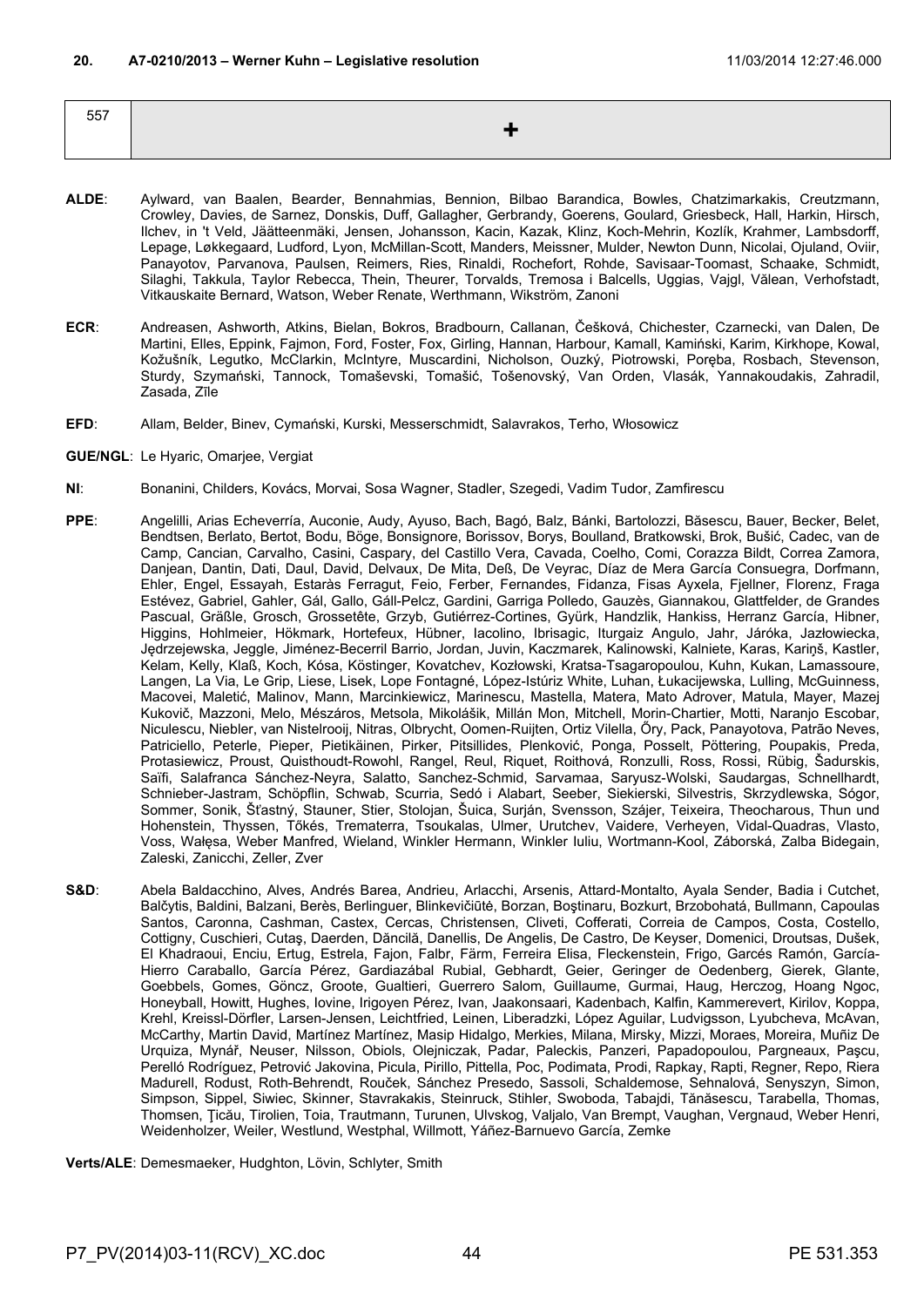81 **-**

- **ECR**: Strejček
- **EFD**: Agnew, Batten, Clark, (The Earl of) Dartmouth, Farage, Helmer, Paška, Provera
- **GUE/NGL**: Angourakis, Gustafsson, de Jong, Kari, Kohlíček, Liotard, Maštálka, Mélenchon, Toussas
- **NI**: Brons, Claeys, Colman, Ehrenhauser, Gollnisch, Griffin, Hartong, van der Kammen, Le Pen Jean-Marie, Le Pen Marine, Martin Hans-Peter, Nattrass, Sinclaire, Stassen, van der Stoep, Stoyanov, Zijlstra
- **S&D**: Zala
- **Verts/ALE**: Albrecht, Alfonsi, Andersdotter, Auken, Bélier, Benarab-Attou, Besset, Bicep, Bové, Breyer, Chrysogelos, Cochet, Cornelissen, Cramer, Cronberg, Delli, Durant, Eickhout, Engström, Evans, Giegold, Häfner, Hassi, Häusling, Jadot, Joly, Keller, Kiil-Nielsen, Lambert, Lamberts, Lichtenberger, Lochbihler, Rivasi, Romeva i Rueda, Rühle, Sargentini, Schroedter, Schulz Werner, Staes, Tarand, Tavares, Taylor Keith, Trüpel, Ždanoka, Zéribi

- **ALDE**: Vattimo
- **ECR**: Campbell Bannerman
- **EFD**: Bizzotto, Fontana, Imbrasas, Morganti, Salvini, Speroni, Vanhecke, Ziobro
- **GUE/NGL**: Anderson, Chountis, Ernst, Ferreira João, Flasarová, Hadjigeorgiou, Händel, Klute, Lösing, Meyer, Michels, Murphy, Ransdorf, Rubiks, Sousa, Triantaphyllides, Vuljanić, Wils, Zimmer, Zuber
- **NI**: Borghezio, Mölzer, Obermayr
- **PPE**: Striffler

Г

**S&D**: Flašíková Beňová, Maňka, Neveďalová, Smolková

**Verts/ALE**: Bütikofer, Cohn-Bendit, Irazabalbeitia Fernández, Lunacek, Turmes

| ПОПРАВКИ В ПОДАДЕНИТЕ ГЛАСОВЕ И НАМЕРЕНИЯ ЗА ГЛАСУВАНЕ – CORRECCIONES Е INTENCIONES DE VOTO – OPRAVY<br>HLASOVÁNÍ A SDĚLENÍ O ÚMYSLU HLASOVAT – STEMMERETTELSER OG –INTENTIONER – BERICHTIGUNGEN DES<br>STIMMVERHALTENS UND BEABSICHTIGTES STIMMVERHALTEN – HÄÄLETUSE PARANDUSED JA HÄÄLETUSKAVATSUSED –<br>ΔΙΟΡΘΩΣΕΙΣ ΚΑΙ ΠΡΟΘΕΣΕΙΣ ΨΗΦΟΥ – CORRECTIONS TO VOTES AND VOTING INTENTIONS – CORRECTIONS ET INTENTIONS DE<br>VOTE – IZMJENE DANIH GLASOVA I NAMJERE GLASAČA – CORREZIONI E INTENZIONI DI VOTO – BALSOJUMU LABOJUMI UN<br><u>NODOMI BALSOT – BALSAVIMO PATAISYMAI IR KETINIMAI – SZAVAZATOK HELYESBÍTÉSEI ÉS SZAVAZÁSI SZÁNDÉKOK –</u><br>KORREZZJONIJIET U INTENZJONIJIET GHALL-VOT – RECTIFICATIES STEMGEDRAG/ VOORGENOMEN STEMGEDRAG – KOREKTY DO<br>GŁOSOWANIA I ZAMIAR GŁOSOWANIA – CORRECÇÕES E INTENÇÕES DE VOTO – CORECTĂRI ȘI INTENȚII DE VOT OPRAVY<br>HLASOVANIA A ZÁMERY PRI HLASOVANÍ – CEARTÚCHÁIN AR AN VÓTA AGUS INTINNÍ VÓTÁLA – POPRAVKI IN NAMERE<br>GLASOVANJA – ÄÄNESTYSKÄYTTÄYTYMISTÄ JA ÄÄNESTYSAIKEITA KOSKEVAT ILMOITUKSET –<br>RÄTTELSER/AVSIKTSFÖRKLARINGAR TILL AVGIVNA RÖSTER |  |  |  |  |
|------------------------------------------------------------------------------------------------------------------------------------------------------------------------------------------------------------------------------------------------------------------------------------------------------------------------------------------------------------------------------------------------------------------------------------------------------------------------------------------------------------------------------------------------------------------------------------------------------------------------------------------------------------------------------------------------------------------------------------------------------------------------------------------------------------------------------------------------------------------------------------------------------------------------------------------------------------------------------------------------------------------------------------------------------------------------------------------------------------------------|--|--|--|--|
| David Campbell Bannerman, Diane Dodds                                                                                                                                                                                                                                                                                                                                                                                                                                                                                                                                                                                                                                                                                                                                                                                                                                                                                                                                                                                                                                                                                  |  |  |  |  |
|                                                                                                                                                                                                                                                                                                                                                                                                                                                                                                                                                                                                                                                                                                                                                                                                                                                                                                                                                                                                                                                                                                                        |  |  |  |  |
|                                                                                                                                                                                                                                                                                                                                                                                                                                                                                                                                                                                                                                                                                                                                                                                                                                                                                                                                                                                                                                                                                                                        |  |  |  |  |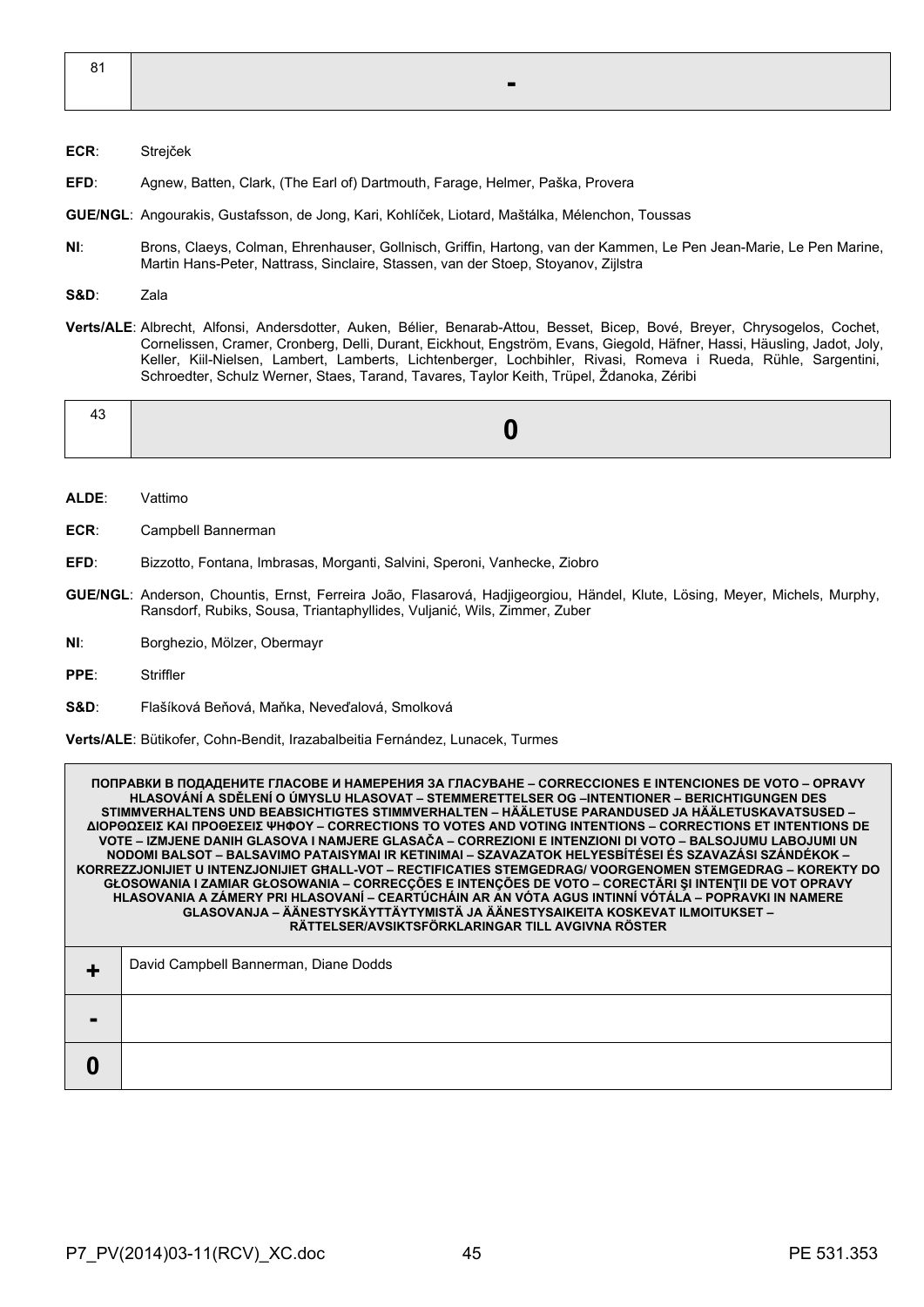| 651 |  |
|-----|--|
|     |  |

- **ALDE**: Aylward, van Baalen, Bearder, Bennahmias, Bennion, Bilbao Barandica, Bowles, Chatzimarkakis, Creutzmann, Crowley, Davies, de Sarnez, Donskis, Duff, Gallagher, Gerbrandy, Goerens, Goulard, Griesbeck, Hall, Harkin, Hirsch, Ilchev, in 't Veld, Jäätteenmäki, Jensen, Johansson, Kacin, Kazak, Klinz, Koch-Mehrin, Kozlík, Krahmer, Lambsdorff, Lepage, Løkkegaard, Ludford, Lyon, McMillan-Scott, Manders, Meissner, Mulder, Newton Dunn, Nicolai, Ojuland, Oviir, Panayotov, Parvanova, Paulsen, Reimers, Ries, Rinaldi, Rochefort, Rohde, Savisaar-Toomast, Schaake, Schmidt, Silaghi, Takkula, Taylor Rebecca, Thein, Theurer, Torvalds, Tremosa i Balcells, Uggias, Vajgl, Vălean, Vattimo, Verhofstadt, Vitkauskaite Bernard, Watson, Weber Renate, Werthmann, Wikström, Zanoni
- **ECR**: Andreasen, Ashworth, Atkins, Bielan, Bokros, Bradbourn, Callanan, Češková, Chichester, Czarnecki, van Dalen, De Martini, Elles, Eppink, Fajmon, Ford, Foster, Fox, Hannan, Harbour, Kamall, Kamiński, Karim, Kirkhope, Kowal, Kožušník, Legutko, McClarkin, McIntyre, Muscardini, Nicholson, Ouzký, Piotrowski, Poręba, Rosbach, Stevenson, Strejček, Sturdy, Szymański, Tannock, Tomaševski, Tomašić, Tošenovský, Van Orden, Vlasák, Yannakoudakis, Zahradil, Zasada, Zīle
- **EFD**: Allam, Belder, Binev, Bizzotto, Cymański, Fontana, Imbrasas, Kurski, Messerschmidt, Morganti, Provera, Salavrakos, Salvini, Speroni, Vanhecke, Włosowicz, Ziobro
- **GUE/NGL**: Anderson, Chountis, Ernst, Ferreira João, Flasarová, Gustafsson, Hadjigeorgiou, Händel, de Jong, Kari, Klute, Kohlíček, Le Hyaric, Liotard, Lösing, Maštálka, Meyer, Michels, Murphy, Omarjee, Ransdorf, Rubiks, Sousa, Triantaphyllides, Vergiat, Vuljanić, Wils, Zimmer, Zuber
- **NI**: Bonanini, Borghezio, Childers, Ehrenhauser, Kovács, Morvai, Sosa Wagner, Stadler, Szegedi, Vadim Tudor, Zamfirescu
- **PPE**: Angelilli, Antonescu, Arias Echeverría, Auconie, Audy, Ayuso, Bach, Bagó, Balz, Bánki, Bartolozzi, Băsescu, Bastos, Bauer, Becker, Belet, Bendtsen, Berlato, Bertot, Bodu, Böge, Bonsignore, Borissov, Borys, Boulland, Bratkowski, Brok, Bušić, Cadec, van de Camp, Cancian, Carvalho, Casini, Caspary, del Castillo Vera, Cavada, Coelho, Comi, Corazza Bildt, Correa Zamora, Danjean, Dantin, Dati, Daul, David, Delvaux, De Mita, Deß, De Veyrac, Díaz de Mera García Consuegra, Dorfmann, Ehler, Engel, Essayah, Estaràs Ferragut, Feio, Ferber, Fernandes, Fidanza, Fisas Ayxela, Fjellner, Florenz, Fraga Estévez, Gabriel, Gahler, Gál, Gallo, Gáll-Pelcz, Gardini, Garriga Polledo, Gauzès, Giannakou, Glattfelder, de Grandes Pascual, Gräßle, Grosch, Grossetête, Grzyb, Gutiérrez-Cortines, Gyürk, Handzlik, Hankiss, Herranz García, Hibner, Higgins, Hohlmeier, Hökmark, Hortefeux, Hübner, Ibrisagic, Iturgaiz Angulo, Jahr, Járóka, Jazłowiecka, Jędrzejewska, Jeggle, Jiménez-Becerril Barrio, Jordan, Juvin, Kaczmarek, Kalinowski, Kalniete, Karas, Kariņš, Kastler, Kelam, Kelly, Klaß, Koch, Korhola, Kósa, Köstinger, Kovatchev, Kozłowski, Kratsa-Tsagaropoulou, Kuhn, Kukan, Lamassoure, Langen, La Via, Le Grip, Liese, Lisek, Lope Fontagné, López-Istúriz White, Luhan, Łukacijewska, Lulling, McGuinness, Macovei, Maletić, Malinov, Mann, Marcinkiewicz, Marinescu, Mastella, Matera, Mato Adrover, Matula, Mayer, Mazej Kukovič, Mazzoni, Melo, Mészáros, Metsola, Mikolášik, Millán Mon, Mitchell, Morin-Chartier, Motti, Naranjo Escobar, Niculescu, Niebler, van Nistelrooij, Nitras, Olbrycht, Oomen-Ruijten, Ortiz Vilella, Őry, Pack, Panayotova, Patrão Neves, Patriciello, Peterle, Pieper, Pietikäinen, Pirker, Pitsillides, Plenković, Ponga, Posselt, Pöttering, Poupakis, Preda, Protasiewicz, Proust, Quisthoudt-Rowohl, Rangel, Reul, Riquet, Roithová, Ronzulli, Ross, Rossi, Rübig, Šadurskis, Saïfi, Salafranca Sánchez-Neyra, Salatto, Sanchez-Schmid, Sarvamaa, Saryusz-Wolski, Saudargas, Schnellhardt, Schnieber-Jastram, Schöpflin, Schwab, Scurria, Sedó i Alabart, Seeber, Siekierski, Silvestris, Skrzydlewska, Sógor, Sommer, Sonik, Šťastný, Stauner, Stier, Stolojan, Striffler, Šuica, Surján, Svensson, Szájer, Teixeira, Theocharous, Thun und Hohenstein, Thyssen, Tőkés, Trematerra, Tsoukalas, Ulmer, Urutchev, Vaidere, Verheyen, Vidal-Quadras, Vlasto, Voss, Wałęsa, Weber Manfred, Wieland, Winkler Hermann, Winkler Iuliu, Wortmann-Kool, Záborská, Zalba Bidegain, Zaleski, Zanicchi, Zeller, Zver
- **S&D**: Abela Baldacchino, Alves, Andrés Barea, Andrieu, Arlacchi, Arsenis, Attard-Montalto, Ayala Sender, Badia i Cutchet, Balčytis, Baldini, Balzani, Berès, Berlinguer, Berman, Blinkevičiūtė, Borzan, Boştinaru, Bozkurt, Brzobohatá, Bullmann, Capoulas Santos, Caronna, Cashman, Castex, Cercas, Christensen, Cliveti, Cofferati, Correia de Campos, Costa, Costello, Cottigny, Cuschieri, Cutaş, Daerden, Dăncilă, Danellis, De Angelis, De Castro, De Keyser, Domenici, Droutsas, Dušek, El Khadraoui, Enciu, Ertug, Estrela, Fajon, Falbr, Färm, Ferreira Elisa, Flašíková Beňová, Fleckenstein, Frigo, Garcés Ramón, García-Hierro Caraballo, García Pérez, Gardiazábal Rubial, Gebhardt, Geier, Geringer de Oedenberg, Gierek, Glante, Goebbels, Gomes, Göncz, Groote, Gualtieri, Guerrero Salom, Guillaume, Gurmai, Haug, Herczog, Hoang Ngoc, Honeyball, Howitt, Hughes, Iovine, Irigoyen Pérez, Ivan, Jaakonsaari, Kadenbach, Kalfin, Kammerevert, Kirilov, Koppa, Krehl, Kreissl-Dörfler, Larsen-Jensen, Leichtfried, Leinen, Liberadzki, López Aguilar, Ludvigsson, Lyubcheva, McAvan, McCarthy, Maňka, Martin David, Martínez Martínez, Masip Hidalgo, Merkies, Milana, Mirsky, Mizzi, Moraes, Moreira, Muñiz De Urquiza, Mynář, Neuser, Neveďalová, Nilsson, Obiols, Olejniczak, Padar, Paleckis, Panzeri, Papadopoulou, Pargneaux, Paşcu, Perelló Rodríguez, Petrović Jakovina, Picula, Pirillo, Pittella, Poc, Podimata, Prodi, Rapkay, Rapti, Regner, Repo, Riera Madurell, Rodust, Roth-Behrendt, Rouček, Sánchez Presedo, Schaldemose, Sehnalová, Senyszyn, Simon, Simpson, Sippel, Siwiec, Skinner, Smolková, Stavrakakis, Steinruck, Stihler, Swoboda, Tabajdi, Tănăsescu, Tarabella, Thomas, Thomsen, Ţicău, Tirolien, Trautmann, Turunen, Ulvskog, Valjalo, Van Brempt, Vaughan, Vergnaud, Weber Henri, Weidenholzer, Weiler, Westlund, Westphal, Willmott, Yáñez-Barnuevo García, Zala, Zemke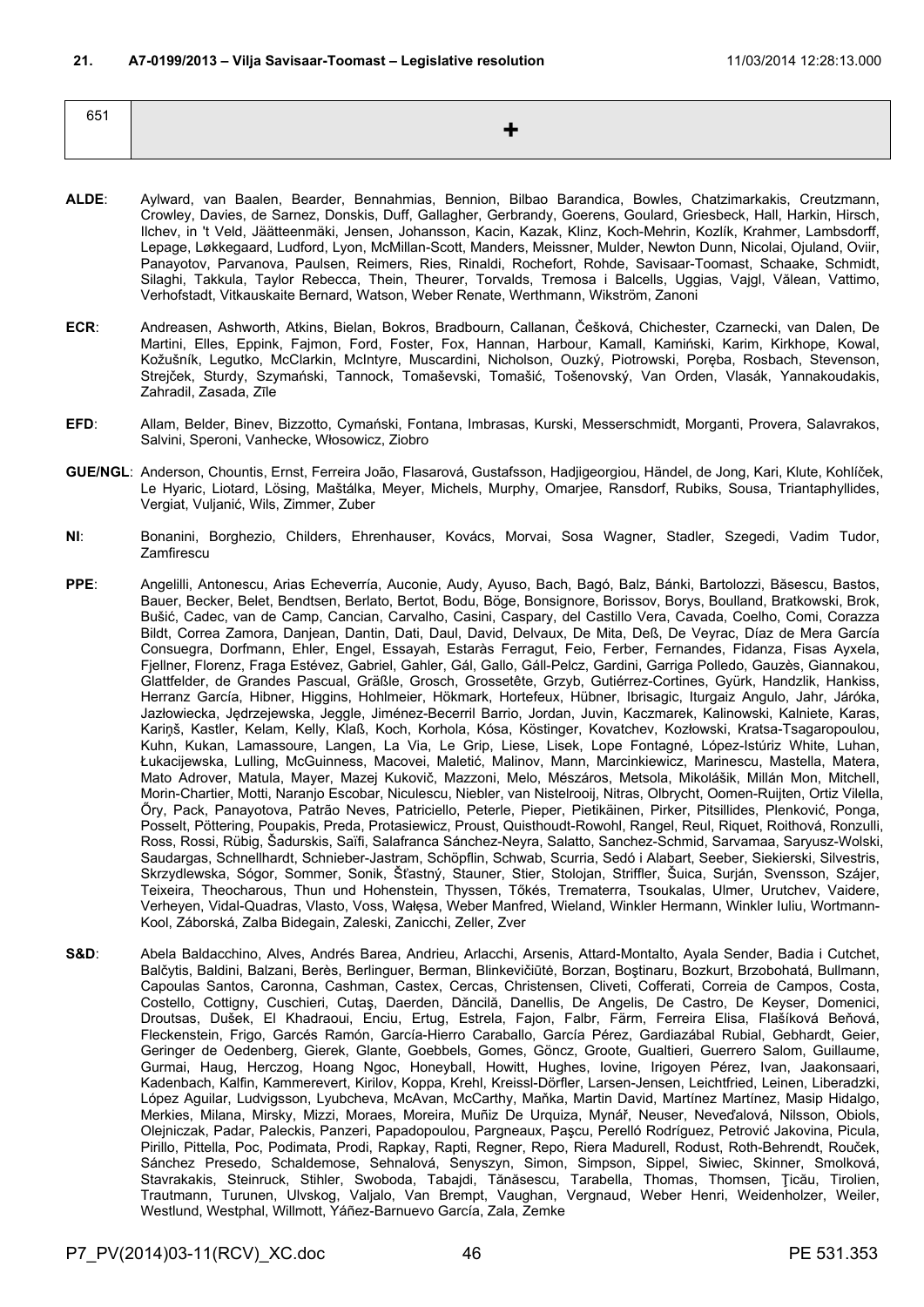Verts/ALE: Albrecht, Alfonsi, Andersdotter, Auken, Bélier, Benarab-Attou, Besset, Bicep, Bové, Breyer, Bütikofer, Chrysogelos, Cochet, Cohn-Bendit, Cornelissen, Cramer, Cronberg, Delli, Demesmaeker, Durant, Eickhout, Engström, Evans, Giegold, Häfner, Hassi, Häusling, Hudghton, Irazabalbeitia Fernández, Jadot, Joly, Keller, Kiil-Nielsen, Lambert, Lamberts, Lichtenberger, Lochbihler, Lövin, Lunacek, Rivasi, Romeva i Rueda, Rühle, Sargentini, Schlyter, Schroedter, Schulz Werner, Smith, Staes, Tarand, Tavares, Taylor Keith, Trüpel, Turmes, Ždanoka, Zéribi

| $\sim$ |  |
|--------|--|
|        |  |

#### EFD: Agnew, Batten, Clark, (The Earl of) Dartmouth, Farage, Helmer, Paška, Terho

# **GUE/NGL: Mélenchon**

 $NI:$ Brons, Colman, Dodds, Gollnisch, Griffin, Hartong, van der Kammen, Le Pen Jean-Marie, Le Pen Marine, Nattrass, Sinclaire, Stassen, van der Stoep, Stoyanov, Zijlstra

#### ECR: Campbell Bannerman

## **GUE/NGL: Angourakis, Toussas**

NI: Claeys, Martin Hans-Peter, Mölzer, Obermayr

ПОПРАВКИ В ПОДАДЕНИТЕ ГЛАСОВЕ И НАМЕРЕНИЯ ЗА ГЛАСУВАНЕ - CORRECCIONES E INTENCIONES DE VOTO - OPRAVY HLASOVÁNÍ A SDĚLENÍ O ÚMYSLU HLASOVAT – STEMMERETTELSER OG –INTENTIONER – BERICHTIGUNGEN DES STIMMVERHALTENS UND BEABSICHTIGTES STIMMVERHALTEN - HÄÄLETUSE PARANDUSED JA HÄÄLETUSKAVATSUSED -ΔΙΟΡΘΩΣΕΙΣ ΚΑΙ ΠΡΟΘΕΣΕΙΣ ΨΗΦΟΥ - CORRECTIONS TO VOTES AND VOTING INTENTIONS - CORRECTIONS ET INTENTIONS DE VOTE - IZMJENE DANIH GLASOVA I NAMJERE GLASAČA - CORREZIONI E INTENZIONI DI VOTO - BALSOJUMU LABOJUMI UN NODOMI BALSOT – BALSAVIMO PATAISYMAI IR KETINIMAI – SZAVAZATOK HELYESBÍTÉSEI ÉS SZAVAZÁSI SZÁNDÉKOK – KORREZZJONIJIET U INTENZJONIJIET GHALL-VOT – RECTIFICATIES STEMGEDRAG/ VOORGENOMEN STEMGEDRAG – KOREKTY DO GŁOSOWANIA I ZAMIAR GŁOSOWANIA – CORRECÇÕES E INTENÇÕES DE VOTO – CORECTĂRI ȘI INTENȚII DE VOT OPRAVY HLASOVANIA A ZÁMERY PRI HLASOVANÍ – CEARTÚCHÁIN AR AN VÓTA AGUS INTINNÍ VÓTÁLA – POPRAVKI IN NAMERE GLASOVANJA – ÄÄNESTYSKÄYTTÄYTYMISTÄ JA ÄÄNESTYSAIKEITA KOSKEVAT ILMOITUKSET – RÄTTELSER/AVSIKTSFÖRKLARINGAR TILL AVGIVNA RÖSTER

|   | David Campbell Bannerman, Diane Dodds, Salvatore lacolino |
|---|-----------------------------------------------------------|
| - |                                                           |
|   |                                                           |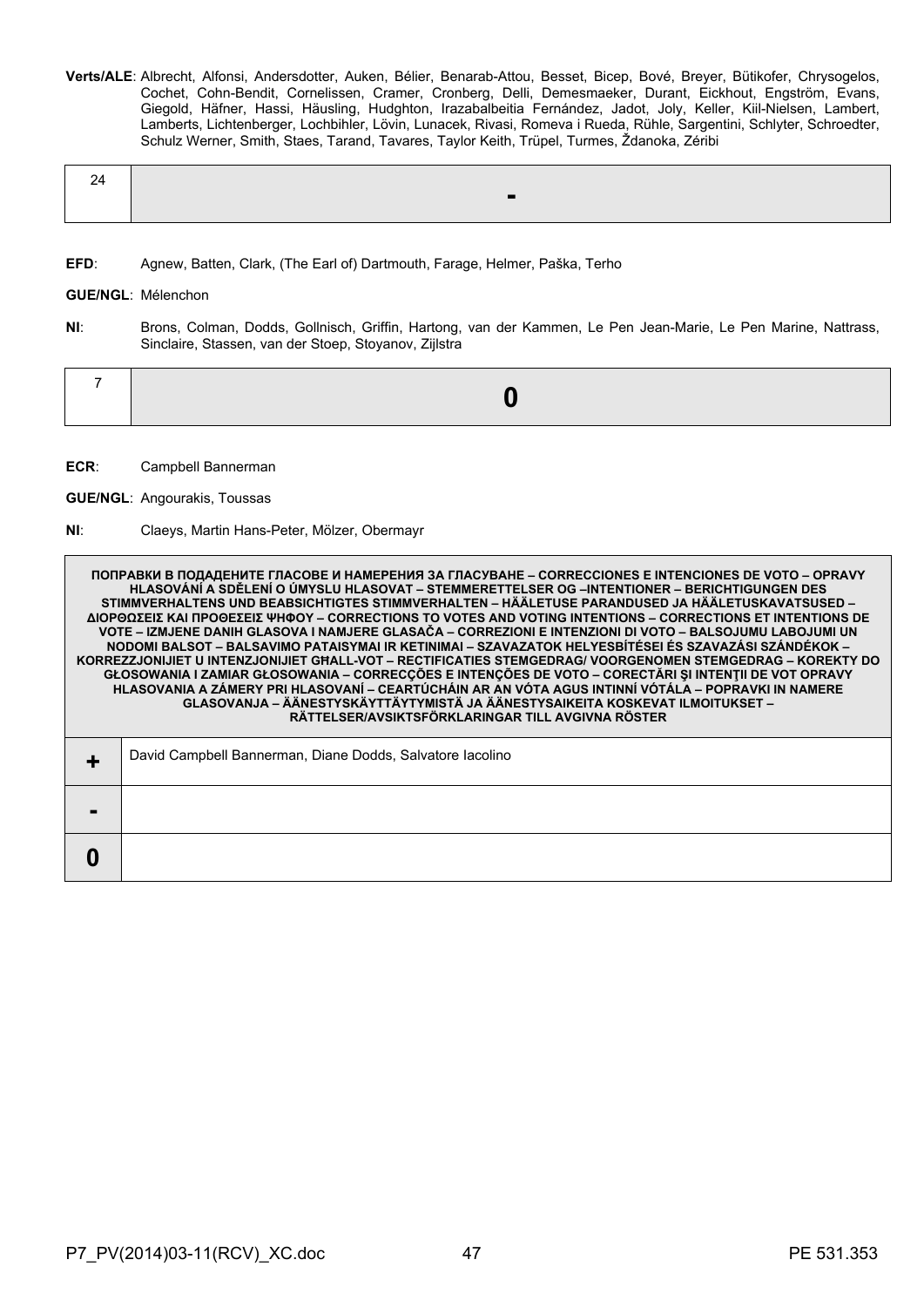| 646 |  |
|-----|--|
|     |  |
|     |  |

- **ALDE**: Aylward, van Baalen, Bearder, Bennahmias, Bennion, Bilbao Barandica, Bowles, Chatzimarkakis, Creutzmann, Crowley, Davies, de Sarnez, Donskis, Duff, Gallagher, Gerbrandy, Goerens, Goulard, Griesbeck, Hall, Harkin, Hirsch, Ilchev, in 't Veld, Jäätteenmäki, Jensen, Johansson, Kacin, Kazak, Klinz, Koch-Mehrin, Kozlík, Krahmer, Lambsdorff, Lepage, Løkkegaard, Ludford, Lyon, McMillan-Scott, Manders, Meissner, Mulder, Newton Dunn, Nicolai, Ojuland, Oviir, Panayotov, Parvanova, Paulsen, Reimers, Ries, Rinaldi, Rochefort, Rohde, Savisaar-Toomast, Schaake, Schmidt, Silaghi, Takkula, Taylor Rebecca, Thein, Theurer, Torvalds, Tremosa i Balcells, Uggias, Vajgl, Vălean, Vattimo, Verhofstadt, Vitkauskaite Bernard, Watson, Weber Renate, Werthmann, Wikström, Zanoni
- **ECR**: Andreasen, Ashworth, Atkins, Bielan, Bokros, Bradbourn, Callanan, Češková, Chichester, Czarnecki, De Martini, Elles, Eppink, Fajmon, Ford, Foster, Fox, Girling, Hannan, Harbour, Kamall, Kamiński, Karim, Kirkhope, Kowal, Kožušník, Legutko, McClarkin, McIntyre, Migalski, Muscardini, Nicholson, Ouzký, Piotrowski, Poręba, Rosbach, Stevenson, Sturdy, Szymański, Tannock, Tomaševski, Tomašić, Tošenovský, Van Orden, Vlasák, Yannakoudakis, Zahradil, Zasada, Zīle
- **EFD**: Allam, Binev, Cymański, Kurski, Messerschmidt, Morganti, Salavrakos, Vanhecke, Włosowicz, Ziobro
- **GUE/NGL**: Anderson, Angourakis, Chountis, Ernst, Ferreira João, Flasarová, Gustafsson, Hadjigeorgiou, Händel, de Jong, Kari, Klute, Kohlíček, Le Hyaric, Liotard, Lösing, Maštálka, Meyer, Michels, Murphy, Ransdorf, Rubiks, Sousa, Toussas, Triantaphyllides, Vergiat, Vuljanić, Wils, Zimmer, Zuber
- **NI**: Bonanini, Childers, Ehrenhauser, Kovács, Martin Hans-Peter, Morvai, Sosa Wagner, Stadler, Szegedi, Vadim Tudor, Zamfirescu
- **PPE**: Angelilli, Antonescu, Arias Echeverría, Auconie, Audy, Ayuso, Bach, Bagó, Balz, Bánki, Bartolozzi, Băsescu, Bastos, Bauer, Becker, Belet, Bendtsen, Berlato, Bertot, Bodu, Böge, Bonsignore, Borissov, Borys, Boulland, Bratkowski, Brok, Bušić, Cadec, van de Camp, Cancian, Carvalho, Casini, Caspary, del Castillo Vera, Cavada, Coelho, Comi, Corazza Bildt, Correa Zamora, Danjean, Dantin, Dati, Daul, David, Delvaux, De Mita, Deß, De Veyrac, Díaz de Mera García Consuegra, Dorfmann, Ehler, Engel, Essayah, Estaràs Ferragut, Feio, Ferber, Fernandes, Fidanza, Fisas Ayxela, Fjellner, Florenz, Fraga Estévez, Gabriel, Gahler, Gál, Gallo, Gáll-Pelcz, Gardini, Garriga Polledo, Gauzès, Giannakou, Glattfelder, de Grandes Pascual, Gräßle, Grosch, Grossetête, Grzyb, Gutiérrez-Cortines, Gyürk, Handzlik, Hankiss, Herranz García, Hibner, Higgins, Hohlmeier, Hökmark, Hortefeux, Hübner, Iacolino, Ibrisagic, Iturgaiz Angulo, Jahr, Járóka, Jazłowiecka, Jędrzejewska, Jeggle, Jiménez-Becerril Barrio, Jordan, Juvin, Kaczmarek, Kalinowski, Kalniete, Karas, Kariņš, Kastler, Kelam, Kelly, Klaß, Koch, Korhola, Kósa, Köstinger, Kovatchev, Kozłowski, Kratsa-Tsagaropoulou, Kuhn, Kukan, Lamassoure, Langen, La Via, Le Grip, Liese, Lisek, Lope Fontagné, López-Istúriz White, Luhan, Łukacijewska, Lulling, McGuinness, Macovei, Maletić, Malinov, Mann, Marcinkiewicz, Marinescu, Mastella, Matera, Matula, Mayer, Mazej Kukovič, Mazzoni, Melo, Mészáros, Metsola, Mikolášik, Millán Mon, Mitchell, Morin-Chartier, Motti, Naranjo Escobar, Niculescu, Niebler, van Nistelrooij, Nitras, Olbrycht, Oomen-Ruijten, Ortiz Vilella, Őry, Pack, Panayotova, Patrão Neves, Patriciello, Peterle, Pieper, Pietikäinen, Pirker, Pitsillides, Plenković, Ponga, Posselt, Pöttering, Poupakis, Preda, Protasiewicz, Proust, Quisthoudt-Rowohl, Rangel, Reul, Riquet, Roithová, Ronzulli, Ross, Rossi, Rübig, Šadurskis, Saïfi, Salafranca Sánchez-Neyra, Salatto, Sanchez-Schmid, Sarvamaa, Saryusz-Wolski, Saudargas, Schnellhardt, Schnieber-Jastram, Schöpflin, Schwab, Scurria, Sedó i Alabart, Seeber, Siekierski, Silvestris, Skrzydlewska, Sógor, Sommer, Sonik, Šťastný, Stauner, Stier, Stolojan, Striffler, Šuica, Surján, Svensson, Szájer, Teixeira, Theocharous, Thun und Hohenstein, Thyssen, Tőkés, Trematerra, Tsoukalas, Ulmer, Urutchev, Vaidere, Verheyen, Vlasto, Voss, Wałęsa, Weber Manfred, Wieland, Winkler Hermann, Winkler Iuliu, Wortmann-Kool, Záborská, Zalba Bidegain, Zaleski, Zanicchi, Zeller, Zver
- **S&D**: Abela Baldacchino, Alves, Andrés Barea, Andrieu, Arlacchi, Arsenis, Attard-Montalto, Ayala Sender, Badia i Cutchet, Balčytis, Baldini, Balzani, Berès, Berlinguer, Berman, Blinkevičiūtė, Borzan, Boştinaru, Bozkurt, Brzobohatá, Bullmann, Capoulas Santos, Caronna, Cashman, Castex, Cercas, Christensen, Cliveti, Cofferati, Correia de Campos, Costa, Costello, Cottigny, Cuschieri, Cutaş, Daerden, Dăncilă, Danellis, De Angelis, De Castro, De Keyser, Domenici, Droutsas, Dušek, El Khadraoui, Enciu, Ertug, Estrela, Fajon, Falbr, Färm, Ferreira Elisa, Flašíková Beňová, Fleckenstein, Frigo, Garcés Ramón, García-Hierro Caraballo, García Pérez, Gardiazábal Rubial, Gebhardt, Geier, Geringer de Oedenberg, Gierek, Glante, Goebbels, Gomes, Göncz, Groote, Gualtieri, Guerrero Salom, Guillaume, Gurmai, Haug, Herczog, Hoang Ngoc, Honeyball, Howitt, Hughes, Iovine, Irigoyen Pérez, Ivan, Jaakonsaari, Kadenbach, Kalfin, Kammerevert, Kirilov, Koppa, Krehl, Kreissl-Dörfler, Larsen-Jensen, Leichtfried, Leinen, Liberadzki, López Aguilar, Ludvigsson, Lyubcheva, McAvan, McCarthy, Maňka, Martin David, Martínez Martínez, Masip Hidalgo, Merkies, Milana, Mirsky, Mizzi, Moraes, Moreira, Muñiz De Urquiza, Mynář, Neuser, Neveďalová, Nilsson, Obiols, Olejniczak, Padar, Paleckis, Panzeri, Papadopoulou, Pargneaux, Paşcu, Perelló Rodríguez, Petrović Jakovina, Picula, Pirillo, Pittella, Poc, Podimata, Prodi, Rapkay, Rapti, Regner, Repo, Riera Madurell, Rodust, Roth-Behrendt, Rouček, Sánchez Presedo, Sassoli, Schaldemose, Sehnalová, Senyszyn, Simon, Simpson, Sippel, Siwiec, Skinner, Smolková, Stavrakakis, Steinruck, Stihler, Swoboda, Tabajdi, Tănăsescu, Tarabella, Thomas, Thomsen, Ţicău, Tirolien, Toia, Trautmann, Turunen, Ulvskog, Valjalo, Van Brempt, Vaughan, Vergnaud, Weber Henri, Weidenholzer, Weiler, Westlund, Westphal, Willmott, Yáñez-Barnuevo García, Zala, Zemke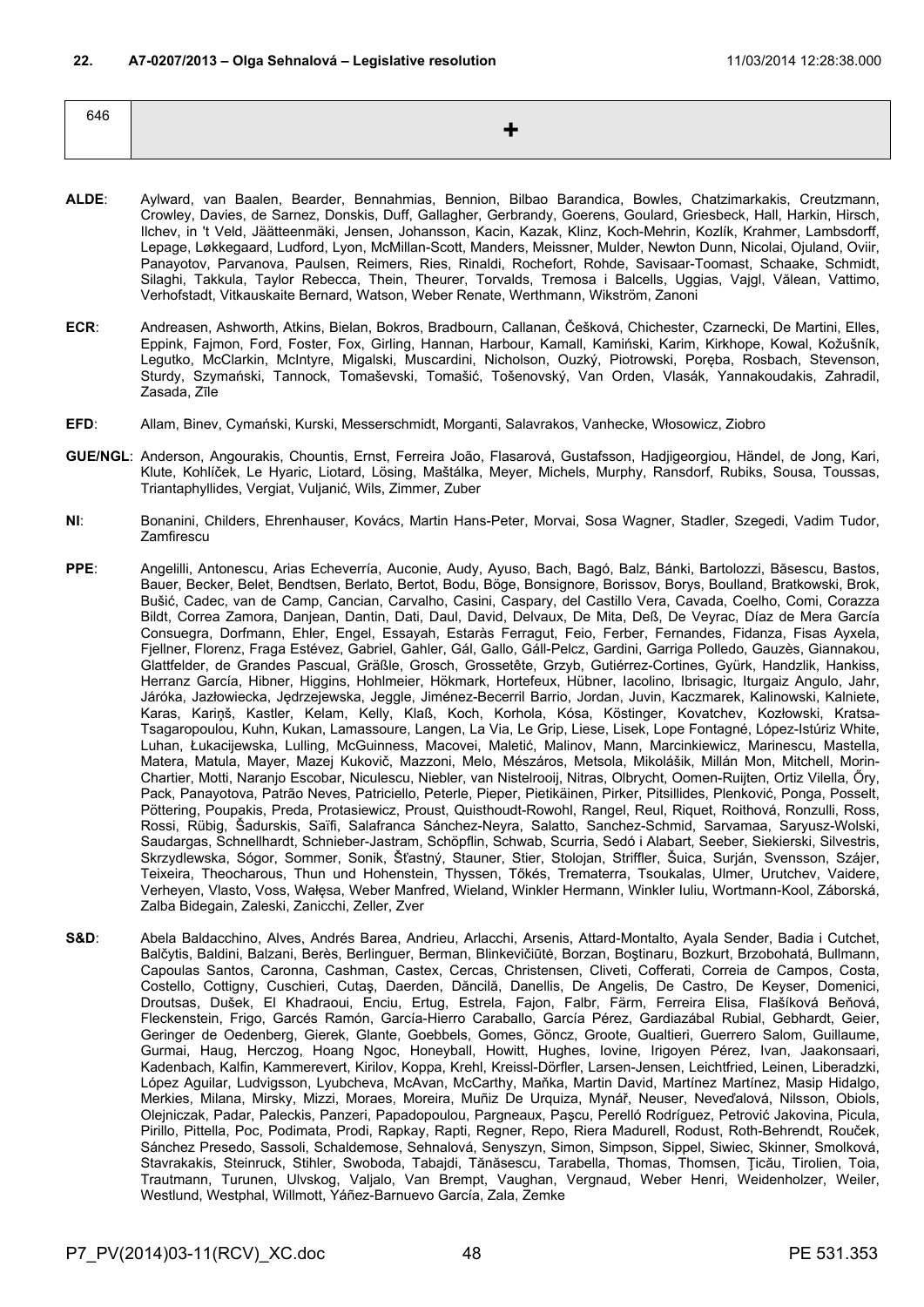Verts/ALE: Albrecht, Alfonsi, Andersdotter, Auken, Bélier, Benarab-Attou, Besset, Bicep, Bové, Breyer, Bütikofer, Chrysogelos, Cochet, Cohn-Bendit, Cornelissen, Cramer, Cronberg, Delli, Demesmaeker, Durant, Eickhout, Engström, Evans, Giegold, Häfner, Hassi, Häusling, Hudghton, Irazabalbeitia Fernández, Jadot, Joly, Keller, Kiil-Nielsen, Lambert, Lamberts, Lichtenberger, Lochbihler, Lövin, Lunacek, Rivasi, Romeva i Rueda, Rühle, Sargentini, Schlyter, Schroedter, Schulz Werner, Smith, Staes, Tarand, Tavares, Taylor Keith, Trüpel, Turmes, Ždanoka, Zéribi

| 25 |     |
|----|-----|
|    | . . |
|    |     |

ECR: van Dalen

0

EFD: Agnew, Batten, Belder, Clark, (The Earl of) Dartmouth, Farage, Helmer, Paška, Terho

### GUE/NGL: Mélenchon, Omarjee

Brons, Dodds, Gollnisch, Griffin, Hartong, van der Kammen, Le Pen Jean-Marie, Le Pen Marine, Nattrass, Stassen, van  $N$ der Stoep, Stoyanov, Zijlstra

- ECR: Campbell Bannerman, Strejček
- EFD: Bizzotto, Fontana, Imbrasas, Provera, Salvini, Speroni
- $NI:$ Borghezio, Claeys, Colman, Mölzer, Obermayr, Sinclaire

ПОПРАВКИ В ПОДАДЕНИТЕ ГЛАСОВЕ И НАМЕРЕНИЯ ЗА ГЛАСУВАНЕ - CORRECCIONES E INTENCIONES DE VOTO - OPRAVY HLASOVÁNÍ A SDĚLENÍ O ÚMYSLU HLASOVAT – STEMMERETTELSER OG –INTENTIONER – BERICHTIGUNGEN DES STIMMVERHALTENS UND BEABSICHTIGTES STIMMVERHALTEN – HÄÄLETUSE PARANDUSED JA HÄÄLETUSKAVATSUSED · ΔΙΟΡΘΩΣΕΙΣ ΚΑΙ ΠΡΟΘΕΣΕΙΣ ΨΗΦΟΥ - CORRECTIONS TO VOTES AND VOTING INTENTIONS - CORRECTIONS ET INTENTIONS DE VOTE – IZMJENE DANIH GLASOVA I NAMJERE GLASAČA – CORREZIONI E INTENZIONI DI VOTO – BALSOJUMU LABOJUMI UN NODOMI BALSOT – BALSAVIMO PATAISYMAI IR KETINIMAI – SZAVAZATOK HELYESBÍTÉSEI ÉS SZAVAZÁSI SZÁNDÉKOK -KORREZZJONIJIET U INTENZJONIJIET GHALL-VOT – RECTIFICATIES STEMGEDRAG/ VOORGENOMEN STEMGEDRAG – KOREKTY DO GŁOSOWANIA I ZAMIAR GŁOSOWANIA – CORRECÇÕES E INTENÇÕES DE VOTO – CORECTĂRI ȘI INTENȚII DE VOT OPRAVY HLASOVANIA A ZÁMERY PRI HLASOVANÍ – CEARTÚCHÁIN AR AN VÓTA AGUS INTINNÍ VÓTÁLA – POPRAVKI IN NAMERE GLASOVANJA – ÄÄNESTYSKÄYTTÄYTYMISTÄ JA ÄÄNESTYSAIKEITA KOSKEVAT ILMOITUKSET – RÄTTELSER/AVSIKTSFÖRKLARINGAR TILL AVGIVNA RÖSTER David Campbell Bannerman, Diane Dodds  $\div$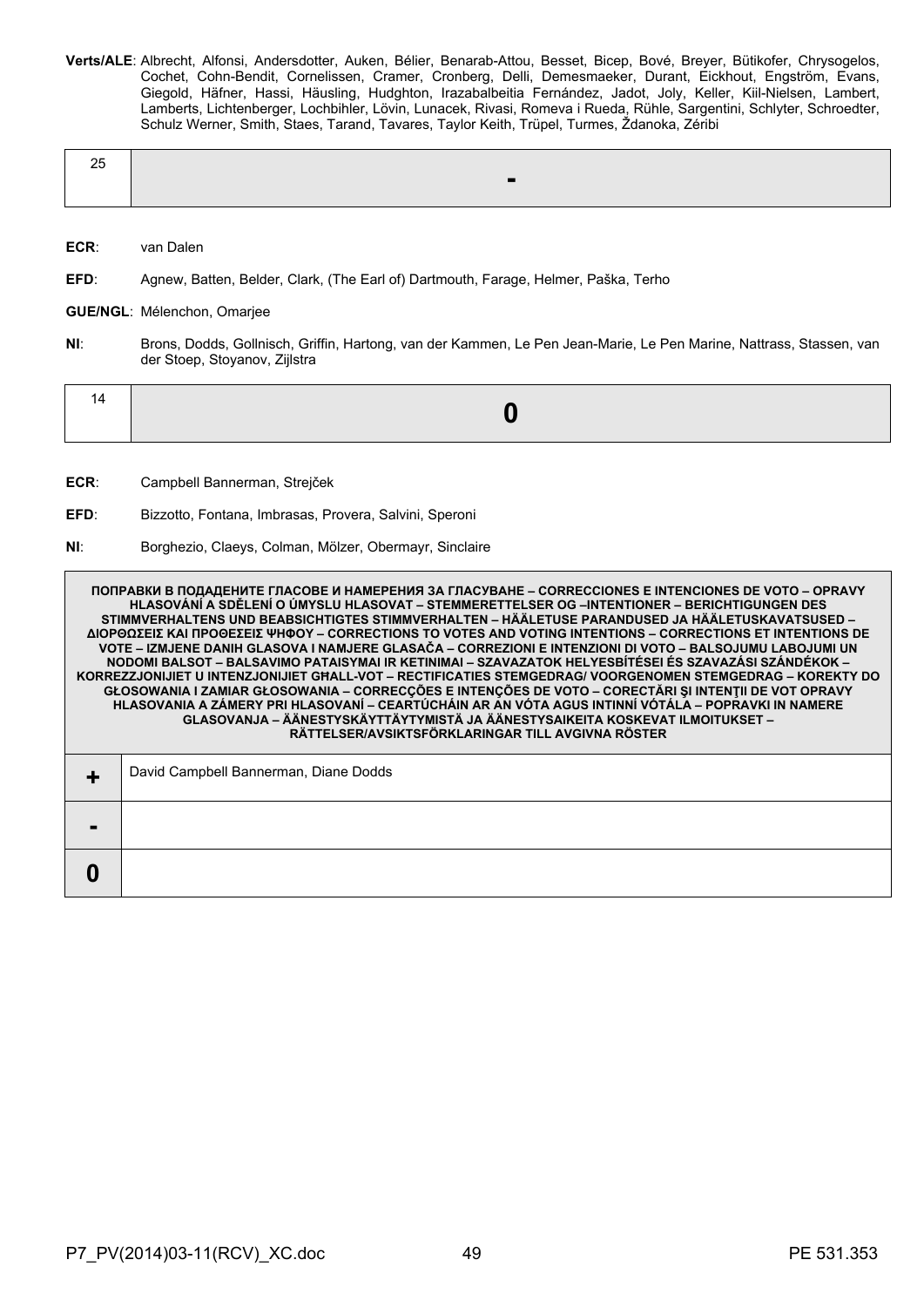| 599 |  |
|-----|--|
|     |  |
|     |  |

- **ALDE**: Aylward, van Baalen, Bearder, Bennahmias, Bennion, Bilbao Barandica, Bowles, Chatzimarkakis, Creutzmann, Davies, de Sarnez, Donskis, Duff, Gallagher, Gerbrandy, Goerens, Goulard, Griesbeck, Hall, Harkin, Hirsch, Ilchev, in 't Veld, Jäätteenmäki, Jensen, Johansson, Kacin, Kazak, Klinz, Koch-Mehrin, Kozlík, Krahmer, Lambsdorff, Lepage, Løkkegaard, Ludford, Lyon, McMillan-Scott, Manders, Meissner, Mulder, Newton Dunn, Nicolai, Ojuland, Oviir, Panayotov, Parvanova, Paulsen, Reimers, Ries, Rinaldi, Rochefort, Rohde, Savisaar-Toomast, Schaake, Schmidt, Silaghi, Takkula, Taylor Rebecca, Thein, Theurer, Torvalds, Tremosa i Balcells, Uggias, Vajgl, Vălean, Vattimo, Verhofstadt, Vitkauskaite Bernard, Watson, Weber Renate, Werthmann, Wikström, Zanoni
- **ECR**: Kamiński, Muscardini
- **EFD**: Allam, Binev, Bizzotto, Fontana, Imbrasas, Kurski, Messerschmidt, Morganti, Paška, Provera, Salavrakos, Salvini, Speroni, Terho, Vanhecke, Włosowicz
- **GUE/NGL**: Anderson, Chountis, Ernst, Flasarová, Hadjigeorgiou, Händel, Klute, Kohlíček, Le Hyaric, Lösing, Maštálka, Meyer, Michels, Murphy, Omarjee, Ransdorf, Rubiks, Sousa, Triantaphyllides, Vergiat, Vuljanić, Wils, Zimmer
- **NI**: Bonanini, Borghezio, Childers, Ehrenhauser, Kovács, Martin Hans-Peter, Morvai, Sosa Wagner, Stadler, Szegedi, Vadim Tudor, Zamfirescu
- **PPE**: Angelilli, Antonescu, Arias Echeverría, Auconie, Audy, Ayuso, Bach, Bagó, Balz, Bánki, Bartolozzi, Băsescu, Bastos, Bauer, Becker, Belet, Bendtsen, Berlato, Bertot, Bodu, Böge, Bonsignore, Borissov, Borys, Boulland, Bratkowski, Brok, Bušić, Cadec, van de Camp, Cancian, Carvalho, Casini, Caspary, del Castillo Vera, Cavada, Coelho, Comi, Corazza Bildt, Correa Zamora, Danjean, Dantin, Dati, Daul, David, Delvaux, De Mita, Deß, De Veyrac, Díaz de Mera García Consuegra, Dorfmann, Ehler, Engel, Essayah, Estaràs Ferragut, Feio, Ferber, Fernandes, Fidanza, Fisas Ayxela, Fjellner, Florenz, Fraga Estévez, Gabriel, Gahler, Gál, Gallo, Gáll-Pelcz, Gardini, Garriga Polledo, Gauzès, Giannakou, Glattfelder, de Grandes Pascual, Gräßle, Grosch, Grossetête, Grzyb, Gutiérrez-Cortines, Gyürk, Handzlik, Hankiss, Herranz García, Hibner, Higgins, Hohlmeier, Hökmark, Hortefeux, Hübner, Iacolino, Ibrisagic, Iturgaiz Angulo, Jahr, Járóka, Jazłowiecka, Jędrzejewska, Jeggle, Jiménez-Becerril Barrio, Jordan, Juvin, Kaczmarek, Kalinowski, Kalniete, Karas, Kariņš, Kastler, Kelam, Kelly, Klaß, Koch, Korhola, Kósa, Köstinger, Kovatchev, Kozłowski, Kratsa-Tsagaropoulou, Kuhn, Kukan, Lamassoure, Langen, La Via, Le Grip, Liese, Lisek, Lope Fontagné, López-Istúriz White, Luhan, Łukacijewska, Lulling, McGuinness, Macovei, Maletić, Malinov, Mann, Marcinkiewicz, Marinescu, Mastella, Matera, Mato Adrover, Matula, Mayer, Mazej Kukovič, Mazzoni, Melo, Mészáros, Metsola, Mikolášik, Millán Mon, Mitchell, Morin-Chartier, Motti, Naranjo Escobar, Niculescu, Niebler, van Nistelrooij, Nitras, Olbrycht, Oomen-Ruijten, Ortiz Vilella, Őry, Pack, Panayotova, Patrão Neves, Patriciello, Peterle, Pieper, Pietikäinen, Pirker, Pitsillides, Plenković, Ponga, Posselt, Pöttering, Poupakis, Preda, Protasiewicz, Proust, Quisthoudt-Rowohl, Rangel, Reul, Riquet, Roithová, Ronzulli, Ross, Rossi, Rübig, Šadurskis, Saïfi, Salafranca Sánchez-Neyra, Salatto, Sanchez-Schmid, Sarvamaa, Saryusz-Wolski, Saudargas, Schnellhardt, Schnieber-Jastram, Schöpflin, Schwab, Scurria, Sedó i Alabart, Seeber, Siekierski, Silvestris, Skrzydlewska, Sógor, Sommer, Sonik, Šťastný, Stauner, Stier, Stolojan, Striffler, Šuica, Surján, Svensson, Szájer, Teixeira, Theocharous, Thun und Hohenstein, Thyssen, Tőkés, Trematerra, Tsoukalas, Ulmer, Urutchev, Vaidere, Verheyen, Vidal-Quadras, Vlasto, Voss, Wałęsa, Weber Manfred, Wieland, Winkler Iuliu, Wortmann-Kool, Záborská, Zalba Bidegain, Zaleski, Zanicchi, Zeller, Zver
- **S&D**: Abela Baldacchino, Alves, Andrés Barea, Andrieu, Arlacchi, Arsenis, Attard-Montalto, Ayala Sender, Badia i Cutchet, Balčytis, Baldini, Balzani, Berès, Berlinguer, Berman, Blinkevičiūtė, Borzan, Boştinaru, Bozkurt, Brzobohatá, Bullmann, Capoulas Santos, Caronna, Cashman, Castex, Cercas, Christensen, Cliveti, Cofferati, Correia de Campos, Costa, Costello, Cottigny, Cuschieri, Cutaş, Daerden, Dăncilă, Danellis, De Angelis, De Castro, De Keyser, Domenici, Droutsas, Dušek, El Khadraoui, Enciu, Ertug, Estrela, Fajon, Falbr, Färm, Ferreira Elisa, Flašíková Beňová, Fleckenstein, Frigo, Garcés Ramón, García-Hierro Caraballo, García Pérez, Gardiazábal Rubial, Gebhardt, Geier, Geringer de Oedenberg, Gierek, Glante, Goebbels, Gomes, Göncz, Groote, Gualtieri, Guerrero Salom, Guillaume, Gurmai, Haug, Herczog, Hoang Ngoc, Honeyball, Howitt, Hughes, Iovine, Irigoyen Pérez, Ivan, Jaakonsaari, Kadenbach, Kalfin, Kammerevert, Kirilov, Koppa, Krehl, Kreissl-Dörfler, Larsen-Jensen, Leichtfried, Leinen, Liberadzki, López Aguilar, Ludvigsson, Lyubcheva, McAvan, McCarthy, Maňka, Martin David, Martínez Martínez, Masip Hidalgo, Merkies, Milana, Mirsky, Mizzi, Moraes, Moreira, Muñiz De Urquiza, Mynář, Neuser, Neveďalová, Nilsson, Obiols, Olejniczak, Padar, Paleckis, Panzeri, Papadopoulou, Pargneaux, Paşcu, Perelló Rodríguez, Petrović Jakovina, Picula, Pirillo, Pittella, Poc, Podimata, Prodi, Rapkay, Rapti, Regner, Repo, Riera Madurell, Rodust, Roth-Behrendt, Rouček, Sánchez Presedo, Sassoli, Schaldemose, Sehnalová, Senyszyn, Simon, Simpson, Sippel, Siwiec, Skinner, Smolková, Stavrakakis, Steinruck, Stihler, Swoboda, Tabajdi, Tănăsescu, Tarabella, Thomas, Thomsen, Ţicău, Tirolien, Toia, Trautmann, Turunen, Ulvskog, Valjalo, Van Brempt, Vaughan, Vergnaud, Weber Henri, Weidenholzer, Weiler, Westlund, Westphal, Willmott, Yáñez-Barnuevo García, Zala, Zemke
- **Verts/ALE**: Albrecht, Alfonsi, Andersdotter, Auken, Bélier, Benarab-Attou, Besset, Bicep, Bové, Breyer, Bütikofer, Chrysogelos, Cochet, Cohn-Bendit, Cornelissen, Cramer, Cronberg, Delli, Demesmaeker, Durant, Eickhout, Engström, Evans, Giegold, Häfner, Hassi, Häusling, Hudghton, Irazabalbeitia Fernández, Jadot, Joly, Keller, Kiil-Nielsen, Lambert, Lamberts, Lichtenberger, Lochbihler, Lövin, Lunacek, Rivasi, Romeva i Rueda, Rühle, Sargentini, Schlyter, Schroedter,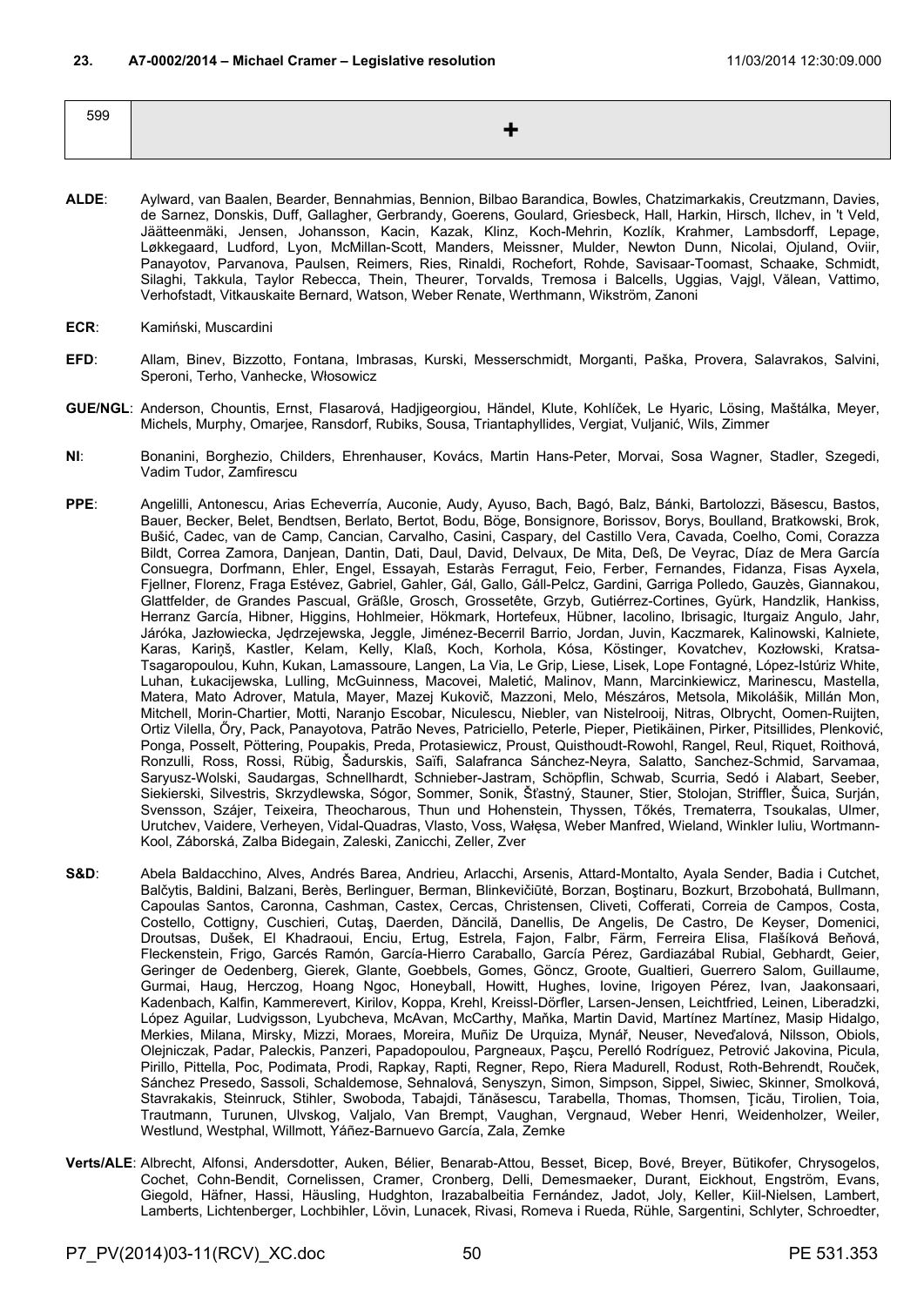| - 27<br>$\sim$ |                   |
|----------------|-------------------|
|                | $\sim$ 000 $\sim$ |
|                |                   |

# **ECR**: Bokros

**EFD**: Agnew, Batten, Clark, (The Earl of) Dartmouth, Farage, Helmer, Ziobro

**GUE/NGL**: Mélenchon

- **NI**: Brons, Claeys, Colman, Gollnisch, Griffin, Hartong, van der Kammen, Le Pen Jean-Marie, Le Pen Marine, Mölzer, Nattrass, Obermayr, Sinclaire, Stassen, van der Stoep, Stoyanov, Zijlstra
- **PPE**: Winkler Hermann

## **ALDE**: Crowley

- **ECR**: Andreasen, Ashworth, Atkins, Bielan, Bradbourn, Callanan, Campbell Bannerman, Češková, Chichester, Czarnecki, van Dalen, De Martini, Elles, Eppink, Fajmon, Ford, Foster, Fox, Girling, Hannan, Harbour, Kamall, Karim, Kirkhope, Kowal, Kožušník, Legutko, McClarkin, McIntyre, Migalski, Nicholson, Ouzký, Piotrowski, Poręba, Rosbach, Stevenson, Strejček, Sturdy, Szymański, Tannock, Tomaševski, Tomašić, Tošenovský, Van Orden, Vlasák, Yannakoudakis, Zahradil, Zasada, Zīle
- **EFD**: Belder, Cymański
- **GUE/NGL**: Angourakis, Ferreira João, Gustafsson, de Jong, Kari, Liotard, Toussas, Zuber
- **NI**: Dodds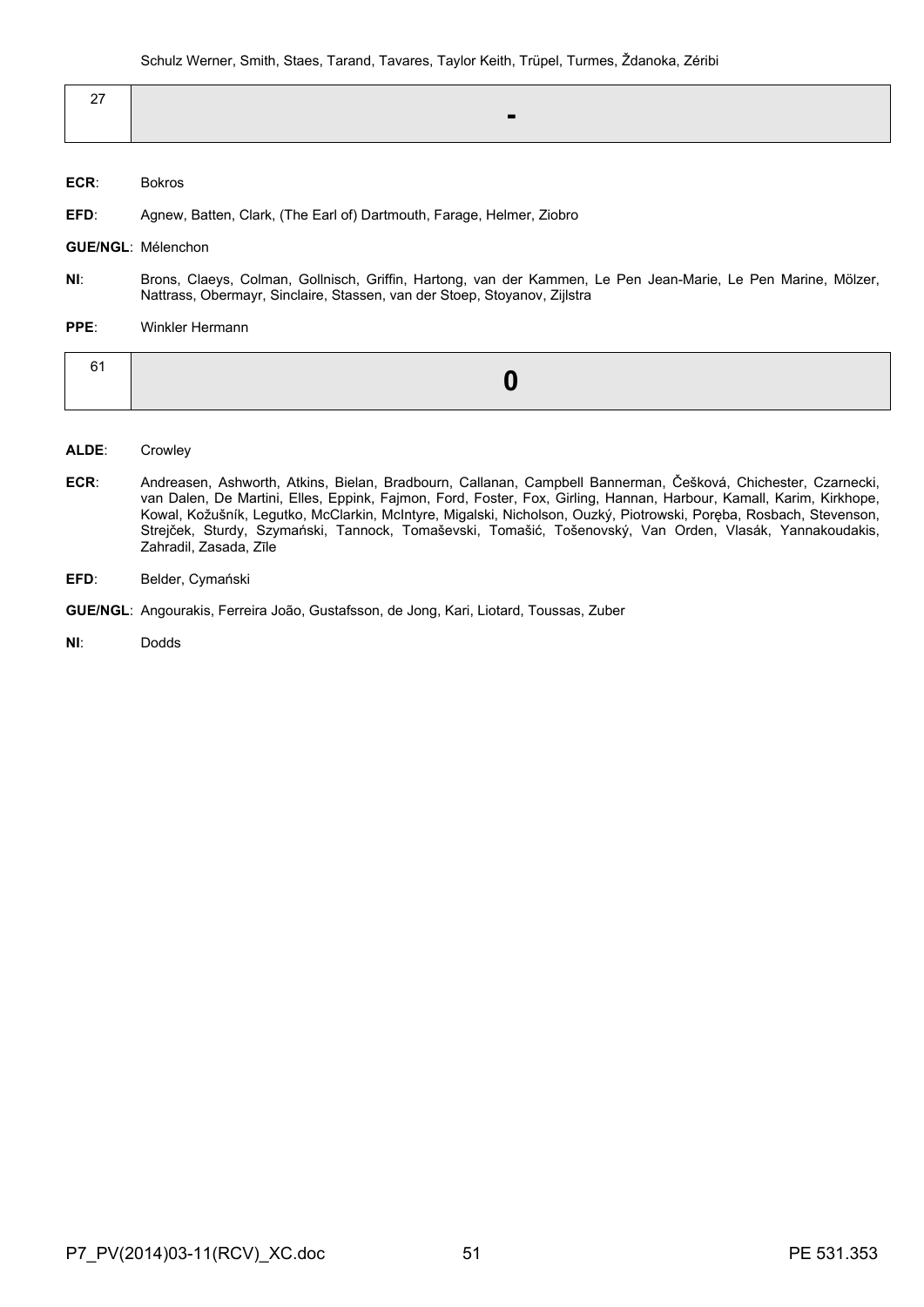| 646<br>- - - |  |
|--------------|--|
|              |  |

- **ALDE**: Aylward, van Baalen, Bearder, Bennahmias, Bennion, Bilbao Barandica, Bowles, Chatzimarkakis, Creutzmann, Crowley, Davies, de Sarnez, Donskis, Duff, Gallagher, Gerbrandy, Goerens, Goulard, Griesbeck, Hall, Harkin, Hirsch, Ilchev, in 't Veld, Jäätteenmäki, Jensen, Johansson, Kacin, Kazak, Klinz, Koch-Mehrin, Kozlík, Krahmer, Lambsdorff, Lepage, Løkkegaard, Ludford, Lyon, McMillan-Scott, Manders, Meissner, Mulder, Newton Dunn, Nicolai, Ojuland, Oviir, Panayotov, Parvanova, Paulsen, Reimers, Ries, Rinaldi, Rochefort, Rohde, Savisaar-Toomast, Schaake, Schmidt, Silaghi, Takkula, Taylor Rebecca, Thein, Theurer, Torvalds, Tremosa i Balcells, Uggias, Vajgl, Vălean, Vattimo, Verhofstadt, Vitkauskaite Bernard, Watson, Weber Renate, Werthmann, Wikström, Zanoni
- **ECR**: Andreasen, Ashworth, Atkins, Bielan, Bokros, Bradbourn, Callanan, Češková, Chichester, Czarnecki, van Dalen, De Martini, Elles, Eppink, Fajmon, Ford, Foster, Fox, Girling, Hannan, Harbour, Kamall, Kamiński, Karim, Kirkhope, Kowal, Kožušník, Legutko, McClarkin, McIntyre, Migalski, Muscardini, Nicholson, Ouzký, Piotrowski, Poręba, Stevenson, Strejček, Sturdy, Szymański, Tannock, Tomaševski, Tomašić, Tošenovský, Van Orden, Vlasák, Yannakoudakis, Zahradil, Zasada, Zīle
- **EFD**: Allam, Belder, Binev, Bizzotto, Cymański, Fontana, Imbrasas, Kurski, Messerschmidt, Morganti, Paška, Provera, Salavrakos, Salvini, Speroni, Terho, Vanhecke, Włosowicz, Ziobro
- **GUE/NGL**: Anderson, Chountis, Ernst, Flasarová, Gustafsson, Hadjigeorgiou, Händel, de Jong, Kari, Klute, Kohlíček, Liotard, Lösing, Maštálka, Mélenchon, Meyer, Michels, Murphy, Omarjee, Ransdorf, Rubiks, Sousa, Triantaphyllides, Vergiat, Vuljanić, Wils, Zimmer
- **NI**: Bonanini, Borghezio, Childers, Dodds, Ehrenhauser, Kovács, Morvai, Sosa Wagner, Stadler, Szegedi, Vadim Tudor, Zamfirescu
- **PPE**: Angelilli, Antonescu, Arias Echeverría, Auconie, Audy, Ayuso, Bach, Bagó, Balz, Bánki, Bartolozzi, Băsescu, Bastos, Bauer, Becker, Belet, Bendtsen, Berlato, Bertot, Böge, Bonsignore, Borissov, Borys, Boulland, Bratkowski, Brok, Bušić, Cadec, van de Camp, Cancian, Carvalho, Casini, del Castillo Vera, Cavada, Coelho, Comi, Corazza Bildt, Correa Zamora, Danjean, Dantin, Dati, Daul, David, Delvaux, De Mita, Deß, De Veyrac, Díaz de Mera García Consuegra, Dorfmann, Ehler, Engel, Essayah, Estaràs Ferragut, Feio, Ferber, Fernandes, Fidanza, Fisas Ayxela, Fjellner, Florenz, Fraga Estévez, Gabriel, Gahler, Gál, Gallo, Gáll-Pelcz, Gardini, Garriga Polledo, Gauzès, Giannakou, Glattfelder, de Grandes Pascual, Gräßle, Grosch, Grossetête, Grzyb, Gutiérrez-Cortines, Gyürk, Handzlik, Hankiss, Herranz García, Hibner, Higgins, Hohlmeier, Hökmark, Hortefeux, Hübner, Iacolino, Ibrisagic, Iturgaiz Angulo, Jahr, Járóka, Jazłowiecka, Jędrzejewska, Jeggle, Jiménez-Becerril Barrio, Jordan, Juvin, Kaczmarek, Kalinowski, Kalniete, Karas, Kariņš, Kastler, Kelam, Kelly, Klaß, Koch, Korhola, Kósa, Köstinger, Kovatchev, Kozłowski, Kratsa-Tsagaropoulou, Kuhn, Kukan, Lamassoure, La Via, Le Grip, Liese, Lisek, Lope Fontagné, López-Istúriz White, Luhan, Łukacijewska, Lulling, McGuinness, Macovei, Maletić, Malinov, Mann, Marcinkiewicz, Marinescu, Mastella, Matera, Mato Adrover, Matula, Mayer, Mazej Kukovič, Mazzoni, Melo, Mészáros, Metsola, Mikolášik, Millán Mon, Mitchell, Morin-Chartier, Motti, Naranjo Escobar, Niculescu, Niebler, van Nistelrooij, Nitras, Olbrycht, Oomen-Ruijten, Ortiz Vilella, Őry, Pack, Panayotova, Patrão Neves, Patriciello, Peterle, Pieper, Pietikäinen, Pirker, Plenković, Ponga, Posselt, Pöttering, Poupakis, Preda, Protasiewicz, Proust, Quisthoudt-Rowohl, Rangel, Reul, Riquet, Roithová, Ronzulli, Ross, Rossi, Rübig, Šadurskis, Saïfi, Salafranca Sánchez-Neyra, Salatto, Sanchez-Schmid, Sarvamaa, Saryusz-Wolski, Saudargas, Schnellhardt, Schnieber-Jastram, Schöpflin, Schwab, Scurria, Sedó i Alabart, Seeber, Siekierski, Silvestris, Skrzydlewska, Sógor, Sommer, Sonik, Šťastný, Stauner, Stier, Stolojan, Striffler, Šuica, Surján, Svensson, Szájer, Teixeira, Theocharous, Thun und Hohenstein, Thyssen, Tőkés, Trematerra, Tsoukalas, Ulmer, Urutchev, Vaidere, Verheyen, Vidal-Quadras, Vlasto, Voss, Wałęsa, Weber Manfred, Wieland, Winkler Hermann, Winkler Iuliu, Wortmann-Kool, Záborská, Zalba Bidegain, Zaleski, Zanicchi, Zeller, Zver
- **S&D**: Abela Baldacchino, Alves, Andrés Barea, Andrieu, Arlacchi, Arsenis, Attard-Montalto, Ayala Sender, Badia i Cutchet, Balčytis, Baldini, Balzani, Berès, Berlinguer, Berman, Blinkevičiūtė, Borzan, Boştinaru, Bozkurt, Brzobohatá, Bullmann, Capoulas Santos, Caronna, Cashman, Castex, Cercas, Christensen, Cliveti, Cofferati, Correia de Campos, Costa, Costello, Cottigny, Cuschieri, Cutaş, Daerden, Dăncilă, Danellis, De Angelis, De Castro, De Keyser, Domenici, Droutsas, Dušek, El Khadraoui, Enciu, Ertug, Estrela, Fajon, Falbr, Färm, Ferreira Elisa, Flašíková Beňová, Fleckenstein, Frigo, Garcés Ramón, García-Hierro Caraballo, García Pérez, Gardiazábal Rubial, Gebhardt, Geier, Geringer de Oedenberg, Gierek, Glante, Goebbels, Gomes, Göncz, Groote, Gualtieri, Guerrero Salom, Guillaume, Gurmai, Haug, Herczog, Hoang Ngoc, Honeyball, Howitt, Hughes, Iovine, Irigoyen Pérez, Ivan, Jaakonsaari, Kadenbach, Kalfin, Kammerevert, Kirilov, Koppa, Krehl, Kreissl-Dörfler, Larsen-Jensen, Leichtfried, Leinen, Liberadzki, López Aguilar, Ludvigsson, Lyubcheva, McAvan, McCarthy, Maňka, Martin David, Martínez Martínez, Masip Hidalgo, Merkies, Milana, Mirsky, Mizzi, Moraes, Moreira, Muñiz De Urquiza, Mynář, Neuser, Neveďalová, Nilsson, Obiols, Olejniczak, Padar, Paleckis, Panzeri, Papadopoulou, Pargneaux, Paşcu, Picula, Pirillo, Pittella, Poc, Podimata, Prodi, Rapkay, Rapti, Regner, Repo, Riera Madurell, Rodust, Roth-Behrendt, Rouček, Sánchez Presedo, Sassoli, Schaldemose, Sehnalová, Simon, Simpson, Sippel, Siwiec, Skinner, Smolková, Stavrakakis, Steinruck, Stihler, Swoboda, Tabajdi, Tănăsescu, Tarabella, Thomas, Thomsen, Ţicău, Tirolien, Toia, Trautmann, Turunen, Ulvskog, Valjalo, Van Brempt, Vaughan, Vergnaud, Weber Henri, Weidenholzer, Weiler, Westlund, Westphal, Willmott, Yáñez-Barnuevo García, Zala, Zemke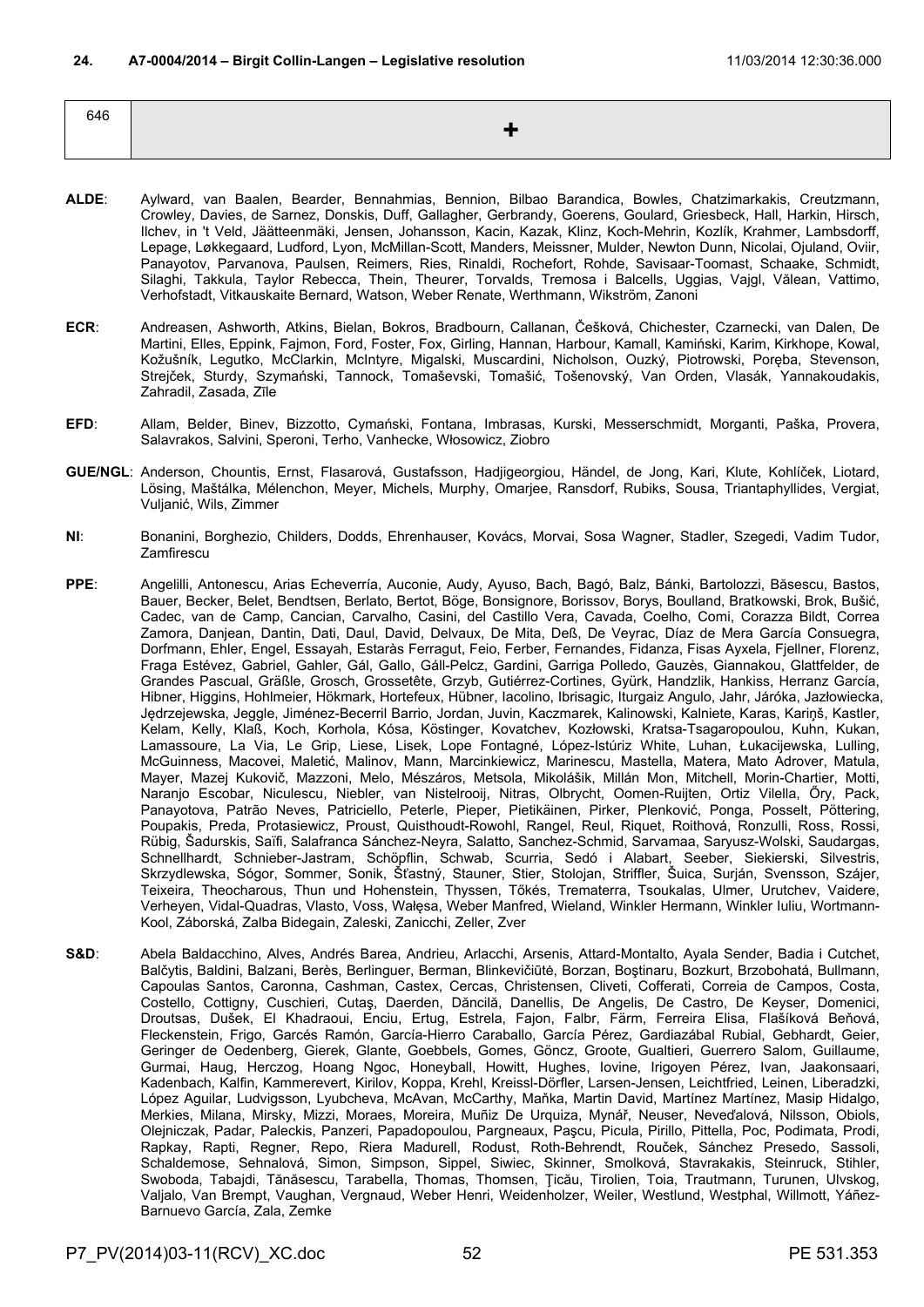**Verts/ALE**: Albrecht, Alfonsi, Auken, Bélier, Benarab-Attou, Besset, Bicep, Bové, Breyer, Bütikofer, Chrysogelos, Cochet, Cornelissen, Cramer, Delli, Demesmaeker, Durant, Eickhout, Engström, Evans, Giegold, Häfner, Hassi, Häusling, Hudghton, Irazabalbeitia Fernández, Jadot, Joly, Keller, Kiil-Nielsen, Lambert, Lamberts, Lichtenberger, Lochbihler, Lövin, Lunacek, Rivasi, Romeva i Rueda, Rühle, Sargentini, Schlyter, Schroedter, Schulz Werner, Smith, Staes, Tarand, Tavares, Taylor Keith, Trüpel, Turmes, Ždanoka, Zéribi

| ∠◡ |  |
|----|--|
|    |  |

**EFD**: Agnew, Batten, Clark, (The Earl of) Dartmouth, Farage, Helmer

## **GUE/NGL**: Angourakis, Toussas

**NI**: Brons, Colman, Gollnisch, Griffin, Hartong, van der Kammen, Le Pen Jean-Marie, Le Pen Marine, Mölzer, Nattrass, Obermayr, Sinclaire, Stassen, van der Stoep, Stoyanov, Zijlstra

### **Verts/ALE**: Andersdotter

|--|

## **ECR**: Campbell Bannerman

**GUE/NGL**: Ferreira João, Zuber

## **NI**: Claeys, Martin Hans-Peter

**ПОПРАВКИ В ПОДАДЕНИТЕ ГЛАСОВЕ И НАМЕРЕНИЯ ЗА ГЛАСУВАНЕ – CORRECCIONES E INTENCIONES DE VOTO – OPRAVY HLASOVÁNÍ A SDĚLENÍ O ÚMYSLU HLASOVAT – STEMMERETTELSER OG –INTENTIONER – BERICHTIGUNGEN DES STIMMVERHALTENS UND BEABSICHTIGTES STIMMVERHALTEN – HÄÄLETUSE PARANDUSED JA HÄÄLETUSKAVATSUSED – ΔΙΟΡΘΩΣΕΙΣ ΚΑΙ ΠΡΟΘΕΣΕΙΣ ΨΗΦΟΥ – CORRECTIONS TO VOTES AND VOTING INTENTIONS – CORRECTIONS ET INTENTIONS DE VOTE – IZMJENE DANIH GLASOVA I NAMJERE GLASAČA – CORREZIONI E INTENZIONI DI VOTO – BALSOJUMU LABOJUMI UN NODOMI BALSOT – BALSAVIMO PATAISYMAI IR KETINIMAI – SZAVAZATOK HELYESBÍTÉSEI ÉS SZAVAZÁSI SZÁNDÉKOK – KORREZZJONIJIET U INTENZJONIJIET GĦALL-VOT – RECTIFICATIES STEMGEDRAG/ VOORGENOMEN STEMGEDRAG – KOREKTY DO GŁOSOWANIA I ZAMIAR GŁOSOWANIA – CORRECÇÕES E INTENÇÕES DE VOTO – CORECTĂRI ŞI INTENŢII DE VOT OPRAVY HLASOVANIA A ZÁMERY PRI HLASOVANÍ – CEARTÚCHÁIN AR AN VÓTA AGUS INTINNÍ VÓTÁLA – POPRAVKI IN NAMERE GLASOVANJA – ÄÄNESTYSKÄYTTÄYTYMISTÄ JA ÄÄNESTYSAIKEITA KOSKEVAT ILMOITUKSET – RÄTTELSER/AVSIKTSFÖRKLARINGAR TILL AVGIVNA RÖSTER**

|                | David Campbell Bannerman |
|----------------|--------------------------|
| $\blacksquare$ |                          |
| 0              | Jean-Luc Mélenchon       |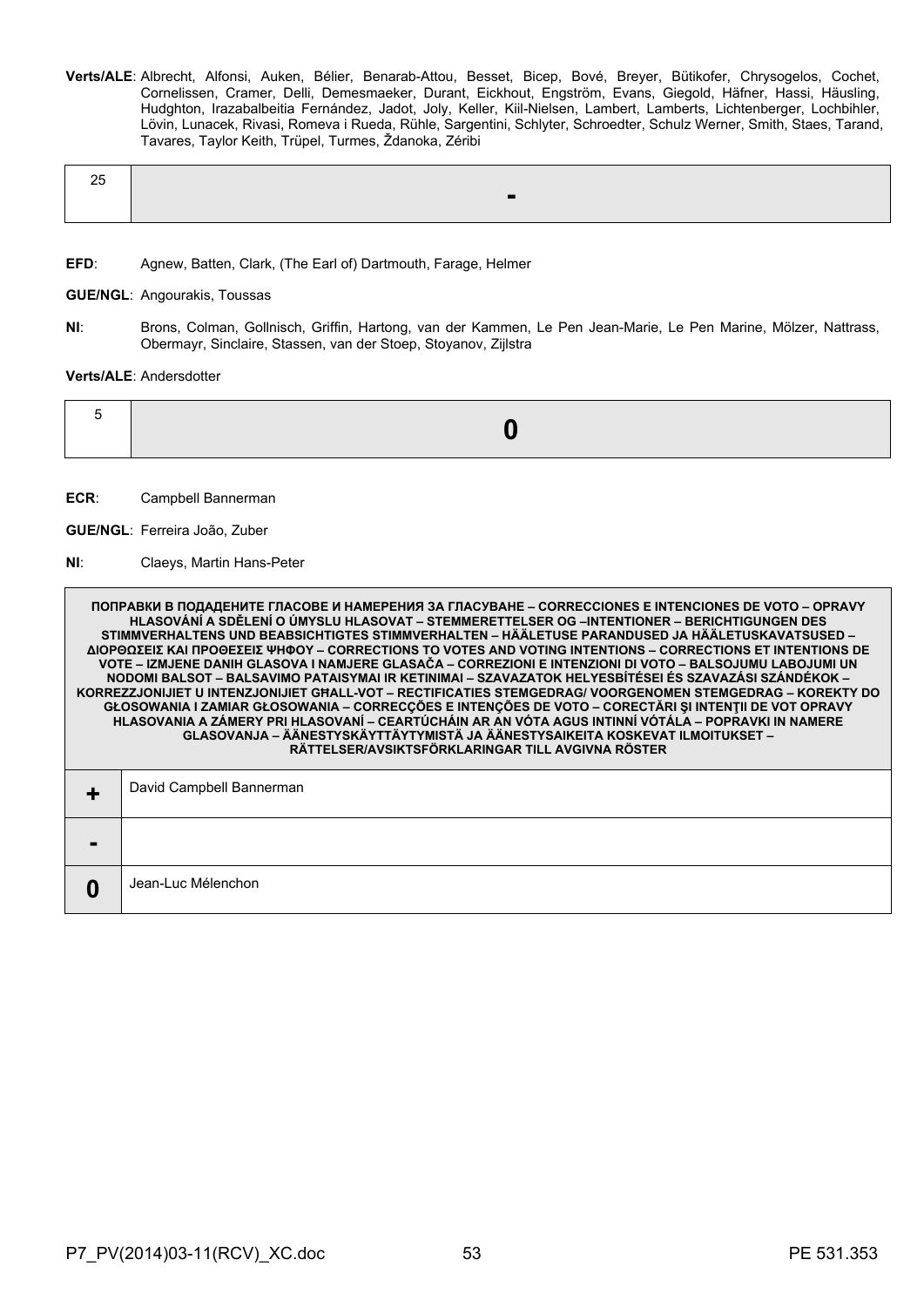| 641 |     |
|-----|-----|
|     | ___ |
|     |     |

- **ALDE**: Aylward, van Baalen, Bearder, Bennahmias, Bennion, Bilbao Barandica, Bowles, Chatzimarkakis, Creutzmann, Crowley, Davies, de Sarnez, Donskis, Duff, Gallagher, Gerbrandy, Goerens, Goulard, Griesbeck, Hall, Harkin, Hirsch, Ilchev, in 't Veld, Jäätteenmäki, Jensen, Johansson, Kacin, Kazak, Koch-Mehrin, Kozlík, Krahmer, Lambsdorff, Lepage, Løkkegaard, Ludford, Lyon, McMillan-Scott, Manders, Meissner, Mulder, Newton Dunn, Nicolai, Ojuland, Oviir, Panayotov, Parvanova, Paulsen, Reimers, Ries, Rinaldi, Rochefort, Rohde, Savisaar-Toomast, Schaake, Schmidt, Silaghi, Takkula, Taylor Rebecca, Thein, Theurer, Torvalds, Tremosa i Balcells, Uggias, Vajgl, Vălean, Vattimo, Verhofstadt, Vitkauskaite Bernard, Watson, Weber Renate, Wikström, Zanoni
- **ECR**: Andreasen, Ashworth, Atkins, Bielan, Bokros, Bradbourn, Callanan, Campbell Bannerman, Češková, Chichester, Czarnecki, van Dalen, De Martini, Elles, Eppink, Ford, Foster, Fox, Girling, Hannan, Harbour, Kamall, Kamiński, Karim, Kirkhope, Kowal, Kožušník, Legutko, McClarkin, McIntyre, Migalski, Muscardini, Nicholson, Ouzký, Piotrowski, Poręba, Rosbach, Stevenson, Strejček, Sturdy, Szymański, Tannock, Tomaševski, Tomašić, Tošenovský, Van Orden, Vlasák, Yannakoudakis, Zahradil, Zasada
- **EFD**: Belder, Bizzotto, Fontana, Imbrasas, Kurski, Messerschmidt, Morganti, Paška, Provera, Salavrakos, Salvini, Speroni, Terho, Włosowicz, Ziobro
- **GUE/NGL**: Anderson, Angourakis, Chountis, Ernst, Ferreira João, Flasarová, Gustafsson, Hadjigeorgiou, Händel, de Jong, Klute, Kohlíček, Le Hyaric, Liotard, Lösing, Maštálka, Meyer, Michels, Murphy, Ransdorf, Rubiks, Sousa, Toussas, Vergiat, Vuljanić, Wils, Zimmer, Zuber
- **NI**: Bonanini, Borghezio, Childers, Dodds, Ehrenhauser, Kovács, Martin Hans-Peter, Morvai, Sosa Wagner, Stadler, Stoyanov, Szegedi, Vadim Tudor, Zamfirescu
- **PPE**: Angelilli, Antonescu, Arias Echeverría, Auconie, Audy, Ayuso, Bach, Bagó, Balz, Bánki, Bartolozzi, Băsescu, Bastos, Bauer, Becker, Belet, Bendtsen, Berlato, Bertot, Bodu, Böge, Bonsignore, Borissov, Borys, Boulland, Bratkowski, Brok, Bušić, Cadec, van de Camp, Cancian, Carvalho, Casini, Caspary, del Castillo Vera, Cavada, Coelho, Comi, Corazza Bildt, Correa Zamora, Danjean, Dantin, Dati, Daul, David, Delvaux, De Mita, Deß, De Veyrac, Díaz de Mera García Consuegra, Dorfmann, Ehler, Engel, Essayah, Estaràs Ferragut, Feio, Ferber, Fernandes, Fidanza, Fisas Ayxela, Fjellner, Florenz, Fraga Estévez, Gabriel, Gahler, Gál, Gallo, Gáll-Pelcz, Gardini, Garriga Polledo, Gauzès, Giannakou, de Grandes Pascual, Gräßle, Grosch, Grossetête, Grzyb, Gutiérrez-Cortines, Gyürk, Handzlik, Hankiss, Herranz García, Hibner, Higgins, Hohlmeier, Hökmark, Hortefeux, Hübner, Iacolino, Ibrisagic, Iturgaiz Angulo, Jahr, Járóka, Jazłowiecka, Jędrzejewska, Jeggle, Jiménez-Becerril Barrio, Jordan, Juvin, Kaczmarek, Kalinowski, Kalniete, Karas, Kariņš, Kastler, Kelam, Kelly, Klaß, Koch, Korhola, Kósa, Köstinger, Kovatchev, Kozłowski, Kratsa-Tsagaropoulou, Kuhn, Kukan, Lamassoure, Langen, La Via, Le Grip, Liese, Lisek, Lope Fontagné, López-Istúriz White, Luhan, Łukacijewska, Lulling, McGuinness, Macovei, Maletić, Malinov, Mann, Marcinkiewicz, Marinescu, Mastella, Matera, Mato Adrover, Matula, Mayer, Mazej Kukovič, Mazzoni, Melo, Mészáros, Metsola, Mikolášik, Millán Mon, Mitchell, Morin-Chartier, Motti, Naranjo Escobar, Niculescu, Niebler, van Nistelrooij, Nitras, Olbrycht, Oomen-Ruijten, Ortiz Vilella, Őry, Pack, Panayotova, Patrão Neves, Patriciello, Peterle, Pietikäinen, Pirker, Pitsillides, Plenković, Ponga, Posselt, Pöttering, Poupakis, Preda, Protasiewicz, Proust, Quisthoudt-Rowohl, Rangel, Reul, Riquet, Roithová, Ronzulli, Ross, Rossi, Rübig, Šadurskis, Saïfi, Salafranca Sánchez-Neyra, Salatto, Sanchez-Schmid, Sarvamaa, Saryusz-Wolski, Saudargas, Schnellhardt, Schnieber-Jastram, Schöpflin, Schwab, Scurria, Sedó i Alabart, Seeber, Siekierski, Silvestris, Skrzydlewska, Sógor, Sommer, Sonik, Šťastný, Stauner, Stier, Stolojan, Striffler, Šuica, Surján, Svensson, Szájer, Teixeira, Theocharous, Thun und Hohenstein, Thyssen, Trematerra, Tsoukalas, Ulmer, Urutchev, Vaidere, Verheyen, Vidal-Quadras, Vlasto, Voss, Wałęsa, Weber Manfred, Wieland, Winkler Iuliu, Wortmann-Kool, Záborská, Zalba Bidegain, Zaleski, Zeller, Zver
- **S&D**: Abela Baldacchino, Alves, Andrés Barea, Andrieu, Arlacchi, Arsenis, Attard-Montalto, Ayala Sender, Badia i Cutchet, Balčytis, Baldini, Balzani, Berès, Berlinguer, Berman, Blinkevičiūtė, Borzan, Boştinaru, Bozkurt, Brzobohatá, Bullmann, Capoulas Santos, Caronna, Cashman, Castex, Cercas, Cliveti, Cofferati, Correia de Campos, Costa, Costello, Cottigny, Cuschieri, Cutaş, Daerden, Dăncilă, Danellis, De Angelis, De Castro, De Keyser, Domenici, Droutsas, Dušek, El Khadraoui, Enciu, Ertug, Estrela, Fajon, Falbr, Färm, Ferreira Elisa, Flašíková Beňová, Fleckenstein, Frigo, Garcés Ramón, García-Hierro Caraballo, García Pérez, Gardiazábal Rubial, Gebhardt, Geier, Geringer de Oedenberg, Gierek, Glante, Goebbels, Gomes, Göncz, Groote, Gualtieri, Guerrero Salom, Guillaume, Gurmai, Haug, Herczog, Hoang Ngoc, Honeyball, Howitt, Hughes, Iovine, Irigoyen Pérez, Ivan, Jaakonsaari, Kadenbach, Kalfin, Kammerevert, Kirilov, Koppa, Krehl, Kreissl-Dörfler, Leichtfried, Leinen, Liberadzki, López Aguilar, Ludvigsson, Lyubcheva, McAvan, McCarthy, Maňka, Martin David, Martínez Martínez, Masip Hidalgo, Merkies, Milana, Mirsky, Mizzi, Moraes, Moreira, Muñiz De Urquiza, Mynář, Neuser, Neveďalová, Nilsson, Obiols, Olejniczak, Padar, Paleckis, Panzeri, Papadopoulou, Pargneaux, Paşcu, Perelló Rodríguez, Petrović Jakovina, Picula, Pittella, Poc, Podimata, Prodi, Rapkay, Rapti, Regner, Repo, Riera Madurell, Rodust, Roth-Behrendt, Rouček, Sánchez Presedo, Sassoli, Sehnalová, Senyszyn, Simon, Simpson, Sippel, Siwiec, Skinner, Smolková, Stavrakakis, Steinruck, Stihler, Tabajdi, Tănăsescu, Tarabella, Thomas, Thomsen, Ţicău, Tirolien, Toia, Trautmann, Ulvskog, Valjalo, Van Brempt, Vaughan, Vergnaud, Weber Henri, Weidenholzer, Weiler, Westlund, Westphal, Willmott, Yáñez-Barnuevo García, Zala, Zemke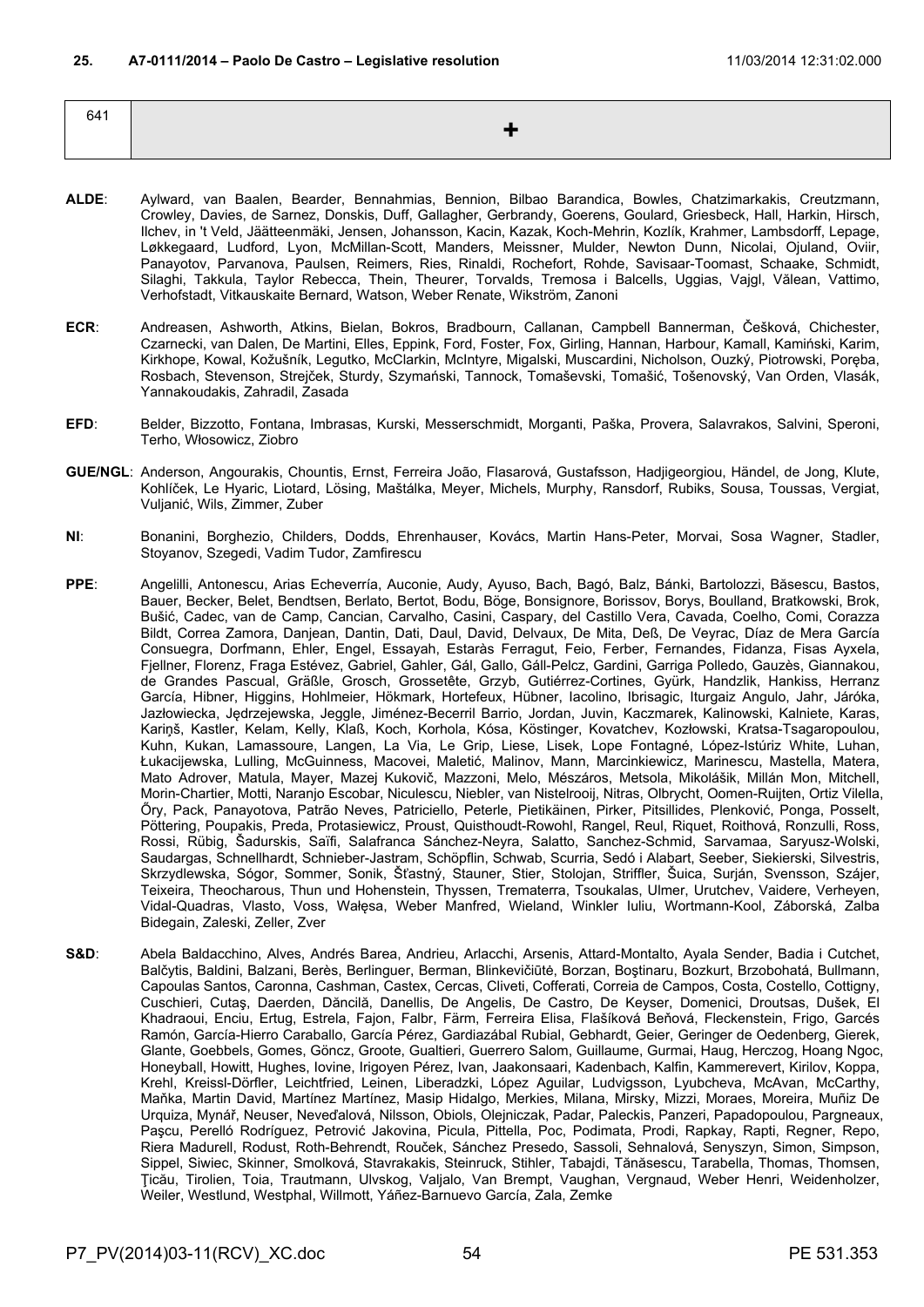Verts/ALE: Albrecht, Andersdotter, Auken, Bélier, Benarab-Attou, Besset, Bicep, Bové, Breyer, Bütikofer, Chrysogelos, Cochet, Cohn-Bendit, Cornelissen, Cramer, Cronberg, Delli, Demesmaeker, Durant, Eickhout, Engström, Evans, Giegold, Häfner, Hassi, Häusling, Hudghton, Irazabalbeitia Fernández, Jadot, Joly, Keller, Kiil-Nielsen, Lambert, Lamberts, Lichtenberger, Lochbihler, Lövin, Lunacek, Rivasi, Romeva i Rueda, Rühle, Sargentini, Schlyter, Schroedter, Schulz Werner, Smith, Staes, Tarand, Tavares, Taylor Keith, Trüpel, Turmes, Ždanoka, Zéribi

| 20 |  |
|----|--|
|    |  |
|    |  |

- EFD: Agnew, Batten, Binev, Clark, Cymański, (The Earl of) Dartmouth, Farage, Helmer
- $NI:$ Brons, Colman, Griffin, Hartong, van der Kammen, Mölzer, Nattrass, Sinclaire, Stassen, van der Stoep, Zijlstra

#### PPE: Winkler Hermann

ALDE: Werthmann

0

- EFD: Allam, Vanhecke
- GUE/NGL: Kari, Mélenchon
- $NI:$ Claeys, Gollnisch, Le Pen Jean-Marie, Le Pen Marine, Obermayr
- **S&D:** Christensen, Larsen-Jensen, Schaldemose, Turunen

ПОПРАВКИ В ПОДАДЕНИТЕ ГЛАСОВЕ И НАМЕРЕНИЯ ЗА ГЛАСУВАНЕ - CORRECCIONES E INTENCIONES DE VOTO - OPRAVY HLASOVÁNÍ A SDĚLENÍ O ÚMYSLU HLASOVAT – STEMMERETTELSER OG –INTENTIONER – BERICHTIGUNGEN DES STIMMVERHALTENS UND BEABSICHTIGTES STIMMVERHALTEN - HÄÄLETUSE PARANDUSED JA HÄÄLETUSKAVATSUSED -ΔΙΟΡΘΩΣΕΙΣ ΚΑΙ ΠΡΟΘΕΣΕΙΣ ΨΗΦΟΥ – CORRECTIONS TO VOTES AND VOTING INTENTIONS – CORRECTIONS ET INTENTIONS DE VOTE - IZMJENE DANIH GLASOVA I NAMJERE GLASAČA - CORREZIONI E INTENZIONI DI VOTO - BALSOJUMU LABOJUMI UN NODOMI BALSOT – BALSAVIMO PATAISYMAI IR KETINIMAI – SZAVAZATOK HELYESBÍTÉSEI ÉS SZAVAZÁSI SZÁNDÉKOK – KORREZZJONIJIET U INTENZJONIJIET GHALL-VOT - RECTIFICATIES STEMGEDRAG/ VOORGENOMEN STEMGEDRAG - KOREKTY DO GŁOSOWANIA I ZAMIAR GŁOSOWANIA – CORRECCÕES E INTENCÕES DE VOTO – CORECTĂRI SI INTENTII DE VOT OPRAVY HLASOVANIA A ZÁMERY PRI HLASOVANÍ – CEARTÚCHÁIN AR AN VÓTA AGUS INTINNÍ VÓTÁLA – POPRAVKI IN NAMERE GLASOVANJA – ÄÄNESTYSKÄYTTÄYTYMISTÄ JA ÄÄNESTYSAIKEITA KOSKEVAT ILMOITUKSET – RÄTTELSER/AVSIKTSFÖRKLARINGAR TILL AVGIVNA RÖSTER  $\div$ **Britta Thomsen**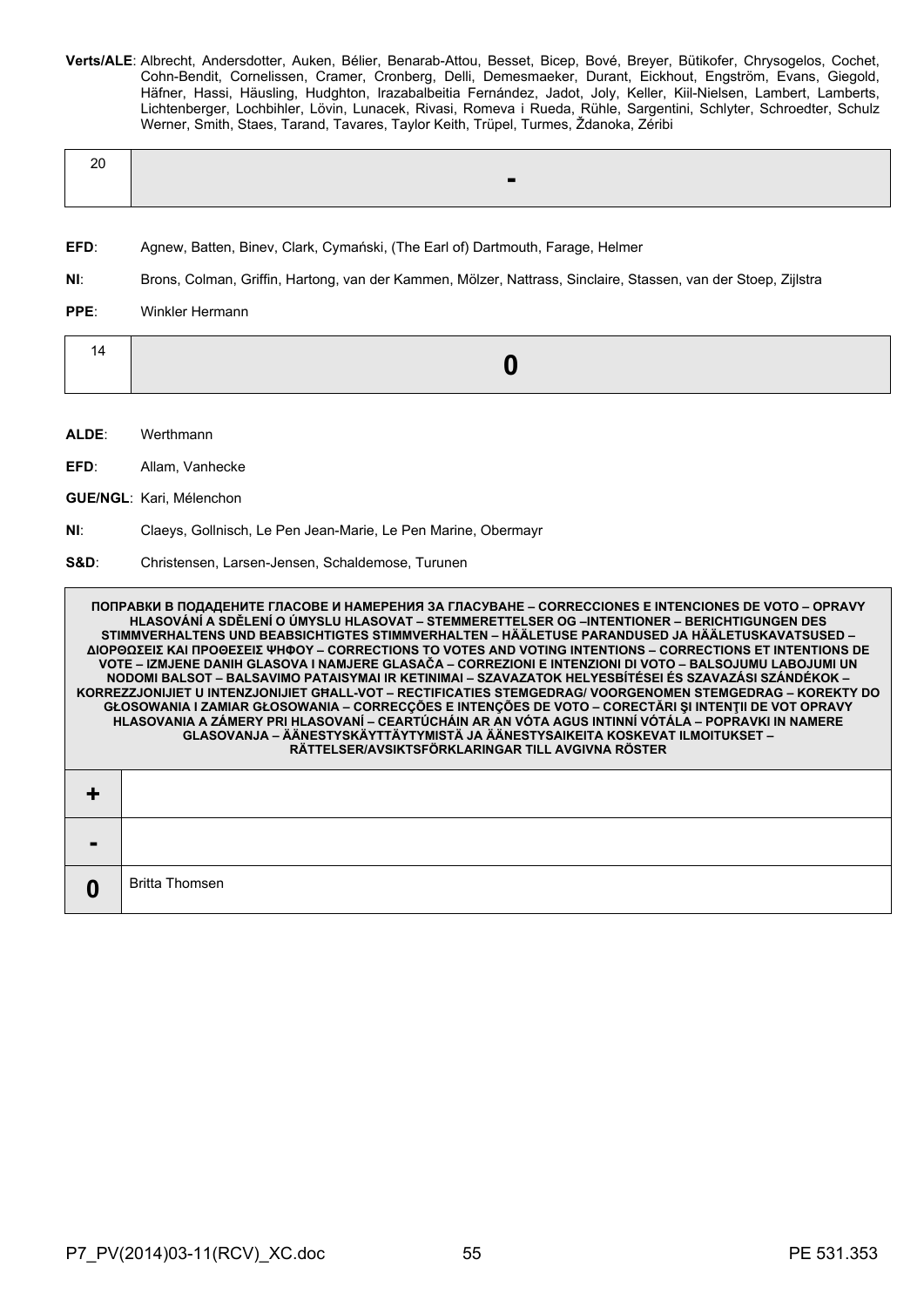| 41 |  |
|----|--|
|    |  |
|    |  |

- **ALDE**: Thein, Uggias, Wikström
- **EFD**: Agnew, Allam, Batten, Clark, (The Earl of) Dartmouth, Farage, Helmer, Imbrasas, Messerschmidt, Morganti

### **GUE/NGL**: Kari

- **NI**: Childers, Colman, Nattrass, Sinclaire, van der Stoep
- **PPE**: Arias Echeverría, Bendtsen, Engel, Fjellner, Mato Adrover, Pack, Rossi, Thyssen
- **S&D**: Andrés Barea, Costa, García-Hierro Caraballo, Göncz, Gurmai, Kalfin, López Aguilar, McCarthy, Merkies, Mizzi, Obiols

#### **Verts/ALE**: Bütikofer, Cohn-Bendit, Turmes

| $\sim$<br>h<br>osu |          |
|--------------------|----------|
|                    | <u>—</u> |

- **ALDE**: Aylward, van Baalen, Bearder, Bennahmias, Bennion, Bilbao Barandica, Bowles, Chatzimarkakis, Creutzmann, Crowley, Davies, de Sarnez, Donskis, Duff, Gallagher, Gerbrandy, Goerens, Goulard, Griesbeck, Hall, Harkin, Hirsch, Ilchev, in 't Veld, Jäätteenmäki, Jensen, Johansson, Kacin, Kazak, Klinz, Koch-Mehrin, Kozlík, Krahmer, Lambsdorff, Lepage, Løkkegaard, Ludford, Lyon, McMillan-Scott, Manders, Meissner, Mulder, Newton Dunn, Nicolai, Ojuland, Oviir, Panayotov, Parvanova, Paulsen, Reimers, Ries, Rinaldi, Rochefort, Rohde, Savisaar-Toomast, Schaake, Schmidt, Silaghi, Takkula, Taylor Rebecca, Theurer, Torvalds, Tremosa i Balcells, Vajgl, Vălean, Vattimo, Verhofstadt, Vitkauskaite Bernard, Watson, Weber Renate, Werthmann, Zanoni
- **ECR**: Andreasen, Ashworth, Atkins, Bielan, Bokros, Bradbourn, Callanan, Campbell Bannerman, Češková, Chichester, Czarnecki, van Dalen, De Martini, Elles, Eppink, Fajmon, Ford, Foster, Fox, Girling, Hannan, Harbour, Kamall, Kamiński, Karim, Kirkhope, Kowal, Kožušník, Legutko, McClarkin, McIntyre, Migalski, Muscardini, Nicholson, Ouzký, Piotrowski, Poręba, Rosbach, Stevenson, Strejček, Sturdy, Szymański, Tannock, Tomaševski, Tomašić, Tošenovský, Van Orden, Vlasák, Yannakoudakis, Zahradil, Zasada, Zīle
- **EFD**: Belder, Binev, Bizzotto, Cymański, Fontana, Kurski, Provera, Salavrakos, Salvini, Speroni, Terho, Włosowicz, Ziobro
- **GUE/NGL**: Anderson, Angourakis, Chountis, Ernst, Ferreira João, Flasarová, Hadjigeorgiou, Händel, Klute, Kohlíček, Le Hyaric, Lösing, Maštálka, Mélenchon, Meyer, Michels, Murphy, Omarjee, Ransdorf, Rubiks, Sousa, Toussas, Triantaphyllides, Vergiat, Vuljanić, Wils, Zimmer, Zuber
- **NI**: Bonanini, Borghezio, Brons, Dodds, Ehrenhauser, Gollnisch, Griffin, Kovács, Le Pen Jean-Marie, Le Pen Marine, Martin Hans-Peter, Morvai, Obermayr, Sosa Wagner, Stadler, Stoyanov, Szegedi, Vadim Tudor, Zamfirescu
- **PPE**: Angelilli, Antonescu, Auconie, Audy, Ayuso, Bach, Bagó, Balz, Bánki, Bartolozzi, Băsescu, Bastos, Bauer, Becker, Belet, Berlato, Bertot, Bodu, Böge, Bonsignore, Borissov, Borys, Boulland, Bratkowski, Brok, Bušić, Cadec, van de Camp, Cancian, Carvalho, Casini, Caspary, del Castillo Vera, Cavada, Coelho, Comi, Corazza Bildt, Correa Zamora, Danjean, Dantin, Dati, Daul, David, Delvaux, De Mita, Deß, De Veyrac, Díaz de Mera García Consuegra, Dorfmann, Ehler, Essayah, Estaràs Ferragut, Feio, Ferber, Fernandes, Fidanza, Fisas Ayxela, Florenz, Fraga Estévez, Gabriel, Gahler, Gál, Gallo, Gáll-Pelcz, Gardini, Garriga Polledo, Gauzès, Giannakou, Glattfelder, de Grandes Pascual, Gräßle, Grosch, Grossetête, Grzyb, Gutiérrez-Cortines, Gyürk, Handzlik, Hankiss, Herranz García, Hibner, Higgins, Hohlmeier, Hökmark, Hortefeux, Hübner, Iacolino, Ibrisagic, Iturgaiz Angulo, Jahr, Járóka, Jazłowiecka, Jędrzejewska, Jeggle, Jiménez-Becerril Barrio, Jordan, Juvin, Kaczmarek, Kalinowski, Kalniete, Karas, Kariņš, Kastler, Kelam, Kelly, Klaß, Koch, Korhola, Kósa, Köstinger, Kovatchev, Kozłowski, Kratsa-Tsagaropoulou, Kuhn, Kukan, Lamassoure, Langen, La Via, Le Grip, Liese, Lisek, Lope Fontagné, López-Istúriz White, Luhan, Łukacijewska, Lulling, McGuinness, Macovei, Maletić, Malinov, Mann, Marcinkiewicz, Marinescu, Mastella, Matera, Matula, Mayer, Mazej Kukovič, Mazzoni, Melo, Mészáros, Metsola, Mikolášik, Millán Mon, Mitchell, Morin-Chartier, Motti, Naranjo Escobar, Niculescu, Niebler, van Nistelrooij, Nitras, Olbrycht, Oomen-Ruijten, Ortiz Vilella, Őry, Panayotova, Patrão Neves, Patriciello, Peterle, Pietikäinen, Pirker, Pitsillides, Plenković, Ponga, Posselt, Pöttering, Poupakis, Preda, Protasiewicz, Proust, Quisthoudt-Rowohl, Rangel, Reul, Riquet, Roithová, Ronzulli, Ross, Rübig, Šadurskis, Saïfi, Salafranca Sánchez-Neyra, Salatto, Sanchez-Schmid, Sarvamaa, Saryusz-Wolski, Saudargas, Schnellhardt, Schnieber-Jastram, Schöpflin, Schwab, Scurria, Sedó i Alabart, Seeber, Siekierski, Silvestris, Skrzydlewska, Sógor, Sommer, Sonik, Šťastný, Stauner, Stier, Stolojan, Striffler, Šuica, Surján, Svensson, Szájer, Teixeira, Theocharous, Thun und Hohenstein, Tőkés, Trematerra, Tsoukalas, Ulmer, Urutchev, Vaidere, Verheyen, Vidal-Quadras, Vlasto, Voss, Wałęsa, Weber Manfred, Wieland, Winkler Hermann, Winkler Iuliu, Wortmann-Kool, Záborská, Zalba Bidegain, Zaleski, Zanicchi, Zeller, Zver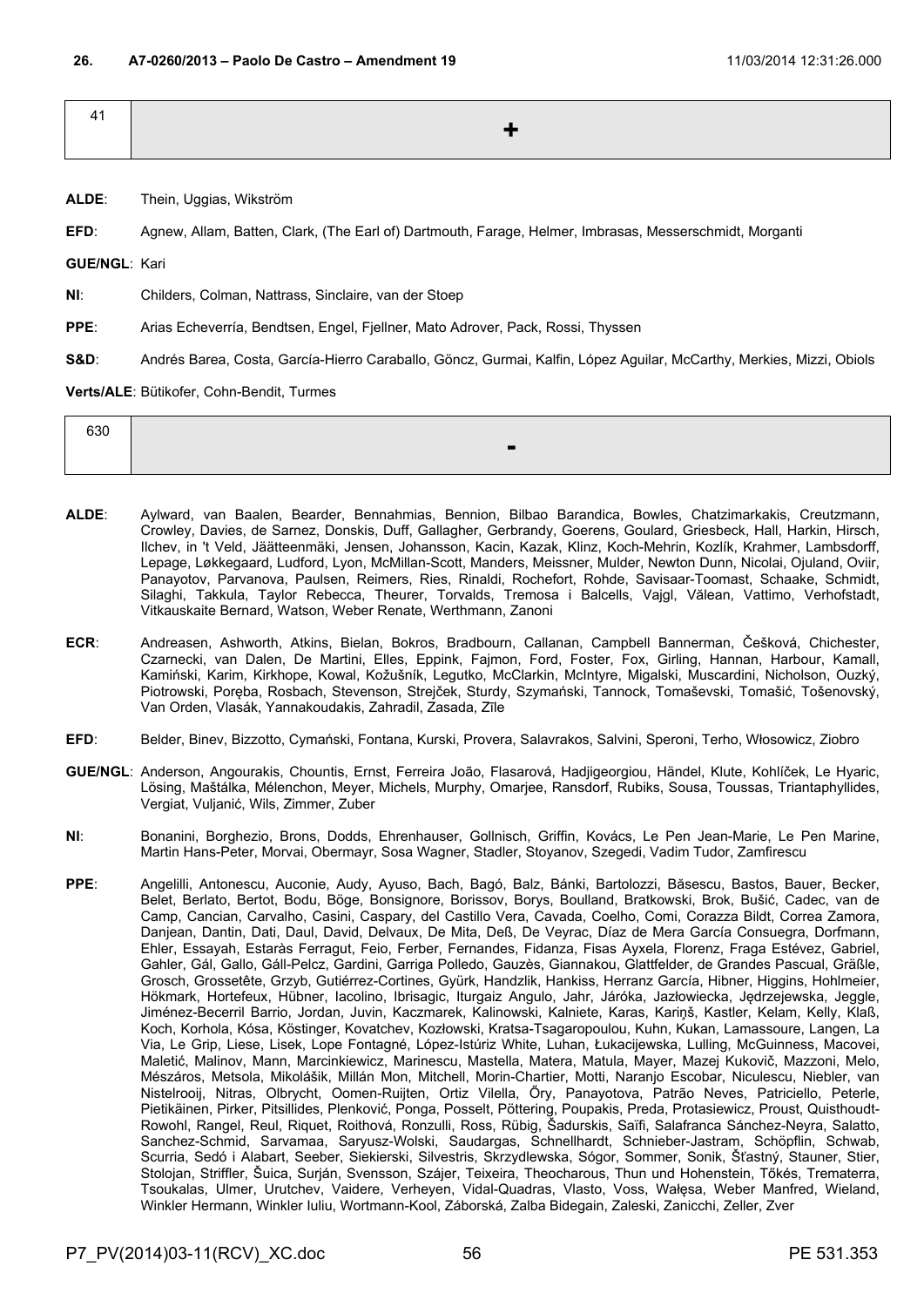- **S&D**: Abela Baldacchino, Alves, Andrieu, Arlacchi, Arsenis, Attard-Montalto, Ayala Sender, Badia i Cutchet, Balčytis, Baldini, Balzani, Berès, Berlinguer, Berman, Blinkevičiūtė, Borzan, Boştinaru, Bozkurt, Brzobohatá, Bullmann, Capoulas Santos, Caronna, Cashman, Castex, Cercas, Cliveti, Cofferati, Correia de Campos, Costello, Cottigny, Cuschieri, Cutaş, Daerden, Dăncilă, Danellis, De Angelis, De Castro, De Keyser, Domenici, Droutsas, Dušek, El Khadraoui, Enciu, Ertug, Estrela, Fajon, Falbr, Färm, Ferreira Elisa, Flašíková Beňová, Fleckenstein, Frigo, Garcés Ramón, García Pérez, Gardiazábal Rubial, Gebhardt, Geier, Geringer de Oedenberg, Gierek, Glante, Goebbels, Gomes, Groote, Gualtieri, Guerrero Salom, Guillaume, Haug, Herczog, Hoang Ngoc, Honeyball, Howitt, Hughes, Iovine, Irigoyen Pérez, Ivan, Jaakonsaari, Kadenbach, Kammerevert, Kirilov, Koppa, Krehl, Kreissl-Dörfler, Leichtfried, Leinen, Liberadzki, Ludvigsson, Lyubcheva, McAvan, Maňka, Martin David, Martínez Martínez, Masip Hidalgo, Milana, Mirsky, Moraes, Moreira, Muñiz De Urquiza, Mynář, Neuser, Neveďalová, Nilsson, Olejniczak, Padar, Paleckis, Panzeri, Papadopoulou, Pargneaux, Paşcu, Perelló Rodríguez, Petrović Jakovina, Picula, Pirillo, Pittella, Poc, Podimata, Prodi, Rapkay, Rapti, Regner, Repo, Riera Madurell, Rodust, Roth-Behrendt, Rouček, Sánchez Presedo, Sassoli, Sehnalová, Senyszyn, Simon, Simpson, Sippel, Siwiec, Skinner, Smolková, Stavrakakis, Steinruck, Stihler, Swoboda, Tabajdi, Tănăsescu, Tarabella, Thomas, Thomsen, Ţicău, Tirolien, Toia, Trautmann, Ulvskog, Valjalo, Van Brempt, Vaughan, Vergnaud, Weber Henri, Weidenholzer, Weiler, Westlund, Westphal, Willmott, Yáñez-Barnuevo García, Zala, Zemke
- **Verts/ALE**: Albrecht, Alfonsi, Andersdotter, Auken, Bélier, Benarab-Attou, Besset, Bicep, Bové, Breyer, Chrysogelos, Cochet, Cornelissen, Cramer, Cronberg, Delli, Demesmaeker, Durant, Eickhout, Engström, Evans, Giegold, Häfner, Hassi, Häusling, Hudghton, Irazabalbeitia Fernández, Jadot, Joly, Keller, Kiil-Nielsen, Lambert, Lamberts, Lichtenberger, Lochbihler, Lövin, Lunacek, Rivasi, Romeva i Rueda, Rühle, Sargentini, Schlyter, Schroedter, Schulz Werner, Smith, Staes, Tarand, Tavares, Taylor Keith, Trüpel, Ždanoka, Zéribi

| . |  |
|---|--|
|   |  |

**EFD**: Paška, Vanhecke

**GUE/NGL**: Gustafsson, de Jong, Liotard

- **NI**: Claeys, Hartong, van der Kammen, Mölzer, Stassen, Zijlstra
- **S&D**: Christensen, Larsen-Jensen, Schaldemose, Turunen

**ПОПРАВКИ В ПОДАДЕНИТЕ ГЛАСОВЕ И НАМЕРЕНИЯ ЗА ГЛАСУВАНЕ – CORRECCIONES E INTENCIONES DE VOTO – OPRAVY HLASOVÁNÍ A SDĚLENÍ O ÚMYSLU HLASOVAT – STEMMERETTELSER OG –INTENTIONER – BERICHTIGUNGEN DES STIMMVERHALTENS UND BEABSICHTIGTES STIMMVERHALTEN – HÄÄLETUSE PARANDUSED JA HÄÄLETUSKAVATSUSED – ΔΙΟΡΘΩΣΕΙΣ ΚΑΙ ΠΡΟΘΕΣΕΙΣ ΨΗΦΟΥ – CORRECTIONS TO VOTES AND VOTING INTENTIONS – CORRECTIONS ET INTENTIONS DE VOTE – IZMJENE DANIH GLASOVA I NAMJERE GLASAČA – CORREZIONI E INTENZIONI DI VOTO – BALSOJUMU LABOJUMI UN NODOMI BALSOT – BALSAVIMO PATAISYMAI IR KETINIMAI – SZAVAZATOK HELYESBÍTÉSEI ÉS SZAVAZÁSI SZÁNDÉKOK – KORREZZJONIJIET U INTENZJONIJIET GĦALL-VOT – RECTIFICATIES STEMGEDRAG/ VOORGENOMEN STEMGEDRAG – KOREKTY DO GŁOSOWANIA I ZAMIAR GŁOSOWANIA – CORRECÇÕES E INTENÇÕES DE VOTO – CORECTĂRI ŞI INTENŢII DE VOT OPRAVY HLASOVANIA A ZÁMERY PRI HLASOVANÍ – CEARTÚCHÁIN AR AN VÓTA AGUS INTINNÍ VÓTÁLA – POPRAVKI IN NAMERE GLASOVANJA – ÄÄNESTYSKÄYTTÄYTYMISTÄ JA ÄÄNESTYSAIKEITA KOSKEVAT ILMOITUKSET – RÄTTELSER/AVSIKTSFÖRKLARINGAR TILL AVGIVNA RÖSTER**

|   | Martina Anderson                 |
|---|----------------------------------|
|   | Judith A. Merkies, Claude Turmes |
| 0 | Margrete Auken, Britta Thomsen   |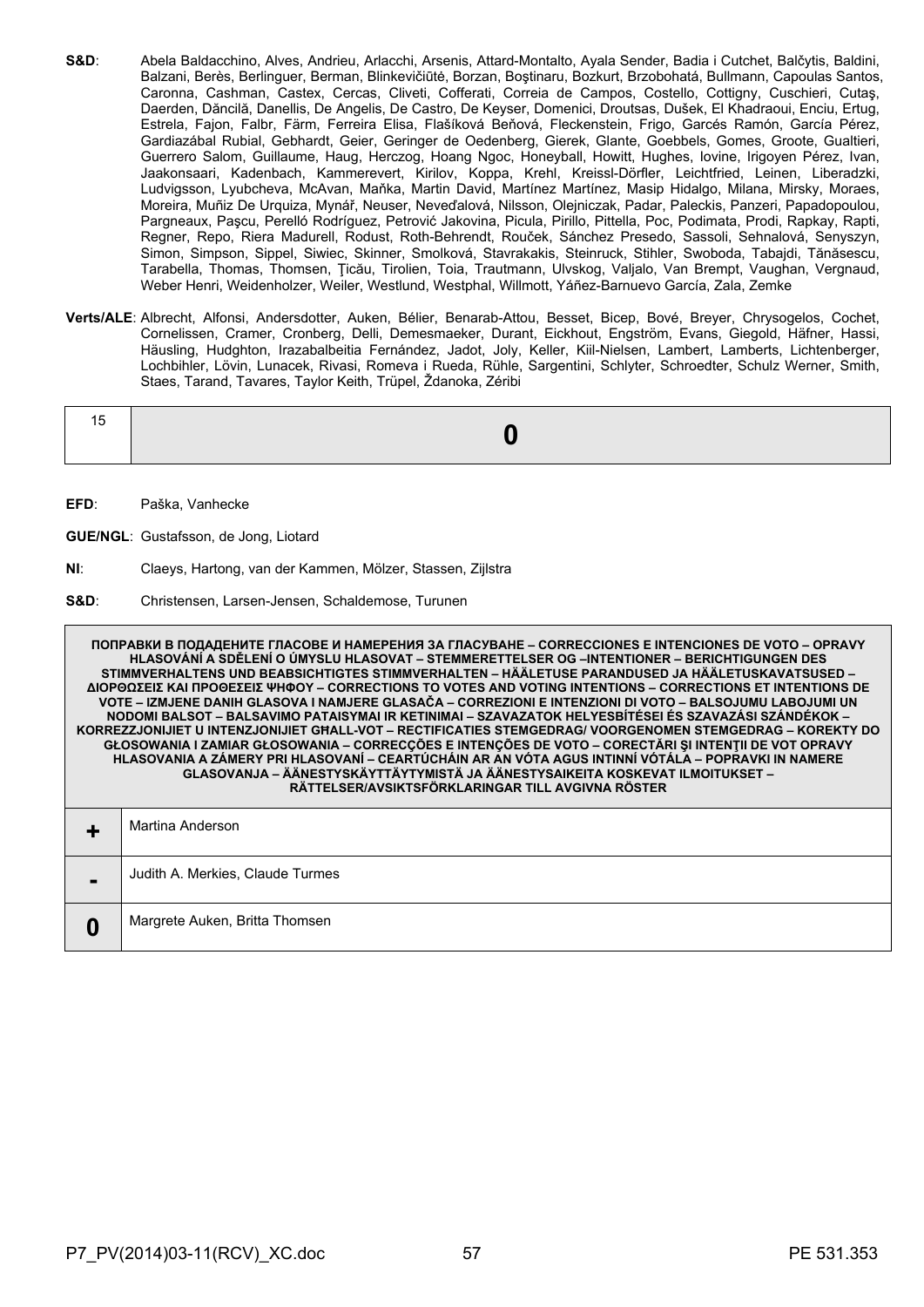| 567 |  |
|-----|--|
|     |  |

- **ALDE**: Aylward, van Baalen, Bearder, Bennahmias, Bennion, Bilbao Barandica, Bowles, Chatzimarkakis, Creutzmann, Crowley, Davies, de Sarnez, Donskis, Duff, Gallagher, Gerbrandy, Goerens, Goulard, Griesbeck, Hall, Harkin, Hirsch, Ilchev, in 't Veld, Jäätteenmäki, Jensen, Johansson, Kacin, Kazak, Klinz, Koch-Mehrin, Kozlík, Krahmer, Lambsdorff, Lepage, Løkkegaard, Ludford, Lyon, McMillan-Scott, Manders, Meissner, Mulder, Newton Dunn, Nicolai, Ojuland, Oviir, Panayotov, Parvanova, Paulsen, Reimers, Ries, Rinaldi, Rochefort, Rohde, Savisaar-Toomast, Schaake, Schmidt, Silaghi, Takkula, Taylor Rebecca, Thein, Theurer, Torvalds, Tremosa i Balcells, Uggias, Vajgl, Vălean, Vattimo, Verhofstadt, Vitkauskaite Bernard, Watson, Weber Renate, Wikström, Zanoni
- **ECR**: Andreasen, Ashworth, Atkins, Bielan, Bokros, Bradbourn, Callanan, Campbell Bannerman, Češková, Chichester, Czarnecki, De Martini, Elles, Eppink, Fajmon, Ford, Foster, Fox, Girling, Harbour, Kamall, Kamiński, Karim, Kirkhope, Kowal, Kožušník, Legutko, McClarkin, McIntyre, Migalski, Muscardini, Nicholson, Ouzký, Piotrowski, Poręba, Stevenson, Strejček, Sturdy, Szymański, Tannock, Tomaševski, Tomašić, Tošenovský, Van Orden, Vlasák, Yannakoudakis, Zahradil, Zasada, Zīle
- **EFD**: Belder, Bizzotto, Cymański, Fontana, Kurski, Morganti, Paška, Provera, Salavrakos, Salvini, Speroni, Terho, Włosowicz, Ziobro
- **GUE/NGL**: Flasarová, Hadjigeorgiou, Kohlíček, Maštálka, Ransdorf, Triantaphyllides
- **NI**: Bonanini, Borghezio, Childers, Dodds, Kovács, Sosa Wagner, Stadler, Szegedi, Vadim Tudor, Zamfirescu
- **PPE**: Angelilli, Antonescu, Arias Echeverría, Auconie, Audy, Ayuso, Bach, Bagó, Balz, Bánki, Bartolozzi, Băsescu, Bastos, Bauer, Becker, Belet, Bendtsen, Berlato, Bertot, Bodu, Böge, Bonsignore, Borissov, Borys, Boulland, Bratkowski, Bušić, Cadec, van de Camp, Cancian, Carvalho, Casini, Caspary, del Castillo Vera, Cavada, Coelho, Comi, Corazza Bildt, Correa Zamora, Danjean, Dantin, Dati, Daul, David, Delvaux, De Mita, Deß, De Veyrac, Díaz de Mera García Consuegra, Dorfmann, Ehler, Engel, Essayah, Estaràs Ferragut, Feio, Ferber, Fernandes, Fidanza, Fisas Ayxela, Fjellner, Florenz, Fraga Estévez, Gabriel, Gahler, Gál, Gallo, Gáll-Pelcz, Gardini, Garriga Polledo, Gauzès, Giannakou, Glattfelder, de Grandes Pascual, Gräßle, Grosch, Grossetête, Grzyb, Gutiérrez-Cortines, Gyürk, Handzlik, Hankiss, Herranz García, Hibner, Higgins, Hohlmeier, Hökmark, Hortefeux, Hübner, Iacolino, Ibrisagic, Iturgaiz Angulo, Jahr, Járóka, Jazłowiecka, Jędrzejewska, Jeggle, Jiménez-Becerril Barrio, Jordan, Juvin, Kaczmarek, Kalinowski, Kalniete, Karas, Kariņš, Kastler, Kelam, Kelly, Klaß, Koch, Korhola, Kósa, Köstinger, Kovatchev, Kozłowski, Kratsa-Tsagaropoulou, Kuhn, Kukan, Lamassoure, Langen, La Via, Le Grip, Liese, Lisek, Lope Fontagné, López-Istúriz White, Luhan, Łukacijewska, Lulling, McGuinness, Macovei, Maletić, Malinov, Mann, Marcinkiewicz, Marinescu, Mastella, Matera, Mato Adrover, Matula, Mayer, Mazej Kukovič, Mazzoni, Melo, Mészáros, Metsola, Mikolášik, Millán Mon, Mitchell, Morin-Chartier, Motti, Naranjo Escobar, Niculescu, Niebler, van Nistelrooij, Nitras, Olbrycht, Oomen-Ruijten, Ortiz Vilella, Őry, Pack, Panayotova, Patrão Neves, Patriciello, Peterle, Pieper, Pietikäinen, Pirker, Pitsillides, Plenković, Ponga, Posselt, Pöttering, Poupakis, Preda, Protasiewicz, Proust, Quisthoudt-Rowohl, Rangel, Reul, Riquet, Roithová, Ronzulli, Ross, Rossi, Rübig, Šadurskis, Saïfi, Salafranca Sánchez-Neyra, Salatto, Sanchez-Schmid, Sarvamaa, Saryusz-Wolski, Saudargas, Schnellhardt, Schnieber-Jastram, Schöpflin, Schwab, Scurria, Sedó i Alabart, Seeber, Siekierski, Silvestris, Skrzydlewska, Sógor, Sommer, Sonik, Šťastný, Stauner, Stier, Stolojan, Šuica, Surján, Svensson, Szájer, Teixeira, Theocharous, Thun und Hohenstein, Thyssen, Tőkés, Trematerra, Tsoukalas, Ulmer, Urutchev, Vaidere, Verheyen, Vidal-Quadras, Vlasto, Voss, Wałęsa, Weber Manfred, Wieland, Winkler Hermann, Winkler Iuliu, Wortmann-Kool, Záborská, Zalba Bidegain, Zaleski, Zanicchi, Zeller, Zver
- **S&D**: Abela Baldacchino, Alves, Andrés Barea, Andrieu, Arlacchi, Arsenis, Attard-Montalto, Ayala Sender, Badia i Cutchet, Balčytis, Baldini, Balzani, Berès, Berlinguer, Berman, Blinkevičiūtė, Borzan, Boştinaru, Bozkurt, Brzobohatá, Bullmann, Capoulas Santos, Caronna, Cashman, Castex, Cercas, Christensen, Cliveti, Cofferati, Correia de Campos, Costa, Costello, Cottigny, Cuschieri, Cutaş, Daerden, Dăncilă, Danellis, De Angelis, De Castro, De Keyser, Domenici, Droutsas, Dušek, El Khadraoui, Enciu, Ertug, Estrela, Fajon, Falbr, Färm, Ferreira Elisa, Flašíková Beňová, Fleckenstein, Frigo, Garcés Ramón, García-Hierro Caraballo, García Pérez, Gardiazábal Rubial, Gebhardt, Geier, Geringer de Oedenberg, Gierek, Glante, Goebbels, Gomes, Göncz, Groote, Gualtieri, Guerrero Salom, Guillaume, Gurmai, Haug, Herczog, Hoang Ngoc, Honeyball, Howitt, Hughes, Iovine, Irigoyen Pérez, Ivan, Jaakonsaari, Kadenbach, Kalfin, Kammerevert, Kirilov, Koppa, Krehl, Kreissl-Dörfler, Larsen-Jensen, Leichtfried, Leinen, Liberadzki, López Aguilar, Ludvigsson, Lyubcheva, McAvan, McCarthy, Maňka, Martin David, Martínez Martínez, Masip Hidalgo, Merkies, Milana, Mirsky, Mizzi, Moraes, Moreira, Muñiz De Urquiza, Mynář, Neuser, Neveďalová, Nilsson, Olejniczak, Padar, Paleckis, Panzeri, Papadopoulou, Pargneaux, Paşcu, Petrović Jakovina, Picula, Pirillo, Pittella, Poc, Podimata, Prodi, Rapkay, Rapti, Regner, Repo, Riera Madurell, Rodust, Roth-Behrendt, Rouček, Sánchez Presedo, Sassoli, Schaldemose, Sehnalová, Senyszyn, Simon, Simpson, Sippel, Siwiec, Skinner, Smolková, Stavrakakis, Steinruck, Stihler, Swoboda, Tabajdi, Tănăsescu, Tarabella, Thomas, Thomsen, Ţicău, Tirolien, Toia, Trautmann, Turunen, Ulvskog, Valjalo, Van Brempt, Vaughan, Vergnaud, Weber Henri, Weidenholzer, Weiler, Westlund, Westphal, Willmott, Yáñez-Barnuevo García, Zala, Zemke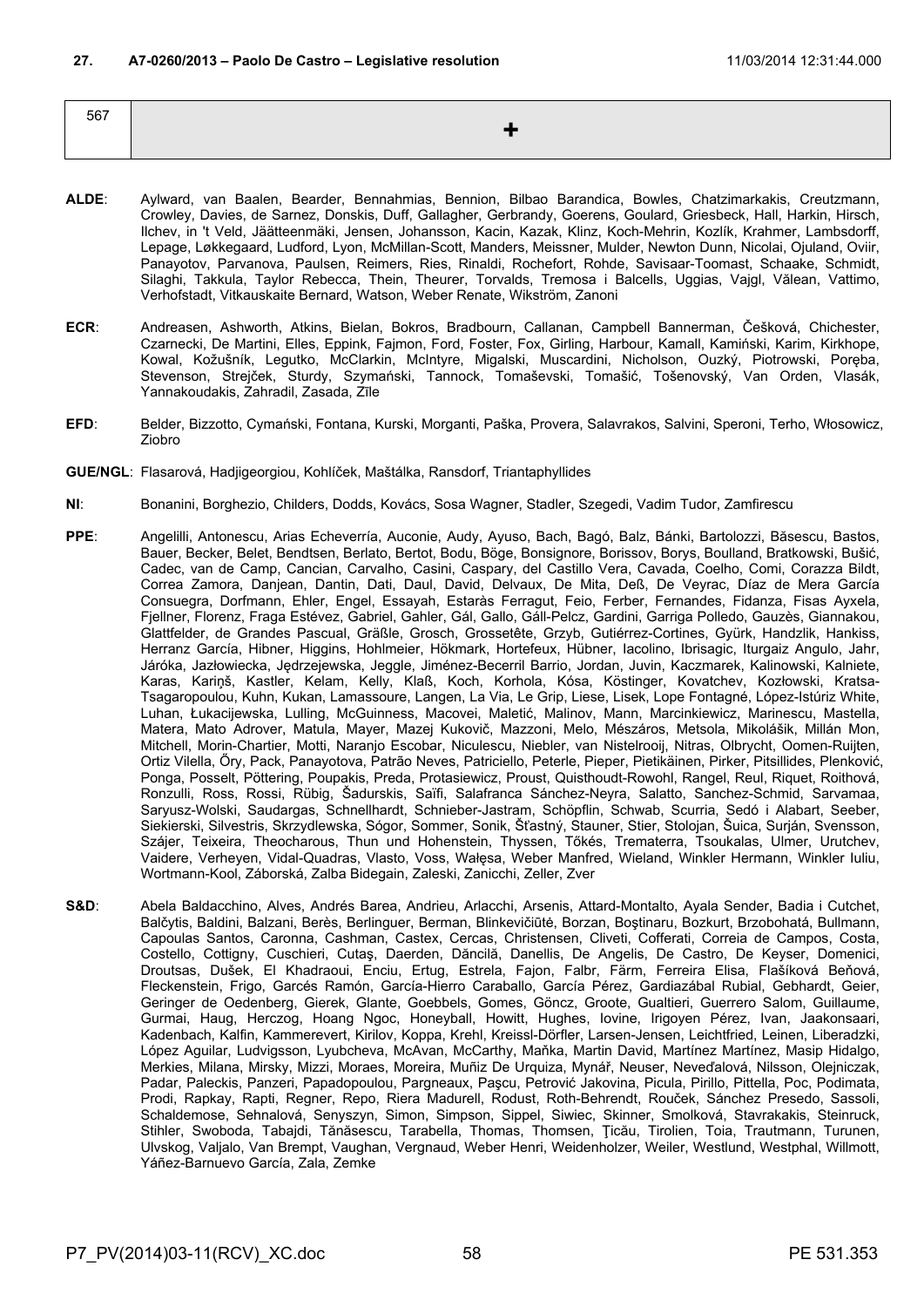- **ALDE**: Werthmann
- **ECR**: Rosbach
- **EFD**: Agnew, Batten, Binev, Clark, (The Earl of) Dartmouth, Farage, Helmer
- **GUE/NGL**: Anderson, Chountis, Ernst, Ferreira João, Gustafsson, Händel, Kari, Klute, Le Hyaric, Liotard, Lösing, Mélenchon, Meyer, Michels, Murphy, Omarjee, Rubiks, Sousa, Vergiat, Vuljanić, Wils, Zimmer, Zuber

**-**

- **NI**: Brons, Colman, Ehrenhauser, Gollnisch, Griffin, Hartong, van der Kammen, Le Pen Jean-Marie, Le Pen Marine, Martin Hans-Peter, Mölzer, Nattrass, Obermayr, Sinclaire, Stassen, van der Stoep, Stoyanov, Zijlstra
- **PPE**: Striffler
- **Verts/ALE**: Albrecht, Andersdotter, Auken, Bélier, Benarab-Attou, Besset, Bicep, Bové, Breyer, Bütikofer, Chrysogelos, Cochet, Cohn-Bendit, Cornelissen, Cramer, Cronberg, Delli, Demesmaeker, Durant, Eickhout, Engström, Evans, Giegold, Häfner, Hassi, Häusling, Hudghton, Irazabalbeitia Fernández, Jadot, Joly, Keller, Kiil-Nielsen, Lambert, Lamberts, Lichtenberger, Lochbihler, Lövin, Lunacek, Rivasi, Romeva i Rueda, Rühle, Sargentini, Schlyter, Schroedter, Schulz Werner, Smith, Staes, Tarand, Tavares, Taylor Keith, Trüpel, Turmes, Ždanoka, Zéribi

**EFD**: Allam, Imbrasas, Messerschmidt, Vanhecke

#### **GUE/NGL**: de Jong

**NI**: Claeys, Morvai

**ПОПРАВКИ В ПОДАДЕНИТЕ ГЛАСОВЕ И НАМЕРЕНИЯ ЗА ГЛАСУВАНЕ – CORRECCIONES E INTENCIONES DE VOTO – OPRAVY HLASOVÁNÍ A SDĚLENÍ O ÚMYSLU HLASOVAT – STEMMERETTELSER OG –INTENTIONER – BERICHTIGUNGEN DES STIMMVERHALTENS UND BEABSICHTIGTES STIMMVERHALTEN – HÄÄLETUSE PARANDUSED JA HÄÄLETUSKAVATSUSED – ΔΙΟΡΘΩΣΕΙΣ ΚΑΙ ΠΡΟΘΕΣΕΙΣ ΨΗΦΟΥ – CORRECTIONS TO VOTES AND VOTING INTENTIONS – CORRECTIONS ET INTENTIONS DE VOTE – IZMJENE DANIH GLASOVA I NAMJERE GLASAČA – CORREZIONI E INTENZIONI DI VOTO – BALSOJUMU LABOJUMI UN NODOMI BALSOT – BALSAVIMO PATAISYMAI IR KETINIMAI – SZAVAZATOK HELYESBÍTÉSEI ÉS SZAVAZÁSI SZÁNDÉKOK – KORREZZJONIJIET U INTENZJONIJIET GĦALL-VOT – RECTIFICATIES STEMGEDRAG/ VOORGENOMEN STEMGEDRAG – KOREKTY DO GŁOSOWANIA I ZAMIAR GŁOSOWANIA – CORRECÇÕES E INTENÇÕES DE VOTO – CORECTĂRI ŞI INTENŢII DE VOT OPRAVY HLASOVANIA A ZÁMERY PRI HLASOVANÍ – CEARTÚCHÁIN AR AN VÓTA AGUS INTINNÍ VÓTÁLA – POPRAVKI IN NAMERE GLASOVANJA – ÄÄNESTYSKÄYTTÄYTYMISTÄ JA ÄÄNESTYSAIKEITA KOSKEVAT ILMOITUKSET – RÄTTELSER/AVSIKTSFÖRKLARINGAR TILL AVGIVNA RÖSTER + - 0** Martina Anderson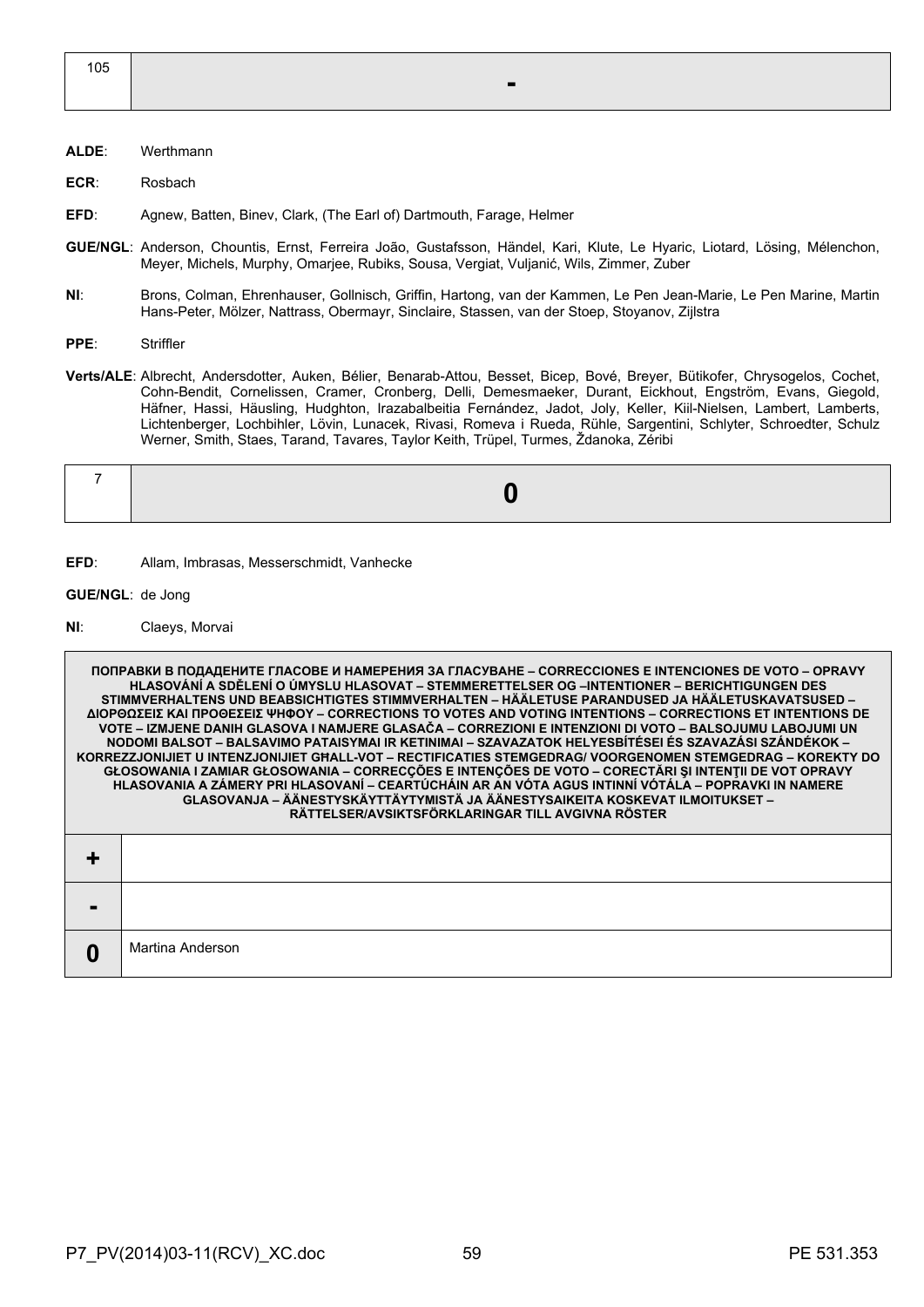| 555 |  |
|-----|--|
|     |  |

- **ALDE**: Aylward, van Baalen, Bearder, Bennahmias, Bennion, Bilbao Barandica, Bowles, Chatzimarkakis, Creutzmann, Crowley, Davies, de Sarnez, Donskis, Duff, Gallagher, Gerbrandy, Goerens, Goulard, Griesbeck, Hall, Harkin, Hirsch, Ilchev, in 't Veld, Jäätteenmäki, Jensen, Johansson, Kacin, Kazak, Klinz, Koch-Mehrin, Kozlík, Krahmer, Lambsdorff, Lepage, Løkkegaard, Ludford, Lyon, McMillan-Scott, Manders, Meissner, Mulder, Newton Dunn, Nicolai, Ojuland, Oviir, Panayotov, Parvanova, Paulsen, Reimers, Ries, Rinaldi, Rochefort, Rohde, Savisaar-Toomast, Schaake, Schmidt, Silaghi, Takkula, Taylor Rebecca, Thein, Theurer, Torvalds, Tremosa i Balcells, Uggias, Vajgl, Vălean, Vattimo, Verhofstadt, Vitkauskaite Bernard, Watson, Weber Renate, Werthmann, Wikström, Zanoni
- **ECR**: Eppink
- **EFD**: Binev, Imbrasas, Paška, Salavrakos, Terho
- **GUE/NGL**: Anderson, Chountis, Ernst, Ferreira João, Flasarová, Gustafsson, Hadjigeorgiou, Händel, de Jong, Kari, Klute, Kohlíček, Liotard, Lösing, Maštálka, Mélenchon, Michels, Murphy, Ransdorf, Rubiks, Sousa, Triantaphyllides, Vuljanić, Wils, Zimmer, Zuber
- **NI**: Bonanini, Childers, Ehrenhauser, Martin Hans-Peter, Sosa Wagner, Stadler, Szegedi, Vadim Tudor, Zamfirescu
- **PPE**: Angelilli, Antonescu, Arias Echeverría, Auconie, Audy, Ayuso, Bach, Bagó, Balz, Bánki, Bartolozzi, Băsescu, Bastos, Bauer, Becker, Belet, Bendtsen, Berlato, Bertot, Bodu, Böge, Bonsignore, Borissov, Borys, Boulland, Bratkowski, Brok, Bušić, Cadec, van de Camp, Cancian, Carvalho, Casini, Caspary, del Castillo Vera, Cavada, Coelho, Comi, Corazza Bildt, Correa Zamora, Danjean, Dantin, Dati, Daul, David, Delvaux, De Mita, Deß, De Veyrac, Díaz de Mera García Consuegra, Dorfmann, Ehler, Engel, Essayah, Estaràs Ferragut, Feio, Ferber, Fernandes, Fidanza, Fisas Ayxela, Fjellner, Florenz, Fraga Estévez, Gabriel, Gál, Gallo, Gáll-Pelcz, Gardini, Garriga Polledo, Gauzès, Giannakou, Glattfelder, de Grandes Pascual, Gräßle, Grosch, Grossetête, Gutiérrez-Cortines, Gyürk, Handzlik, Hankiss, Herranz García, Hibner, Higgins, Hohlmeier, Hökmark, Hortefeux, Hübner, Iacolino, Ibrisagic, Iturgaiz Angulo, Jahr, Járóka, Jazłowiecka, Jędrzejewska, Jeggle, Jiménez-Becerril Barrio, Jordan, Juvin, Kaczmarek, Kalinowski, Kalniete, Karas, Kariņš, Kastler, Kelam, Kelly, Klaß, Koch, Korhola, Kósa, Köstinger, Kovatchev, Kozłowski, Kratsa-Tsagaropoulou, Kuhn, Kukan, Lamassoure, Langen, La Via, Le Grip, Liese, Lisek, Lope Fontagné, López-Istúriz White, Luhan, Łukacijewska, Lulling, McGuinness, Macovei, Maletić, Malinov, Mann, Marcinkiewicz, Marinescu, Mastella, Matera, Mato Adrover, Matula, Mayer, Mazej Kukovič, Mazzoni, Melo, Mészáros, Metsola, Mikolášik, Millán Mon, Mitchell, Morin-Chartier, Motti, Naranjo Escobar, Niculescu, Niebler, van Nistelrooij, Nitras, Olbrycht, Oomen-Ruijten, Ortiz Vilella, Őry, Pack, Panayotova, Patrão Neves, Patriciello, Peterle, Pieper, Pietikäinen, Pirker, Pitsillides, Ponga, Posselt, Pöttering, Poupakis, Preda, Protasiewicz, Proust, Quisthoudt-Rowohl, Rangel, Reul, Riquet, Roithová, Ronzulli, Ross, Rossi, Rübig, Šadurskis, Saïfi, Salafranca Sánchez-Neyra, Salatto, Sanchez-Schmid, Sarvamaa, Saryusz-Wolski, Saudargas, Schnellhardt, Schnieber-Jastram, Schöpflin, Schwab, Scurria, Sedó i Alabart, Seeber, Siekierski, Silvestris, Skrzydlewska, Sógor, Sommer, Sonik, Šťastný, Stauner, Stier, Stolojan, Striffler, Šuica, Surján, Svensson, Szájer, Teixeira, Theocharous, Thun und Hohenstein, Thyssen, Tőkés, Trematerra, Tsoukalas, Ulmer, Urutchev, Vaidere, Verheyen, Vidal-Quadras, Vlasto, Voss, Wałęsa, Weber Manfred, Wieland, Winkler Hermann, Winkler Iuliu, Wortmann-Kool, Záborská, Zaleski, Zanicchi, Zeller, Zver
- **S&D**: Abela Baldacchino, Alves, Andrieu, Arlacchi, Arsenis, Attard-Montalto, Balčytis, Baldini, Balzani, Berès, Berlinguer, Berman, Blinkevičiūtė, Borzan, Boştinaru, Bozkurt, Brzobohatá, Bullmann, Capoulas Santos, Caronna, Castex, Cercas, Christensen, Cliveti, Cofferati, Correia de Campos, Costa, Costello, Cottigny, Cuschieri, Cutaş, Daerden, Dăncilă, Danellis, De Angelis, De Castro, De Keyser, Domenici, Droutsas, Dušek, El Khadraoui, Enciu, Ertug, Estrela, Fajon, Falbr, Färm, Ferreira Elisa, Flašíková Beňová, Fleckenstein, Frigo, Gebhardt, Geier, Geringer de Oedenberg, Gierek, Glante, Gomes, Göncz, Groote, Gualtieri, Guillaume, Gurmai, Haug, Herczog, Hoang Ngoc, Iovine, Irigoyen Pérez, Ivan, Jaakonsaari, Kadenbach, Kalfin, Kammerevert, Kirilov, Koppa, Krehl, Kreissl-Dörfler, Larsen-Jensen, Leichtfried, Leinen, Liberadzki, Ludvigsson, Lyubcheva, McAvan, Maňka, Merkies, Milana, Mirsky, Mizzi, Moraes, Moreira, Neuser, Neveďalová, Nilsson, Olejniczak, Padar, Paleckis, Panzeri, Papadopoulou, Pargneaux, Paşcu, Perelló Rodríguez, Petrović Jakovina, Picula, Pirillo, Poc, Podimata, Prodi, Rapkay, Rapti, Regner, Repo, Rodust, Roth-Behrendt, Rouček, Sassoli, Schaldemose, Senyszyn, Simon, Sippel, Siwiec, Skinner, Smolková, Stavrakakis, Steinruck, Tabajdi, Tănăsescu, Tarabella, Thomas, Thomsen, Ţicău, Tirolien, Toia, Trautmann, Turunen, Ulvskog, Valjalo, Van Brempt, Vergnaud, Weber Henri, Weidenholzer, Weiler, Westlund, Westphal, Yáñez-Barnuevo García, Zala, Zemke
- **Verts/ALE**: Albrecht, Alfonsi, Andersdotter, Auken, Bélier, Benarab-Attou, Besset, Bicep, Bové, Breyer, Bütikofer, Chrysogelos, Cochet, Cohn-Bendit, Cornelissen, Cramer, Cronberg, Delli, Demesmaeker, Durant, Eickhout, Engström, Evans, Giegold, Häfner, Hassi, Häusling, Hudghton, Irazabalbeitia Fernández, Jadot, Joly, Keller, Kiil-Nielsen, Lambert, Lamberts, Lichtenberger, Lochbihler, Lövin, Lunacek, Rivasi, Romeva i Rueda, Rühle, Sargentini, Schlyter, Schroedter, Schulz Werner, Smith, Staes, Tarand, Tavares, Taylor Keith, Trüpel, Turmes, Ždanoka, Zéribi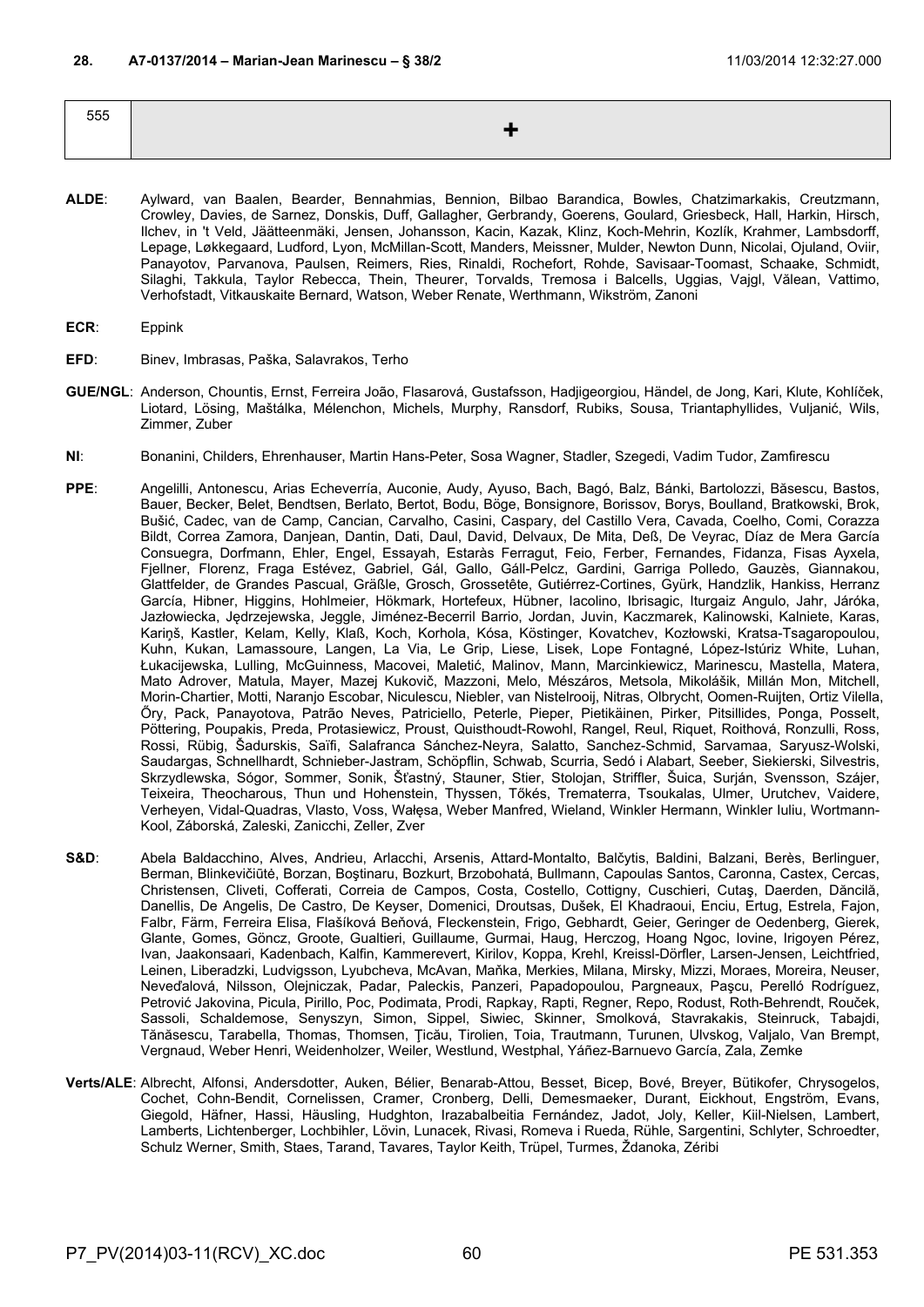| 106 |                |
|-----|----------------|
|     | $\blacksquare$ |

- **ECR**: Andreasen, Ashworth, Atkins, Bielan, Bokros, Bradbourn, Callanan, Campbell Bannerman, Češková, Chichester, van Dalen, De Martini, Elles, Fajmon, Ford, Foster, Fox, Hannan, Harbour, Kamall, Kamiński, Karim, Kirkhope, Kowal, Kožušník, Legutko, McClarkin, McIntyre, Migalski, Nicholson, Ouzký, Piotrowski, Poręba, Rosbach, Stevenson, Strejček, Sturdy, Szymański, Tannock, Tomaševski, Tomašić, Tošenovský, Van Orden, Vlasák, Yannakoudakis, Zahradil, Zasada, Zīle
- **EFD**: Agnew, Allam, Batten, Belder, Bizzotto, Clark, Cymański, (The Earl of) Dartmouth, Farage, Fontana, Helmer, Kurski, Messerschmidt, Provera, Salvini, Speroni, Vanhecke, Włosowicz, Ziobro
- **GUE/NGL**: Le Hyaric, Omarjee, Vergiat
- **NI**: Borghezio, Brons, Claeys, Colman, Dodds, Gollnisch, Griffin, Hartong, van der Kammen, Kovács, Le Pen Jean-Marie, Le Pen Marine, Mölzer, Morvai, Nattrass, Obermayr, Sinclaire, Stassen, van der Stoep, Stoyanov, Zijlstra
- **S&D**: Ayala Sender, Badia i Cutchet, Garcés Ramón, García-Hierro Caraballo, García Pérez, Gardiazábal Rubial, Goebbels, Guerrero Salom, López Aguilar, Martínez Martínez, Masip Hidalgo, Muñiz De Urquiza, Obiols, Riera Madurell, Sánchez Presedo

- **ECR**: Muscardini
- **EFD**: Morganti
- **GUE/NGL**: Angourakis, Meyer, Toussas

**S&D**: Cashman, Honeyball, Howitt, Hughes, McCarthy, Martin David, Sehnalová, Simpson, Stihler, Vaughan, Willmott

**ПОПРАВКИ В ПОДАДЕНИТЕ ГЛАСОВЕ И НАМЕРЕНИЯ ЗА ГЛАСУВАНЕ – CORRECCIONES E INTENCIONES DE VOTO – OPRAVY HLASOVÁNÍ A SDĚLENÍ O ÚMYSLU HLASOVAT – STEMMERETTELSER OG –INTENTIONER – BERICHTIGUNGEN DES STIMMVERHALTENS UND BEABSICHTIGTES STIMMVERHALTEN – HÄÄLETUSE PARANDUSED JA HÄÄLETUSKAVATSUSED – ΔΙΟΡΘΩΣΕΙΣ ΚΑΙ ΠΡΟΘΕΣΕΙΣ ΨΗΦΟΥ – CORRECTIONS TO VOTES AND VOTING INTENTIONS – CORRECTIONS ET INTENTIONS DE VOTE – IZMJENE DANIH GLASOVA I NAMJERE GLASAČA – CORREZIONI E INTENZIONI DI VOTO – BALSOJUMU LABOJUMI UN NODOMI BALSOT – BALSAVIMO PATAISYMAI IR KETINIMAI – SZAVAZATOK HELYESBÍTÉSEI ÉS SZAVAZÁSI SZÁNDÉKOK – KORREZZJONIJIET U INTENZJONIJIET GĦALL-VOT – RECTIFICATIES STEMGEDRAG/ VOORGENOMEN STEMGEDRAG – KOREKTY DO GŁOSOWANIA I ZAMIAR GŁOSOWANIA – CORRECÇÕES E INTENÇÕES DE VOTO – CORECTĂRI ŞI INTENŢII DE VOT OPRAVY HLASOVANIA A ZÁMERY PRI HLASOVANÍ – CEARTÚCHÁIN AR AN VÓTA AGUS INTINNÍ VÓTÁLA – POPRAVKI IN NAMERE GLASOVANJA – ÄÄNESTYSKÄYTTÄYTYMISTÄ JA ÄÄNESTYSAIKEITA KOSKEVAT ILMOITUKSET – RÄTTELSER/AVSIKTSFÖRKLARINGAR TILL AVGIVNA RÖSTER + -** María Irigoyen Pérez **0** Linda McAvan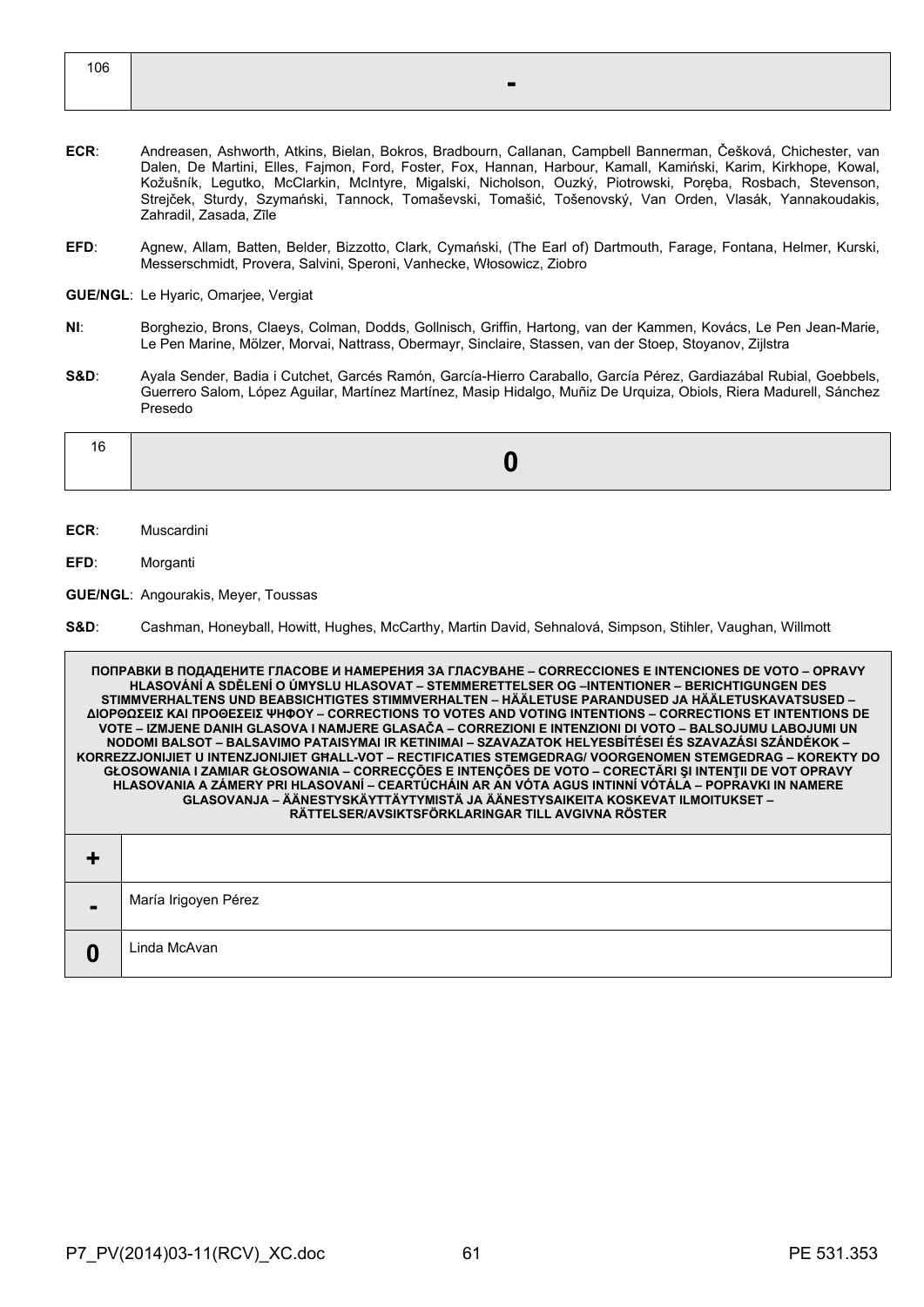640 **+**

- **ALDE**: Aylward, van Baalen, Bearder, Bennahmias, Bennion, Bilbao Barandica, Bowles, Chatzimarkakis, Creutzmann, Crowley, Davies, de Sarnez, Donskis, Duff, Gallagher, Gerbrandy, Goerens, Goulard, Griesbeck, Hall, Harkin, Hirsch, Ilchev, in 't Veld, Jäätteenmäki, Jensen, Johansson, Kacin, Kazak, Klinz, Koch-Mehrin, Kozlík, Krahmer, Lambsdorff, Lepage, Løkkegaard, Ludford, Lyon, McMillan-Scott, Manders, Meissner, Mulder, Newton Dunn, Nicolai, Ojuland, Oviir, Panayotov, Parvanova, Paulsen, Reimers, Ries, Rinaldi, Rochefort, Rohde, Savisaar-Toomast, Schaake, Schmidt, Silaghi, Takkula, Taylor Rebecca, Thein, Theurer, Torvalds, Tremosa i Balcells, Uggias, Vajgl, Vălean, Vattimo, Verhofstadt, Vitkauskaite Bernard, Watson, Weber Renate, Werthmann, Wikström, Zanoni
- **ECR**: Andreasen, Ashworth, Atkins, Bielan, Bradbourn, Callanan, Campbell Bannerman, Češková, Chichester, Czarnecki, van Dalen, De Martini, Elles, Eppink, Fajmon, Ford, Foster, Fox, Girling, Hannan, Harbour, Kamall, Kamiński, Karim, Kirkhope, Kowal, Kožušník, Legutko, McClarkin, McIntyre, Migalski, Muscardini, Nicholson, Ouzký, Piotrowski, Poręba, Rosbach, Stevenson, Strejček, Sturdy, Szymański, Tannock, Tomaševski, Tomašić, Tošenovský, Van Orden, Vlasák, Yannakoudakis, Zahradil, Zasada, Zīle
- **EFD**: Belder, Binev, Bizzotto, Cymański, Fontana, Imbrasas, Kurski, Messerschmidt, Paška, Provera, Salavrakos, Salvini, Speroni, Włosowicz, Ziobro
- **GUE/NGL**: Anderson, Ernst, Flasarová, Gustafsson, Hadjigeorgiou, Händel, de Jong, Kari, Klute, Kohlíček, Liotard, Lösing, Maštálka, Michels, Ransdorf, Rubiks, Sousa, Triantaphyllides, Vuljanić, Wils, Zimmer
- **NI**: Bonanini, Borghezio, Childers, Dodds, Ehrenhauser, Kovács, Morvai, Sosa Wagner, Stadler, Szegedi, Vadim Tudor, Zamfirescu
- **PPE**: Angelilli, Antonescu, Arias Echeverría, Auconie, Audy, Ayuso, Bach, Bagó, Balz, Bánki, Bartolozzi, Băsescu, Bastos, Bauer, Becker, Belet, Bendtsen, Berlato, Bertot, Bodu, Böge, Bonsignore, Borissov, Borys, Boulland, Bratkowski, Brok, Bušić, Cadec, van de Camp, Cancian, Carvalho, Casini, Caspary, del Castillo Vera, Cavada, Coelho, Comi, Corazza Bildt, Correa Zamora, Danjean, Dantin, Dati, Daul, David, Delvaux, De Mita, Deß, De Veyrac, Díaz de Mera García Consuegra, Dorfmann, Ehler, Engel, Essayah, Estaràs Ferragut, Feio, Ferber, Fernandes, Fidanza, Fisas Ayxela, Fjellner, Florenz, Fraga Estévez, Gabriel, Gahler, Gál, Gallo, Gáll-Pelcz, Gardini, Garriga Polledo, Gauzès, Giannakou, Glattfelder, de Grandes Pascual, Gräßle, Grosch, Grossetête, Grzyb, Gutiérrez-Cortines, Gyürk, Handzlik, Hankiss, Herranz García, Hibner, Higgins, Hohlmeier, Hökmark, Hortefeux, Hübner, Iacolino, Ibrisagic, Iturgaiz Angulo, Jahr, Járóka, Jazłowiecka, Jędrzejewska, Jeggle, Jiménez-Becerril Barrio, Jordan, Juvin, Kaczmarek, Kalinowski, Kalniete, Karas, Kariņš, Kastler, Kelam, Kelly, Klaß, Koch, Korhola, Kósa, Köstinger, Kovatchev, Kozłowski, Kratsa-Tsagaropoulou, Kuhn, Kukan, Lamassoure, Langen, La Via, Le Grip, Liese, Lisek, Lope Fontagné, López-Istúriz White, Łukacijewska, Lulling, McGuinness, Macovei, Maletić, Malinov, Mann, Marcinkiewicz, Marinescu, Mastella, Matera, Mato Adrover, Matula, Mayer, Mazej Kukovič, Mazzoni, Melo, Mészáros, Metsola, Mikolášik, Millán Mon, Mitchell, Morin-Chartier, Motti, Naranjo Escobar, Niculescu, Niebler, van Nistelrooij, Nitras, Olbrycht, Oomen-Ruijten, Ortiz Vilella, Őry, Pack, Panayotova, Patrão Neves, Patriciello, Peterle, Pieper, Pirker, Pitsillides, Plenković, Ponga, Posselt, Pöttering, Poupakis, Preda, Protasiewicz, Proust, Quisthoudt-Rowohl, Rangel, Reul, Riquet, Roithová, Ronzulli, Ross, Rossi, Rübig, Šadurskis, Saïfi, Salafranca Sánchez-Neyra, Salatto, Sanchez-Schmid, Sarvamaa, Saryusz-Wolski, Saudargas, Schnellhardt, Schnieber-Jastram, Schöpflin, Schwab, Scurria, Sedó i Alabart, Seeber, Siekierski, Silvestris, Skrzydlewska, Sógor, Sommer, Sonik, Šťastný, Stauner, Stier, Stolojan, Striffler, Šuica, Surján, Svensson, Szájer, Teixeira, Theocharous, Thun und Hohenstein, Thyssen, Tőkés, Trematerra, Tsoukalas, Ulmer, Urutchev, Vaidere, Verheyen, Vidal-Quadras, Vlasto, Voss, Wałęsa, Weber Manfred, Wieland, Winkler Iuliu, Wortmann-Kool, Záborská, Zalba Bidegain, Zaleski, Zanicchi, Zeller, Zver
- **S&D**: Abela Baldacchino, Alves, Andrés Barea, Andrieu, Arlacchi, Arsenis, Attard-Montalto, Ayala Sender, Badia i Cutchet, Balčytis, Baldini, Balzani, Berès, Berlinguer, Berman, Blinkevičiūtė, Borzan, Boştinaru, Bozkurt, Brzobohatá, Bullmann, Capoulas Santos, Caronna, Cashman, Castex, Christensen, Cliveti, Cofferati, Correia de Campos, Costa, Costello, Cottigny, Cuschieri, Cutaş, Daerden, Dăncilă, Danellis, De Angelis, De Castro, De Keyser, Domenici, Droutsas, Dušek, El Khadraoui, Enciu, Ertug, Estrela, Fajon, Falbr, Färm, Ferreira Elisa, Flašíková Beňová, Fleckenstein, Frigo, Garcés Ramón, García-Hierro Caraballo, García Pérez, Gardiazábal Rubial, Gebhardt, Geier, Geringer de Oedenberg, Gierek, Glante, Goebbels, Gomes, Göncz, Groote, Gualtieri, Guerrero Salom, Guillaume, Gurmai, Haug, Herczog, Hoang Ngoc, Honeyball, Howitt, Hughes, Iovine, Irigoyen Pérez, Ivan, Jaakonsaari, Kadenbach, Kalfin, Kammerevert, Kirilov, Koppa, Krehl, Kreissl-Dörfler, Larsen-Jensen, Leichtfried, Leinen, Liberadzki, López Aguilar, Ludvigsson, Lyubcheva, McAvan, McCarthy, Maňka, Martin David, Martínez Martínez, Merkies, Milana, Mirsky, Mizzi, Moraes, Moreira, Muñiz De Urquiza, Mynář, Neuser, Neveďalová, Nilsson, Obiols, Olejniczak, Padar, Paleckis, Panzeri, Papadopoulou, Pargneaux, Paşcu, Perelló Rodríguez, Petrović Jakovina, Picula, Pirillo, Pittella, Poc, Podimata, Prodi, Rapkay, Rapti, Regner, Repo, Riera Madurell, Rodust, Roth-Behrendt, Rouček, Sánchez Presedo, Sassoli, Schaldemose, Senyszyn, Simon, Simpson, Sippel, Siwiec, Skinner, Smolková, Stavrakakis, Steinruck, Stihler, Swoboda, Tabajdi, Tănăsescu, Tarabella, Thomas, Thomsen, Ţicău, Tirolien, Toia, Trautmann, Turunen, Ulvskog, Valjalo, Van Brempt, Vaughan, Vergnaud, Weber Henri, Weidenholzer, Weiler, Westlund, Westphal, Willmott, Yáñez-Barnuevo García, Zala, Zemke

**Verts/ALE**: Albrecht, Alfonsi, Andersdotter, Auken, Bélier, Benarab-Attou, Besset, Bicep, Bové, Breyer, Bütikofer, Chrysogelos,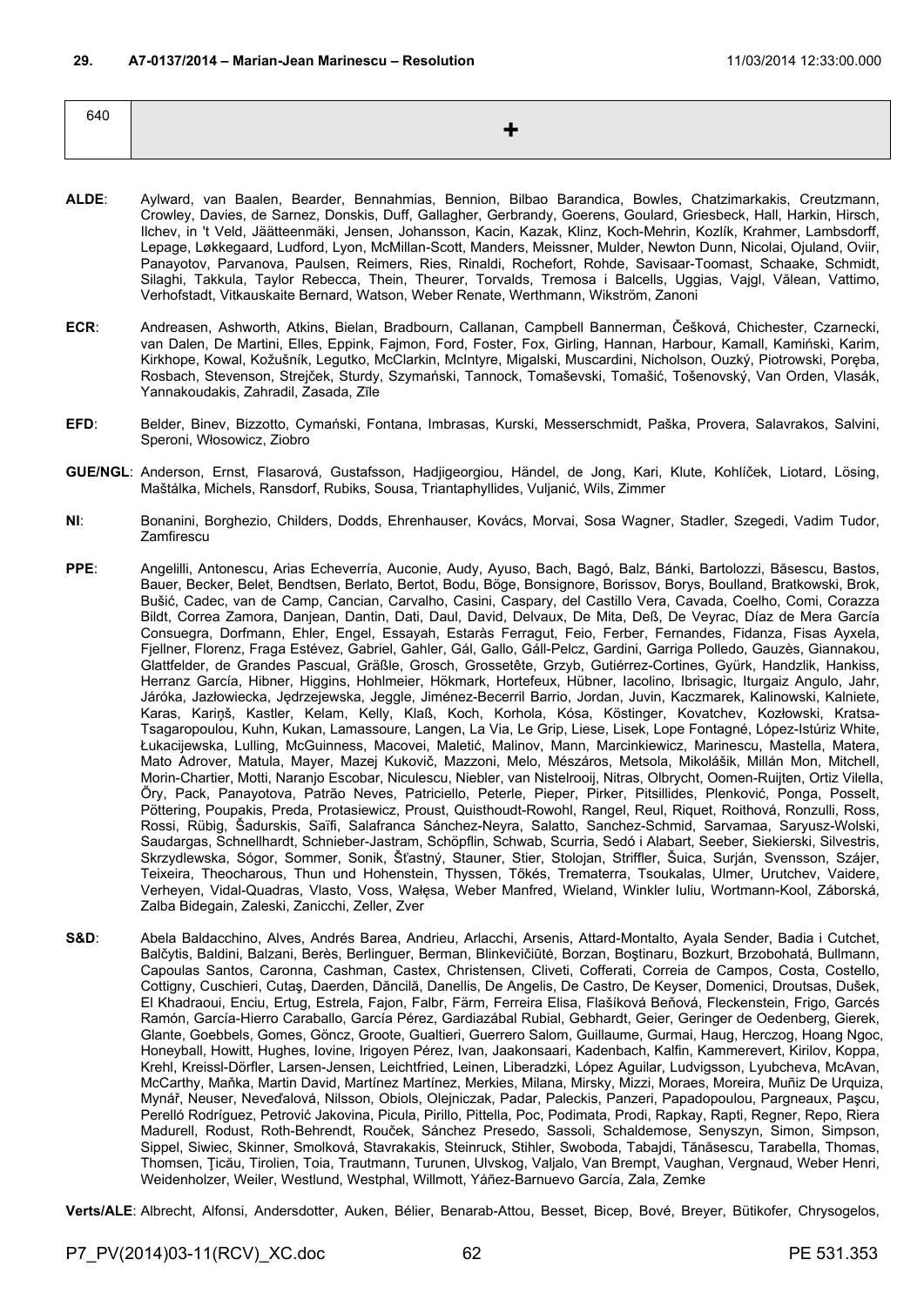Cochet, Cohn-Bendit, Cornelissen, Cramer, Cronberg, Delli, Demesmaeker, Durant, Eickhout, Engström, Evans, Giegold, Häfner, Hassi, Häusling, Hudghton, Irazabalbeitia Fernández, Jadot, Joly, Keller, Kiil-Nielsen, Lambert, Lamberts, Lichtenberger, Lochbihler, Lövin, Lunacek, Rivasi, Romeva i Rueda, Rühle, Sargentini, Schroedter, Schulz Werner, Smith, Staes, Tarand, Tavares, Taylor Keith, Trüpel, Turmes, Ždanoka, Zéribi

| 32 |  |
|----|--|
|    |  |

**ECR**: Bokros

- **EFD**: Agnew, Allam, Batten, Clark, (The Earl of) Dartmouth, Farage, Helmer, Morganti, Vanhecke
- **GUE/NGL**: Angourakis, Mélenchon, Murphy, Toussas
- **NI**: Brons, Claeys, Colman, Gollnisch, Griffin, Hartong, van der Kammen, Le Pen Jean-Marie, Le Pen Marine, Mölzer, Nattrass, Obermayr, Sinclaire, Stassen, van der Stoep, Zijlstra
- **PPE**: Winkler Hermann
- **S&D**: Masip Hidalgo

|--|--|

- **EFD**: Terho
- **GUE/NGL**: Chountis, Ferreira João, Le Hyaric, Meyer, Omarjee, Vergiat, Zuber
- **NI:** Martin Hans-Peter, Stoyanov
- **S&D**: Sehnalová
- **Verts/ALE**: Schlyter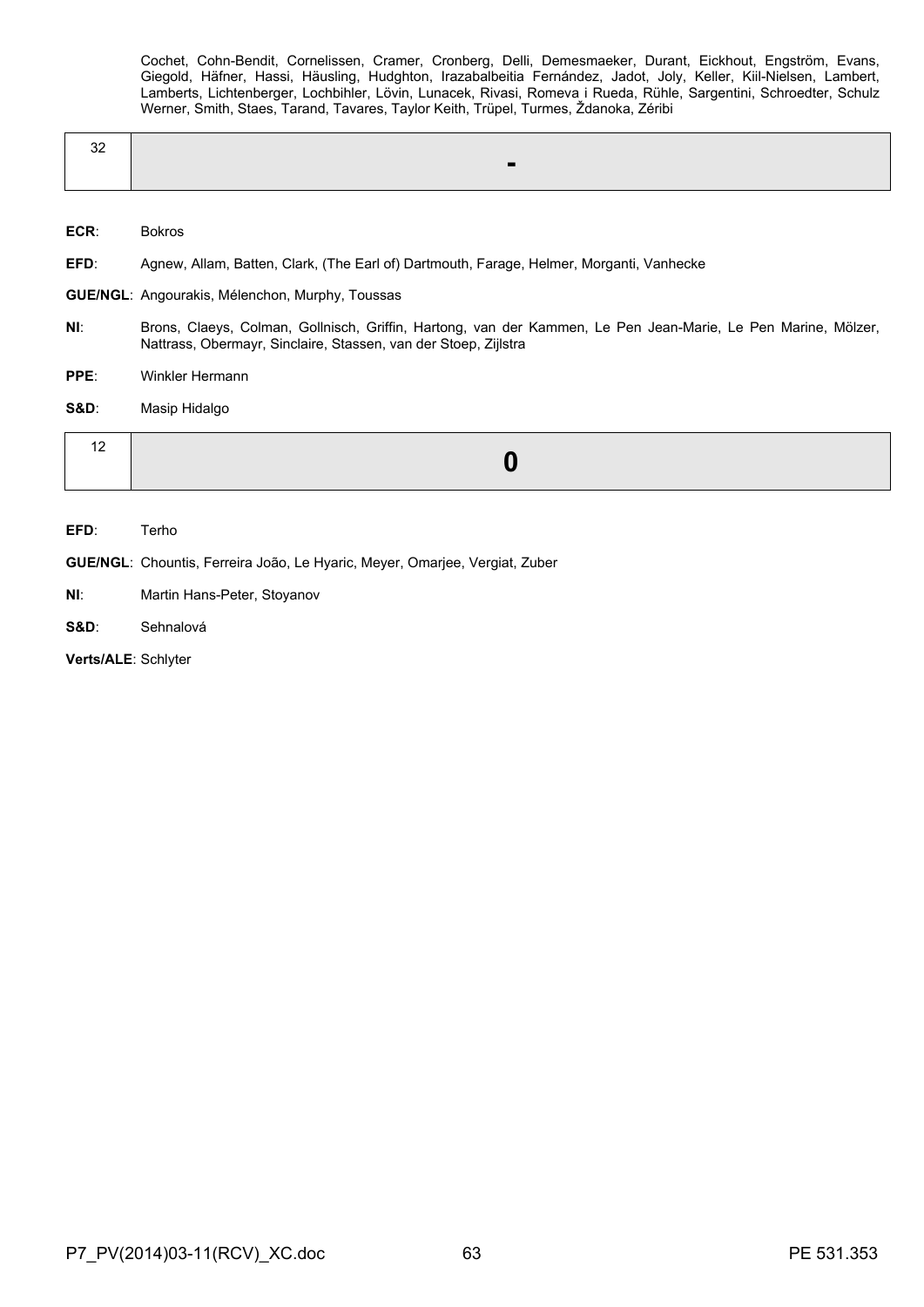| חמר<br>∠ວບ |  |
|------------|--|
|            |  |

- **ALDE**: Harkin
- **ECR**: van Dalen, Muscardini, Ouzký, Zasada
- **EFD**: Belder, Imbrasas, Paška, Salavrakos, Terho, Vanhecke
- **NI**: Bonanini, Claeys, Dodds, Stoyanov, Szegedi
- **PPE**: Angelilli, Antonescu, Auconie, Audy, Ayuso, Bach, Bagó, Balz, Bánki, Bartolozzi, Băsescu, Bastos, Bauer, Becker, Belet, Bendtsen, Berlato, Bertot, Böge, Bonsignore, Borissov, Borys, Boulland, Bratkowski, Brok, Bušić, Cadec, van de Camp, Cancian, Carvalho, Casini, Caspary, del Castillo Vera, Cavada, Coelho, Comi, Corazza Bildt, Correa Zamora, Danjean, Dantin, Dati, Daul, David, Delvaux, De Mita, Deß, De Veyrac, Dorfmann, Ehler, Engel, Essayah, Ferber, Fernandes, Fidanza, Fisas Ayxela, Fjellner, Florenz, Gabriel, Gahler, Gál, Gallo, Gáll-Pelcz, Garriga Polledo, Gauzès, Giannakou, Glattfelder, Gräßle, Grosch, Grossetête, Grzyb, Gutiérrez-Cortines, Gyürk, Handzlik, Hankiss, Hibner, Hohlmeier, Hökmark, Hortefeux, Hübner, Iacolino, Ibrisagic, Iturgaiz Angulo, Jahr, Járóka, Jazłowiecka, Jędrzejewska, Jeggle, Jiménez-Becerril Barrio, Jordan, Juvin, Kaczmarek, Kalinowski, Kalniete, Karas, Kariņš, Kastler, Kelam, Klaß, Koch, Korhola, Kósa, Köstinger, Kovatchev, Kozłowski, Kratsa-Tsagaropoulou, Kuhn, Kukan, Lamassoure, Langen, La Via, Le Grip, Liese, Lisek, Luhan, Łukacijewska, Lulling, Macovei, Maletić, Malinov, Mann, Marcinkiewicz, Marinescu, Mastella, Matera, Matula, Mayer, Mazej Kukovič, Mazzoni, Melo, Mészáros, Metsola, Mikolášik, Millán Mon, Morin-Chartier, Motti, Niculescu, Niebler, van Nistelrooij, Nitras, Olbrycht, Oomen-Ruijten, Ortiz Vilella, Őry, Pack, Panayotova, Patrão Neves, Patriciello, Peterle, Pirker, Pitsillides, Plenković, Ponga, Posselt, Pöttering, Poupakis, Preda, Protasiewicz, Proust, Quisthoudt-Rowohl, Rangel, Reul, Riquet, Roithová, Ronzulli, Ross, Rübig, Šadurskis, Saïfi, Salatto, Sanchez-Schmid, Sarvamaa, Saryusz-Wolski, Saudargas, Schnellhardt, Schnieber-Jastram, Schöpflin, Schwab, Scurria, Seeber, Siekierski, Silvestris, Skrzydlewska, Sógor, Sommer, Sonik, Šťastný, Stauner, Stier, Stolojan, Šuica, Surján, Svensson, Szájer, Teixeira, Theocharous, Thun und Hohenstein, Thyssen, Tőkés, Trematerra, Ulmer, Urutchev, Vaidere, Verheyen, Vlasto, Voss, Wałęsa, Weber Manfred, Wieland, Wortmann-Kool, Zaleski, Zanicchi, Zeller, Zver

### **S&D**: Goebbels

| 399 |     |
|-----|-----|
|     | . . |

- **ALDE**: Aylward, van Baalen, Bearder, Bennahmias, Bennion, Bilbao Barandica, Bowles, Chatzimarkakis, Creutzmann, Crowley, Davies, Donskis, Duff, Gallagher, Gerbrandy, Hall, Hirsch, Ilchev, in 't Veld, Jäätteenmäki, Jensen, Johansson, Kacin, Kazak, Klinz, Koch-Mehrin, Kozlík, Krahmer, Lambsdorff, Lepage, Løkkegaard, Ludford, Lyon, McMillan-Scott, Manders, Meissner, Mulder, Newton Dunn, Nicolai, Ojuland, Oviir, Panayotov, Parvanova, Paulsen, Reimers, Ries, Rinaldi, Rohde, Savisaar-Toomast, Schaake, Schmidt, Silaghi, Takkula, Taylor Rebecca, Thein, Theurer, Torvalds, Tremosa i Balcells, Uggias, Vajgl, Vălean, Vattimo, Verhofstadt, Vitkauskaite Bernard, Watson, Weber Renate, Werthmann, Wikström, Zanoni
- **ECR**: Andreasen, Ashworth, Atkins, Bielan, Bokros, Bradbourn, Callanan, Campbell Bannerman, Češková, Chichester, Czarnecki, De Martini, Eppink, Fajmon, Ford, Foster, Fox, Hannan, Harbour, Kamall, Kamiński, Karim, Kirkhope, Kowal, Kožušník, Legutko, McIntyre, Migalski, Nicholson, Piotrowski, Poręba, Stevenson, Strejček, Sturdy, Szymański, Tannock, Tomaševski, Tomašić, Tošenovský, Van Orden, Vlasák, Yannakoudakis, Zahradil
- **EFD**: Allam, Cymański, Kurski, Messerschmidt, Włosowicz, Ziobro
- **GUE/NGL**: Anderson, Angourakis, Chountis, Ernst, Ferreira João, Flasarová, Gustafsson, Händel, de Jong, Kari, Klute, Kohlíček, Le Hyaric, Liotard, Lösing, Maštálka, Mélenchon, Meyer, Michels, Murphy, Omarjee, Ransdorf, Rubiks, Sousa, Toussas, Triantaphyllides, Vergiat, Vuljanić, Wils, Zimmer, Zuber
- **NI**: Brons, Childers, Ehrenhauser, Griffin, Hartong, van der Kammen, Kovács, Martin Hans-Peter, Mölzer, Morvai, Nattrass, Obermayr, Sosa Wagner, Stadler, Stassen, van der Stoep, Vadim Tudor, Zamfirescu, Zijlstra
- **PPE**: Bodu, Pieper, Pietikäinen, Striffler, Winkler Hermann, Winkler Iuliu
- **S&D**: Abela Baldacchino, Alves, Andrés Barea, Andrieu, Arlacchi, Arsenis, Attard-Montalto, Ayala Sender, Badia i Cutchet, Baldini, Balzani, Berès, Berlinguer, Berman, Blinkevičiūtė, Borzan, Boştinaru, Bozkurt, Brzobohatá, Bullmann, Capoulas Santos, Caronna, Cashman, Castex, Cercas, Christensen, Cliveti, Cofferati, Correia de Campos, Costa, Costello, Cottigny, Cuschieri, Cutaş, Daerden, Dăncilă, Danellis, De Angelis, De Castro, De Keyser, Domenici, Droutsas, Dušek, El Khadraoui, Enciu, Ertug, Estrela, Fajon, Falbr, Färm, Ferreira Elisa, Flašíková Beňová, Fleckenstein, Frigo, Garcés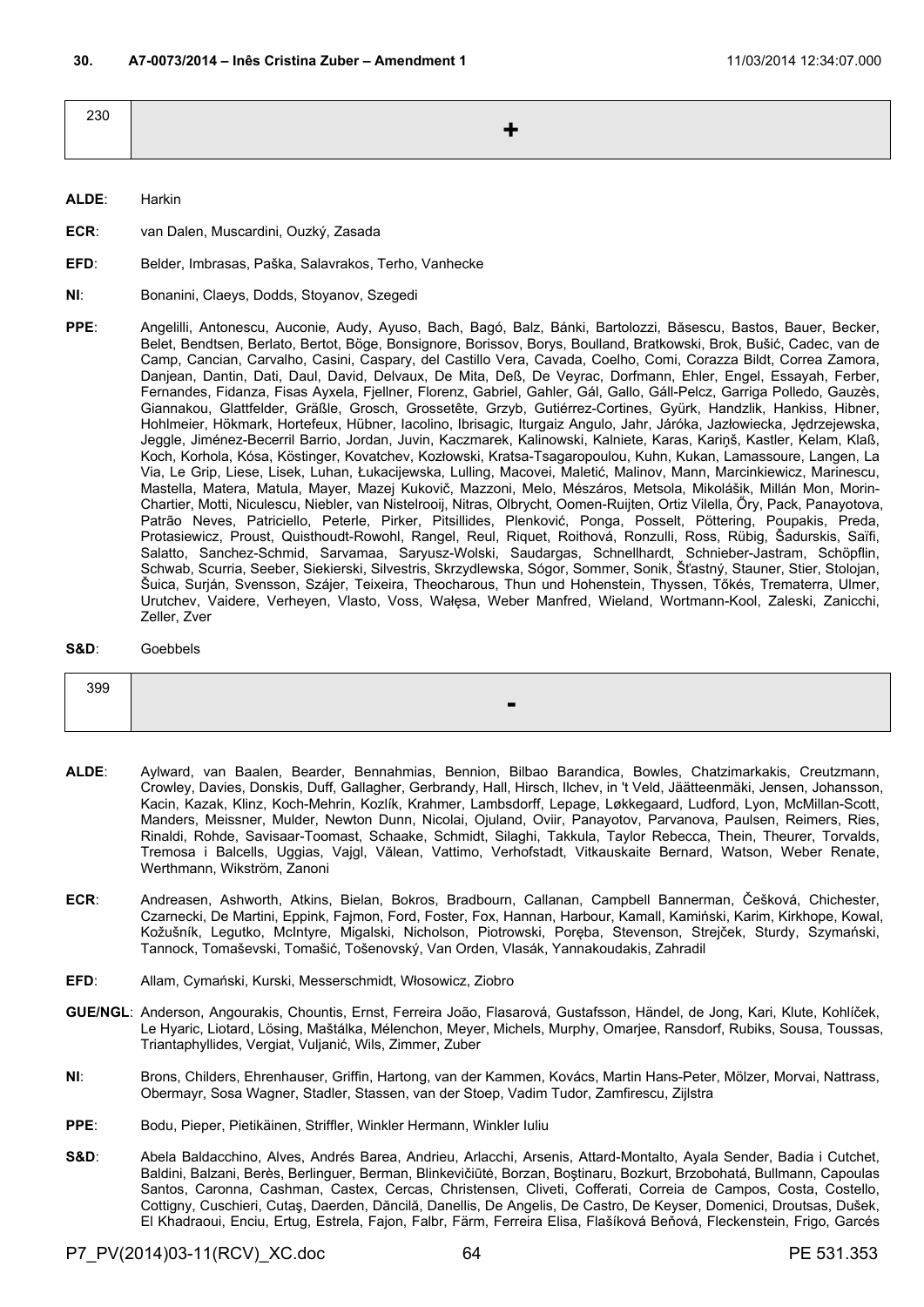Ramón, García-Hierro Caraballo, García Pérez, Gardiazábal Rubial, Gebhardt, Geier, Geringer de Oedenberg, Gierek, Glante, Gomes, Göncz, Groote, Gualtieri, Guillaume, Gurmai, Haug, Herczog, Hoang Ngoc, Honeyball, Howitt, Hughes, Iovine, Irigoyen Pérez, Ivan, Jaakonsaari, Kadenbach, Kalfin, Kammerevert, Kirilov, Koppa, Krehl, Kreissl-Dörfler, Larsen-Jensen, Leichtfried, Leinen, Liberadzki, López Aguilar, Ludvigsson, Lyubcheva, McAvan, McCarthy, Maňka, Martin David, Martínez Martínez, Masip Hidalgo, Merkies, Milana, Mirsky, Mizzi, Moraes, Moreira, Muñiz De Urquiza, Mynář, Neuser, Neveďalová, Nilsson, Obiols, Olejniczak, Padar, Paleckis, Panzeri, Papadopoulou, Pargneaux, Paşcu, Perelló Rodríguez, Petrović Jakovina, Picula, Pirillo, Pittella, Poc, Podimata, Prodi, Rapti, Regner, Repo, Riera Madurell, Rodust, Roth-Behrendt, Rouček, Sánchez Presedo, Sassoli, Schaldemose, Sehnalová, Senyszyn, Simon, Simpson, Sippel, Siwiec, Skinner, Smolková, Stavrakakis, Steinruck, Stihler, Swoboda, Tabajdi, Tănăsescu, Tarabella, Thomas, Thomsen, Ţicău, Tirolien, Trautmann, Turunen, Ulvskog, Valjalo, Van Brempt, Vaughan, Vergnaud, Weber Henri, Weidenholzer, Weiler, Westlund, Westphal, Willmott, Yáñez-Barnuevo García, Zala, Zemke

**Verts/ALE**: Albrecht, Alfonsi, Andersdotter, Auken, Bélier, Benarab-Attou, Besset, Bicep, Bové, Breyer, Bütikofer, Chrysogelos, Cochet, Cornelissen, Cramer, Cronberg, Delli, Demesmaeker, Durant, Eickhout, Engström, Evans, Giegold, Häfner, Hassi, Häusling, Hudghton, Irazabalbeitia Fernández, Jadot, Joly, Keller, Kiil-Nielsen, Lambert, Lamberts, Lichtenberger, Lochbihler, Lövin, Lunacek, Rivasi, Romeva i Rueda, Rühle, Sargentini, Schlyter, Schroedter, Schulz Werner, Smith, Staes, Tarand, Tavares, Taylor Keith, Trüpel, Turmes, Ždanoka, Zéribi

| $\begin{vmatrix} 43 \end{vmatrix}$ |  |
|------------------------------------|--|
|                                    |  |

- **ALDE**: de Sarnez, Goulard, Griesbeck, Rochefort
- **ECR**: Rosbach, Zīle
- **EFD**: Agnew, Batten, Binev, Bizzotto, Clark, (The Earl of) Dartmouth, Farage, Fontana, Helmer, Morganti, Provera, Salvini, Speroni
- **NI**: Borghezio, Colman, Gollnisch, Le Pen Jean-Marie, Le Pen Marine, Sinclaire
- **PPE**: Díaz de Mera García Consuegra, Estaràs Ferragut, Feio, Gardini, de Grandes Pascual, Herranz García, Higgins, Kelly, Mitchell, Rossi, Salafranca Sánchez-Neyra, Sedó i Alabart, Tsoukalas, Vidal-Quadras, Záborská, Zalba Bidegain
- **S&D**: Balčytis, Toia

**ПОПРАВКИ В ПОДАДЕНИТЕ ГЛАСОВЕ И НАМЕРЕНИЯ ЗА ГЛАСУВАНЕ – CORRECCIONES E INTENCIONES DE VOTO – OPRAVY HLASOVÁNÍ A SDĚLENÍ O ÚMYSLU HLASOVAT – STEMMERETTELSER OG –INTENTIONER – BERICHTIGUNGEN DES STIMMVERHALTENS UND BEABSICHTIGTES STIMMVERHALTEN – HÄÄLETUSE PARANDUSED JA HÄÄLETUSKAVATSUSED – ΔΙΟΡΘΩΣΕΙΣ ΚΑΙ ΠΡΟΘΕΣΕΙΣ ΨΗΦΟΥ – CORRECTIONS TO VOTES AND VOTING INTENTIONS – CORRECTIONS ET INTENTIONS DE VOTE – IZMJENE DANIH GLASOVA I NAMJERE GLASAČA – CORREZIONI E INTENZIONI DI VOTO – BALSOJUMU LABOJUMI UN NODOMI BALSOT – BALSAVIMO PATAISYMAI IR KETINIMAI – SZAVAZATOK HELYESBÍTÉSEI ÉS SZAVAZÁSI SZÁNDÉKOK – KORREZZJONIJIET U INTENZJONIJIET GĦALL-VOT – RECTIFICATIES STEMGEDRAG/ VOORGENOMEN STEMGEDRAG – KOREKTY DO GŁOSOWANIA I ZAMIAR GŁOSOWANIA – CORRECÇÕES E INTENÇÕES DE VOTO – CORECTĂRI ŞI INTENŢII DE VOT OPRAVY HLASOVANIA A ZÁMERY PRI HLASOVANÍ – CEARTÚCHÁIN AR AN VÓTA AGUS INTINNÍ VÓTÁLA – POPRAVKI IN NAMERE GLASOVANJA – ÄÄNESTYSKÄYTTÄYTYMISTÄ JA ÄÄNESTYSAIKEITA KOSKEVAT ILMOITUKSET – RÄTTELSER/AVSIKTSFÖRKLARINGAR TILL AVGIVNA RÖSTER**

| $\blacksquare$ | Takis Hadjigeorgiou       |
|----------------|---------------------------|
| 0              | <b>Mairead McGuinness</b> |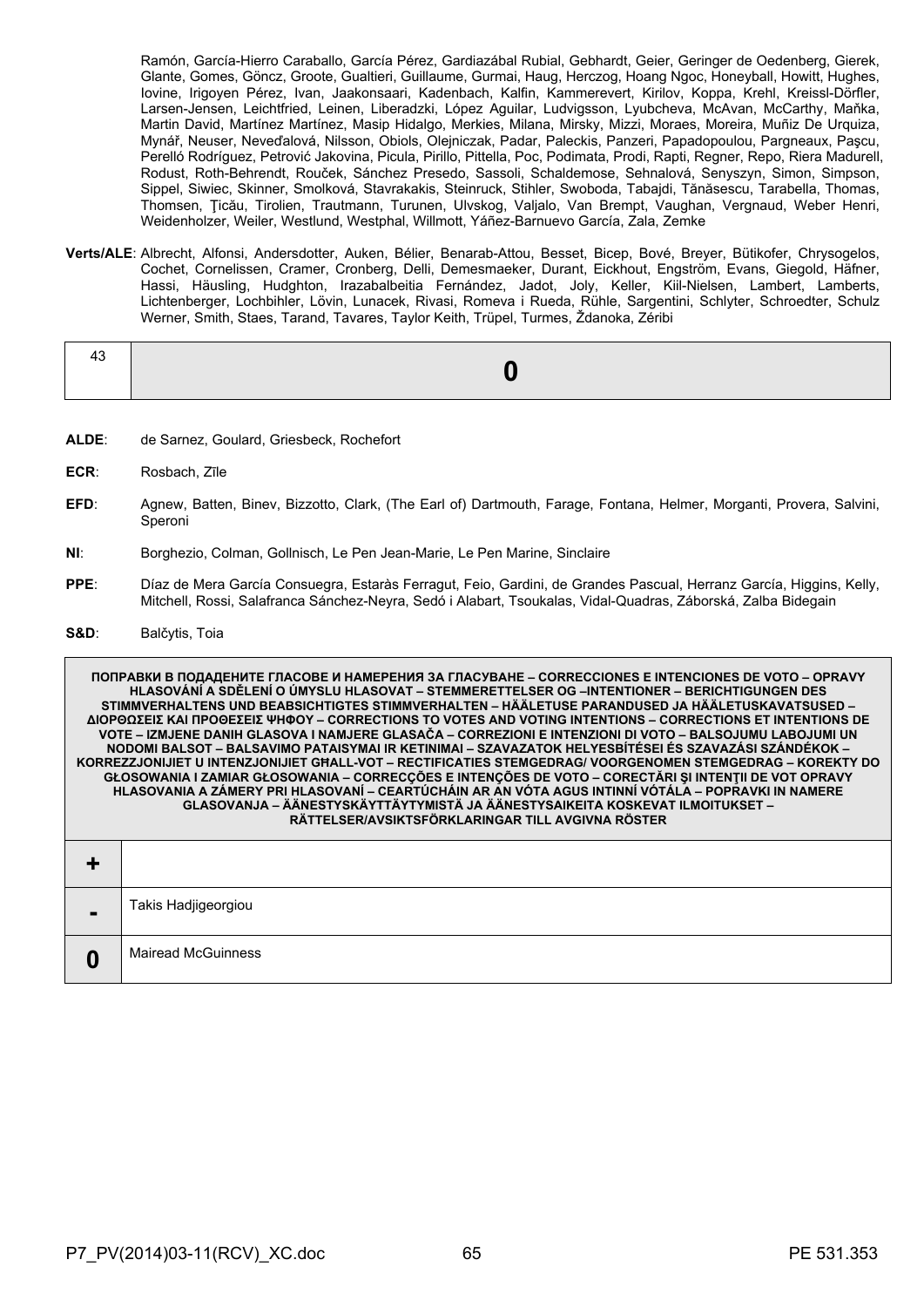| 511 |      |
|-----|------|
|     | N 16 |
|     |      |

- **ALDE**: Aylward, van Baalen, Bearder, Bennahmias, Bennion, Bilbao Barandica, Bowles, Chatzimarkakis, Creutzmann, Crowley, Davies, de Sarnez, Donskis, Duff, Gallagher, Gerbrandy, Goerens, Goulard, Griesbeck, Hall, Harkin, Hirsch, Ilchev, in 't Veld, Jäätteenmäki, Kacin, Kazak, Klinz, Koch-Mehrin, Kozlík, Krahmer, Lambsdorff, Lepage, Ludford, Lyon, McMillan-Scott, Manders, Meissner, Mulder, Newton Dunn, Nicolai, Ojuland, Oviir, Panayotov, Parvanova, Reimers, Ries, Rinaldi, Rochefort, Savisaar-Toomast, Schaake, Silaghi, Takkula, Taylor Rebecca, Thein, Theurer, Torvalds, Tremosa i Balcells, Uggias, Vajgl, Vălean, Vattimo, Verhofstadt, Vitkauskaite Bernard, Watson, Weber Renate, Werthmann, Wikström, Zanoni
- **ECR**: Muscardini
- **EFD**: Cymański, Kurski, Paška, Terho, Vanhecke, Włosowicz
- **GUE/NGL**: Anderson, Angourakis, Chountis, Ernst, Ferreira João, Flasarová, Gustafsson, Hadjigeorgiou, Händel, de Jong, Kari, Klute, Kohlíček, Le Hyaric, Liotard, Lösing, Maštálka, Mélenchon, Meyer, Michels, Murphy, Omarjee, Ransdorf, Rubiks, Sousa, Toussas, Triantaphyllides, Vergiat, Vuljanić, Wils, Zimmer, Zuber
- **NI**: Bonanini, Childers, Claeys, Ehrenhauser, Gollnisch, Kovács, Le Pen Jean-Marie, Le Pen Marine, Martin Hans-Peter, Mölzer, Morvai, Obermayr, Sosa Wagner, Stadler, Stoyanov
- **PPE**: Angelilli, Antonescu, Auconie, Audy, Ayuso, Bach, Bagó, Bartolozzi, Băsescu, Bastos, Becker, Berlato, Borys, Boulland, Bratkowski, Brok, Bušić, Cadec, van de Camp, Cancian, Carvalho, Casini, Caspary, del Castillo Vera, Cavada, Coelho, Comi, Correa Zamora, Danjean, Dantin, Dati, David, Delvaux, De Mita, De Veyrac, Díaz de Mera García Consuegra, Engel, Estaràs Ferragut, Fernandes, Fidanza, Fisas Ayxela, Florenz, Fraga Estévez, Gallo, Gardini, Garriga Polledo, de Grandes Pascual, Grossetête, Grzyb, Gutiérrez-Cortines, Handzlik, Herranz García, Hibner, Higgins, Hortefeux, Hübner, Iacolino, Iturgaiz Angulo, Jazłowiecka, Jędrzejewska, Jiménez-Becerril Barrio, Jordan, Kaczmarek, Kalinowski, Kalniete, Karas, Kariņš, Kastler, Kelam, Kelly, Korhola, Köstinger, Kovatchev, Kozłowski, Kuhn, Kukan, Lamassoure, Langen, La Via, Le Grip, Lope Fontagné, López-Istúriz White, Łukacijewska, Lulling, McGuinness, Macovei, Maletić, Malinov, Marcinkiewicz, Marinescu, Mastella, Matera, Matula, Mazej Kukovič, Mazzoni, Mészáros, Metsola, Mikolášik, Millán Mon, Mitchell, Morin-Chartier, Motti, van Nistelrooij, Olbrycht, Oomen-Ruijten, Ortiz Vilella, Panayotova, Patrão Neves, Patriciello, Peterle, Pieper, Pietikäinen, Pirker, Pitsillides, Plenković, Ponga, Poupakis, Preda, Protasiewicz, Proust, Quisthoudt-Rowohl, Riquet, Roithová, Ronzulli, Ross, Rossi, Rübig, Šadurskis, Saïfi, Salafranca Sánchez-Neyra, Salatto, Sanchez-Schmid, Sarvamaa, Saryusz-Wolski, Saudargas, Schnellhardt, Scurria, Sedó i Alabart, Seeber, Siekierski, Silvestris, Skrzydlewska, Sógor, Sommer, Sonik, Šťastný, Stolojan, Striffler, Šuica, Teixeira, Trematerra, Vaidere, Vidal-Quadras, Vlasto, Voss, Wałęsa, Wortmann-Kool, Záborská, Zalba Bidegain, Zaleski, Zver
- **S&D**: Abela Baldacchino, Alves, Andrés Barea, Andrieu, Arlacchi, Arsenis, Attard-Montalto, Ayala Sender, Badia i Cutchet, Balčytis, Baldini, Balzani, Berès, Berlinguer, Berman, Blinkevičiūtė, Borzan, Boştinaru, Bozkurt, Brzobohatá, Bullmann, Capoulas Santos, Caronna, Cashman, Castex, Cercas, Christensen, Cliveti, Cofferati, Correia de Campos, Costa, Costello, Cottigny, Cuschieri, Cutaş, Daerden, Dăncilă, Danellis, De Angelis, De Castro, De Keyser, Domenici, Droutsas, Dušek, El Khadraoui, Enciu, Ertug, Estrela, Fajon, Falbr, Färm, Ferreira Elisa, Flašíková Beňová, Fleckenstein, Frigo, Garcés Ramón, García-Hierro Caraballo, García Pérez, Gardiazábal Rubial, Gebhardt, Geier, Geringer de Oedenberg, Gierek, Glante, Goebbels, Gomes, Göncz, Groote, Gualtieri, Guerrero Salom, Guillaume, Gurmai, Haug, Herczog, Hoang Ngoc, Honeyball, Howitt, Hughes, Iovine, Irigoyen Pérez, Ivan, Jaakonsaari, Kadenbach, Kalfin, Kammerevert, Kirilov, Koppa, Krehl, Kreissl-Dörfler, Larsen-Jensen, Leichtfried, Leinen, Liberadzki, López Aguilar, Ludvigsson, Lyubcheva, McAvan, McCarthy, Maňka, Martin David, Martínez Martínez, Masip Hidalgo, Merkies, Milana, Mirsky, Mizzi, Moraes, Moreira, Muñiz De Urquiza, Mynář, Neuser, Neveďalová, Nilsson, Obiols, Olejniczak, Padar, Paleckis, Panzeri, Papadopoulou, Pargneaux, Paşcu, Perelló Rodríguez, Petrović Jakovina, Picula, Pirillo, Pittella, Poc, Podimata, Prodi, Rapkay, Rapti, Regner, Repo, Riera Madurell, Rodust, Rouček, Sánchez Presedo, Sassoli, Schaldemose, Sehnalová, Senyszyn, Simon, Simpson, Sippel, Siwiec, Skinner, Smolková, Stavrakakis, Steinruck, Stihler, Tabajdi, Tănăsescu, Tarabella, Thomas, Thomsen, Ţicău, Tirolien, Toia, Trautmann, Turunen, Ulvskog, Valjalo, Van Brempt, Vaughan, Vergnaud, Weber Henri, Weidenholzer, Weiler, Westlund, Willmott, Yáñez-Barnuevo García, Zala, Zemke
- **Verts/ALE**: Albrecht, Alfonsi, Andersdotter, Auken, Bélier, Benarab-Attou, Besset, Bicep, Bové, Breyer, Bütikofer, Chrysogelos, Cochet, Cohn-Bendit, Cornelissen, Cramer, Cronberg, Delli, Durant, Eickhout, Engström, Evans, Giegold, Häfner, Hassi, Häusling, Hudghton, Irazabalbeitia Fernández, Jadot, Joly, Keller, Kiil-Nielsen, Lambert, Lamberts, Lichtenberger, Lochbihler, Lövin, Lunacek, Rivasi, Romeva i Rueda, Rühle, Sargentini, Schlyter, Schroedter, Schulz Werner, Smith, Staes, Tarand, Tavares, Taylor Keith, Trüpel, Turmes, Ždanoka, Zéribi

| 125 |                |  |
|-----|----------------|--|
|     | $\blacksquare$ |  |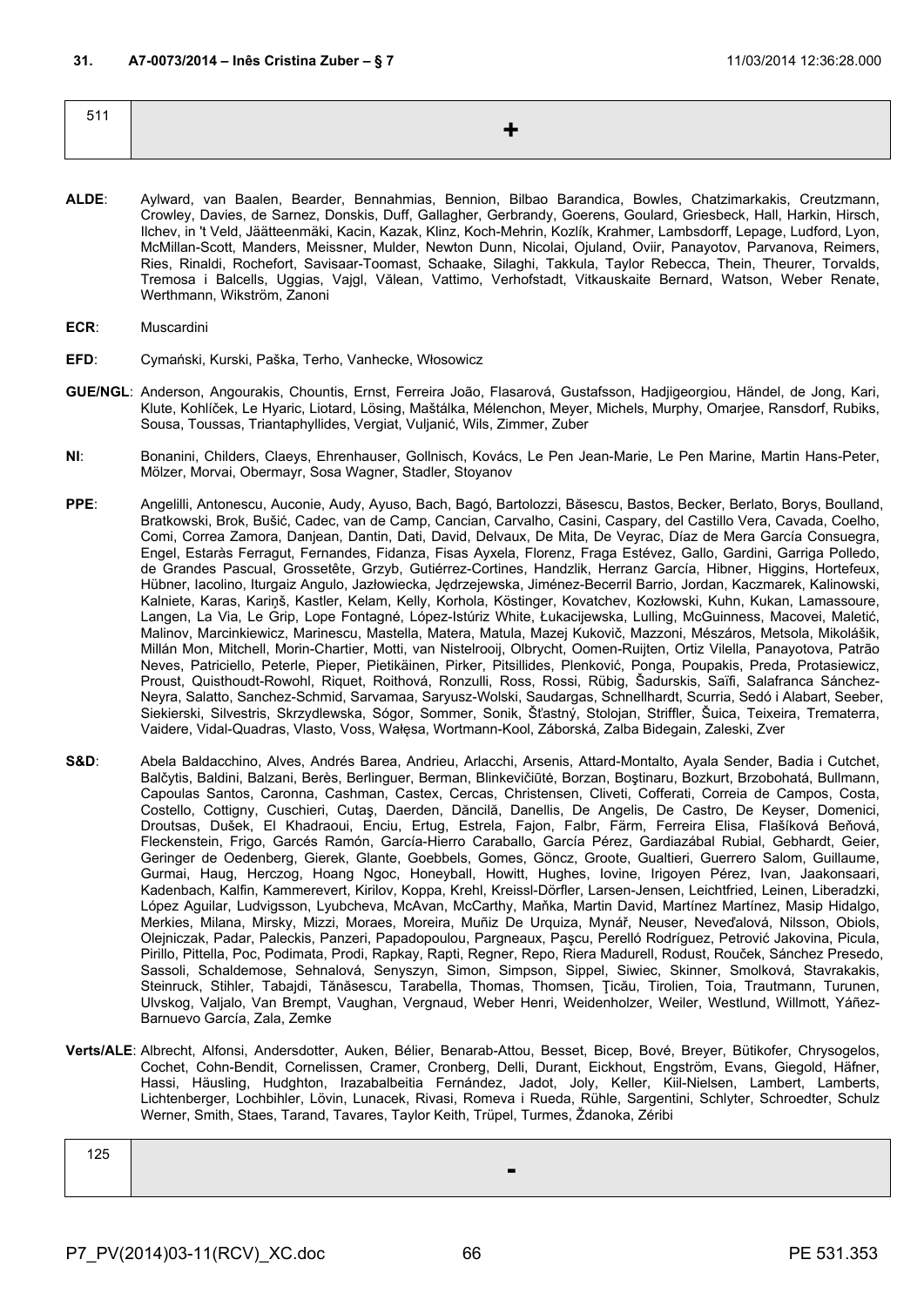- **ALDE**: Jensen, Johansson, Løkkegaard, Rohde
- **ECR**: Andreasen, Ashworth, Atkins, Bielan, Bokros, Bradbourn, Callanan, Campbell Bannerman, Češková, Chichester, van Dalen, De Martini, Elles, Eppink, Fajmon, Ford, Foster, Fox, Girling, Hannan, Harbour, Kamall, Kamiński, Karim, Kirkhope, Kowal, Kožušník, Legutko, McClarkin, McIntyre, Migalski, Nicholson, Ouzký, Piotrowski, Poręba, Rosbach, Stevenson, Strejček, Sturdy, Szymański, Tannock, Tomaševski, Tomašić, Tošenovský, Van Orden, Vlasák, Yannakoudakis, Zahradil, Zasada, Zīle
- **EFD**: Belder, Helmer
- **NI**: Brons, Dodds, Griffin, Hartong, van der Kammen, Stassen, van der Stoep, Vadim Tudor, Zamfirescu, Zijlstra
- **PPE**: Balz, Bánki, Belet, Bendtsen, Bertot, Böge, Borissov, Corazza Bildt, Deß, Dorfmann, Ehler, Essayah, Feio, Ferber, Fjellner, Gahler, Gál, Gáll-Pelcz, Gauzès, Glattfelder, Gräßle, Grosch, Gyürk, Hankiss, Hohlmeier, Hökmark, Ibrisagic, Járóka, Jeggle, Klaß, Koch, Kósa, Liese, Luhan, Mann, Mayer, Melo, Niculescu, Niebler, Nitras, Őry, Pack, Posselt, Pöttering, Reul, Schnieber-Jastram, Schöpflin, Schwab, Stauner, Surján, Svensson, Thyssen, Tőkés, Ulmer, Verheyen, Wieland, Winkler Hermann, Winkler Iuliu, Zeller

| 40 |                  |
|----|------------------|
|    | $\boldsymbol{0}$ |

- **ALDE**: Paulsen, Schmidt
- **EFD**: Agnew, Allam, Batten, Binev, Bizzotto, Clark, (The Earl of) Dartmouth, Farage, Fontana, Imbrasas, Messerschmidt, Morganti, Provera, Salavrakos, Salvini, Speroni, Ziobro
- **NI**: Borghezio, Colman, Nattrass, Sinclaire, Szegedi
- **PPE**: Bauer, Bodu, Daul, Gabriel, Giannakou, Jahr, Juvin, Kratsa-Tsagaropoulou, Lisek, Rangel, Thun und Hohenstein, Tsoukalas, Urutchev, Weber Manfred, Zanicchi

**Verts/ALE**: Demesmaeker

**ПОПРАВКИ В ПОДАДЕНИТЕ ГЛАСОВЕ И НАМЕРЕНИЯ ЗА ГЛАСУВАНЕ – CORRECCIONES E INTENCIONES DE VOTO – OPRAVY HLASOVÁNÍ A SDĚLENÍ O ÚMYSLU HLASOVAT – STEMMERETTELSER OG –INTENTIONER – BERICHTIGUNGEN DES STIMMVERHALTENS UND BEABSICHTIGTES STIMMVERHALTEN – HÄÄLETUSE PARANDUSED JA HÄÄLETUSKAVATSUSED – ΔΙΟΡΘΩΣΕΙΣ ΚΑΙ ΠΡΟΘΕΣΕΙΣ ΨΗΦΟΥ – CORRECTIONS TO VOTES AND VOTING INTENTIONS – CORRECTIONS ET INTENTIONS DE VOTE – IZMJENE DANIH GLASOVA I NAMJERE GLASAČA – CORREZIONI E INTENZIONI DI VOTO – BALSOJUMU LABOJUMI UN NODOMI BALSOT – BALSAVIMO PATAISYMAI IR KETINIMAI – SZAVAZATOK HELYESBÍTÉSEI ÉS SZAVAZÁSI SZÁNDÉKOK – KORREZZJONIJIET U INTENZJONIJIET GĦALL-VOT – RECTIFICATIES STEMGEDRAG/ VOORGENOMEN STEMGEDRAG – KOREKTY DO GŁOSOWANIA I ZAMIAR GŁOSOWANIA – CORRECÇÕES E INTENÇÕES DE VOTO – CORECTĂRI ŞI INTENŢII DE VOT OPRAVY HLASOVANIA A ZÁMERY PRI HLASOVANÍ – CEARTÚCHÁIN AR AN VÓTA AGUS INTINNÍ VÓTÁLA – POPRAVKI IN NAMERE GLASOVANJA – ÄÄNESTYSKÄYTTÄYTYMISTÄ JA ÄÄNESTYSAIKEITA KOSKEVAT ILMOITUKSET – RÄTTELSER/AVSIKTSFÖRKLARINGAR TILL AVGIVNA RÖSTER +** Diogo Feio **-** Godelieve Quisthoudt-Rowohl **0**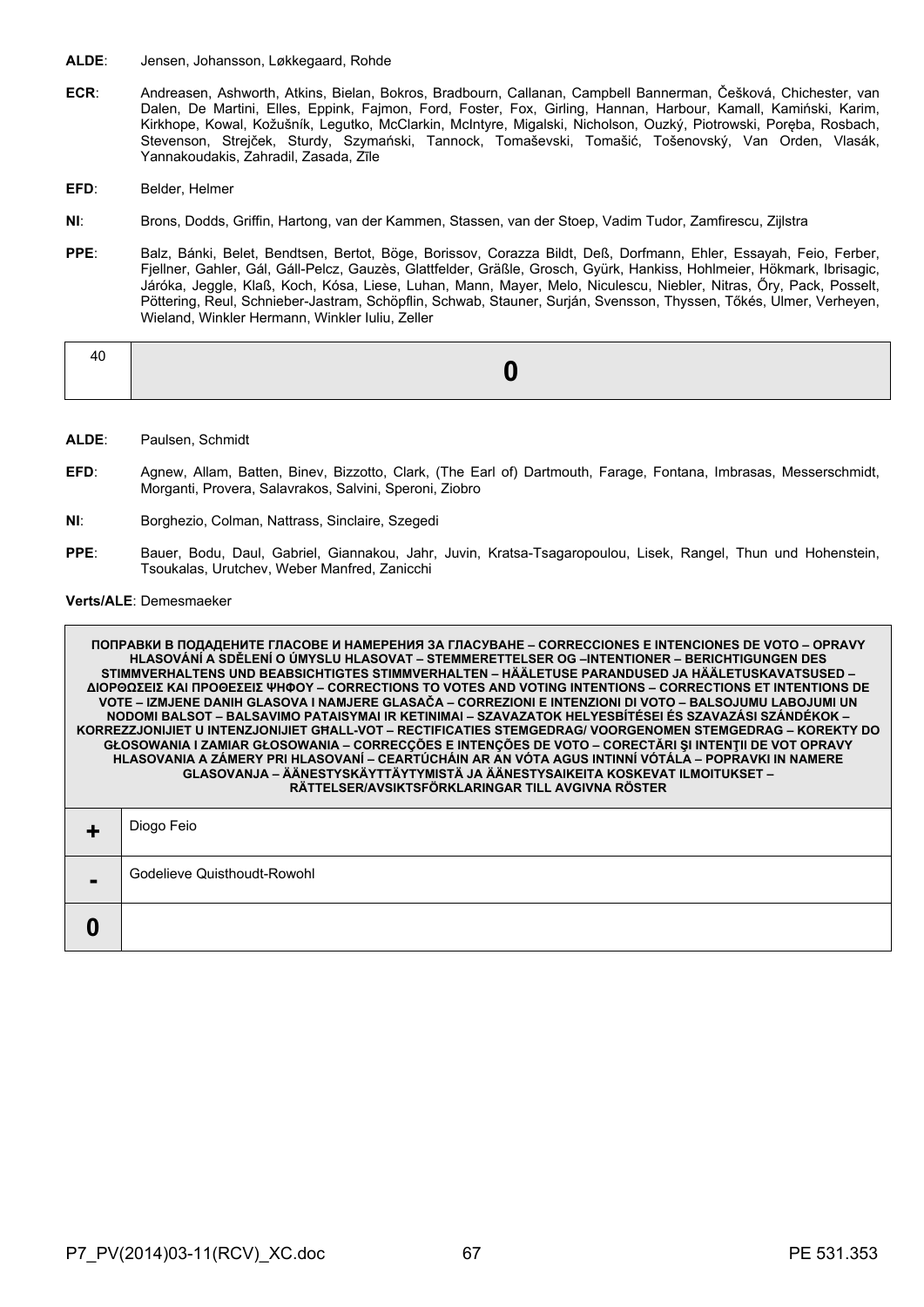| 597 |  |
|-----|--|
|     |  |
|     |  |

- **ALDE**: Aylward, van Baalen, Bearder, Bennahmias, Bennion, Bilbao Barandica, Bowles, Chatzimarkakis, Creutzmann, Crowley, de Sarnez, Donskis, Gerbrandy, Goerens, Goulard, Griesbeck, Hall, Hirsch, Ilchev, in 't Veld, Jäätteenmäki, Johansson, Kacin, Kazak, Klinz, Koch-Mehrin, Kozlík, Krahmer, Lambsdorff, Lepage, Ludford, McMillan-Scott, Manders, Meissner, Newton Dunn, Nicolai, Oviir, Panayotov, Parvanova, Paulsen, Reimers, Ries, Rinaldi, Rochefort, Rohde, Savisaar-Toomast, Schaake, Schmidt, Silaghi, Takkula, Taylor Rebecca, Thein, Tremosa i Balcells, Uggias, Vajgl, Vălean, Vattimo, Verhofstadt, Watson, Weber Renate, Werthmann, Wikström, Zanoni
- **ECR**: Andreasen, Atkins, Bradbourn, Callanan, De Martini, Elles, Ford, Foster, Fox, Girling, Hannan, Harbour, Kamall, Kamiński, Karim, Kowal, Legutko, McClarkin, McIntyre, Migalski, Muscardini, Nicholson, Ouzký, Piotrowski, Poręba, Rosbach, Stevenson, Strejček, Sturdy, Szymański, Tannock, Tomaševski, Tomašić, Van Orden, Yannakoudakis, Zahradil, Zasada, Zīle
- **EFD**: Bizzotto, Cymański, Kurski, Messerschmidt, Morganti, Paška, Provera, Salavrakos, Speroni, Terho, Włosowicz, Ziobro
- **GUE/NGL**: Anderson, Angourakis, Chountis, Ernst, Ferreira João, Flasarová, Gustafsson, Hadjigeorgiou, Händel, de Jong, Kari, Klute, Kohlíček, Le Hyaric, Liotard, Lösing, Maštálka, Mélenchon, Meyer, Michels, Murphy, Omarjee, Ransdorf, Sousa, Toussas, Triantaphyllides, Vergiat, Vuljanić, Wils, Zimmer, Zuber
- **NI**: Bonanini, Borghezio, Childers, Dodds, Ehrenhauser, Gollnisch, Kovács, Le Pen Jean-Marie, Le Pen Marine, Martin Hans-Peter, Morvai, Obermayr, Sosa Wagner, Stadler, van der Stoep, Stoyanov, Szegedi
- **PPE**: Angelilli, Antonescu, Arias Echeverría, Auconie, Audy, Ayuso, Bach, Balz, Bartolozzi, Băsescu, Bastos, Bauer, Becker, Belet, Berlato, Bertot, Böge, Bonsignore, Borissov, Borys, Boulland, Bratkowski, Brok, Cadec, van de Camp, Cancian, Carvalho, Casini, Caspary, Cavada, Coelho, Comi, Corazza Bildt, Correa Zamora, Danjean, Dantin, Dati, David, Delvaux, De Mita, Deß, De Veyrac, Díaz de Mera García Consuegra, Dorfmann, Engel, Essayah, Estaràs Ferragut, Feio, Ferber, Fernandes, Fidanza, Fisas Ayxela, Fjellner, Fraga Estévez, Gabriel, Gahler, Gál, Gallo, Gáll-Pelcz, Gardini, Garriga Polledo, Gauzès, Giannakou, Glattfelder, de Grandes Pascual, Gräßle, Grosch, Grossetête, Grzyb, Gutiérrez-Cortines, Gyürk, Handzlik, Hankiss, Herranz García, Hibner, Hohlmeier, Hökmark, Hortefeux, Hübner, Iacolino, Ibrisagic, Iturgaiz Angulo, Jahr, Jeggle, Jiménez-Becerril Barrio, Jordan, Juvin, Kaczmarek, Kalinowski, Kalniete, Karas, Kariņš, Kastler, Kelam, Kelly, Klaß, Koch, Kósa, Köstinger, Kovatchev, Kozłowski, Kratsa-Tsagaropoulou, Kuhn, Kukan, Lamassoure, Langen, La Via, Le Grip, Liese, Lisek, Lope Fontagné, López-Istúriz White, Luhan, Łukacijewska, Lulling, McGuinness, Macovei, Malinov, Mann, Marcinkiewicz, Marinescu, Mastella, Matera, Mato Adrover, Matula, Mayer, Mazej Kukovič, Melo, Mészáros, Metsola, Mikolášik, Morin-Chartier, Motti, Niculescu, Niebler, van Nistelrooij, Olbrycht, Oomen-Ruijten, Ortiz Vilella, Őry, Pack, Panayotova, Patrão Neves, Patriciello, Peterle, Pieper, Pietikäinen, Pirker, Pitsillides, Ponga, Posselt, Pöttering, Poupakis, Protasiewicz, Proust, Quisthoudt-Rowohl, Rangel, Reul, Riquet, Roithová, Ronzulli, Ross, Rossi, Šadurskis, Saïfi, Salafranca Sánchez-Neyra, Salatto, Sanchez-Schmid, Sarvamaa, Saryusz-Wolski, Saudargas, Schnellhardt, Schnieber-Jastram, Schöpflin, Schwab, Scurria, Sedó i Alabart, Siekierski, Silvestris, Skrzydlewska, Sógor, Sommer, Sonik, Šťastný, Stier, Stolojan, Striffler, Šuica, Surján, Svensson, Szájer, Theocharous, Thyssen, Tőkés, Trematerra, Ulmer, Urutchev, Vaidere, Vidal-Quadras, Vlasto, Voss, Wałęsa, Weber Manfred, Wieland, Winkler Iuliu, Wortmann-Kool, Záborská, Zalba Bidegain, Zaleski
- **S&D**: Abela Baldacchino, Alves, Andrés Barea, Andrieu, Arlacchi, Arsenis, Attard-Montalto, Ayala Sender, Badia i Cutchet, Balčytis, Baldini, Balzani, Berès, Berlinguer, Berman, Blinkevičiūtė, Borzan, Boştinaru, Bozkurt, Brzobohatá, Bullmann, Capoulas Santos, Caronna, Cashman, Castex, Cercas, Christensen, Cliveti, Cofferati, Correia de Campos, Costa, Costello, Cottigny, Cuschieri, Cutaş, Daerden, Dăncilă, Danellis, De Angelis, De Castro, De Keyser, Domenici, Droutsas, Dušek, El Khadraoui, Enciu, Ertug, Estrela, Fajon, Falbr, Färm, Ferreira Elisa, Flašíková Beňová, Fleckenstein, Frigo, Garcés Ramón, García-Hierro Caraballo, García Pérez, Gardiazábal Rubial, Gebhardt, Geier, Geringer de Oedenberg, Gierek, Glante, Goebbels, Gomes, Göncz, Groote, Gualtieri, Guerrero Salom, Guillaume, Gurmai, Haug, Herczog, Hoang Ngoc, Honeyball, Howitt, Hughes, Iovine, Irigoyen Pérez, Ivan, Jaakonsaari, Kadenbach, Kalfin, Kammerevert, Kirilov, Koppa, Krehl, Kreissl-Dörfler, Larsen-Jensen, Leichtfried, Leinen, Liberadzki, López Aguilar, Ludvigsson, Lyubcheva, McAvan, McCarthy, Maňka, Martin David, Martínez Martínez, Masip Hidalgo, Merkies, Milana, Mirsky, Mizzi, Moraes, Moreira, Muñiz De Urquiza, Neuser, Neveďalová, Obiols, Olejniczak, Padar, Paleckis, Panzeri, Papadopoulou, Pargneaux, Paşcu, Perelló Rodríguez, Petrović Jakovina, Picula, Pirillo, Pittella, Poc, Podimata, Prodi, Rapkay, Rapti, Regner, Repo, Riera Madurell, Rodust, Roth-Behrendt, Rouček, Sánchez Presedo, Sassoli, Schaldemose, Sehnalová, Senyszyn, Simon, Simpson, Sippel, Siwiec, Skinner, Smolková, Stavrakakis, Steinruck, Stihler, Swoboda, Tabajdi, Tănăsescu, Tarabella, Thomas, Thomsen, Ţicău, Tirolien, Toia, Trautmann, Turunen, Ulvskog, Valjalo, Van Brempt, Vaughan, Vergnaud, Weber Henri, Weidenholzer, Weiler, Westlund, Westphal, Willmott, Yáñez-Barnuevo García, Zala, Zemke
- **Verts/ALE**: Albrecht, Alfonsi, Andersdotter, Auken, Bélier, Benarab-Attou, Besset, Bicep, Bové, Breyer, Bütikofer, Chrysogelos, Cochet, Cohn-Bendit, Cornelissen, Cramer, Cronberg, Delli, Durant, Eickhout, Engström, Evans, Giegold, Häfner, Hassi, Häusling, Hudghton, Irazabalbeitia Fernández, Jadot, Keller, Kiil-Nielsen, Lambert, Lamberts, Lichtenberger, Lochbihler, Lövin, Lunacek, Rivasi, Romeva i Rueda, Rühle, Sargentini, Schlyter, Schroedter, Schulz Werner, Smith, Staes, Tarand, Tavares, Taylor Keith, Trüpel, Turmes, Ždanoka, Zéribi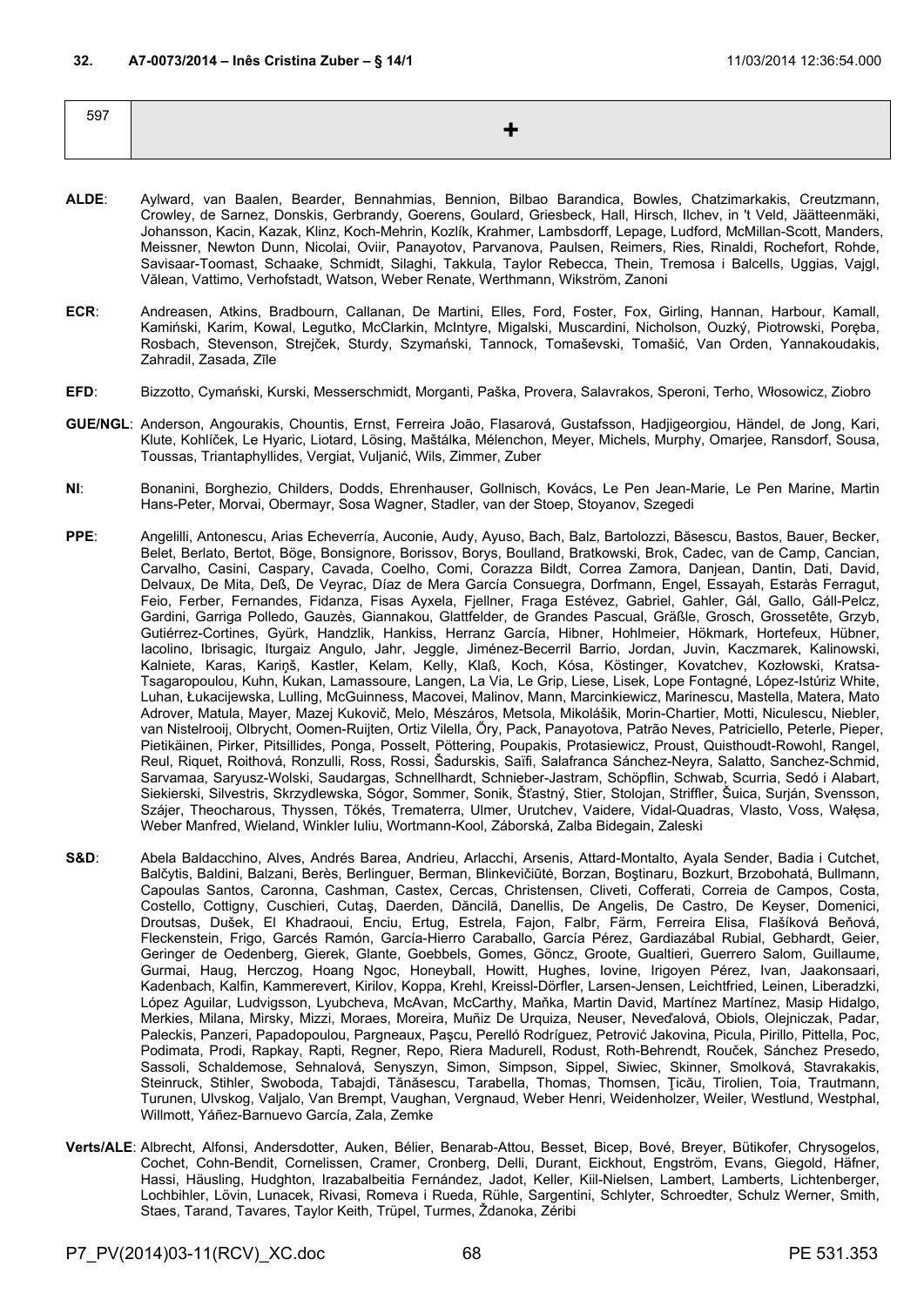| 58 |  |
|----|--|
|    |  |

- ALDE: Duff, Harkin, Jensen, Løkkegaard, Lyon, Mulder, Ojuland, Theurer, Torvalds
- ECR: Ashworth, Bielan, Bokros, Campbell Bannerman, Češková, Chichester, Czarnecki, van Dalen, Eppink, Kirkhope, Kožušník. Tošenovský. Vlasák
- EFD: Agnew, Helmer
- $NI:$ Brons, Griffin, Nattrass, Vadim Tudor, Zamfirescu
- **PPF** Bagó, Bánki, Bendtsen, Bušić, del Castillo Vera, Ehler, Florenz, Higgins, Járóka, Jazłowiecka, Jędrzejewska, Korhola, Maletić, Mazzoni, Millán Mon, Mitchell, Nitras, Plenković, Preda, Rübig, Seeber, Stauner, Teixeira, Verheyen, Winkler Hermann, Zeller, Zver
- **S&D:** Nilsson

### Verts/ALE: Demesmaeker

| - |  |
|---|--|
|   |  |

- ALDE: Davies, Vitkauskaite Bernard
- EFD: Allam, Batten, Belder, Binev, Clark, (The Earl of) Dartmouth, Farage, Fontana, Imbrasas, Salvini, Vanhecke
- $NI:$ Claeys, Colman, Hartong, van der Kammen, Mölzer, Sinclaire, Stassen, Zijlstra
- PPE: Bodu, Thun und Hohenstein, Tsoukalas, Zanicchi

ПОПРАВКИ В ПОДАДЕНИТЕ ГЛАСОВЕ И НАМЕРЕНИЯ ЗА ГЛАСУВАНЕ – CORRECCIONES Е INTENCIONES DE VOTO – OPRAVY<br>HLASOVÁNÍ A SDĚLENÍ O ÚMYSLU HLASOVAT – STEMMERETTELSER OG –INTENTIONER – BERICHTIGUNGEN DES STIMMVERHALTENS UND BEABSICHTIGTES STIMMVERHALTEN - HÄÄLETUSE PARANDUSED JA HÄÄLETUSKAVATSUSED -ΔΙΟΡΘΩΣΕΙΣ ΚΑΙ ΠΡΟΘΕΣΕΙΣ ΨΗΦΟΥ - CORRECTIONS TO VOTES AND VOTING INTENTIONS - CORRECTIONS ET INTENTIONS DE VOTE – IZMJENE DANIH GLASOVA I NAMJERE GLASAČA – CORREZIONI E INTENZIONI DI VOTO – BALSOJUMU LABOJUMI UN NODOMI BALSOT – BALSAVIMO PATAISYMAI IR KETINIMAI – SZAVAZATOK HELYESBÍTÉSEI ÉS SZAVAZÁSI SZÁNDÉKOK -KORREZZJONIJIET U INTENZJONIJIET GHALL-VOT - RECTIFICATIES STEMGEDRAG/ VOORGENOMEN STEMGEDRAG - KOREKTY DO GŁOSOWANIA I ZAMIAR GŁOSOWANIA – CORRECÇÕES E INTENÇÕES DE VOTO – CORECTĂRI ȘI INTENȚII DE VOT OPRAVY HLASOVANIA A ZÁMERY PRI HLASOVANÍ – CEARTÚCHÁIN AR AN VÓTA AGUS INTINNÍ VÓTÁLA – POPRAVKI IN NAMERE GLASOVANJA – ÄÄNESTYSKÄYTTÄYTYMISTÄ JA ÄÄNESTYSAIKEITA KOSKEVAT ILMOITUKSET – RÄTTELSER/AVSIKTSFÖRKLARINGAR TILL AVGIVNA RÖSTER

| Richard Ashworth, Adam Bielan, Andrew Henry William Brons, David Campbell Bannerman, Marian Harkin, Lívia Járóka,<br>Anne E. Jensen, Morten Løkkegaard, George Lyon, Francisco José Millán Mon, Gay Mitchell, Paul Rübig, Richard<br>Seeber, Milan Zver |
|---------------------------------------------------------------------------------------------------------------------------------------------------------------------------------------------------------------------------------------------------------|
|                                                                                                                                                                                                                                                         |
|                                                                                                                                                                                                                                                         |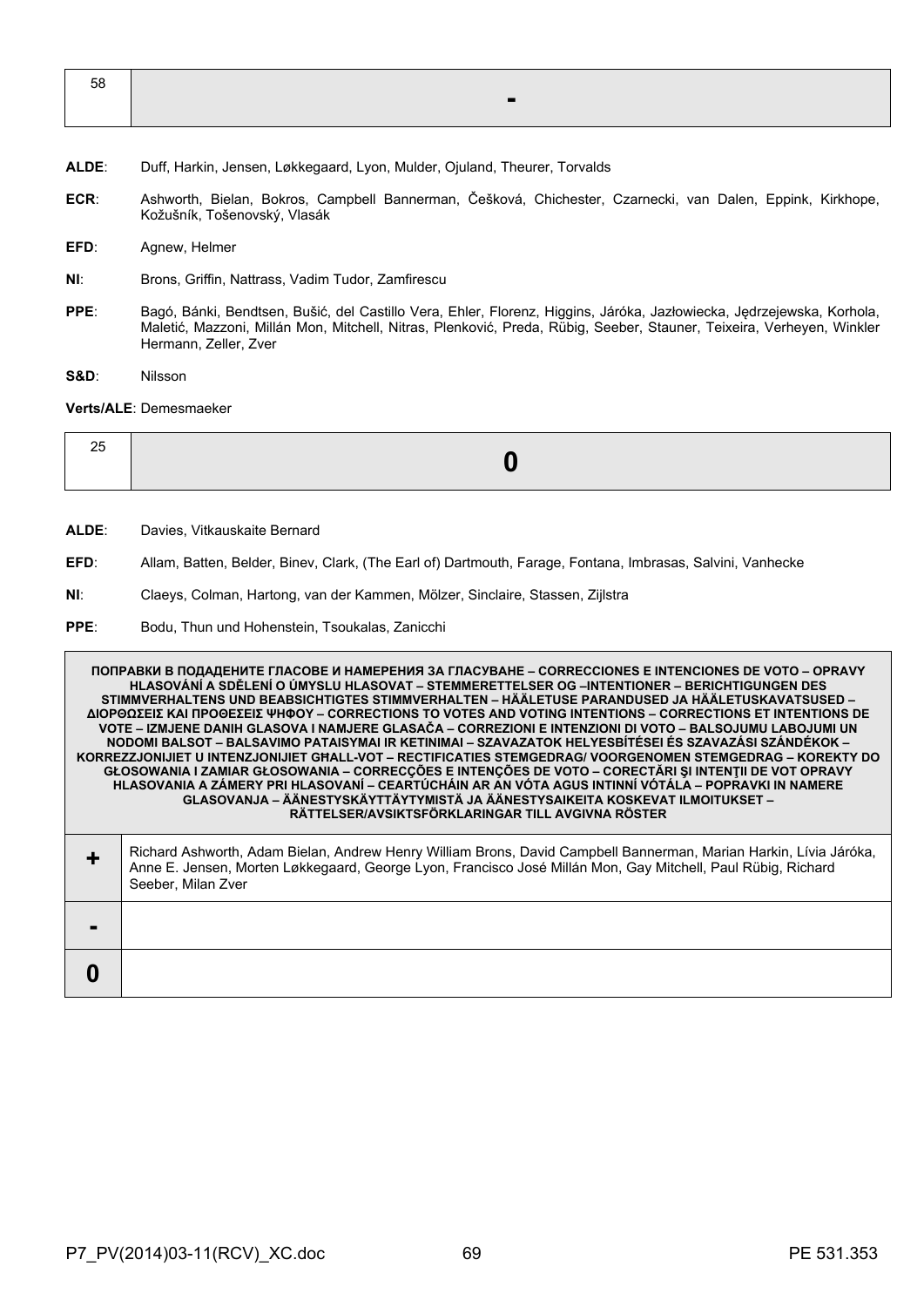623 **+**

- **ALDE**: Aylward, van Baalen, Bearder, Bennahmias, Bennion, Bilbao Barandica, Bowles, Chatzimarkakis, Creutzmann, Crowley, Davies, de Sarnez, Donskis, Duff, Gallagher, Gerbrandy, Goerens, Goulard, Griesbeck, Hall, Harkin, Hirsch, Ilchev, in 't Veld, Jäätteenmäki, Jensen, Johansson, Kacin, Kazak, Klinz, Koch-Mehrin, Kozlík, Krahmer, Lambsdorff, Lepage, Løkkegaard, Ludford, Lyon, McMillan-Scott, Manders, Meissner, Mulder, Newton Dunn, Nicolai, Ojuland, Oviir, Panayotov, Parvanova, Paulsen, Reimers, Ries, Rinaldi, Rochefort, Rohde, Savisaar-Toomast, Schaake, Schmidt, Silaghi, Takkula, Taylor Rebecca, Thein, Theurer, Torvalds, Tremosa i Balcells, Uggias, Vajgl, Vălean, Vattimo, Verhofstadt, Vitkauskaite Bernard, Watson, Weber Renate, Werthmann, Wikström, Zanoni
- **ECR**: Andreasen, Ashworth, Atkins, Bielan, Bokros, Bradbourn, Callanan, Campbell Bannerman, Češková, Chichester, Czarnecki, van Dalen, De Martini, Elles, Eppink, Fajmon, Ford, Foster, Fox, Girling, Hannan, Harbour, Kamall, Kamiński, Karim, Kirkhope, Kowal, Kožušník, Legutko, McClarkin, McIntyre, Migalski, Muscardini, Nicholson, Ouzký, Piotrowski, Poręba, Rosbach, Stevenson, Sturdy, Szymański, Tannock, Tomaševski, Tomašić, Tošenovský, Van Orden, Vlasák, Yannakoudakis, Zahradil, Zasada, Zīle
- **EFD**: Cymański, (The Earl of) Dartmouth, Imbrasas, Kurski, Messerschmidt, Paška, Salavrakos, Terho, Vanhecke, Włosowicz, Ziobro
- **GUE/NGL**: Anderson, Gustafsson, Mélenchon, Meyer
- **NI**: Bonanini, Childers, Claeys, Dodds, Ehrenhauser, Gollnisch, Griffin, Kovács, Le Pen Jean-Marie, Le Pen Marine, Martin Hans-Peter, Mölzer, Morvai, Obermayr, Sosa Wagner, Stoyanov, Szegedi
- **PPE**: Angelilli, Antonescu, Arias Echeverría, Auconie, Audy, Ayuso, Bach, Bagó, Balz, Bánki, Bartolozzi, Băsescu, Bastos, Bauer, Becker, Belet, Bendtsen, Berlato, Bertot, Bodu, Böge, Bonsignore, Borissov, Borys, Bratkowski, Brok, Bušić, Cadec, van de Camp, Cancian, Carvalho, Casini, Caspary, del Castillo Vera, Cavada, Coelho, Comi, Corazza Bildt, Correa Zamora, Danjean, Dantin, Dati, Daul, David, Delvaux, De Mita, Deß, De Veyrac, Díaz de Mera García Consuegra, Dorfmann, Ehler, Engel, Estaràs Ferragut, Feio, Ferber, Fernandes, Fidanza, Fisas Ayxela, Fjellner, Florenz, Fraga Estévez, Gabriel, Gahler, Gál, Gallo, Gáll-Pelcz, Gardini, Garriga Polledo, Gauzès, Giannakou, Glattfelder, de Grandes Pascual, Gräßle, Grosch, Grossetête, Grzyb, Gutiérrez-Cortines, Gyürk, Handzlik, Hankiss, Herranz García, Hibner, Higgins, Hohlmeier, Hökmark, Hortefeux, Hübner, Iacolino, Ibrisagic, Iturgaiz Angulo, Jahr, Járóka, Jazłowiecka, Jędrzejewska, Jeggle, Jiménez-Becerril Barrio, Jordan, Juvin, Kaczmarek, Kalinowski, Kalniete, Karas, Kariņš, Kastler, Kelam, Kelly, Klaß, Koch, Korhola, Kósa, Köstinger, Kovatchev, Kozłowski, Kratsa-Tsagaropoulou, Kuhn, Kukan, Lamassoure, Langen, La Via, Le Grip, Liese, Lisek, Lope Fontagné, López-Istúriz White, Luhan, Łukacijewska, Lulling, McGuinness, Macovei, Maletić, Malinov, Mann, Marcinkiewicz, Marinescu, Mastella, Matera, Mato Adrover, Matula, Mayer, Mazej Kukovič, Mazzoni, Mészáros, Metsola, Mikolášik, Millán Mon, Mitchell, Morin-Chartier, Motti, Niculescu, Niebler, van Nistelrooij, Nitras, Olbrycht, Oomen-Ruijten, Ortiz Vilella, Őry, Pack, Panayotova, Patrão Neves, Patriciello, Peterle, Pieper, Pietikäinen, Pirker, Pitsillides, Plenković, Ponga, Posselt, Pöttering, Poupakis, Preda, Protasiewicz, Proust, Quisthoudt-Rowohl, Rangel, Reul, Riquet, Roithová, Ronzulli, Ross, Rossi, Rübig, Šadurskis, Saïfi, Salafranca Sánchez-Neyra, Salatto, Sanchez-Schmid, Sarvamaa, Saryusz-Wolski, Saudargas, Schnellhardt, Schnieber-Jastram, Schöpflin, Schwab, Scurria, Sedó i Alabart, Seeber, Siekierski, Silvestris, Skrzydlewska, Sógor, Sommer, Sonik, Šťastný, Stauner, Stier, Stolojan, Striffler, Šuica, Surján, Svensson, Szájer, Teixeira, Theocharous, Thyssen, Tőkés, Trematerra, Ulmer, Urutchev, Vaidere, Verheyen, Vidal-Quadras, Vlasto, Voss, Wałęsa, Weber Manfred, Wieland, Winkler Hermann, Winkler Iuliu, Wortmann-Kool, Záborská, Zalba Bidegain, Zaleski, Zeller, Zver
- **S&D**: Abela Baldacchino, Alves, Andrés Barea, Andrieu, Arlacchi, Arsenis, Attard-Montalto, Ayala Sender, Badia i Cutchet, Balčytis, Baldini, Balzani, Berès, Berlinguer, Berman, Blinkevičiūtė, Borzan, Boştinaru, Bozkurt, Brzobohatá, Bullmann, Capoulas Santos, Caronna, Cashman, Castex, Cercas, Christensen, Cliveti, Cofferati, Correia de Campos, Costa, Costello, Cottigny, Cuschieri, Cutaş, Daerden, Dăncilă, Danellis, De Angelis, De Castro, De Keyser, Domenici, Droutsas, Dušek, El Khadraoui, Enciu, Ertug, Estrela, Fajon, Falbr, Färm, Ferreira Elisa, Flašíková Beňová, Fleckenstein, Frigo, Garcés Ramón, García-Hierro Caraballo, García Pérez, Gardiazábal Rubial, Gebhardt, Geier, Geringer de Oedenberg, Gierek, Glante, Goebbels, Gomes, Göncz, Groote, Gualtieri, Guerrero Salom, Guillaume, Gurmai, Haug, Herczog, Hoang Ngoc, Honeyball, Howitt, Hughes, Iovine, Irigoyen Pérez, Ivan, Jaakonsaari, Kadenbach, Kalfin, Kammerevert, Kirilov, Koppa, Krehl, Kreissl-Dörfler, Larsen-Jensen, Leichtfried, Leinen, Liberadzki, López Aguilar, Ludvigsson, Lyubcheva, McAvan, McCarthy, Maňka, Martin David, Martínez Martínez, Masip Hidalgo, Merkies, Milana, Mirsky, Mizzi, Moraes, Moreira, Muñiz De Urquiza, Mynář, Neuser, Neveďalová, Nilsson, Obiols, Olejniczak, Padar, Paleckis, Panzeri, Papadopoulou, Pargneaux, Paşcu, Perelló Rodríguez, Petrović Jakovina, Picula, Pirillo, Pittella, Poc, Podimata, Prodi, Rapkay, Rapti, Regner, Repo, Riera Madurell, Rodust, Roth-Behrendt, Rouček, Sánchez Presedo, Sassoli, Schaldemose, Sehnalová, Senyszyn, Simon, Simpson, Sippel, Siwiec, Skinner, Smolková, Stavrakakis, Steinruck, Stihler, Swoboda, Tabajdi, Tănăsescu, Tarabella, Thomas, Thomsen, Ţicău, Tirolien, Toia, Trautmann, Turunen, Ulvskog, Valjalo, Van Brempt, Vaughan, Vergnaud, Weber Henri, Weidenholzer, Weiler, Westlund, Westphal, Willmott, Yáñez-Barnuevo García, Zala, Zemke

**Verts/ALE**: Albrecht, Andersdotter, Auken, Bélier, Benarab-Attou, Besset, Bicep, Bové, Breyer, Bütikofer, Chrysogelos, Cochet,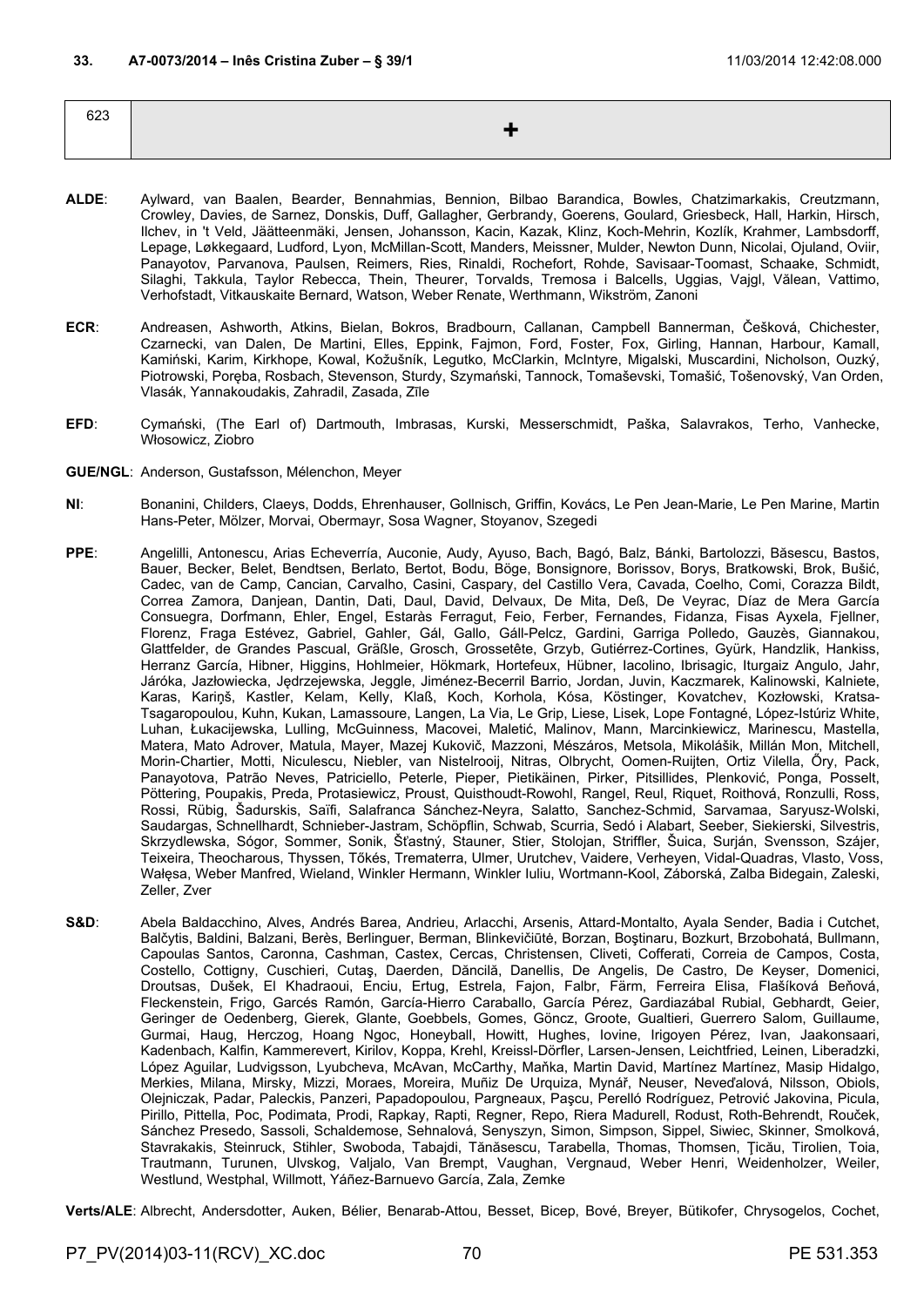Cohn-Bendit, Cornelissen, Cramer, Cronberg, Delli, Demesmaeker, Durant, Eickhout, Engström, Evans, Giegold, Häfner, Hassi, Häusling, Hudghton, Irazabalbeitia Fernández, Jadot, Joly, Keller, Kiil-Nielsen, Lambert, Lamberts, Lichtenberger, Lochbihler, Lövin, Lunacek, Rivasi, Romeva i Rueda, Rühle, Sargentini, Schlyter, Schroedter, Schulz Werner, Smith, Staes, Tarand, Tavares, Taylor Keith, Trüpel, Turmes, Ždanoka, Zéribi

#### EFD: Allam, Provera

GUE/NGL: Angourakis, Chountis, Ernst, Ferreira João, Flasarová, Hadjigeorgiou, Händel, Kari, Klute, Kohlíček, Liotard, Lösing, Maštálka, Michels, Murphy, Ransdorf, Rubiks, Sousa, Toussas, Triantaphyllides, Vuljanić, Wils, Zimmer, Zuber

#### NI: Brons, Stadler, van der Stoep, Vadim Tudor, Zamfirescu

- ECR: Strejček
- Agnew, Batten, Belder, Binev, Bizzotto, Clark, Farage, Fontana, Helmer, Morganti, Salvini, Speroni EFD:
- GUE/NGL: de Jong, Omarjee, Vergiat
- $NI:$ Borghezio, Colman, Hartong, van der Kammen, Nattrass, Sinclaire, Stassen, Zijlstra
- PPE: Thun und Hohenstein, Tsoukalas, Zanicchi

ПОПРАВКИ В ПОДАДЕНИТЕ ГЛАСОВЕ И НАМЕРЕНИЯ ЗА ГЛАСУВАНЕ - CORRECCIONES E INTENCIONES DE VOTO - OPRAVY HLASOVÁNÍ A SDĚLENÍ O ÚMYSLU HLASOVAT – STEMMERETTELSER OG –INTENTIONER – BERICHTIGUNGEN DES STIMMVERHALTENS UND BEABSICHTIGTES STIMMVERHALTEN - HÄÄLETUSE PARANDUSED JA HÄÄLETUSKAVATSUSED · ΔΙΟΡΘΩΣΕΙΣ ΚΑΙ ΠΡΟΘΕΣΕΙΣ ΨΗΦΟΥ – CORRECTIONS TO VOTES AND VOTING INTENTIONS – CORRECTIONS ET INTENTIONS DE VOTE – IZMJENE DANIH GLASOVA I NAMJERE GLASAČA – CORREZIONI E INTENZIONI DI VOTO – BALSOJUMU LABOJUMI UN NODOMI BALSOT – BALSAVIMO PATAISYMAI IR KETINIMAI – SZAVAZATOK HELYESBÍTÉSEI ÉS SZAVAZÁSI SZÁNDÉKOK – KORREZZJONIJIET U INTENZJONIJIET GHALL-VOT - RECTIFICATIES STEMGEDRAG/ VOORGENOMEN STEMGEDRAG - KOREKTY DO GŁOSOWANIA I ZAMIAR GŁOSOWANIA – CORRECÇÕES E INTENÇÕES DE VOTO – CORECTĂRI ȘI INTENȚII DE VOT OPRAVY HLASOVANIA A ZÁMERY PRI HLASOVANÍ – CEARTÚCHÁIN AR AN VÓTA AGUS INTINNÍ VÓTÁLA – POPRAVKI IN NAMERE GLASOVANJA – ÄÄNESTYSKÄYTTÄYTYMISTÄ JA ÄÄNESTYSAIKEITA KOSKEVAT ILMOITUKSET – RÄTTELSER/AVSIKTSFÖRKLARINGAR TILL AVGIVNA RÖSTER

| $\blacksquare$ | Mikael Gustafsson, Jean-Luc Mélenchon |
|----------------|---------------------------------------|
|                |                                       |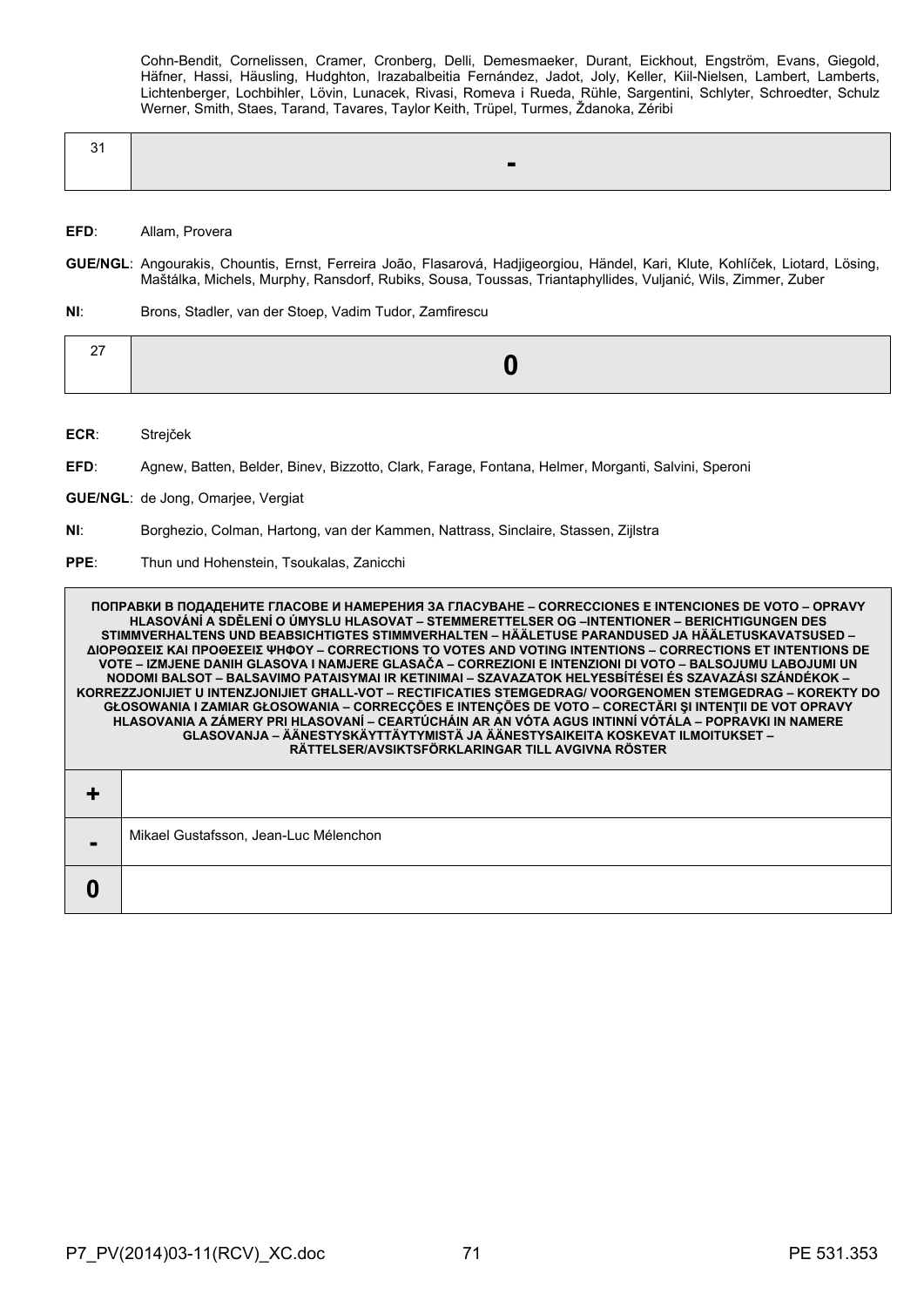| 268 |   |
|-----|---|
|     | - |
|     |   |

- **ALDE**: Aylward, Bennahmias, Crowley, Gallagher, Goulard, Harkin, Jäätteenmäki, Lepage, Nicolai, Rinaldi, Vajgl, Werthmann, Zanoni
- **ECR**: Muscardini
- **EFD**: (The Earl of) Dartmouth, Messerschmidt
- **GUE/NGL**: Anderson, Le Hyaric
- **NI**: Childers, Ehrenhauser, Kovács, Martin Hans-Peter, Morvai, Sosa Wagner, Stoyanov
- **PPE**: Antonescu, Essayah, Gál, Gáll-Pelcz, Grosch, Hübner, Korhola, Marinescu, Motti, Pietikäinen, Pitsillides, Sarvamaa, Schwab, Striffler, Thyssen, Trematerra, Winkler Iuliu
- **S&D**: Abela Baldacchino, Alves, Andrés Barea, Andrieu, Arlacchi, Arsenis, Attard-Montalto, Ayala Sender, Badia i Cutchet, Balčytis, Baldini, Balzani, Berès, Berlinguer, Berman, Blinkevičiūtė, Borzan, Boştinaru, Bozkurt, Brzobohatá, Bullmann, Capoulas Santos, Caronna, Cashman, Castex, Cercas, Christensen, Cliveti, Cofferati, Correia de Campos, Costa, Costello, Cottigny, Cuschieri, Cutaş, Daerden, Dăncilă, Danellis, De Angelis, De Castro, De Keyser, Domenici, Droutsas, Dušek, El Khadraoui, Enciu, Ertug, Estrela, Fajon, Falbr, Färm, Ferreira Elisa, Flašíková Beňová, Frigo, Garcés Ramón, García-Hierro Caraballo, García Pérez, Gardiazábal Rubial, Gebhardt, Geier, Geringer de Oedenberg, Gierek, Glante, Goebbels, Gomes, Göncz, Groote, Gualtieri, Guerrero Salom, Guillaume, Gurmai, Haug, Herczog, Hoang Ngoc, Honeyball, Howitt, Hughes, Iovine, Irigoyen Pérez, Ivan, Jaakonsaari, Kadenbach, Kalfin, Kammerevert, Kirilov, Koppa, Krehl, Kreissl-Dörfler, Larsen-Jensen, Leichtfried, Leinen, Liberadzki, López Aguilar, Ludvigsson, Lyubcheva, McAvan, McCarthy, Maňka, Martin David, Martínez Martínez, Masip Hidalgo, Merkies, Milana, Mirsky, Mizzi, Moraes, Moreira, Muñiz De Urquiza, Mynář, Neuser, Neveďalová, Nilsson, Obiols, Olejniczak, Padar, Paleckis, Panzeri, Papadopoulou, Pargneaux, Paşcu, Perelló Rodríguez, Petrović Jakovina, Picula, Pirillo, Pittella, Poc, Podimata, Prodi, Rapkay, Rapti, Regner, Repo, Riera Madurell, Rodust, Roth-Behrendt, Rouček, Sánchez Presedo, Sassoli, Schaldemose, Sehnalová, Senyszyn, Simon, Simpson, Sippel, Siwiec, Skinner, Smolková, Stavrakakis, Steinruck, Stihler, Swoboda, Tabajdi, Tănăsescu, Tarabella, Thomas, Thomsen, Ţicău, Tirolien, Toia, Trautmann, Ulvskog, Valjalo, Van Brempt, Vaughan, Vergnaud, Weber Henri, Weidenholzer, Weiler, Westlund, Westphal, Willmott, Yáñez-Barnuevo García, Zala, Zemke
- **Verts/ALE**: Albrecht, Alfonsi, Andersdotter, Auken, Bélier, Benarab-Attou, Besset, Bicep, Bové, Breyer, Bütikofer, Chrysogelos, Cochet, Cohn-Bendit, Cornelissen, Cramer, Cronberg, Delli, Demesmaeker, Durant, Eickhout, Engström, Evans, Giegold, Häfner, Hassi, Häusling, Hudghton, Irazabalbeitia Fernández, Jadot, Joly, Keller, Kiil-Nielsen, Lambert, Lamberts, Lichtenberger, Lochbihler, Lövin, Lunacek, Rivasi, Romeva i Rueda, Rühle, Schroedter, Schulz Werner, Smith, Staes, Tarand, Tavares, Taylor Keith, Trüpel, Turmes, Ždanoka

| 383 |  |
|-----|--|
|     |  |

- **ALDE**: van Baalen, Bearder, Bennion, Bilbao Barandica, Bowles, Chatzimarkakis, Creutzmann, de Sarnez, Donskis, Duff, Gerbrandy, Griesbeck, Hall, Hirsch, Ilchev, in 't Veld, Jensen, Johansson, Kacin, Kazak, Klinz, Koch-Mehrin, Kozlík, Krahmer, Lambsdorff, Løkkegaard, Ludford, Lyon, McMillan-Scott, Manders, Meissner, Mulder, Newton Dunn, Ojuland, Oviir, Panayotov, Parvanova, Paulsen, Reimers, Ries, Rochefort, Rohde, Savisaar-Toomast, Schaake, Schmidt, Silaghi, Takkula, Taylor Rebecca, Thein, Theurer, Torvalds, Tremosa i Balcells, Uggias, Vălean, Vattimo, Verhofstadt, Watson, Weber Renate, Wikström
- **ECR**: Andreasen, Ashworth, Atkins, Bielan, Bokros, Bradbourn, Callanan, Campbell Bannerman, Češková, Chichester, Czarnecki, van Dalen, De Martini, Elles, Eppink, Fajmon, Foster, Fox, Girling, Hannan, Harbour, Kamall, Kamiński, Karim, Kirkhope, Kowal, Legutko, McClarkin, McIntyre, Migalski, Nicholson, Ouzký, Piotrowski, Poręba, Rosbach, Stevenson, Strejček, Sturdy, Szymański, Tannock, Tomaševski, Tomašić, Tošenovský, Van Orden, Vlasák, Yannakoudakis, Zahradil, Zasada, Zīle
- **EFD**: Agnew, Allam, Belder, Bizzotto, Cymański, Fontana, Helmer, Kurski, Morganti, Paška, Provera, Salavrakos, Salvini, Speroni, Terho, Włosowicz, Ziobro
- **GUE/NGL**: Angourakis, Chountis, Ernst, Ferreira João, Flasarová, Gustafsson, Hadjigeorgiou, Händel, Kari, Klute, Kohlíček, Liotard, Lösing, Maštálka, Mélenchon, Meyer, Michels, Murphy, Ransdorf, Rubiks, Sousa, Toussas, Triantaphyllides, Vuljanić, Wils, Zimmer, Zuber
- **NI**: Bonanini, Borghezio, Brons, Dodds, Griffin, Hartong, van der Kammen, Nattrass, Stadler, Stassen, van der Stoep,

P7\_PV(2014)03-11(RCV)\_XC.doc 72 PE 531.353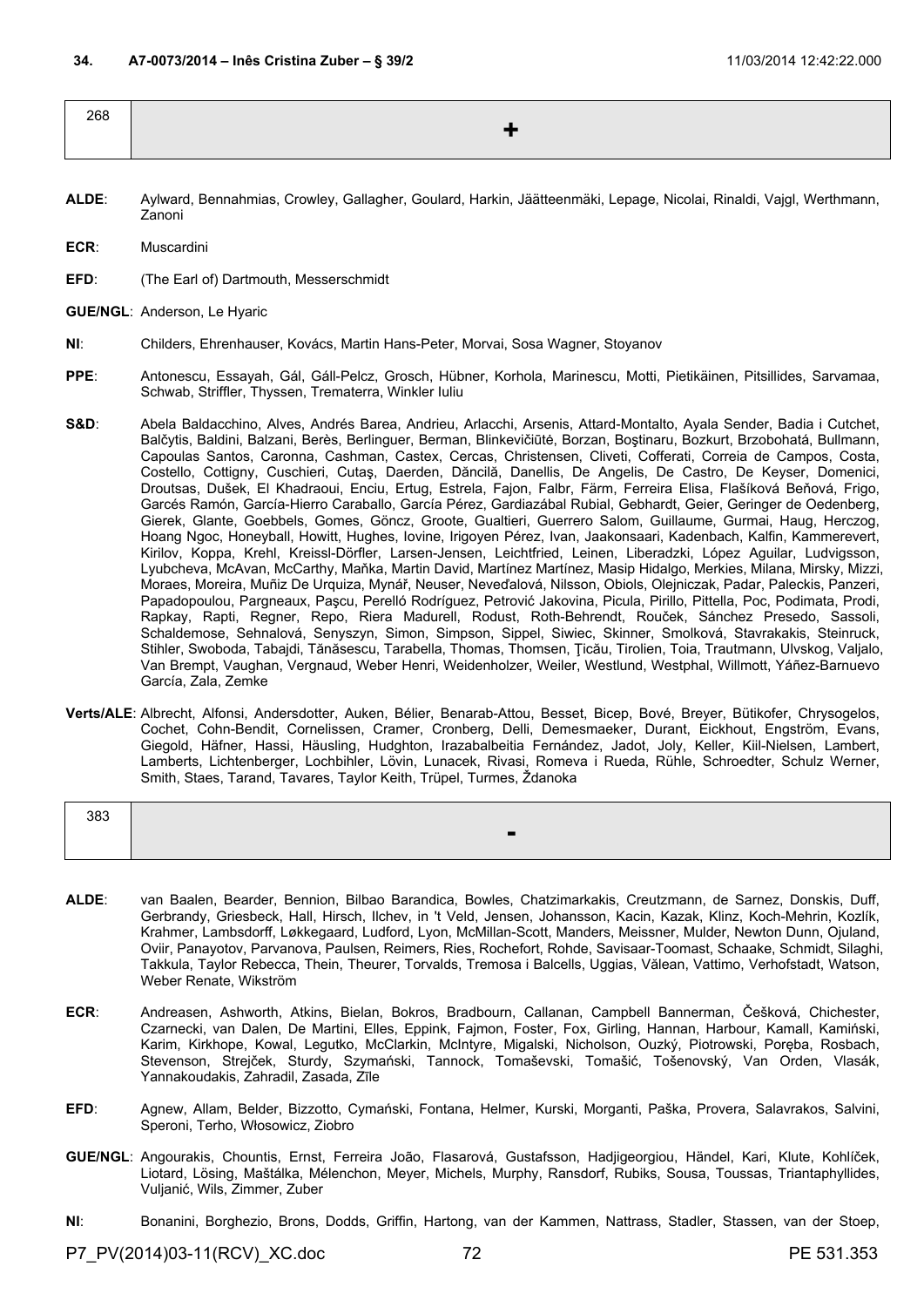**PPE**: Angelilli, Arias Echeverría, Auconie, Audy, Ayuso, Bach, Bagó, Balz, Bánki, Bartolozzi, Băsescu, Bastos, Bauer, Becker, Bendtsen, Berlato, Bertot, Bodu, Böge, Bonsignore, Borissov, Borys, Boulland, Bratkowski, Brok, Bušić, Cadec, van de Camp, Cancian, Carvalho, Casini, Caspary, del Castillo Vera, Cavada, Coelho, Comi, Corazza Bildt, Correa Zamora, Daniean, Dantin, Dati, Daul, David, Delvaux, De Mita, Deß, De Veyrac, Díaz de Mera García Consuegra, Dorfmann, Ehler, Engel, Feio, Ferber, Fernandes, Fidanza, Fisas Ayxela, Fjellner, Florenz, Fraga Estévez, Gabriel, Gahler, Gallo, Gardini, Garriga Polledo, Gauzès, Giannakou, Glattfelder, de Grandes Pascual, Gräßle, Grossetête, Grzyb, Gutiérrez-Cortines, Gyürk, Handzlik, Hankiss, Herranz García, Hibner, Higgins, Hohlmeier, Hökmark, Hortefeux, Iacolino, Ibrisagic, Iturgaiz Angulo, Jahr, Járóka, Jazłowiecka, Jędrzejewska, Jeggle, Jiménez-Becerril Barrio, Jordan, Juvin, Kaczmarek, Kalinowski, Kalniete, Karas, Kariņš, Kastler, Kelam, Kelly, Klaß, Koch, Kósa, Köstinger, Kovatchev, Kozłowski, Kratsa-Tsagaropoulou, Kuhn, Kukan, Lamassoure, Langen, La Via, Le Grip, Liese, Lisek, Lope Fontagné, López-Istúriz White, Luhan, Łukacijewska, Lulling, McGuinness, Macovei, Maletić, Malinov, Mann, Marcinkiewicz, Mastella, Matera, Mato Adrover, Matula, Mayer, Mazej Kukovič, Mazzoni, Melo, Mészáros, Metsola, Mikolášik, Millán Mon, Mitchell, Morin-Chartier, Niculescu, Niebler, van Nistelrooij, Nitras, Oomen-Ruijten, Ortiz Vilella, Őry, Pack, Panayotova, Patrão Neves, Patriciello, Peterle, Pirker, Plenković, Ponga, Posselt, Pöttering, Poupakis, Preda, Protasiewicz, Proust, Quisthoudt-Rowohl, Rangel, Reul, Riquet, Roithová, Ronzulli, Ross, Rossi, Rübig, Šadurskis, Saïfi, Salafranca Sánchez-Neyra, Salatto, Sanchez-Schmid, Saryusz-Wolski, Saudargas, Schnellhardt, Schnieber-Jastram, Schöpflin, Scurria, Sedó i Alabart, Seeber, Siekierski, Silvestris, Skrzydlewska, Sógor, Sommer, Sonik, Šťastný, Stauner, Stier, Stolojan, Šuica, Surján, Svensson, Szájer, Teixeira, Theocharous, Tőkés, Ulmer, Urutchev, Vaidere, Verheyen, Vidal-Quadras, Vlasto, Voss, Wałęsa, Weber Manfred, Wieland, Winkler Hermann, Wortmann-Kool, Záborská, Zalba Bidegain, Zaleski, Zeller, Zver

**ALDE**: Davies, Goerens, Vitkauskaite Bernard

- **EFD**: Batten, Binev, Clark, Farage, Vanhecke
- **GUE/NGL**: de Jong, Omarjee, Vergiat
- **NI**: Claeys, Colman, Gollnisch, Le Pen Jean-Marie, Le Pen Marine, Mölzer, Obermayr, Sinclaire, Szegedi
- **PPE**: Estaràs Ferragut, Olbrycht, Thun und Hohenstein, Tsoukalas, Zanicchi

**Verts/ALE**: Schlyter

**0**

**ПОПРАВКИ В ПОДАДЕНИТЕ ГЛАСОВЕ И НАМЕРЕНИЯ ЗА ГЛАСУВАНЕ – CORRECCIONES E INTENCIONES DE VOTO – OPRAVY HLASOVÁNÍ A SDĚLENÍ O ÚMYSLU HLASOVAT – STEMMERETTELSER OG –INTENTIONER – BERICHTIGUNGEN DES STIMMVERHALTENS UND BEABSICHTIGTES STIMMVERHALTEN – HÄÄLETUSE PARANDUSED JA HÄÄLETUSKAVATSUSED – ΔΙΟΡΘΩΣΕΙΣ ΚΑΙ ΠΡΟΘΕΣΕΙΣ ΨΗΦΟΥ – CORRECTIONS TO VOTES AND VOTING INTENTIONS – CORRECTIONS ET INTENTIONS DE VOTE – IZMJENE DANIH GLASOVA I NAMJERE GLASAČA – CORREZIONI E INTENZIONI DI VOTO – BALSOJUMU LABOJUMI UN NODOMI BALSOT – BALSAVIMO PATAISYMAI IR KETINIMAI – SZAVAZATOK HELYESBÍTÉSEI ÉS SZAVAZÁSI SZÁNDÉKOK – KORREZZJONIJIET U INTENZJONIJIET GĦALL-VOT – RECTIFICATIES STEMGEDRAG/ VOORGENOMEN STEMGEDRAG – KOREKTY DO GŁOSOWANIA I ZAMIAR GŁOSOWANIA – CORRECÇÕES E INTENÇÕES DE VOTO – CORECTĂRI ŞI INTENŢII DE VOT OPRAVY HLASOVANIA A ZÁMERY PRI HLASOVANÍ – CEARTÚCHÁIN AR AN VÓTA AGUS INTINNÍ VÓTÁLA – POPRAVKI IN NAMERE GLASOVANJA – ÄÄNESTYSKÄYTTÄYTYMISTÄ JA ÄÄNESTYSAIKEITA KOSKEVAT ILMOITUKSET – RÄTTELSER/AVSIKTSFÖRKLARINGAR TILL AVGIVNA RÖSTER +** Ivo Belet **-**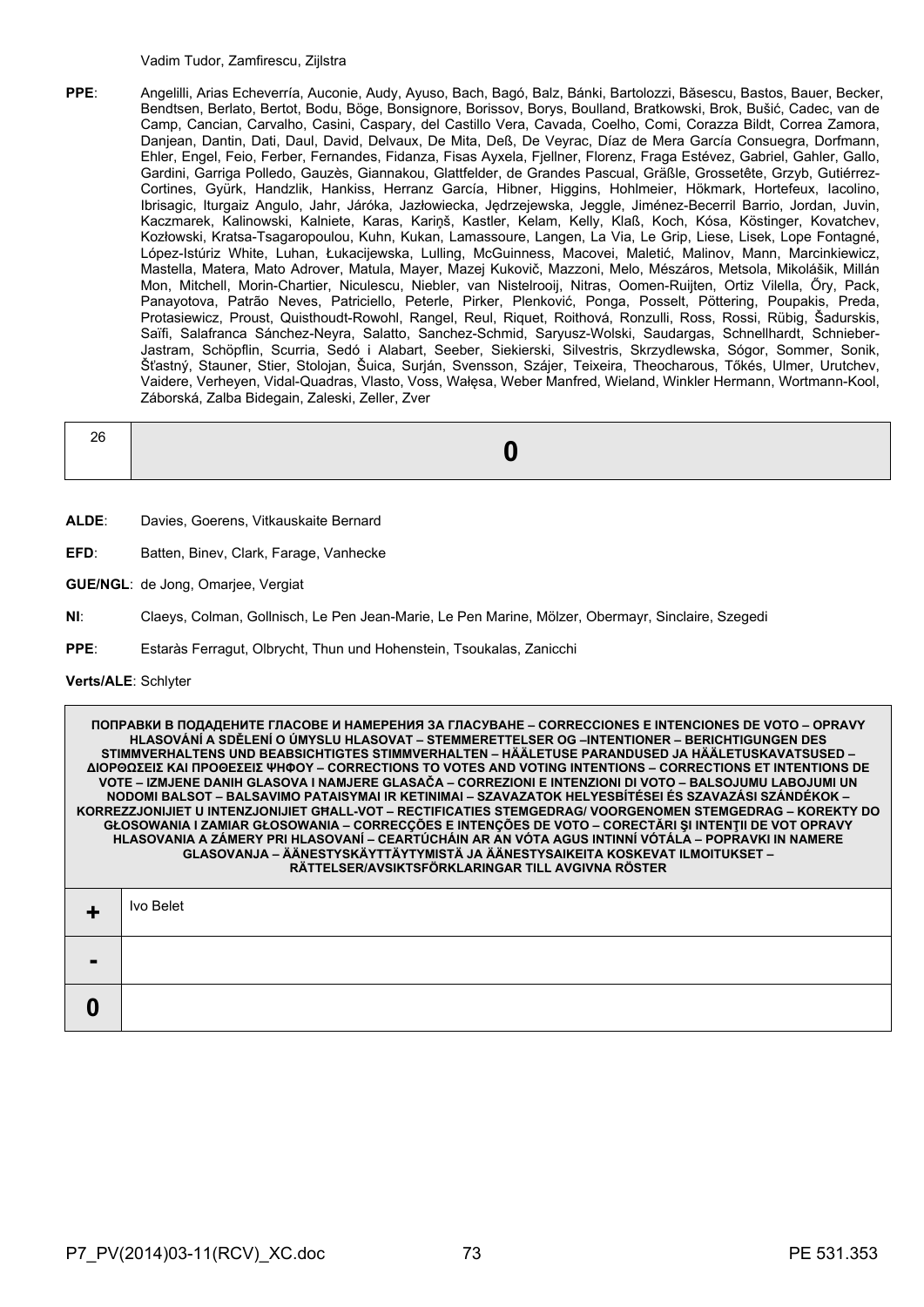| 441 |     |
|-----|-----|
|     | ▔▟▞ |
|     |     |

- **ALDE**: Aylward, Bearder, Bennahmias, Bennion, Bilbao Barandica, Bowles, Chatzimarkakis, Creutzmann, Davies, de Sarnez, Donskis, Duff, Gallagher, Gerbrandy, Goerens, Goulard, Griesbeck, Hall, Harkin, Hirsch, Ilchev, Jäätteenmäki, Kacin, Kazak, Klinz, Koch-Mehrin, Kozlík, Krahmer, Lambsdorff, Lepage, Ludford, Lyon, McMillan-Scott, Manders, Meissner, Mulder, Newton Dunn, Nicolai, Oviir, Panayotov, Parvanova, Reimers, Ries, Rinaldi, Rochefort, Savisaar-Toomast, Schaake, Silaghi, Taylor Rebecca, Thein, Theurer, Torvalds, Tremosa i Balcells, Uggias, Vajgl, Vălean, Vattimo, Verhofstadt, Vitkauskaite Bernard, Watson, Weber Renate, Zanoni
- **EFD:** (The Earl of) Dartmouth, Salavrakos
- **GUE/NGL**: Anderson, Chountis, Ernst, Ferreira João, Flasarová, Gustafsson, Hadjigeorgiou, Händel, Kari, Klute, Kohlíček, Le Hyaric, Liotard, Lösing, Maštálka, Mélenchon, Meyer, Michels, Murphy, Omarjee, Ransdorf, Rubiks, Sousa, Toussas, Triantaphyllides, Vergiat, Vuljanić, Wils, Zimmer, Zuber
- **NI**: Childers, Ehrenhauser, Kovács, Martin Hans-Peter, Morvai, Sosa Wagner, Szegedi
- **PPE**: Antonescu, Arias Echeverría, Auconie, Audy, Ayuso, Bach, Bagó, Bastos, Bauer, Belet, Bendtsen, Borys, Boulland, Brok, Bušić, Cadec, Carvalho, del Castillo Vera, Cavada, Coelho, Correa Zamora, Danjean, Dantin, Dati, Daul, David, Delvaux, De Mita, De Veyrac, Díaz de Mera García Consuegra, Ehler, Essayah, Estaràs Ferragut, Feio, Fernandes, Fidanza, Fisas Ayxela, Fjellner, Florenz, Fraga Estévez, Gabriel, Gallo, Gauzès, Giannakou, de Grandes Pascual, Grossetête, Gutiérrez-Cortines, Herranz García, Hökmark, Hortefeux, Hübner, Ibrisagic, Iturgaiz Angulo, Járóka, Jędrzejewska, Jeggle, Jiménez-Becerril Barrio, Jordan, Juvin, Kelly, Kósa, Kovatchev, Kratsa-Tsagaropoulou, Lamassoure, Le Grip, Lope Fontagné, López-Istúriz White, McGuinness, Macovei, Maletić, Malinov, Marinescu, Matera, Matula, Mazej Kukovič, Mészáros, Metsola, Millán Mon, Morin-Chartier, Oomen-Ruijten, Ortiz Vilella, Őry, Patrão Neves, Patriciello, Pietikäinen, Pitsillides, Plenković, Ponga, Poupakis, Preda, Protasiewicz, Proust, Ronzulli, Ross, Saïfi, Salafranca Sánchez-Neyra, Sanchez-Schmid, Sedó i Alabart, Siekierski, Silvestris, Skrzydlewska, Sógor, Sommer, Sonik, Stolojan, Striffler, Šuica, Teixeira, Theocharous, Thyssen, Urutchev, Vlasto, Wałęsa, Zalba Bidegain
- **S&D**: Abela Baldacchino, Alves, Andrés Barea, Andrieu, Arlacchi, Arsenis, Attard-Montalto, Ayala Sender, Badia i Cutchet, Balčytis, Baldini, Balzani, Berès, Berlinguer, Berman, Blinkevičiūtė, Borzan, Boştinaru, Bozkurt, Brzobohatá, Bullmann, Capoulas Santos, Caronna, Cashman, Castex, Cercas, Christensen, Cliveti, Cofferati, Correia de Campos, Costa, Costello, Cottigny, Cuschieri, Cutaş, Daerden, Dăncilă, Danellis, De Angelis, De Castro, De Keyser, Domenici, Droutsas, Dušek, El Khadraoui, Enciu, Ertug, Estrela, Fajon, Falbr, Färm, Ferreira Elisa, Flašíková Beňová, Fleckenstein, Frigo, Garcés Ramón, García-Hierro Caraballo, García Pérez, Gardiazábal Rubial, Gebhardt, Geier, Geringer de Oedenberg, Gierek, Glante, Gomes, Göncz, Groote, Gualtieri, Guerrero Salom, Guillaume, Gurmai, Haug, Herczog, Hoang Ngoc, Honeyball, Howitt, Hughes, Iovine, Irigoyen Pérez, Ivan, Jaakonsaari, Kadenbach, Kalfin, Kammerevert, Kirilov, Koppa, Krehl, Kreissl-Dörfler, Larsen-Jensen, Leichtfried, Leinen, Liberadzki, López Aguilar, Ludvigsson, Lyubcheva, McAvan, McCarthy, Maňka, Martin David, Martínez Martínez, Masip Hidalgo, Merkies, Milana, Mirsky, Mizzi, Moraes, Moreira, Muñiz De Urquiza, Mynář, Neuser, Neveďalová, Nilsson, Obiols, Olejniczak, Padar, Paleckis, Panzeri, Papadopoulou, Pargneaux, Paşcu, Perelló Rodríguez, Petrović Jakovina, Picula, Pirillo, Pittella, Poc, Podimata, Prodi, Rapkay, Rapti, Regner, Repo, Riera Madurell, Rodust, Roth-Behrendt, Rouček, Sánchez Presedo, Sassoli, Schaldemose, Sehnalová, Senyszyn, Simon, Simpson, Sippel, Siwiec, Skinner, Smolková, Stavrakakis, Steinruck, Stihler, Swoboda, Tabajdi, Tănăsescu, Tarabella, Thomas, Thomsen, Ţicău, Tirolien, Trautmann, Turunen, Ulvskog, Valjalo, Van Brempt, Vaughan, Vergnaud, Weber Henri, Weidenholzer, Weiler, Westlund, Westphal, Willmott, Yáñez-Barnuevo García, Zala, Zemke
- **Verts/ALE**: Albrecht, Alfonsi, Andersdotter, Auken, Bélier, Benarab-Attou, Besset, Bicep, Bové, Breyer, Bütikofer, Chrysogelos, Cochet, Cornelissen, Cramer, Cronberg, Delli, Durant, Eickhout, Engström, Evans, Giegold, Häfner, Hassi, Häusling, Hudghton, Irazabalbeitia Fernández, Jadot, Joly, Keller, Kiil-Nielsen, Lambert, Lamberts, Lichtenberger, Lochbihler, Lövin, Lunacek, Rivasi, Romeva i Rueda, Rühle, Sargentini, Schlyter, Schroedter, Schulz Werner, Smith, Staes, Tavares, Taylor Keith, Trüpel, Turmes, Ždanoka, Zéribi

| $\sim$<br>19Z |   |
|---------------|---|
|               | ш |

- **ALDE**: van Baalen, Jensen, Johansson, Løkkegaard, Ojuland, Paulsen, Rohde, Schmidt, Takkula, Wikström
- **ECR**: Andreasen, Ashworth, Atkins, Bielan, Bokros, Bradbourn, Callanan, Campbell Bannerman, Češková, Chichester, Czarnecki, van Dalen, De Martini, Elles, Eppink, Fajmon, Foster, Fox, Girling, Hannan, Harbour, Kamall, Kamiński, Karim, Kirkhope, Kowal, Kožušník, Legutko, McClarkin, McIntyre, Migalski, Nicholson, Ouzký, Piotrowski, Poręba, Rosbach, Stevenson, Strejček, Sturdy, Szymański, Tannock, Tomaševski, Tomašić, Tošenovský, Van Orden, Vlasák, Yannakoudakis, Zahradil, Zasada, Zīle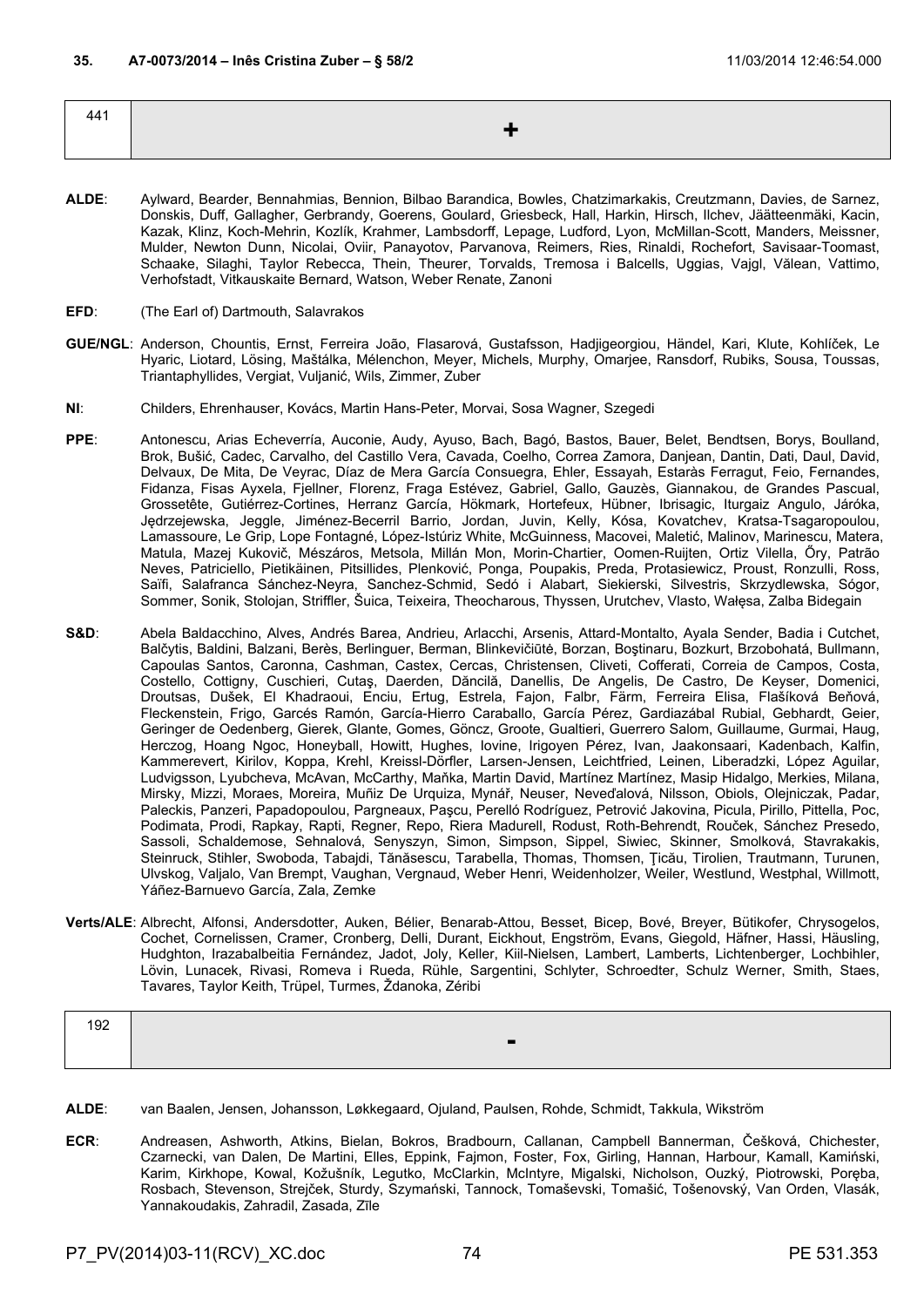- **EFD**: Agnew, Batten, Belder, Clark, Cymański, Farage, Fontana, Helmer, Kurski, Paška, Provera, Salvini, Terho, Vanhecke, Włosowicz, Ziobro
- **NI**: Brons, Claeys, Dodds, Gollnisch, Griffin, Hartong, van der Kammen, Le Pen Jean-Marie, Le Pen Marine, Mölzer, Nattrass, Obermayr, Stadler, Stassen, van der Stoep, Stoyanov, Vadim Tudor, Zamfirescu, Zijlstra
- **PPE**: Angelilli, Balz, Bánki, Bartolozzi, Băsescu, Becker, Bertot, Böge, Bonsignore, Borissov, Bratkowski, van de Camp, Cancian, Casini, Caspary, Comi, Corazza Bildt, Deß, Dorfmann, Ferber, Gahler, Gál, Gáll-Pelcz, Gardini, Garriga Polledo, Glattfelder, Gräßle, Grosch, Grzyb, Gyürk, Hibner, Hohlmeier, Jahr, Kaczmarek, Karas, Kastler, Kelam, Klaß, Koch, Korhola, Köstinger, Kuhn, Kukan, Langen, La Via, Liese, Lisek, Lulling, Mann, Marcinkiewicz, Mayer, Mazzoni, Melo, Mikolášik, Niculescu, Niebler, van Nistelrooij, Nitras, Olbrycht, Pack, Peterle, Pieper, Pirker, Posselt, Pöttering, Quisthoudt-Rowohl, Rangel, Reul, Riquet, Roithová, Rossi, Rübig, Šadurskis, Salatto, Sarvamaa, Saryusz-Wolski, Saudargas, Schnellhardt, Schnieber-Jastram, Schwab, Scurria, Seeber, Stauner, Stier, Surján, Svensson, Tőkés, Trematerra, Ulmer, Verheyen, Voss, Wieland, Winkler Hermann, Winkler Iuliu, Záborská, Zaleski, Zeller

- **ALDE**: Crowley, in 't Veld, Werthmann
- **ECR**: Muscardini
- **EFD**: Allam, Binev, Bizzotto, Imbrasas, Messerschmidt, Morganti, Speroni
- **GUE/NGL**: de Jong
- **NI**: Bonanini, Borghezio, Colman, Sinclaire
- **PPE**: Berlato, Bodu, Engel, Handzlik, Higgins, Iacolino, Jazłowiecka, Kalinowski, Kalniete, Kariņš, Kozłowski, Łukacijewska, Mastella, Mitchell, Motti, Panayotova, Schöpflin, Šťastný, Thun und Hohenstein, Tsoukalas, Vaidere, Vidal-Quadras, Zanicchi, Zver

#### **Verts/ALE**: Demesmaeker

| ПОПРАВКИ В ПОДАДЕНИТЕ ГЛАСОВЕ И НАМЕРЕНИЯ ЗА ГЛАСУВАНЕ – CORRECCIONES Е INTENCIONES DE VOTO – OPRAVY<br>HLASOVÁNÍ A SDĚLENÍ O ÚMYSLU HLASOVAT – STEMMERETTELSER OG –INTENTIONER – BERICHTIGUNGEN DES<br>STIMMVERHALTENS UND BEABSICHTIGTES STIMMVERHALTEN – HÄÄLETUSE PARANDUSED JA HÄÄLETUSKAVATSUSED –<br>ΔΙΟΡΘΩΣΕΙΣ ΚΑΙ ΠΡΟΘΕΣΕΙΣ ΨΗΦΟΥ – CORRECTIONS TO VOTES AND VOTING INTENTIONS – CORRECTIONS ET INTENTIONS DE<br>VOTE – IZMJENE DANIH GLASOVA I NAMJERE GLASAČA – CORREZIONI E INTENZIONI DI VOTO – BALSOJUMU LABOJUMI UN<br><u>NODOMI BALSOT – BALSAVIMO PATAISYMAI IR KETINIMAI – SZAVAZATOK HELYESBÍTÉSEI ÉS SZAVAZÁSI SZÁNDÉKOK –</u><br>KORREZZJONIJIET U INTENZJONIJIET GHALL-VOT – RECTIFICATIES STEMGEDRAG/ VOORGENOMEN STEMGEDRAG – KOREKTY DO<br>GŁOSOWANIA I ZAMIAR GŁOSOWANIA – CORRECÇÕES E INTENÇÕES DE VOTO – CORECTĂRI ȘI INTENȚII DE VOT OPRAVY<br><u> HLASOVANIA A ZÁMERY PRI HLASOVANÍ – CEARTÚCHÁIN AR AN VÓTA AGUS INTINNÍ VÓTÁLA – POPRAVKI IN NAMERE</u><br>GLASOVANJA – ÄÄNESTYSKÄYTTÄYTYMISTÄ JA ÄÄNESTYSAIKEITA KOSKEVAT ILMOITUKSET –<br>RÄTTELSER/AVSIKTSFÖRKLARINGAR TILL AVGIVNA RÖSTER |                                                    |
|--------------------------------------------------------------------------------------------------------------------------------------------------------------------------------------------------------------------------------------------------------------------------------------------------------------------------------------------------------------------------------------------------------------------------------------------------------------------------------------------------------------------------------------------------------------------------------------------------------------------------------------------------------------------------------------------------------------------------------------------------------------------------------------------------------------------------------------------------------------------------------------------------------------------------------------------------------------------------------------------------------------------------------------------------------------------------------------------------------------------------------|----------------------------------------------------|
|                                                                                                                                                                                                                                                                                                                                                                                                                                                                                                                                                                                                                                                                                                                                                                                                                                                                                                                                                                                                                                                                                                                                | Anna Maria Corazza Bildt, Salvador Garriga Polledo |
|                                                                                                                                                                                                                                                                                                                                                                                                                                                                                                                                                                                                                                                                                                                                                                                                                                                                                                                                                                                                                                                                                                                                |                                                    |
|                                                                                                                                                                                                                                                                                                                                                                                                                                                                                                                                                                                                                                                                                                                                                                                                                                                                                                                                                                                                                                                                                                                                | Diogo Feio                                         |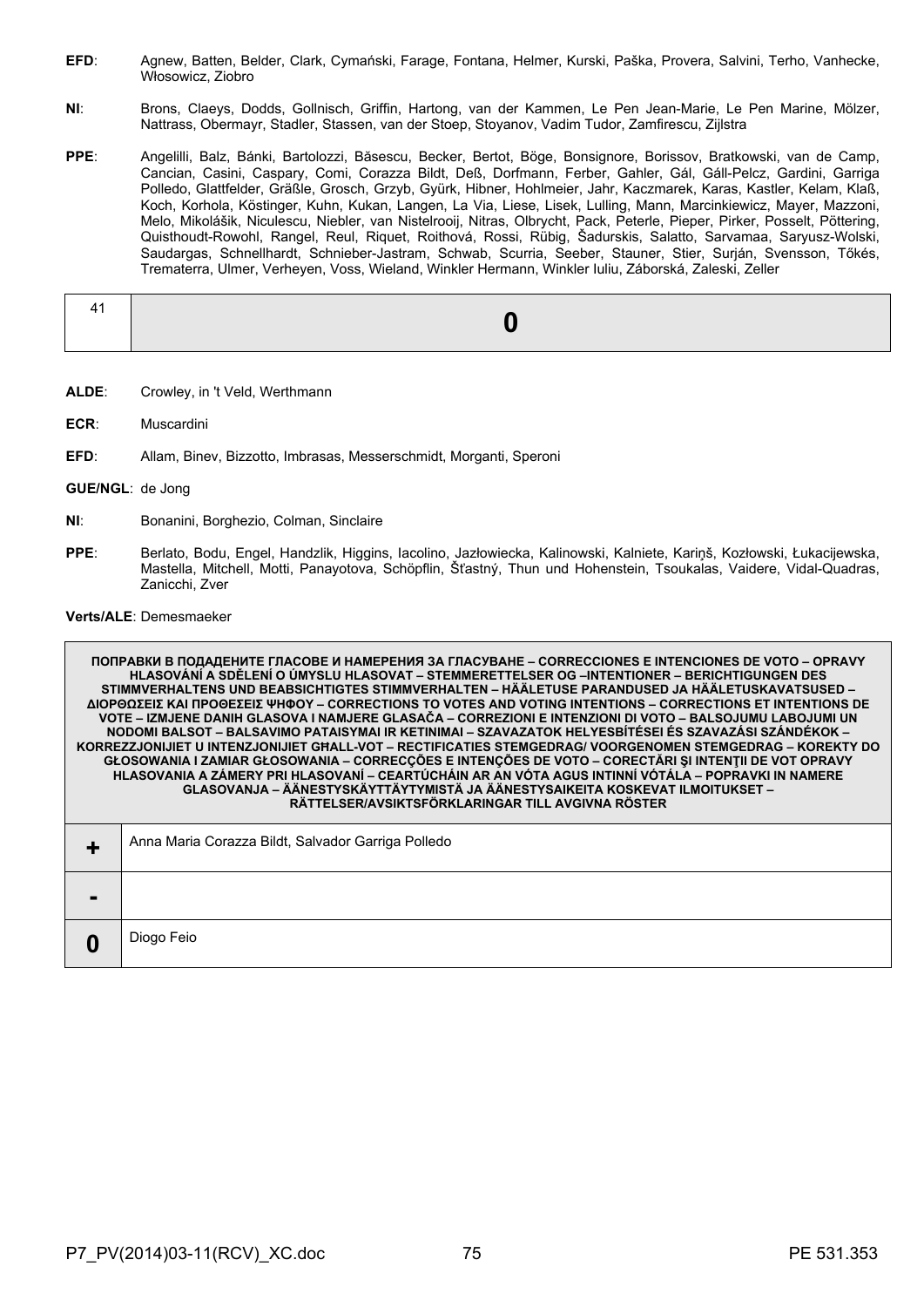| $\cdot$ $ \cdot$ |  |
|------------------|--|
|                  |  |
|                  |  |

- **ALDE**: Aylward, Bearder, Bennahmias, Bilbao Barandica, Bowles, Chatzimarkakis, de Sarnez, Donskis, Duff, Gallagher, Goerens, Goulard, Griesbeck, Hall, Harkin, Hirsch, Ilchev, Jäätteenmäki, Kacin, Kazak, Koch-Mehrin, Kozlík, Lepage, Meissner, Newton Dunn, Nicolai, Ojuland, Oviir, Panayotov, Parvanova, Ries, Rinaldi, Rochefort, Savisaar-Toomast, Schaake, Silaghi, Takkula, Taylor Rebecca, Thein, Theurer, Torvalds, Tremosa i Balcells, Uggias, Vajgl, Vălean, Vattimo, Verhofstadt, Watson, Weber Renate, Werthmann, Zanoni
- **ECR**: Kamiński, Muscardini
- **EFD**: Salavrakos
- **GUE/NGL**: Anderson, Ernst, Lösing, Meyer, Murphy, Rubiks, Sousa, Vuljanić, Wils, Zimmer
- **NI**: Bonanini, Childers, Ehrenhauser, Martin Hans-Peter, Morvai, Sosa Wagner, Szegedi
- **PPE**: Angelilli, Antonescu, Arias Echeverría, Auconie, Audy, Ayuso, Bach, Bagó, Balz, Bánki, Băsescu, Bastos, Bauer, Becker, Belet, Berlato, Bertot, Böge, Bonsignore, Borissov, Borys, Boulland, Bratkowski, Brok, Bušić, Cadec, van de Camp, Carvalho, del Castillo Vera, Cavada, Coelho, Danjean, Dantin, Dati, Daul, David, Delvaux, De Mita, De Veyrac, Dorfmann, Ehler, Engel, Feio, Ferber, Fernandes, Fidanza, Fraga Estévez, Gabriel, Gál, Gallo, Gáll-Pelcz, Garriga Polledo, Gauzès, Giannakou, Glattfelder, Gräßle, Grossetête, Gyürk, Handzlik, Hankiss, Hibner, Higgins, Hortefeux, Hübner, Iacolino, Jahr, Járóka, Jazłowiecka, Jędrzejewska, Jeggle, Jiménez-Becerril Barrio, Jordan, Juvin, Kaczmarek, Kalinowski, Kalniete, Karas, Kastler, Kelly, Klaß, Koch, Kósa, Köstinger, Kovatchev, Kozłowski, Kratsa-Tsagaropoulou, Kuhn, Kukan, Lamassoure, Langen, La Via, Le Grip, Liese, Lisek, Luhan, Łukacijewska, Lulling, McGuinness, Macovei, Maletić, Malinov, Mann, Marcinkiewicz, Marinescu, Mastella, Matera, Matula, Mazej Kukovič, Mazzoni, Mészáros, Mitchell, Morin-Chartier, Motti, Niculescu, van Nistelrooij, Nitras, Olbrycht, Oomen-Ruijten, Ortiz Vilella, Őry, Pack, Panayotova, Patrão Neves, Patriciello, Pietikäinen, Pirker, Pitsillides, Plenković, Ponga, Pöttering, Poupakis, Preda, Protasiewicz, Proust, Quisthoudt-Rowohl, Rangel, Riquet, Ronzulli, Ross, Saïfi, Salafranca Sánchez-Neyra, Salatto, Sanchez-Schmid, Sarvamaa, Saryusz-Wolski, Schnellhardt, Schnieber-Jastram, Schöpflin, Schwab, Scurria, Sedó i Alabart, Seeber, Silvestris, Skrzydlewska, Sógor, Sommer, Sonik, Šťastný, Stauner, Stier, Stolojan, Striffler, Šuica, Surján, Szájer, Teixeira, Thyssen, Trematerra, Urutchev, Vlasto, Wałęsa, Weber Manfred, Wieland, Wortmann-Kool, Zaleski, Zanicchi, Zver
- **S&D**: Abela Baldacchino, Alves, Andrés Barea, Andrieu, Arlacchi, Arsenis, Attard-Montalto, Ayala Sender, Badia i Cutchet, Balčytis, Baldini, Balzani, Berès, Berlinguer, Berman, Blinkevičiūtė, Borzan, Boştinaru, Bozkurt, Brzobohatá, Bullmann, Capoulas Santos, Caronna, Cashman, Castex, Cercas, Christensen, Cliveti, Cofferati, Correia de Campos, Costa, Costello, Cottigny, Cuschieri, Cutaş, Daerden, Dăncilă, Danellis, De Angelis, De Castro, De Keyser, Domenici, Droutsas, Dušek, El Khadraoui, Enciu, Ertug, Estrela, Fajon, Falbr, Färm, Ferreira Elisa, Flašíková Beňová, Fleckenstein, Frigo, Garcés Ramón, García-Hierro Caraballo, García Pérez, Gardiazábal Rubial, Gebhardt, Geier, Geringer de Oedenberg, Gierek, Glante, Goebbels, Gomes, Göncz, Groote, Gualtieri, Guerrero Salom, Guillaume, Gurmai, Haug, Herczog, Hoang Ngoc, Honeyball, Howitt, Hughes, Iovine, Irigoyen Pérez, Ivan, Jaakonsaari, Kadenbach, Kalfin, Kammerevert, Kirilov, Koppa, Krehl, Kreissl-Dörfler, Larsen-Jensen, Leichtfried, Leinen, Liberadzki, López Aguilar, Ludvigsson, Lyubcheva, McAvan, McCarthy, Maňka, Martin David, Martínez Martínez, Masip Hidalgo, Merkies, Milana, Mirsky, Mizzi, Moraes, Moreira, Muñiz De Urquiza, Mynář, Neuser, Neveďalová, Nilsson, Obiols, Olejniczak, Padar, Paleckis, Panzeri, Papadopoulou, Pargneaux, Paşcu, Perelló Rodríguez, Petrović Jakovina, Picula, Pirillo, Pittella, Poc, Podimata, Prodi, Rapkay, Rapti, Regner, Riera Madurell, Rodust, Roth-Behrendt, Rouček, Sánchez Presedo, Sassoli, Schaldemose, Sehnalová, Senyszyn, Simpson, Sippel, Siwiec, Skinner, Smolková, Stavrakakis, Steinruck, Stihler, Swoboda, Tabajdi, Tănăsescu, Tarabella, Thomas, Thomsen, Ţicău, Tirolien, Toia, Trautmann, Turunen, Ulvskog, Valjalo, Van Brempt, Vaughan, Vergnaud, Weber Henri, Weiler, Westlund, Westphal, Willmott, Yáñez-Barnuevo García, Zala, Zemke
- **Verts/ALE**: Albrecht, Andersdotter, Auken, Bélier, Benarab-Attou, Besset, Bicep, Bové, Breyer, Bütikofer, Chrysogelos, Cochet, Cohn-Bendit, Cornelissen, Cramer, Cronberg, Delli, Durant, Eickhout, Evans, Giegold, Häfner, Hassi, Häusling, Hudghton, Irazabalbeitia Fernández, Jadot, Joly, Keller, Kiil-Nielsen, Lambert, Lamberts, Lichtenberger, Lochbihler, Lövin, Lunacek, Rivasi, Romeva i Rueda, Rühle, Sargentini, Schlyter, Schroedter, Schulz Werner, Smith, Staes, Tavares, Taylor Keith, Trüpel, Turmes, Ždanoka, Zéribi

| 149 |                |
|-----|----------------|
|     | $\blacksquare$ |
|     |                |

- **ALDE**: van Baalen, Bennion, Creutzmann, Jensen, Klinz, Krahmer, Lambsdorff, Løkkegaard, Manders, Mulder, Paulsen, Reimers, Rohde, Schmidt, Wikström
- **ECR**: Andreasen, Ashworth, Atkins, Bielan, Bokros, Bradbourn, Callanan, Campbell Bannerman, Češková, Chichester,

P7\_PV(2014)03-11(RCV)\_XC.doc 76 PE 531.353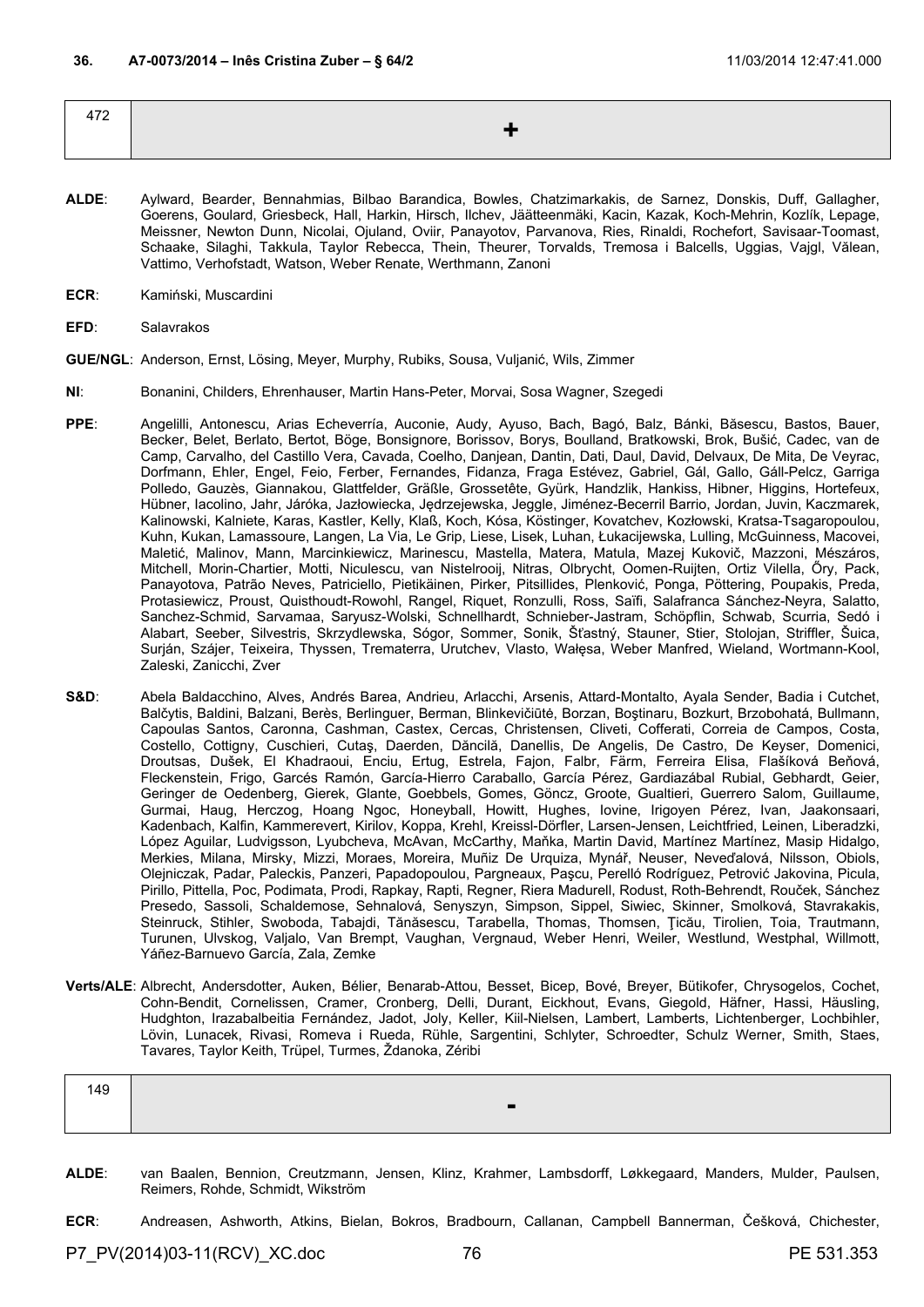Czarnecki, van Dalen, De Martini, Elles, Eppink, Fajmon, Ford, Foster, Fox, Girling, Hannan, Harbour, Kamall, Karim, Kirkhope, Kowal, Kožušník, Legutko, McClarkin, McIntyre, Migalski, Nicholson, Ouzký, Piotrowski, Poręba, Rosbach, Stevenson, Strejček, Sturdy, Szymański, Tannock, Tomaševski, Tomašić, Tošenovský, Van Orden, Vlasák, Yannakoudakis, Zahradil, Zasada, Zīle

- **EFD**: Agnew, Batten, Belder, Clark, Cymański, (The Earl of) Dartmouth, Farage, Fontana, Helmer, Kurski, Paška, Provera, Salvini, Terho, Vanhecke, Włosowicz, Ziobro
- **GUE/NGL**: Angourakis, Ferreira João, Gustafsson, de Jong, Kohlíček, Liotard, Toussas, Triantaphyllides, Zuber
- **NI**: Borghezio, Brons, Claeys, Dodds, Gollnisch, Griffin, Hartong, van der Kammen, Le Pen Jean-Marie, Le Pen Marine, Mölzer, Nattrass, Obermayr, Stadler, Stassen, van der Stoep, Stoyanov, Vadim Tudor, Zamfirescu, Zijlstra
- **PPE**: Bartolozzi, Bendtsen, Casini, Caspary, Comi, Corazza Bildt, Deß, Essayah, Fjellner, Florenz, Gardini, Grzyb, Hohlmeier, Hökmark, Ibrisagic, Iturgaiz Angulo, Kelam, Korhola, Mayer, Metsola, Mikolášik, Peterle, Pieper, Roithová, Rossi, Rübig, Šadurskis, Saudargas, Svensson, Ulmer, Vidal-Quadras, Winkler Hermann, Winkler Iuliu, Záborská, Zeller
- S&D: Repo, Simon

# **Verts/ALE**: Demesmaeker

|--|--|

- **ALDE**: Crowley, Davies, Gerbrandy, Johansson, Ludford, Lyon, McMillan-Scott, Vitkauskaite Bernard
- **EFD**: Allam, Binev, Bizzotto, Imbrasas, Messerschmidt, Morganti, Speroni
- **GUE/NGL**: Chountis, Flasarová, Händel, Kari, Klute, Le Hyaric, Maštálka, Mélenchon, Michels, Omarjee, Ransdorf, Vergiat
- **NI**: Colman, Kovács, Sinclaire
- **PPE**: Bodu, Cancian, Correa Zamora, Díaz de Mera García Consuegra, Estaràs Ferragut, de Grandes Pascual, Gutiérrez-Cortines, Kariņš, Mato Adrover, Melo, Millán Mon, Posselt, Reul, Theocharous, Thun und Hohenstein, Tsoukalas, Vaidere, Verheyen, Voss, Zalba Bidegain

# **Verts/ALE**: Alfonsi, Engström

**ПОПРАВКИ В ПОДАДЕНИТЕ ГЛАСОВЕ И НАМЕРЕНИЯ ЗА ГЛАСУВАНЕ – CORRECCIONES E INTENCIONES DE VOTO – OPRAVY HLASOVÁNÍ A SDĚLENÍ O ÚMYSLU HLASOVAT – STEMMERETTELSER OG –INTENTIONER – BERICHTIGUNGEN DES STIMMVERHALTENS UND BEABSICHTIGTES STIMMVERHALTEN – HÄÄLETUSE PARANDUSED JA HÄÄLETUSKAVATSUSED – ΔΙΟΡΘΩΣΕΙΣ ΚΑΙ ΠΡΟΘΕΣΕΙΣ ΨΗΦΟΥ – CORRECTIONS TO VOTES AND VOTING INTENTIONS – CORRECTIONS ET INTENTIONS DE VOTE – IZMJENE DANIH GLASOVA I NAMJERE GLASAČA – CORREZIONI E INTENZIONI DI VOTO – BALSOJUMU LABOJUMI UN NODOMI BALSOT – BALSAVIMO PATAISYMAI IR KETINIMAI – SZAVAZATOK HELYESBÍTÉSEI ÉS SZAVAZÁSI SZÁNDÉKOK – KORREZZJONIJIET U INTENZJONIJIET GĦALL-VOT – RECTIFICATIES STEMGEDRAG/ VOORGENOMEN STEMGEDRAG – KOREKTY DO GŁOSOWANIA I ZAMIAR GŁOSOWANIA – CORRECÇÕES E INTENÇÕES DE VOTO – CORECTĂRI ŞI INTENŢII DE VOT OPRAVY HLASOVANIA A ZÁMERY PRI HLASOVANÍ – CEARTÚCHÁIN AR AN VÓTA AGUS INTINNÍ VÓTÁLA – POPRAVKI IN NAMERE GLASOVANJA – ÄÄNESTYSKÄYTTÄYTYMISTÄ JA ÄÄNESTYSAIKEITA KOSKEVAT ILMOITUKSET – RÄTTELSER/AVSIKTSFÖRKLARINGAR TILL AVGIVNA RÖSTER**

| $\blacksquare$ | Diogo Feio |
|----------------|------------|
| 0              |            |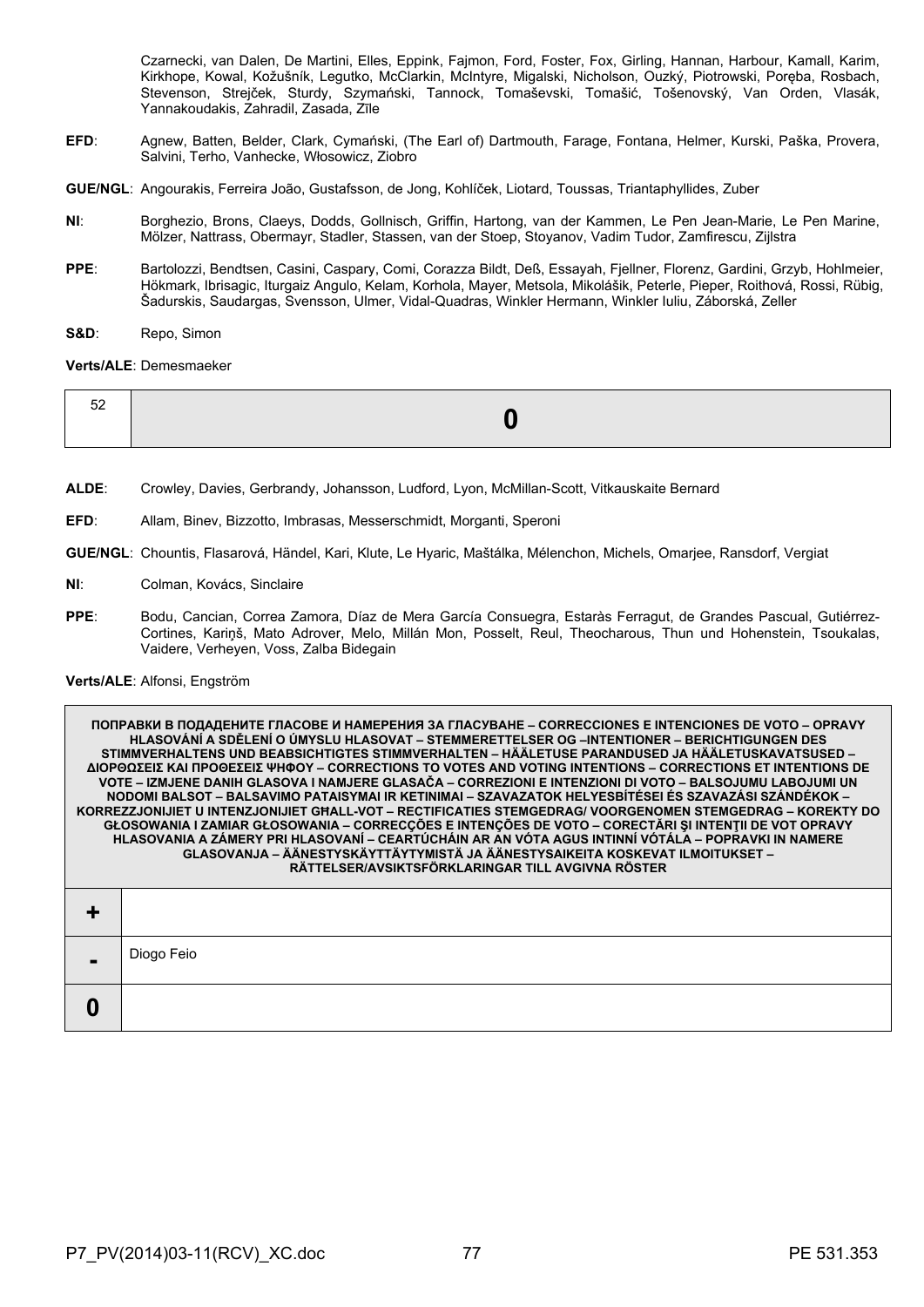641 **+**

- **ALDE**: Aylward, van Baalen, Bearder, Bennahmias, Bennion, Bilbao Barandica, Bowles, Chatzimarkakis, Creutzmann, Crowley, Davies, de Sarnez, Donskis, Duff, Gallagher, Gerbrandy, Goerens, Goulard, Griesbeck, Hall, Harkin, Hirsch, Ilchev, in 't Veld, Jäätteenmäki, Jensen, Johansson, Kacin, Kazak, Klinz, Koch-Mehrin, Kozlík, Krahmer, Lambsdorff, Lepage, Ludford, Lyon, McMillan-Scott, Manders, Meissner, Mulder, Newton Dunn, Nicolai, Ojuland, Oviir, Panayotov, Parvanova, Paulsen, Reimers, Ries, Rinaldi, Rochefort, Rohde, Savisaar-Toomast, Schaake, Schmidt, Silaghi, Takkula, Taylor Rebecca, Thein, Theurer, Torvalds, Tremosa i Balcells, Uggias, Vajgl, Vălean, Vattimo, Verhofstadt, Vitkauskaite Bernard, Watson, Weber Renate, Werthmann, Wikström, Zanoni
- **ECR**: Andreasen, Ashworth, Atkins, Bielan, Bokros, Bradbourn, Callanan, Campbell Bannerman, Češková, Chichester, Czarnecki, van Dalen, De Martini, Elles, Eppink, Fajmon, Foster, Fox, Girling, Hannan, Harbour, Kamall, Kamiński, Karim, Kirkhope, Kowal, Kožušník, Legutko, McClarkin, McIntyre, Migalski, Muscardini, Nicholson, Ouzký, Piotrowski, Poręba, Rosbach, Stevenson, Strejček, Sturdy, Szymański, Tannock, Tomaševski, Tomašić, Tošenovský, Van Orden, Vlasák, Yannakoudakis, Zahradil, Zasada, Zīle
- **EFD**: Bizzotto, Cymański, Fontana, Imbrasas, Kurski, Messerschmidt, Morganti, Paška, Provera, Salavrakos, Speroni, Terho, Vanhecke, Włosowicz, Ziobro
- **GUE/NGL**: Anderson, Chountis, Ernst, Ferreira João, Flasarová, Gustafsson, Hadjigeorgiou, Händel, de Jong, Kari, Klute, Kohlíček, Le Hyaric, Liotard, Lösing, Maštálka, Mélenchon, Meyer, Michels, Murphy, Omarjee, Ransdorf, Rubiks, Sousa, Triantaphyllides, Vergiat, Vuljanić, Wils, Zimmer, Zuber
- **NI**: Bonanini, Borghezio, Childers, Claeys, Colman, Dodds, Ehrenhauser, Gollnisch, Kovács, Le Pen Jean-Marie, Le Pen Marine, Martin Hans-Peter, Mölzer, Morvai, Sinclaire, Sosa Wagner, Stadler, van der Stoep, Stoyanov, Szegedi
- **PPE**: Angelilli, Antonescu, Arias Echeverría, Auconie, Audy, Ayuso, Bach, Bagó, Balz, Bánki, Bartolozzi, Băsescu, Bastos, Bauer, Becker, Belet, Bendtsen, Berlato, Bertot, Böge, Bonsignore, Borys, Boulland, Bratkowski, Brok, Cadec, van de Camp, Cancian, Carvalho, Casini, del Castillo Vera, Cavada, Coelho, Comi, Corazza Bildt, Correa Zamora, Danjean, Dantin, Dati, Daul, David, Delvaux, De Mita, Deß, De Veyrac, Díaz de Mera García Consuegra, Dorfmann, Ehler, Engel, Essayah, Estaràs Ferragut, Feio, Ferber, Fernandes, Fidanza, Fisas Ayxela, Fjellner, Florenz, Fraga Estévez, Gabriel, Gahler, Gál, Gallo, Gáll-Pelcz, Gardini, Garriga Polledo, Gauzès, Giannakou, Glattfelder, de Grandes Pascual, Gräßle, Grosch, Grossetête, Grzyb, Gutiérrez-Cortines, Gyürk, Handzlik, Hankiss, Herranz García, Hibner, Higgins, Hohlmeier, Hökmark, Hortefeux, Hübner, Iacolino, Ibrisagic, Iturgaiz Angulo, Jahr, Járóka, Jazłowiecka, Jędrzejewska, Jeggle, Jiménez-Becerril Barrio, Jordan, Juvin, Kaczmarek, Kalinowski, Kalniete, Karas, Kariņš, Kastler, Kelam, Kelly, Klaß, Koch, Korhola, Kósa, Köstinger, Kovatchev, Kozłowski, Kratsa-Tsagaropoulou, Kuhn, Kukan, Lamassoure, Langen, La Via, Le Grip, Liese, Lisek, Lope Fontagné, López-Istúriz White, Luhan, Łukacijewska, Lulling, McGuinness, Macovei, Maletić, Malinov, Mann, Marcinkiewicz, Marinescu, Mastella, Matera, Mato Adrover, Matula, Mayer, Mazej Kukovič, Mazzoni, Mészáros, Metsola, Mikolášik, Millán Mon, Mitchell, Morin-Chartier, Motti, Niculescu, Niebler, van Nistelrooij, Nitras, Olbrycht, Oomen-Ruijten, Ortiz Vilella, Őry, Pack, Panayotova, Patrão Neves, Patriciello, Peterle, Pieper, Pietikäinen, Pirker, Pitsillides, Plenković, Ponga, Posselt, Pöttering, Poupakis, Preda, Protasiewicz, Proust, Quisthoudt-Rowohl, Rangel, Reul, Riquet, Roithová, Ronzulli, Ross, Rossi, Rübig, Šadurskis, Saïfi, Salafranca Sánchez-Neyra, Salatto, Sanchez-Schmid, Sarvamaa, Saryusz-Wolski, Saudargas, Schnellhardt, Schnieber-Jastram, Schöpflin, Schwab, Scurria, Sedó i Alabart, Seeber, Siekierski, Silvestris, Skrzydlewska, Sógor, Sommer, Sonik, Šťastný, Stauner, Stier, Stolojan, Striffler, Šuica, Surján, Svensson, Szájer, Teixeira, Theocharous, Thyssen, Tőkés, Trematerra, Urutchev, Vaidere, Verheyen, Vidal-Quadras, Vlasto, Voss, Wałęsa, Weber Manfred, Wieland, Winkler Hermann, Winkler Iuliu, Wortmann-Kool, Záborská, Zalba Bidegain, Zaleski, Zanicchi, Zeller, Zver
- **S&D**: Abela Baldacchino, Alves, Andrés Barea, Andrieu, Arlacchi, Arsenis, Attard-Montalto, Ayala Sender, Badia i Cutchet, Balčytis, Baldini, Balzani, Berès, Berlinguer, Berman, Blinkevičiūtė, Borzan, Boştinaru, Bozkurt, Brzobohatá, Bullmann, Capoulas Santos, Caronna, Cashman, Castex, Cercas, Christensen, Cliveti, Cofferati, Correia de Campos, Costa, Costello, Cottigny, Cuschieri, Cutaş, Daerden, Dăncilă, Danellis, De Angelis, De Castro, De Keyser, Domenici, Droutsas, Dušek, El Khadraoui, Enciu, Ertug, Estrela, Fajon, Falbr, Färm, Ferreira Elisa, Flašíková Beňová, Fleckenstein, Frigo, Garcés Ramón, García-Hierro Caraballo, García Pérez, Gardiazábal Rubial, Gebhardt, Geier, Geringer de Oedenberg, Gierek, Glante, Gomes, Göncz, Groote, Gualtieri, Guerrero Salom, Guillaume, Gurmai, Haug, Herczog, Hoang Ngoc, Honeyball, Howitt, Hughes, Iovine, Irigoyen Pérez, Ivan, Jaakonsaari, Kadenbach, Kalfin, Kammerevert, Kirilov, Koppa, Krehl, Kreissl-Dörfler, Larsen-Jensen, Leichtfried, Leinen, Liberadzki, López Aguilar, Ludvigsson, Lyubcheva, McAvan, McCarthy, Maňka, Martínez Martínez, Masip Hidalgo, Merkies, Milana, Mirsky, Mizzi, Moraes, Moreira, Muñiz De Urquiza, Mynář, Neuser, Neveďalová, Nilsson, Obiols, Olejniczak, Padar, Paleckis, Panzeri, Papadopoulou, Pargneaux, Pascu, Perelló Rodríguez, Petrović Jakovina, Picula, Pirillo, Pittella, Poc, Podimata, Prodi, Rapkay, Rapti, Regner, Repo, Riera Madurell, Rodust, Rouček, Sánchez Presedo, Sassoli, Schaldemose, Sehnalová, Senyszyn, Simon, Simpson, Sippel, Siwiec, Skinner, Smolková, Stavrakakis, Steinruck, Stihler, Swoboda, Tabajdi, Tănăsescu, Tarabella, Thomas, Thomsen, Ţicău, Tirolien, Toia, Trautmann, Turunen, Ulvskog, Valjalo, Van Brempt, Vaughan, Vergnaud, Weber Henri, Weiler, Westlund, Westphal, Willmott, Yáñez-Barnuevo García, Zala, Zemke

**Verts/ALE**: Albrecht, Alfonsi, Andersdotter, Auken, Bélier, Benarab-Attou, Besset, Bicep, Cochet, Cohn-Bendit, Cornelissen,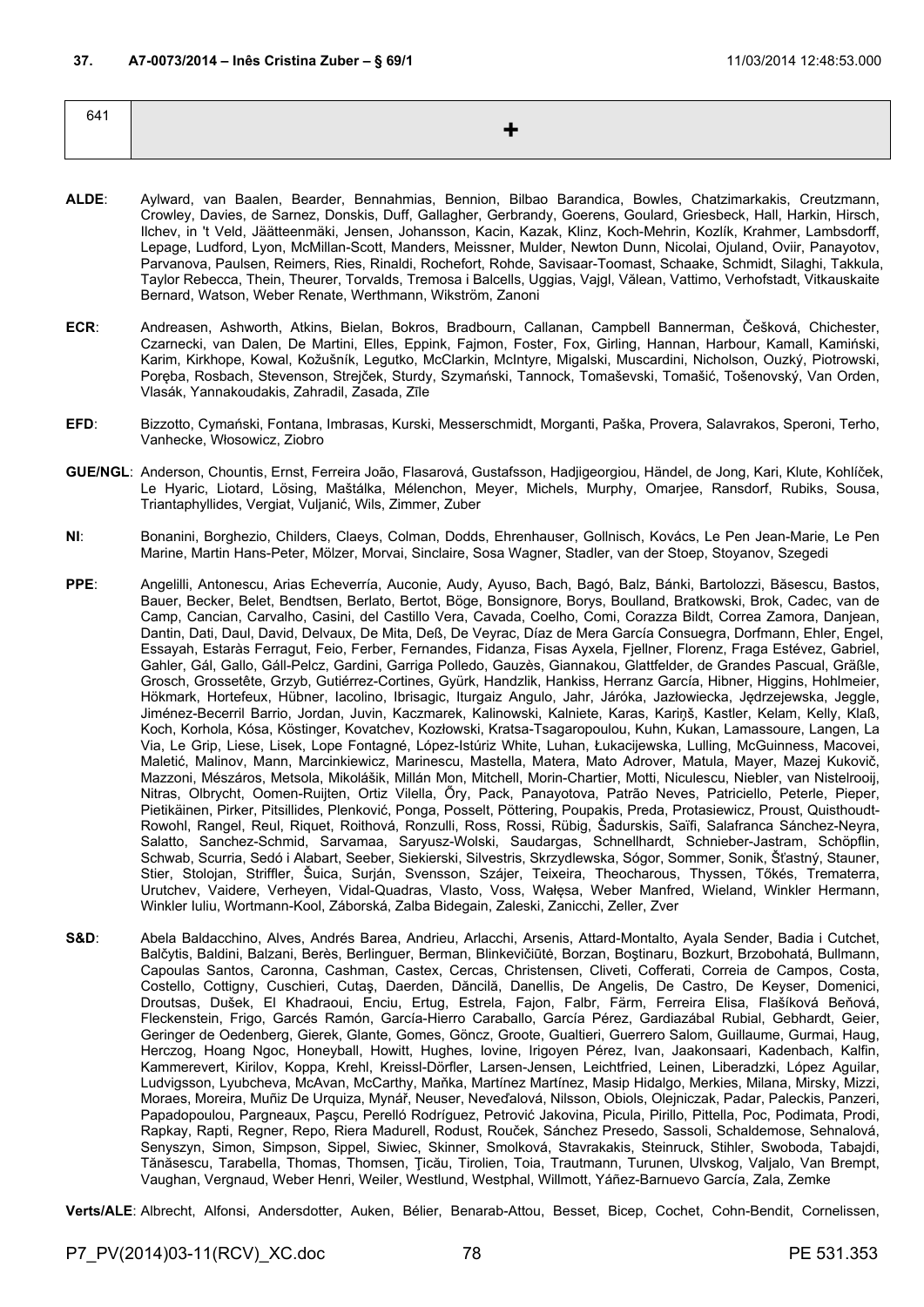Cramer, Cronberg, Delli, Demesmaeker, Durant, Eickhout, Engström, Evans, Giegold, Häfner, Hassi, Häusling, Hudghton, Irazabalbeitia Fernández, Jadot, Joly, Keller, Kiil-Nielsen, Lambert, Lamberts, Lochbihler, Lövin, Lunacek, Rivasi, Romeva i Rueda, Schlyter, Schroedter, Schulz Werner, Smith, Staes, Tavares, Taylor Keith, Trüpel, Ždanoka, Zéribi

**NI**: Vadim Tudor, Zamfirescu

**PPE**: Caspary, Ulmer

|--|--|

- **EFD**: Agnew, Allam, Batten, Belder, Binev, (The Earl of) Dartmouth, Farage, Helmer, Salvini
- **GUE/NGL**: Angourakis, Toussas
- **NI**: Brons, Griffin, Hartong, van der Kammen, Nattrass, Obermayr, Stassen, Zijlstra
- **PPE**: Bodu, Thun und Hohenstein, Tsoukalas

**Verts/ALE**: Chrysogelos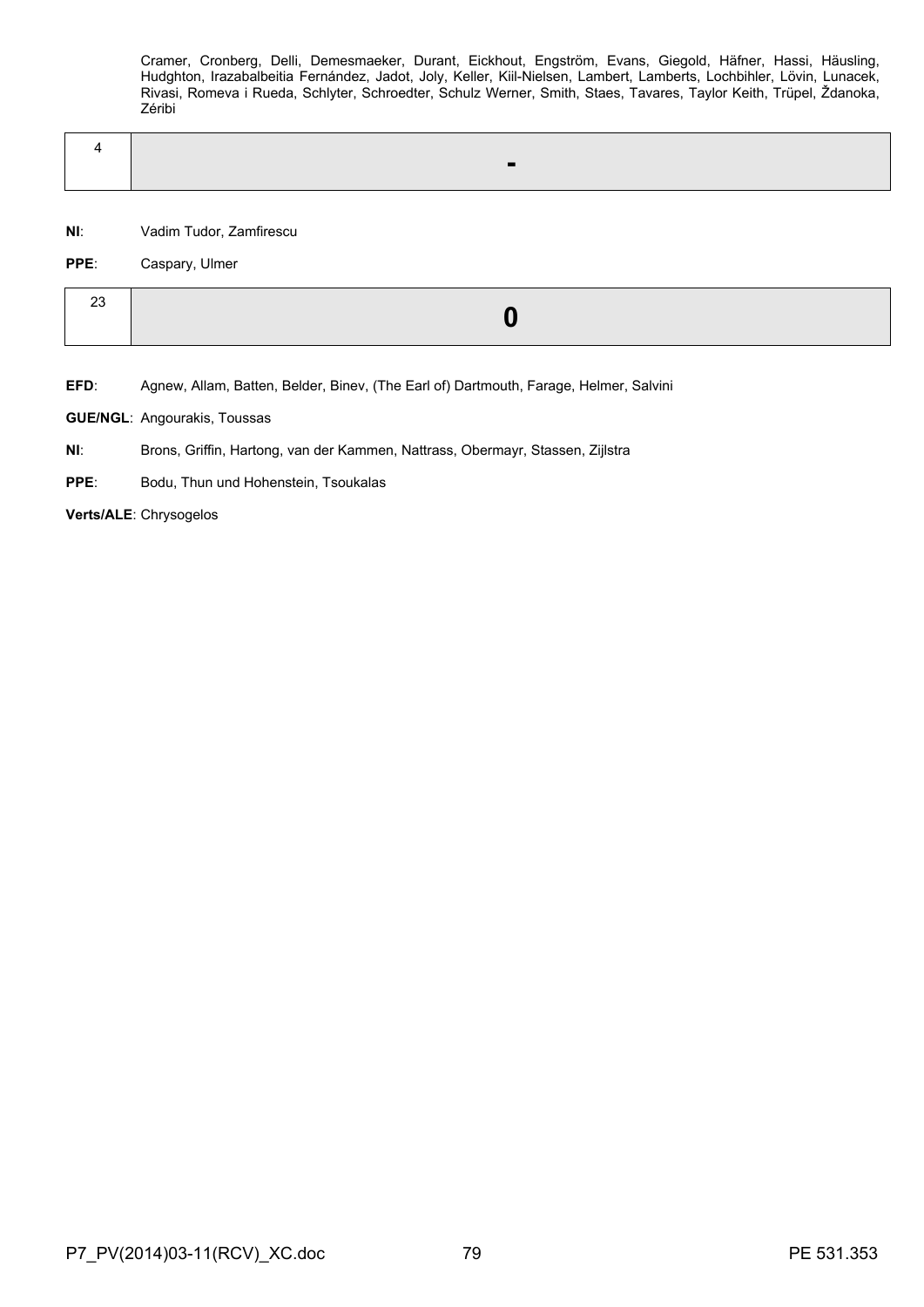| 574 |  |
|-----|--|
|     |  |
|     |  |

- **ALDE**: Aylward, Bearder, Bennahmias, Bennion, Bilbao Barandica, Bowles, Creutzmann, Crowley, Davies, de Sarnez, Donskis, Duff, Gallagher, Gerbrandy, Goerens, Goulard, Griesbeck, Hall, Harkin, Hirsch, Ilchev, in 't Veld, Jäätteenmäki, Jensen, Johansson, Kacin, Kazak, Koch-Mehrin, Kozlík, Krahmer, Lambsdorff, Lepage, Løkkegaard, Ludford, Lyon, McMillan-Scott, Manders, Meissner, Mulder, Newton Dunn, Nicolai, Ojuland, Oviir, Panayotov, Parvanova, Paulsen, Reimers, Ries, Rinaldi, Rochefort, Rohde, Savisaar-Toomast, Schaake, Schmidt, Silaghi, Takkula, Taylor Rebecca, Thein, Torvalds, Tremosa i Balcells, Uggias, Vajgl, Vălean, Vattimo, Verhofstadt, Vitkauskaite Bernard, Watson, Weber Renate, Werthmann, Wikström, Zanoni
- **ECR**: Muscardini
- **EFD**: (The Earl of) Dartmouth, Messerschmidt, Paška, Salavrakos
- **GUE/NGL**: Anderson, Chountis, Ernst, Flasarová, Gustafsson, Hadjigeorgiou, Händel, de Jong, Kari, Klute, Kohlíček, Le Hyaric, Liotard, Lösing, Maštálka, Mélenchon, Meyer, Michels, Murphy, Omarjee, Ransdorf, Rubiks, Sousa, Triantaphyllides, Vergiat, Vuljanić, Wils, Zimmer, Zuber
- **NI**: Bonanini, Childers, Claeys, Ehrenhauser, Griffin, Kovács, Martin Hans-Peter, Mölzer, Morvai, Obermayr, Sosa Wagner, Stadler, van der Stoep, Stoyanov, Szegedi
- **PPE**: Angelilli, Antonescu, Arias Echeverría, Auconie, Audy, Ayuso, Bach, Bagó, Balz, Bánki, Bartolozzi, Băsescu, Bastos, Bauer, Becker, Belet, Bendtsen, Berlato, Böge, Bonsignore, Boulland, Bratkowski, Brok, Bušić, Cadec, van de Camp, Cancian, Carvalho, Casini, del Castillo Vera, Cavada, Coelho, Comi, Corazza Bildt, Correa Zamora, Danjean, Dantin, Dati, Daul, David, Delvaux, De Mita, Deß, De Veyrac, Díaz de Mera García Consuegra, Dorfmann, Ehler, Engel, Essayah, Estaràs Ferragut, Feio, Ferber, Fernandes, Fidanza, Fisas Ayxela, Fjellner, Florenz, Fraga Estévez, Gabriel, Gahler, Gál, Gallo, Gáll-Pelcz, Gardini, Garriga Polledo, Gauzès, Giannakou, Glattfelder, de Grandes Pascual, Gräßle, Grosch, Grossetête, Grzyb, Gutiérrez-Cortines, Gyürk, Handzlik, Hankiss, Herranz García, Hibner, Higgins, Hohlmeier, Hökmark, Hortefeux, Iacolino, Ibrisagic, Iturgaiz Angulo, Jahr, Járóka, Jazłowiecka, Jędrzejewska, Jeggle, Jiménez-Becerril Barrio, Jordan, Juvin, Kaczmarek, Kalinowski, Kalniete, Karas, Kariņš, Kastler, Kelam, Kelly, Klaß, Koch, Korhola, Kósa, Köstinger, Kovatchev, Kozłowski, Kratsa-Tsagaropoulou, Kuhn, Kukan, Lamassoure, Langen, La Via, Le Grip, Liese, Lisek, Lope Fontagné, López-Istúriz White, Luhan, Łukacijewska, Lulling, McGuinness, Macovei, Maletić, Malinov, Mann, Marcinkiewicz, Marinescu, Mastella, Matera, Mato Adrover, Matula, Mayer, Mazej Kukovič, Mazzoni, Mészáros, Metsola, Mikolášik, Millán Mon, Mitchell, Morin-Chartier, Motti, Niculescu, Niebler, van Nistelrooij, Nitras, Olbrycht, Oomen-Ruijten, Ortiz Vilella, Őry, Pack, Panayotova, Patrão Neves, Patriciello, Peterle, Pieper, Pietikäinen, Pirker, Pitsillides, Plenković, Ponga, Posselt, Pöttering, Poupakis, Preda, Protasiewicz, Proust, Quisthoudt-Rowohl, Rangel, Reul, Riquet, Roithová, Ross, Rossi, Rübig, Šadurskis, Saïfi, Salafranca Sánchez-Neyra, Salatto, Sanchez-Schmid, Sarvamaa, Saryusz-Wolski, Saudargas, Schnellhardt, Schnieber-Jastram, Schöpflin, Schwab, Scurria, Sedó i Alabart, Seeber, Siekierski, Silvestris, Skrzydlewska, Sógor, Sommer, Sonik, Šťastný, Stauner, Stolojan, Striffler, Šuica, Surján, Svensson, Szájer, Teixeira, Theocharous, Thyssen, Tőkés, Trematerra, Ulmer, Urutchev, Vaidere, Verheyen, Vidal-Quadras, Vlasto, Voss, Wałęsa, Weber Manfred, Wieland, Winkler Hermann, Winkler Iuliu, Wortmann-Kool, Záborská, Zalba Bidegain, Zaleski, Zanicchi, Zeller, Zver
- **S&D**: Abela Baldacchino, Alves, Andrés Barea, Andrieu, Arlacchi, Arsenis, Attard-Montalto, Ayala Sender, Badia i Cutchet, Balčytis, Baldini, Balzani, Berès, Berlinguer, Blinkevičiūtė, Borzan, Boştinaru, Bozkurt, Brzobohatá, Bullmann, Capoulas Santos, Caronna, Cashman, Castex, Cercas, Christensen, Cliveti, Cofferati, Correia de Campos, Costa, Costello, Cottigny, Cutaş, Daerden, Dăncilă, Danellis, De Angelis, De Castro, De Keyser, Domenici, Droutsas, Dušek, El Khadraoui, Enciu, Ertug, Estrela, Fajon, Falbr, Färm, Ferreira Elisa, Flašíková Beňová, Fleckenstein, Frigo, Garcés Ramón, García-Hierro Caraballo, García Pérez, Gardiazábal Rubial, Gebhardt, Geier, Geringer de Oedenberg, Gierek, Glante, Gomes, Göncz, Groote, Gualtieri, Guerrero Salom, Guillaume, Gurmai, Haug, Herczog, Hoang Ngoc, Honeyball, Howitt, Hughes, Iovine, Irigoyen Pérez, Ivan, Jaakonsaari, Kadenbach, Kalfin, Kammerevert, Kirilov, Koppa, Krehl, Kreissl-Dörfler, Larsen-Jensen, Leichtfried, Leinen, Liberadzki, López Aguilar, Ludvigsson, Lyubcheva, McAvan, McCarthy, Maňka, Martin David, Martínez Martínez, Masip Hidalgo, Merkies, Milana, Mirsky, Mizzi, Moraes, Moreira, Muñiz De Urquiza, Mynář, Neuser, Neveďalová, Nilsson, Obiols, Olejniczak, Padar, Paleckis, Panzeri, Papadopoulou, Pargneaux, Paşcu, Perelló Rodríguez, Petrović Jakovina, Picula, Pirillo, Pittella, Poc, Podimata, Prodi, Rapkay, Rapti, Regner, Repo, Riera Madurell, Rodust, Roth-Behrendt, Rouček, Sánchez Presedo, Sassoli, Schaldemose, Sehnalová, Senyszyn, Simpson, Siwiec, Skinner, Smolková, Stavrakakis, Steinruck, Stihler, Swoboda, Tabajdi, Tănăsescu, Tarabella, Thomas, Thomsen, Ţicău, Tirolien, Toia, Trautmann, Turunen, Ulvskog, Valjalo, Van Brempt, Vaughan, Vergnaud, Weber Henri, Weidenholzer, Weiler, Westlund, Westphal, Willmott, Yáñez-Barnuevo García, Zala, Zemke
- **Verts/ALE**: Albrecht, Alfonsi, Andersdotter, Auken, Bélier, Benarab-Attou, Besset, Bicep, Breyer, Bütikofer, Chrysogelos, Cochet, Cohn-Bendit, Cornelissen, Cramer, Cronberg, Delli, Demesmaeker, Durant, Eickhout, Engström, Evans, Giegold, Häfner, Hassi, Häusling, Hudghton, Irazabalbeitia Fernández, Jadot, Joly, Keller, Kiil-Nielsen, Lambert, Lamberts, Lichtenberger, Lochbihler, Lövin, Lunacek, Rivasi, Romeva i Rueda, Rühle, Sargentini, Schlyter, Schroedter, Schulz Werner, Smith, Staes, Tavares, Taylor Keith, Trüpel, Turmes, Ždanoka, Zéribi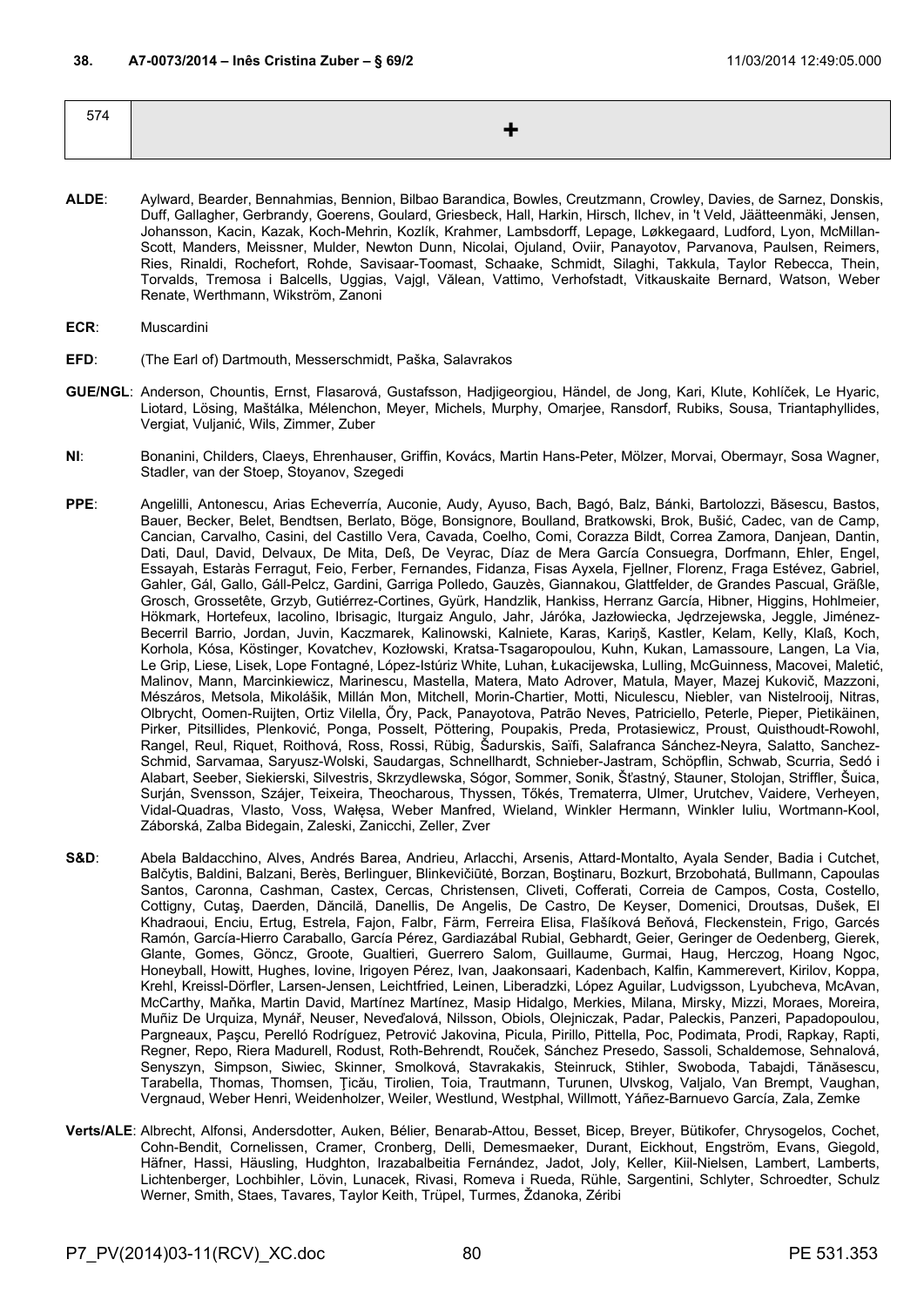| 74 |     |  |
|----|-----|--|
|    | . . |  |

- **ECR**: Andreasen, Ashworth, Atkins, Bielan, Bokros, Bradbourn, Callanan, Campbell Bannerman, Češková, Chichester, Czarnecki, van Dalen, De Martini, Elles, Eppink, Fajmon, Ford, Foster, Fox, Hannan, Harbour, Kamall, Kamiński, Karim, Kirkhope, Kowal, Kožušník, Legutko, McClarkin, McIntyre, Migalski, Nicholson, Ouzký, Piotrowski, Poręba, Rosbach, Stevenson, Strejček, Sturdy, Szymański, Tannock, Tomaševski, Tomašić, Tošenovský, Van Orden, Vlasák, Yannakoudakis, Zahradil, Zasada, Zīle
- **EFD**: Agnew, Belder, Cymański, Helmer, Kurski, Provera, Terho, Vanhecke, Włosowicz, Ziobro
- **NI**: Colman, Dodds, Gollnisch, Hartong, van der Kammen, Le Pen Jean-Marie, Le Pen Marine, Nattrass, Sinclaire, Stassen, Vadim Tudor, Zamfirescu, Zijlstra

**PPE**: Caspary

| ∠∪ |  |  |  |
|----|--|--|--|
|----|--|--|--|

**ALDE**: van Baalen

**0**

- **EFD**: Allam, Batten, Binev, Bizzotto, Clark, Farage, Fontana, Imbrasas, Morganti, Salvini, Speroni
- **GUE/NGL**: Angourakis, Toussas
- **NI**: Borghezio, Brons
- PPE: Bertot, Bodu, Thun und Hohenstein, Tsoukalas

**ПОПРАВКИ В ПОДАДЕНИТЕ ГЛАСОВЕ И НАМЕРЕНИЯ ЗА ГЛАСУВАНЕ – CORRECCIONES E INTENCIONES DE VOTO – OPRAVY HLASOVÁNÍ A SDĚLENÍ O ÚMYSLU HLASOVAT – STEMMERETTELSER OG –INTENTIONER – BERICHTIGUNGEN DES STIMMVERHALTENS UND BEABSICHTIGTES STIMMVERHALTEN – HÄÄLETUSE PARANDUSED JA HÄÄLETUSKAVATSUSED – ΔΙΟΡΘΩΣΕΙΣ ΚΑΙ ΠΡΟΘΕΣΕΙΣ ΨΗΦΟΥ – CORRECTIONS TO VOTES AND VOTING INTENTIONS – CORRECTIONS ET INTENTIONS DE VOTE – IZMJENE DANIH GLASOVA I NAMJERE GLASAČA – CORREZIONI E INTENZIONI DI VOTO – BALSOJUMU LABOJUMI UN NODOMI BALSOT – BALSAVIMO PATAISYMAI IR KETINIMAI – SZAVAZATOK HELYESBÍTÉSEI ÉS SZAVAZÁSI SZÁNDÉKOK – KORREZZJONIJIET U INTENZJONIJIET GĦALL-VOT – RECTIFICATIES STEMGEDRAG/ VOORGENOMEN STEMGEDRAG – KOREKTY DO GŁOSOWANIA I ZAMIAR GŁOSOWANIA – CORRECÇÕES E INTENÇÕES DE VOTO – CORECTĂRI ŞI INTENŢII DE VOT OPRAVY HLASOVANIA A ZÁMERY PRI HLASOVANÍ – CEARTÚCHÁIN AR AN VÓTA AGUS INTINNÍ VÓTÁLA – POPRAVKI IN NAMERE GLASOVANJA – ÄÄNESTYSKÄYTTÄYTYMISTÄ JA ÄÄNESTYSAIKEITA KOSKEVAT ILMOITUKSET – RÄTTELSER/AVSIKTSFÖRKLARINGAR TILL AVGIVNA RÖSTER +** Andrew Henry William Brons **-**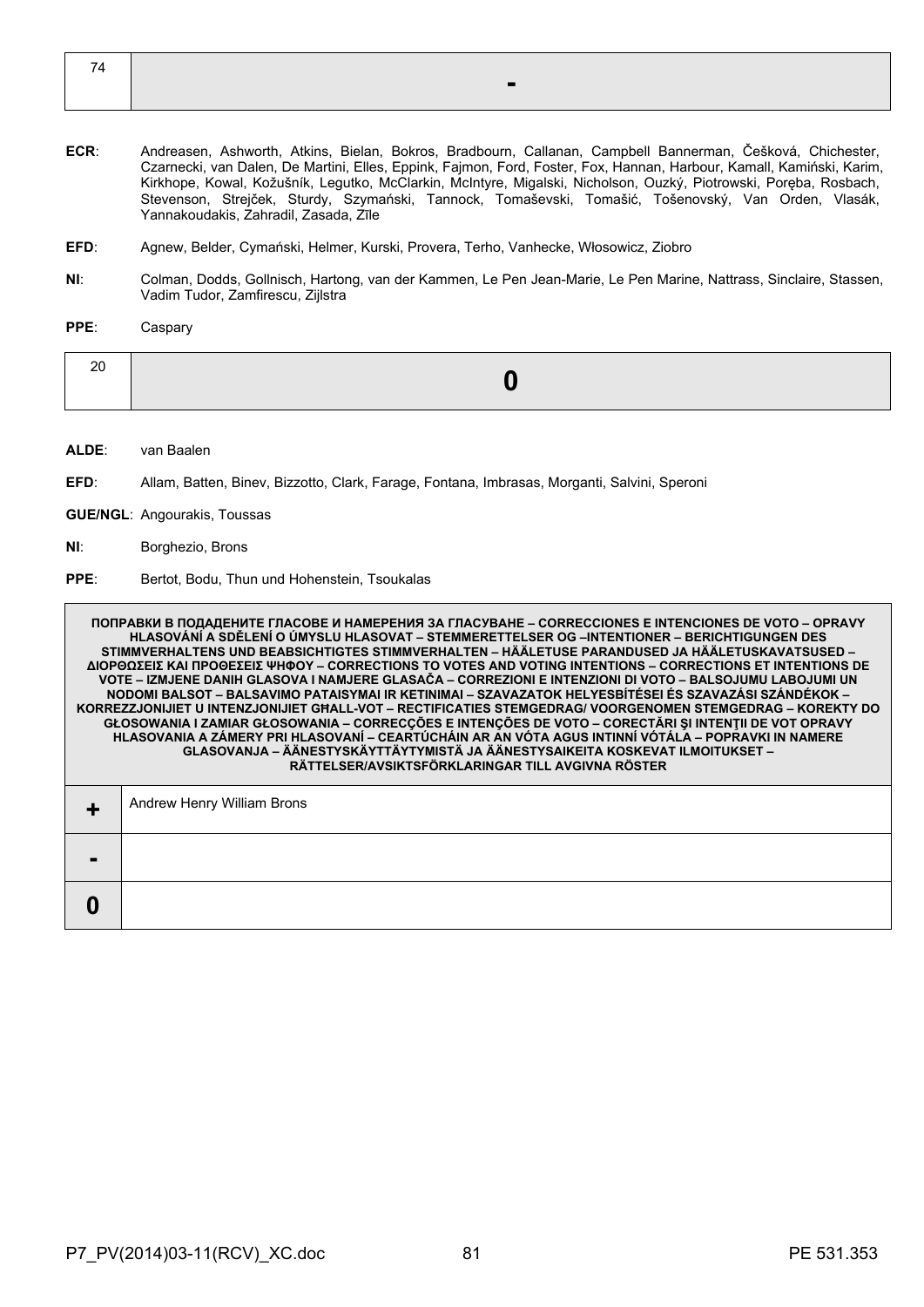| 466 |   |
|-----|---|
|     | - |
|     |   |

- **ALDE**: Aylward, Bearder, Bennahmias, Bilbao Barandica, Bowles, Chatzimarkakis, Creutzmann, Crowley, Davies, de Sarnez, Donskis, Duff, Gallagher, Gerbrandy, Goerens, Goulard, Griesbeck, Hall, Harkin, Hirsch, Ilchev, in 't Veld, Jensen, Johansson, Kacin, Kazak, Klinz, Koch-Mehrin, Kozlík, Lepage, Løkkegaard, Ludford, Lyon, McMillan-Scott, Manders, Meissner, Mulder, Newton Dunn, Nicolai, Ojuland, Oviir, Panayotov, Parvanova, Paulsen, Reimers, Ries, Rinaldi, Rochefort, Savisaar-Toomast, Schaake, Schmidt, Silaghi, Takkula, Taylor Rebecca, Thein, Torvalds, Tremosa i Balcells, Uggias, Vajgl, Vălean, Verhofstadt, Watson, Werthmann, Wikström, Zanoni
- **ECR**: Ford, Muscardini
- **EFD**: (The Earl of) Dartmouth, Messerschmidt, Paška, Salavrakos
- **GUE/NGL**: Anderson, Chountis, Ferreira João, Flasarová, Gustafsson, Hadjigeorgiou, Händel, Kari, Klute, Kohlíček, Le Hyaric, Liotard, Lösing, Maštálka, Mélenchon, Meyer, Michels, Murphy, Omarjee, Ransdorf, Rubiks, Sousa, Triantaphyllides, Vergiat, Vuljanić, Wils, Zimmer, Zuber
- **NI**: Bonanini, Childers, Ehrenhauser, Kovács, Martin Hans-Peter, Morvai, Sosa Wagner, Stadler, van der Stoep, Szegedi
- PPE: Angelilli, Antonescu, Arias Echeverría, Auconie, Audy, Ayuso, Bach, Bagó, Balz, Bánki, Bartolozzi, Băsescu, Bastos, Becker, Belet, Böge, Boulland, Bratkowski, Brok, Bušić, Cadec, Carvalho, del Castillo Vera, Cavada, Coelho, Comi, Corazza Bildt, Correa Zamora, Danjean, Dantin, Dati, David, Delvaux, De Mita, De Veyrac, Díaz de Mera García Consuegra, Dorfmann, Ehler, Engel, Essayah, Feio, Fernandes, Fisas Ayxela, Fjellner, Florenz, Fraga Estévez, Gabriel, Gahler, Gallo, Garriga Polledo, Gauzès, Giannakou, de Grandes Pascual, Grosch, Grossetête, Gutiérrez-Cortines, Hibner, Higgins, Hökmark, Hortefeux, Hübner, Ibrisagic, Iturgaiz Angulo, Jazłowiecka, Jędrzejewska, Jeggle, Jiménez-Becerril Barrio, Juvin, Kaczmarek, Kalinowski, Kalniete, Karas, Kariņš, Kelam, Kelly, Köstinger, Kozłowski, Kratsa-Tsagaropoulou, Lamassoure, Langen, La Via, Le Grip, Lisek, Lope Fontagné, López-Istúriz White, Łukacijewska, McGuinness, Macovei, Maletić, Malinov, Marcinkiewicz, Marinescu, Mastella, Matera, Matula, Mazej Kukovič, Metsola, Millán Mon, Mitchell, Morin-Chartier, Motti, Olbrycht, Oomen-Ruijten, Ortiz Vilella, Pack, Patriciello, Pietikäinen, Pitsillides, Plenković, Ponga, Poupakis, Preda, Protasiewicz, Proust, Riquet, Ronzulli, Ross, Rübig, Šadurskis, Saïfi, Salafranca Sánchez-Neyra, Salatto, Sanchez-Schmid, Sarvamaa, Saryusz-Wolski, Schwab, Scurria, Sedó i Alabart, Seeber, Skrzydlewska, Sógor, Sommer, Sonik, Stier, Stolojan, Striffler, Šuica, Teixeira, Thyssen, Tőkés, Vaidere, Vidal-Quadras, Vlasto, Wałęsa, Winkler Iuliu, Zalba Bidegain, Zaleski, Zver
- **S&D**: Abela Baldacchino, Alves, Andrés Barea, Andrieu, Arlacchi, Arsenis, Attard-Montalto, Ayala Sender, Badia i Cutchet, Balčytis, Baldini, Balzani, Berès, Berlinguer, Berman, Blinkevičiūtė, Borzan, Boştinaru, Bozkurt, Brzobohatá, Bullmann, Capoulas Santos, Caronna, Cashman, Castex, Cercas, Christensen, Cliveti, Cofferati, Correia de Campos, Costa, Costello, Cottigny, Cuschieri, Cutaş, Daerden, Dăncilă, Danellis, De Castro, Domenici, Droutsas, Dušek, El Khadraoui, Enciu, Ertug, Estrela, Fajon, Falbr, Färm, Ferreira Elisa, Flašíková Beňová, Frigo, Garcés Ramón, García-Hierro Caraballo, García Pérez, Gardiazábal Rubial, Gebhardt, Geier, Geringer de Oedenberg, Gierek, Glante, Goebbels, Gomes, Göncz, Groote, Gualtieri, Guerrero Salom, Guillaume, Gurmai, Haug, Herczog, Hoang Ngoc, Honeyball, Howitt, Hughes, Iovine, Irigoyen Pérez, Jaakonsaari, Kalfin, Koppa, Krehl, Kreissl-Dörfler, Larsen-Jensen, Leichtfried, Leinen, Liberadzki, Ludvigsson, Lyubcheva, McAvan, Maňka, Martínez Martínez, Masip Hidalgo, Merkies, Milana, Mirsky, Mizzi, Moraes, Moreira, Muñiz De Urquiza, Mynář, Neuser, Neveďalová, Nilsson, Obiols, Olejniczak, Padar, Paleckis, Panzeri, Papadopoulou, Pargneaux, Paşcu, Perelló Rodríguez, Petrović Jakovina, Picula, Pirillo, Pittella, Poc, Podimata, Prodi, Rapkay, Rapti, Regner, Riera Madurell, Rodust, Roth-Behrendt, Rouček, Sánchez Presedo, Sassoli, Schaldemose, Sehnalová, Senyszyn, Simon, Simpson, Sippel, Siwiec, Skinner, Smolková, Stavrakakis, Steinruck, Stihler, Tabajdi, Tănăsescu, Tarabella, Thomas, Thomsen, Ţicău, Tirolien, Toia, Trautmann, Turunen, Ulvskog, Valjalo, Van Brempt, Vaughan, Vergnaud, Weber Henri, Weiler, Westlund, Willmott, Yáñez-Barnuevo García, Zala, Zemke
- **Verts/ALE**: Albrecht, Andersdotter, Auken, Bélier, Bicep, Bütikofer, Chrysogelos, Cochet, Cohn-Bendit, Cornelissen, Cramer, Cronberg, Delli, Demesmaeker, Durant, Eickhout, Engström, Evans, Giegold, Häfner, Hassi, Häusling, Hudghton, Jadot, Joly, Keller, Kiil-Nielsen, Lambert, Lamberts, Lichtenberger, Lochbihler, Lövin, Lunacek, Rivasi, Romeva i Rueda, Rühle, Sargentini, Schlyter, Schroedter, Schulz Werner, Smith, Staes, Tavares, Trüpel, Turmes, Ždanoka, Zéribi

| 134 |  |
|-----|--|
|     |  |
|     |  |

- **ALDE**: Rohde
- **ECR**: Andreasen, Ashworth, Atkins, Bielan, Bokros, Bradbourn, Callanan, Campbell Bannerman, Češková, Chichester, Czarnecki, van Dalen, De Martini, Elles, Eppink, Foster, Fox, Hannan, Harbour, Kamall, Kamiński, Karim, Kirkhope, Kowal, Kožušník, Legutko, McClarkin, McIntyre, Migalski, Nicholson, Ouzký, Piotrowski, Poręba, Rosbach, Stevenson, Strejček, Szymański, Tannock, Tomaševski, Tomašić, Tošenovský, Van Orden, Vlasák, Yannakoudakis, Zahradil,

P7\_PV(2014)03-11(RCV)\_XC.doc 82 82 PE 531.353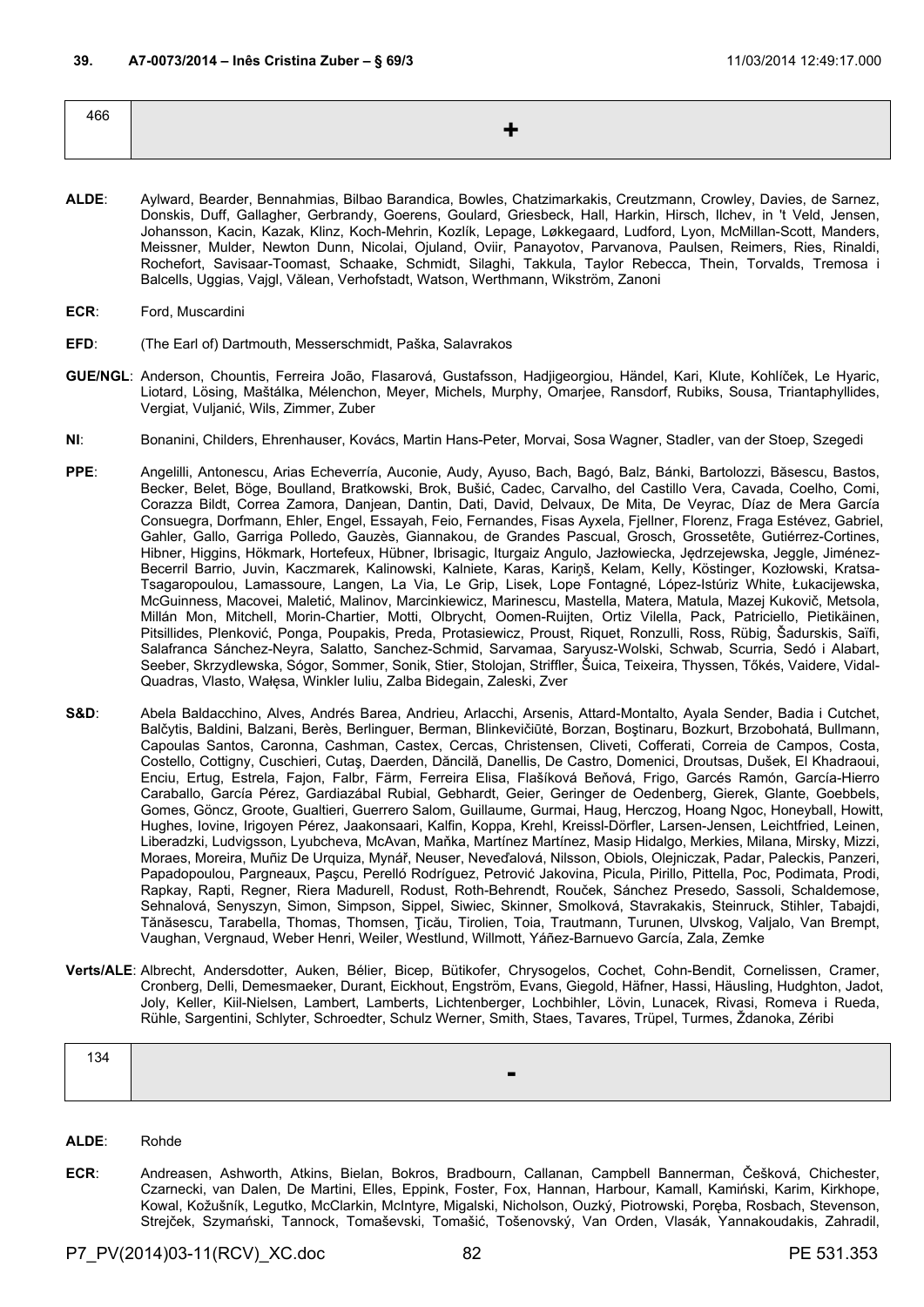Zasada, Zīle

- **EFD**: Agnew, Bizzotto, Cymański, Fontana, Helmer, Kurski, Morganti, Provera, Salvini, Speroni, Terho, Vanhecke, Włosowicz, Ziobro
- **GUE/NGL**: de Jong
- **NI**: Borghezio, Claeys, Colman, Dodds, Gollnisch, Griffin, Hartong, van der Kammen, Le Pen Jean-Marie, Le Pen Marine, Mölzer, Nattrass, Obermayr, Sinclaire, Stassen, Stoyanov, Vadim Tudor, Zamfirescu, Zijlstra
- **PPE**: Bauer, Bendtsen, van de Camp, Caspary, Ferber, Gál, Gáll-Pelcz, Gräßle, Grzyb, Gyürk, Handzlik, Hankiss, Hohlmeier, Iacolino, Jahr, Járóka, Jordan, Kastler, Klaß, Koch, Korhola, Kósa, Kuhn, Kukan, Liese, Lulling, Mann, Mayer, Melo, Niebler, van Nistelrooij, Nitras, Őry, Pieper, Posselt, Quisthoudt-Rowohl, Reul, Schnellhardt, Schnieber-Jastram, Schöpflin, Stauner, Surján, Svensson, Trematerra, Ulmer, Urutchev, Verheyen, Voss, Wieland, Winkler Hermann, Wortmann-Kool, Zeller

- **ALDE**: van Baalen, Bennion, Lambsdorff, Theurer
- **EFD**: Allam, Batten, Belder, Binev, Clark, Imbrasas
- **GUE/NGL**: Angourakis, Toussas
- **NI**: Brons
- **PPE**: Berlato, Bertot, Bodu, Cancian, Casini, Daul, Deß, Fidanza, Gardini, Glattfelder, Kovatchev, Mazzoni, Mészáros, Mikolášik, Niculescu, Panayotova, Patrão Neves, Peterle, Pöttering, Rangel, Roithová, Rossi, Siekierski, Silvestris, Šťastný, Theocharous, Thun und Hohenstein, Tsoukalas, Záborská, Zanicchi

**ПОПРАВКИ В ПОДАДЕНИТЕ ГЛАСОВЕ И НАМЕРЕНИЯ ЗА ГЛАСУВАНЕ – CORRECCIONES E INTENCIONES DE VOTO – OPRAVY HLASOVÁNÍ A SDĚLENÍ O ÚMYSLU HLASOVAT – STEMMERETTELSER OG –INTENTIONER – BERICHTIGUNGEN DES STIMMVERHALTENS UND BEABSICHTIGTES STIMMVERHALTEN – HÄÄLETUSE PARANDUSED JA HÄÄLETUSKAVATSUSED – ΔΙΟΡΘΩΣΕΙΣ ΚΑΙ ΠΡΟΘΕΣΕΙΣ ΨΗΦΟΥ – CORRECTIONS TO VOTES AND VOTING INTENTIONS – CORRECTIONS ET INTENTIONS DE VOTE – IZMJENE DANIH GLASOVA I NAMJERE GLASAČA – CORREZIONI E INTENZIONI DI VOTO – BALSOJUMU LABOJUMI UN NODOMI BALSOT – BALSAVIMO PATAISYMAI IR KETINIMAI – SZAVAZATOK HELYESBÍTÉSEI ÉS SZAVAZÁSI SZÁNDÉKOK – KORREZZJONIJIET U INTENZJONIJIET GĦALL-VOT – RECTIFICATIES STEMGEDRAG/ VOORGENOMEN STEMGEDRAG – KOREKTY DO GŁOSOWANIA I ZAMIAR GŁOSOWANIA – CORRECÇÕES E INTENÇÕES DE VOTO – CORECTĂRI ŞI INTENŢII DE VOT OPRAVY HLASOVANIA A ZÁMERY PRI HLASOVANÍ – CEARTÚCHÁIN AR AN VÓTA AGUS INTINNÍ VÓTÁLA – POPRAVKI IN NAMERE GLASOVANJA – ÄÄNESTYSKÄYTTÄYTYMISTÄ JA ÄÄNESTYSAIKEITA KOSKEVAT ILMOITUKSET – RÄTTELSER/AVSIKTSFÖRKLARINGAR TILL AVGIVNA RÖSTER +**

| $\blacksquare$ | Diogo Feio, Vicky Ford |
|----------------|------------------------|
|                |                        |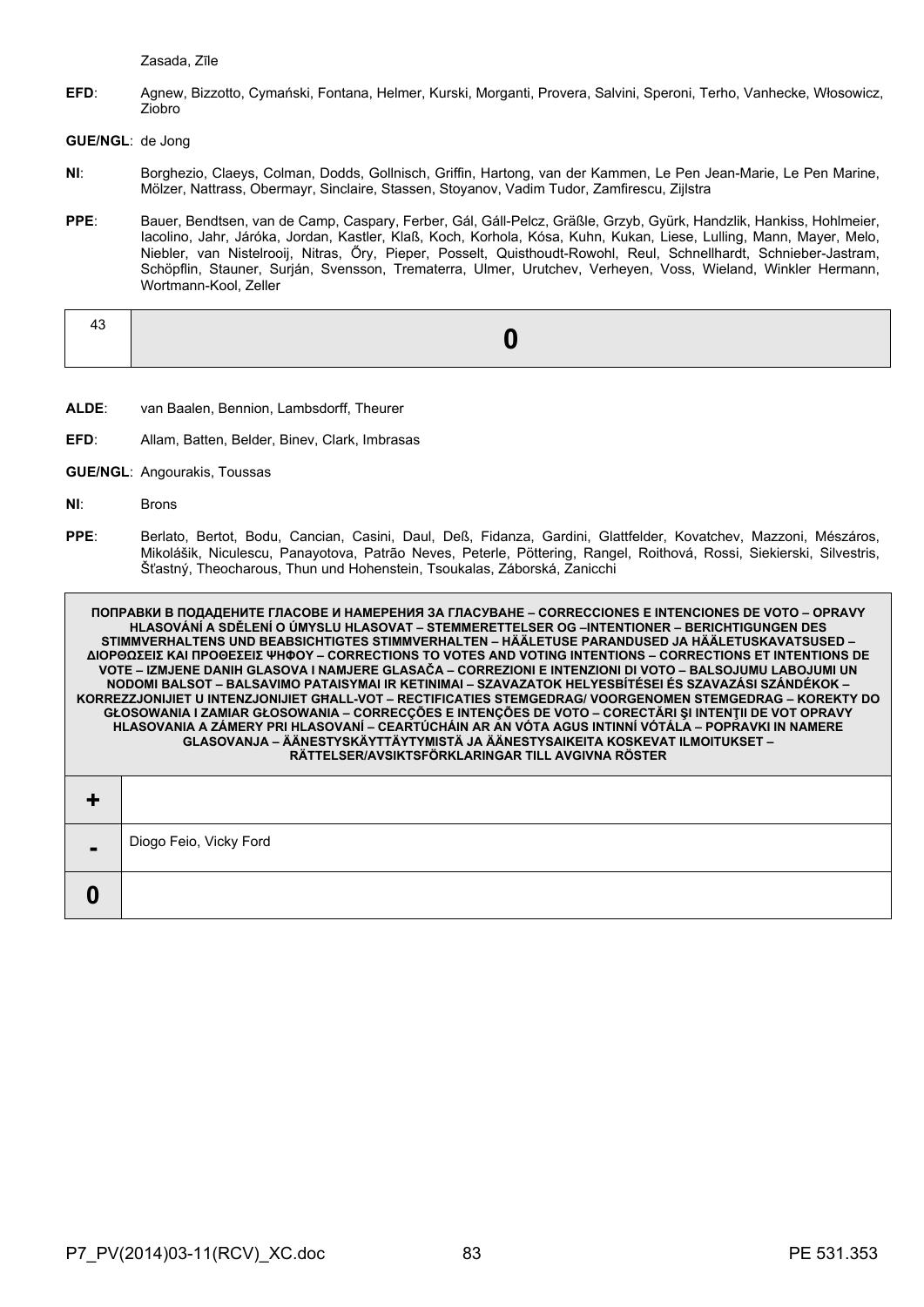641 **+**

- **ALDE**: Aylward, Bearder, Bennahmias, Bennion, Bilbao Barandica, Bowles, Chatzimarkakis, Creutzmann, Crowley, Davies, de Sarnez, Donskis, Duff, Gallagher, Gerbrandy, Goerens, Goulard, Griesbeck, Hall, Harkin, Hirsch, Ilchev, in 't Veld, Jäätteenmäki, Johansson, Kacin, Kazak, Klinz, Koch-Mehrin, Kozlík, Krahmer, Lambsdorff, Ludford, Lyon, McMillan-Scott, Manders, Meissner, Mulder, Newton Dunn, Nicolai, Ojuland, Oviir, Panayotov, Parvanova, Paulsen, Reimers, Ries, Rinaldi, Rochefort, Rohde, Savisaar-Toomast, Schaake, Schmidt, Silaghi, Takkula, Taylor Rebecca, Thein, Theurer, Torvalds, Tremosa i Balcells, Uggias, Vajgl, Vălean, Vattimo, Verhofstadt, Vitkauskaite Bernard, Watson, Weber Renate, Werthmann, Wikström, Zanoni
- **ECR**: Andreasen, Ashworth, Atkins, Bielan, Bokros, Bradbourn, Callanan, Campbell Bannerman, Češková, Chichester, van Dalen, De Martini, Elles, Ford, Foster, Fox, Girling, Hannan, Harbour, Kamall, Kamiński, Karim, Kirkhope, Kowal, Kožušník, Legutko, McClarkin, McIntyre, Migalski, Muscardini, Nicholson, Ouzký, Piotrowski, Poręba, Rosbach, Stevenson, Strejček, Sturdy, Szymański, Tannock, Tomaševski, Tomašić, Tošenovský, Van Orden, Yannakoudakis, Zahradil, Zasada, Zīle
- **EFD**: Belder, Bizzotto, Cymański, (The Earl of) Dartmouth, Fontana, Kurski, Messerschmidt, Morganti, Paška, Provera, Salavrakos, Salvini, Speroni, Terho, Vanhecke, Włosowicz
- **GUE/NGL**: Anderson, Chountis, Ernst, Ferreira João, Flasarová, Gustafsson, Hadjigeorgiou, Händel, de Jong, Kari, Klute, Kohlíček, Le Hyaric, Liotard, Lösing, Maštálka, Mélenchon, Meyer, Michels, Murphy, Omarjee, Ransdorf, Rubiks, Sousa, Triantaphyllides, Vuljanić, Wils, Zimmer, Zuber
- **NI**: Bonanini, Borghezio, Childers, Claeys, Colman, Dodds, Ehrenhauser, Kovács, Martin Hans-Peter, Mölzer, Morvai, Obermayr, Sinclaire, Sosa Wagner, Stadler, van der Stoep, Stoyanov, Szegedi
- PPE: Angelilli, Antonescu, Arias Echeverría, Auconie, Audy, Ayuso, Bach, Bagó, Balz, Bánki, Bartolozzi, Băsescu, Bastos, Bauer, Becker, Belet, Bendtsen, Berlato, Böge, Bonsignore, Borissov, Borys, Boulland, Bratkowski, Brok, Bušić, Cadec, van de Camp, Cancian, Carvalho, Casini, del Castillo Vera, Cavada, Coelho, Comi, Corazza Bildt, Correa Zamora, Danjean, Dantin, Dati, Daul, David, Delvaux, De Mita, Deß, De Veyrac, Díaz de Mera García Consuegra, Dorfmann, Ehler, Engel, Essayah, Estaràs Ferragut, Feio, Ferber, Fernandes, Fidanza, Fisas Ayxela, Fjellner, Florenz, Fraga Estévez, Gabriel, Gahler, Gál, Gallo, Gáll-Pelcz, Gardini, Garriga Polledo, Gauzès, Giannakou, Glattfelder, de Grandes Pascual, Gräßle, Grosch, Grossetête, Grzyb, Gutiérrez-Cortines, Gyürk, Handzlik, Hankiss, Herranz García, Hibner, Higgins, Hohlmeier, Hökmark, Hortefeux, Hübner, Iacolino, Ibrisagic, Iturgaiz Angulo, Jahr, Járóka, Jazłowiecka, Jędrzejewska, Jeggle, Jiménez-Becerril Barrio, Jordan, Juvin, Kaczmarek, Kalinowski, Kalniete, Karas, Kariņš, Kastler, Kelam, Kelly, Klaß, Koch, Korhola, Kósa, Köstinger, Kovatchev, Kozłowski, Kratsa-Tsagaropoulou, Kuhn, Kukan, Lamassoure, Langen, La Via, Le Grip, Liese, Lisek, Lope Fontagné, López-Istúriz White, Luhan, Łukacijewska, Lulling, McGuinness, Macovei, Maletić, Malinov, Mann, Marcinkiewicz, Marinescu, Mastella, Matera, Mato Adrover, Matula, Mayer, Mazej Kukovič, Mazzoni, Mészáros, Metsola, Mikolášik, Millán Mon, Mitchell, Morin-Chartier, Motti, Niculescu, Niebler, van Nistelrooij, Nitras, Olbrycht, Oomen-Ruijten, Ortiz Vilella, Őry, Pack, Panayotova, Patrão Neves, Patriciello, Peterle, Pieper, Pietikäinen, Pirker, Pitsillides, Plenković, Ponga, Posselt, Pöttering, Poupakis, Preda, Protasiewicz, Proust, Quisthoudt-Rowohl, Rangel, Reul, Riquet, Roithová, Ronzulli, Ross, Rossi, Rübig, Šadurskis, Saïfi, Salafranca Sánchez-Neyra, Salatto, Sanchez-Schmid, Sarvamaa, Saryusz-Wolski, Saudargas, Schnellhardt, Schnieber-Jastram, Schöpflin, Schwab, Scurria, Sedó i Alabart, Seeber, Siekierski, Silvestris, Skrzydlewska, Sógor, Sommer, Sonik, Šťastný, Stauner, Stier, Stolojan, Striffler, Šuica, Svensson, Szájer, Teixeira, Theocharous, Thyssen, Tőkés, Trematerra, Ulmer, Urutchev, Vaidere, Verheyen, Vidal-Quadras, Vlasto, Voss, Wałęsa, Weber Manfred, Wieland, Winkler Hermann, Winkler Iuliu, Wortmann-Kool, Záborská, Zalba Bidegain, Zaleski, Zanicchi, Zeller, Zver
- **S&D**: Abela Baldacchino, Alves, Andrés Barea, Andrieu, Arlacchi, Arsenis, Attard-Montalto, Ayala Sender, Badia i Cutchet, Balčytis, Baldini, Balzani, Berès, Berlinguer, Berman, Blinkevičiūtė, Borzan, Boştinaru, Bozkurt, Brzobohatá, Bullmann, Capoulas Santos, Caronna, Cashman, Castex, Cercas, Christensen, Cliveti, Cofferati, Correia de Campos, Costa, Costello, Cottigny, Cuschieri, Cutaş, Daerden, Dăncilă, Danellis, De Angelis, De Castro, De Keyser, Domenici, Droutsas, Dušek, El Khadraoui, Enciu, Ertug, Estrela, Fajon, Falbr, Färm, Ferreira Elisa, Flašíková Beňová, Fleckenstein, Frigo, Garcés Ramón, García-Hierro Caraballo, García Pérez, Gardiazábal Rubial, Gebhardt, Geier, Geringer de Oedenberg, Gierek, Glante, Gomes, Göncz, Groote, Gualtieri, Guerrero Salom, Guillaume, Gurmai, Haug, Herczog, Hoang Ngoc, Honeyball, Howitt, Hughes, Iovine, Irigoyen Pérez, Ivan, Jaakonsaari, Kadenbach, Kalfin, Kammerevert, Kirilov, Koppa, Krehl, Kreissl-Dörfler, Larsen-Jensen, Leichtfried, Leinen, Liberadzki, López Aguilar, Ludvigsson, Lyubcheva, McAvan, McCarthy, Maňka, Martin David, Martínez Martínez, Masip Hidalgo, Merkies, Milana, Mirsky, Mizzi, Moraes, Moreira, Muñiz De Urquiza, Mynář, Neuser, Nilsson, Obiols, Olejniczak, Padar, Paleckis, Panzeri, Papadopoulou, Pargneaux, Paşcu, Perelló Rodríguez, Petrović Jakovina, Picula, Pirillo, Pittella, Poc, Podimata, Prodi, Rapkay, Regner, Repo, Riera Madurell, Rodust, Roth-Behrendt, Rouček, Sánchez Presedo, Sassoli, Schaldemose, Sehnalová, Senyszyn, Simon, Simpson, Sippel, Siwiec, Skinner, Smolková, Stavrakakis, Steinruck, Stihler, Swoboda, Tabajdi, Tănăsescu, Tarabella, Thomas, Thomsen, Ţicău, Tirolien, Toia, Trautmann, Turunen, Ulvskog, Valjalo, Van Brempt, Vaughan, Vergnaud, Weber Henri, Westlund, Westphal, Willmott, Yáñez-Barnuevo García, Zala, Zemke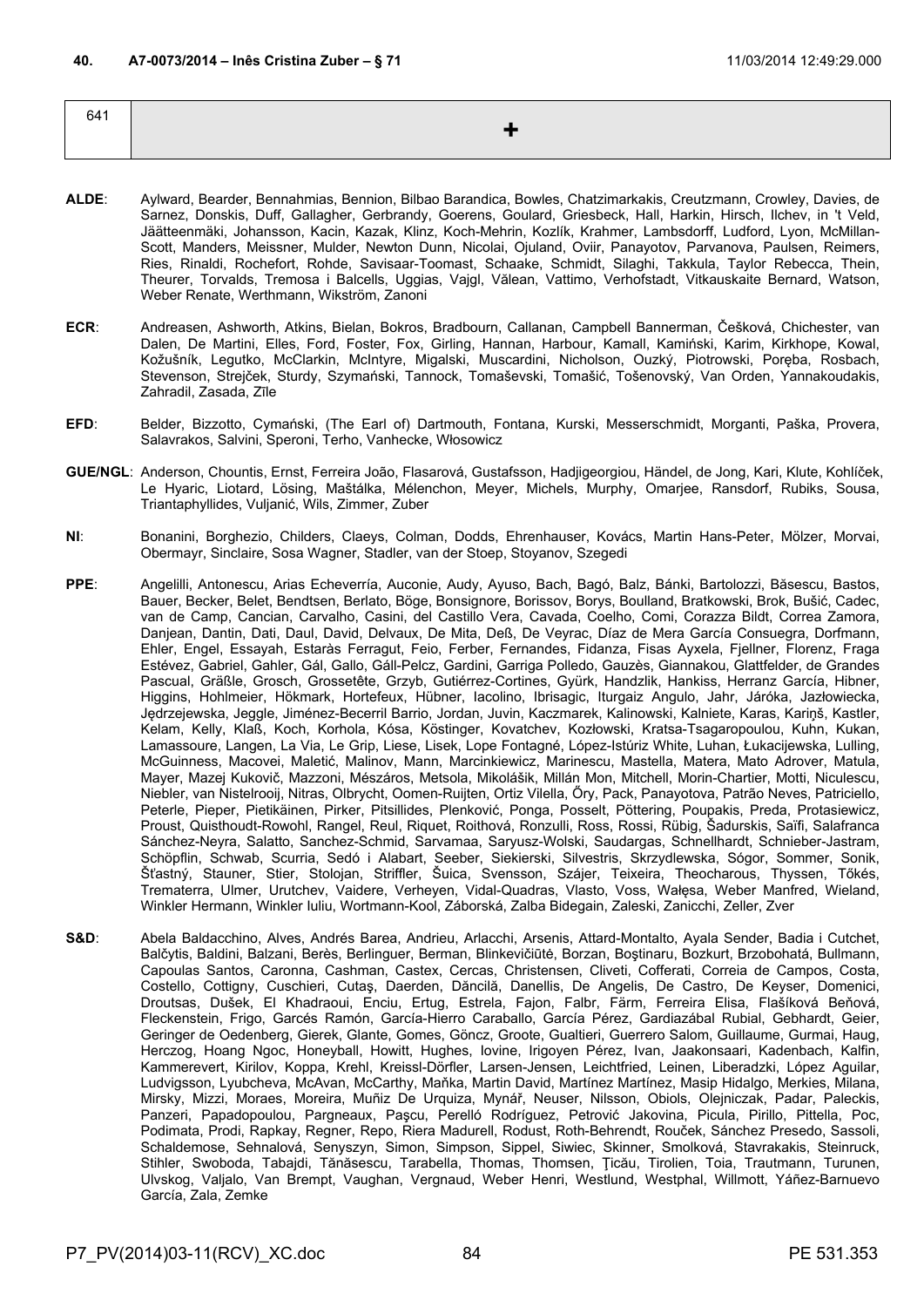**Verts/ALE**: Albrecht, Alfonsi, Andersdotter, Auken, Bélier, Benarab-Attou, Besset, Bicep, Bové, Breyer, Bütikofer, Chrysogelos, Cochet, Cohn-Bendit, Cornelissen, Cramer, Cronberg, Delli, Demesmaeker, Durant, Eickhout, Engström, Evans, Giegold, Häfner, Hassi, Häusling, Hudghton, Irazabalbeitia Fernández, Jadot, Joly, Keller, Kiil-Nielsen, Lambert, Lamberts, Lichtenberger, Lochbihler, Lövin, Lunacek, Rivasi, Romeva i Rueda, Rühle, Sargentini, Schlyter, Schroedter, Schulz Werner, Smith, Staes, Tavares, Taylor Keith, Trüpel, Turmes, Ždanoka, Zéribi

- **ECR**: Eppink, Fajmon, Vlasák
- **EFD**: Allam

**NI**: Vadim Tudor, Zamfirescu

**PPE**: Caspary

| Z. |  |
|----|--|
|    |  |

- **ALDE**: van Baalen
- **EFD**: Agnew, Batten, Binev, Clark, Farage, Helmer, Imbrasas
- **GUE/NGL**: Angourakis, Toussas, Vergiat
- **NI**: Brons, Gollnisch, Griffin, Hartong, van der Kammen, Le Pen Jean-Marie, Le Pen Marine, Nattrass, Stassen, Zijlstra
- **PPE**: Bertot, Bodu, Thun und Hohenstein, Tsoukalas

| ПОПРАВКИ В ПОДАДЕНИТЕ ГЛАСОВЕ И НАМЕРЕНИЯ ЗА ГЛАСУВАНЕ - CORRECCIONES E INTENCIONES DE VOTO - OPRAVY<br>HLASOVÁNÍ A SDĚLENÍ O ÚMYSLU HLASOVAT – STEMMERETTELSER OG –INTENTIONER – BERICHTIGUNGEN DES<br>STIMMVERHALTENS UND BEABSICHTIGTES STIMMVERHALTEN – HÄÄLETUSE PARANDUSED JA HÄÄLETUSKAVATSUSED –<br>ΔΙΟΡΘΩΣΕΙΣ ΚΑΙ ΠΡΟΘΕΣΕΙΣ ΨΗΦΟΥ – CORRECTIONS TO VOTES AND VOTING INTENTIONS – CORRECTIONS ET INTENTIONS DE<br>VOTE – IZMJENE DANIH GLASOVA I NAMJERE GLASAČA – CORREZIONI E INTENZIONI DI VOTO – BALSOJUMU LABOJUMI UN<br>NODOMI BALSOT – BALSAVIMO PATAISYMAI IR KETINIMAI – SZAVAZATOK HELYESBÍTÉSEI ÉS SZAVAZÁSI SZÁNDÉKOK –<br>KORREZZJONIJIET U INTENZJONIJIET GHALL-VOT – RECTIFICATIES STEMGEDRAG/ VOORGENOMEN STEMGEDRAG – KOREKTY DO<br>GŁOSOWANIA I ZAMIAR GŁOSOWANIA – CORRECÇÕES E INTENÇÕES DE VOTO – CORECTĂRI ȘI INTENȚII DE VOT OPRAVY<br>HLASOVANIA A ZÁMERY PRI HLASOVANÍ – CEARTÚCHÁIN AR AN VÓTA AGUS INTINNÍ VÓTÁLA – POPRAVKI IN NAMERE<br>GLASOVANJA – ÄÄNESTYSKÄYTTÄYTYMISTÄ JA ÄÄNESTYSAIKEITA KOSKEVAT ILMOITUKSET –<br>RÄTTELSER/AVSIKTSFÖRKLARINGAR TILL AVGIVNA RÖSTER |
|-----------------------------------------------------------------------------------------------------------------------------------------------------------------------------------------------------------------------------------------------------------------------------------------------------------------------------------------------------------------------------------------------------------------------------------------------------------------------------------------------------------------------------------------------------------------------------------------------------------------------------------------------------------------------------------------------------------------------------------------------------------------------------------------------------------------------------------------------------------------------------------------------------------------------------------------------------------------------------------------------------------------------------------------------------------------------------------------------------------------|
| Corinne Lepage                                                                                                                                                                                                                                                                                                                                                                                                                                                                                                                                                                                                                                                                                                                                                                                                                                                                                                                                                                                                                                                                                                  |
|                                                                                                                                                                                                                                                                                                                                                                                                                                                                                                                                                                                                                                                                                                                                                                                                                                                                                                                                                                                                                                                                                                                 |
|                                                                                                                                                                                                                                                                                                                                                                                                                                                                                                                                                                                                                                                                                                                                                                                                                                                                                                                                                                                                                                                                                                                 |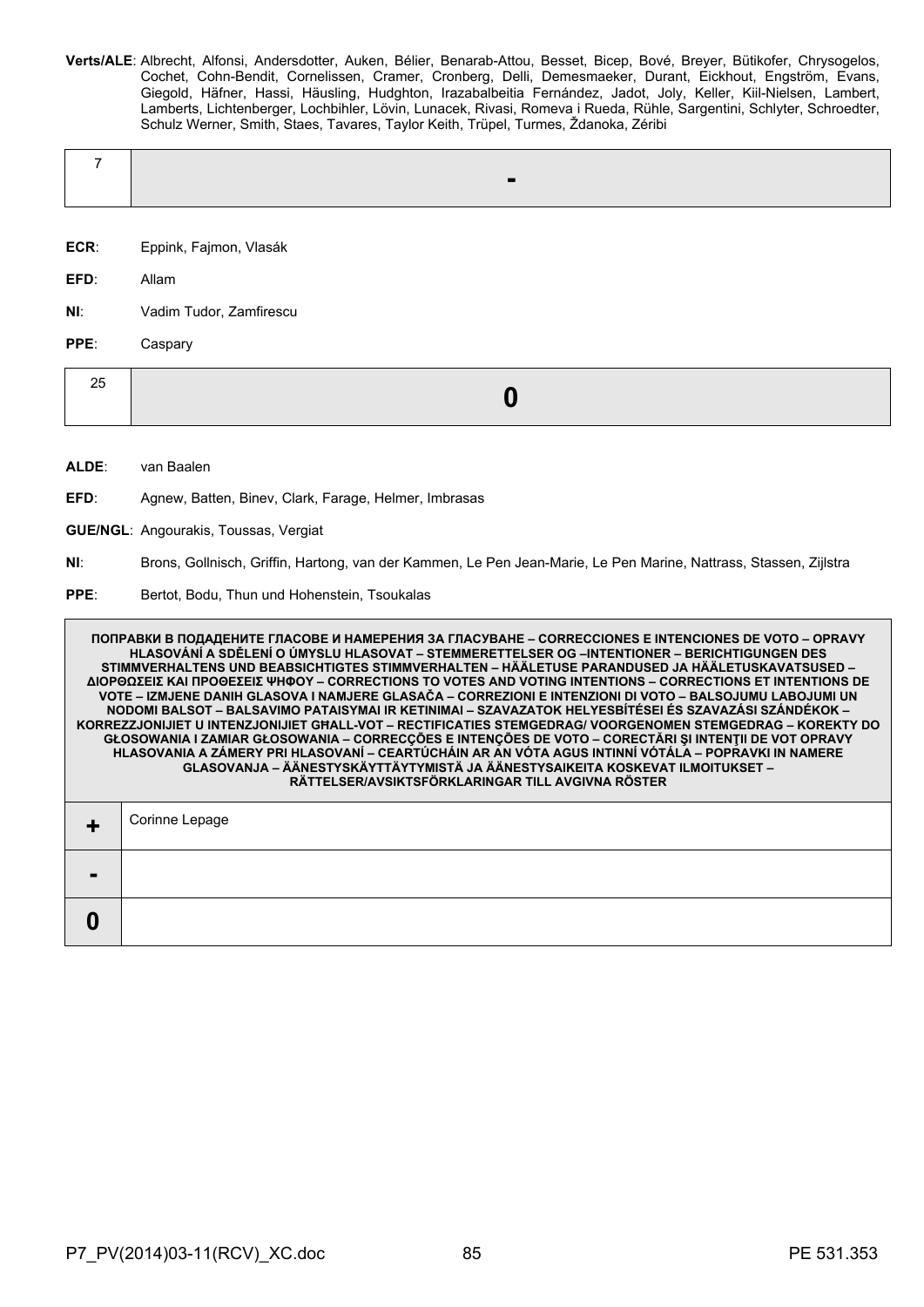| 289 |  |
|-----|--|
|     |  |

- **ALDE**: Bearder, Bennahmias, Bennion, Bilbao Barandica, Bowles, Chatzimarkakis, Creutzmann, de Sarnez, Donskis, Goerens, Hall, Hirsch, Ilchev, Jäätteenmäki, Jensen, Johansson, Kacin, Kazak, Koch-Mehrin, Lepage, Løkkegaard, Ludford, Lyon, McMillan-Scott, Manders, Meissner, Newton Dunn, Nicolai, Ojuland, Oviir, Panayotov, Parvanova, Paulsen, Reimers, Ries, Rinaldi, Rochefort, Rohde, Savisaar-Toomast, Schaake, Schmidt, Silaghi, Taylor Rebecca, Thein, Torvalds, Tremosa i Balcells, Uggias, Vajgl, Vălean, Vattimo, Verhofstadt, Vitkauskaite Bernard, Watson, Weber Renate, Wikström, Zanoni
- **ECR**: Češková
- **GUE/NGL**: Chountis, Ernst, Ferreira João, Flasarová, Gustafsson, Hadjigeorgiou, Händel, Kari, Klute, Kohlíček, Le Hyaric, Liotard, Lösing, Maštálka, Mélenchon, Meyer, Michels, Murphy, Omarjee, Ransdorf, Rubiks, Sousa, Triantaphyllides, Vergiat, Vuljanić, Wils, Zimmer, Zuber
- **NI**: Childers, Ehrenhauser, Sosa Wagner
- **PPE**: Corazza Bildt, Fjellner, Hökmark, Ibrisagic, Kariņš, Motti, Pietikäinen, Pitsillides, Preda, Ronzulli, Striffler
- **S&D**: Alves, Andrés Barea, Andrieu, Arlacchi, Arsenis, Ayala Sender, Badia i Cutchet, Baldini, Balzani, Berès, Berlinguer, Berman, Blinkevičiūtė, Borzan, Boştinaru, Bozkurt, Brzobohatá, Bullmann, Caronna, Cashman, Cercas, Christensen, Cliveti, Cofferati, Correia de Campos, Costa, Costello, Cottigny, Cutaş, Daerden, Dăncilă, Danellis, De Angelis, De Castro, De Keyser, Domenici, Droutsas, Dušek, El Khadraoui, Enciu, Ertug, Estrela, Fajon, Falbr, Färm, Ferreira Elisa, Flašíková Beňová, Fleckenstein, Frigo, Garcés Ramón, García-Hierro Caraballo, García Pérez, Gardiazábal Rubial, Gebhardt, Geier, Geringer de Oedenberg, Gierek, Glante, Gomes, Göncz, Groote, Gualtieri, Guerrero Salom, Guillaume, Gurmai, Haug, Herczog, Hoang Ngoc, Honeyball, Howitt, Hughes, Iovine, Irigoyen Pérez, Ivan, Jaakonsaari, Kadenbach, Kalfin, Kammerevert, Kirilov, Koppa, Krehl, Kreissl-Dörfler, Larsen-Jensen, Leichtfried, Leinen, Liberadzki, López Aguilar, Ludvigsson, Lyubcheva, McAvan, Maňka, Martin David, Martínez Martínez, Masip Hidalgo, Merkies, Milana, Mirsky, Moraes, Moreira, Muñiz De Urquiza, Mynář, Neuser, Neveďalová, Nilsson, Obiols, Olejniczak, Padar, Paleckis, Panzeri, Papadopoulou, Pargneaux, Paşcu, Perelló Rodríguez, Petrović Jakovina, Picula, Pirillo, Pittella, Poc, Podimata, Prodi, Rapkay, Rapti, Regner, Repo, Riera Madurell, Rodust, Rouček, Sánchez Presedo, Sassoli, Schaldemose, Sehnalová, Senyszyn, Simon, Simpson, Sippel, Siwiec, Skinner, Stavrakakis, Steinruck, Stihler, Swoboda, Tabajdi, Tănăsescu, Tarabella, Thomas, Thomsen, Ţicău, Tirolien, Toia, Trautmann, Turunen, Ulvskog, Valjalo, Van Brempt, Vaughan, Vergnaud, Weber Henri, Weidenholzer, Weiler, Westlund, Westphal, Willmott, Yáñez-Barnuevo García, Zala, Zemke
- **Verts/ALE**: Albrecht, Alfonsi, Auken, Besset, Breyer, Cochet, Cronberg, Durant, Häfner, Hassi, Hudghton, Jadot, Kiil-Nielsen, Lamberts, Lövin, Lunacek, Rivasi, Schlyter, Schroedter, Schulz Werner, Smith, Tavares, Turmes, Ždanoka, Zéribi

| 298 |                |
|-----|----------------|
|     | $\blacksquare$ |

- **ECR**: Andreasen, Ashworth, Atkins, Bielan, Bokros, Bradbourn, Callanan, Campbell Bannerman, Chichester, Czarnecki, van Dalen, De Martini, Elles, Eppink, Foster, Fox, Hannan, Harbour, Kamall, Kamiński, Karim, Kirkhope, Kowal, Kožušník, Legutko, McClarkin, McIntyre, Migalski, Nicholson, Ouzký, Piotrowski, Poręba, Rosbach, Stevenson, Strejček, Sturdy, Szymański, Tannock, Tomaševski, Tomašić, Tošenovský, Van Orden, Vlasák, Yannakoudakis, Zahradil, Zasada, Zīle
- **EFD**: Agnew, Belder, Cymański, Fontana, Helmer, Kurski, Paška, Salavrakos, Salvini, Terho, Vanhecke, Włosowicz, Ziobro
- **NI**: Bonanini, Borghezio, Brons, Claeys, Colman, Dodds, Gollnisch, Griffin, Hartong, van der Kammen, Le Pen Jean-Marie, Le Pen Marine, Mölzer, Nattrass, Obermayr, Sinclaire, Stadler, Stassen, van der Stoep, Vadim Tudor, Zamfirescu, Zijlstra
- **PPE**: Angelilli, Arias Echeverría, Auconie, Audy, Ayuso, Bach, Bagó, Balz, Bánki, Bartolozzi, Băsescu, Bastos, Bauer, Becker, Belet, Berlato, Bertot, Bodu, Böge, Bonsignore, Borissov, Borys, Boulland, Bratkowski, Brok, Bušić, Cadec, van de Camp, Cancian, Carvalho, Casini, Caspary, del Castillo Vera, Cavada, Coelho, Comi, Correa Zamora, Danjean, Dantin, Dati, Daul, David, Delvaux, De Mita, Deß, Díaz de Mera García Consuegra, Dorfmann, Ehler, Engel, Feio, Ferber, Fernandes, Fidanza, Fisas Ayxela, Florenz, Fraga Estévez, Gabriel, Gahler, Gál, Gallo, Gáll-Pelcz, Gardini, Garriga Polledo, Gauzès, Glattfelder, de Grandes Pascual, Gräßle, Grosch, Grossetête, Grzyb, Gutiérrez-Cortines, Gyürk, Handzlik, Hankiss, Herranz García, Hibner, Higgins, Hohlmeier, Hortefeux, Iturgaiz Angulo, Jahr, Járóka, Jazłowiecka, Jędrzejewska, Jeggle, Jiménez-Becerril Barrio, Juvin, Kaczmarek, Kalinowski, Kalniete, Karas, Kastler, Kelam, Kelly, Klaß, Koch, Korhola, Kósa, Köstinger, Kovatchev, Kozłowski, Kuhn, Kukan, Lamassoure, Langen, La Via, Le Grip, Liese, Lisek, Lope Fontagné, López-Istúriz White, Luhan, Łukacijewska, Lulling, McGuinness, Macovei, Maletić, Malinov, Mann, Marcinkiewicz, Marinescu, Mastella, Matera, Mato Adrover, Matula, Mayer, Mazej Kukovič, Mazzoni,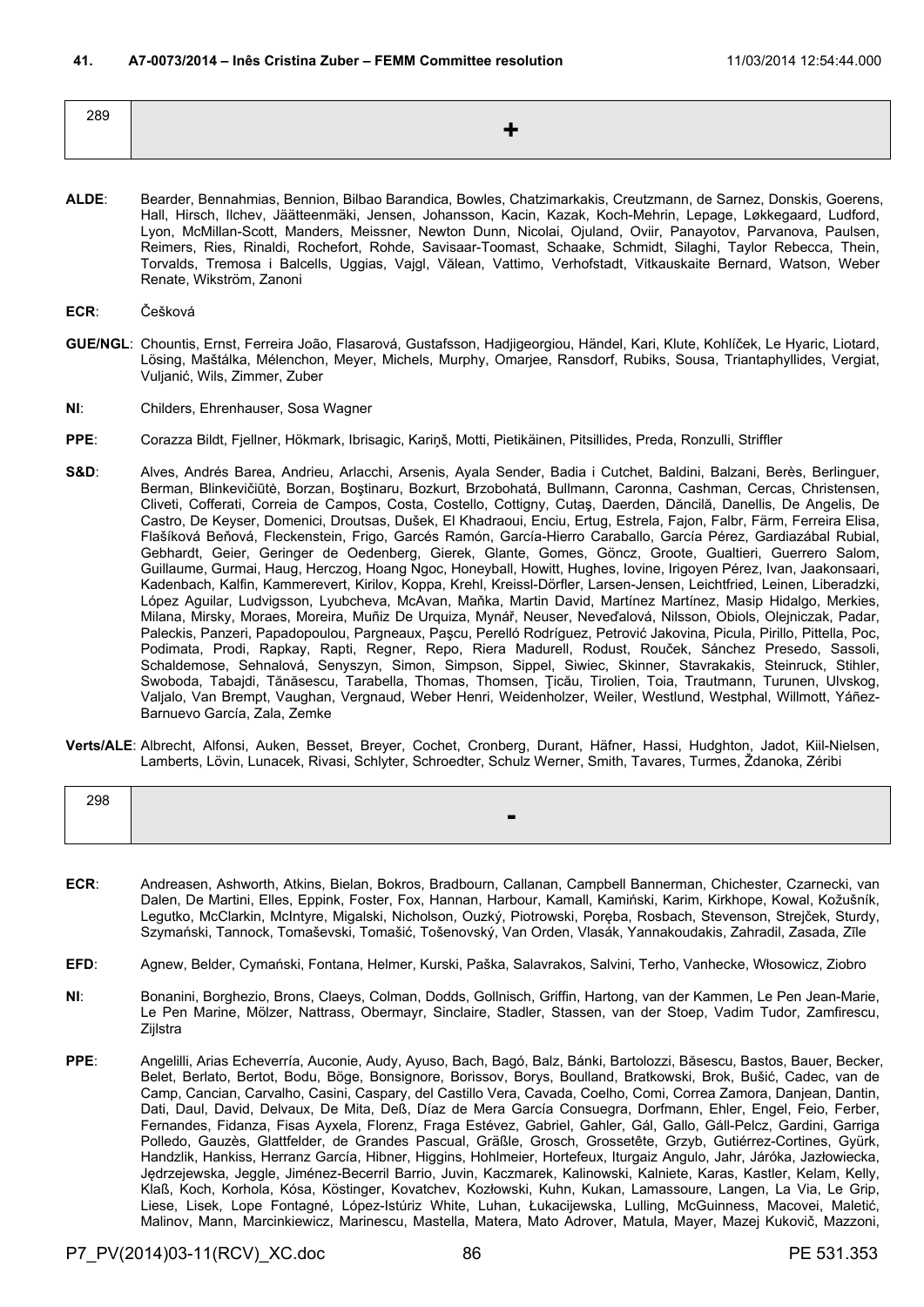Melo, Mészáros, Metsola, Mikolášik, Millán Mon, Morin-Chartier, Niculescu, Niebler, van Nistelrooij, Nitras, Olbrycht, Ortiz Vilella, Őry, Pack, Panayotova, Patrão Neves, Patriciello, Peterle, Pieper, Pirker, Plenković, Ponga, Posselt, Proust, Quisthoudt-Rowohl, Rangel, Reul, Riquet, Roithová, Ross, Rossi, Rübig, Saïfi, Salafranca Sánchez-Neyra, Salatto, Sanchez-Schmid, Sarvamaa, Saryusz-Wolski, Saudargas, Schnellhardt, Schnieber-Jastram, Schöpflin, Schwab, Scurria, Seeber, Siekierski, Silvestris, Skrzydlewska, Sógor, Sommer, Sonik, Šťastný, Stauner, Stier, Stolojan, Šuica, Surján, Svensson, Szájer, Teixeira, Theocharous, Thyssen, Tőkés, Trematerra, Ulmer, Urutchev, Vaidere, Verheyen, Vidal-Quadras, Vlasto, Voss, Weber Manfred, Wieland, Winkler Hermann, Winkler Iuliu, Wortmann-Kool, Záborská, Zalba Bidegain, Zaleski, Zanicchi, Zeller, Zver

### **S&D**: Abela Baldacchino, Attard-Montalto, Cuschieri, Mizzi

#### **Verts/ALE**: Demesmaeker, Rühle

|--|

- **ALDE**: Aylward, van Baalen, Crowley, Davies, Duff, Gallagher, Gerbrandy, Goulard, Griesbeck, Harkin, in 't Veld, Klinz, Kozlík, Krahmer, Lambsdorff, Mulder, Takkula, Theurer, Werthmann
- **ECR:** Fajmon, Girling, Muscardini
- **EFD**: Allam, Batten, Binev, Bizzotto, Clark, Farage, Imbrasas, Messerschmidt, Morganti, Speroni
- **GUE/NGL**: Anderson, Angourakis, de Jong, Toussas
- **NI**: Kovács, Martin Hans-Peter, Morvai, Stoyanov, Szegedi
- **PPE**: Antonescu, Bendtsen, De Veyrac, Essayah, Giannakou, Hübner, Iacolino, Jordan, Kratsa-Tsagaropoulou, Mitchell, Oomen-Ruijten, Poupakis, Šadurskis, Sedó i Alabart, Thun und Hohenstein, Tsoukalas
- **S&D**: Balčytis, Castex, Goebbels, Smolková
- **Verts/ALE**: Andersdotter, Bélier, Benarab-Attou, Bicep, Bové, Bütikofer, Cohn-Bendit, Cornelissen, Cramer, Delli, Eickhout, Engström, Evans, Giegold, Häusling, Irazabalbeitia Fernández, Joly, Keller, Lambert, Lochbihler, Romeva i Rueda, Sargentini, Staes, Tarand, Taylor Keith, Trüpel

| ПОПРАВКИ В ПОДАДЕНИТЕ ГЛАСОВЕ И НАМЕРЕНИЯ ЗА ГЛАСУВАНЕ – CORRECCIONES E INTENCIONES DE VOTO – OPRAVY<br><u> HLASOVÁNÍ A SDĚLENÍ O ÚMYSLU HLASOVAT – STEMMERETTELSER OG –INTENTIONER – BERICHTIGUNGEN DES</u><br>STIMMVERHALTENS UND BEABSICHTIGTES STIMMVERHALTEN – HÄÄLETUSE PARANDUSED JA HÄÄLETUSKAVATSUSED –<br>ΔΙΟΡΘΩΣΕΙΣ ΚΑΙ ΠΡΟΘΕΣΕΙΣ ΨΗΦΟΥ – CORRECTIONS TO VOTES AND VOTING INTENTIONS – CORRECTIONS ET INTENTIONS DE<br>VOTE – IZMJENE DANIH GLASOVA I NAMJERE GLASAČA – CORREZIONI E INTENZIONI DI VOTO – BALSOJUMU LABOJUMI UN<br>NODOMI BALSOT – BALSAVIMO PATAISYMAI IR KETINIMAI – SZAVAZATOK HELYESBÍTÉSEI ÉS SZAVAZÁSI SZÁNDÉKOK –<br>KORREZZJONIJIET U INTENZJONIJIET GHALL-VOT – RECTIFICATIES STEMGEDRAG/ VOORGENOMEN STEMGEDRAG – KOREKTY DO<br>GŁOSOWANIA I ZAMIAR GŁOSOWANIA – CORRECÇÕES E INTENÇÕES DE VOTO – CORECTĂRI ȘI INTENȚII DE VOT OPRAVY<br>HLASOVANIA A ZÁMERY PRI HLASOVANÍ – CEARTÚCHÁIN AR AN VÓTA AGUS INTINNÍ VÓTÁLA – POPRAVKI IN NAMERE<br>GLASOVANJA – ÄÄNESTYSKÄYTTÄYTYMISTÄ JA ÄÄNESTYSAIKEITA KOSKEVAT ILMOITUKSET –<br>RÄTTELSER/AVSIKTSFÖRKLARINGAR TILL AVGIVNA RÖSTER |                                                                                                                                                                                                                             |
|-------------------------------------------------------------------------------------------------------------------------------------------------------------------------------------------------------------------------------------------------------------------------------------------------------------------------------------------------------------------------------------------------------------------------------------------------------------------------------------------------------------------------------------------------------------------------------------------------------------------------------------------------------------------------------------------------------------------------------------------------------------------------------------------------------------------------------------------------------------------------------------------------------------------------------------------------------------------------------------------------------------------------------------------------------------------------------------------------------------------------|-----------------------------------------------------------------------------------------------------------------------------------------------------------------------------------------------------------------------------|
|                                                                                                                                                                                                                                                                                                                                                                                                                                                                                                                                                                                                                                                                                                                                                                                                                                                                                                                                                                                                                                                                                                                         | Malika Benarab-Attou, José Bové, Andrew Henry William Brons, Luis Manuel Capoulas Santos, Françoise Castex, Nikos<br>Chrysogelos, Karima Delli, Sandra Kalniete, Arlene McCarthy, Monica Luisa Macovei, Raül Romeva i Rueda |
|                                                                                                                                                                                                                                                                                                                                                                                                                                                                                                                                                                                                                                                                                                                                                                                                                                                                                                                                                                                                                                                                                                                         | Magdi Cristiano Allam                                                                                                                                                                                                       |
| 0                                                                                                                                                                                                                                                                                                                                                                                                                                                                                                                                                                                                                                                                                                                                                                                                                                                                                                                                                                                                                                                                                                                       | Franco Bonanini, Marietje Schaake                                                                                                                                                                                           |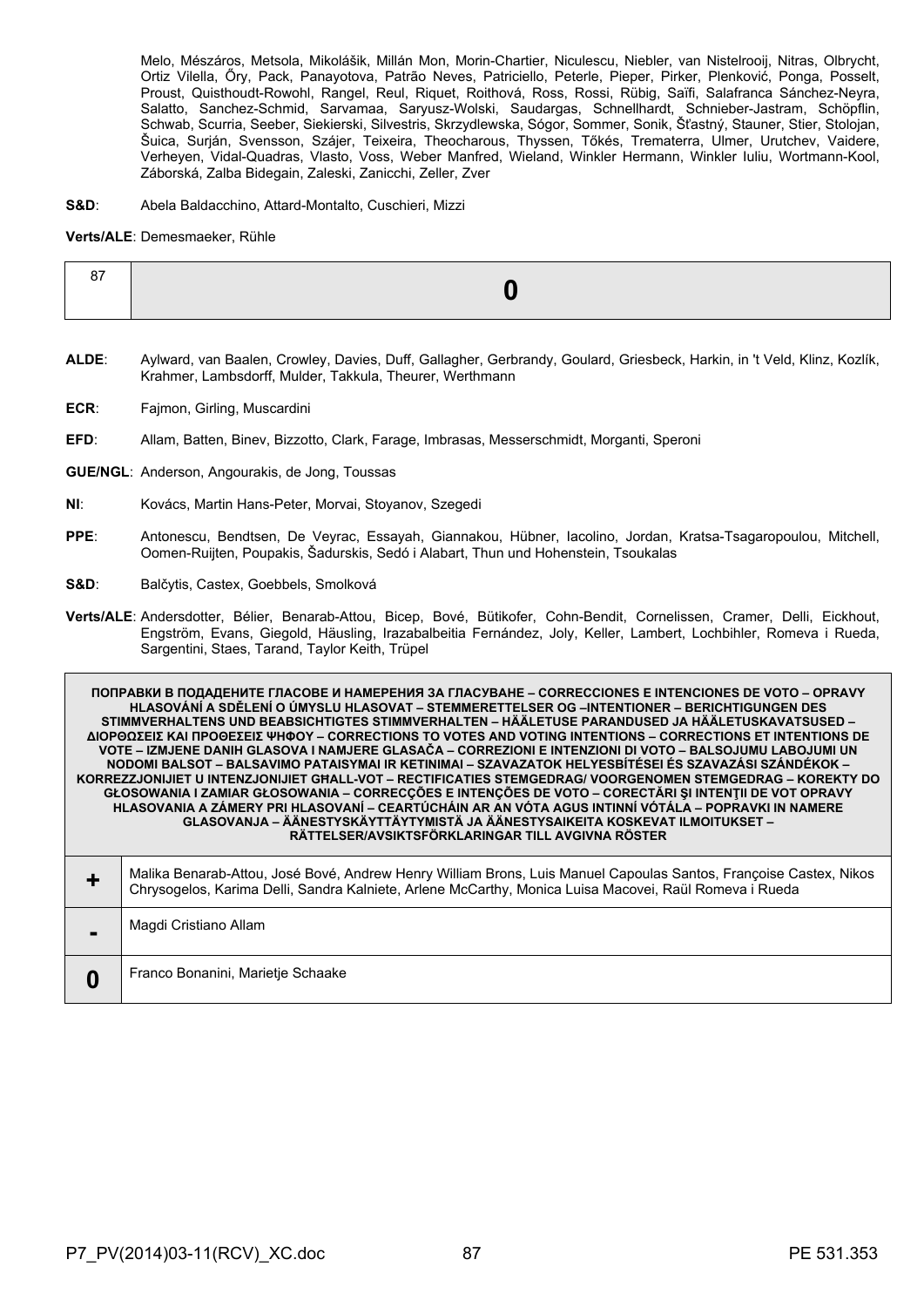| 256 |  |
|-----|--|
|     |  |
|     |  |

**ALDE**: Bennahmias, de Sarnez, Goulard, Griesbeck, Lepage, Ries, Rochefort, Zanoni

**GUE/NGL**: Ernst, Händel, Klute, Mélenchon, Michels, Ransdorf, Zimmer

- **NI**: Brons, Childers, Ehrenhauser, Gollnisch, Griffin, Hartong, van der Kammen, Le Pen Jean-Marie, Le Pen Marine, Martin Hans-Peter, Mölzer, Nattrass, Obermayr, Sosa Wagner, Stassen, Vadim Tudor, Zamfirescu, Zijlstra
- **PPE**: Wieland
- **S&D**: Abela Baldacchino, Alves, Andrés Barea, Andrieu, Arlacchi, Arsenis, Attard-Montalto, Ayala Sender, Badia i Cutchet, Balčytis, Baldini, Balzani, Berès, Berlinguer, Berman, Blinkevičiūtė, Borzan, Boştinaru, Bozkurt, Brzobohatá, Bullmann, Capoulas Santos, Caronna, Cashman, Cercas, Christensen, Cliveti, Cofferati, Correia de Campos, Costa, Costello, Cottigny, Cuschieri, Cutaş, Daerden, Dăncilă, Danellis, De Angelis, De Castro, De Keyser, Domenici, Droutsas, Dušek, El Khadraoui, Enciu, Ertug, Estrela, Fajon, Falbr, Färm, Ferreira Elisa, Flašíková Beňová, Fleckenstein, Frigo, Garcés Ramón, García-Hierro Caraballo, García Pérez, Gardiazábal Rubial, Gebhardt, Geier, Geringer de Oedenberg, Gierek, Glante, Gomes, Göncz, Groote, Gualtieri, Guerrero Salom, Guillaume, Gurmai, Haug, Herczog, Hoang Ngoc, Honeyball, Howitt, Hughes, Iovine, Irigoyen Pérez, Ivan, Kadenbach, Kalfin, Kammerevert, Kirilov, Koppa, Krehl, Kreissl-Dörfler, Larsen-Jensen, Leichtfried, Leinen, Liberadzki, López Aguilar, Ludvigsson, Lyubcheva, McAvan, McCarthy, Maňka, Martin David, Martínez Martínez, Masip Hidalgo, Merkies, Milana, Mirsky, Mizzi, Moraes, Moreira, Muñiz De Urquiza, Mynář, Neuser, Neveďalová, Nilsson, Obiols, Olejniczak, Padar, Paleckis, Panzeri, Papadopoulou, Pargneaux, Paşcu, Perelló Rodríguez, Petrović Jakovina, Picula, Pirillo, Pittella, Poc, Podimata, Prodi, Rapkay, Rapti, Regner, Repo, Riera Madurell, Rodust, Roth-Behrendt, Rouček, Sánchez Presedo, Sassoli, Schaldemose, Sehnalová, Senyszyn, Simon, Simpson, Siwiec, Skinner, Smolková, Stavrakakis, Steinruck, Stihler, Swoboda, Tabajdi, Tănăsescu, Tarabella, Thomas, Ţicău, Tirolien, Toia, Trautmann, Turunen, Ulvskog, Valjalo, Vaughan, Vergnaud, Weber Henri, Weidenholzer, Weiler, Westlund, Westphal, Willmott, Yáñez-Barnuevo García, Zala, Zemke
- **Verts/ALE**: Albrecht, Alfonsi, Andersdotter, Auken, Bélier, Benarab-Attou, Besset, Bicep, Bové, Breyer, Bütikofer, Chrysogelos, Cochet, Cornelissen, Cramer, Cronberg, Delli, Demesmaeker, Durant, Eickhout, Engström, Giegold, Häfner, Hassi, Häusling, Hudghton, Irazabalbeitia Fernández, Jadot, Joly, Keller, Kiil-Nielsen, Lambert, Lamberts, Lichtenberger, Lochbihler, Lövin, Lunacek, Rivasi, Romeva i Rueda, Rühle, Sargentini, Schlyter, Schroedter, Schulz Werner, Smith, Staes, Tarand, Tavares, Taylor Keith, Trüpel, Turmes, Ždanoka

| 407 |                |
|-----|----------------|
|     | $\blacksquare$ |

- **ALDE**: Aylward, van Baalen, Bearder, Bennion, Chatzimarkakis, Creutzmann, Crowley, Davies, Donskis, Duff, Gallagher, Gerbrandy, Goerens, Hall, Harkin, Hirsch, Ilchev, in 't Veld, Jäätteenmäki, Jensen, Johansson, Kacin, Kazak, Klinz, Koch-Mehrin, Kozlík, Krahmer, Lambsdorff, Løkkegaard, Lyon, Manders, Meissner, Mulder, Newton Dunn, Nicolai, Ojuland, Oviir, Panayotov, Parvanova, Paulsen, Reimers, Rinaldi, Rohde, Savisaar-Toomast, Schaake, Schmidt, Silaghi, Takkula, Taylor Rebecca, Thein, Theurer, Torvalds, Tremosa i Balcells, Uggias, Vajgl, Vălean, Vattimo, Verhofstadt, Vitkauskaite Bernard, Watson, Weber Renate, Werthmann, Wikström
- **ECR**: Andreasen, Ashworth, Atkins, Bielan, Bokros, Bradbourn, Callanan, Campbell Bannerman, Češková, Chichester, Czarnecki, van Dalen, De Martini, Elles, Eppink, Fajmon, Ford, Foster, Fox, Girling, Hannan, Harbour, Kamall, Kamiński, Karim, Kirkhope, Kowal, Kožušník, Legutko, McClarkin, McIntyre, Migalski, Muscardini, Nicholson, Ouzký, Piotrowski, Poręba, Rosbach, Stevenson, Strejček, Sturdy, Szymański, Tannock, Tomaševski, Tomašić, Tošenovský, Van Orden, Vlasák, Yannakoudakis, Zahradil, Zasada, Zīle
- **EFD**: Agnew, Allam, Batten, Belder, Binev, Bizzotto, Clark, (The Earl of) Dartmouth, Farage, Fontana, Helmer, Imbrasas, Kurski, Messerschmidt, Morganti, Paška, Provera, Salavrakos, Salvini, Speroni, Terho, Włosowicz, Ziobro
- **GUE/NGL**: Anderson, Angourakis, Ferreira João, Flasarová, Gustafsson, Hadjigeorgiou, Kari, Kohlíček, Le Hyaric, Liotard, Lösing, Maštálka, Murphy, Omarjee, Rubiks, Sousa, Toussas, Triantaphyllides, Vergiat, Vuljanić, Wils, Zuber
- **NI**: Bonanini, Borghezio, Dodds, Kovács, Morvai, Stadler, van der Stoep, Stoyanov, Szegedi
- **PPE**: Angelilli, Antonescu, Arias Echeverría, Auconie, Audy, Ayuso, Bach, Bagó, Balz, Bánki, Bartolozzi, Băsescu, Bastos, Bauer, Becker, Belet, Bendtsen, Berlato, Bertot, Bodu, Böge, Bonsignore, Borissov, Borys, Boulland, Bratkowski, Brok, Bušić, Cadec, van de Camp, Cancian, Carvalho, Casini, Caspary, del Castillo Vera, Cavada, Coelho, Comi, Corazza Bildt, Correa Zamora, Danjean, Dati, Daul, David, Delvaux, De Mita, Deß, De Veyrac, Díaz de Mera García Consuegra, Dorfmann, Ehler, Engel, Essayah, Estaràs Ferragut, Feio, Ferber, Fernandes, Fidanza, Fisas Ayxela, Fjellner, Florenz, Fraga Estévez, Gabriel, Gahler, Gál, Gallo, Gáll-Pelcz, Gardini, Garriga Polledo, Gauzès, Giannakou, Glattfelder, de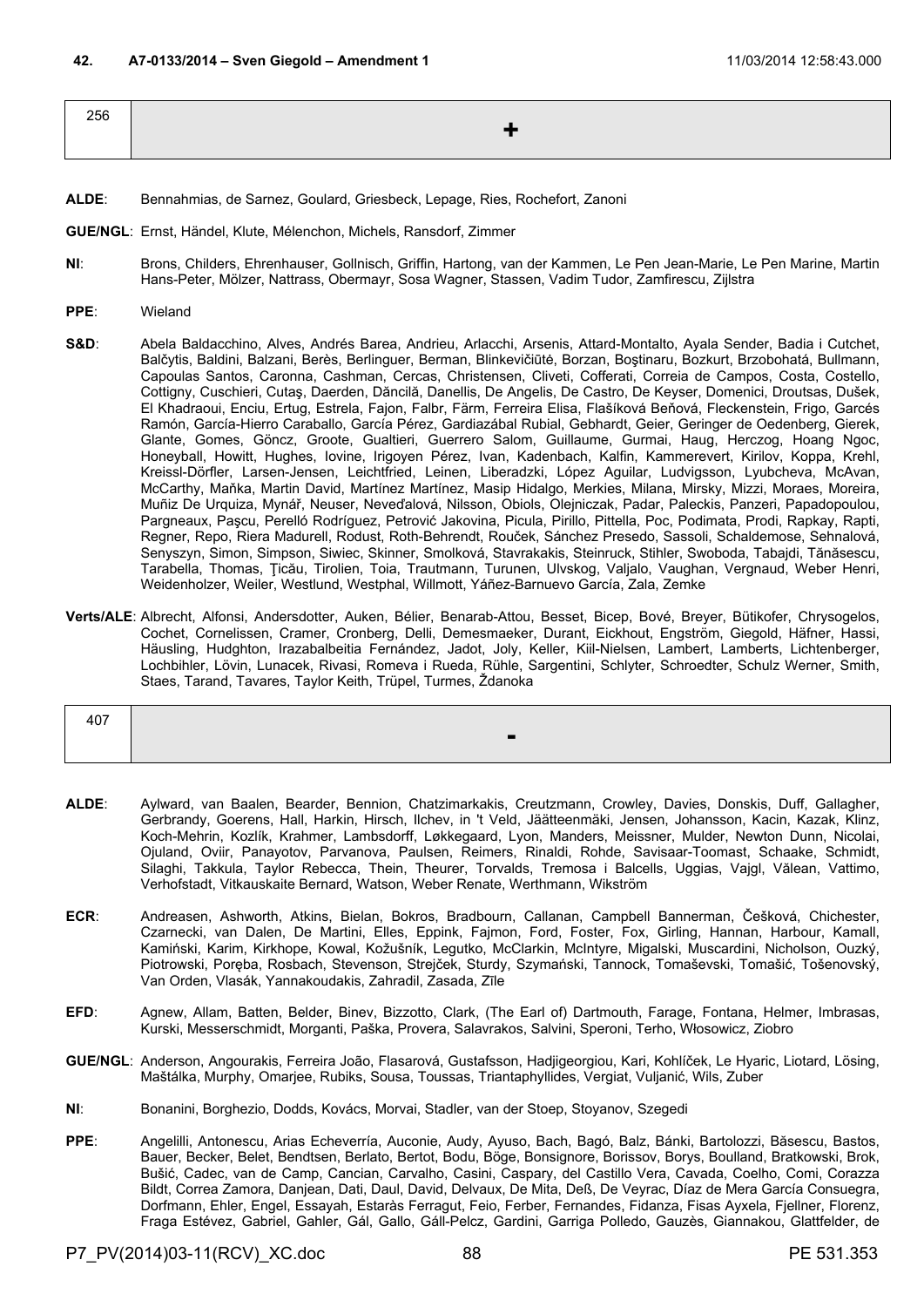Grandes Pascual, Gräßle, Grosch, Grossetête, Grzyb, Gutiérrez-Cortines, Gyürk, Handzlik, Hankiss, Herranz García, Hibner, Higgins, Hohlmeier, Hökmark, Hortefeux, Hübner, Iacolino, Ibrisagic, Iturgaiz Angulo, Jahr, Járóka, Jazłowiecka, Jędrzejewska, Jeggle, Jiménez-Becerril Barrio, Jordan, Juvin, Kaczmarek, Kalinowski, Kalniete, Karas, Kariņš, Kastler, Kelam, Kelly, Klaß, Koch, Korhola, Kósa, Köstinger, Kovatchev, Kozłowski, Kratsa-Tsagaropoulou, Kuhn, Kukan, Lamassoure, Langen, La Via, Le Grip, Liese, Lisek, Lope Fontagné, López-Istúriz White, Luhan, Łukacijewska, Lulling, McGuinness, Macovei, Maletić, Malinov, Mann, Marcinkiewicz, Marinescu, Mastella, Matera, Mato Adrover, Matula, Mayer, Mazej Kukovič, Mazzoni, Melo, Mészáros, Metsola, Mikolášik, Millán Mon, Mitchell, Morin-Chartier, Motti, Naranjo Escobar, Niculescu, Niebler, van Nistelrooij, Nitras, Olbrycht, Oomen-Ruijten, Ortiz Vilella, Őry, Pack, Panayotova, Patrão Neves, Patriciello, Peterle, Pieper, Pietikäinen, Pirker, Pitsillides, Plenković, Ponga, Posselt, Poupakis, Preda, Protasiewicz, Proust, Quisthoudt-Rowohl, Rangel, Reul, Riquet, Roithová, Ronzulli, Ross, Rossi, Rübig, Šadurskis, Saïfi, Salafranca Sánchez-Neyra, Salatto, Sanchez-Schmid, Sarvamaa, Saryusz-Wolski, Saudargas, Schnellhardt, Schnieber-Jastram, Schöpflin, Schwab, Scurria, Sedó i Alabart, Seeber, Siekierski, Silvestris, Skrzydlewska, Sógor, Sommer, Sonik, Šťastný, Stauner, Stier, Stolojan, Striffler, Šuica, Surján, Svensson, Szájer, Teixeira, Theocharous, Thun und Hohenstein, Thyssen, Tőkés, Trematerra, Tsoukalas, Ulmer, Urutchev, Vaidere, Verheyen, Vidal-Quadras, Voss, Weber Manfred, Winkler Hermann, Winkler Iuliu, Wortmann-Kool, Záborská, Zalba Bidegain, Zaleski, Zanicchi, Zeller, Zver

## **Verts/ALE**: Evans

**ALDE**: Bilbao Barandica

- **EFD**: Vanhecke
- **GUE/NGL**: Chountis, de Jong, Meyer
- **NI**: Claeys, Colman, Sinclaire

**ПОПРАВКИ В ПОДАДЕНИТЕ ГЛАСОВЕ И НАМЕРЕНИЯ ЗА ГЛАСУВАНЕ – CORRECCIONES E INTENCIONES DE VOTO – OPRAVY HLASOVÁNÍ A SDĚLENÍ O ÚMYSLU HLASOVAT – STEMMERETTELSER OG –INTENTIONER – BERICHTIGUNGEN DES STIMMVERHALTENS UND BEABSICHTIGTES STIMMVERHALTEN – HÄÄLETUSE PARANDUSED JA HÄÄLETUSKAVATSUSED – ΔΙΟΡΘΩΣΕΙΣ ΚΑΙ ΠΡΟΘΕΣΕΙΣ ΨΗΦΟΥ – CORRECTIONS TO VOTES AND VOTING INTENTIONS – CORRECTIONS ET INTENTIONS DE VOTE – IZMJENE DANIH GLASOVA I NAMJERE GLASAČA – CORREZIONI E INTENZIONI DI VOTO – BALSOJUMU LABOJUMI UN NODOMI BALSOT – BALSAVIMO PATAISYMAI IR KETINIMAI – SZAVAZATOK HELYESBÍTÉSEI ÉS SZAVAZÁSI SZÁNDÉKOK – KORREZZJONIJIET U INTENZJONIJIET GĦALL-VOT – RECTIFICATIES STEMGEDRAG/ VOORGENOMEN STEMGEDRAG – KOREKTY DO GŁOSOWANIA I ZAMIAR GŁOSOWANIA – CORRECÇÕES E INTENÇÕES DE VOTO – CORECTĂRI ŞI INTENŢII DE VOT OPRAVY HLASOVANIA A ZÁMERY PRI HLASOVANÍ – CEARTÚCHÁIN AR AN VÓTA AGUS INTINNÍ VÓTÁLA – POPRAVKI IN NAMERE GLASOVANJA – ÄÄNESTYSKÄYTTÄYTYMISTÄ JA ÄÄNESTYSAIKEITA KOSKEVAT ILMOITUKSET – RÄTTELSER/AVSIKTSFÖRKLARINGAR TILL AVGIVNA RÖSTER**

|                | Jill Evans                            |
|----------------|---------------------------------------|
| $\blacksquare$ | Nikolaos Chountis, Jean-Luc Mélenchon |
| O              |                                       |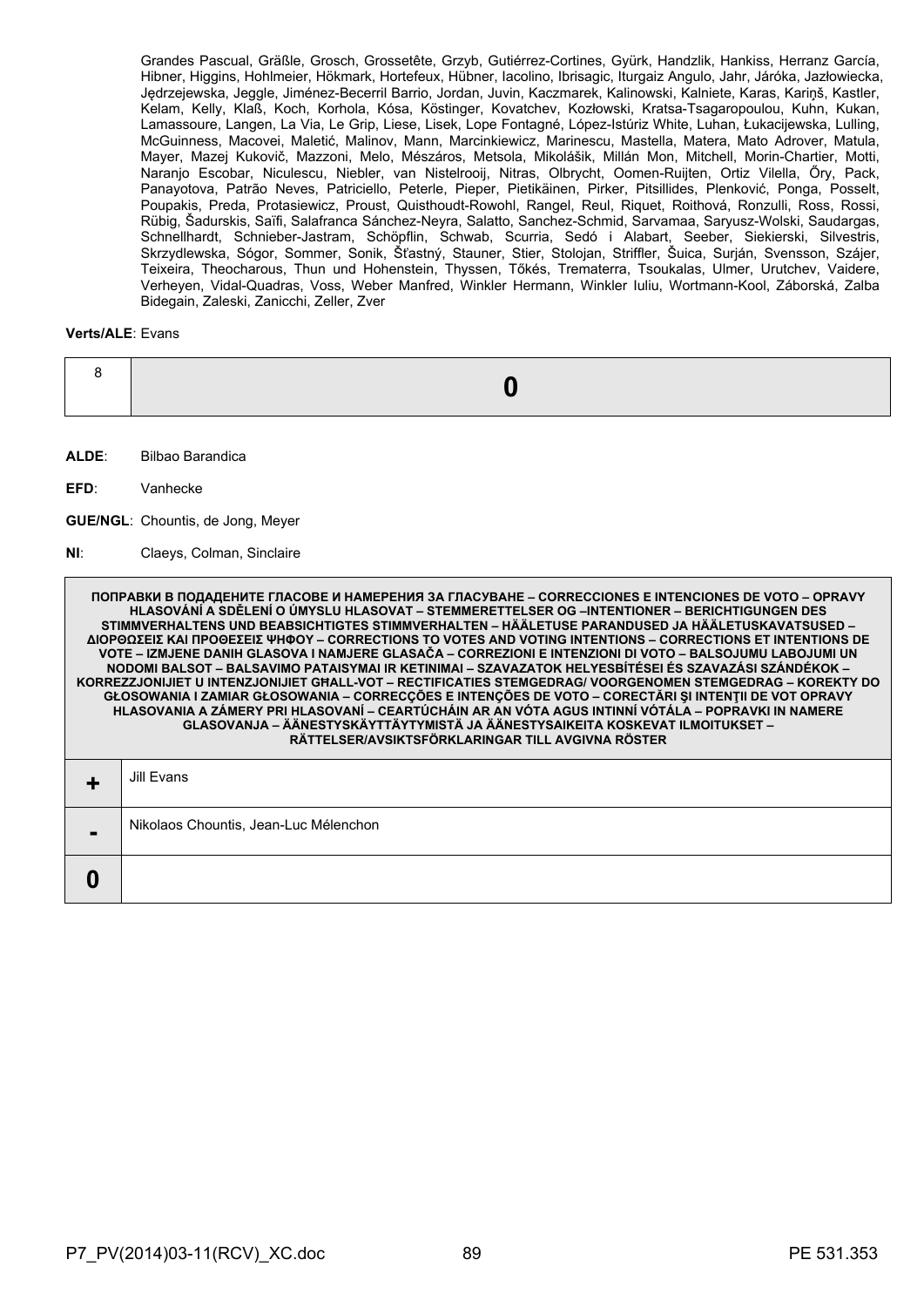| 544 |  |
|-----|--|
|     |  |
|     |  |

- **ALDE**: Aylward, van Baalen, Bearder, Bennahmias, Bennion, Bilbao Barandica, Bowles, Chatzimarkakis, Creutzmann, Crowley, Davies, de Sarnez, Donskis, Duff, Gallagher, Gerbrandy, Goerens, Goulard, Griesbeck, Hall, Harkin, Hirsch, Ilchev, in 't Veld, Jensen, Johansson, Kacin, Kazak, Klinz, Koch-Mehrin, Kozlík, Krahmer, Lambsdorff, Lepage, Løkkegaard, Ludford, Lyon, McMillan-Scott, Manders, Meissner, Mulder, Newton Dunn, Nicolai, Ojuland, Oviir, Panayotov, Parvanova, Paulsen, Reimers, Ries, Rochefort, Rohde, Savisaar-Toomast, Schaake, Schmidt, Silaghi, Taylor Rebecca, Thein, Theurer, Torvalds, Tremosa i Balcells, Uggias, Vajgl, Vălean, Vitkauskaite Bernard, Watson, Weber Renate, Werthmann, Wikström, Zanoni
- **ECR**: Kamiński, Muscardini
- **EFD**: Salavrakos, Terho
- **GUE/NGL**: Ernst, Händel, Klute, Michels, Ransdorf, Vuljanić, Zimmer, Zuber
- **NI**: Bonanini, Childers, Ehrenhauser, Kovács, Morvai, Sosa Wagner, Szegedi, Vadim Tudor, Zamfirescu
- **PPE**: Antonescu, Arias Echeverría, Auconie, Audy, Ayuso, Bach, Bagó, Balz, Bánki, Bartolozzi, Băsescu, Bastos, Bauer, Becker, Belet, Bendtsen, Berlato, Bertot, Bodu, Böge, Bonsignore, Borissov, Borys, Boulland, Bratkowski, Brok, Bušić, Cadec, van de Camp, Cancian, Carvalho, Casini, Caspary, del Castillo Vera, Cavada, Coelho, Comi, Correa Zamora, Danjean, Dati, Daul, David, Delvaux, De Mita, Deß, De Veyrac, Díaz de Mera García Consuegra, Dorfmann, Ehler, Engel, Essayah, Estaràs Ferragut, Feio, Ferber, Fernandes, Fidanza, Fisas Ayxela, Florenz, Fraga Estévez, Gabriel, Gahler, Gál, Gallo, Gáll-Pelcz, Gardini, Garriga Polledo, Gauzès, Giannakou, Glattfelder, de Grandes Pascual, Gräßle, Grosch, Grossetête, Grzyb, Gutiérrez-Cortines, Gyürk, Handzlik, Hankiss, Herranz García, Hibner, Higgins, Hohlmeier, Hortefeux, Hübner, Iacolino, Iturgaiz Angulo, Jahr, Járóka, Jazłowiecka, Jędrzejewska, Jeggle, Jiménez-Becerril Barrio, Jordan, Juvin, Kaczmarek, Kalinowski, Kalniete, Karas, Kariņš, Kastler, Kelam, Kelly, Klaß, Koch, Korhola, Kósa, Köstinger, Kovatchev, Kratsa-Tsagaropoulou, Kuhn, Kukan, Lamassoure, Langen, La Via, Le Grip, Liese, Lisek, Lope Fontagné, López-Istúriz White, Luhan, Łukacijewska, Lulling, McGuinness, Macovei, Maletić, Malinov, Mann, Marcinkiewicz, Marinescu, Mastella, Matera, Mato Adrover, Matula, Mayer, Mazej Kukovič, Mazzoni, Melo, Mészáros, Metsola, Mikolášik, Millán Mon, Mitchell, Morin-Chartier, Motti, Naranjo Escobar, Niculescu, Niebler, van Nistelrooij, Nitras, Olbrycht, Oomen-Ruijten, Ortiz Vilella, Őry, Panayotova, Patrão Neves, Patriciello, Peterle, Pieper, Pietikäinen, Pirker, Pitsillides, Ponga, Posselt, Poupakis, Preda, Protasiewicz, Proust, Quisthoudt-Rowohl, Rangel, Reul, Riquet, Roithová, Ronzulli, Ross, Rossi, Rübig, Šadurskis, Saïfi, Salafranca Sánchez-Neyra, Salatto, Sanchez-Schmid, Sarvamaa, Saryusz-Wolski, Saudargas, Schnellhardt, Schnieber-Jastram, Schöpflin, Schwab, Scurria, Sedó i Alabart, Seeber, Siekierski, Silvestris, Skrzydlewska, Sógor, Sommer, Sonik, Šťastný, Stauner, Stier, Stolojan, Striffler, Šuica, Surján, Szájer, Teixeira, Theocharous, Thun und Hohenstein, Thyssen, Tőkés, Trematerra, Tsoukalas, Ulmer, Urutchev, Vaidere, Verheyen, Vidal-Quadras, Voss, Weber Manfred, Wieland, Winkler Iuliu, Wortmann-Kool, Záborská, Zalba Bidegain, Zaleski, Zanicchi, Zeller, Zver
- **S&D**: Abela Baldacchino, Alves, Andrés Barea, Andrieu, Arlacchi, Arsenis, Attard-Montalto, Ayala Sender, Badia i Cutchet, Balčytis, Baldini, Balzani, Berès, Berlinguer, Berman, Blinkevičiūtė, Borzan, Boştinaru, Bozkurt, Brzobohatá, Bullmann, Capoulas Santos, Caronna, Cashman, Castex, Cercas, Christensen, Cliveti, Cofferati, Correia de Campos, Costa, Costello, Cottigny, Cuschieri, Cutaş, Daerden, Dăncilă, Danellis, De Angelis, De Castro, De Keyser, Domenici, Droutsas, Dušek, El Khadraoui, Enciu, Ertug, Estrela, Fajon, Falbr, Färm, Ferreira Elisa, Flašíková Beňová, Frigo, Garcés Ramón, García-Hierro Caraballo, García Pérez, Gardiazábal Rubial, Gebhardt, Geier, Geringer de Oedenberg, Gierek, Glante, Goebbels, Gomes, Göncz, Groote, Gualtieri, Guerrero Salom, Guillaume, Gurmai, Herczog, Hoang Ngoc, Honeyball, Howitt, Hughes, Iovine, Irigoyen Pérez, Ivan, Jaakonsaari, Kadenbach, Kalfin, Kammerevert, Kirilov, Koppa, Krehl, Kreissl-Dörfler, Larsen-Jensen, Leichtfried, Leinen, Liberadzki, López Aguilar, Ludvigsson, Lyubcheva, McAvan, McCarthy, Maňka, Martin David, Martínez Martínez, Masip Hidalgo, Merkies, Milana, Mirsky, Mizzi, Moraes, Moreira, Muñiz De Urquiza, Mynář, Neuser, Neveďalová, Nilsson, Obiols, Olejniczak, Padar, Paleckis, Panzeri, Papadopoulou, Pargneaux, Paşcu, Perelló Rodríguez, Petrović Jakovina, Picula, Pirillo, Pittella, Poc, Podimata, Prodi, Rapkay, Rapti, Regner, Repo, Riera Madurell, Rodust, Roth-Behrendt, Rouček, Sánchez Presedo, Sassoli, Schaldemose, Sehnalová, Senyszyn, Simon, Simpson, Sippel, Siwiec, Skinner, Smolková, Stavrakakis, Steinruck, Stihler, Swoboda, Tabajdi, Tănăsescu, Tarabella, Thomas, Ticău, Toia, Trautmann, Turunen, Ulvskog, Valjalo, Van Brempt, Vaughan, Vergnaud, Weber Henri, Weidenholzer, Weiler, Westlund, Westphal, Willmott, Yáñez-Barnuevo García, Zala, Zemke
- **Verts/ALE**: Albrecht, Alfonsi, Andersdotter, Auken, Bélier, Benarab-Attou, Besset, Bicep, Bové, Breyer, Bütikofer, Chrysogelos, Cochet, Cornelissen, Cramer, Cronberg, Delli, Demesmaeker, Durant, Eickhout, Engström, Evans, Giegold, Häfner, Hassi, Häusling, Hudghton, Irazabalbeitia Fernández, Jadot, Joly, Keller, Kiil-Nielsen, Lambert, Lamberts, Lichtenberger, Lochbihler, Lövin, Lunacek, Rivasi, Romeva i Rueda, Rühle, Sargentini, Schlyter, Schroedter, Schulz Werner, Smith, Staes, Tavares, Taylor Keith, Trüpel, Turmes, Ždanoka, Zéribi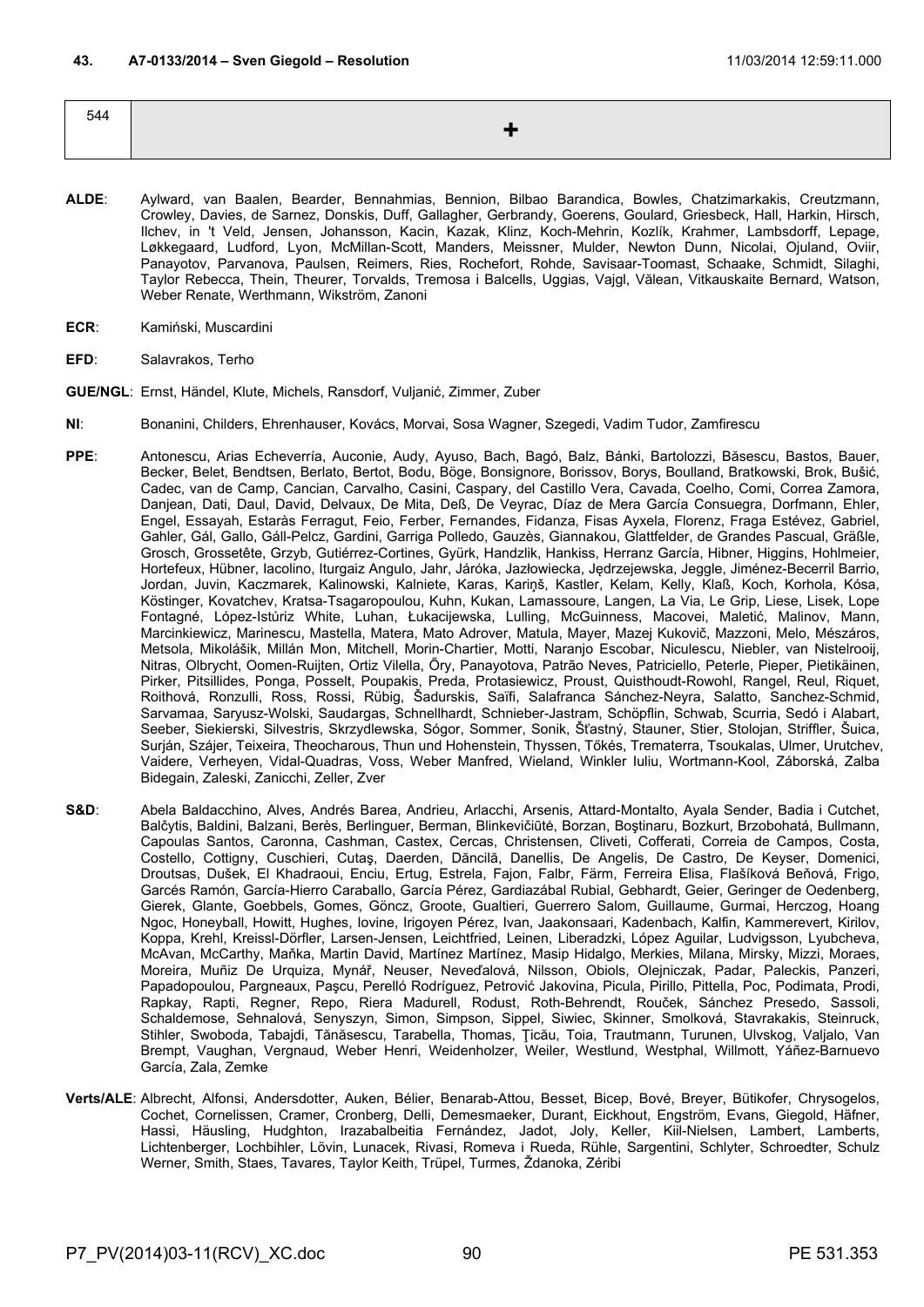110 **-**

### **ALDE**: Jäätteenmäki, Rinaldi, Takkula

- **ECR**: Andreasen, Ashworth, Atkins, Bielan, Bokros, Bradbourn, Callanan, Campbell Bannerman, Češková, Chichester, Czarnecki, van Dalen, De Martini, Elles, Eppink, Fajmon, Ford, Foster, Fox, Girling, Hannan, Harbour, Kirkhope, Kowal, Kožušník, Legutko, McClarkin, McIntyre, Migalski, Nicholson, Piotrowski, Poręba, Rosbach, Stevenson, Strejček, Sturdy, Szymański, Tannock, Tomaševski, Tomašić, Tošenovský, Van Orden, Vlasák, Yannakoudakis, Zahradil, Zasada, Zīle
- **EFD**: Agnew, Allam, Batten, Binev, Bizzotto, Clark, (The Earl of) Dartmouth, Farage, Fontana, Helmer, Kurski, Morganti, Paška, Provera, Salvini, Speroni, Vanhecke, Włosowicz, Ziobro
- **GUE/NGL**: Anderson, Angourakis, Chountis, Ferreira João, Gustafsson, Hadjigeorgiou, de Jong, Kari, Liotard, Mélenchon, Meyer, Sousa, Toussas, Triantaphyllides
- **NI**: Borghezio, Brons, Claeys, Colman, Dodds, Gollnisch, Griffin, Hartong, van der Kammen, Le Pen Jean-Marie, Le Pen Marine, Mölzer, Nattrass, Obermayr, Sinclaire, Stadler, Stassen, van der Stoep, Stoyanov, Zijlstra
- **PPE**: Corazza Bildt, Fjellner, Hökmark, Ibrisagic, Kozłowski, Svensson, Winkler Hermann

- **ALDE**: Vattimo
- **EFD**: Belder, Imbrasas, Messerschmidt
- **GUE/NGL**: Flasarová, Kohlíček, Le Hyaric, Lösing, Maštálka, Murphy, Omarjee, Rubiks, Vergiat, Wils
- **NI**: Martin Hans-Peter

# **PPE**: Angelilli

| ПОПРАВКИ В ПОДАДЕНИТЕ ГЛАСОВЕ И НАМЕРЕНИЯ ЗА ГЛАСУВАНЕ - CORRECCIONES E INTENCIONES DE VOTO - OPRAVY<br>HLASOVÁNÍ A SDĚLENÍ O ÚMYSLU HLASOVAT – STEMMERETTELSER OG –INTENTIONER – BERICHTIGUNGEN DES<br>STIMMVERHALTENS UND BEABSICHTIGTES STIMMVERHALTEN - HÄÄLETUSE PARANDUSED JA HÄÄLETUSKAVATSUSED -<br>ΔΙΟΡΘΩΣΕΙΣ ΚΑΙ ΠΡΟΘΕΣΕΙΣ ΨΗΦΟΥ – CORRECTIONS TO VOTES AND VOTING INTENTIONS – CORRECTIONS ET INTENTIONS DE<br>VOTE - IZMJENE DANIH GLASOVA I NAMJERE GLASAČA - CORREZIONI E INTENZIONI DI VOTO - BALSOJUMU LABOJUMI UN<br>NODOMI BALSOT – BALSAVIMO PATAISYMAI IR KETINIMAI – SZAVAZATOK HELYESBÍTÉSEI ÉS SZAVAZÁSI SZÁNDÉKOK –<br>KORREZZJONIJIET U INTENZJONIJIET GHALL-VOT – RECTIFICATIES STEMGEDRAG/ VOORGENOMEN STEMGEDRAG – KOREKTY DO<br>GŁOSOWANIA I ZAMIAR GŁOSOWANIA – CORRECÇÕES E INTENÇÕES DE VOTO – CORECTĂRI ȘI INTENȚII DE VOT OPRAVY<br>HLASOVANIA A ZÁMERY PRI HLASOVANÍ – CEARTÚCHÁIN AR AN VÓTA AGUS INTINNÍ VÓTÁLA – POPRAVKI IN NAMERE<br>GLASOVANJA – ÄÄNESTYSKÄYTTÄYTYMISTÄ JA ÄÄNESTYSAIKEITA KOSKEVAT ILMOITUKSET –<br>RÄTTELSER/AVSIKTSFÖRKLARINGAR TILL AVGIVNA RÖSTER |             |
|-----------------------------------------------------------------------------------------------------------------------------------------------------------------------------------------------------------------------------------------------------------------------------------------------------------------------------------------------------------------------------------------------------------------------------------------------------------------------------------------------------------------------------------------------------------------------------------------------------------------------------------------------------------------------------------------------------------------------------------------------------------------------------------------------------------------------------------------------------------------------------------------------------------------------------------------------------------------------------------------------------------------------------------------------------------------------------------------------------------------|-------------|
|                                                                                                                                                                                                                                                                                                                                                                                                                                                                                                                                                                                                                                                                                                                                                                                                                                                                                                                                                                                                                                                                                                                 |             |
|                                                                                                                                                                                                                                                                                                                                                                                                                                                                                                                                                                                                                                                                                                                                                                                                                                                                                                                                                                                                                                                                                                                 |             |
|                                                                                                                                                                                                                                                                                                                                                                                                                                                                                                                                                                                                                                                                                                                                                                                                                                                                                                                                                                                                                                                                                                                 | Sampo Terho |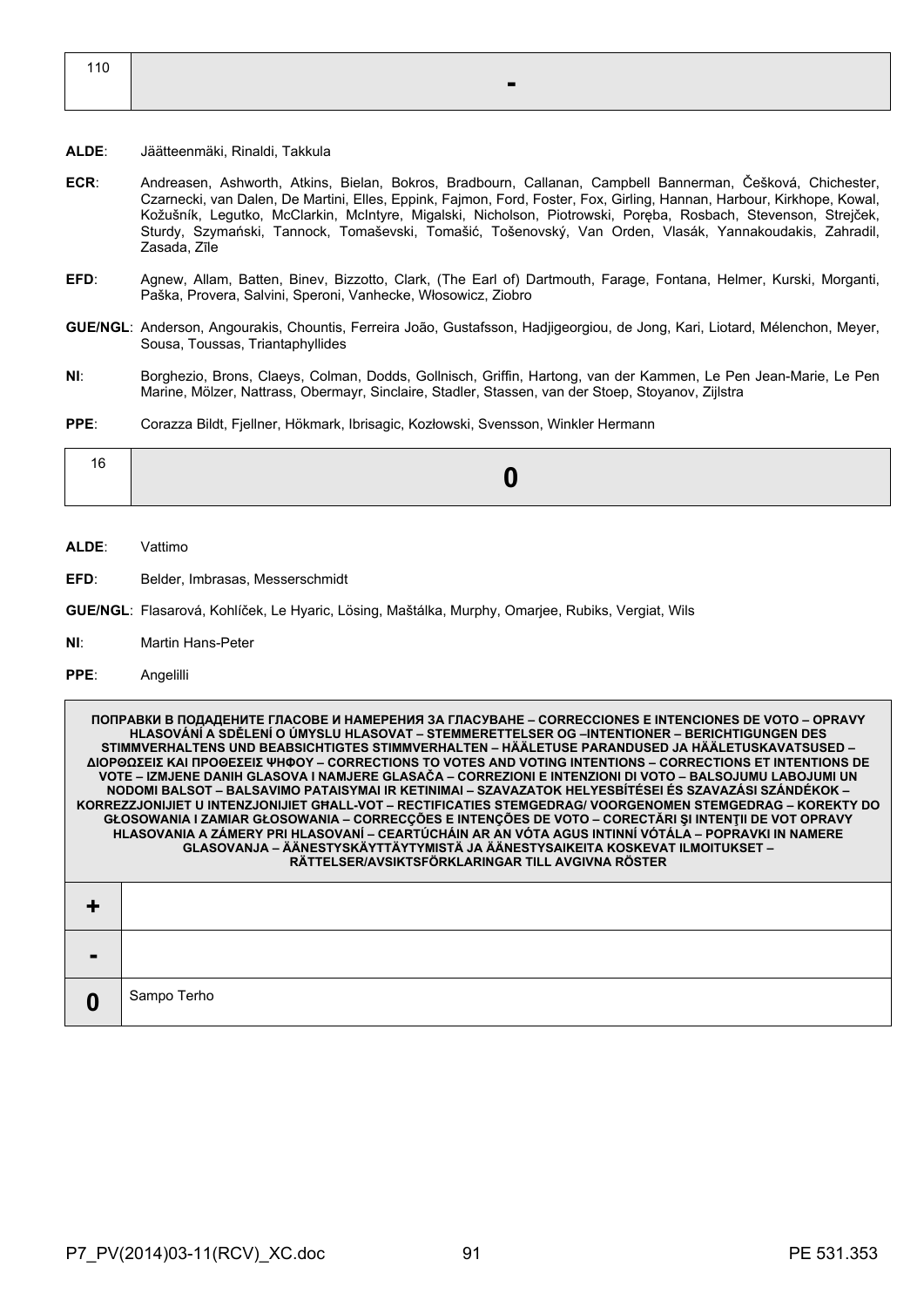| 246 |  |
|-----|--|
|     |  |

- **ALDE**: Kazak, Lepage, Ludford, McMillan-Scott
- **EFD**: Agnew, Allam, Batten, Belder, Bizzotto, Clark, (The Earl of) Dartmouth, Farage, Helmer, Imbrasas, Morganti, Provera, Salavrakos, Speroni
- **NI**: Bonanini, Brons, Griffin, Szegedi, Vadim Tudor
- **PPE**: Angelilli, Antonescu, Arias Echeverría, Auconie, Audy, Ayuso, Bach, Bagó, Balz, Bánki, Bartolozzi, Băsescu, Bastos, Bauer, Becker, Belet, Berlato, Bertot, Bodu, Böge, Bonsignore, Borissov, Borys, Boulland, Bratkowski, Bušić, Cadec, Cancian, Carvalho, Casini, Caspary, del Castillo Vera, Comi, Danjean, Dati, Daul, Delvaux, De Mita, Deß, De Veyrac, Díaz de Mera García Consuegra, Dorfmann, Ehler, Estaràs Ferragut, Feio, Ferber, Fidanza, Fisas Ayxela, Florenz, Fraga Estévez, Gabriel, Gahler, Gál, Gallo, Gáll-Pelcz, Gardini, Garriga Polledo, Gauzès, Giannakou, Glattfelder, de Grandes Pascual, Gräßle, Grosch, Grossetête, Grzyb, Gutiérrez-Cortines, Gyürk, Handzlik, Hankiss, Herranz García, Hibner, Higgins, Hohlmeier, Hortefeux, Hübner, Iacolino, Iturgaiz Angulo, Jahr, Járóka, Jazłowiecka, Jędrzejewska, Jeggle, Jiménez-Becerril Barrio, Jordan, Kaczmarek, Kalinowski, Karas, Kariņš, Kelam, Kelly, Klaß, Koch, Kósa, Köstinger, Kovatchev, Kozłowski, Kratsa-Tsagaropoulou, Kuhn, Kukan, Langen, La Via, Le Grip, Liese, Lisek, Lope Fontagné, López-Istúriz White, Luhan, Łukacijewska, Lulling, McGuinness, Macovei, Maletić, Malinov, Mann, Marcinkiewicz, Marinescu, Mastella, Matera, Mato Adrover, Matula, Mayer, Mazej Kukovič, Mazzoni, Melo, Mészáros, Metsola, Mikolášik, Millán Mon, Mitchell, Morin-Chartier, Motti, Naranjo Escobar, Niculescu, Niebler, Nitras, Olbrycht, Oomen-Ruijten, Ortiz Vilella, Őry, Panayotova, Patrão Neves, Patriciello, Peterle, Pieper, Pietikäinen, Pirker, Pitsillides, Plenković, Ponga, Posselt, Poupakis, Preda, Protasiewicz, Proust, Quisthoudt-Rowohl, Rangel, Reul, Riquet, Roithová, Ronzulli, Ross, Rossi, Rübig, Šadurskis, Saïfi, Salafranca Sánchez-Neyra, Salatto, Sanchez-Schmid, Saryusz-Wolski, Saudargas, Schnellhardt, Schnieber-Jastram, Schöpflin, Schwab, Scurria, Sedó i Alabart, Seeber, Siekierski, Silvestris, Skrzydlewska, Sógor, Sommer, Sonik, Šťastný, Stauner, Stier, Stolojan, Striffler, Šuica, Surján, Szájer, Teixeira, Theocharous, Thun und Hohenstein, Thyssen, Tőkés, Trematerra, Tsoukalas, Ulmer, Urutchev, Vaidere, Verheyen, Vidal-Quadras, Voss, Weber Manfred, Wieland, Winkler Hermann, Winkler Iuliu, Záborská, Zalba Bidegain, Zaleski, Zanicchi, Zeller, Zver
- **S&D**: Haug, Irigoyen Pérez, Krehl, Leinen, Ludvigsson, Martin David, Mynář, Paleckis, Trautmann

| 401 |                |
|-----|----------------|
|     | $\blacksquare$ |
|     |                |

- **ALDE**: Aylward, van Baalen, Bearder, Bennahmias, Bennion, Bilbao Barandica, Bowles, Chatzimarkakis, Creutzmann, Davies, de Sarnez, Donskis, Duff, Gallagher, Gerbrandy, Goerens, Goulard, Griesbeck, Hall, Harkin, Hirsch, Ilchev, in 't Veld, Jäätteenmäki, Johansson, Kacin, Klinz, Koch-Mehrin, Kozlík, Krahmer, Lambsdorff, Lyon, Manders, Meissner, Mulder, Newton Dunn, Nicolai, Ojuland, Oviir, Panayotov, Parvanova, Paulsen, Reimers, Ries, Rinaldi, Rochefort, Rohde, Savisaar-Toomast, Schaake, Schmidt, Silaghi, Taylor Rebecca, Thein, Theurer, Torvalds, Tremosa i Balcells, Uggias, Vajgl, Vălean, Vattimo, Verhofstadt, Vitkauskaite Bernard, Weber Renate, Werthmann, Wikström, Zanoni
- **ECR**: Andreasen, Ashworth, Atkins, Bielan, Bokros, Bradbourn, Callanan, Campbell Bannerman, Češková, Chichester, Czarnecki, van Dalen, De Martini, Elles, Eppink, Fajmon, Ford, Foster, Fox, Girling, Hannan, Harbour, Kamall, Kamiński, Karim, Kirkhope, Kowal, Legutko, McClarkin, McIntyre, Migalski, Muscardini, Nicholson, Ouzký, Piotrowski, Poręba, Stevenson, Strejček, Sturdy, Szymański, Tannock, Tomaševski, Tomašić, Tošenovský, Van Orden, Vlasák, Yannakoudakis, Zahradil, Zasada, Zīle
- **EFD**: Messerschmidt, Paška, Vanhecke, Ziobro
- **GUE/NGL**: Anderson, Angourakis, Chountis, Ernst, Ferreira João, Flasarová, Gustafsson, Hadjigeorgiou, Händel, de Jong, Kari, Klute, Kohlíček, Le Hyaric, Liotard, Lösing, Mélenchon, Meyer, Michels, Murphy, Omarjee, Ransdorf, Rubiks, Sousa, Toussas, Triantaphyllides, Vergiat, Vuljanić, Wils, Zimmer, Zuber
- **NI**: Childers, Claeys, Dodds, Ehrenhauser, Gollnisch, Hartong, van der Kammen, Kovács, Le Pen Jean-Marie, Le Pen Marine, Martin Hans-Peter, Mölzer, Morvai, Nattrass, Obermayr, Sosa Wagner, Stadler, Stassen, van der Stoep, Stoyanov, Zamfirescu, Zijlstra
- **PPE**: Bendtsen, van de Camp, Cavada, Corazza Bildt, Engel, Essayah, Fjellner, Hökmark, Ibrisagic, Juvin, Korhola, Sarvamaa, Svensson, Wortmann-Kool
- **S&D**: Abela Baldacchino, Alves, Andrés Barea, Andrieu, Arlacchi, Arsenis, Attard-Montalto, Ayala Sender, Badia i Cutchet, Balčytis, Baldini, Balzani, Berès, Berlinguer, Berman, Blinkevičiūtė, Borzan, Boştinaru, Brzobohatá, Bullmann, Capoulas Santos, Caronna, Cashman, Castex, Cercas, Christensen, Cliveti, Cofferati, Correia de Campos, Costa,

P7\_PV(2014)03-11(RCV)\_XC.doc 92 PE 531.353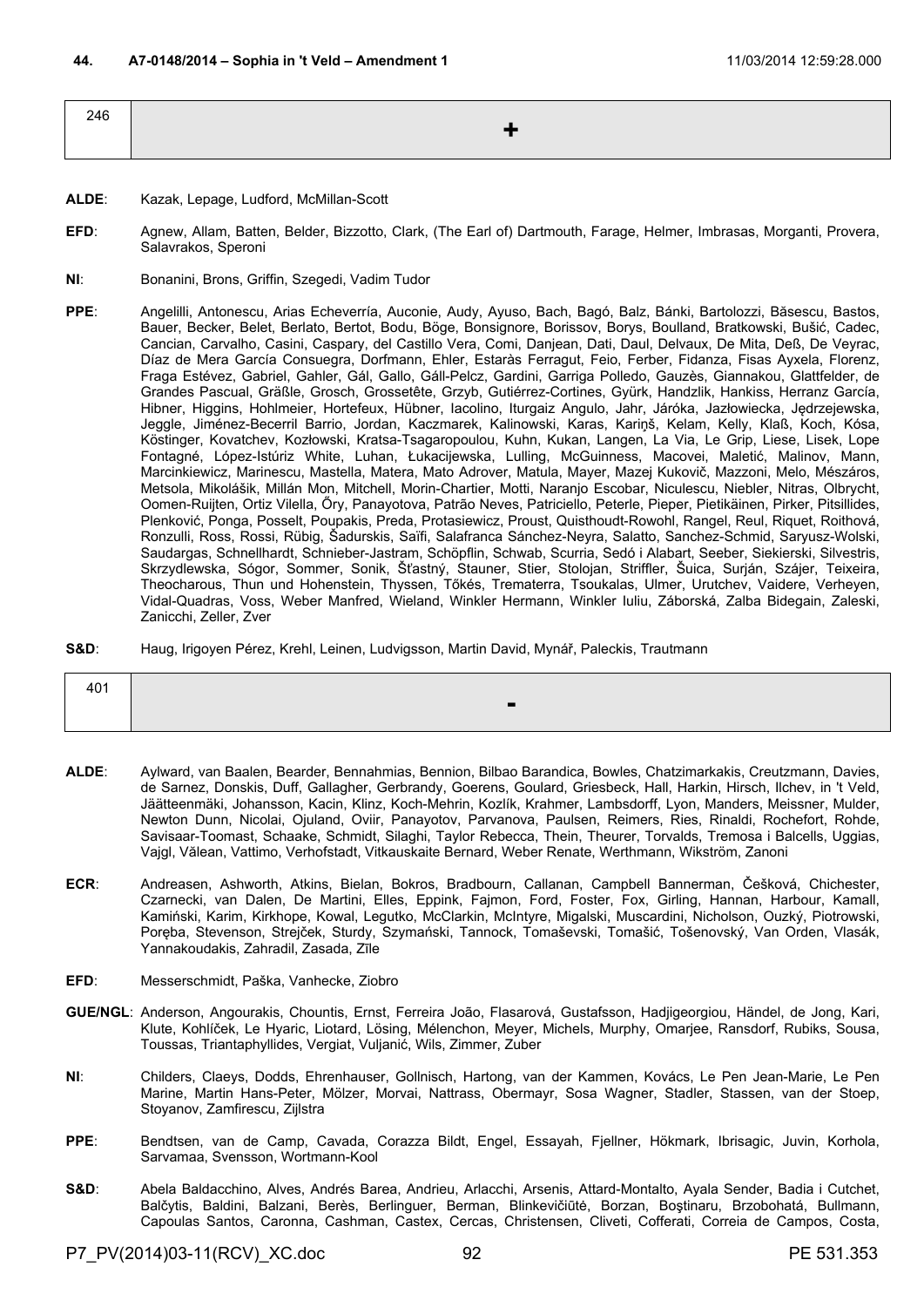Costello, Cottigny, Cuschieri, Cutaş, Daerden, Dăncilă, Danellis, De Angelis, De Castro, De Keyser, Domenici, Droutsas, Dušek, El Khadraoui, Enciu, Ertug, Estrela, Fajon, Falbr, Färm, Ferreira Elisa, Flašíková Beňová, Fleckenstein, Frigo, Garcés Ramón, García-Hierro Caraballo, García Pérez, Gardiazábal Rubial, Gebhardt, Geier, Geringer de Oedenberg, Gierek, Glante, Goebbels, Gomes, Göncz, Groote, Gualtieri, Guerrero Salom, Guillaume, Gurmai, Herczog, Hoang Ngoc, Honeyball, Howitt, Hughes, Iovine, Kadenbach, Kalfin, Kammerevert, Kirilov, Koppa, Kreissl-Dörfler, Larsen-Jensen, Leichtfried, Liberadzki, López Aguilar, Lyubcheva, McAvan, McCarthy, Maňka, Martínez Martínez, Masip Hidalgo, Merkies, Milana, Mirsky, Mizzi, Moraes, Moreira, Muñiz De Urquiza, Neuser, Neveďalová, Nilsson, Olejniczak, Padar, Panzeri, Papadopoulou, Pargneaux, Paşcu, Perelló Rodríguez, Petrović Jakovina, Picula, Pirillo, Pittella, Poc, Podimata, Prodi, Rapkay, Rapti, Regner, Repo, Riera Madurell, Rodust, Rouček, Sánchez Presedo, Sassoli, Schaldemose, Sehnalová, Senyszyn, Simon, Simpson, Sippel, Siwiec, Skinner, Smolková, Stavrakakis, Steinruck, Stihler, Tabajdi, Tănăsescu, Tarabella, Thomas, Ţicău, Tirolien, Toia, Turunen, Ulvskog, Valjalo, Van Brempt, Vaughan, Vergnaud, Weber Henri, Weidenholzer, Weiler, Westlund, Westphal, Willmott, Yáñez-Barnuevo García, Zala, Zemke

**Verts/ALE**: Albrecht, Alfonsi, Andersdotter, Auken, Bélier, Benarab-Attou, Besset, Bicep, Bové, Breyer, Bütikofer, Chrysogelos, Cochet, Cohn-Bendit, Cornelissen, Cramer, Cronberg, Delli, Durant, Eickhout, Engström, Evans, Giegold, Häfner, Hassi, Häusling, Hudghton, Irazabalbeitia Fernández, Jadot, Joly, Keller, Kiil-Nielsen, Lambert, Lamberts, Lichtenberger, Lochbihler, Lövin, Lunacek, Rivasi, Romeva i Rueda, Rühle, Sargentini, Schlyter, Schroedter, Schulz Werner, Smith, Staes, Tarand, Tavares, Taylor Keith, Trüpel, Turmes, Ždanoka, Zéribi

| - - |  |
|-----|--|
|     |  |

- **ALDE**: Crowley, Jensen, Løkkegaard
- **ECR**: Kožušník, Rosbach
- **EFD**: Binev, Fontana, Kurski, Salvini, Terho, Włosowicz
- **GUE/NGL**: Maštálka
- **NI**: Borghezio, Colman, Sinclaire
- **PPE**: Coelho, David, Fernandes, Kastler
- **S&D**: Roth-Behrendt

**Verts/ALE**: Demesmaeker

**0**

**ПОПРАВКИ В ПОДАДЕНИТЕ ГЛАСОВЕ И НАМЕРЕНИЯ ЗА ГЛАСУВАНЕ – CORRECCIONES E INTENCIONES DE VOTO – OPRAVY HLASOVÁNÍ A SDĚLENÍ O ÚMYSLU HLASOVAT – STEMMERETTELSER OG –INTENTIONER – BERICHTIGUNGEN DES STIMMVERHALTENS UND BEABSICHTIGTES STIMMVERHALTEN – HÄÄLETUSE PARANDUSED JA HÄÄLETUSKAVATSUSED – ΔΙΟΡΘΩΣΕΙΣ ΚΑΙ ΠΡΟΘΕΣΕΙΣ ΨΗΦΟΥ – CORRECTIONS TO VOTES AND VOTING INTENTIONS – CORRECTIONS ET INTENTIONS DE VOTE – IZMJENE DANIH GLASOVA I NAMJERE GLASAČA – CORREZIONI E INTENZIONI DI VOTO – BALSOJUMU LABOJUMI UN NODOMI BALSOT – BALSAVIMO PATAISYMAI IR KETINIMAI – SZAVAZATOK HELYESBÍTÉSEI ÉS SZAVAZÁSI SZÁNDÉKOK – KORREZZJONIJIET U INTENZJONIJIET GĦALL-VOT – RECTIFICATIES STEMGEDRAG/ VOORGENOMEN STEMGEDRAG – KOREKTY DO GŁOSOWANIA I ZAMIAR GŁOSOWANIA – CORRECÇÕES E INTENÇÕES DE VOTO – CORECTĂRI ŞI INTENŢII DE VOT OPRAVY HLASOVANIA A ZÁMERY PRI HLASOVANÍ – CEARTÚCHÁIN AR AN VÓTA AGUS INTINNÍ VÓTÁLA – POPRAVKI IN NAMERE GLASOVANJA – ÄÄNESTYSKÄYTTÄYTYMISTÄ JA ÄÄNESTYSAIKEITA KOSKEVAT ILMOITUKSET – RÄTTELSER/AVSIKTSFÖRKLARINGAR TILL AVGIVNA RÖSTER +** Jean-Luc Mélenchon, Lambert van Nistelrooij **-** Anne E. Jensen, Corinne Lepage, Morten Løkkegaard, Sarah Ludford, Sirpa Pietikäinen, Catherine Trautmann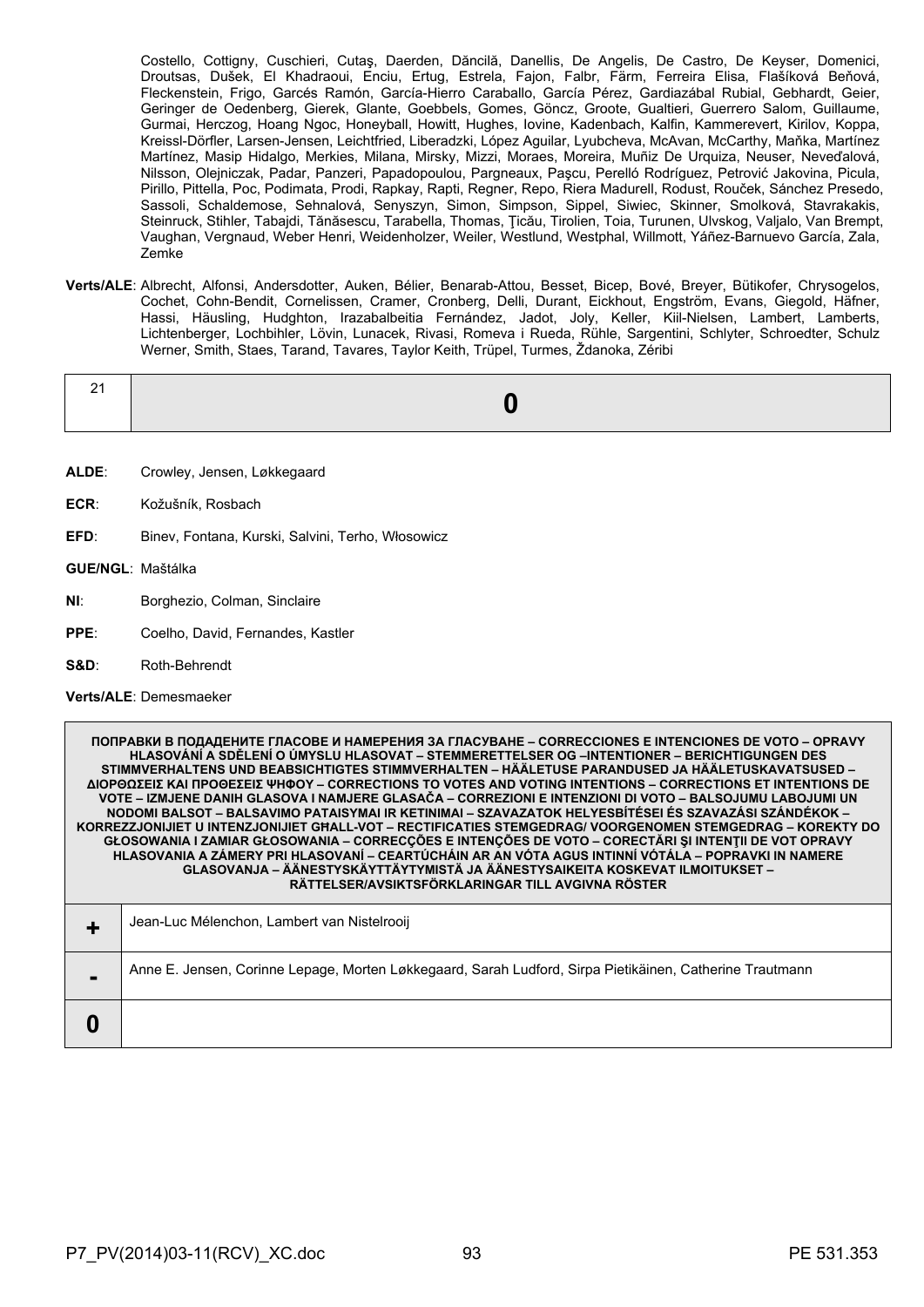| 430 |                                   |
|-----|-----------------------------------|
|     | <b>Contract Contract Contract</b> |
|     |                                   |

- **ALDE**: Aylward, van Baalen, Bearder, Bennahmias, Bennion, Bilbao Barandica, Bowles, Chatzimarkakis, Creutzmann, Crowley, Davies, de Sarnez, Donskis, Duff, Gerbrandy, Goerens, Goulard, Griesbeck, Hall, Harkin, Hirsch, Ilchev, in 't Veld, Jäätteenmäki, Jensen, Johansson, Kacin, Kazak, Klinz, Koch-Mehrin, Kozlík, Krahmer, Lambsdorff, Lepage, Løkkegaard, Ludford, Lyon, McMillan-Scott, Manders, Meissner, Mulder, Newton Dunn, Nicolai, Ojuland, Oviir, Panayotov, Parvanova, Paulsen, Reimers, Ries, Rinaldi, Rochefort, Rohde, Savisaar-Toomast, Schaake, Schmidt, Silaghi, Takkula, Taylor Rebecca, Thein, Theurer, Torvalds, Tremosa i Balcells, Uggias, Vajgl, Vattimo, Verhofstadt, Vitkauskaite Bernard, Watson, Weber Renate, Werthmann, Zanoni
- **ECR**: Andreasen, Ashworth, Atkins, Bielan, Bokros, Bradbourn, Callanan, Campbell Bannerman, Češková, Chichester, Czarnecki, van Dalen, De Martini, Elles, Eppink, Ford, Foster, Fox, Girling, Harbour, Kamall, Kamiński, Karim, Kirkhope, Kowal, Legutko, McClarkin, McIntyre, Migalski, Muscardini, Nicholson, Ouzký, Piotrowski, Poręba, Rosbach, Stevenson, Strejček, Sturdy, Szymański, Tannock, Tomaševski, Tomašić, Tošenovský, Van Orden, Yannakoudakis, Zahradil, Zasada, Zīle
- **EFD**: Allam, Imbrasas, Kurski, Messerschmidt, Paška, Terho, Vanhecke, Włosowicz, Ziobro
- **GUE/NGL**: Anderson, Chountis, Ernst, Ferreira João, Flasarová, Gustafsson, Hadjigeorgiou, Händel, de Jong, Kari, Klute, Le Hyaric, Liotard, Lösing, Maštálka, Meyer, Michels, Murphy, Omarjee, Ransdorf, Rubiks, Sousa, Triantaphyllides, Vergiat, Vuljanić, Wils, Zimmer, Zuber
- **NI**: Brons, Childers, Claeys, Dodds, Ehrenhauser, Gollnisch, Griffin, Hartong, van der Kammen, Kovács, Le Pen Jean-Marie, Le Pen Marine, Martin Hans-Peter, Mölzer, Morvai, Obermayr, Sosa Wagner, Stadler, Stassen, van der Stoep, Stoyanov, Vadim Tudor, Zamfirescu, Zijlstra
- **PPE**: Bendtsen, van de Camp, Carvalho, Cavada, Coelho, Corazza Bildt, David, Engel, Essayah, Fernandes, Fjellner, Hökmark, Ibrisagic, Iturgaiz Angulo, Korhola, Macovei, Metsola, Mikolášik, Oomen-Ruijten, Őry, Peterle, Pietikäinen, Pitsillides, Sarvamaa, Svensson, Trematerra, Wortmann-Kool
- **S&D**: Abela Baldacchino, Alves, Andrés Barea, Andrieu, Arlacchi, Arsenis, Attard-Montalto, Ayala Sender, Badia i Cutchet, Balčytis, Baldini, Balzani, Berès, Berlinguer, Berman, Blinkevičiūtė, Borzan, Boştinaru, Brzobohatá, Bullmann, Capoulas Santos, Caronna, Cashman, Castex, Cercas, Christensen, Cliveti, Cofferati, Correia de Campos, Costa, Costello, Cottigny, Cuschieri, Cutaş, Daerden, Dăncilă, Danellis, De Angelis, De Castro, De Keyser, Domenici, Droutsas, Dušek, El Khadraoui, Enciu, Ertug, Estrela, Falbr, Färm, Ferreira Elisa, Flašíková Beňová, Fleckenstein, Frigo, Garcés Ramón, García-Hierro Caraballo, García Pérez, Gardiazábal Rubial, Gebhardt, Geringer de Oedenberg, Gierek, Glante, Goebbels, Gomes, Göncz, Groote, Gualtieri, Guerrero Salom, Guillaume, Gurmai, Herczog, Hoang Ngoc, Honeyball, Howitt, Hughes, Iovine, Irigoyen Pérez, Ivan, Jaakonsaari, Kadenbach, Kalfin, Kammerevert, Kirilov, Koppa, Kreissl-Dörfler, Larsen-Jensen, Leichtfried, Leinen, Liberadzki, López Aguilar, Ludvigsson, Lyubcheva, McAvan, McCarthy, Maňka, Martin David, Martínez Martínez, Masip Hidalgo, Milana, Mirsky, Mizzi, Moraes, Moreira, Muñiz De Urquiza, Mynář, Neuser, Neveďalová, Nilsson, Obiols, Olejniczak, Padar, Paleckis, Panzeri, Papadopoulou, Pargneaux, Paşcu, Perelló Rodríguez, Petrović Jakovina, Picula, Pirillo, Pittella, Poc, Podimata, Prodi, Rapkay, Rapti, Regner, Repo, Riera Madurell, Rodust, Rouček, Sánchez Presedo, Sassoli, Schaldemose, Sehnalová, Senyszyn, Simon, Simpson, Siwiec, Skinner, Smolková, Stavrakakis, Steinruck, Stihler, Swoboda, Tabajdi, Tănăsescu, Tarabella, Thomas, Ţicău, Tirolien, Toia, Trautmann, Turunen, Ulvskog, Valjalo, Van Brempt, Vaughan, Vergnaud, Weber Henri, Weidenholzer, Weiler, Westlund, Westphal, Willmott, Yáñez-Barnuevo García, Zala, Zemke
- **Verts/ALE**: Albrecht, Alfonsi, Andersdotter, Auken, Bélier, Benarab-Attou, Besset, Bicep, Bové, Breyer, Bütikofer, Chrysogelos, Cochet, Cohn-Bendit, Cornelissen, Cramer, Cronberg, Delli, Demesmaeker, Durant, Eickhout, Engström, Evans, Giegold, Häfner, Hassi, Häusling, Hudghton, Irazabalbeitia Fernández, Jadot, Joly, Keller, Kiil-Nielsen, Lambert, Lamberts, Lichtenberger, Lochbihler, Lövin, Lunacek, Rivasi, Romeva i Rueda, Rühle, Sargentini, Schlyter, Schroedter, Schulz Werner, Smith, Staes, Tarand, Tavares, Taylor Keith, Trüpel, Turmes, Ždanoka, Zéribi

| າາຂ<br>ZZU |                |
|------------|----------------|
|            | $\blacksquare$ |

## **ECR**: Hannan

**EFD**: Agnew, Batten, Belder, Bizzotto, Clark, (The Earl of) Dartmouth, Farage, Fontana, Helmer, Morganti, Salavrakos, Salvini, Speroni

# **GUE/NGL**: Kohlíček

**NI**: Bonanini, Borghezio, Nattrass

P7\_PV(2014)03-11(RCV)\_XC.doc 94 PE 531.353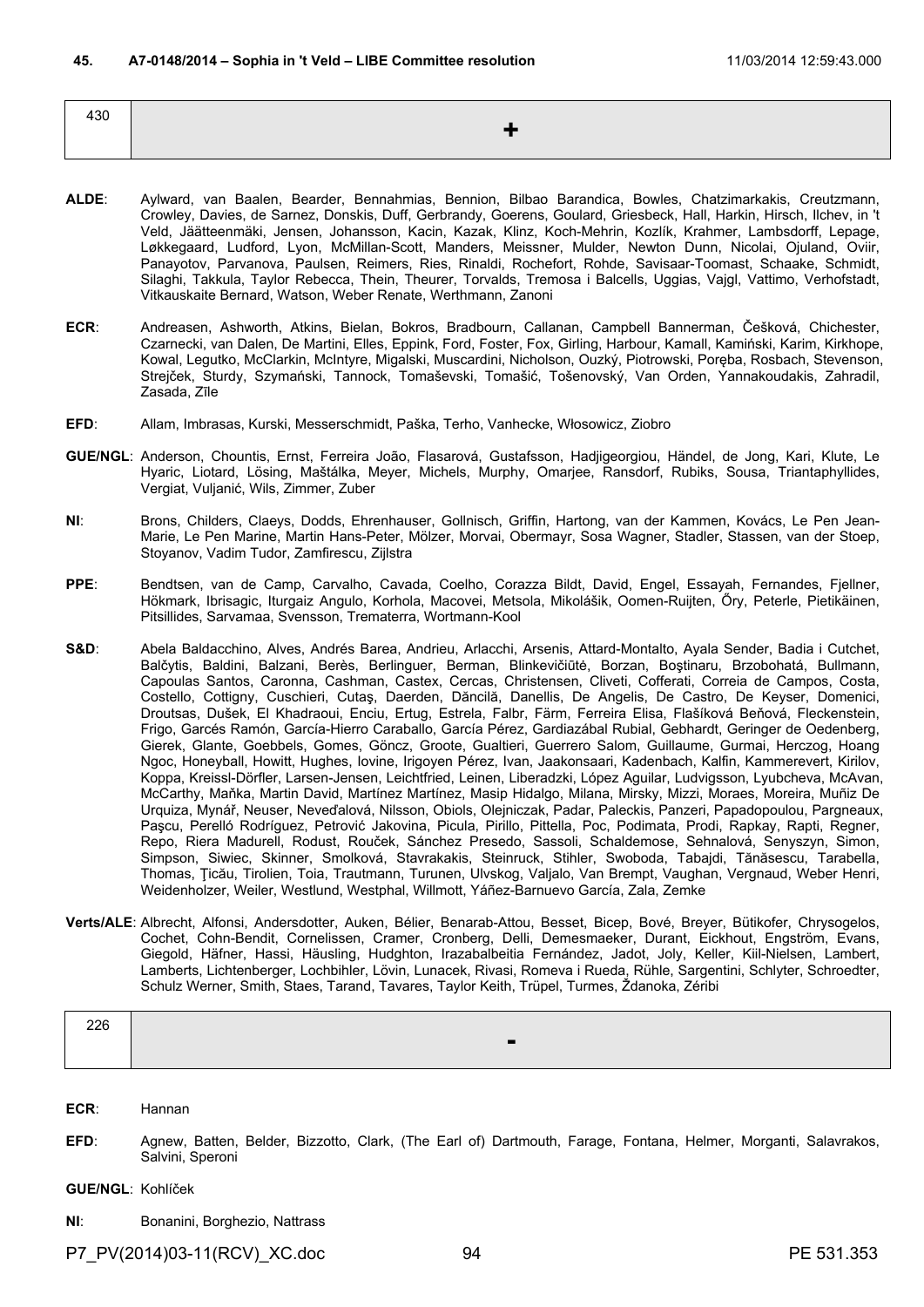**PPE**: Antonescu, Arias Echeverría, Auconie, Audy, Ayuso, Bach, Bagó, Balz, Bánki, Bartolozzi, Băsescu, Bastos, Bauer, Becker, Belet, Berlato, Bertot, Bodu, Böge, Bonsignore, Borissov, Borys, Boulland, Bratkowski, Brok, Bušić, Cadec, Cancian, Casini, Caspary, del Castillo Vera, Comi, Correa Zamora, Danjean, Dati, Delvaux, De Mita, Deß, De Veyrac, Díaz de Mera García Consuegra, Dorfmann, Ehler, Estaràs Ferragut, Feio, Ferber, Fidanza, Fisas Ayxela, Florenz, Fraga Estévez, Gabriel, Gahler, Gál, Gallo, Gáll-Pelcz, Gardini, Garriga Polledo, Gauzès, Giannakou, Glattfelder, de Grandes Pascual, Gräßle, Grosch, Grossetête, Grzyb, Gutiérrez-Cortines, Gyürk, Handzlik, Hankiss, Herranz García, Hibner, Higgins, Hohlmeier, Hortefeux, Hübner, Iacolino, Jahr, Járóka, Jazłowiecka, Jędrzejewska, Jeggle, Jiménez-Becerril Barrio, Jordan, Kaczmarek, Kalinowski, Kalniete, Karas, Kariņš, Kastler, Kelam, Kelly, Klaß, Koch, Kósa, Köstinger, Kovatchev, Kozłowski, Kratsa-Tsagaropoulou, Kuhn, Kukan, Lamassoure, Langen, La Via, Le Grip, Liese, Lisek, Lope Fontagné, López-Istúriz White, Luhan, Łukacijewska, Lulling, Maletić, Malinov, Mann, Marcinkiewicz, Marinescu, Mastella, Matera, Mato Adrover, Matula, Mayer, Mazej Kukovič, Mazzoni, Melo, Mészáros, Millán Mon, Mitchell, Morin-Chartier, Motti, Naranjo Escobar, Niculescu, Niebler, Olbrycht, Ortiz Vilella, Panayotova, Patriciello, Pieper, Pirker, Plenković, Ponga, Posselt, Poupakis, Preda, Protasiewicz, Proust, Quisthoudt-Rowohl, Rangel, Reul, Riquet, Roithová, Ronzulli, Ross, Rossi, Rübig, Šadurskis, Saïfi, Salafranca Sánchez-Neyra, Salatto, Sanchez-Schmid, Saryusz-Wolski, Saudargas, Schnellhardt, Schnieber-Jastram, Schöpflin, Schwab, Scurria, Sedó i Alabart, Seeber, Siekierski, Silvestris, Skrzydlewska, Sógor, Sommer, Sonik, Šťastný, Stauner, Stier, Stolojan, Striffler, Šuica, Surján, Szájer, Teixeira, Theocharous, Thun und Hohenstein, Thyssen, Tőkés, Tsoukalas, Ulmer, Urutchev, Vaidere, Verheyen, Vidal-Quadras, Voss, Weber Manfred, Wieland, Winkler Hermann, Winkler Iuliu, Záborská, Zalba Bidegain, Zaleski, Zanicchi, Zeller, Zver

# **S&D**: Geier, Haug, Krehl, Merkies, Roth-Behrendt

|--|--|--|

- **ECR**: Fajmon, Kožušník, Vlasák
- **EFD**: Binev, Provera
- **GUE/NGL**: Angourakis, Toussas
- **NI**: Colman, Sinclaire, Szegedi
- **PPE**: Angelilli, Juvin, McGuinness, Patrão Neves

| ПОПРАВКИ В ПОДАДЕНИТЕ ГЛАСОВЕ И НАМЕРЕНИЯ ЗА ГЛАСУВАНЕ – CORRECCIONES E INTENCIONES DE VOTO – OPRAVY<br><u> HLASOVÁNÍ A SDĚLENÍ O ÚMYSLU HLASOVAT – STEMMERETTELSER OG –INTENTIONER – BERICHTIGUNGEN DES</u><br>STIMMVERHALTENS UND BEABSICHTIGTES STIMMVERHALTEN – HÄÄLETUSE PARANDUSED JA HÄÄLETUSKAVATSUSED –<br>ΔΙΟΡΘΩΣΕΙΣ ΚΑΙ ΠΡΟΘΕΣΕΙΣ ΨΗΦΟΥ – CORRECTIONS TO VOTES AND VOTING INTENTIONS – CORRECTIONS ET INTENTIONS DE<br>VOTE – IZMJENE DANIH GLASOVA I NAMJERE GLASAČA – CORREZIONI E INTENZIONI DI VOTO – BALSOJUMU LABOJUMI UN<br>NODOMI BALSOT – BALSAVIMO PATAISYMAI IR KETINIMAI – SZAVAZATOK HELYESBÍTÉSEI ÉS SZAVAZÁSI SZÁNDÉKOK –<br>KORREZZJONIJIET U INTENZJONIJIET GHALL-VOT – RECTIFICATIES STEMGEDRAG/ VOORGENOMEN STEMGEDRAG – KOREKTY DO<br>GŁOSOWANIA I ZAMIAR GŁOSOWANIA – CORRECÇÕES E INTENÇÕES DE VOTO – CORECTĂRI ȘI INTENȚII DE VOT OPRAVY<br>HLASOVANIA A ZÁMERY PRI HLASOVANÍ – CEARTÚCHÁIN AR AN VÓTA AGUS INTINNÍ VÓTÁLA – POPRAVKI IN NAMERE<br>GLASOVANJA - ÄÄNESTYSKÄYTTÄYTYMISTÄ JA ÄÄNESTYSAIKEITA KOSKEVAT ILMOITUKSET -<br>RÄTTELSER/AVSIKTSFÖRKLARINGAR TILL AVGIVNA RÖSTER |                                                  |
|-------------------------------------------------------------------------------------------------------------------------------------------------------------------------------------------------------------------------------------------------------------------------------------------------------------------------------------------------------------------------------------------------------------------------------------------------------------------------------------------------------------------------------------------------------------------------------------------------------------------------------------------------------------------------------------------------------------------------------------------------------------------------------------------------------------------------------------------------------------------------------------------------------------------------------------------------------------------------------------------------------------------------------------------------------------------------------------------------------------------------|--------------------------------------------------|
|                                                                                                                                                                                                                                                                                                                                                                                                                                                                                                                                                                                                                                                                                                                                                                                                                                                                                                                                                                                                                                                                                                                         | Daniel Hannan                                    |
|                                                                                                                                                                                                                                                                                                                                                                                                                                                                                                                                                                                                                                                                                                                                                                                                                                                                                                                                                                                                                                                                                                                         | David Martin, Lambert van Nistelrooij, Csaba Őry |
|                                                                                                                                                                                                                                                                                                                                                                                                                                                                                                                                                                                                                                                                                                                                                                                                                                                                                                                                                                                                                                                                                                                         |                                                  |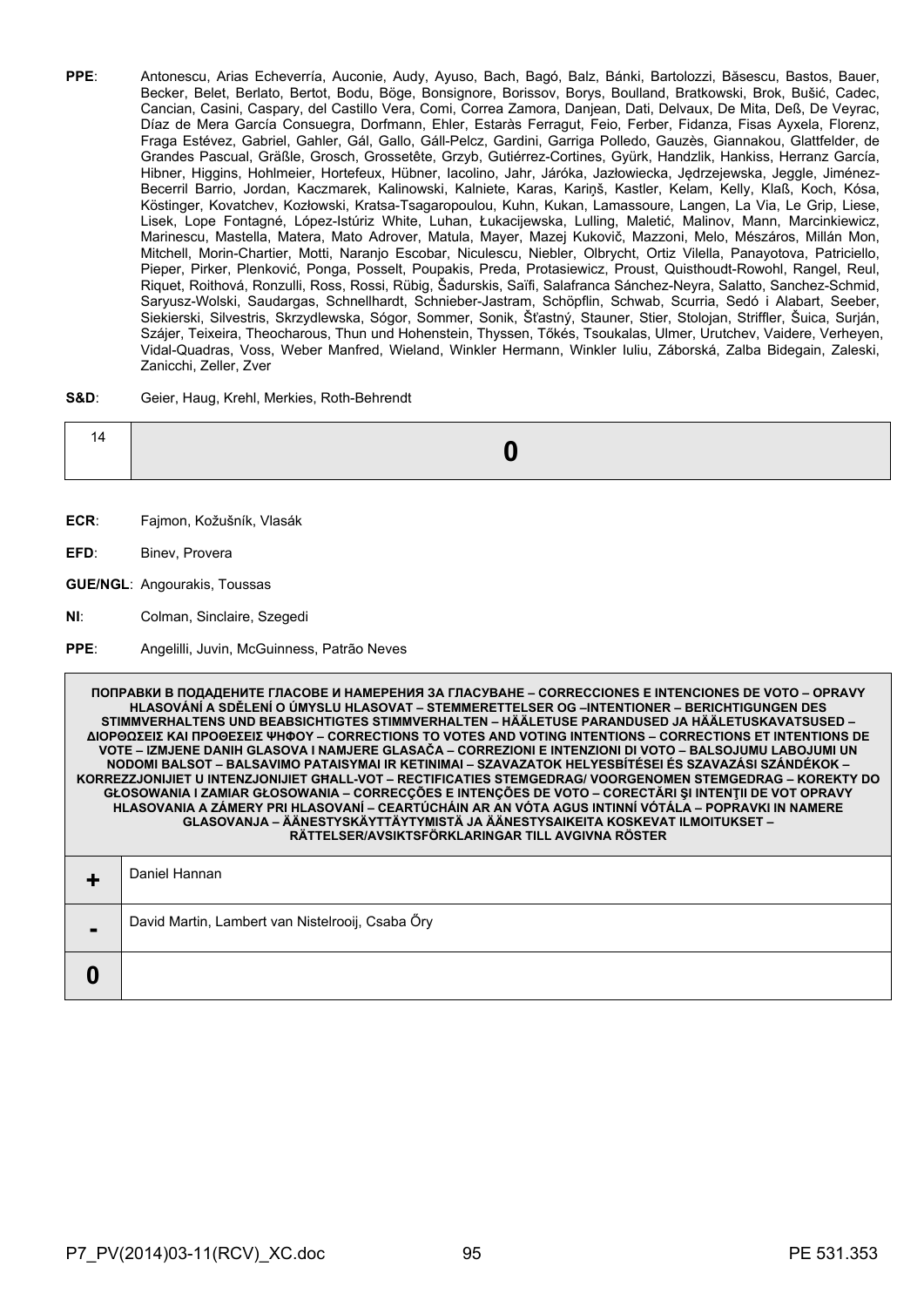| 482 |     |
|-----|-----|
|     | ___ |
|     |     |

- **ALDE**: Aylward, van Baalen, Bearder, Bennion, Bilbao Barandica, Bowles, Chatzimarkakis, Creutzmann, Crowley, Davies, de Sarnez, Donskis, Gallagher, Gerbrandy, Goerens, Goulard, Griesbeck, Hall, Harkin, Hirsch, Ilchev, in 't Veld, Johansson, Kacin, Kazak, Klinz, Koch-Mehrin, Kozlík, Krahmer, Lambsdorff, Lepage, Ludford, Lyon, McMillan-Scott, Manders, Meissner, Mulder, Newton Dunn, Nicolai, Ojuland, Oviir, Panayotov, Parvanova, Paulsen, Reimers, Ries, Rinaldi, Rochefort, Savisaar-Toomast, Schaake, Schmidt, Silaghi, Takkula, Taylor Rebecca, Thein, Theurer, Torvalds, Tremosa i Balcells, Uggias, Vajgl, Vălean, Vattimo, Verhofstadt, Watson, Weber Renate, Werthmann, Wikström, Zanoni
- **ECR**: Kamiński, Kožušník, Muscardini, Zasada
- **EFD**: Belder, Imbrasas, Paška, Salavrakos, Terho
- **GUE/NGL**: Le Hyaric, Omarjee, Vergiat
- **NI**: Bonanini, Childers, Sosa Wagner, Stadler, Stoyanov, Szegedi, Vadim Tudor, Zamfirescu
- **PPE**: Angelilli, Antonescu, Arias Echeverría, Auconie, Audy, Ayuso, Bach, Bagó, Balz, Bánki, Bartolozzi, Băsescu, Bastos, Bauer, Becker, Belet, Berlato, Bertot, Bonsignore, Borissov, Borys, Boulland, Bratkowski, Brok, Bušić, Cadec, van de Camp, Cancian, Carvalho, Casini, Caspary, del Castillo Vera, Cavada, Coelho, Comi, Corazza Bildt, Correa Zamora, Danjean, Dati, Daul, David, Delvaux, De Mita, Díaz de Mera García Consuegra, Dorfmann, Ehler, Engel, Essayah, Estaràs Ferragut, Feio, Ferber, Fernandes, Fidanza, Fisas Ayxela, Fjellner, Florenz, Fraga Estévez, Gabriel, Gahler, Gál, Gallo, Gáll-Pelcz, Gardini, Garriga Polledo, Gauzès, Giannakou, Glattfelder, de Grandes Pascual, Gräßle, Grossetête, Grzyb, Gutiérrez-Cortines, Gyürk, Handzlik, Hankiss, Herranz García, Hibner, Higgins, Hohlmeier, Hökmark, Hortefeux, Hübner, Iacolino, Ibrisagic, Iturgaiz Angulo, Jahr, Járóka, Jazłowiecka, Jędrzejewska, Jeggle, Jiménez-Becerril Barrio, Jordan, Juvin, Kaczmarek, Kalinowski, Kalniete, Karas, Kariņš, Kastler, Kelam, Kelly, Klaß, Koch, Korhola, Kósa, Köstinger, Kovatchev, Kozłowski, Kratsa-Tsagaropoulou, Kuhn, Kukan, Lamassoure, Langen, La Via, Le Grip, Liese, Lisek, Lope Fontagné, López-Istúriz White, Luhan, Łukacijewska, Lulling, McGuinness, Macovei, Maletić, Malinov, Mann, Marcinkiewicz, Marinescu, Mastella, Matera, Mato Adrover, Matula, Mayer, Mazej Kukovič, Mazzoni, Melo, Mészáros, Metsola, Mikolášik, Millán Mon, Mitchell, Morin-Chartier, Motti, Naranjo Escobar, Niculescu, Niebler, Nitras, Olbrycht, Oomen-Ruijten, Ortiz Vilella, Őry, Pack, Panayotova, Patrão Neves, Patriciello, Peterle, Pieper, Pietikäinen, Pirker, Pitsillides, Plenković, Ponga, Posselt, Poupakis, Preda, Protasiewicz, Proust, Quisthoudt-Rowohl, Rangel, Reul, Riquet, Roithová, Ronzulli, Ross, Rossi, Rübig, Šadurskis, Saïfi, Salafranca Sánchez-Neyra, Salatto, Sanchez-Schmid, Sarvamaa, Saryusz-Wolski, Saudargas, Schnellhardt, Schnieber-Jastram, Schöpflin, Schwab, Scurria, Sedó i Alabart, Seeber, Siekierski, Silvestris, Skrzydlewska, Sógor, Sommer, Sonik, Šťastný, Stauner, Stier, Stolojan, Striffler, Šuica, Surján, Svensson, Teixeira, Theocharous, Thun und Hohenstein, Thyssen, Tőkés, Trematerra, Tsoukalas, Ulmer, Urutchev, Vaidere, Verheyen, Vidal-Quadras, Voss, Weber Manfred, Wieland, Winkler Hermann, Winkler Iuliu, Wortmann-Kool, Záborská, Zalba Bidegain, Zaleski, Zanicchi, Zeller, Zver
- **S&D**: Abela Baldacchino, Alves, Andrés Barea, Andrieu, Arlacchi, Attard-Montalto, Ayala Sender, Baldini, Balzani, Berès, Berlinguer, Berman, Blinkevičiūtė, Borzan, Boştinaru, Brzobohatá, Bullmann, Capoulas Santos, Caronna, Cashman, Castex, Cercas, Cliveti, Cofferati, Correia de Campos, Costa, Costello, Cottigny, Cuschieri, Cutaş, Daerden, Dăncilă, Danellis, De Angelis, De Castro, De Keyser, Domenici, Droutsas, Dušek, El Khadraoui, Enciu, Ertug, Estrela, Fajon, Falbr, Färm, Ferreira Elisa, Flašíková Beňová, Fleckenstein, Frigo, García-Hierro Caraballo, García Pérez, Gardiazábal Rubial, Gebhardt, Geier, Geringer de Oedenberg, Gierek, Glante, Goebbels, Gomes, Göncz, Groote, Gualtieri, Guerrero Salom, Guillaume, Gurmai, Haug, Herczog, Hoang Ngoc, Honeyball, Howitt, Hughes, Iovine, Irigoyen Pérez, Ivan, Jaakonsaari, Kadenbach, Kalfin, Kammerevert, Kirilov, Koppa, Krehl, Kreissl-Dörfler, Leichtfried, Leinen, Liberadzki, López Aguilar, Ludvigsson, Lyubcheva, McAvan, McCarthy, Maňka, Martin David, Martínez Martínez, Masip Hidalgo, Milana, Mirsky, Mizzi, Moraes, Moreira, Muñiz De Urquiza, Mynář, Neuser, Neveďalová, Nilsson, Obiols, Olejniczak, Padar, Paleckis, Panzeri, Papadopoulou, Pargneaux, Paşcu, Perelló Rodríguez, Petrović Jakovina, Picula, Pirillo, Pittella, Poc, Podimata, Prodi, Rapkay, Rapti, Regner, Repo, Riera Madurell, Rodust, Roth-Behrendt, Rouček, Sánchez Presedo, Sassoli, Sehnalová, Senyszyn, Simon, Simpson, Sippel, Skinner, Smolková, Stavrakakis, Steinruck, Stihler, Swoboda, Tabajdi, Tănăsescu, Tarabella, Thomas, Ţicău, Tirolien, Toia, Trautmann, Ulvskog, Valjalo, Van Brempt, Vaughan, Vergnaud, Weber Henri, Weidenholzer, Weiler, Westlund, Westphal, Willmott, Yáñez-Barnuevo García, Zala, Zemke

| $\overline{\phantom{a}}$<br>14 U |  |
|----------------------------------|--|
|                                  |  |

- **ALDE**: Bennahmias, Jensen, Løkkegaard, Rohde
- **ECR**: Bokros

**EFD**: Allam, Fontana, Messerschmidt, Morganti, Provera, Salvini, Speroni, Włosowicz

P7\_PV(2014)03-11(RCV)\_XC.doc 96 PE 531.353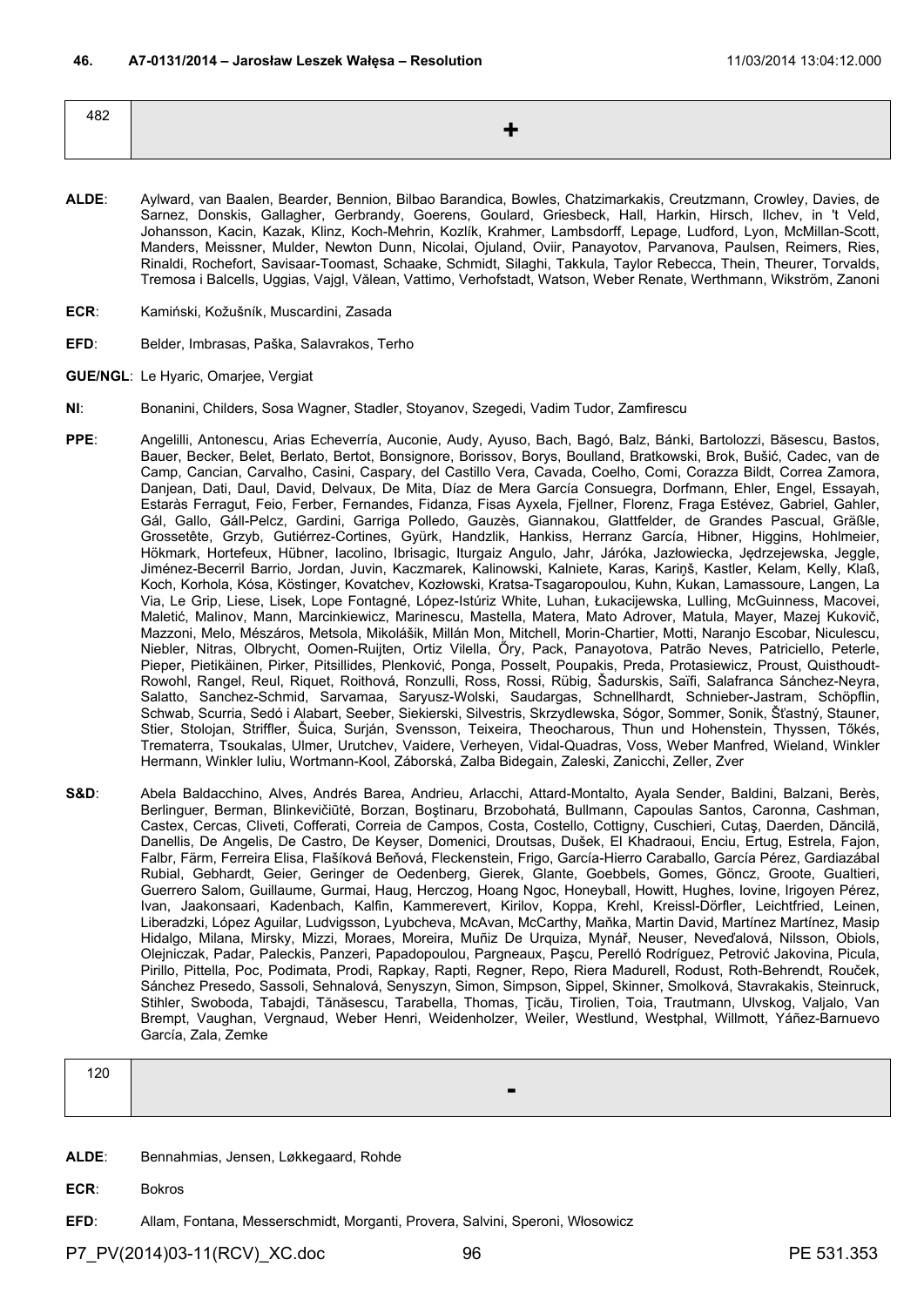- **GUE/NGL**: Anderson, Angourakis, Chountis, Ernst, Ferreira João, Flasarová, Gustafsson, Hadjigeorgiou, Händel, Kari, Klute, Kohlíček, Liotard, Lösing, Maštálka, Mélenchon, Meyer, Michels, Murphy, Ransdorf, Rubiks, Sousa, Toussas, Triantaphyllides, Vuljanić, Wils, Zimmer, Zuber
- **NI**: Borghezio, Brons, Claeys, Ehrenhauser, Gollnisch, Griffin, Hartong, van der Kammen, Kovács, Le Pen Jean-Marie, Martin Hans-Peter, Mölzer, Morvai, Nattrass, Obermayr, Stassen, van der Stoep, Zijlstra
- **PPE**: Bendtsen, Grosch, van Nistelrooij
- **S&D**: Christensen, Larsen-Jensen, Schaldemose, Turunen
- **Verts/ALE**: Albrecht, Alfonsi, Andersdotter, Auken, Bélier, Benarab-Attou, Besset, Bicep, Bové, Breyer, Bütikofer, Chrysogelos, Cochet, Cohn-Bendit, Cornelissen, Cramer, Cronberg, Delli, Demesmaeker, Durant, Eickhout, Engström, Evans, Giegold, Häfner, Hassi, Häusling, Hudghton, Irazabalbeitia Fernández, Jadot, Joly, Keller, Kiil-Nielsen, Lambert, Lamberts, Lichtenberger, Lochbihler, Lövin, Lunacek, Rivasi, Romeva i Rueda, Rühle, Sargentini, Schlyter, Schroedter, Schulz Werner, Smith, Staes, Tavares, Taylor Keith, Trüpel, Turmes, Ždanoka, Zéribi

| 60 |          |
|----|----------|
|    | <b>U</b> |

- **ECR**: Andreasen, Ashworth, Atkins, Bielan, Bradbourn, Callanan, Campbell Bannerman, Češková, Chichester, Czarnecki, van Dalen, De Martini, Elles, Eppink, Ford, Foster, Fox, Girling, Hannan, Kamall, Karim, Kirkhope, Kowal, Legutko, McClarkin, McIntyre, Migalski, Nicholson, Ouzký, Piotrowski, Poręba, Rosbach, Stevenson, Strejček, Sturdy, Szymański, Tannock, Tomaševski, Tomašić, Tošenovský, Van Orden, Vlasák, Yannakoudakis, Zahradil, Zīle
- **EFD**: Agnew, Batten, Binev, Bizzotto, Clark, (The Earl of) Dartmouth, Helmer, Kurski, Vanhecke, Ziobro

**GUE/NGL**: de Jong

- **NI**: Colman, Dodds
- **S&D**: Badia i Cutchet

#### **Verts/ALE**: Tarand

|   | ПОПРАВКИ В ПОДАДЕНИТЕ ГЛАСОВЕ И НАМЕРЕНИЯ ЗА ГЛАСУВАНЕ – CORRECCIONES Е INTENCIONES DE VOTO – OPRAVY<br>HLASOVÁNÍ A SDĚLENÍ O ÚMYSLU HLASOVAT – STEMMERETTELSER OG –INTENTIONER – BERICHTIGUNGEN DES<br>STIMMVERHALTENS UND BEABSICHTIGTES STIMMVERHALTEN – HÄÄLETUSE PARANDUSED JA HÄÄLETUSKAVATSUSED –<br>ΔΙΟΡΘΩΣΕΙΣ ΚΑΙ ΠΡΟΘΕΣΕΙΣ ΨΗΦΟΥ – CORRECTIONS TO VOTES AND VOTING INTENTIONS – CORRECTIONS ET INTENTIONS DE<br>VOTE – IZMJENE DANIH GLASOVA I NAMJERE GLASAČA – CORREZIONI E INTENZIONI DI VOTO – BALSOJUMU LABOJUMI UN<br>NODOMI BALSOT – BALSAVIMO PATAISYMAI IR KETINIMAI – SZAVAZATOK HELYESBÍTÉSEI ÉS SZAVAZÁSI SZÁNDÉKOK –<br>KORREZZJONIJIET U INTENZJONIJIET GHALL-VOT – RECTIFICATIES STEMGEDRAG/ VOORGENOMEN STEMGEDRAG – KOREKTY DO<br>GŁOSOWANIA I ZAMIAR GŁOSOWANIA – CORRECÇÕES E INTENÇÕES DE VOTO – CORECTĂRI ȘI INTENȚII DE VOT OPRAVY<br>HLASOVANIA A ZÁMERY PRI HLASOVANÍ – CEARTÚCHÁIN AR AN VÓTA AGUS INTINNÍ VÓTÁLA – POPRAVKI IN NAMERE<br>GLASOVANJA – ÄÄNESTYSKÄYTTÄYTYMISTÄ JA ÄÄNESTYSAIKEITA KOSKEVAT ILMOITUKSET –<br>RÄTTELSER/AVSIKTSFÖRKLARINGAR TILL AVGIVNA RÖSTER |
|---|-----------------------------------------------------------------------------------------------------------------------------------------------------------------------------------------------------------------------------------------------------------------------------------------------------------------------------------------------------------------------------------------------------------------------------------------------------------------------------------------------------------------------------------------------------------------------------------------------------------------------------------------------------------------------------------------------------------------------------------------------------------------------------------------------------------------------------------------------------------------------------------------------------------------------------------------------------------------------------------------------------------------------------------------------------------------------------------------------------------------|
|   | Lambert van Nistelrooij                                                                                                                                                                                                                                                                                                                                                                                                                                                                                                                                                                                                                                                                                                                                                                                                                                                                                                                                                                                                                                                                                         |
|   |                                                                                                                                                                                                                                                                                                                                                                                                                                                                                                                                                                                                                                                                                                                                                                                                                                                                                                                                                                                                                                                                                                                 |
| 0 |                                                                                                                                                                                                                                                                                                                                                                                                                                                                                                                                                                                                                                                                                                                                                                                                                                                                                                                                                                                                                                                                                                                 |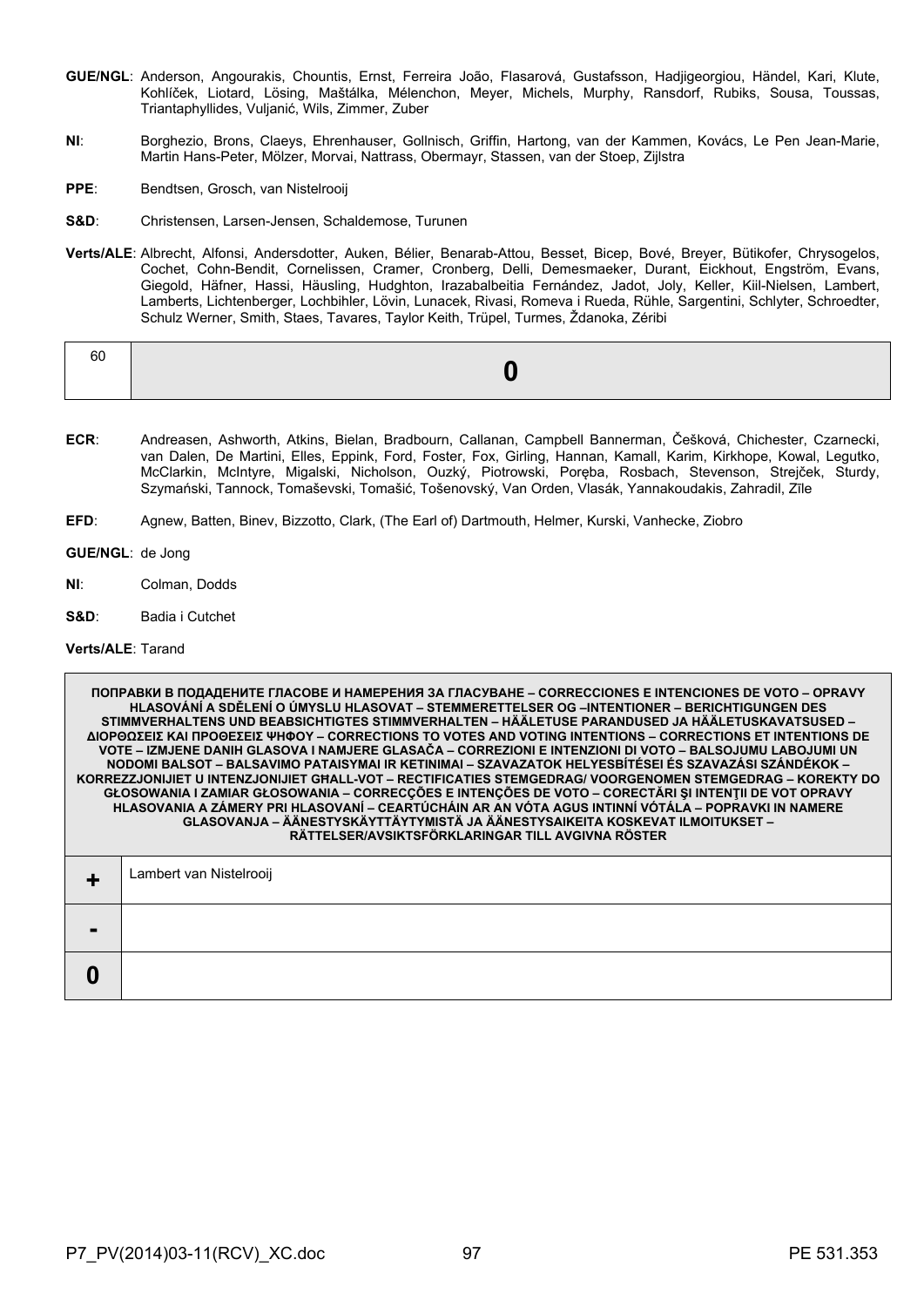| 316 |      |
|-----|------|
|     | - 15 |
|     |      |

# **ALDE**: Harkin, Lambsdorff

- **ECR**: Andreasen, Ashworth, Atkins, Bokros, Bradbourn, Callanan, Campbell Bannerman, Češková, Chichester, van Dalen, De Martini, Elles, Eppink, Fajmon, Ford, Foster, Fox, Girling, Hannan, Harbour, Kamall, Karim, Kirkhope, Kowal, Kožušník, McClarkin, McIntyre, Muscardini, Nicholson, Ouzký, Piotrowski, Stevenson, Strejček, Sturdy, Tannock, Tomašić, Tošenovský, Van Orden, Vlasák, Yannakoudakis, Zahradil, Zīle
- **EFD**: Belder, Bizzotto, Fontana, Imbrasas, Messerschmidt, Morganti, Paška, Provera, Salavrakos, Salvini, Speroni, Terho

#### **GUE/NGL**: Vergiat

- **NI**: Bonanini, Borghezio, Childers, Dodds, Kovács, Morvai, Szegedi, Vadim Tudor
- **PPE**: Angelilli, Antonescu, Arias Echeverría, Auconie, Audy, Ayuso, Bach, Bagó, Balz, Bánki, Bartolozzi, Băsescu, Bastos, Bauer, Becker, Belet, Bendtsen, Berlato, Bertot, Bonsignore, Borissov, Borys, Boulland, Bratkowski, Brok, Bušić, Cadec, van de Camp, Cancian, Carvalho, Casini, Caspary, del Castillo Vera, Cavada, Coelho, Comi, Corazza Bildt, Correa Zamora, Danjean, Dati, Daul, David, Delvaux, De Mita, Deß, Díaz de Mera García Consuegra, Dorfmann, Ehler, Engel, Essayah, Estaràs Ferragut, Feio, Fernandes, Fidanza, Fisas Ayxela, Fjellner, Florenz, Fraga Estévez, Gabriel, Gahler, Gál, Gallo, Gáll-Pelcz, Gardini, Garriga Polledo, Gauzès, Glattfelder, de Grandes Pascual, Gräßle, Grosch, Grossetête, Grzyb, Gutiérrez-Cortines, Gyürk, Handzlik, Hankiss, Herranz García, Hibner, Higgins, Hohlmeier, Hökmark, Hortefeux, Hübner, Iacolino, Ibrisagic, Jahr, Járóka, Jazłowiecka, Jędrzejewska, Jeggle, Jiménez-Becerril Barrio, Jordan, Juvin, Kaczmarek, Kalinowski, Karas, Kariņš, Kelly, Klaß, Koch, Korhola, Kósa, Köstinger, Kovatchev, Kozłowski, Kuhn, Kukan, Lamassoure, Langen, La Via, Le Grip, Liese, Lisek, Lope Fontagné, Łukacijewska, Lulling, McGuinness, Macovei, Maletić, Malinov, Mann, Marcinkiewicz, Marinescu, Mastella, Matera, Mato Adrover, Matula, Mayer, Mazej Kukovič, Mazzoni, Melo, Mészáros, Metsola, Mikolášik, Millán Mon, Mitchell, Morin-Chartier, Motti, Naranjo Escobar, Niculescu, Niebler, van Nistelrooij, Nitras, Olbrycht, Oomen-Ruijten, Ortiz Vilella, Őry, Pack, Panayotova, Patrão Neves, Patriciello, Peterle, Pieper, Pietikäinen, Pirker, Pitsillides, Plenković, Ponga, Posselt, Preda, Protasiewicz, Proust, Quisthoudt-Rowohl, Rangel, Reul, Riquet, Roithová, Ronzulli, Ross, Rossi, Rübig, Šadurskis, Saïfi, Salafranca Sánchez-Neyra, Salatto, Sanchez-Schmid, Sarvamaa, Saryusz-Wolski, Saudargas, Schnellhardt, Schnieber-Jastram, Schöpflin, Schwab, Scurria, Sedó i Alabart, Seeber, Siekierski, Silvestris, Skrzydlewska, Sógor, Sommer, Sonik, Šťastný, Stauner, Stier, Stolojan, Striffler, Šuica, Surján, Svensson, Szájer, Teixeira, Theocharous, Thun und Hohenstein, Thyssen, Tőkés, Trematerra, Ulmer, Urutchev, Vaidere, Verheyen, Voss, Weber Manfred, Wieland, Winkler Iuliu, Wortmann-Kool, Záborská, Zalba Bidegain, Zaleski, Zanicchi, Zeller, Zver
- **S&D**: Attard-Montalto, Ayala Sender, Badia i Cutchet, Capoulas Santos, Cercas, Christensen, Correia de Campos, Costa, De Castro, Ferreira Elisa, García-Hierro Caraballo, García Pérez, Gardiazábal Rubial, Gualtieri, Guerrero Salom, Irigoyen Pérez, López Aguilar, McCarthy, Martínez Martínez, Muñiz De Urquiza, Obiols, Panzeri, Perelló Rodríguez, Rapkay, Riera Madurell, Rouček, Sánchez Presedo, Stavrakakis, Yáñez-Barnuevo García

| $\sim$ $\sim$<br>336 |   |
|----------------------|---|
|                      | ш |
|                      |   |

- **ALDE**: Aylward, van Baalen, Bearder, Bennahmias, Bennion, Bilbao Barandica, Bowles, Chatzimarkakis, Creutzmann, Crowley, Davies, de Sarnez, Donskis, Duff, Gallagher, Gerbrandy, Goerens, Goulard, Griesbeck, Hall, Hirsch, Ilchev, in 't Veld, Jäätteenmäki, Jensen, Johansson, Kacin, Kazak, Klinz, Koch-Mehrin, Kozlík, Krahmer, Lepage, Løkkegaard, Lyon, McMillan-Scott, Manders, Meissner, Mulder, Newton Dunn, Nicolai, Ojuland, Oviir, Panayotov, Parvanova, Paulsen, Reimers, Ries, Rinaldi, Rochefort, Rohde, Savisaar-Toomast, Schaake, Schmidt, Silaghi, Takkula, Taylor Rebecca, Thein, Theurer, Torvalds, Tremosa i Balcells, Uggias, Vajgl, Vălean, Vattimo, Verhofstadt, Vitkauskaite Bernard, Watson, Weber Renate, Werthmann, Wikström, Zanoni
- **ECR**: Bielan, Czarnecki, Kamiński, Legutko, Migalski, Poręba, Rosbach, Szymański, Tomaševski, Zasada
- **EFD**: Agnew, Batten, Clark, (The Earl of) Dartmouth, Helmer, Kurski, Włosowicz, Ziobro
- **GUE/NGL**: Anderson, Angourakis, Chountis, Ernst, Ferreira João, Flasarová, Gustafsson, Hadjigeorgiou, Händel, de Jong, Kari, Klute, Kohlíček, Le Hyaric, Liotard, Lösing, Maštálka, Mélenchon, Meyer, Michels, Murphy, Omarjee, Ransdorf, Rubiks, Sousa, Toussas, Triantaphyllides, Vuljanić, Wils, Zimmer, Zuber
- **NI**: Claeys, Ehrenhauser, Gollnisch, Hartong, van der Kammen, Le Pen Jean-Marie, Martin Hans-Peter, Mölzer, Nattrass, Obermayr, Sosa Wagner, Stadler, Stassen, van der Stoep, Stoyanov, Zamfirescu, Zijlstra
- **PPE**: Ferber, Giannakou, Kelam, Kratsa-Tsagaropoulou, Poupakis, Tsoukalas, Winkler Hermann

P7\_PV(2014)03-11(RCV)\_XC.doc 98 PE 531.353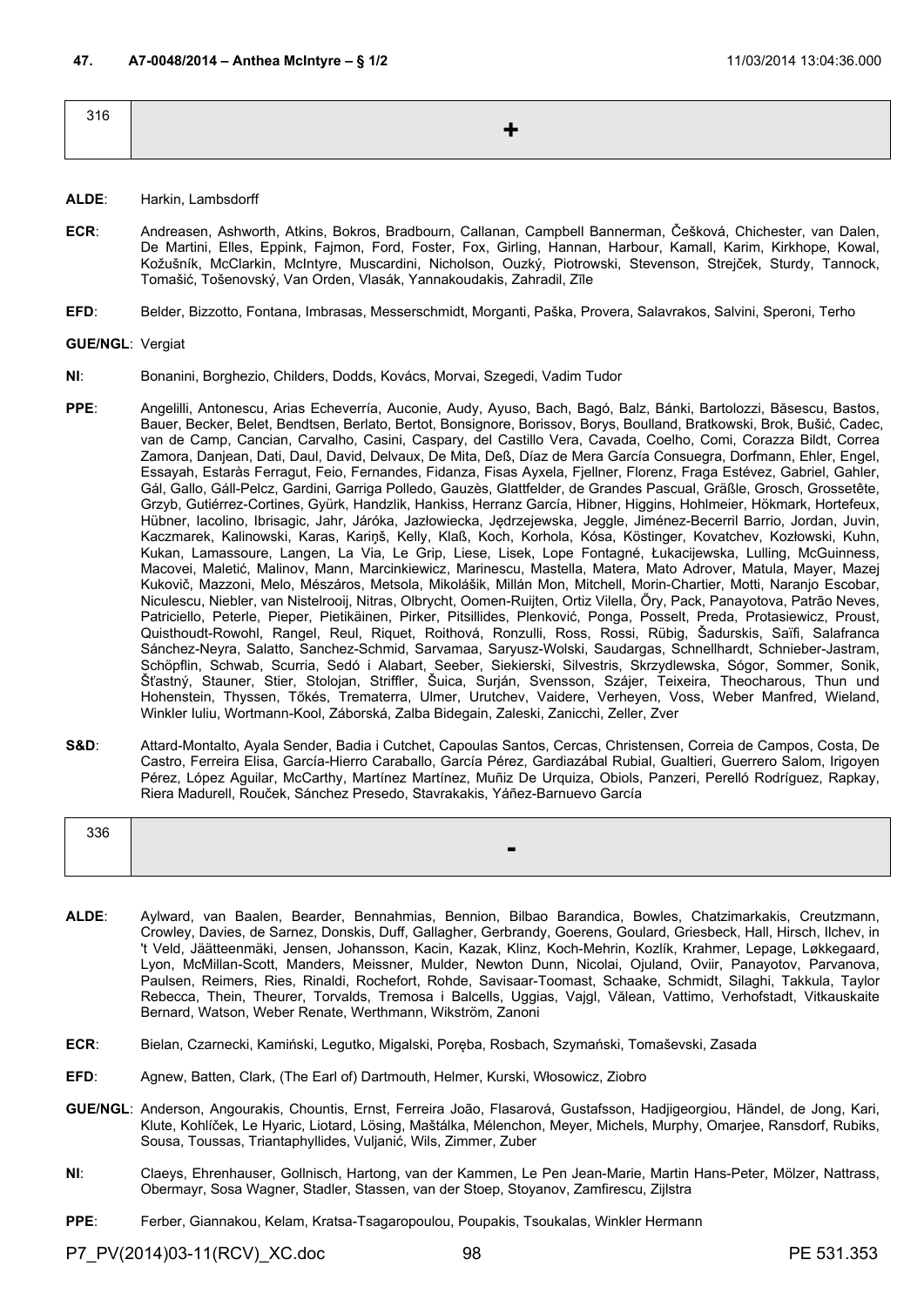- **S&D**: Abela Baldacchino, Alves, Andrés Barea, Andrieu, Arlacchi, Arsenis, Baldini, Balzani, Berès, Berlinguer, Berman, Borzan, Boştinaru, Brzobohatá, Bullmann, Caronna, Cashman, Cliveti, Cofferati, Costello, Cottigny, Cuschieri, Cutaş, Daerden, Dăncilă, De Keyser, Domenici, Droutsas, Dušek, El Khadraoui, Enciu, Ertug, Estrela, Fajon, Falbr, Färm, Flašíková Beňová, Fleckenstein, Frigo, Gebhardt, Geier, Geringer de Oedenberg, Gierek, Glante, Goebbels, Gomes, Göncz, Groote, Guillaume, Gurmai, Haug, Herczog, Hoang Ngoc, Honeyball, Howitt, Hughes, Iovine, Ivan, Jaakonsaari, Kadenbach, Kalfin, Kammerevert, Kirilov, Koppa, Krehl, Kreissl-Dörfler, Larsen-Jensen, Leichtfried, Leinen, Liberadzki, Ludvigsson, Lyubcheva, McAvan, Maňka, Martin David, Masip Hidalgo, Merkies, Milana, Mirsky, Mizzi, Moraes, Moreira, Mynář, Neuser, Neveďalová, Nilsson, Olejniczak, Padar, Paleckis, Papadopoulou, Pargneaux, Paşcu, Petrović Jakovina, Picula, Pirillo, Pittella, Poc, Podimata, Prodi, Rapti, Repo, Rodust, Roth-Behrendt, Sassoli, Schaldemose, Sehnalová, Senyszyn, Simon, Simpson, Sippel, Skinner, Smolková, Steinruck, Stihler, Swoboda, Tabajdi, Tănăsescu, Tarabella, Thomas, Ţicău, Tirolien, Toia, Trautmann, Turunen, Ulvskog, Valjalo, Van Brempt, Vaughan, Vergnaud, Weber Henri, Weidenholzer, Weiler, Westphal, Willmott, Zala, Zemke
- **Verts/ALE**: Albrecht, Alfonsi, Andersdotter, Auken, Bélier, Benarab-Attou, Besset, Bicep, Bové, Breyer, Bütikofer, Chrysogelos, Cochet, Cohn-Bendit, Cornelissen, Cramer, Cronberg, Delli, Demesmaeker, Durant, Eickhout, Engström, Evans, Giegold, Häfner, Hassi, Häusling, Hudghton, Irazabalbeitia Fernández, Jadot, Joly, Keller, Kiil-Nielsen, Lambert, Lamberts, Lichtenberger, Lochbihler, Lövin, Lunacek, Rivasi, Romeva i Rueda, Rühle, Sargentini, Schlyter, Schroedter, Schulz Werner, Smith, Staes, Tarand, Tavares, Taylor Keith, Trüpel, Turmes, Ždanoka, Zéribi

**EFD**: Allam, Binev, Vanhecke

**NI**: Brons, Colman, Griffin

**ПОПРАВКИ В ПОДАДЕНИТЕ ГЛАСОВЕ И НАМЕРЕНИЯ ЗА ГЛАСУВАНЕ – CORRECCIONES E INTENCIONES DE VOTO – OPRAVY HLASOVÁNÍ A SDĚLENÍ O ÚMYSLU HLASOVAT – STEMMERETTELSER OG –INTENTIONER – BERICHTIGUNGEN DES STIMMVERHALTENS UND BEABSICHTIGTES STIMMVERHALTEN – HÄÄLETUSE PARANDUSED JA HÄÄLETUSKAVATSUSED – ΔΙΟΡΘΩΣΕΙΣ ΚΑΙ ΠΡΟΘΕΣΕΙΣ ΨΗΦΟΥ – CORRECTIONS TO VOTES AND VOTING INTENTIONS – CORRECTIONS ET INTENTIONS DE VOTE – IZMJENE DANIH GLASOVA I NAMJERE GLASAČA – CORREZIONI E INTENZIONI DI VOTO – BALSOJUMU LABOJUMI UN NODOMI BALSOT – BALSAVIMO PATAISYMAI IR KETINIMAI – SZAVAZATOK HELYESBÍTÉSEI ÉS SZAVAZÁSI SZÁNDÉKOK – KORREZZJONIJIET U INTENZJONIJIET GĦALL-VOT – RECTIFICATIES STEMGEDRAG/ VOORGENOMEN STEMGEDRAG – KOREKTY DO GŁOSOWANIA I ZAMIAR GŁOSOWANIA – CORRECÇÕES E INTENÇÕES DE VOTO – CORECTĂRI ŞI INTENŢII DE VOT OPRAVY HLASOVANIA A ZÁMERY PRI HLASOVANÍ – CEARTÚCHÁIN AR AN VÓTA AGUS INTINNÍ VÓTÁLA – POPRAVKI IN NAMERE GLASOVANJA – ÄÄNESTYSKÄYTTÄYTYMISTÄ JA ÄÄNESTYSAIKEITA KOSKEVAT ILMOITUKSET – RÄTTELSER/AVSIKTSFÖRKLARINGAR TILL AVGIVNA RÖSTER**

| $\blacksquare$ | Ole Christensen, Sirpa Pietikäinen, Bernhard Rapkay, Georgios Stavrakakis, Marie-Christine Vergiat |
|----------------|----------------------------------------------------------------------------------------------------|
|                |                                                                                                    |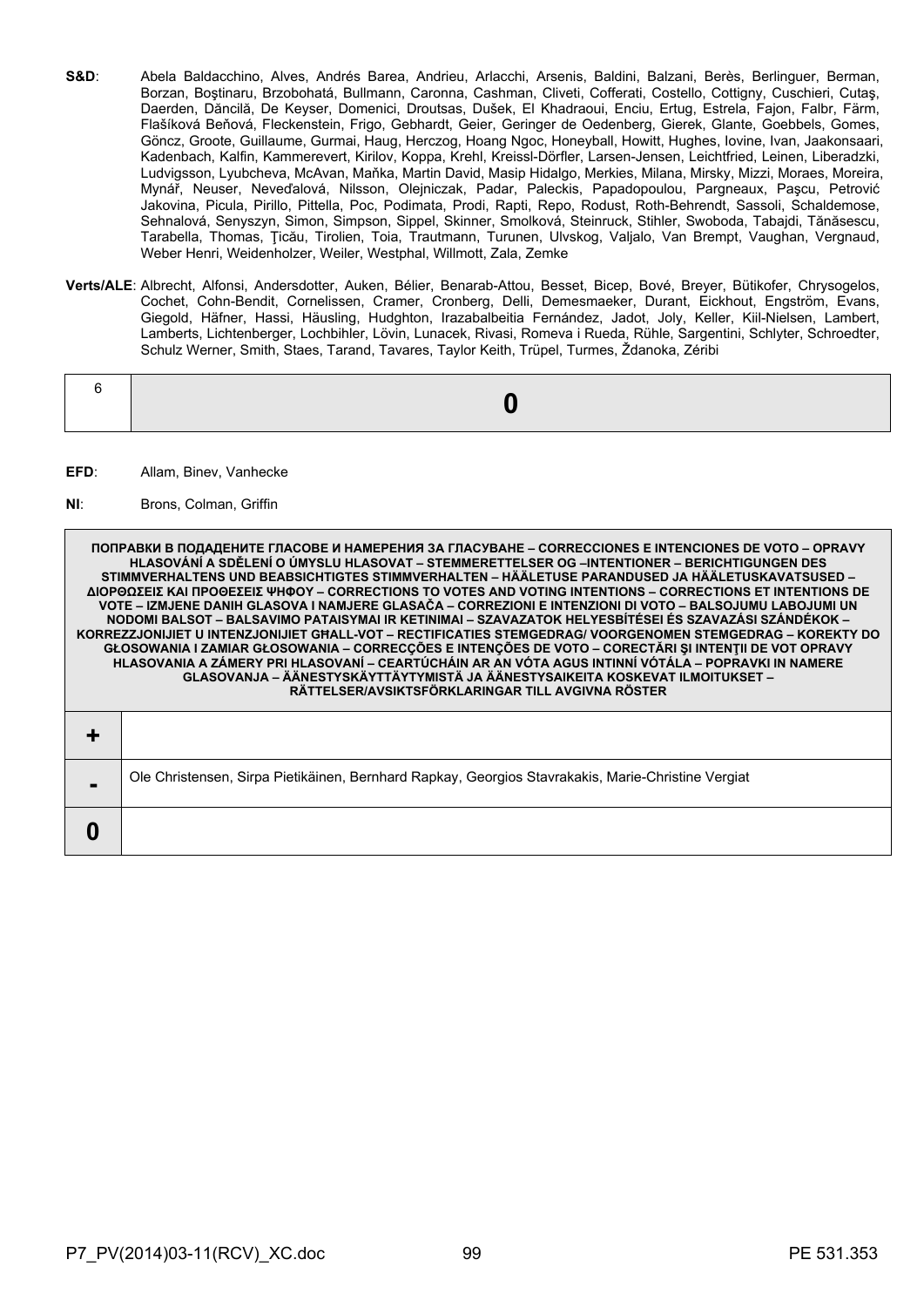| 510 |  |
|-----|--|
|     |  |
|     |  |

- **ALDE**: Aylward, van Baalen, Bearder, Bennion, Bilbao Barandica, Bowles, Chatzimarkakis, Creutzmann, Crowley, de Sarnez, Duff, Gallagher, Gerbrandy, Goerens, Goulard, Griesbeck, Hall, Harkin, Ilchev, in 't Veld, Jäätteenmäki, Jensen, Johansson, Kacin, Kazak, Klinz, Koch-Mehrin, Krahmer, Lambsdorff, Løkkegaard, Ludford, Lyon, McMillan-Scott, Manders, Meissner, Mulder, Newton Dunn, Nicolai, Ojuland, Oviir, Panayotov, Parvanova, Paulsen, Reimers, Ries, Rinaldi, Rochefort, Rohde, Savisaar-Toomast, Schaake, Schmidt, Silaghi, Takkula, Taylor Rebecca, Thein, Theurer, Torvalds, Tremosa i Balcells, Uggias, Vajgl, Vălean, Verhofstadt, Vitkauskaite Bernard, Watson, Weber Renate, Wikström
- **ECR**: Andreasen, Ashworth, Atkins, Bielan, Bokros, Bradbourn, Campbell Bannerman, Češková, Chichester, Czarnecki, van Dalen, De Martini, Elles, Eppink, Fajmon, Ford, Foster, Fox, Girling, Hannan, Harbour, Kamall, Kamiński, Karim, Kirkhope, Kowal, Kožušník, Legutko, McClarkin, McIntyre, Migalski, Muscardini, Nicholson, Ouzký, Piotrowski, Poręba, Stevenson, Strejček, Sturdy, Szymański, Tannock, Tomaševski, Tomašić, Tošenovský, Van Orden, Vlasák, Yannakoudakis, Zahradil, Zasada, Zīle
- **EFD**: Belder, Bizzotto, Fontana, Imbrasas, Kurski, Morganti, Paška, Provera, Salavrakos, Salvini, Speroni, Terho, Vanhecke, Włosowicz
- **GUE/NGL**: Meyer, Vergiat
- **NI**: Bonanini, Borghezio, Claeys, Colman, Dodds, Gollnisch, Le Pen Jean-Marie, Mölzer, Obermayr, Sosa Wagner, Stoyanov, Szegedi, Vadim Tudor, Zamfirescu
- **PPE**: Angelilli, Antonescu, Arias Echeverría, Auconie, Audy, Ayuso, Bach, Bagó, Bánki, Bartolozzi, Băsescu, Bastos, Bauer, Becker, Belet, Bendtsen, Berlato, Bertot, Bonsignore, Borissov, Borys, Boulland, Bratkowski, Brok, Bušić, Cadec, van de Camp, Cancian, Carvalho, Casini, Caspary, del Castillo Vera, Cavada, Coelho, Comi, Corazza Bildt, Correa Zamora, Danjean, Dati, Daul, David, Delvaux, De Mita, Deß, Díaz de Mera García Consuegra, Dorfmann, Ehler, Engel, Essayah, Estaràs Ferragut, Feio, Fernandes, Fidanza, Fisas Ayxela, Fjellner, Florenz, Fraga Estévez, Gabriel, Gahler, Gál, Gallo, Gáll-Pelcz, Gardini, Garriga Polledo, Gauzès, Giannakou, Glattfelder, de Grandes Pascual, Gräßle, Grosch, Grossetête, Grzyb, Gutiérrez-Cortines, Gyürk, Handzlik, Hankiss, Herranz García, Hibner, Higgins, Hohlmeier, Hökmark, Hübner, Iacolino, Ibrisagic, Iturgaiz Angulo, Jahr, Járóka, Jazłowiecka, Jędrzejewska, Jeggle, Jiménez-Becerril Barrio, Jordan, Juvin, Kaczmarek, Kalinowski, Kalniete, Karas, Kariņš, Kastler, Kelly, Klaß, Koch, Korhola, Kósa, Köstinger, Kovatchev, Kozłowski, Kratsa-Tsagaropoulou, Kuhn, Kukan, Lamassoure, Langen, La Via, Le Grip, Liese, Lisek, Lope Fontagné, López-Istúriz White, Lulling, McGuinness, Macovei, Malinov, Mann, Marcinkiewicz, Marinescu, Mastella, Matera, Mato Adrover, Matula, Mayer, Mazej Kukovič, Mazzoni, Melo, Mészáros, Metsola, Mikolášik, Millán Mon, Mitchell, Morin-Chartier, Motti, Naranjo Escobar, Niculescu, Niebler, van Nistelrooij, Nitras, Olbrycht, Oomen-Ruijten, Ortiz Vilella, Őry, Pack, Panayotova, Patrão Neves, Patriciello, Peterle, Pieper, Pirker, Pitsillides, Plenković, Ponga, Posselt, Poupakis, Preda, Protasiewicz, Proust, Rangel, Reul, Riquet, Roithová, Ronzulli, Ross, Rossi, Rübig, Šadurskis, Saïfi, Salafranca Sánchez-Neyra, Salatto, Sanchez-Schmid, Sarvamaa, Saryusz-Wolski, Saudargas, Schnellhardt, Schnieber-Jastram, Schöpflin, Schwab, Scurria, Sedó i Alabart, Seeber, Siekierski, Silvestris, Skrzydlewska, Sógor, Sommer, Sonik, Šťastný, Stauner, Stier, Stolojan, Šuica, Surján, Svensson, Szájer, Teixeira, Theocharous, Thun und Hohenstein, Thyssen, Tőkés, Trematerra, Tsoukalas, Ulmer, Urutchev, Vaidere, Verheyen, Vidal-Quadras, Voss, Weber Manfred, Wieland, Winkler Iuliu, Wortmann-Kool, Záborská, Zalba Bidegain, Zaleski, Zanicchi, Zeller, Zver
- **S&D**: Abela Baldacchino, Alves, Andrés Barea, Andrieu, Arlacchi, Arsenis, Attard-Montalto, Ayala Sender, Badia i Cutchet, Baldini, Berès, Berlinguer, Berman, Blinkevičiūtė, Borzan, Boştinaru, Brzobohatá, Capoulas Santos, Caronna, Cashman, Castex, Cercas, Cliveti, Cofferati, Correia de Campos, Costa, Costello, Cottigny, Cuschieri, Cutaş, Daerden, Dăncilă, De Angelis, De Castro, De Keyser, Domenici, Droutsas, Dušek, El Khadraoui, Enciu, Estrela, Fajon, Falbr, Ferreira Elisa, Flašíková Beňová, Frigo, Garcés Ramón, García-Hierro Caraballo, García Pérez, Gardiazábal Rubial, Geier, Geringer de Oedenberg, Gierek, Glante, Goebbels, Gomes, Göncz, Gualtieri, Guerrero Salom, Guillaume, Gurmai, Herczog, Hoang Ngoc, Honeyball, Howitt, Hughes, Iovine, Irigoyen Pérez, Ivan, Jaakonsaari, Kadenbach, Kalfin, Kirilov, Koppa, Leichtfried, Liberadzki, López Aguilar, Ludvigsson, Lyubcheva, McAvan, McCarthy, Maňka, Martin David, Martínez Martínez, Masip Hidalgo, Merkies, Milana, Mirsky, Mizzi, Moraes, Moreira, Muñiz De Urquiza, Mynář, Neveďalová, Obiols, Olejniczak, Padar, Paleckis, Papadopoulou, Pargneaux, Paşcu, Perelló Rodríguez, Petrović Jakovina, Picula, Pirillo, Prodi, Rapkay, Rapti, Regner, Repo, Riera Madurell, Rouček, Sánchez Presedo, Sassoli, Sehnalová, Senyszyn, Simpson, Skinner, Smolková, Stavrakakis, Stihler, Swoboda, Tabajdi, Tănăsescu, Tarabella, Thomas, Ţicău, Tirolien, Toia, Trautmann, Valjalo, Van Brempt, Vaughan, Vergnaud, Weber Henri, Westlund, Willmott, Yáñez-Barnuevo García, Zala, Zemke

| 145 |   |
|-----|---|
|     | ш |

**ALDE**: Bennahmias, Davies, Donskis, Hirsch, Lepage, Vattimo, Werthmann, Zanoni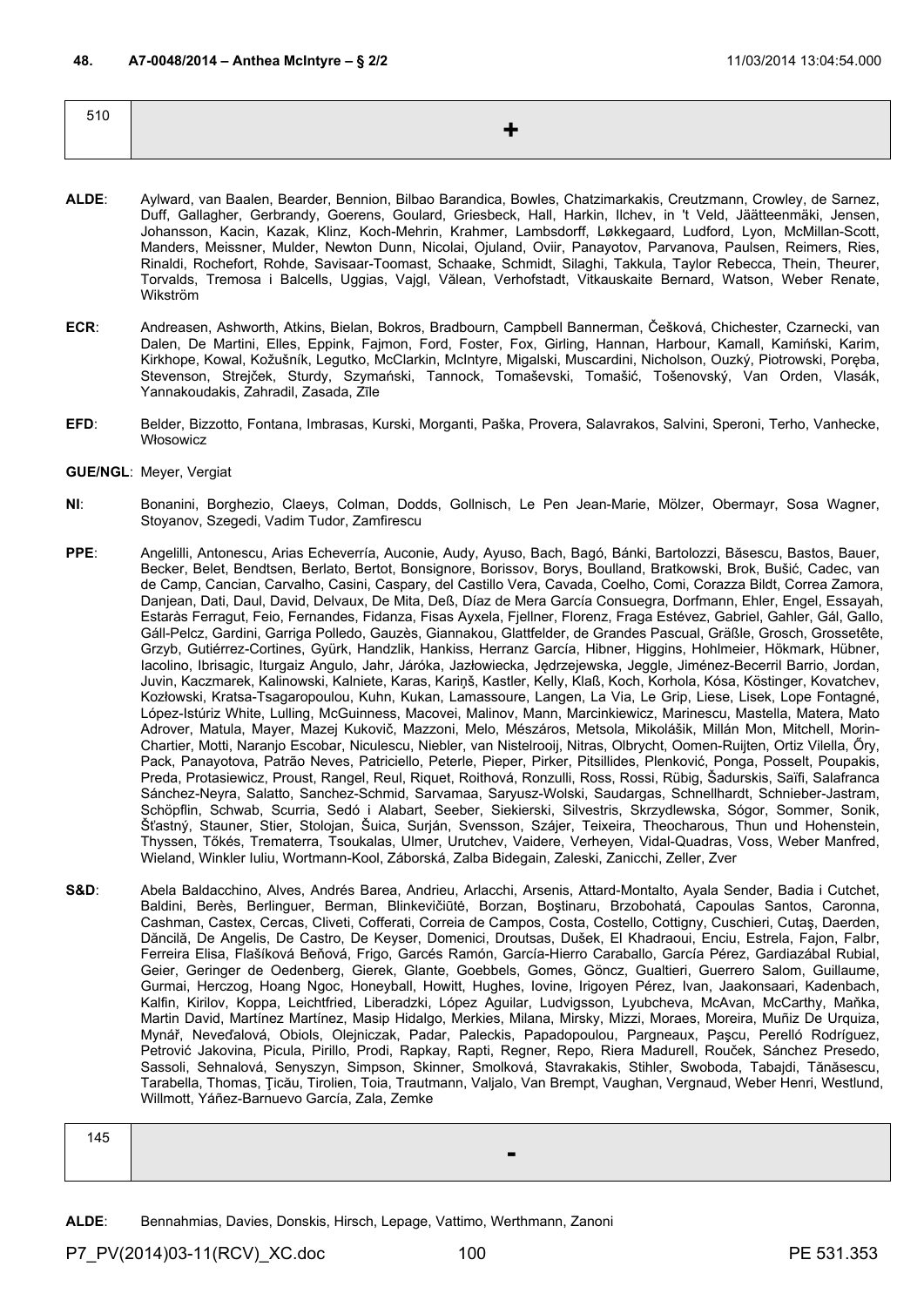- **ECR**: Rosbach
- **EFD**: Agnew, Batten, Clark, (The Earl of) Dartmouth, Helmer, Messerschmidt
- **GUE/NGL**: Anderson, Angourakis, Chountis, Ernst, Ferreira João, Flasarová, Gustafsson, Hadjigeorgiou, Händel, de Jong, Kari, Klute, Kohlíček, Le Hyaric, Liotard, Lösing, Maštálka, Mélenchon, Michels, Murphy, Omarjee, Ransdorf, Rubiks, Sousa, Toussas, Triantaphyllides, Vuljanić, Wils, Zimmer, Zuber
- **NI**: Childers, Ehrenhauser, Hartong, van der Kammen, Kovács, Martin Hans-Peter, Morvai, Nattrass, Stadler, Stassen, van der Stoep, Zijlstra
- **PPE**: Ferber, Kelam, Pietikäinen, Striffler, Winkler Hermann
- **S&D**: Bullmann, Christensen, Ertug, Färm, Fleckenstein, Gebhardt, Groote, Haug, Kammerevert, Krehl, Kreissl-Dörfler, Larsen-Jensen, Leinen, Neuser, Nilsson, Panzeri, Pittella, Podimata, Rodust, Roth-Behrendt, Schaldemose, Simon, Sippel, Steinruck, Turunen, Ulvskog, Weidenholzer, Weiler, Westphal
- **Verts/ALE**: Albrecht, Alfonsi, Andersdotter, Auken, Bélier, Benarab-Attou, Besset, Bicep, Bové, Breyer, Bütikofer, Chrysogelos, Cochet, Cohn-Bendit, Cornelissen, Cramer, Cronberg, Delli, Durant, Eickhout, Engström, Evans, Giegold, Häfner, Hassi, Häusling, Hudghton, Irazabalbeitia Fernández, Jadot, Joly, Keller, Kiil-Nielsen, Lambert, Lamberts, Lichtenberger, Lochbihler, Lövin, Lunacek, Rivasi, Romeva i Rueda, Rühle, Sargentini, Schlyter, Schroedter, Schulz Werner, Smith, Staes, Tarand, Tavares, Taylor Keith, Trüpel, Turmes, Ždanoka, Zéribi

- **EFD**: Allam, Binev, Ziobro
- **NI**: Brons, Griffin
- **S&D**: Poc

**ПОПРАВКИ В ПОДАДЕНИТЕ ГЛАСОВЕ И НАМЕРЕНИЯ ЗА ГЛАСУВАНЕ – CORRECCIONES E INTENCIONES DE VOTO – OPRAVY HLASOVÁNÍ A SDĚLENÍ O ÚMYSLU HLASOVAT – STEMMERETTELSER OG –INTENTIONER – BERICHTIGUNGEN DES STIMMVERHALTENS UND BEABSICHTIGTES STIMMVERHALTEN – HÄÄLETUSE PARANDUSED JA HÄÄLETUSKAVATSUSED – ΔΙΟΡΘΩΣΕΙΣ ΚΑΙ ΠΡΟΘΕΣΕΙΣ ΨΗΦΟΥ – CORRECTIONS TO VOTES AND VOTING INTENTIONS – CORRECTIONS ET INTENTIONS DE VOTE – IZMJENE DANIH GLASOVA I NAMJERE GLASAČA – CORREZIONI E INTENZIONI DI VOTO – BALSOJUMU LABOJUMI UN NODOMI BALSOT – BALSAVIMO PATAISYMAI IR KETINIMAI – SZAVAZATOK HELYESBÍTÉSEI ÉS SZAVAZÁSI SZÁNDÉKOK – KORREZZJONIJIET U INTENZJONIJIET GĦALL-VOT – RECTIFICATIES STEMGEDRAG/ VOORGENOMEN STEMGEDRAG – KOREKTY DO GŁOSOWANIA I ZAMIAR GŁOSOWANIA – CORRECÇÕES E INTENÇÕES DE VOTO – CORECTĂRI ŞI INTENŢII DE VOT OPRAVY HLASOVANIA A ZÁMERY PRI HLASOVANÍ – CEARTÚCHÁIN AR AN VÓTA AGUS INTINNÍ VÓTÁLA – POPRAVKI IN NAMERE GLASOVANJA – ÄÄNESTYSKÄYTTÄYTYMISTÄ JA ÄÄNESTYSAIKEITA KOSKEVAT ILMOITUKSET – RÄTTELSER/AVSIKTSFÖRKLARINGAR TILL AVGIVNA RÖSTER +** Brice Hortefeux, Anni Podimata **-** Åsa Westlund **0**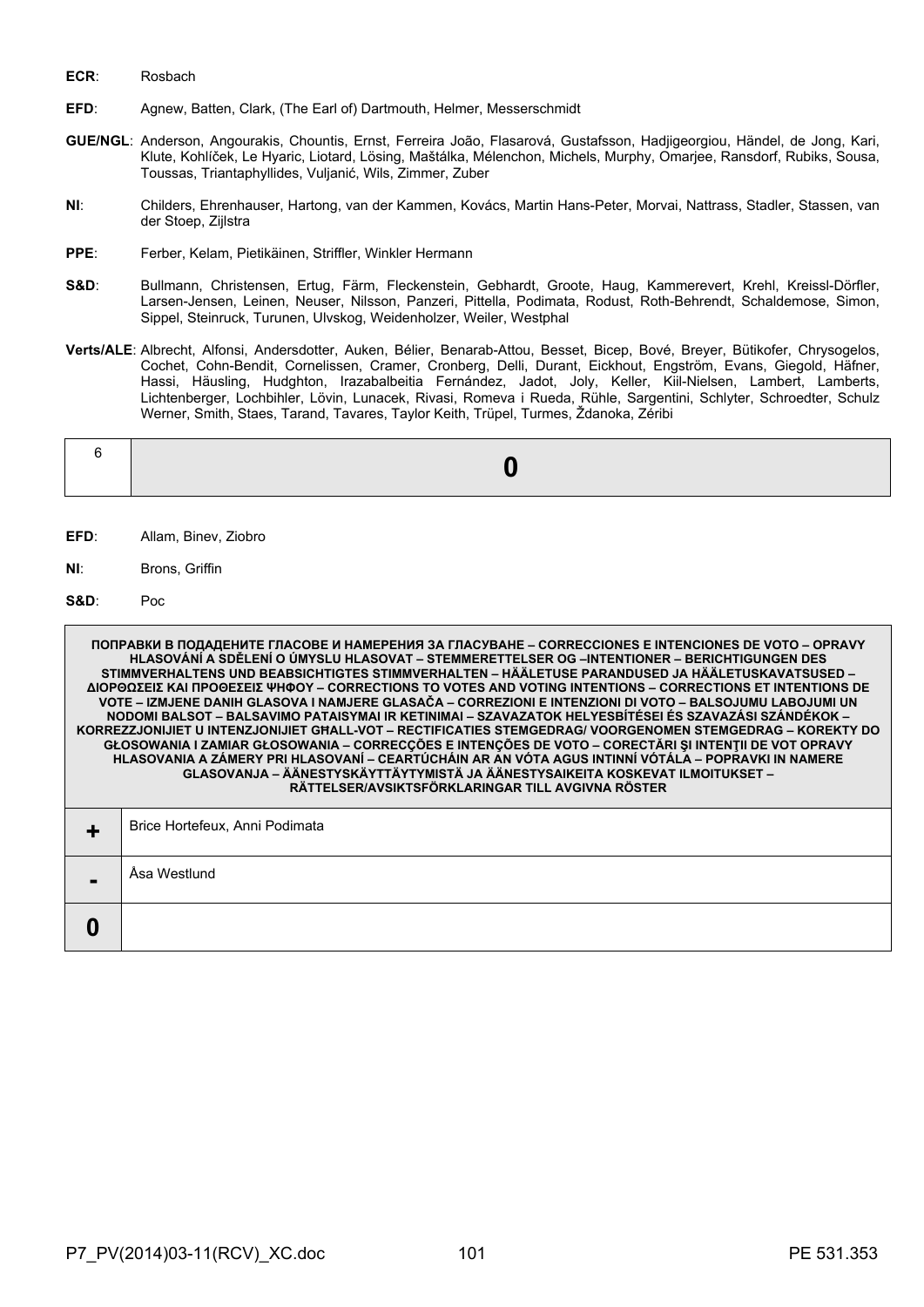| 357 |    |
|-----|----|
|     | __ |
|     |    |

- **ALDE**: Aylward, van Baalen, Bearder, Bennion, Bilbao Barandica, Bowles, Chatzimarkakis, Creutzmann, Crowley, Davies, Donskis, Duff, Gallagher, Goerens, Hall, Harkin, Ilchev, Jäätteenmäki, Jensen, Johansson, Kozlík, Krahmer, Lambsdorff, Lyon, McMillan-Scott, Manders, Meissner, Mulder, Newton Dunn, Nicolai, Ojuland, Oviir, Panayotov, Parvanova, Paulsen, Reimers, Rinaldi, Rohde, Savisaar-Toomast, Schmidt, Silaghi, Takkula, Taylor Rebecca, Thein, Theurer, Torvalds, Tremosa i Balcells, Uggias, Vajgl, Vălean, Verhofstadt, Vitkauskaite Bernard, Watson, Weber Renate, Wikström
- **ECR**: Andreasen, Ashworth, Atkins, Bielan, Bokros, Bradbourn, Campbell Bannerman, Češková, Chichester, Czarnecki, van Dalen, De Martini, Elles, Eppink, Fajmon, Ford, Foster, Fox, Girling, Hannan, Harbour, Kamall, Kamiński, Karim, Kowal, Kožušník, Legutko, McClarkin, McIntyre, Migalski, Muscardini, Nicholson, Ouzký, Piotrowski, Poręba, Stevenson, Strejček, Sturdy, Szymański, Tannock, Tomaševski, Tomašić, Van Orden, Vlasák, Yannakoudakis, Zahradil, Zasada, Zīle
- **EFD**: Allam, Belder, Binev, Imbrasas, Kurski, Salavrakos, Terho, Włosowicz, Ziobro
- **NI**: Bonanini, Dodds, Stadler, Stoyanov, Vadim Tudor, Zamfirescu
- **PPE**: Angelilli, Arias Echeverría, Auconie, Audy, Ayuso, Bach, Bagó, Balz, Bánki, Bartolozzi, Băsescu, Bastos, Bauer, Becker, Belet, Bendtsen, Berlato, Bertot, Borissov, Borys, Boulland, Bratkowski, Bušić, Cadec, van de Camp, Cancian, Carvalho, Casini, Caspary, del Castillo Vera, Cavada, Coelho, Comi, Corazza Bildt, Correa Zamora, Danjean, Dati, Daul, David, Delvaux, De Mita, Deß, Díaz de Mera García Consuegra, Dorfmann, Ehler, Engel, Essayah, Estaràs Ferragut, Feio, Fernandes, Fidanza, Fisas Ayxela, Fjellner, Florenz, Fraga Estévez, Gabriel, Gahler, Gál, Gallo, Gáll-Pelcz, Gardini, Garriga Polledo, Gauzès, Glattfelder, de Grandes Pascual, Gräßle, Grosch, Grossetête, Grzyb, Gutiérrez-Cortines, Gyürk, Handzlik, Hankiss, Herranz García, Hibner, Higgins, Hohlmeier, Hökmark, Hortefeux, Hübner, Iacolino, Ibrisagic, Iturgaiz Angulo, Jahr, Járóka, Jazłowiecka, Jędrzejewska, Jeggle, Jiménez-Becerril Barrio, Jordan, Juvin, Kaczmarek, Kalinowski, Karas, Kariņš, Kastler, Kelam, Kelly, Klaß, Koch, Korhola, Kósa, Köstinger, Kovatchev, Kozłowski, Kuhn, Kukan, Lamassoure, Langen, La Via, Le Grip, Liese, Lisek, Lope Fontagné, López-Istúriz White, Luhan, Łukacijewska, Lulling, McGuinness, Macovei, Maletić, Malinov, Mann, Marcinkiewicz, Mastella, Matera, Mato Adrover, Matula, Mayer, Mazej Kukovič, Mazzoni, Melo, Mészáros, Metsola, Mikolášik, Millán Mon, Mitchell, Morin-Chartier, Motti, Naranjo Escobar, Niculescu, Niebler, van Nistelrooij, Nitras, Olbrycht, Oomen-Ruijten, Ortiz Vilella, Őry, Pack, Panayotova, Patrão Neves, Patriciello, Peterle, Pieper, Pirker, Pitsillides, Plenković, Ponga, Posselt, Preda, Protasiewicz, Proust, Quisthoudt-Rowohl, Rangel, Reul, Riquet, Roithová, Ronzulli, Ross, Rossi, Rübig, Šadurskis, Saïfi, Salafranca Sánchez-Neyra, Salatto, Sanchez-Schmid, Sarvamaa, Saudargas, Schnellhardt, Schnieber-Jastram, Schöpflin, Schwab, Scurria, Sedó i Alabart, Seeber, Siekierski, Silvestris, Skrzydlewska, Sógor, Sommer, Sonik, Šťastný, Stauner, Stier, Stolojan, Šuica, Surján, Szájer, Teixeira, Theocharous, Thun und Hohenstein, Thyssen, Tőkés, Trematerra, Ulmer, Urutchev, Vaidere, Verheyen, Vidal-Quadras, Voss, Weber Manfred, Wieland, Winkler Iuliu, Wortmann-Kool, Záborská, Zalba Bidegain, Zaleski, Zanicchi, Zeller, Zver
- **S&D**: Andrés Barea, Attard-Montalto, Ayala Sender, Cercas, García-Hierro Caraballo, García Pérez, Gardiazábal Rubial, Gebhardt, Goebbels, Guerrero Salom, Irigoyen Pérez, Martin David, Martínez Martínez, Muñiz De Urquiza, Obiols, Riera Madurell, Rodust, Sánchez Presedo, Yáñez-Barnuevo García

| 287 |                |
|-----|----------------|
|     | $\blacksquare$ |

- **ALDE**: Bennahmias, de Sarnez, Gerbrandy, Goulard, Griesbeck, Hirsch, in 't Veld, Lepage, Ries, Rochefort, Schaake, Vattimo, Zanoni
- **ECR**: Rosbach
- **EFD**: Agnew, Batten, Bizzotto, Clark, (The Earl of) Dartmouth, Fontana, Helmer, Messerschmidt, Morganti, Paška, Provera, Salvini, Speroni
- **GUE/NGL**: Anderson, Angourakis, Chountis, Ernst, Ferreira João, Flasarová, Gustafsson, Hadjigeorgiou, Händel, de Jong, Kari, Klute, Kohlíček, Le Hyaric, Liotard, Lösing, Maštálka, Mélenchon, Meyer, Michels, Murphy, Omarjee, Ransdorf, Rubiks, Sousa, Toussas, Triantaphyllides, Vergiat, Vuljanić, Wils, Zimmer, Zuber
- **NI**: Borghezio, Brons, Childers, Claeys, Ehrenhauser, Gollnisch, Griffin, Hartong, van der Kammen, Kovács, Le Pen Jean-Marie, Martin Hans-Peter, Mölzer, Morvai, Nattrass, Obermayr, Sosa Wagner, Stassen, van der Stoep, Zijlstra
- **PPE**: Antonescu, Ferber, Giannakou, Kratsa-Tsagaropoulou, Marinescu, Poupakis, Striffler, Svensson, Tsoukalas, Winkler Hermann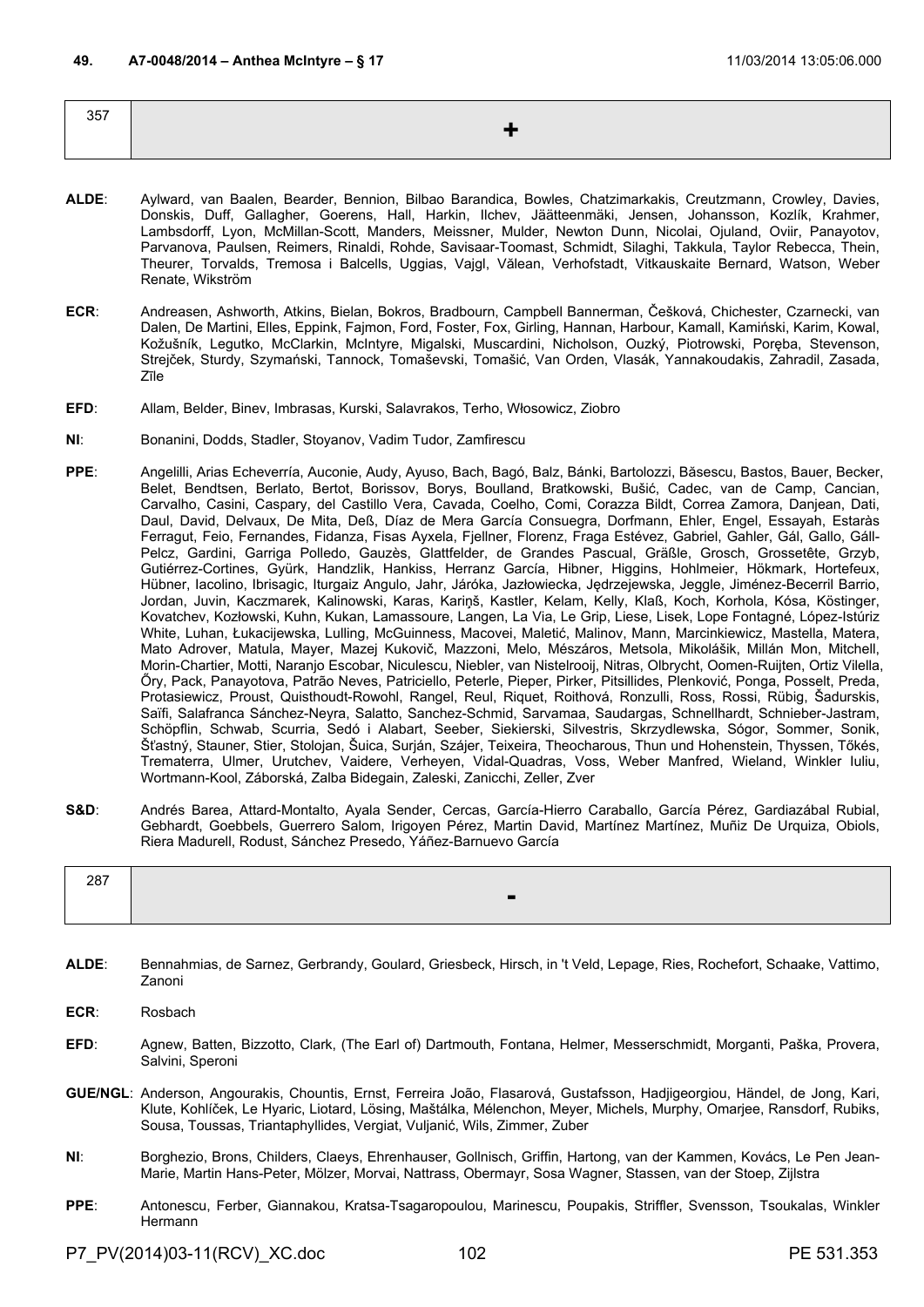- **S&D**: Abela Baldacchino, Alves, Andrieu, Arlacchi, Arsenis, Baldini, Balzani, Berès, Berlinguer, Berman, Blinkevičiūtė, Borzan, Boştinaru, Brzobohatá, Bullmann, Capoulas Santos, Caronna, Cashman, Castex, Christensen, Cliveti, Cofferati, Correia de Campos, Costa, Costello, Cottigny, Cuschieri, Cutaş, Daerden, Dăncilă, De Angelis, De Keyser, Domenici, Droutsas, Dušek, El Khadraoui, Enciu, Ertug, Estrela, Fajon, Falbr, Färm, Ferreira Elisa, Flašíková Beňová, Fleckenstein, Frigo, Garcés Ramón, Geringer de Oedenberg, Gierek, Glante, Gomes, Göncz, Groote, Guillaume, Gurmai, Haug, Herczog, Hoang Ngoc, Honeyball, Howitt, Hughes, Iovine, Ivan, Jaakonsaari, Kadenbach, Kalfin, Kirilov, Koppa, Krehl, Kreissl-Dörfler, Larsen-Jensen, Leichtfried, Leinen, Liberadzki, López Aguilar, Ludvigsson, Lyubcheva, McAvan, McCarthy, Maňka, Masip Hidalgo, Merkies, Milana, Mirsky, Mizzi, Moraes, Moreira, Mynář, Neuser, Neveďalová, Nilsson, Olejniczak, Padar, Paleckis, Papadopoulou, Pargneaux, Paşcu, Petrović Jakovina, Picula, Pirillo, Pittella, Poc, Podimata, Prodi, Rapkay, Rapti, Regner, Repo, Roth-Behrendt, Rouček, Sassoli, Schaldemose, Sehnalová, Senyszyn, Simon, Simpson, Sippel, Skinner, Smolková, Stavrakakis, Steinruck, Stihler, Swoboda, Tabajdi, Tarabella, Thomas, Ţicău, Tirolien, Toia, Trautmann, Turunen, Ulvskog, Valjalo, Van Brempt, Vaughan, Vergnaud, Weber Henri, Weidenholzer, Weiler, Westlund, Westphal, Willmott, Zala, Zemke
- **Verts/ALE**: Albrecht, Alfonsi, Andersdotter, Auken, Bélier, Benarab-Attou, Besset, Bicep, Bové, Breyer, Bütikofer, Chrysogelos, Cochet, Cohn-Bendit, Cornelissen, Cramer, Cronberg, Delli, Durant, Eickhout, Engström, Evans, Giegold, Häfner, Hassi, Häusling, Hudghton, Irazabalbeitia Fernández, Jadot, Joly, Keller, Kiil-Nielsen, Lambert, Lamberts, Lichtenberger, Lochbihler, Lövin, Lunacek, Rivasi, Romeva i Rueda, Rühle, Sargentini, Schlyter, Schroedter, Schulz Werner, Smith, Staes, Tarand, Tavares, Taylor Keith, Trüpel, Turmes, Ždanoka, Zéribi

**ALDE**: Werthmann

- **EFD**: Vanhecke
- **NI**: Colman, Szegedi

**Verts/ALE**: Demesmaeker

**0**

**ПОПРАВКИ В ПОДАДЕНИТЕ ГЛАСОВЕ И НАМЕРЕНИЯ ЗА ГЛАСУВАНЕ – CORRECCIONES E INTENCIONES DE VOTO – OPRAVY HLASOVÁNÍ A SDĚLENÍ O ÚMYSLU HLASOVAT – STEMMERETTELSER OG –INTENTIONER – BERICHTIGUNGEN DES STIMMVERHALTENS UND BEABSICHTIGTES STIMMVERHALTEN – HÄÄLETUSE PARANDUSED JA HÄÄLETUSKAVATSUSED – ΔΙΟΡΘΩΣΕΙΣ ΚΑΙ ΠΡΟΘΕΣΕΙΣ ΨΗΦΟΥ – CORRECTIONS TO VOTES AND VOTING INTENTIONS – CORRECTIONS ET INTENTIONS DE VOTE – IZMJENE DANIH GLASOVA I NAMJERE GLASAČA – CORREZIONI E INTENZIONI DI VOTO – BALSOJUMU LABOJUMI UN NODOMI BALSOT – BALSAVIMO PATAISYMAI IR KETINIMAI – SZAVAZATOK HELYESBÍTÉSEI ÉS SZAVAZÁSI SZÁNDÉKOK – KORREZZJONIJIET U INTENZJONIJIET GĦALL-VOT – RECTIFICATIES STEMGEDRAG/ VOORGENOMEN STEMGEDRAG – KOREKTY DO GŁOSOWANIA I ZAMIAR GŁOSOWANIA – CORRECÇÕES E INTENÇÕES DE VOTO – CORECTĂRI ŞI INTENŢII DE VOT OPRAVY HLASOVANIA A ZÁMERY PRI HLASOVANÍ – CEARTÚCHÁIN AR AN VÓTA AGUS INTINNÍ VÓTÁLA – POPRAVKI IN NAMERE GLASOVANJA – ÄÄNESTYSKÄYTTÄYTYMISTÄ JA ÄÄNESTYSAIKEITA KOSKEVAT ILMOITUKSET – RÄTTELSER/AVSIKTSFÖRKLARINGAR TILL AVGIVNA RÖSTER + -** Evelyne Gebhardt, Sirpa Pietikäinen, Niccolò Rinaldi, Ulrike Rodust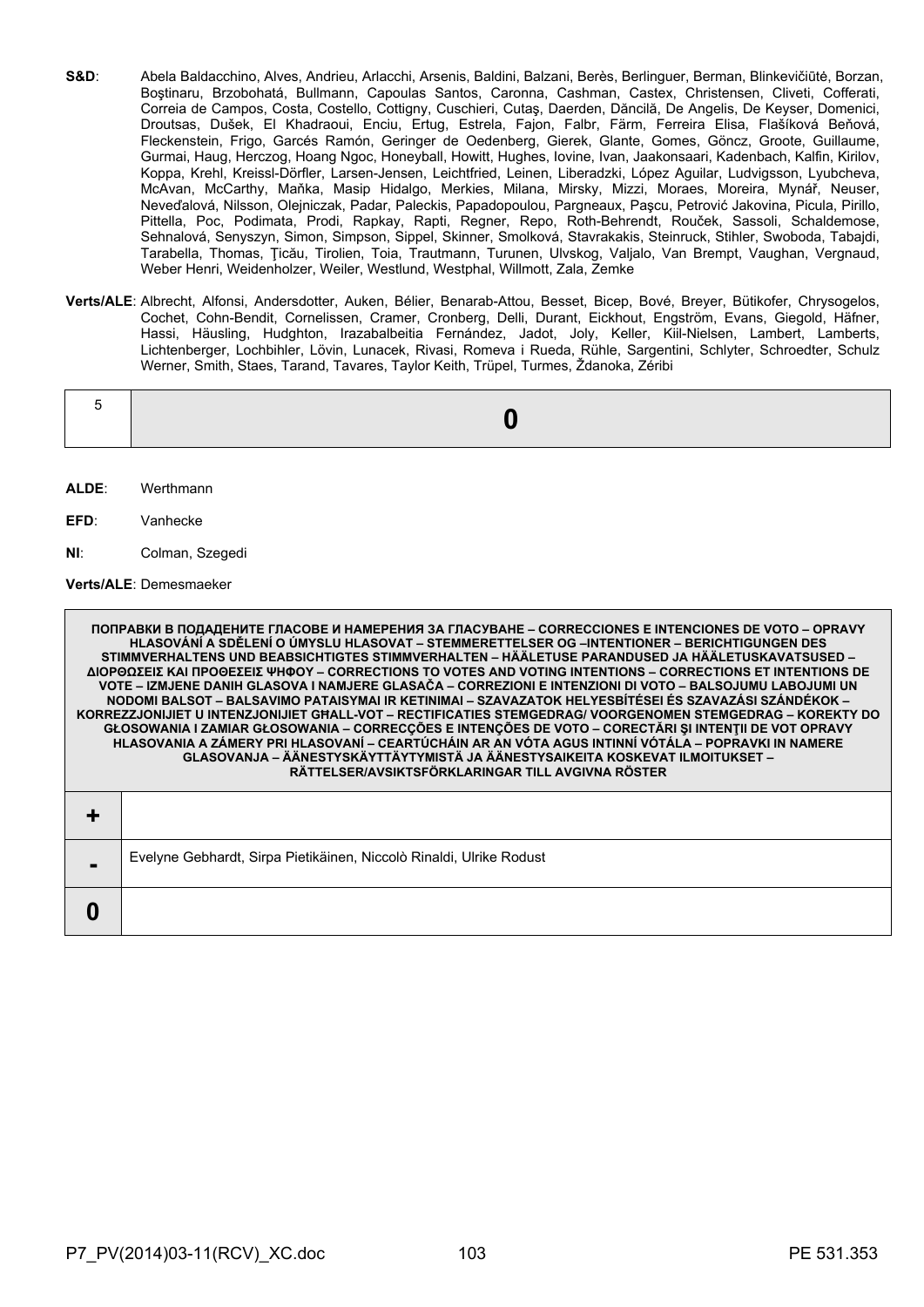| 537 |  |
|-----|--|
|     |  |

- **ALDE**: Aylward, van Baalen, Bearder, Bennion, Bilbao Barandica, Bowles, Chatzimarkakis, Creutzmann, Crowley, Davies, Donskis, Duff, Gallagher, Gerbrandy, Goerens, Goulard, Griesbeck, Hall, Harkin, Hirsch, Ilchev, in 't Veld, Jäätteenmäki, Jensen, Johansson, Kacin, Kazak, Klinz, Koch-Mehrin, Kozlík, Krahmer, Løkkegaard, Ludford, Lyon, Manders, Meissner, Mulder, Newton Dunn, Nicolai, Ojuland, Oviir, Panayotov, Parvanova, Paulsen, Reimers, Ries, Rinaldi, Rochefort, Rohde, Savisaar-Toomast, Schaake, Schmidt, Silaghi, Takkula, Taylor Rebecca, Thein, Theurer, Torvalds, Tremosa i Balcells, Uggias, Vajgl, Vălean, Vitkauskaite Bernard, Watson, Weber Renate, Werthmann
- **ECR**: Andreasen, Ashworth, Atkins, Bielan, Bokros, Bradbourn, Campbell Bannerman, Češková, Chichester, Czarnecki, van Dalen, De Martini, Elles, Eppink, Fajmon, Ford, Foster, Fox, Girling, Hannan, Harbour, Kamall, Kamiński, Kirkhope, Kowal, Kožušník, Legutko, McClarkin, McIntyre, Migalski, Muscardini, Nicholson, Piotrowski, Poręba, Stevenson, Strejček, Sturdy, Szymański, Tannock, Tomašić, Tošenovský, Van Orden, Vlasák, Yannakoudakis, Zahradil, Zasada, Zīle
- **EFD**: Allam, Belder, Imbrasas, Paška, Salavrakos, Terho, Vanhecke, Włosowicz, Ziobro
- **GUE/NGL**: Ernst, Ferreira João, Flasarová, Hadjigeorgiou, Händel, Klute, Le Hyaric, Lösing, Maštálka, Mélenchon, Meyer, Michels, Omarjee, Ransdorf, Rubiks, Sousa, Triantaphyllides, Vergiat, Vuljanić, Wils, Zimmer, Zuber
- **NI**: Bonanini, Colman, Dodds, Mölzer, Obermayr, Sosa Wagner, Stoyanov, Szegedi, Vadim Tudor, Zamfirescu
- **PPE**: Angelilli, Arias Echeverría, Auconie, Audy, Ayuso, Bach, Bagó, Balz, Bánki, Bartolozzi, Băsescu, Bastos, Bauer, Becker, Belet, Bendtsen, Berlato, Bertot, Bonsignore, Borissov, Borys, Boulland, Bratkowski, Brok, Bušić, Cadec, van de Camp, Cancian, Carvalho, Casini, Caspary, del Castillo Vera, Cavada, Coelho, Comi, Corazza Bildt, Correa Zamora, Danjean, Dati, Daul, David, Delvaux, De Mita, Deß, Díaz de Mera García Consuegra, Dorfmann, Ehler, Engel, Essayah, Estaràs Ferragut, Feio, Fernandes, Fidanza, Fisas Ayxela, Fjellner, Florenz, Fraga Estévez, Gabriel, Gahler, Gál, Gallo, Gáll-Pelcz, Gardini, Garriga Polledo, Gauzès, Giannakou, Glattfelder, de Grandes Pascual, Gräßle, Grosch, Grossetête, Grzyb, Gutiérrez-Cortines, Gyürk, Handzlik, Hankiss, Herranz García, Hibner, Higgins, Hohlmeier, Hökmark, Hortefeux, Hübner, Iacolino, Ibrisagic, Iturgaiz Angulo, Jahr, Járóka, Jazłowiecka, Jędrzejewska, Jeggle, Jiménez-Becerril Barrio, Jordan, Juvin, Kaczmarek, Kalinowski, Kalniete, Karas, Kariņš, Kastler, Kelam, Kelly, Klaß, Koch, Korhola, Kósa, Köstinger, Kovatchev, Kozłowski, Kratsa-Tsagaropoulou, Kuhn, Kukan, Lamassoure, Langen, La Via, Le Grip, Liese, Lisek, Lope Fontagné, López-Istúriz White, Luhan, Łukacijewska, Lulling, McGuinness, Macovei, Maletić, Malinov, Mann, Marcinkiewicz, Marinescu, Mastella, Matera, Mato Adrover, Matula, Mayer, Mazej Kukovič, Mazzoni, Melo, Mészáros, Metsola, Mikolášik, Millán Mon, Mitchell, Morin-Chartier, Motti, Naranjo Escobar, Niculescu, Niebler, Nitras, Olbrycht, Oomen-Ruijten, Ortiz Vilella, Őry, Pack, Panayotova, Patrão Neves, Patriciello, Peterle, Pieper, Pietikäinen, Pirker, Pitsillides, Plenković, Ponga, Posselt, Poupakis, Preda, Protasiewicz, Proust, Quisthoudt-Rowohl, Rangel, Reul, Riquet, Roithová, Ronzulli, Ross, Rossi, Rübig, Šadurskis, Saïfi, Salafranca Sánchez-Neyra, Salatto, Sanchez-Schmid, Sarvamaa, Saryusz-Wolski, Saudargas, Schnellhardt, Schnieber-Jastram, Schöpflin, Schwab, Scurria, Sedó i Alabart, Seeber, Siekierski, Silvestris, Skrzydlewska, Sógor, Sommer, Sonik, Šťastný, Stauner, Stier, Stolojan, Šuica, Surján, Svensson, Szájer, Teixeira, Theocharous, Thun und Hohenstein, Thyssen, Tőkés, Trematerra, Tsoukalas, Ulmer, Urutchev, Vaidere, Verheyen, Vidal-Quadras, Voss, Weber Manfred, Wieland, Winkler Iuliu, Wortmann-Kool, Záborská, Zalba Bidegain, Zaleski, Zanicchi, Zeller, Zver
- **S&D**: Abela Baldacchino, Alves, Andrieu, Arlacchi, Attard-Montalto, Ayala Sender, Badia i Cutchet, Baldini, Balzani, Berès, Berlinguer, Berman, Blinkevičiūtė, Boştinaru, Brzobohatá, Bullmann, Capoulas Santos, Caronna, Cashman, Cercas, Cliveti, Cofferati, Correia de Campos, Costa, Costello, Cottigny, Cuschieri, Cutaş, Daerden, Dăncilă, Danellis, De Angelis, De Castro, De Keyser, Domenici, Dušek, El Khadraoui, Enciu, Ertug, Estrela, Fajon, Falbr, Ferreira Elisa, Flašíková Beňová, Fleckenstein, Frigo, Garcés Ramón, García-Hierro Caraballo, García Pérez, Gardiazábal Rubial, Gebhardt, Geringer de Oedenberg, Gierek, Glante, Goebbels, Gomes, Göncz, Groote, Gualtieri, Guerrero Salom, Guillaume, Gurmai, Haug, Herczog, Hoang Ngoc, Honeyball, Howitt, Hughes, Iovine, Irigoyen Pérez, Ivan, Jaakonsaari, Kadenbach, Kalfin, Kammerevert, Kirilov, Krehl, Kreissl-Dörfler, Leichtfried, Leinen, Liberadzki, Lyubcheva, McAvan, McCarthy, Maňka, Martin David, Martínez Martínez, Masip Hidalgo, Merkies, Milana, Mirsky, Mizzi, Moraes, Moreira, Muñiz De Urquiza, Mynář, Neuser, Neveďalová, Obiols, Padar, Paleckis, Panzeri, Papadopoulou, Pargneaux, Paşcu, Perelló Rodríguez, Petrović Jakovina, Picula, Pirillo, Pittella, Poc, Podimata, Prodi, Rapkay, Rapti, Regner, Repo, Riera Madurell, Rodust, Roth-Behrendt, Rouček, Sánchez Presedo, Sassoli, Sehnalová, Senyszyn, Simon, Simpson, Sippel, Skinner, Smolková, Stavrakakis, Steinruck, Stihler, Swoboda, Tabajdi, Tănăsescu, Tarabella, Thomas, Ţicău, Tirolien, Toia, Trautmann, Valjalo, Van Brempt, Vaughan, Vergnaud, Weber Henri, Weiler, Westphal, Willmott, Yáñez-Barnuevo García, Zala, Zemke

| 93 |  |  |  |
|----|--|--|--|
|    |  |  |  |

**ALDE**: Bennahmias, Lepage, Vattimo, Zanoni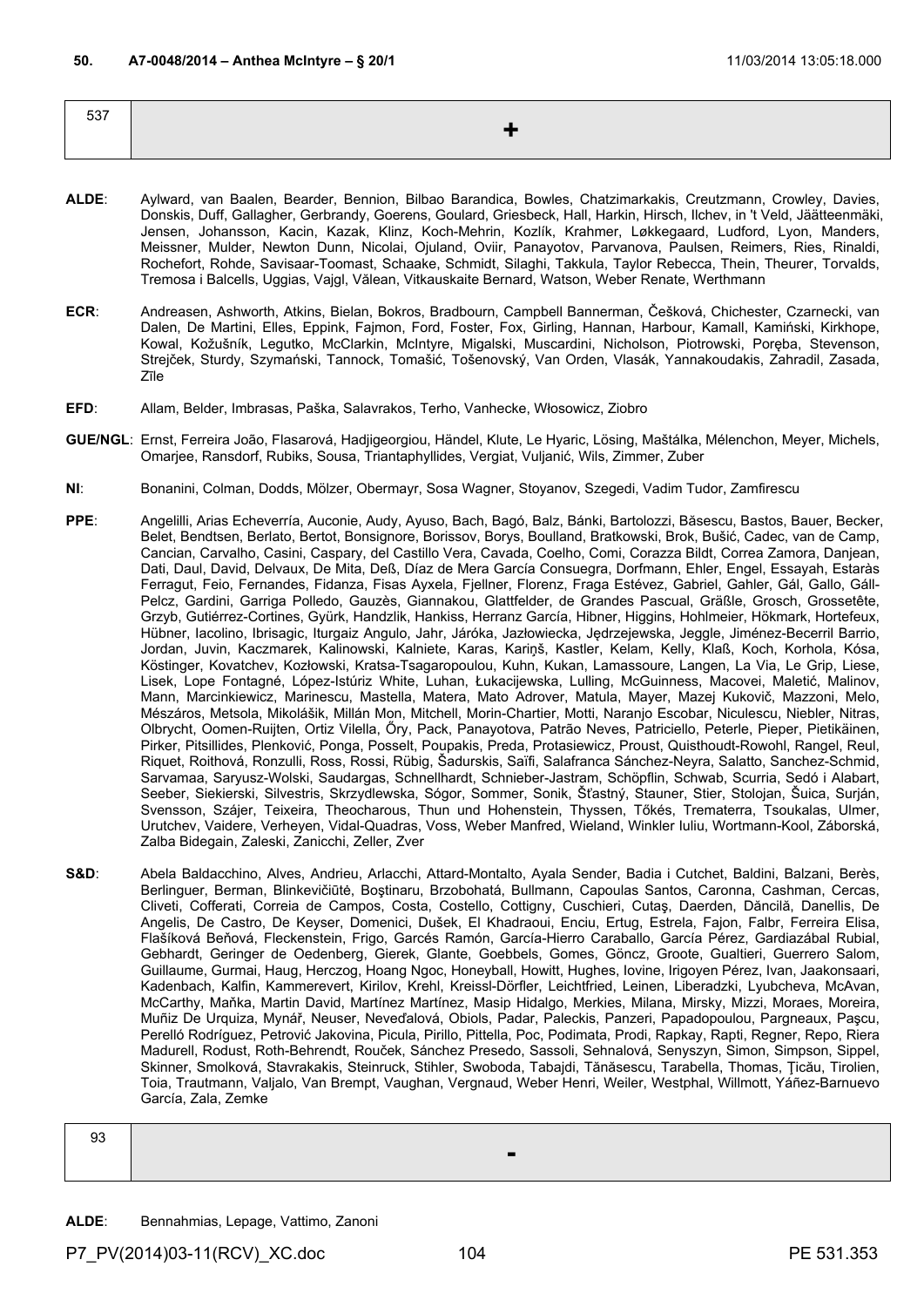- **ECR**: Rosbach
- **EFD**: Messerschmidt
- **GUE/NGL**: Anderson, Chountis, Gustafsson, de Jong, Kari, Liotard, Murphy
- **NI**: Brons, Childers, Ehrenhauser, Gollnisch, Griffin, Kovács, Le Pen Jean-Marie, Martin Hans-Peter, Morvai, Stadler, van der Stoep
- **PPE**: Antonescu, Ferber, Striffler, Winkler Hermann
- **S&D**: Arsenis, Christensen, Droutsas, Färm, Koppa, Larsen-Jensen, Ludvigsson, Nilsson, Schaldemose, Turunen, Ulvskog, Weidenholzer, Westlund
- **Verts/ALE**: Albrecht, Alfonsi, Andersdotter, Bélier, Benarab-Attou, Besset, Bicep, Bové, Breyer, Bütikofer, Chrysogelos, Cochet, Cornelissen, Cramer, Cronberg, Delli, Demesmaeker, Durant, Eickhout, Engström, Evans, Giegold, Häfner, Hassi, Häusling, Hudghton, Irazabalbeitia Fernández, Jadot, Joly, Keller, Kiil-Nielsen, Lambert, Lamberts, Lichtenberger, Lochbihler, Lövin, Lunacek, Rivasi, Romeva i Rueda, Rühle, Sargentini, Schlyter, Schroedter, Schulz Werner, Smith, Staes, Tarand, Tavares, Taylor Keith, Trüpel, Ždanoka, Zéribi

- **EFD**: Agnew, Batten, Binev, Bizzotto, Clark, (The Earl of) Dartmouth, Fontana, Helmer, Morganti, Provera, Salvini, Speroni
- **GUE/NGL**: Angourakis, Kohlíček, Toussas
- **NI**: Borghezio, Claeys, Hartong, van der Kammen, Nattrass, Stassen, Zijlstra
- **S&D**: Castex, López Aguilar

**ПОПРАВКИ В ПОДАДЕНИТЕ ГЛАСОВЕ И НАМЕРЕНИЯ ЗА ГЛАСУВАНЕ – CORRECCIONES E INTENCIONES DE VOTO – OPRAVY HLASOVÁNÍ A SDĚLENÍ O ÚMYSLU HLASOVAT – STEMMERETTELSER OG –INTENTIONER – BERICHTIGUNGEN DES STIMMVERHALTENS UND BEABSICHTIGTES STIMMVERHALTEN – HÄÄLETUSE PARANDUSED JA HÄÄLETUSKAVATSUSED – ΔΙΟΡΘΩΣΕΙΣ ΚΑΙ ΠΡΟΘΕΣΕΙΣ ΨΗΦΟΥ – CORRECTIONS TO VOTES AND VOTING INTENTIONS – CORRECTIONS ET INTENTIONS DE VOTE – IZMJENE DANIH GLASOVA I NAMJERE GLASAČA – CORREZIONI E INTENZIONI DI VOTO – BALSOJUMU LABOJUMI UN NODOMI BALSOT – BALSAVIMO PATAISYMAI IR KETINIMAI – SZAVAZATOK HELYESBÍTÉSEI ÉS SZAVAZÁSI SZÁNDÉKOK – KORREZZJONIJIET U INTENZJONIJIET GĦALL-VOT – RECTIFICATIES STEMGEDRAG/ VOORGENOMEN STEMGEDRAG – KOREKTY DO GŁOSOWANIA I ZAMIAR GŁOSOWANIA – CORRECÇÕES E INTENÇÕES DE VOTO – CORECTĂRI ŞI INTENŢII DE VOT OPRAVY HLASOVANIA A ZÁMERY PRI HLASOVANÍ – CEARTÚCHÁIN AR AN VÓTA AGUS INTINNÍ VÓTÁLA – POPRAVKI IN NAMERE GLASOVANJA – ÄÄNESTYSKÄYTTÄYTYMISTÄ JA ÄÄNESTYSAIKEITA KOSKEVAT ILMOITUKSET – RÄTTELSER/AVSIKTSFÖRKLARINGAR TILL AVGIVNA RÖSTER**

|                | Marielle de Sarnez                 |
|----------------|------------------------------------|
| $\blacksquare$ | Sirpa Pietikäinen, Niccolò Rinaldi |
|                | Marie-Christine Vergiat            |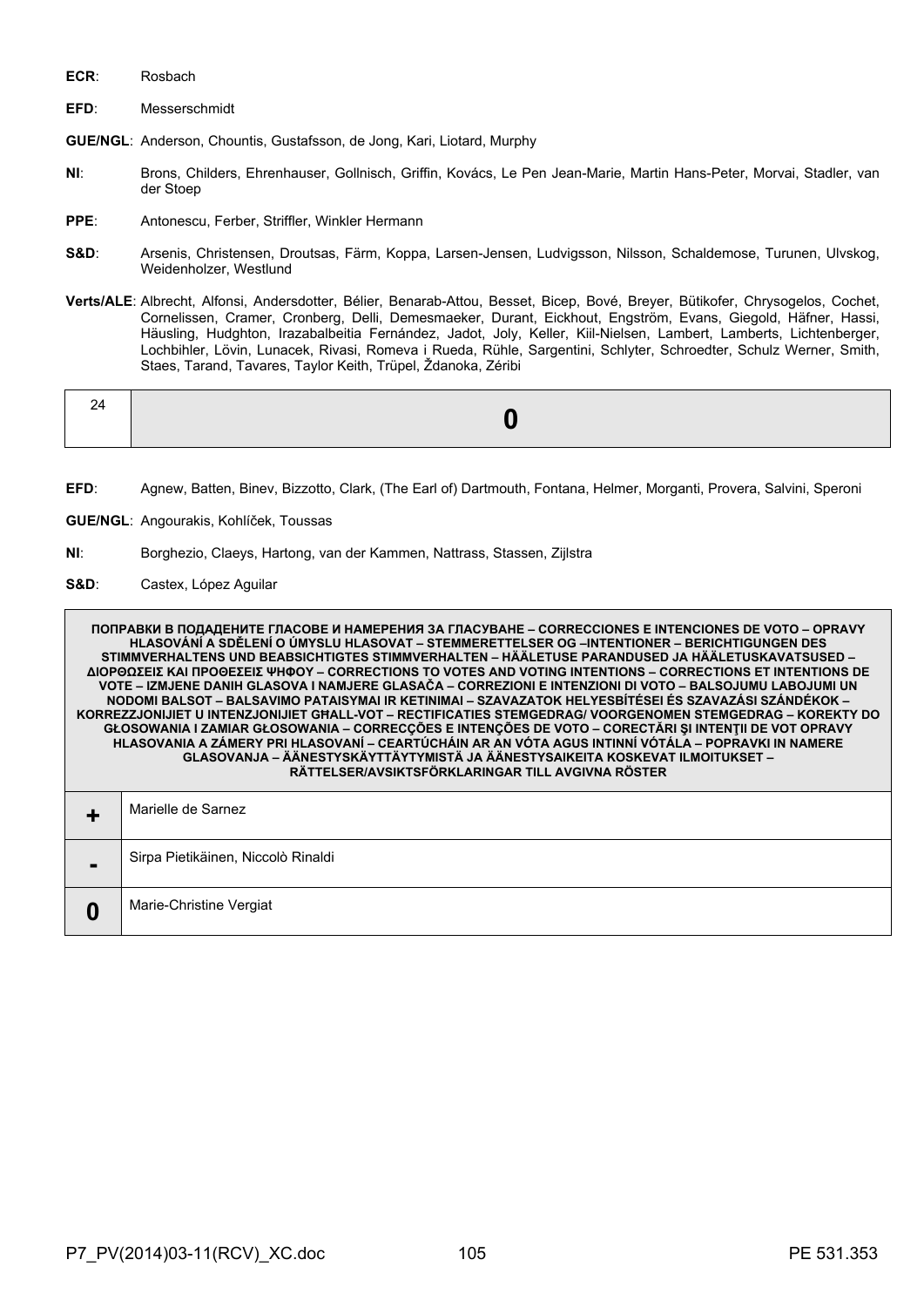| 412 |  |
|-----|--|
|     |  |
|     |  |

- **ALDE**: Aylward, van Baalen, Bearder, Bennion, Bilbao Barandica, Bowles, Chatzimarkakis, Creutzmann, Crowley, Davies, Donskis, Duff, Gallagher, Gerbrandy, Goerens, Hall, Harkin, Hirsch, Ilchev, in 't Veld, Jäätteenmäki, Jensen, Johansson, Kacin, Kazak, Klinz, Koch-Mehrin, Kozlík, Lambsdorff, Løkkegaard, Ludford, Lyon, McMillan-Scott, Manders, Meissner, Mulder, Newton Dunn, Nicolai, Ojuland, Oviir, Panayotov, Parvanova, Paulsen, Reimers, Ries, Rinaldi, Rohde, Savisaar-Toomast, Schaake, Schmidt, Silaghi, Takkula, Taylor Rebecca, Thein, Theurer, Torvalds, Tremosa i Balcells, Uggias, Vajgl, Vălean, Verhofstadt, Vitkauskaite Bernard, Watson, Weber Renate, Werthmann, Wikström
- **ECR**: Andreasen, Ashworth, Atkins, Bielan, Bokros, Bradbourn, Callanan, Campbell Bannerman, Češková, Chichester, Czarnecki, van Dalen, De Martini, Elles, Eppink, Fajmon, Ford, Foster, Fox, Girling, Hannan, Harbour, Kamall, Kamiński, Karim, Kirkhope, Kowal, Kožušník, Legutko, McClarkin, McIntyre, Migalski, Muscardini, Nicholson, Ouzký, Piotrowski, Poręba, Stevenson, Strejček, Sturdy, Tannock, Tomaševski, Tomašić, Tošenovský, Van Orden, Vlasák, Yannakoudakis, Zahradil, Zasada, Zīle
- **EFD**: Allam, Belder, Binev, Bizzotto, Fontana, Imbrasas, Kurski, Morganti, Paška, Provera, Salvini, Speroni, Terho, Włosowicz, Ziobro

### **GUE/NGL**: Vergiat

- **NI**: Bonanini, Borghezio, Dodds, Stoyanov, Vadim Tudor, Zamfirescu
- **PPE**: Angelilli, Antonescu, Arias Echeverría, Auconie, Audy, Ayuso, Bach, Bagó, Balz, Bánki, Bartolozzi, Băsescu, Bastos, Bauer, Becker, Belet, Bendtsen, Berlato, Bertot, Borissov, Borys, Boulland, Bratkowski, Brok, Bušić, Cadec, Cancian, Carvalho, Casini, Caspary, del Castillo Vera, Cavada, Coelho, Comi, Corazza Bildt, Correa Zamora, Danjean, Dati, Daul, David, Delvaux, De Mita, Deß, Díaz de Mera García Consuegra, Dorfmann, Ehler, Engel, Essayah, Estaràs Ferragut, Feio, Fernandes, Fidanza, Fisas Ayxela, Fjellner, Fraga Estévez, Gabriel, Gahler, Gál, Gallo, Gáll-Pelcz, Gardini, Garriga Polledo, Gauzès, Giannakou, Glattfelder, de Grandes Pascual, Gräßle, Grosch, Grossetête, Grzyb, Gutiérrez-Cortines, Gyürk, Handzlik, Hankiss, Herranz García, Hibner, Higgins, Hohlmeier, Hökmark, Hortefeux, Hübner, Iacolino, Ibrisagic, Iturgaiz Angulo, Jahr, Járóka, Jazłowiecka, Jędrzejewska, Jeggle, Jiménez-Becerril Barrio, Jordan, Juvin, Kaczmarek, Kalinowski, Kalniete, Karas, Kariņš, Kelam, Kelly, Klaß, Koch, Korhola, Kósa, Köstinger, Kovatchev, Kozłowski, Kratsa-Tsagaropoulou, Kuhn, Kukan, Lamassoure, Langen, La Via, Le Grip, Liese, Lisek, Lope Fontagné, López-Istúriz White, Luhan, Łukacijewska, Lulling, McGuinness, Macovei, Maletić, Malinov, Mann, Marcinkiewicz, Marinescu, Mastella, Matera, Mato Adrover, Matula, Mayer, Mazej Kukovič, Mazzoni, Melo, Mészáros, Metsola, Mikolášik, Millán Mon, Mitchell, Morin-Chartier, Motti, Naranjo Escobar, Niculescu, Niebler, van Nistelrooij, Nitras, Olbrycht, Oomen-Ruijten, Ortiz Vilella, Őry, Pack, Panayotova, Patrão Neves, Patriciello, Peterle, Pietikäinen, Pirker, Pitsillides, Plenković, Ponga, Posselt, Poupakis, Preda, Protasiewicz, Proust, Quisthoudt-Rowohl, Rangel, Reul, Riquet, Roithová, Ronzulli, Ross, Rossi, Rübig, Šadurskis, Saïfi, Salafranca Sánchez-Neyra, Salatto, Sanchez-Schmid, Sarvamaa, Saryusz-Wolski, Schnellhardt, Schnieber-Jastram, Schöpflin, Schwab, Scurria, Sedó i Alabart, Seeber, Siekierski, Silvestris, Skrzydlewska, Sógor, Sommer, Sonik, Šťastný, Stauner, Stier, Stolojan, Surján, Svensson, Szájer, Teixeira, Theocharous, Thun und Hohenstein, Thyssen, Tőkés, Trematerra, Tsoukalas, Ulmer, Urutchev, Vaidere, Verheyen, Vidal-Quadras, Voss, Weber Manfred, Wieland, Winkler Iuliu, Wortmann-Kool, Záborská, Zalba Bidegain, Zaleski, Zanicchi, Zeller, Zver
- **S&D**: Abela Baldacchino, Alves, Andrés Barea, Attard-Montalto, Ayala Sender, Badia i Cutchet, Balzani, Borzan, Brzobohatá, Caronna, Cercas, Cofferati, De Castro, Dušek, Fajon, Garcés Ramón, García-Hierro Caraballo, García Pérez, Gardiazábal Rubial, Glante, Goebbels, Gualtieri, Guerrero Salom, Gurmai, Herczog, Irigoyen Pérez, Koppa, López Aguilar, Martínez Martínez, Masip Hidalgo, Milana, Mizzi, Moreira, Muñiz De Urquiza, Neveďalová, Obiols, Olejniczak, Panzeri, Perelló Rodríguez, Pirillo, Podimata, Rapti, Riera Madurell, Sánchez Presedo, Sehnalová, Stavrakakis, Tabajdi, Yáñez-Barnuevo García, Zala

| 210 |   |
|-----|---|
|     | - |

- **ALDE**: Bennahmias, de Sarnez, Goulard, Griesbeck, Lepage, Rochefort, Vattimo, Zanoni
- **ECR**: Rosbach
- **GUE/NGL**: Anderson, Angourakis, Chountis, Ernst, Ferreira João, Flasarová, Gustafsson, Hadjigeorgiou, Händel, de Jong, Kari, Klute, Kohlíček, Le Hyaric, Liotard, Lösing, Maštálka, Mélenchon, Meyer, Michels, Murphy, Omarjee, Ransdorf, Rubiks, Sousa, Toussas, Triantaphyllides, Vuljanić, Wils, Zimmer, Zuber
- **NI**: Brons, Childers, Claeys, Colman, Ehrenhauser, Gollnisch, Griffin, Hartong, van der Kammen, Kovács, Le Pen Jean-Marie, Martin Hans-Peter, Mölzer, Morvai, Nattrass, Obermayr, Sosa Wagner, Stadler, Stassen, Zijlstra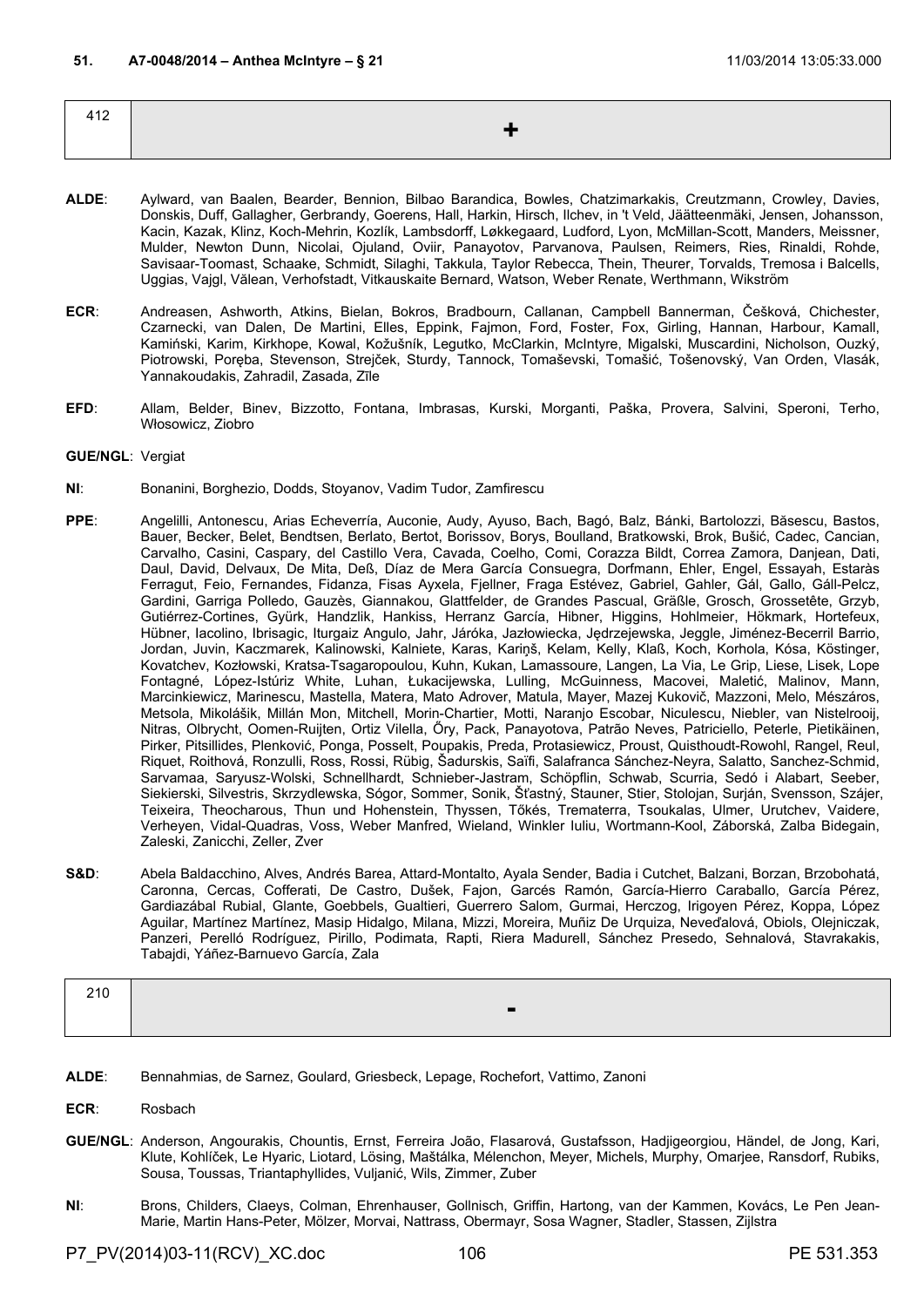- **PPE**: Bonsignore, Ferber, Striffler, Winkler Hermann
- **S&D**: Andrieu, Arlacchi, Arsenis, Berès, Berlinguer, Berman, Blinkevičiūtė, Bullmann, Cashman, Castex, Christensen, Costa, Costello, Cottigny, Cuschieri, Daerden, Danellis, De Keyser, Droutsas, Enciu, Ertug, Estrela, Falbr, Färm, Fleckenstein, Gebhardt, Geier, Gierek, Gomes, Groote, Guillaume, Haug, Hoang Ngoc, Honeyball, Howitt, Hughes, Ivan, Jaakonsaari, Kadenbach, Kammerevert, Kirilov, Krehl, Kreissl-Dörfler, Larsen-Jensen, Leichtfried, Leinen, Liberadzki, Ludvigsson, McAvan, McCarthy, Martin David, Merkies, Moraes, Mynář, Neuser, Nilsson, Papadopoulou, Pargneaux, Picula, Pittella, Poc, Rapkay, Rodust, Roth-Behrendt, Rouček, Schaldemose, Senyszyn, Simon, Simpson, Sippel, Skinner, Smolková, Steinruck, Stihler, Tarabella, Thomas, Ţicău, Tirolien, Toia, Trautmann, Turunen, Ulvskog, Van Brempt, Vaughan, Vergnaud, Weber Henri, Weidenholzer, Weiler, Westlund, Westphal, Willmott
- **Verts/ALE**: Albrecht, Alfonsi, Andersdotter, Auken, Bélier, Benarab-Attou, Besset, Bicep, Bové, Breyer, Bütikofer, Chrysogelos, Cochet, Cohn-Bendit, Cornelissen, Cramer, Cronberg, Delli, Demesmaeker, Durant, Eickhout, Engström, Evans, Giegold, Häfner, Hassi, Häusling, Hudghton, Irazabalbeitia Fernández, Jadot, Joly, Keller, Kiil-Nielsen, Lambert, Lamberts, Lichtenberger, Lochbihler, Lövin, Lunacek, Rivasi, Romeva i Rueda, Rühle, Sargentini, Schlyter, Schroedter, Schulz Werner, Smith, Staes, Tarand, Tavares, Taylor Keith, Trüpel, Turmes, Ždanoka, Zéribi

| $\boldsymbol{0}$ |
|------------------|
|                  |

- **EFD**: Agnew, Batten, Clark, (The Earl of) Dartmouth, Helmer, Messerschmidt, Salavrakos, Vanhecke
- **NI**: van der Stoep, Szegedi
- **PPE**: Florenz
- **S&D**: Baldini, Boştinaru, Capoulas Santos, Correia de Campos, Cutaş, Dăncilă, Domenici, El Khadraoui, Flašíková Beňová, Frigo, Geringer de Oedenberg, Göncz, Iovine, Lyubcheva, Maňka, Mirsky, Padar, Paleckis, Paşcu, Petrović Jakovina, Prodi, Repo, Sassoli, Tănăsescu, Valjalo, Zemke

**ПОПРАВКИ В ПОДАДЕНИТЕ ГЛАСОВЕ И НАМЕРЕНИЯ ЗА ГЛАСУВАНЕ – CORRECCIONES E INTENCIONES DE VOTO – OPRAVY HLASOVÁNÍ A SDĚLENÍ O ÚMYSLU HLASOVAT – STEMMERETTELSER OG –INTENTIONER – BERICHTIGUNGEN DES STIMMVERHALTENS UND BEABSICHTIGTES STIMMVERHALTEN – HÄÄLETUSE PARANDUSED JA HÄÄLETUSKAVATSUSED – ΔΙΟΡΘΩΣΕΙΣ ΚΑΙ ΠΡΟΘΕΣΕΙΣ ΨΗΦΟΥ – CORRECTIONS TO VOTES AND VOTING INTENTIONS – CORRECTIONS ET INTENTIONS DE VOTE – IZMJENE DANIH GLASOVA I NAMJERE GLASAČA – CORREZIONI E INTENZIONI DI VOTO – BALSOJUMU LABOJUMI UN NODOMI BALSOT – BALSAVIMO PATAISYMAI IR KETINIMAI – SZAVAZATOK HELYESBÍTÉSEI ÉS SZAVAZÁSI SZÁNDÉKOK – KORREZZJONIJIET U INTENZJONIJIET GĦALL-VOT – RECTIFICATIES STEMGEDRAG/ VOORGENOMEN STEMGEDRAG – KOREKTY DO GŁOSOWANIA I ZAMIAR GŁOSOWANIA – CORRECÇÕES E INTENÇÕES DE VOTO – CORECTĂRI ŞI INTENŢII DE VOT OPRAVY HLASOVANIA A ZÁMERY PRI HLASOVANÍ – CEARTÚCHÁIN AR AN VÓTA AGUS INTINNÍ VÓTÁLA – POPRAVKI IN NAMERE GLASOVANJA – ÄÄNESTYSKÄYTTÄYTYMISTÄ JA ÄÄNESTYSAIKEITA KOSKEVAT ILMOITUKSET – RÄTTELSER/AVSIKTSFÖRKLARINGAR TILL AVGIVNA RÖSTER**

|   | Spyros Danellis, Konrad Szymański                                           |
|---|-----------------------------------------------------------------------------|
| - | Sirpa Pietikäinen, Niccolò Rinaldi, Olga Sehnalová, Marie-Christine Vergiat |
|   |                                                                             |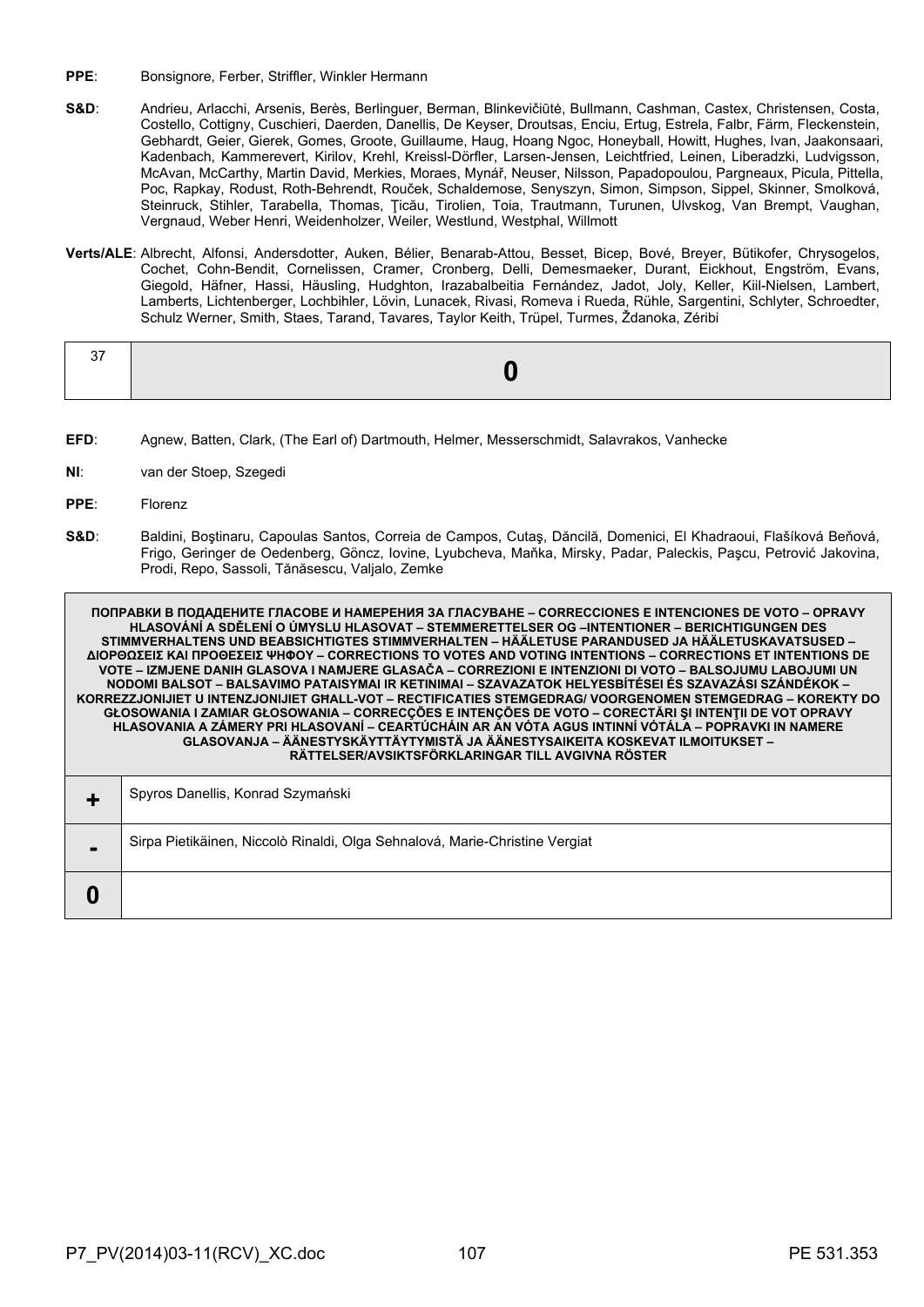508 **+**

- **ALDE**: Aylward, van Baalen, Bearder, Bennahmias, Bennion, Bilbao Barandica, Bowles, Chatzimarkakis, Creutzmann, Crowley, Davies, de Sarnez, Donskis, Duff, Gallagher, Gerbrandy, Goerens, Goulard, Griesbeck, Hall, Harkin, Hirsch, Ilchev, Jäätteenmäki, Jensen, Johansson, Kacin, Kazak, Klinz, Koch-Mehrin, Kozlík, Krahmer, Lambsdorff, Løkkegaard, Ludford, Lyon, McMillan-Scott, Manders, Meissner, Mulder, Newton Dunn, Nicolai, Ojuland, Oviir, Panayotov, Parvanova, Paulsen, Reimers, Ries, Rochefort, Rohde, Savisaar-Toomast, Schaake, Schmidt, Silaghi, Takkula, Taylor Rebecca, Thein, Theurer, Torvalds, Tremosa i Balcells, Uggias, Vajgl, Vălean, Verhofstadt, Watson, Weber Renate, Werthmann, Wikström
- **ECR**: Andreasen, Ashworth, Atkins, Bielan, Bokros, Bradbourn, Callanan, Campbell Bannerman, Češková, Chichester, Czarnecki, van Dalen, De Martini, Elles, Eppink, Fajmon, Ford, Foster, Fox, Girling, Hannan, Harbour, Kamall, Kamiński, Karim, Kirkhope, Kowal, Kožušník, Legutko, McClarkin, McIntyre, Migalski, Muscardini, Nicholson, Ouzký, Piotrowski, Poręba, Stevenson, Strejček, Sturdy, Szymański, Tannock, Tomaševski, Tomašić, Tošenovský, Van Orden, Vlasák, Yannakoudakis, Zahradil, Zasada, Zīle
- **EFD**: Belder, Binev, Messerschmidt, Paška, Salavrakos, Terho, Vanhecke, Włosowicz, Ziobro
- **NI**: Bonanini, Dodds, Sosa Wagner, Stadler, Szegedi, Vadim Tudor, Zamfirescu
- **PPE**: Angelilli, Antonescu, Arias Echeverría, Auconie, Audy, Ayuso, Bach, Bagó, Balz, Bánki, Bartolozzi, Băsescu, Bastos, Bauer, Becker, Belet, Bendtsen, Berlato, Bertot, Bonsignore, Borissov, Borys, Boulland, Bratkowski, Brok, Bušić, Cadec, van de Camp, Cancian, Carvalho, Casini, Caspary, del Castillo Vera, Cavada, Coelho, Comi, Correa Zamora, Danjean, Dati, Daul, David, Delvaux, De Mita, Deß, Díaz de Mera García Consuegra, Dorfmann, Ehler, Engel, Essayah, Estaràs Ferragut, Feio, Ferber, Fernandes, Fidanza, Fisas Ayxela, Fjellner, Florenz, Fraga Estévez, Gabriel, Gahler, Gál, Gallo, Gáll-Pelcz, Gardini, Garriga Polledo, Gauzès, Giannakou, Glattfelder, de Grandes Pascual, Gräßle, Grosch, Grossetête, Grzyb, Gutiérrez-Cortines, Gyürk, Handzlik, Hankiss, Herranz García, Hibner, Higgins, Hohlmeier, Hortefeux, Hübner, Iacolino, Iturgaiz Angulo, Jahr, Járóka, Jazłowiecka, Jędrzejewska, Jeggle, Jiménez-Becerril Barrio, Jordan, Juvin, Kaczmarek, Kalinowski, Kalniete, Karas, Kariņš, Kastler, Kelam, Kelly, Klaß, Koch, Korhola, Kósa, Köstinger, Kozłowski, Kratsa-Tsagaropoulou, Kuhn, Kukan, Lamassoure, Langen, La Via, Le Grip, Liese, Lisek, Lope Fontagné, López-Istúriz White, Luhan, Łukacijewska, Lulling, McGuinness, Macovei, Maletić, Malinov, Mann, Marinescu, Mastella, Matera, Mato Adrover, Matula, Mayer, Mazej Kukovič, Mazzoni, Melo, Mészáros, Metsola, Mikolášik, Millán Mon, Mitchell, Morin-Chartier, Motti, Naranjo Escobar, Niculescu, Niebler, van Nistelrooij, Nitras, Olbrycht, Oomen-Ruijten, Ortiz Vilella, Őry, Pack, Panayotova, Patrão Neves, Patriciello, Peterle, Pietikäinen, Pirker, Pitsillides, Plenković, Ponga, Posselt, Poupakis, Preda, Protasiewicz, Proust, Quisthoudt-Rowohl, Rangel, Reul, Riquet, Roithová, Ronzulli, Ross, Rossi, Rübig, Šadurskis, Saïfi, Salafranca Sánchez-Neyra, Salatto, Sanchez-Schmid, Sarvamaa, Saryusz-Wolski, Saudargas, Schnellhardt, Schnieber-Jastram, Schöpflin, Schwab, Scurria, Sedó i Alabart, Seeber, Siekierski, Silvestris, Skrzydlewska, Sógor, Sommer, Sonik, Šťastný, Stauner, Stier, Stolojan, Šuica, Surján, Szájer, Teixeira, Theocharous, Thun und Hohenstein, Thyssen, Tőkés, Trematerra, Tsoukalas, Ulmer, Urutchev, Vaidere, Verheyen, Vidal-Quadras, Voss, Weber Manfred, Wieland, Winkler Hermann, Winkler Iuliu, Záborská, Zalba Bidegain, Zaleski, Zanicchi, Zeller, Zver
- **S&D**: Abela Baldacchino, Alves, Andrés Barea, Attard-Montalto, Ayala Sender, Badia i Cutchet, Baldini, Balzani, Berlinguer, Berman, Blinkevičiūtė, Borzan, Boştinaru, Brzobohatá, Capoulas Santos, Caronna, Cashman, Cercas, Christensen, Cliveti, Cofferati, Correia de Campos, Costello, Cuschieri, Cutaş, Dăncilă, Danellis, De Angelis, Domenici, Droutsas, Dušek, El Khadraoui, Enciu, Ertug, Estrela, Fajon, Falbr, Flašíková Beňová, Fleckenstein, Frigo, Garcés Ramón, García-Hierro Caraballo, García Pérez, Gardiazábal Rubial, Gebhardt, Geier, Geringer de Oedenberg, Gierek, Glante, Goebbels, Gomes, Göncz, Groote, Gualtieri, Guerrero Salom, Gurmai, Haug, Herczog, Honeyball, Howitt, Hughes, Iovine, Irigoyen Pérez, Ivan, Jaakonsaari, Kadenbach, Kalfin, Kammerevert, Kirilov, Koppa, Krehl, Kreissl-Dörfler, Larsen-Jensen, Leichtfried, Leinen, Liberadzki, López Aguilar, Ludvigsson, Lyubcheva, McAvan, McCarthy, Maňka, Martin David, Martínez Martínez, Masip Hidalgo, Merkies, Milana, Mirsky, Mizzi, Moraes, Moreira, Muñiz De Urquiza, Mynář, Neuser, Neveďalová, Obiols, Olejniczak, Padar, Paleckis, Panzeri, Papadopoulou, Paşcu, Perelló Rodríguez, Petrović Jakovina, Picula, Pirillo, Pittella, Poc, Podimata, Prodi, Rapkay, Rapti, Regner, Repo, Riera Madurell, Rodust, Roth-Behrendt, Rouček, Sánchez Presedo, Sassoli, Schaldemose, Sehnalová, Senyszyn, Simon, Simpson, Sippel, Skinner, Smolková, Stavrakakis, Steinruck, Stihler, Swoboda, Tănăsescu, Ţicău, Toia, Turunen, Valjalo, Van Brempt, Vaughan, Weiler, Westphal, Willmott, Yáñez-Barnuevo García, Zala, Zemke

### **Verts/ALE**: Lamberts

| 101<br>ا 10 |  |
|-------------|--|
|             |  |

**ALDE**: Lepage, Vattimo, Zanoni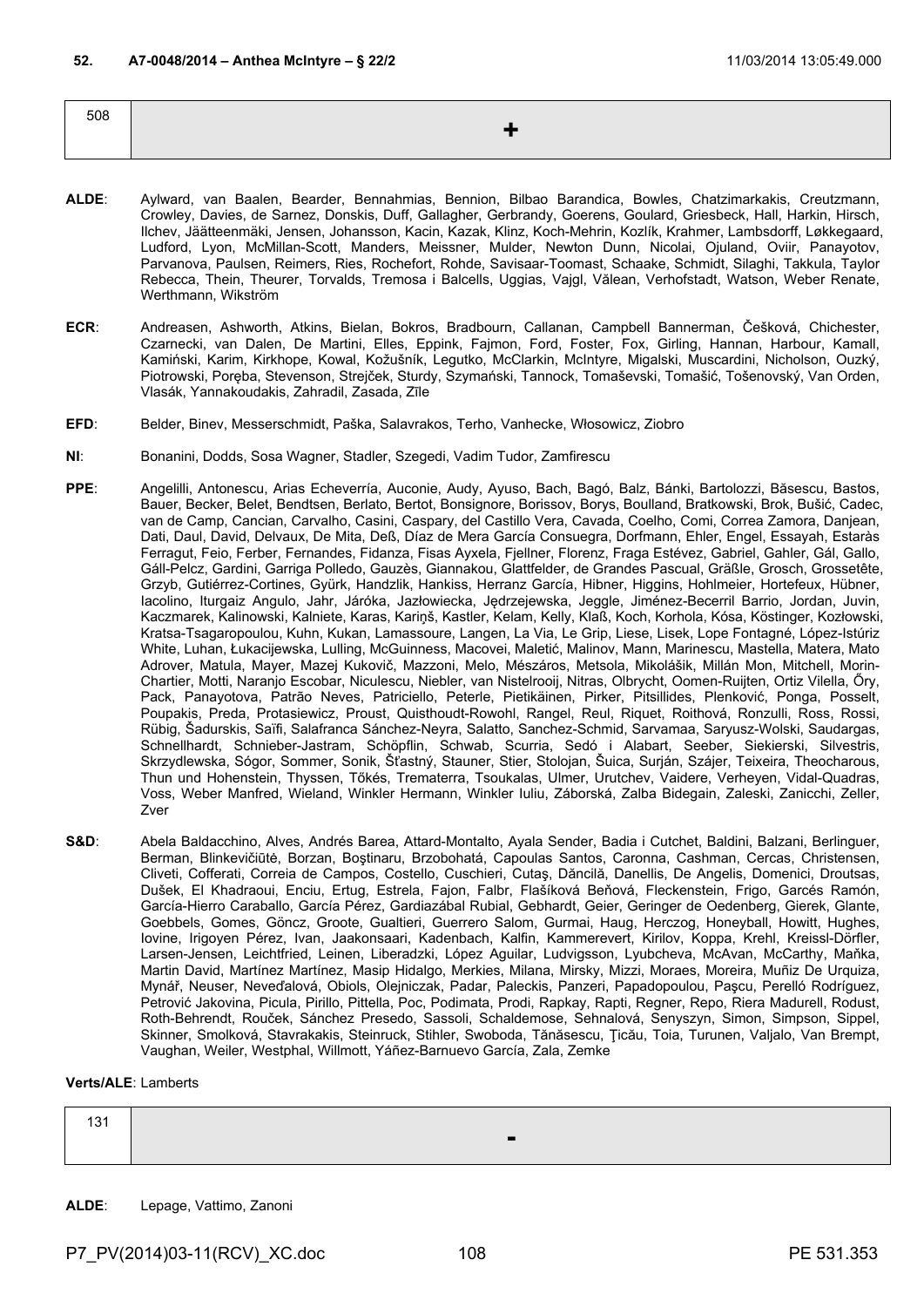- **ECR**: Rosbach
- **EFD**: Agnew, Allam, Batten, Bizzotto, Clark, (The Earl of) Dartmouth, Fontana, Helmer, Kurski, Morganti, Provera, Salvini, Speroni
- **GUE/NGL**: Anderson, Angourakis, Gustafsson, de Jong, Kari, Kohlíček, Le Hyaric, Liotard, Murphy, Toussas, Vergiat
- **NI**: Borghezio, Brons, Childers, Claeys, Colman, Ehrenhauser, Gollnisch, Griffin, Hartong, van der Kammen, Kovács, Le Pen Jean-Marie, Martin Hans-Peter, Mölzer, Morvai, Nattrass, Obermayr, Stassen, van der Stoep, Stoyanov, Zijlstra
- **PPE**: Corazza Bildt, Hökmark, Ibrisagic, Striffler, Svensson
- **S&D**: Andrieu, Arlacchi, Arsenis, Berès, Castex, Costa, Cottigny, Daerden, De Castro, De Keyser, Färm, Guillaume, Hoang Ngoc, Nilsson, Pargneaux, Tarabella, Thomas, Tirolien, Trautmann, Ulvskog, Vergnaud, Weber Henri, Weidenholzer, **Westlund**
- **Verts/ALE**: Albrecht, Alfonsi, Andersdotter, Auken, Bélier, Benarab-Attou, Besset, Bicep, Bové, Breyer, Bütikofer, Chrysogelos, Cochet, Cohn-Bendit, Cornelissen, Cramer, Cronberg, Delli, Demesmaeker, Durant, Eickhout, Engström, Evans, Giegold, Häfner, Hassi, Häusling, Hudghton, Jadot, Joly, Keller, Kiil-Nielsen, Lambert, Lichtenberger, Lochbihler, Lövin, Lunacek, Rivasi, Romeva i Rueda, Rühle, Sargentini, Schlyter, Schroedter, Schulz Werner, Smith, Staes, Tarand, Tavares, Taylor Keith, Trüpel, Turmes, Ždanoka, Zéribi

| -- |  |
|----|--|
|    |  |

#### **EFD**: Imbrasas

**GUE/NGL**: Chountis, Ernst, Ferreira João, Flasarová, Hadjigeorgiou, Händel, Klute, Lösing, Maštálka, Mélenchon, Meyer, Michels, Omarjee, Ransdorf, Rubiks, Sousa, Triantaphyllides, Vuljanić, Wils, Zimmer, Zuber

**ПОПРАВКИ В ПОДАДЕНИТЕ ГЛАСОВЕ И НАМЕРЕНИЯ ЗА ГЛАСУВАНЕ – CORRECCIONES E INTENCIONES DE VOTO – OPRAVY HLASOVÁNÍ A SDĚLENÍ O ÚMYSLU HLASOVAT – STEMMERETTELSER OG –INTENTIONER – BERICHTIGUNGEN DES STIMMVERHALTENS UND BEABSICHTIGTES STIMMVERHALTEN – HÄÄLETUSE PARANDUSED JA HÄÄLETUSKAVATSUSED – ΔΙΟΡΘΩΣΕΙΣ ΚΑΙ ΠΡΟΘΕΣΕΙΣ ΨΗΦΟΥ – CORRECTIONS TO VOTES AND VOTING INTENTIONS – CORRECTIONS ET INTENTIONS DE VOTE – IZMJENE DANIH GLASOVA I NAMJERE GLASAČA – CORREZIONI E INTENZIONI DI VOTO – BALSOJUMU LABOJUMI UN NODOMI BALSOT – BALSAVIMO PATAISYMAI IR KETINIMAI – SZAVAZATOK HELYESBÍTÉSEI ÉS SZAVAZÁSI SZÁNDÉKOK – KORREZZJONIJIET U INTENZJONIJIET GĦALL-VOT – RECTIFICATIES STEMGEDRAG/ VOORGENOMEN STEMGEDRAG – KOREKTY DO GŁOSOWANIA I ZAMIAR GŁOSOWANIA – CORRECÇÕES E INTENÇÕES DE VOTO – CORECTĂRI ŞI INTENŢII DE VOT OPRAVY HLASOVANIA A ZÁMERY PRI HLASOVANÍ – CEARTÚCHÁIN AR AN VÓTA AGUS INTINNÍ VÓTÁLA – POPRAVKI IN NAMERE GLASOVANJA – ÄÄNESTYSKÄYTTÄYTYMISTÄ JA ÄÄNESTYSAIKEITA KOSKEVAT ILMOITUKSET – RÄTTELSER/AVSIKTSFÖRKLARINGAR TILL AVGIVNA RÖSTER**

| $\blacksquare$ | Christofer Fjellner, Philippe Lamberts, Sirpa Pietikäinen, Niccolò Rinaldi |
|----------------|----------------------------------------------------------------------------|
|                |                                                                            |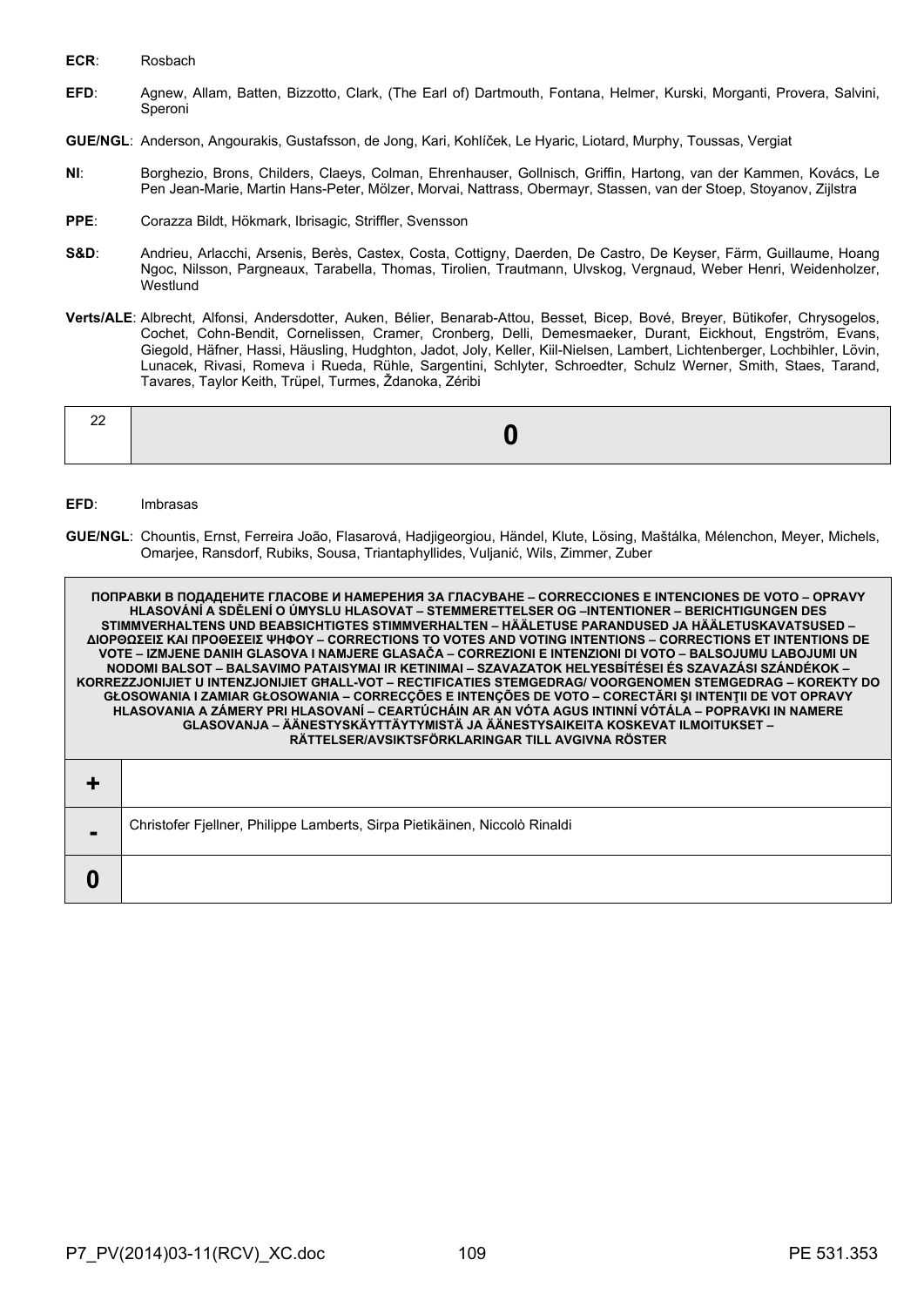| 124 | ᅩ |
|-----|---|
|     |   |

- **ALDE**: Aylward, van Baalen, Bennion, Bilbao Barandica, Bowles, Creutzmann, Crowley, de Sarnez, Donskis, Ilchev, Jäätteenmäki, Jensen, Johansson, Kacin, Kazak, Klinz, Koch-Mehrin, Kozlík, Lambsdorff, Løkkegaard, Lyon, McMillan-Scott, Manders, Meissner, Mulder, Newton Dunn, Nicolai, Ojuland, Oviir, Panayotov, Parvanova, Paulsen, Reimers, Rohde, Savisaar-Toomast, Schaake, Schmidt, Silaghi, Takkula, Taylor Rebecca, Thein, Theurer, Torvalds, Tremosa i Balcells, Uggias, Vajgl, Vălean, Verhofstadt, Vitkauskaite Bernard, Watson, Weber Renate, Wikström
- **ECR**: Andreasen, Ashworth, Atkins, Bokros, Bradbourn, Callanan, Campbell Bannerman, Češková, Chichester, De Martini, Elles, Eppink, Fajmon, Ford, Foster, Fox, Girling, Hannan, Harbour, Kamall, Karim, Kirkhope, Kowal, Kožušník, McClarkin, McIntyre, Muscardini, Nicholson, Ouzký, Piotrowski, Stevenson, Strejček, Sturdy, Tannock, Tomašić, Tošenovský, Van Orden, Vlasák, Yannakoudakis, Zahradil, Zasada
- **EFD**: Allam, Belder, Imbrasas, Paška, Terho
- **NI**: Dodds, Hartong, van der Kammen, Nattrass, Stassen, Zijlstra
- **PPE**: Antonescu, Carvalho, Coelho, Corazza Bildt, Daul, Delvaux, De Mita, Engel, Fjellner, Grosch, Hökmark, Ibrisagic, Kariņš, Liese, Őry, Pietikäinen, Svensson
- **S&D**: Goebbels, Mynář, Olejniczak

| 500<br>ັບ∠ບ |   |
|-------------|---|
|             | - |
|             |   |

- **ALDE**: Bearder, Bennahmias, Chatzimarkakis, Duff, Gerbrandy, Goulard, Griesbeck, Hall, Harkin, Hirsch, Lepage, Ludford, Ries, Rinaldi, Rochefort, Vattimo, Zanoni
- **ECR**: Bielan, Czarnecki, van Dalen, Kamiński, Legutko, Migalski, Poręba, Rosbach, Szymański, Tomaševski, Zīle
- **EFD**: Binev, Kurski, Provera, Salavrakos, Włosowicz, Ziobro
- **GUE/NGL**: Anderson, Angourakis, Chountis, Ernst, Ferreira João, Flasarová, Gustafsson, Hadjigeorgiou, Händel, de Jong, Kari, Klute, Le Hyaric, Liotard, Lösing, Maštálka, Mélenchon, Meyer, Michels, Murphy, Omarjee, Ransdorf, Rubiks, Sousa, Toussas, Triantaphyllides, Vergiat, Vuljanić, Wils, Zimmer, Zuber
- **NI**: Bonanini, Brons, Childers, Claeys, Ehrenhauser, Gollnisch, Griffin, Kovács, Le Pen Jean-Marie, Martin Hans-Peter, Mölzer, Morvai, Obermayr, Sosa Wagner, Stadler, van der Stoep, Stoyanov, Szegedi, Vadim Tudor, Zamfirescu
- **PPE**: Angelilli, Arias Echeverría, Auconie, Audy, Ayuso, Bach, Bagó, Balz, Bánki, Bartolozzi, Băsescu, Bastos, Becker, Belet, Bendtsen, Berlato, Bertot, Bonsignore, Borissov, Borys, Boulland, Bratkowski, Bušić, Cadec, van de Camp, Cancian, Casini, Caspary, del Castillo Vera, Cavada, Comi, Correa Zamora, Danjean, Dati, David, Deß, Díaz de Mera García Consuegra, Dorfmann, Ehler, Essayah, Estaràs Ferragut, Feio, Ferber, Fernandes, Fidanza, Fisas Ayxela, Fraga Estévez, Gabriel, Gahler, Gál, Gallo, Gáll-Pelcz, Gardini, Garriga Polledo, Gauzès, Giannakou, Glattfelder, de Grandes Pascual, Gräßle, Grossetête, Grzyb, Gutiérrez-Cortines, Gyürk, Handzlik, Hankiss, Herranz García, Hibner, Higgins, Hohlmeier, Hortefeux, Hübner, Iacolino, Iturgaiz Angulo, Jahr, Járóka, Jazłowiecka, Jędrzejewska, Jeggle, Jiménez-Becerril Barrio, Jordan, Juvin, Kaczmarek, Kalinowski, Kalniete, Karas, Kastler, Kelam, Kelly, Klaß, Koch, Korhola, Kósa, Köstinger, Kovatchev, Kozłowski, Kratsa-Tsagaropoulou, Kuhn, Kukan, Lamassoure, Langen, La Via, Le Grip, Lisek, Lope Fontagné, López-Istúriz White, Luhan, Łukacijewska, Lulling, McGuinness, Macovei, Maletić, Malinov, Mann, Marcinkiewicz, Marinescu, Mastella, Matera, Mato Adrover, Matula, Mayer, Mazej Kukovič, Mazzoni, Melo, Mészáros, Metsola, Mikolášik, Millán Mon, Mitchell, Morin-Chartier, Motti, Naranjo Escobar, Niculescu, Niebler, van Nistelrooij, Nitras, Olbrycht, Oomen-Ruijten, Ortiz Vilella, Pack, Panayotova, Patrão Neves, Patriciello, Peterle, Pieper, Pirker, Pitsillides, Plenković, Ponga, Posselt, Poupakis, Preda, Protasiewicz, Proust, Quisthoudt-Rowohl, Rangel, Reul, Riquet, Roithová, Ronzulli, Ross, Rossi, Rübig, Šadurskis, Saïfi, Salafranca Sánchez-Neyra, Salatto, Sanchez-Schmid, Sarvamaa, Saryusz-Wolski, Saudargas, Schnellhardt, Schnieber-Jastram, Schöpflin, Schwab, Scurria, Sedó i Alabart, Seeber, Siekierski, Silvestris, Skrzydlewska, Sógor, Sommer, Sonik, Šťastný, Stauner, Stier, Stolojan, Striffler, Šuica, Surján, Szájer, Teixeira, Theocharous, Thun und Hohenstein, Thyssen, Tőkés, Trematerra, Tsoukalas, Ulmer, Urutchev, Vaidere, Verheyen, Vidal-Quadras, Voss, Weber Manfred, Wieland, Winkler Hermann, Winkler Iuliu, Wortmann-Kool, Záborská, Zalba Bidegain, Zaleski, Zanicchi, Zeller, Zver
- **S&D**: Abela Baldacchino, Alves, Andrés Barea, Andrieu, Arlacchi, Arsenis, Attard-Montalto, Ayala Sender, Badia i Cutchet, Balčytis, Baldini, Balzani, Berès, Berlinguer, Berman, Blinkevičiūtė, Borzan, Boştinaru, Brzobohatá, Bullmann, Capoulas Santos, Caronna, Cashman, Castex, Cercas, Christensen, Cliveti, Cofferati, Correia de Campos, Costa, Costello, Cottigny, Cuschieri, Cutaş, Daerden, Dăncilă, Danellis, De Angelis, De Castro, De Keyser, Domenici,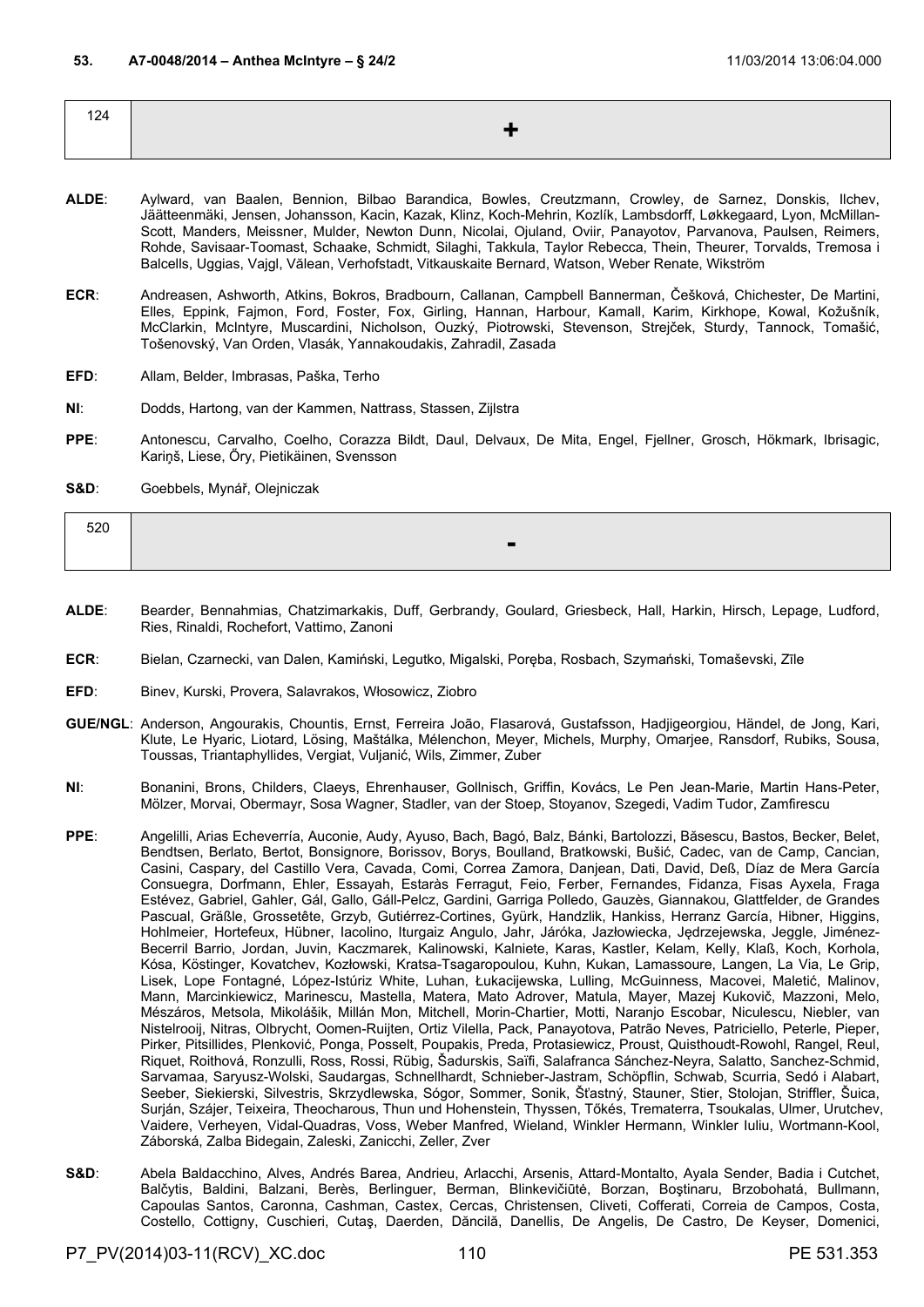Droutsas, Dušek, Enciu, Ertug, Estrela, Fajon, Falbr, Färm, Flašíková Beňová, Fleckenstein, Frigo, Garcés Ramón, García-Hierro Caraballo, García Pérez, Gardiazábal Rubial, Gebhardt, Geier, Geringer de Oedenberg, Gierek, Glante, Gomes, Göncz, Groote, Gualtieri, Guerrero Salom, Guillaume, Gurmai, Haug, Herczog, Hoang Ngoc, Honeyball, Howitt, Hughes, Iovine, Irigoyen Pérez, Ivan, Jaakonsaari, Kadenbach, Kalfin, Kammerevert, Kirilov, Koppa, Krehl, Kreissl-Dörfler, Larsen-Jensen, Leichtfried, Leinen, Liberadzki, López Aguilar, Ludvigsson, Lyubcheva, McAvan, McCarthy, Maňka, Martin David, Martínez Martínez, Masip Hidalgo, Merkies, Milana, Mirsky, Mizzi, Moraes, Moreira, Neuser, Neveďalová, Nilsson, Obiols, Padar, Paleckis, Panzeri, Papadopoulou, Pargneaux, Paşcu, Perelló Rodríguez, Petrović Jakovina, Picula, Pirillo, Pittella, Poc, Podimata, Prodi, Rapkay, Rapti, Regner, Repo, Riera Madurell, Rodust, Roth-Behrendt, Rouček, Sánchez Presedo, Sassoli, Schaldemose, Sehnalová, Senyszyn, Simon, Simpson, Sippel, Skinner, Smolková, Stavrakakis, Steinruck, Stihler, Swoboda, Tănăsescu, Tarabella, Thomas, Ţicău, Tirolien, Toia, Trautmann, Turunen, Ulvskog, Valjalo, Van Brempt, Vaughan, Vergnaud, Weber Henri, Weidenholzer, Weiler, Westlund, Westphal, Willmott, Yáñez-Barnuevo García, Zala, Zemke

**Verts/ALE**: Albrecht, Alfonsi, Andersdotter, Auken, Bélier, Benarab-Attou, Besset, Bové, Breyer, Bütikofer, Chrysogelos, Cochet, Cohn-Bendit, Cornelissen, Cramer, Cronberg, Delli, Demesmaeker, Durant, Eickhout, Engström, Evans, Giegold, Häfner, Hassi, Häusling, Hudghton, Irazabalbeitia Fernández, Jadot, Joly, Keller, Kiil-Nielsen, Lambert, Lamberts, Lichtenberger, Lochbihler, Lövin, Lunacek, Rivasi, Romeva i Rueda, Rühle, Sargentini, Schlyter, Schroedter, Schulz Werner, Smith, Staes, Tarand, Tavares, Taylor Keith, Trüpel, Turmes, Ždanoka, Zéribi

## **ALDE**: Werthmann

- **EFD**: Agnew, Batten, Bizzotto, Clark, (The Earl of) Dartmouth, Fontana, Helmer, Messerschmidt, Morganti, Salvini, Speroni, Vanhecke
- **NI**: Borghezio, Colman

# **PPE**: Bauer

**ПОПРАВКИ В ПОДАДЕНИТЕ ГЛАСОВЕ И НАМЕРЕНИЯ ЗА ГЛАСУВАНЕ – CORRECCIONES E INTENCIONES DE VOTO – OPRAVY HLASOVÁNÍ A SDĚLENÍ O ÚMYSLU HLASOVAT – STEMMERETTELSER OG –INTENTIONER – BERICHTIGUNGEN DES STIMMVERHALTENS UND BEABSICHTIGTES STIMMVERHALTEN – HÄÄLETUSE PARANDUSED JA HÄÄLETUSKAVATSUSED – ΔΙΟΡΘΩΣΕΙΣ ΚΑΙ ΠΡΟΘΕΣΕΙΣ ΨΗΦΟΥ – CORRECTIONS TO VOTES AND VOTING INTENTIONS – CORRECTIONS ET INTENTIONS DE VOTE – IZMJENE DANIH GLASOVA I NAMJERE GLASAČA – CORREZIONI E INTENZIONI DI VOTO – BALSOJUMU LABOJUMI UN NODOMI BALSOT – BALSAVIMO PATAISYMAI IR KETINIMAI – SZAVAZATOK HELYESBÍTÉSEI ÉS SZAVAZÁSI SZÁNDÉKOK – KORREZZJONIJIET U INTENZJONIJIET GĦALL-VOT – RECTIFICATIES STEMGEDRAG/ VOORGENOMEN STEMGEDRAG – KOREKTY DO GŁOSOWANIA I ZAMIAR GŁOSOWANIA – CORRECÇÕES E INTENÇÕES DE VOTO – CORECTĂRI ŞI INTENŢII DE VOT OPRAVY HLASOVANIA A ZÁMERY PRI HLASOVANÍ – CEARTÚCHÁIN AR AN VÓTA AGUS INTINNÍ VÓTÁLA – POPRAVKI IN NAMERE GLASOVANJA – ÄÄNESTYSKÄYTTÄYTYMISTÄ JA ÄÄNESTYSAIKEITA KOSKEVAT ILMOITUKSET – RÄTTELSER/AVSIKTSFÖRKLARINGAR TILL AVGIVNA RÖSTER + -** Sirpa Pietikäinen **0**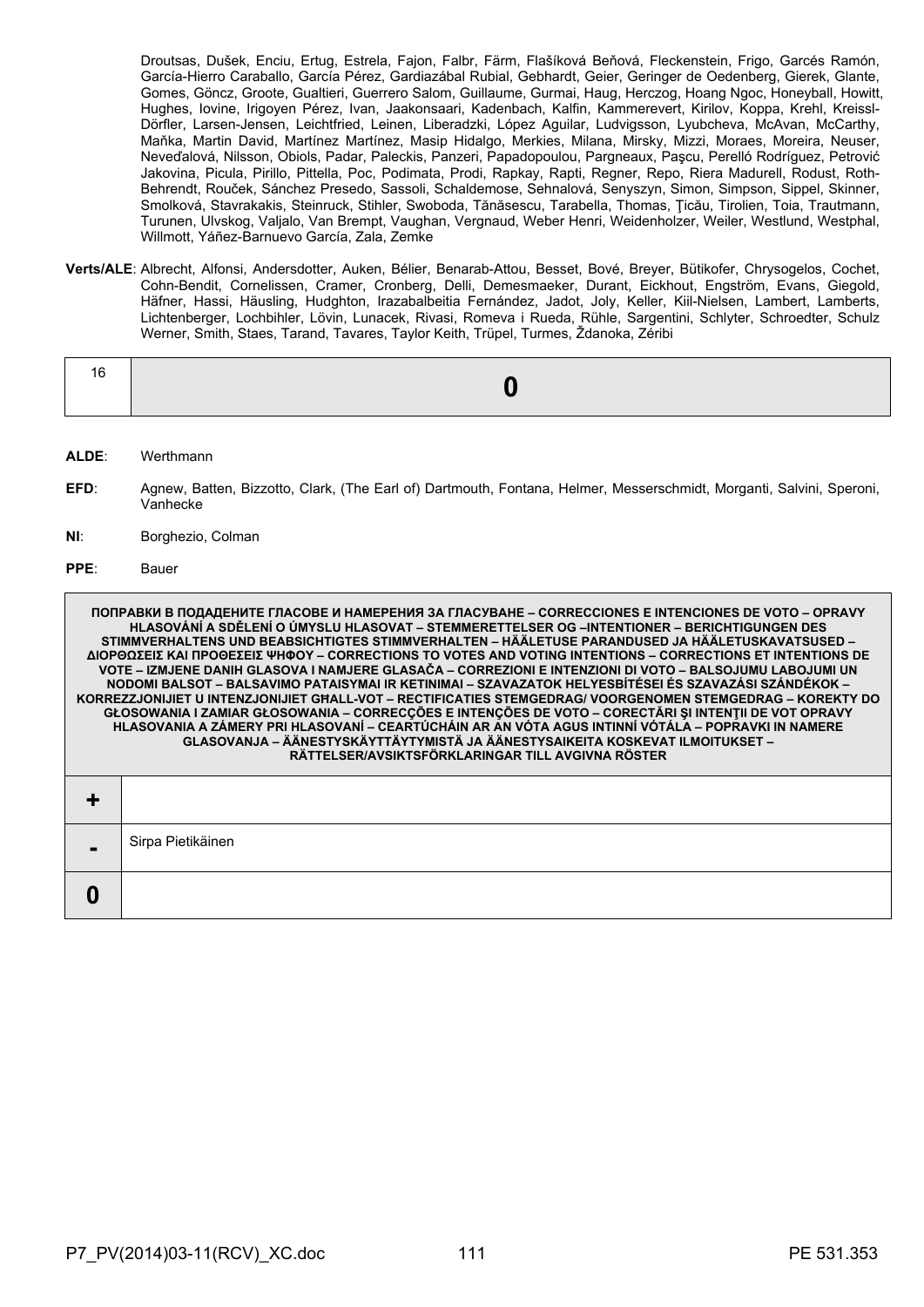| 298 |  |
|-----|--|
|     |  |

- **ALDE**: van Baalen, Bennion, Bilbao Barandica, Creutzmann, Donskis, Ilchev, Jäätteenmäki, Jensen, Johansson, Kacin, Kazak, Koch-Mehrin, Kozlík, Krahmer, Lambsdorff, Løkkegaard, Lyon, Meissner, Mulder, Nicolai, Ojuland, Oviir, Panayotov, Parvanova, Paulsen, Reimers, Rohde, Savisaar-Toomast, Schaake, Schmidt, Silaghi, Takkula, Taylor Rebecca, Thein, Theurer, Torvalds, Tremosa i Balcells, Uggias, Vajgl, Vălean, Verhofstadt, Wikström
- **ECR**: Andreasen, Ashworth, Atkins, Bokros, Callanan, Campbell Bannerman, Češková, Chichester, De Martini, Elles, Eppink, Fajmon, Ford, Fox, Girling, Hannan, Harbour, Kamall, Karim, Kirkhope, McClarkin, McIntyre, Muscardini, Nicholson, Ouzký, Stevenson, Strejček, Sturdy, Szymański, Tannock, Tomašić, Tošenovský, Van Orden, Vlasák, Yannakoudakis, Zahradil, Zasada
- **EFD**: Agnew, Batten, Belder, Clark, (The Earl of) Dartmouth, Helmer, Imbrasas, Paška, Terho
- **NI**: Bonanini, Dodds, Nattrass, Stadler, Szegedi
- **PPE**: Auconie, Audy, Ayuso, Bach, Bagó, Balz, Bánki, Bartolozzi, Bastos, Bauer, Becker, Belet, Bendtsen, Berlato, Bertot, Bonsignore, Borissov, Borys, Boulland, Bratkowski, Brok, Bušić, Cadec, van de Camp, Carvalho, Casini, Caspary, del Castillo Vera, Cavada, Coelho, Comi, Corazza Bildt, Correa Zamora, Danjean, Dati, Daul, David, Delvaux, Deß, Díaz de Mera García Consuegra, Ehler, Engel, Estaràs Ferragut, Feio, Fernandes, Fidanza, Fisas Ayxela, Fjellner, Fraga Estévez, Gabriel, Gahler, Gál, Gallo, Gáll-Pelcz, Gardini, Gauzès, Glattfelder, de Grandes Pascual, Gräßle, Grosch, Grossetête, Grzyb, Gutiérrez-Cortines, Gyürk, Handzlik, Hankiss, Herranz García, Hibner, Hohlmeier, Hökmark, Hortefeux, Hübner, Ibrisagic, Iturgaiz Angulo, Jahr, Járóka, Jazłowiecka, Jędrzejewska, Jeggle, Jiménez-Becerril Barrio, Jordan, Juvin, Kaczmarek, Kalinowski, Karas, Kariņš, Kastler, Klaß, Koch, Korhola, Kósa, Köstinger, Kovatchev, Kozłowski, Kuhn, Kukan, Lamassoure, Langen, Le Grip, Liese, Lisek, Lope Fontagné, López-Istúriz White, Luhan, Łukacijewska, Lulling, Macovei, Maletić, Malinov, Mann, Marcinkiewicz, Marinescu, Mastella, Matula, Mayer, Mazej Kukovič, Melo, Mészáros, Metsola, Mikolášik, Millán Mon, Morin-Chartier, Naranjo Escobar, Niculescu, Niebler, van Nistelrooij, Nitras, Olbrycht, Oomen-Ruijten, Ortiz Vilella, Őry, Pack, Panayotova, Patrão Neves, Peterle, Pieper, Pirker, Pitsillides, Plenković, Ponga, Posselt, Preda, Protasiewicz, Proust, Quisthoudt-Rowohl, Rangel, Reul, Riquet, Roithová, Ross, Rossi, Rübig, Šadurskis, Saïfi, Salafranca Sánchez-Neyra, Salatto, Sanchez-Schmid, Sarvamaa, Saryusz-Wolski, Saudargas, Schnieber-Jastram, Schöpflin, Schwab, Sedó i Alabart, Seeber, Siekierski, Silvestris, Skrzydlewska, Sógor, Sommer, Sonik, Šťastný, Stauner, Stier, Stolojan, Šuica, Surján, Svensson, Szájer, Teixeira, Theocharous, Thun und Hohenstein, Thyssen, Tőkés, Trematerra, Ulmer, Urutchev, Vaidere, Verheyen, Vidal-Quadras, Voss, Weber Manfred, Wieland, Winkler Iuliu, Wortmann-Kool, Záborská, Zalba Bidegain, Zaleski, Zanicchi, Zeller, Zver
- **S&D**: El Khadraoui, Gebhardt, Howitt, Simon

| $\sim$<br>33Z |                |
|---------------|----------------|
|               | $\blacksquare$ |
|               |                |

- **ALDE**: Aylward, Bearder, Bennahmias, Bowles, Chatzimarkakis, Crowley, Davies, de Sarnez, Duff, Gerbrandy, Goulard, Griesbeck, Hall, Harkin, Hirsch, in 't Veld, Lepage, Ludford, McMillan-Scott, Newton Dunn, Ries, Rinaldi, Rochefort, Vattimo, Watson, Zanoni
- **ECR**: Bielan, Czarnecki, van Dalen, Kamiński, Kowal, Legutko, Migalski, Piotrowski, Poręba, Rosbach, Tomaševski, Zīle
- **EFD**: Bizzotto, Fontana, Kurski, Messerschmidt, Morganti, Provera, Salvini, Speroni, Vanhecke, Włosowicz, Ziobro
- **GUE/NGL**: Anderson, Angourakis, Chountis, Ernst, Ferreira João, Flasarová, Gustafsson, Hadjigeorgiou, Händel, de Jong, Kari, Klute, Kohlíček, Le Hyaric, Liotard, Lösing, Maštálka, Mélenchon, Meyer, Michels, Murphy, Omarjee, Ransdorf, Rubiks, Sousa, Toussas, Triantaphyllides, Vuljanić, Zimmer, Zuber
- **NI**: Borghezio, Brons, Childers, Claeys, Ehrenhauser, Gollnisch, Griffin, Kovács, Le Pen Jean-Marie, Martin Hans-Peter, Mölzer, Morvai, Obermayr, Sosa Wagner, Stoyanov, Vadim Tudor, Zamfirescu
- **PPE**: Angelilli, Antonescu, Arias Echeverría, Băsescu, Cancian, De Mita, Dorfmann, Essayah, Ferber, Garriga Polledo, Iacolino, Kelam, La Via, Matera, Mato Adrover, Mazzoni, Motti, Patriciello, Pietikäinen, Ronzulli, Scurria, Striffler, Winkler Hermann
- **S&D**: Abela Baldacchino, Alves, Andrés Barea, Andrieu, Arlacchi, Arsenis, Attard-Montalto, Ayala Sender, Badia i Cutchet, Balčytis, Baldini, Berès, Berlinguer, Berman, Blinkevičiūtė, Borzan, Boştinaru, Brzobohatá, Bullmann, Capoulas Santos, Caronna, Cashman, Castex, Cercas, Christensen, Cofferati, Correia de Campos, Costa, Costello, Cottigny, Cuschieri, Cutaş, Daerden, Dăncilă, Danellis, De Angelis, De Keyser, Droutsas, Dušek, Enciu, Ertug, Estrela, Fajon, Falbr, Färm, Fleckenstein, Frigo, Garcés Ramón, García-Hierro Caraballo, García Pérez, Gardiazábal Rubial, Geier, Geringer de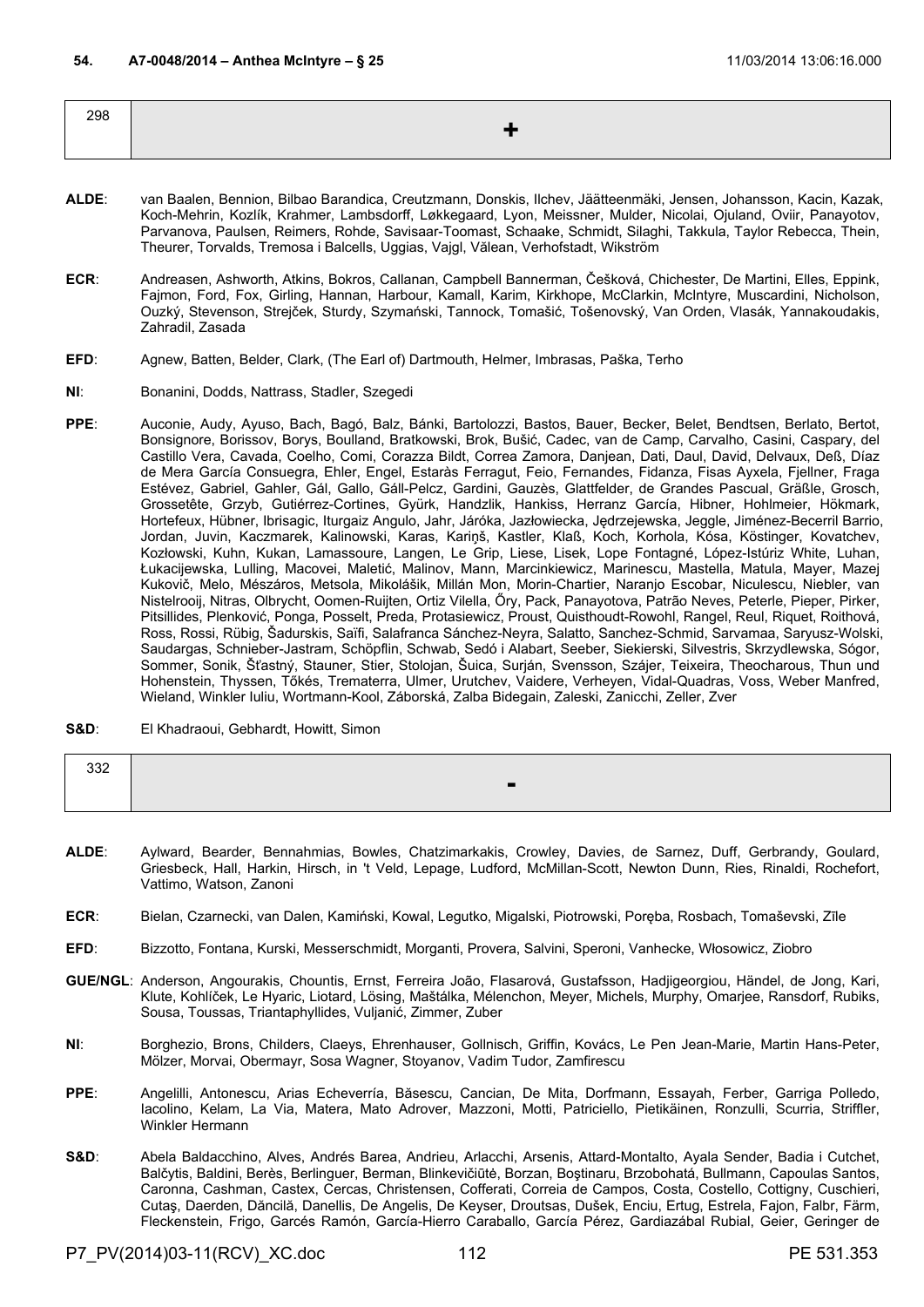Oedenberg, Gierek, Glante, Gomes, Göncz, Groote, Gualtieri, Guerrero Salom, Guillaume, Gurmai, Haug, Herczog, Hoang Ngoc, Honeyball, Hughes, Iovine, Irigoyen Pérez, Ivan, Jaakonsaari, Kadenbach, Kalfin, Kammerevert, Kirilov, Koppa, Krehl, Kreissl-Dörfler, Larsen-Jensen, Leichtfried, Leinen, Liberadzki, López Aguilar, Ludvigsson, Lyubcheva, McAvan, McCarthy, Maňka, Martin David, Martínez Martínez, Merkies, Milana, Mirsky, Mizzi, Moraes, Moreira, Muñiz De Urquiza, Mynář, Neuser, Neveďalová, Nilsson, Obiols, Olejniczak, Padar, Paleckis, Panzeri, Papadopoulou, Pargneaux, Paşcu, Perelló Rodríguez, Petrović Jakovina, Picula, Pirillo, Pittella, Poc, Podimata, Prodi, Rapkay, Rapti, Regner, Repo, Riera Madurell, Rodust, Roth-Behrendt, Rouček, Sánchez Presedo, Sassoli, Schaldemose, Sehnalová, Simpson, Sippel, Skinner, Smolková, Stavrakakis, Steinruck, Swoboda, Tănăsescu, Tarabella, Thomas, Ţicău, Tirolien, Toia, Trautmann, Turunen, Ulvskog, Valjalo, Van Brempt, Vaughan, Vergnaud, Weber Henri, Weidenholzer, Weiler, Westlund, Westphal, Willmott, Yáñez-Barnuevo García, Zala, Zemke

**Verts/ALE**: Albrecht, Alfonsi, Andersdotter, Auken, Bélier, Benarab-Attou, Besset, Bicep, Bové, Breyer, Bütikofer, Chrysogelos, Cochet, Cohn-Bendit, Cornelissen, Cramer, Cronberg, Delli, Demesmaeker, Durant, Eickhout, Engström, Evans, Giegold, Häfner, Hassi, Häusling, Hudghton, Irazabalbeitia Fernández, Jadot, Joly, Keller, Kiil-Nielsen, Lambert, Lamberts, Lichtenberger, Lochbihler, Lövin, Lunacek, Rivasi, Romeva i Rueda, Rühle, Sargentini, Schlyter, Schroedter, Schulz Werner, Smith, Staes, Tarand, Tavares, Taylor Keith, Trüpel, Turmes, Ždanoka, Zéribi

- **EFD**: Allam, Binev, Salavrakos
- **GUE/NGL**: Vergiat
- **NI**: Colman, Hartong, van der Kammen, Stassen, van der Stoep, Zijlstra
- **PPE**: Giannakou, Higgins, Kelly, Kratsa-Tsagaropoulou, McGuinness, Mitchell, Poupakis, Tsoukalas
- **S&D**: Balzani, De Castro, Domenici

**ПОПРАВКИ В ПОДАДЕНИТЕ ГЛАСОВЕ И НАМЕРЕНИЯ ЗА ГЛАСУВАНЕ – CORRECCIONES E INTENCIONES DE VOTO – OPRAVY HLASOVÁNÍ A SDĚLENÍ O ÚMYSLU HLASOVAT – STEMMERETTELSER OG –INTENTIONER – BERICHTIGUNGEN DES STIMMVERHALTENS UND BEABSICHTIGTES STIMMVERHALTEN – HÄÄLETUSE PARANDUSED JA HÄÄLETUSKAVATSUSED – ΔΙΟΡΘΩΣΕΙΣ ΚΑΙ ΠΡΟΘΕΣΕΙΣ ΨΗΦΟΥ – CORRECTIONS TO VOTES AND VOTING INTENTIONS – CORRECTIONS ET INTENTIONS DE VOTE – IZMJENE DANIH GLASOVA I NAMJERE GLASAČA – CORREZIONI E INTENZIONI DI VOTO – BALSOJUMU LABOJUMI UN NODOMI BALSOT – BALSAVIMO PATAISYMAI IR KETINIMAI – SZAVAZATOK HELYESBÍTÉSEI ÉS SZAVAZÁSI SZÁNDÉKOK – KORREZZJONIJIET U INTENZJONIJIET GĦALL-VOT – RECTIFICATIES STEMGEDRAG/ VOORGENOMEN STEMGEDRAG – KOREKTY DO GŁOSOWANIA I ZAMIAR GŁOSOWANIA – CORRECÇÕES E INTENÇÕES DE VOTO – CORECTĂRI ŞI INTENŢII DE VOT OPRAVY HLASOVANIA A ZÁMERY PRI HLASOVANÍ – CEARTÚCHÁIN AR AN VÓTA AGUS INTINNÍ VÓTÁLA – POPRAVKI IN NAMERE GLASOVANJA – ÄÄNESTYSKÄYTTÄYTYMISTÄ JA ÄÄNESTYSAIKEITA KOSKEVAT ILMOITUKSET – RÄTTELSER/AVSIKTSFÖRKLARINGAR TILL AVGIVNA RÖSTER**

| - | <sup>l</sup> Sophie Auconie, Paolo Bartolozzi, Saïd El Khadraoui, Elisabetta Gardini, Evelyne Gebhardt, Eija-Riitta Korhola, Oreste<br>Rossi, Konrad Szymański, Marie-Christine Vergiat |
|---|-----------------------------------------------------------------------------------------------------------------------------------------------------------------------------------------|
|   |                                                                                                                                                                                         |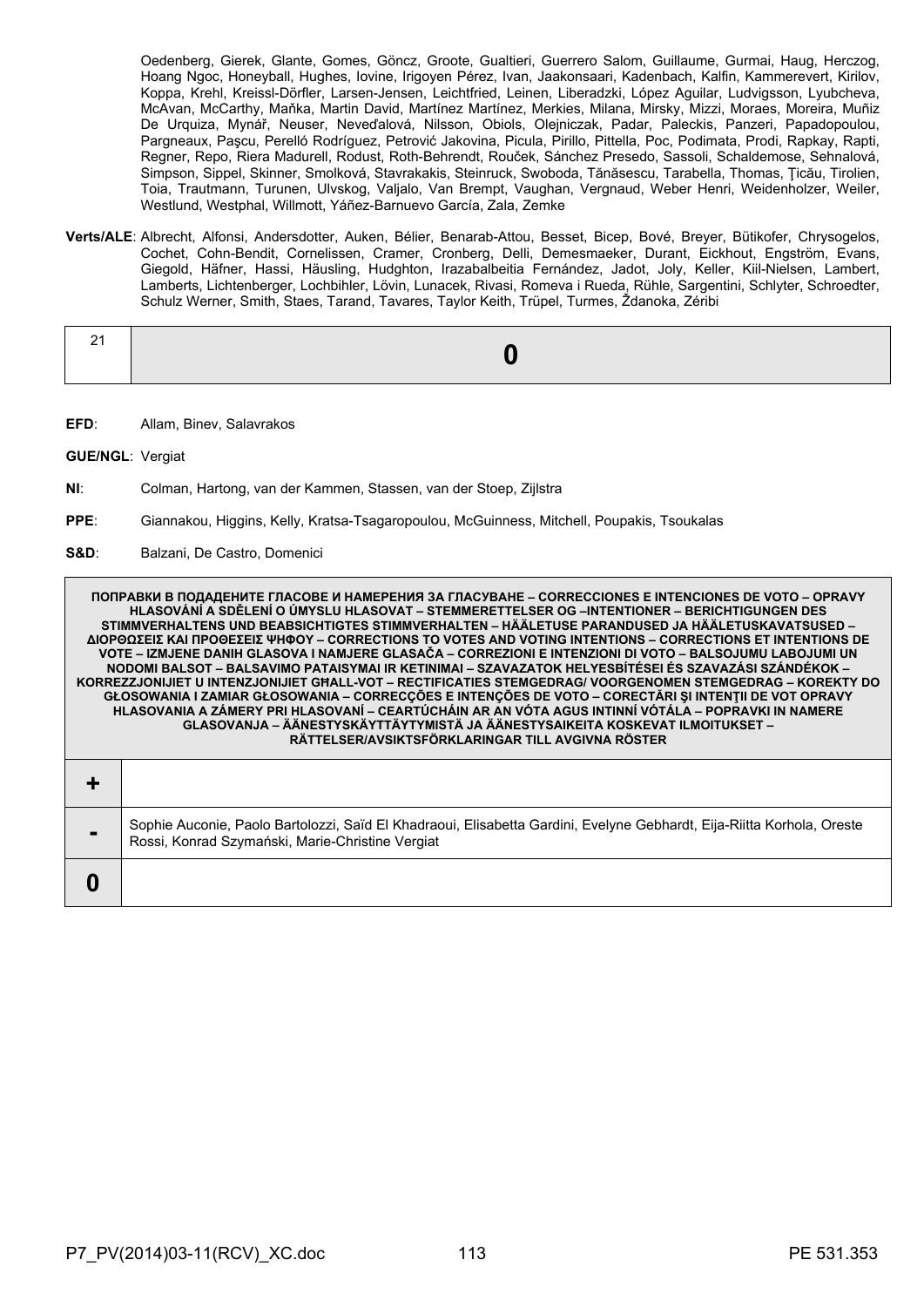| 315 | __ |  |
|-----|----|--|
|     |    |  |

- **ALDE**: Aylward, van Baalen, Bearder, Bennion, Bilbao Barandica, Bowles, Creutzmann, Crowley, Davies, Donskis, Duff, Gallagher, Gerbrandy, Hall, Harkin, Ilchev, in 't Veld, Jäätteenmäki, Jensen, Johansson, Kacin, Kazak, Klinz, Koch-Mehrin, Kozlík, Krahmer, Lambsdorff, Løkkegaard, Ludford, Lyon, McMillan-Scott, Manders, Meissner, Mulder, Newton Dunn, Nicolai, Ojuland, Oviir, Panayotov, Parvanova, Paulsen, Reimers, Ries, Rohde, Savisaar-Toomast, Schaake, Schmidt, Silaghi, Takkula, Taylor Rebecca, Thein, Theurer, Torvalds, Tremosa i Balcells, Vajgl, Vălean, Verhofstadt, Vitkauskaite Bernard, Watson, Weber Renate, Wikström
- **ECR**: Andreasen, Ashworth, Atkins, Bielan, Bokros, Bradbourn, Callanan, Campbell Bannerman, Češková, Chichester, van Dalen, De Martini, Elles, Eppink, Fajmon, Ford, Foster, Fox, Girling, Hannan, Harbour, Kamall, Kamiński, Karim, Kirkhope, Kožušník, Legutko, McClarkin, McIntyre, Migalski, Nicholson, Ouzký, Piotrowski, Poręba, Stevenson, Strejček, Sturdy, Szymański, Tannock, Tomaševski, Tomašić, Tošenovský, Van Orden, Vlasák, Yannakoudakis, Zahradil, Zasada, Zīle
- **EFD**: Belder, Imbrasas, Kurski, Paška, Salavrakos, Terho, Ziobro
- **GUE/NGL**: Ernst, Ferreira João, Flasarová, Händel, Klute, Kohlíček, Lösing, Maštálka, Mélenchon, Meyer, Michels, Omarjee, Ransdorf, Rubiks, Sousa, Vuljanić, Wils, Zimmer, Zuber
- **NI**: Brons, Dodds, Griffin, Hartong, van der Kammen, Kovács, Mölzer, Morvai, Nattrass, Obermayr, Sosa Wagner, Stassen, Stoyanov, Zijlstra
- **PPE**: Delvaux, Essayah, Pietikäinen, Sarvamaa
- **S&D**: Abela Baldacchino, Alves, Andrés Barea, Andrieu, Arlacchi, Attard-Montalto, Ayala Sender, Badia i Cutchet, Balčytis, Baldini, Balzani, Berès, Berlinguer, Berman, Blinkevičiūtė, Borzan, Boştinaru, Brzobohatá, Bullmann, Capoulas Santos, Caronna, Cashman, Castex, Cercas, Christensen, Cliveti, Cofferati, Correia de Campos, Costa, Costello, Cottigny, Cuschieri, Cutaş, Daerden, Dăncilă, Danellis, De Angelis, De Castro, De Keyser, Domenici, Droutsas, Dušek, El Khadraoui, Enciu, Ertug, Estrela, Fajon, Falbr, Flašíková Beňová, Fleckenstein, Frigo, Garcés Ramón, García-Hierro Caraballo, García Pérez, Gardiazábal Rubial, Gebhardt, Geier, Geringer de Oedenberg, Gierek, Glante, Goebbels, Gomes, Groote, Gualtieri, Guerrero Salom, Guillaume, Gurmai, Haug, Herczog, Hoang Ngoc, Honeyball, Howitt, Hughes, Iovine, Irigoyen Pérez, Ivan, Jaakonsaari, Kadenbach, Kalfin, Kammerevert, Kirilov, Koppa, Krehl, Kreissl-Dörfler, Larsen-Jensen, Leichtfried, Leinen, Liberadzki, López Aguilar, Lyubcheva, McAvan, McCarthy, Maňka, Martin David, Martínez Martínez, Merkies, Milana, Mirsky, Mizzi, Moraes, Moreira, Muñiz De Urquiza, Mynář, Neuser, Neveďalová, Obiols, Olejniczak, Padar, Paleckis, Panzeri, Papadopoulou, Pargneaux, Paşcu, Perelló Rodríguez, Petrović Jakovina, Picula, Pirillo, Pittella, Poc, Podimata, Prodi, Rapkay, Rapti, Regner, Repo, Riera Madurell, Rodust, Roth-Behrendt, Rouček, Sánchez Presedo, Sassoli, Schaldemose, Sehnalová, Senyszyn, Simon, Simpson, Sippel, Skinner, Smolková, Stavrakakis, Steinruck, Stihler, Swoboda, Tănăsescu, Tarabella, Thomas, Ţicău, Tirolien, Toia, Trautmann, Turunen, Valjalo, Van Brempt, Vaughan, Vergnaud, Weber Henri, Weiler, Westphal, Willmott, Yáñez-Barnuevo García, Zala, Zemke

| 342 |  |
|-----|--|
|     |  |

- **ALDE**: Bennahmias, Chatzimarkakis, de Sarnez, Goulard, Griesbeck, Hirsch, Lepage, Rinaldi, Rochefort, Uggias, Vattimo, Werthmann, Zanoni
- **ECR**: Czarnecki, Kowal, Muscardini, Rosbach
- **EFD**: Agnew, Batten, Bizzotto, Clark, (The Earl of) Dartmouth, Fontana, Helmer, Morganti, Provera, Salvini, Speroni, Włosowicz
- **GUE/NGL**: Anderson, Angourakis, Chountis, Gustafsson, Hadjigeorgiou, de Jong, Kari, Liotard, Murphy, Toussas, Triantaphyllides
- **NI**: Bonanini, Borghezio, Childers, Ehrenhauser, Gollnisch, Le Pen Jean-Marie, Martin Hans-Peter, Stadler, van der Stoep, Vadim Tudor, Zamfirescu
- PPE: Angelilli, Antonescu, Arias Echeverría, Auconie, Audy, Ayuso, Bach, Bagó, Balz, Bánki, Bartolozzi, Băsescu, Bastos, Bauer, Becker, Belet, Bendtsen, Berlato, Bertot, Bonsignore, Borissov, Borys, Boulland, Bratkowski, Brok, Bušić, Cadec, van de Camp, Cancian, Carvalho, Casini, Caspary, del Castillo Vera, Cavada, Coelho, Comi, Corazza Bildt, Correa Zamora, Danjean, Dati, Daul, David, De Mita, Deß, Díaz de Mera García Consuegra, Dorfmann, Ehler, Engel, Estaràs Ferragut, Feio, Ferber, Fernandes, Fidanza, Fisas Ayxela, Fjellner, Florenz, Fraga Estévez, Gabriel, Gahler, Gál, Gallo, Gáll-Pelcz, Gardini, Garriga Polledo, Gauzès, Giannakou, Glattfelder, de Grandes Pascual, Gräßle, Grosch, Grossetête,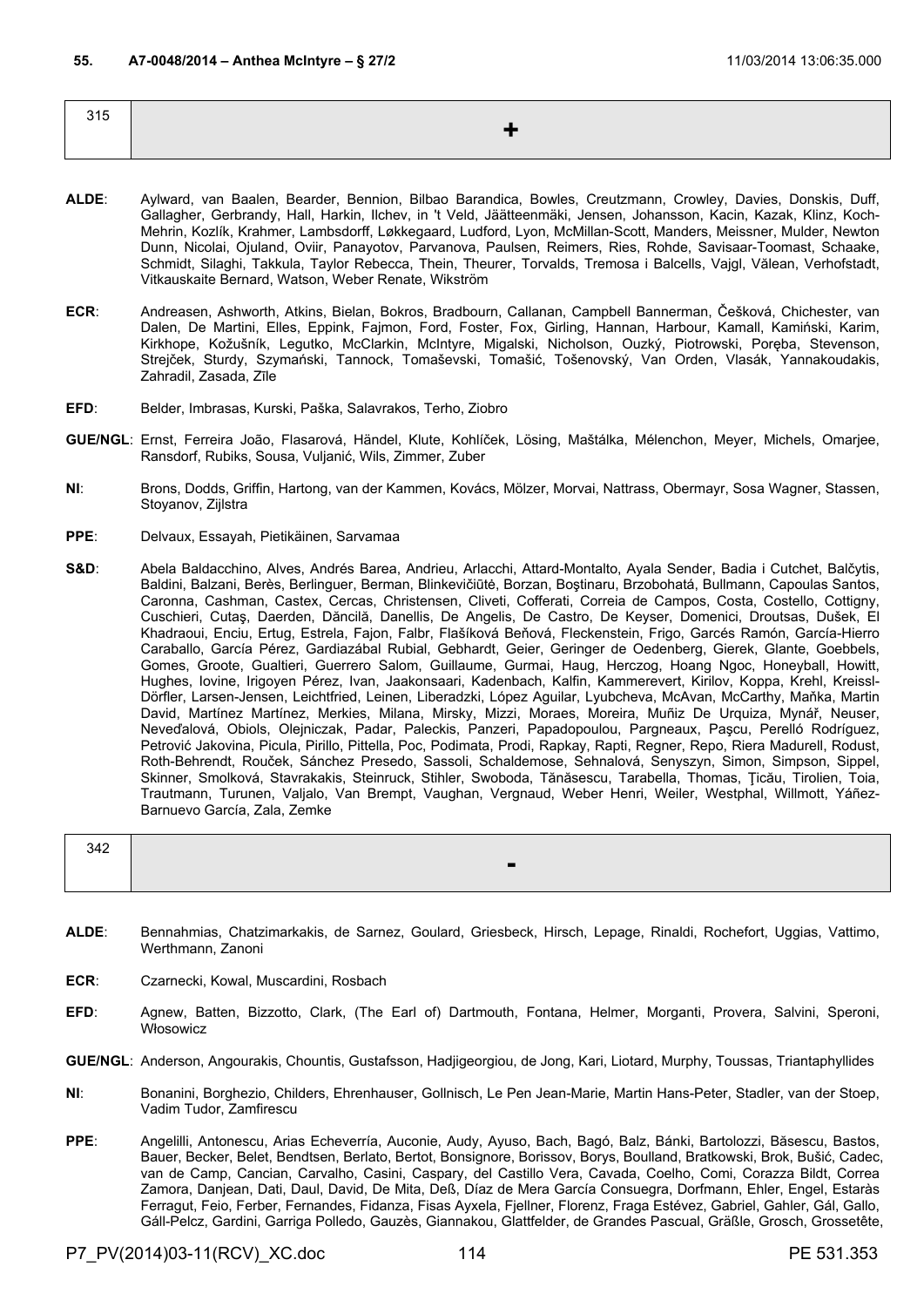Grzyb, Gutiérrez-Cortines, Gyürk, Handzlik, Hankiss, Herranz García, Hibner, Higgins, Hohlmeier, Hökmark, Hortefeux, Hübner, Iacolino, Ibrisagic, Iturgaiz Angulo, Jahr, Járóka, Jazłowiecka, Jędrzejewska, Jeggle, Jiménez-Becerril Barrio, Jordan, Juvin, Kaczmarek, Kalinowski, Kalniete, Karas, Kariņš, Kastler, Kelam, Kelly, Klaß, Koch, Korhola, Kósa, Köstinger, Kovatchev, Kozłowski, Kratsa-Tsagaropoulou, Kuhn, Kukan, Lamassoure, Langen, La Via, Le Grip, Liese, Lisek, Lope Fontagné, López-Istúriz White, Luhan, Łukacijewska, Lulling, McGuinness, Macovei, Maletić, Malinov, Mann, Marcinkiewicz, Marinescu, Mastella, Matera, Mato Adrover, Matula, Mayer, Mazej Kukovič, Mazzoni, Melo, Mészáros, Metsola, Mikolášik, Millán Mon, Mitchell, Morin-Chartier, Motti, Naranjo Escobar, Niculescu, Niebler, Nitras, Olbrycht, Oomen-Ruijten, Ortiz Vilella, Őry, Pack, Panayotova, Patrão Neves, Patriciello, Peterle, Pieper, Pirker, Pitsillides, Plenković, Ponga, Posselt, Poupakis, Preda, Protasiewicz, Proust, Quisthoudt-Rowohl, Rangel, Reul, Riquet, Roithová, Ronzulli, Ross, Rossi, Rübig, Šadurskis, Saïfi, Salafranca Sánchez-Neyra, Salatto, Sanchez-Schmid, Saryusz-Wolski, Saudargas, Schnellhardt, Schnieber-Jastram, Schöpflin, Schwab, Scurria, Sedó i Alabart, Seeber, Siekierski, Silvestris, Skrzydlewska, Sógor, Sommer, Sonik, Šťastný, Stauner, Stier, Stolojan, Striffler, Šuica, Surján, Svensson, Szájer, Teixeira, Theocharous, Thun und Hohenstein, Thyssen, Tőkés, Trematerra, Tsoukalas, Ulmer, Urutchev, Vaidere, Verheyen, Vidal-Quadras, Voss, Weber Manfred, Wieland, Winkler Hermann, Winkler Iuliu, Wortmann-Kool, Záborská, Zalba Bidegain, Zaleski, Zanicchi, Zeller, Zver

- **S&D**: Arsenis, Färm, Göncz, Ludvigsson, Nilsson, Ulvskog, Weidenholzer, Westlund
- **Verts/ALE**: Albrecht, Alfonsi, Auken, Bélier, Benarab-Attou, Besset, Bicep, Bové, Breyer, Bütikofer, Chrysogelos, Cochet, Cohn-Bendit, Cornelissen, Cramer, Cronberg, Delli, Durant, Eickhout, Engström, Evans, Giegold, Häfner, Hassi, Häusling, Hudghton, Irazabalbeitia Fernández, Jadot, Joly, Keller, Kiil-Nielsen, Lambert, Lamberts, Lichtenberger, Lochbihler, Lövin, Lunacek, Rivasi, Romeva i Rueda, Rühle, Sargentini, Schlyter, Schroedter, Schulz Werner, Smith, Staes, Tarand, Tavares, Taylor Keith, Trüpel, Turmes, Ždanoka, Zéribi

| . . |  |
|-----|--|

**ALDE**: Goerens

**0**

**EFD**: Allam, Binev, Messerschmidt, Vanhecke

**GUE/NGL**: Le Hyaric, Vergiat

**NI**: Claeys, Colman, Szegedi

**Verts/ALE**: Andersdotter, Demesmaeker

**ПОПРАВКИ В ПОДАДЕНИТЕ ГЛАСОВЕ И НАМЕРЕНИЯ ЗА ГЛАСУВАНЕ – CORRECCIONES E INTENCIONES DE VOTO – OPRAVY HLASOVÁNÍ A SDĚLENÍ O ÚMYSLU HLASOVAT – STEMMERETTELSER OG –INTENTIONER – BERICHTIGUNGEN DES STIMMVERHALTENS UND BEABSICHTIGTES STIMMVERHALTEN – HÄÄLETUSE PARANDUSED JA HÄÄLETUSKAVATSUSED – ΔΙΟΡΘΩΣΕΙΣ ΚΑΙ ΠΡΟΘΕΣΕΙΣ ΨΗΦΟΥ – CORRECTIONS TO VOTES AND VOTING INTENTIONS – CORRECTIONS ET INTENTIONS DE VOTE – IZMJENE DANIH GLASOVA I NAMJERE GLASAČA – CORREZIONI E INTENZIONI DI VOTO – BALSOJUMU LABOJUMI UN NODOMI BALSOT – BALSAVIMO PATAISYMAI IR KETINIMAI – SZAVAZATOK HELYESBÍTÉSEI ÉS SZAVAZÁSI SZÁNDÉKOK – KORREZZJONIJIET U INTENZJONIJIET GĦALL-VOT – RECTIFICATIES STEMGEDRAG/ VOORGENOMEN STEMGEDRAG – KOREKTY DO GŁOSOWANIA I ZAMIAR GŁOSOWANIA – CORRECÇÕES E INTENÇÕES DE VOTO – CORECTĂRI ŞI INTENŢII DE VOT OPRAVY HLASOVANIA A ZÁMERY PRI HLASOVANÍ – CEARTÚCHÁIN AR AN VÓTA AGUS INTINNÍ VÓTÁLA – POPRAVKI IN NAMERE GLASOVANJA – ÄÄNESTYSKÄYTTÄYTYMISTÄ JA ÄÄNESTYSAIKEITA KOSKEVAT ILMOITUKSET – RÄTTELSER/AVSIKTSFÖRKLARINGAR TILL AVGIVNA RÖSTER + -** Sirpa Pietikäinen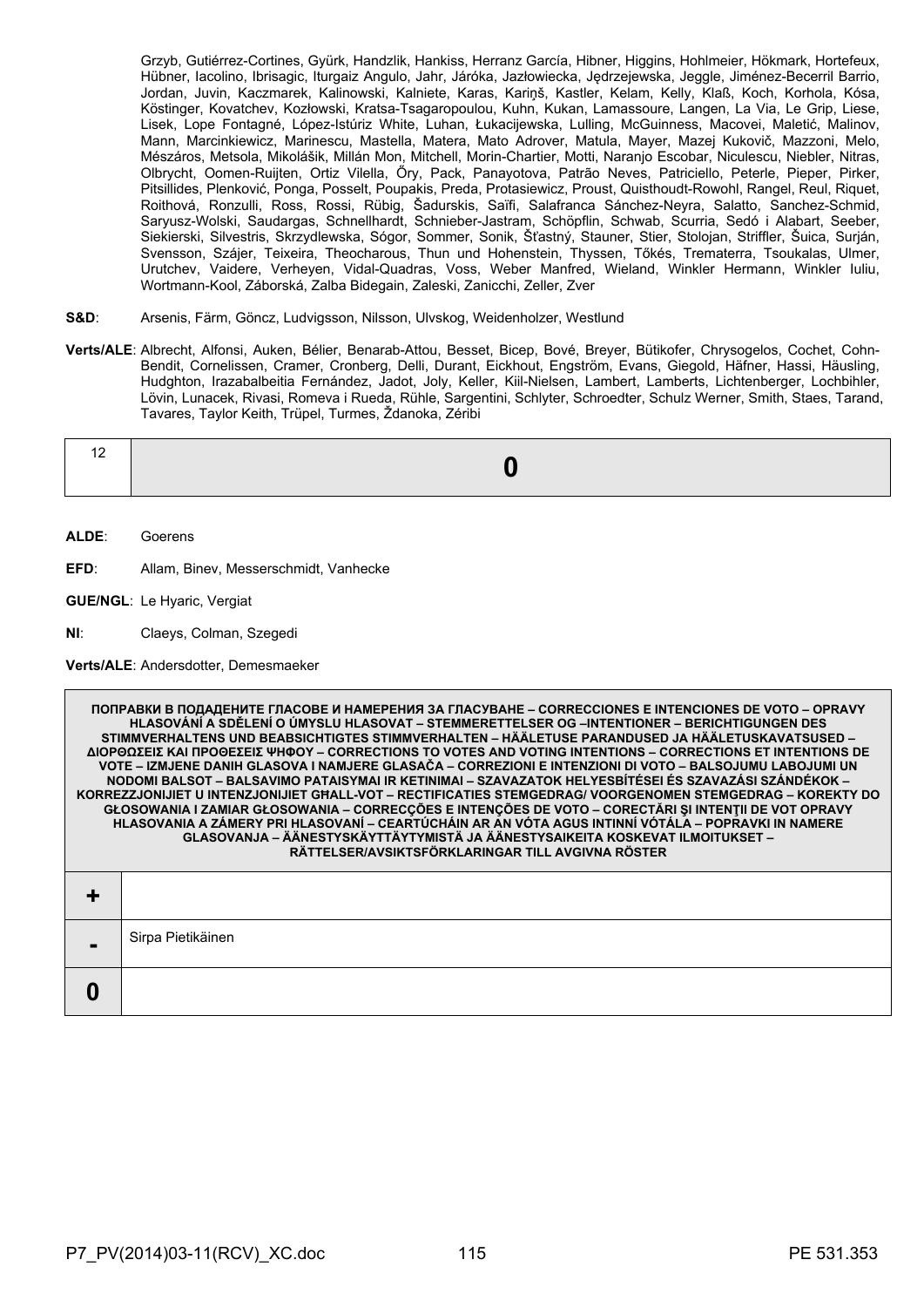| 113 |      |
|-----|------|
|     | ▚▗▙▚ |
|     |      |

- **ALDE**: Aylward, van Baalen, Bearder, Bennion, Bowles, Chatzimarkakis, Creutzmann, Crowley, Davies, Donskis, Duff, Hall, Ilchev, Jäätteenmäki, Jensen, Johansson, Kacin, Kazak, Koch-Mehrin, Kozlík, Lambsdorff, Løkkegaard, Ludford, Lyon, McMillan-Scott, Manders, Meissner, Mulder, Newton Dunn, Nicolai, Ojuland, Oviir, Panayotov, Parvanova, Paulsen, Reimers, Ries, Rohde, Savisaar-Toomast, Schmidt, Silaghi, Taylor Rebecca, Thein, Theurer, Torvalds, Tremosa i Balcells, Vajgl, Vălean, Verhofstadt, Watson, Weber Renate, Wikström
- **ECR**: Andreasen, Ashworth, Atkins, Bokros, Bradbourn, Callanan, Campbell Bannerman, Češková, Chichester, Czarnecki, van Dalen, De Martini, Elles, Eppink, Fajmon, Ford, Foster, Fox, Girling, Hannan, Harbour, Kamall, Karim, Kirkhope, Kožušník, McClarkin, McIntyre, Nicholson, Stevenson, Strejček, Sturdy, Tannock, Tomašić, Tošenovský, Van Orden, Vlasák, Yannakoudakis, Zahradil, Zasada
- **EFD**: Allam, Belder, Imbrasas, Paška, Terho
- **NI**: Dodds
- **PPE**: Belet, van de Camp, Corazza Bildt, Delvaux, Florenz, Jahr, Klaß, Koch, Lope Fontagné, van Nistelrooij, Oomen-Ruijten, Thyssen, Wortmann-Kool
- **S&D**: Balčytis, Goebbels, Haug

| $\sim$ $\sim$<br>ນວບ |  |
|----------------------|--|
|                      |  |
|                      |  |
|                      |  |

- **ALDE**: Bennahmias, de Sarnez, Gerbrandy, Goulard, Griesbeck, Harkin, Hirsch, in 't Veld, Lepage, Rinaldi, Rochefort, Schaake, Takkula, Uggias, Vattimo, Vitkauskaite Bernard, Werthmann, Zanoni
- **ECR**: Bielan, Kamiński, Kowal, Legutko, Migalski, Muscardini, Piotrowski, Poręba, Rosbach, Szymański, Tomaševski
- **EFD**: Agnew, Batten, Binev, Bizzotto, Clark, (The Earl of) Dartmouth, Fontana, Helmer, Kurski, Messerschmidt, Morganti, Provera, Salvini, Speroni, Włosowicz, Ziobro
- **GUE/NGL**: Anderson, Angourakis, Chountis, Ernst, Ferreira João, Flasarová, Gustafsson, Hadjigeorgiou, Händel, de Jong, Kari, Klute, Kohlíček, Le Hyaric, Liotard, Lösing, Maštálka, Mélenchon, Meyer, Michels, Murphy, Omarjee, Ransdorf, Rubiks, Sousa, Toussas, Triantaphyllides, Vergiat, Vuljanić, Wils, Zimmer, Zuber
- **NI**: Bonanini, Brons, Childers, Ehrenhauser, Griffin, Hartong, van der Kammen, Kovács, Martin Hans-Peter, Morvai, Nattrass, Sosa Wagner, Stadler, Stassen, van der Stoep, Stoyanov, Szegedi, Vadim Tudor, Zamfirescu, Zijlstra
- PPE: Angelilli, Antonescu, Arias Echeverría, Auconie, Audy, Ayuso, Bach, Bagó, Balz, Bánki, Bartolozzi, Băsescu, Bastos, Bauer, Becker, Bendtsen, Berlato, Bertot, Bonsignore, Borissov, Borys, Boulland, Bratkowski, Brok, Bušić, Cadec, Cancian, Carvalho, Casini, Caspary, del Castillo Vera, Cavada, Coelho, Comi, Danjean, Dati, Daul, David, De Mita, Deß, Díaz de Mera García Consuegra, Dorfmann, Ehler, Engel, Essayah, Estaràs Ferragut, Feio, Ferber, Fernandes, Fidanza, Fisas Ayxela, Fjellner, Fraga Estévez, Gabriel, Gahler, Gál, Gallo, Gáll-Pelcz, Gardini, Gauzès, Giannakou, Glattfelder, de Grandes Pascual, Gräßle, Grosch, Grossetête, Grzyb, Gutiérrez-Cortines, Gyürk, Handzlik, Hankiss, Herranz García, Hibner, Higgins, Hohlmeier, Hökmark, Hortefeux, Hübner, Iacolino, Ibrisagic, Iturgaiz Angulo, Járóka, Jazłowiecka, Jędrzejewska, Jeggle, Jiménez-Becerril Barrio, Jordan, Juvin, Kaczmarek, Kalinowski, Kalniete, Karas, Kariņš, Kastler, Kelam, Kelly, Korhola, Kósa, Köstinger, Kovatchev, Kozłowski, Kratsa-Tsagaropoulou, Kuhn, Kukan, Lamassoure, Langen, La Via, Le Grip, Liese, Lisek, López-Istúriz White, Luhan, Łukacijewska, Lulling, McGuinness, Macovei, Maletić, Malinov, Mann, Marcinkiewicz, Marinescu, Mastella, Matera, Mato Adrover, Matula, Mayer, Mazej Kukovič, Mazzoni, Melo, Mészáros, Metsola, Mikolášik, Millán Mon, Mitchell, Morin-Chartier, Motti, Naranjo Escobar, Niculescu, Niebler, Nitras, Olbrycht, Ortiz Vilella, Őry, Pack, Panayotova, Patrão Neves, Patriciello, Peterle, Pieper, Pietikäinen, Pirker, Pitsillides, Plenković, Ponga, Posselt, Poupakis, Preda, Protasiewicz, Proust, Quisthoudt-Rowohl, Rangel, Reul, Riquet, Roithová, Ronzulli, Ross, Rossi, Rübig, Šadurskis, Saïfi, Salafranca Sánchez-Neyra, Salatto, Sanchez-Schmid, Sarvamaa, Saryusz-Wolski, Saudargas, Schnellhardt, Schnieber-Jastram, Schöpflin, Schwab, Scurria, Sedó i Alabart, Seeber, Siekierski, Silvestris, Skrzydlewska, Sógor, Sommer, Sonik, Šťastný, Stauner, Stier, Stolojan, Striffler, Šuica, Surján, Svensson, Szájer, Teixeira, Theocharous, Thun und Hohenstein, Tőkés, Trematerra, Tsoukalas, Ulmer, Urutchev, Vaidere, Verheyen, Vidal-Quadras, Voss, Weber Manfred, Wieland, Winkler Hermann, Winkler Iuliu, Záborská, Zalba Bidegain, Zaleski, Zanicchi, Zeller, Zver
- **S&D**: Abela Baldacchino, Alves, Andrés Barea, Andrieu, Arlacchi, Arsenis, Attard-Montalto, Ayala Sender, Badia i Cutchet, Baldini, Balzani, Berès, Berlinguer, Berman, Blinkevičiūtė, Borzan, Boştinaru, Brzobohatá, Bullmann, Capoulas Santos, Caronna, Cashman, Castex, Cercas, Christensen, Cliveti, Cofferati, Costa, Costello, Cottigny, Cuschieri, Cutaş,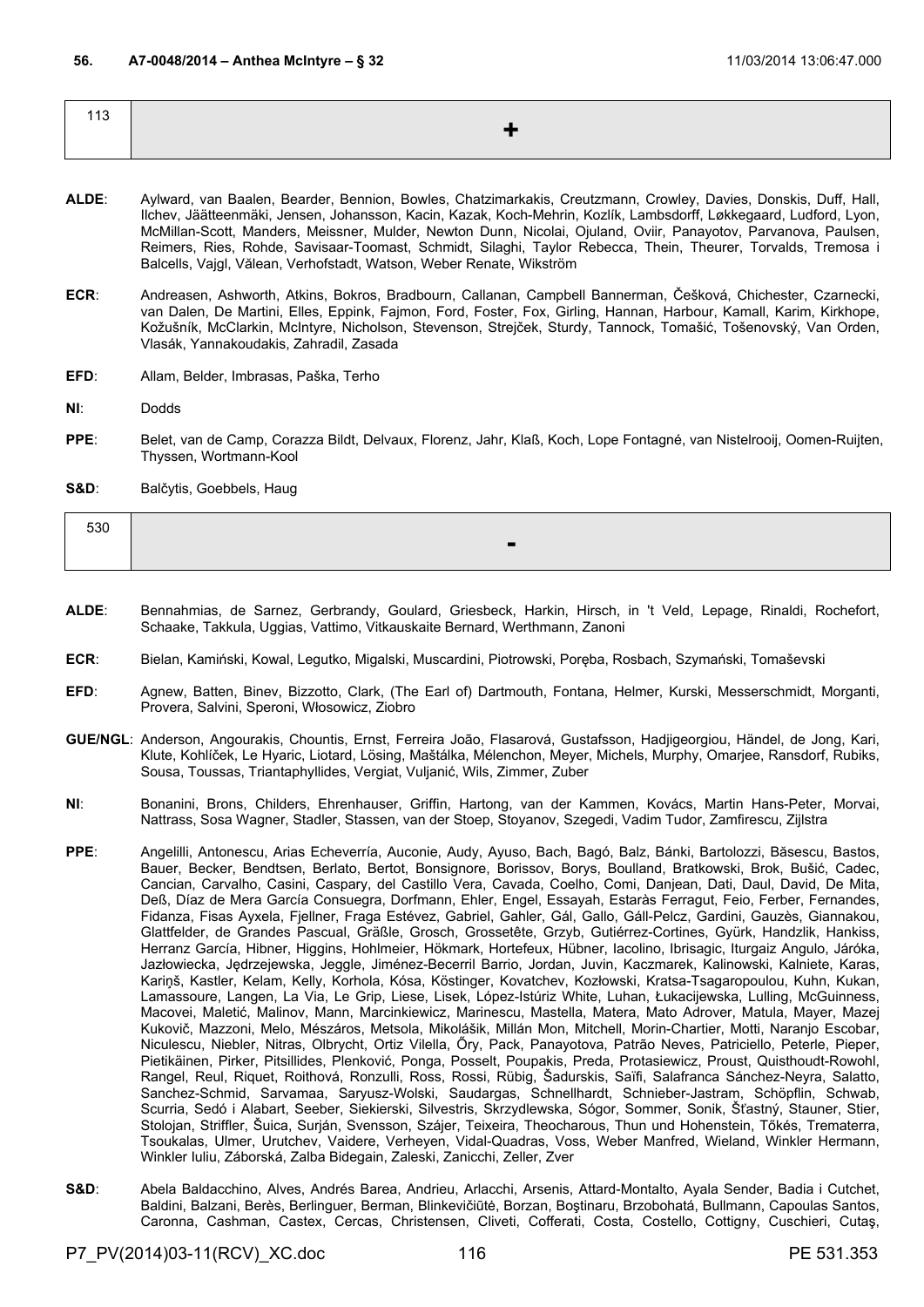Daerden, Dăncilă, Danellis, De Angelis, De Keyser, Domenici, Droutsas, Dušek, El Khadraoui, Enciu, Ertug, Estrela, Fajon, Falbr, Färm, Flašíková Beňová, Fleckenstein, Frigo, Garcés Ramón, García-Hierro Caraballo, García Pérez, Gardiazábal Rubial, Gebhardt, Geier, Geringer de Oedenberg, Gierek, Glante, Gomes, Göncz, Groote, Gualtieri, Guerrero Salom, Guillaume, Gurmai, Herczog, Hoang Ngoc, Honeyball, Howitt, Hughes, Iovine, Irigoyen Pérez, Ivan, Jaakonsaari, Kadenbach, Kalfin, Kammerevert, Kirilov, Koppa, Krehl, Kreissl-Dörfler, Larsen-Jensen, Leichtfried, Leinen, Liberadzki, López Aguilar, Ludvigsson, Lyubcheva, McAvan, McCarthy, Maňka, Martin David, Martínez Martínez, Merkies, Milana, Mirsky, Mizzi, Moraes, Muñiz De Urquiza, Mynář, Neuser, Neveďalová, Nilsson, Obiols, Olejniczak, Padar, Paleckis, Panzeri, Papadopoulou, Pargneaux, Paşcu, Perelló Rodríguez, Petrović Jakovina, Picula, Pirillo, Pittella, Poc, Podimata, Prodi, Rapkay, Rapti, Regner, Riera Madurell, Rodust, Roth-Behrendt, Rouček, Sánchez Presedo, Sassoli, Schaldemose, Sehnalová, Senyszyn, Simon, Simpson, Sippel, Skinner, Smolková, Stavrakakis, Steinruck, Stihler, Swoboda, Tănăsescu, Tarabella, Thomas, Ţicău, Tirolien, Trautmann, Turunen, Ulvskog, Valjalo, Van Brempt, Vaughan, Vergnaud, Weber Henri, Weidenholzer, Weiler, Westlund, Willmott, Yáñez-Barnuevo García, Zala, Zemke

**Verts/ALE**: Albrecht, Alfonsi, Auken, Bélier, Benarab-Attou, Besset, Bicep, Bové, Breyer, Bütikofer, Chrysogelos, Cochet, Cohn-Bendit, Cornelissen, Cramer, Cronberg, Delli, Durant, Eickhout, Engström, Evans, Giegold, Häfner, Hassi, Häusling, Hudghton, Irazabalbeitia Fernández, Jadot, Joly, Keller, Kiil-Nielsen, Lambert, Lamberts, Lichtenberger, Lochbihler, Lövin, Lunacek, Rivasi, Romeva i Rueda, Rühle, Sargentini, Schlyter, Schroedter, Schulz Werner, Smith, Staes, Tavares, Taylor Keith, Trüpel, Turmes, Ždanoka, Zéribi

- **EFD**: Salavrakos, Vanhecke
- **NI**: Claeys, Colman, Gollnisch, Le Pen Jean-Marie, Mölzer, Obermayr
- **S&D**: De Castro, Moreira, Repo

**Verts/ALE**: Andersdotter, Demesmaeker

**ПОПРАВКИ В ПОДАДЕНИТЕ ГЛАСОВЕ И НАМЕРЕНИЯ ЗА ГЛАСУВАНЕ – CORRECCIONES E INTENCIONES DE VOTO – OPRAVY HLASOVÁNÍ A SDĚLENÍ O ÚMYSLU HLASOVAT – STEMMERETTELSER OG –INTENTIONER – BERICHTIGUNGEN DES STIMMVERHALTENS UND BEABSICHTIGTES STIMMVERHALTEN – HÄÄLETUSE PARANDUSED JA HÄÄLETUSKAVATSUSED – ΔΙΟΡΘΩΣΕΙΣ ΚΑΙ ΠΡΟΘΕΣΕΙΣ ΨΗΦΟΥ – CORRECTIONS TO VOTES AND VOTING INTENTIONS – CORRECTIONS ET INTENTIONS DE VOTE – IZMJENE DANIH GLASOVA I NAMJERE GLASAČA – CORREZIONI E INTENZIONI DI VOTO – BALSOJUMU LABOJUMI UN NODOMI BALSOT – BALSAVIMO PATAISYMAI IR KETINIMAI – SZAVAZATOK HELYESBÍTÉSEI ÉS SZAVAZÁSI SZÁNDÉKOK – KORREZZJONIJIET U INTENZJONIJIET GĦALL-VOT – RECTIFICATIES STEMGEDRAG/ VOORGENOMEN STEMGEDRAG – KOREKTY DO GŁOSOWANIA I ZAMIAR GŁOSOWANIA – CORRECÇÕES E INTENÇÕES DE VOTO – CORECTĂRI ŞI INTENŢII DE VOT OPRAVY HLASOVANIA A ZÁMERY PRI HLASOVANÍ – CEARTÚCHÁIN AR AN VÓTA AGUS INTINNÍ VÓTÁLA – POPRAVKI IN NAMERE GLASOVANJA – ÄÄNESTYSKÄYTTÄYTYMISTÄ JA ÄÄNESTYSAIKEITA KOSKEVAT ILMOITUKSET – RÄTTELSER/AVSIKTSFÖRKLARINGAR TILL AVGIVNA RÖSTER**

| Anna Maria Corazza Bildt, Verónica Lope Fontagné |
|--------------------------------------------------|
|                                                  |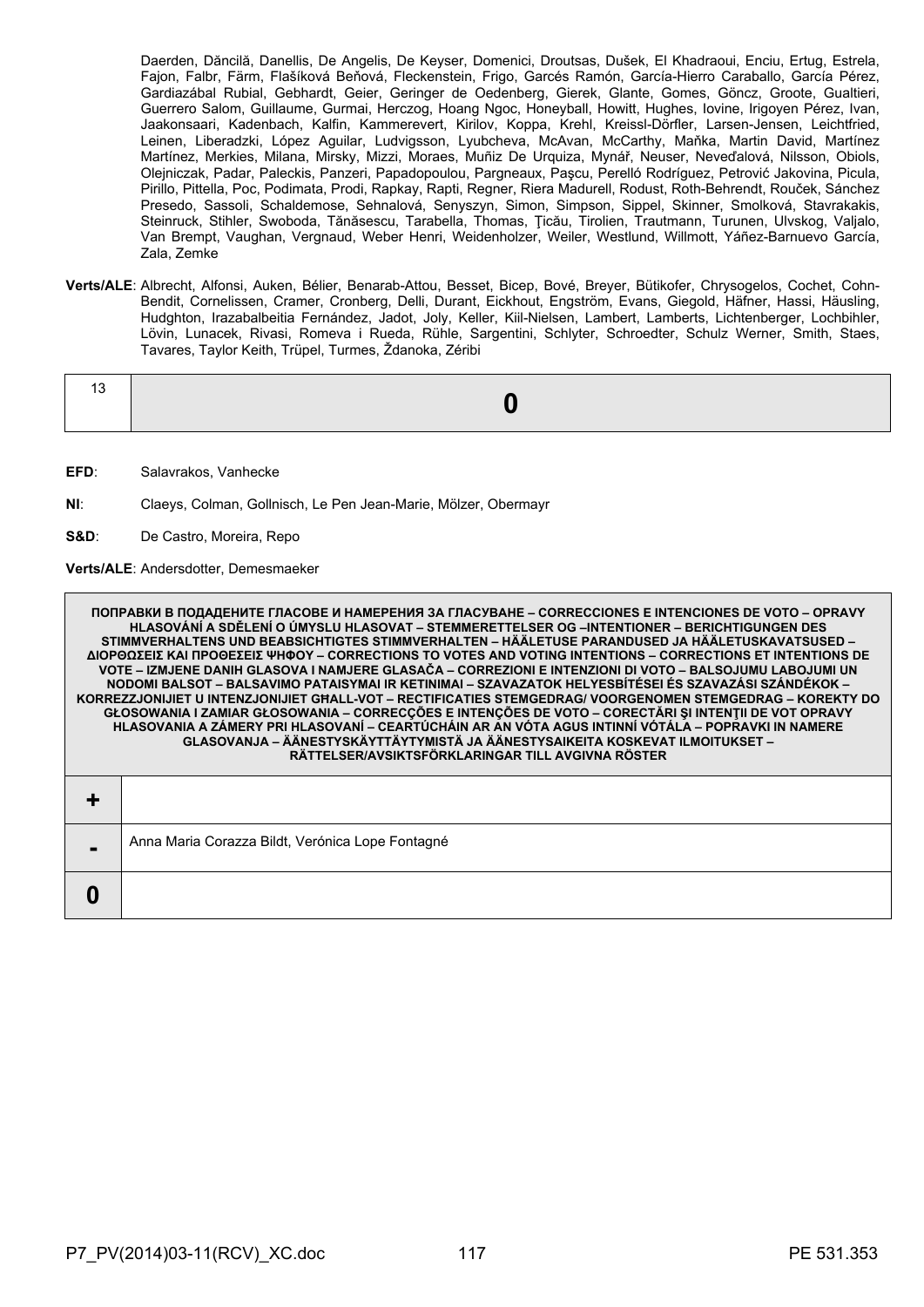| 354 | $\sim$ |
|-----|--------|
|     |        |

- **ALDE**: Aylward, van Baalen, Bearder, Bennion, Bilbao Barandica, Bowles, Creutzmann, Crowley, Davies, Donskis, Duff, Gallagher, Gerbrandy, Hall, Ilchev, in 't Veld, Jäätteenmäki, Jensen, Johansson, Kacin, Kazak, Koch-Mehrin, Kozlík, Krahmer, Lambsdorff, Løkkegaard, Ludford, Lyon, McMillan-Scott, Manders, Meissner, Mulder, Newton Dunn, Nicolai, Ojuland, Oviir, Panayotov, Parvanova, Paulsen, Reimers, Ries, Rohde, Savisaar-Toomast, Schaake, Schmidt, Silaghi, Takkula, Taylor Rebecca, Thein, Theurer, Torvalds, Tremosa i Balcells, Vajgl, Vălean, Verhofstadt, Vitkauskaite Bernard, Watson, Weber Renate, Wikström
- **ECR**: Andreasen, Ashworth, Atkins, Bielan, Bokros, Bradbourn, Callanan, Campbell Bannerman, Češková, Chichester, van Dalen, De Martini, Elles, Eppink, Fajmon, Ford, Foster, Fox, Girling, Hannan, Harbour, Kamall, Kamiński, Karim, Kirkhope, Kožušník, Legutko, McClarkin, McIntyre, Migalski, Muscardini, Nicholson, Ouzký, Piotrowski, Poręba, Stevenson, Strejček, Sturdy, Tannock, Tomaševski, Tomašić, Tošenovský, Van Orden, Vlasák, Yannakoudakis, Zahradil, Zasada, Zīle
- **EFD**: Allam, Belder, Kurski, Paška, Terho, Vanhecke, Ziobro
- **GUE/NGL**: Ernst, Flasarová, Hadjigeorgiou, Händel, Klute, Kohlíček, Le Hyaric, Lösing, Maštálka, Mélenchon, Michels, Omarjee, Ransdorf, Rubiks, Sousa, Triantaphyllides, Vergiat, Vuljanić, Wils, Zimmer, Zuber
- **NI**: Bonanini, Brons, Dodds, Griffin, Sosa Wagner, Stoyanov, Vadim Tudor
- **PPE**: Antonescu, Arias Echeverría, Auconie, Audy, Ayuso, Bach, Bagó, Balz, Bartolozzi, Băsescu, Bastos, Bauer, Becker, Belet, Bendtsen, Berlato, Bertot, Bonsignore, Borissov, Borys, Boulland, Bratkowski, Brok, Bušić, Cadec, van de Camp, Cancian, Carvalho, Casini, Caspary, del Castillo Vera, Cavada, Coelho, Comi, Correa Zamora, Danjean, Dati, Daul, David, Delvaux, De Mita, Deß, Díaz de Mera García Consuegra, Dorfmann, Ehler, Engel, Essayah, Estaràs Ferragut, Feio, Fernandes, Fidanza, Fisas Ayxela, Florenz, Fraga Estévez, Gabriel, Gahler, Gallo, Gardini, Garriga Polledo, Gauzès, de Grandes Pascual, Gräßle, Grosch, Grossetête, Grzyb, Gutiérrez-Cortines, Handzlik, Herranz García, Hibner, Higgins, Hohlmeier, Hortefeux, Hübner, Iacolino, Iturgaiz Angulo, Jahr, Jazłowiecka, Jędrzejewska, Jeggle, Jiménez-Becerril Barrio, Jordan, Juvin, Kaczmarek, Kalinowski, Kalniete, Karas, Kariņš, Kastler, Kelam, Kelly, Klaß, Koch, Korhola, Köstinger, Kovatchev, Kozłowski, Kuhn, Kukan, Lamassoure, Langen, La Via, Le Grip, Liese, Lisek, Lope Fontagné, López-Istúriz White, Luhan, Łukacijewska, Lulling, McGuinness, Macovei, Maletić, Malinov, Mann, Marcinkiewicz, Marinescu, Mastella, Matera, Mato Adrover, Matula, Mayer, Mazej Kukovič, Mazzoni, Melo, Mészáros, Metsola, Mikolášik, Millán Mon, Mitchell, Morin-Chartier, Motti, Naranjo Escobar, Niculescu, Niebler, van Nistelrooij, Nitras, Olbrycht, Oomen-Ruijten, Ortiz Vilella, Pack, Panayotova, Patrão Neves, Patriciello, Peterle, Pieper, Pietikäinen, Pirker, Pitsillides, Plenković, Ponga, Posselt, Preda, Protasiewicz, Proust, Quisthoudt-Rowohl, Rangel, Reul, Riquet, Roithová, Ronzulli, Ross, Rossi, Rübig, Šadurskis, Saïfi, Salafranca Sánchez-Neyra, Salatto, Sanchez-Schmid, Sarvamaa, Saryusz-Wolski, Saudargas, Schnellhardt, Schnieber-Jastram, Schwab, Scurria, Sedó i Alabart, Seeber, Siekierski, Silvestris, Skrzydlewska, Sógor, Sommer, Sonik, Šťastný, Stauner, Stolojan, Šuica, Svensson, Szájer, Teixeira, Theocharous, Thun und Hohenstein, Thyssen, Trematerra, Ulmer, Urutchev, Vaidere, Verheyen, Vidal-Quadras, Voss, Weber Manfred, Wieland, Wortmann-Kool, Záborská, Zalba Bidegain, Zaleski, Zanicchi, Zeller, Zver

## **S&D**: Goebbels, Roth-Behrendt

#### **Verts/ALE**: Demesmaeker

| 264 |                                                      |
|-----|------------------------------------------------------|
|     | $\overline{\phantom{0}}$<br>$\overline{\phantom{0}}$ |

- **ALDE**: Bennahmias, de Sarnez, Goulard, Griesbeck, Harkin, Hirsch, Lepage, Rinaldi, Rochefort, Uggias, Vattimo, Werthmann, Zanoni
- **ECR**: Rosbach

**EFD**: Bizzotto, Messerschmidt, Morganti, Provera, Speroni

- **GUE/NGL**: Anderson, Ferreira João, Gustafsson, de Jong, Kari, Liotard, Meyer, Murphy
- **NI**: Borghezio, Childers, Ehrenhauser, Kovács, Martin Hans-Peter, Morvai, Stadler, Zamfirescu
- **PPE**: Angelilli, Corazza Bildt, Ferber, Fjellner, Giannakou, Hökmark, Ibrisagic, Kratsa-Tsagaropoulou, Poupakis, Striffler, Tsoukalas, Winkler Hermann
- **S&D**: Abela Baldacchino, Alves, Andrés Barea, Andrieu, Arlacchi, Arsenis, Attard-Montalto, Ayala Sender, Badia i Cutchet,

P7\_PV(2014)03-11(RCV)\_XC.doc 118 118 PE 531.353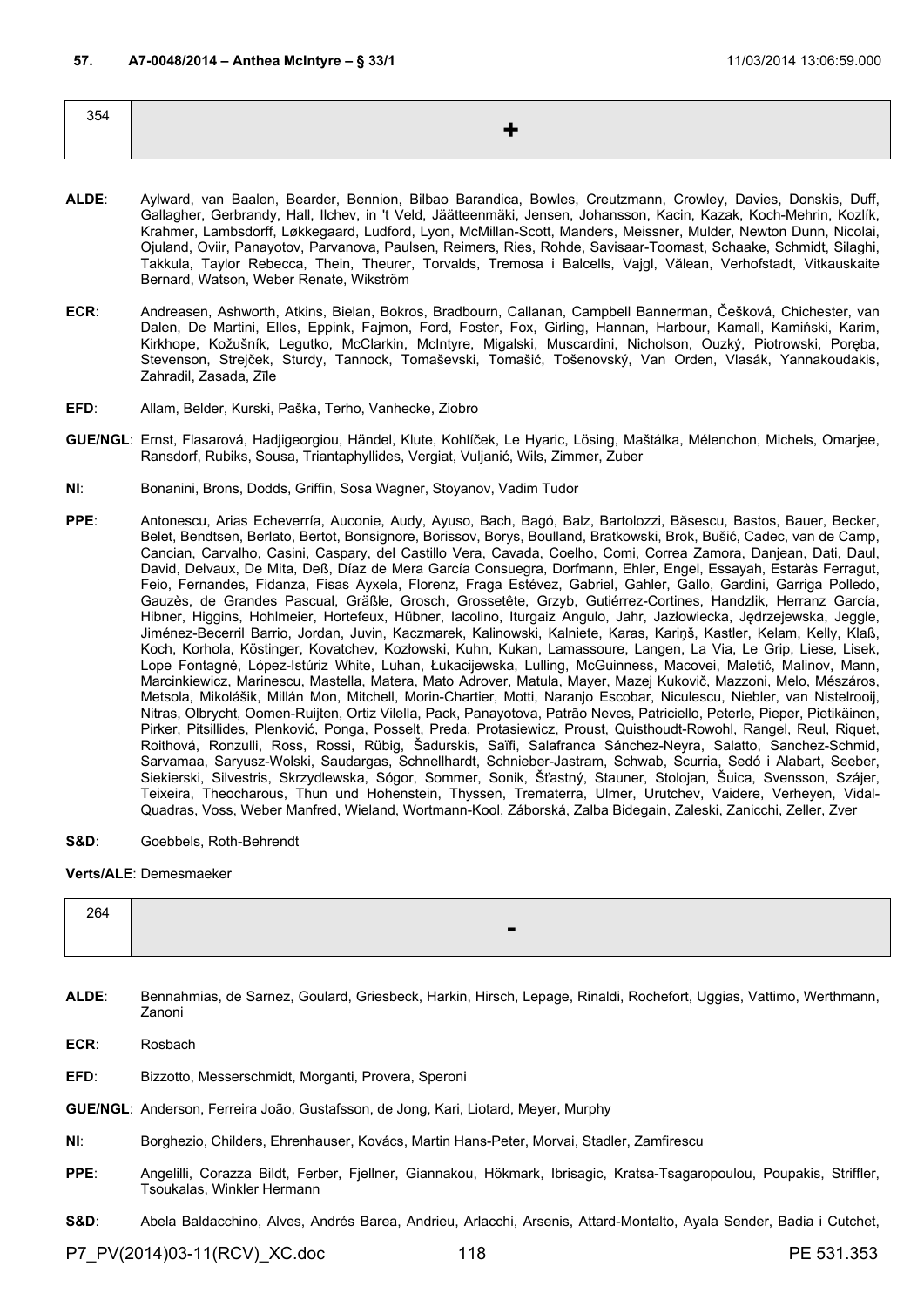Balčytis, Baldini, Balzani, Berès, Berlinguer, Berman, Blinkevičiūtė, Borzan, Boştinaru, Brzobohatá, Bullmann, Capoulas Santos, Caronna, Cashman, Castex, Cercas, Christensen, Cliveti, Cofferati, Correia de Campos, Costa, Costello, Cottigny, Cuschieri, Cutaş, Daerden, Dăncilă, Danellis, De Angelis, De Keyser, Domenici, Droutsas, Dušek, El Khadraoui, Enciu, Ertug, Estrela, Fajon, Falbr, Färm, Flašíková Beňová, Fleckenstein, Frigo, Garcés Ramón, García-Hierro Caraballo, García Pérez, Gardiazábal Rubial, Gebhardt, Geier, Geringer de Oedenberg, Gierek, Glante, Gomes, Göncz, Groote, Gualtieri, Guerrero Salom, Guillaume, Gurmai, Haug, Herczog, Hoang Ngoc, Honeyball, Howitt, Hughes, Iovine, Irigoyen Pérez, Ivan, Jaakonsaari, Kadenbach, Kalfin, Kammerevert, Kirilov, Koppa, Krehl, Kreissl-Dörfler, Larsen-Jensen, Leichtfried, Leinen, Liberadzki, López Aguilar, Ludvigsson, Lyubcheva, McAvan, McCarthy, Maňka, Martin David, Martínez Martínez, Merkies, Milana, Mirsky, Mizzi, Moraes, Muñiz De Urquiza, Mynář, Neuser, Neveďalová, Nilsson, Obiols, Olejniczak, Padar, Paleckis, Panzeri, Papadopoulou, Pargneaux, Paşcu, Perelló Rodríguez, Petrović Jakovina, Picula, Pirillo, Pittella, Podimata, Prodi, Rapkay, Rapti, Regner, Repo, Riera Madurell, Rodust, Rouček, Sánchez Presedo, Sassoli, Schaldemose, Sehnalová, Senyszyn, Simon, Simpson, Sippel, Skinner, Smolková, Stavrakakis, Steinruck, Stihler, Swoboda, Tănăsescu, Tarabella, Thomas, Ţicău, Tirolien, Toia, Trautmann, Turunen, Ulvskog, Valjalo, Van Brempt, Vaughan, Vergnaud, Weber Henri, Weidenholzer, Weiler, Westlund, Westphal, Willmott, Yáñez-Barnuevo García, Zala, Zemke

**Verts/ALE**: Albrecht, Alfonsi, Auken, Bélier, Benarab-Attou, Besset, Bicep, Bové, Breyer, Bütikofer, Chrysogelos, Cochet, Cohn-Bendit, Cornelissen, Cronberg, Delli, Durant, Eickhout, Engström, Evans, Giegold, Häfner, Hassi, Häusling, Hudghton, Irazabalbeitia Fernández, Jadot, Joly, Keller, Kiil-Nielsen, Lambert, Lamberts, Lichtenberger, Lochbihler, Lövin, Lunacek, Rivasi, Romeva i Rueda, Rühle, Sargentini, Schlyter, Schroedter, Schulz Werner, Smith, Staes, Tarand, Tavares, Taylor Keith, Trüpel, Turmes, Ždanoka, Zéribi

- **EFD**: Agnew, Batten, Binev, Clark, (The Earl of) Dartmouth, Fontana, Helmer, Imbrasas, Salavrakos, Salvini, Włosowicz
- **GUE/NGL**: Angourakis, Chountis, Toussas
- **NI**: Claeys, Colman, Gollnisch, Hartong, van der Kammen, Le Pen Jean-Marie, Mölzer, Nattrass, Obermayr, Stassen, van der Stoep, Szegedi, Zijlstra
- **PPE**: Bánki, Gál, Gáll-Pelcz, Glattfelder, Gyürk, Hankiss, Járóka, Kósa, Őry, Schöpflin, Surján, Tőkés, Winkler Iuliu
- **S&D**: De Castro, Moreira, Poc

**ПОПРАВКИ В ПОДАДЕНИТЕ ГЛАСОВЕ И НАМЕРЕНИЯ ЗА ГЛАСУВАНЕ – CORRECCIONES E INTENCIONES DE VOTO – OPRAVY HLASOVÁNÍ A SDĚLENÍ O ÚMYSLU HLASOVAT – STEMMERETTELSER OG –INTENTIONER – BERICHTIGUNGEN DES STIMMVERHALTENS UND BEABSICHTIGTES STIMMVERHALTEN – HÄÄLETUSE PARANDUSED JA HÄÄLETUSKAVATSUSED – ΔΙΟΡΘΩΣΕΙΣ ΚΑΙ ΠΡΟΘΕΣΕΙΣ ΨΗΦΟΥ – CORRECTIONS TO VOTES AND VOTING INTENTIONS – CORRECTIONS ET INTENTIONS DE VOTE – IZMJENE DANIH GLASOVA I NAMJERE GLASAČA – CORREZIONI E INTENZIONI DI VOTO – BALSOJUMU LABOJUMI UN NODOMI BALSOT – BALSAVIMO PATAISYMAI IR KETINIMAI – SZAVAZATOK HELYESBÍTÉSEI ÉS SZAVAZÁSI SZÁNDÉKOK – KORREZZJONIJIET U INTENZJONIJIET GĦALL-VOT – RECTIFICATIES STEMGEDRAG/ VOORGENOMEN STEMGEDRAG – KOREKTY DO GŁOSOWANIA I ZAMIAR GŁOSOWANIA – CORRECÇÕES E INTENÇÕES DE VOTO – CORECTĂRI ŞI INTENŢII DE VOT OPRAVY HLASOVANIA A ZÁMERY PRI HLASOVANÍ – CEARTÚCHÁIN AR AN VÓTA AGUS INTINNÍ VÓTÁLA – POPRAVKI IN NAMERE GLASOVANJA – ÄÄNESTYSKÄYTTÄYTYMISTÄ JA ÄÄNESTYSAIKEITA KOSKEVAT ILMOITUKSET – RÄTTELSER/AVSIKTSFÖRKLARINGAR TILL AVGIVNA RÖSTER +** Konrad Szymański

| л. | Marie-Christine Vergiat |
|----|-------------------------|
|    |                         |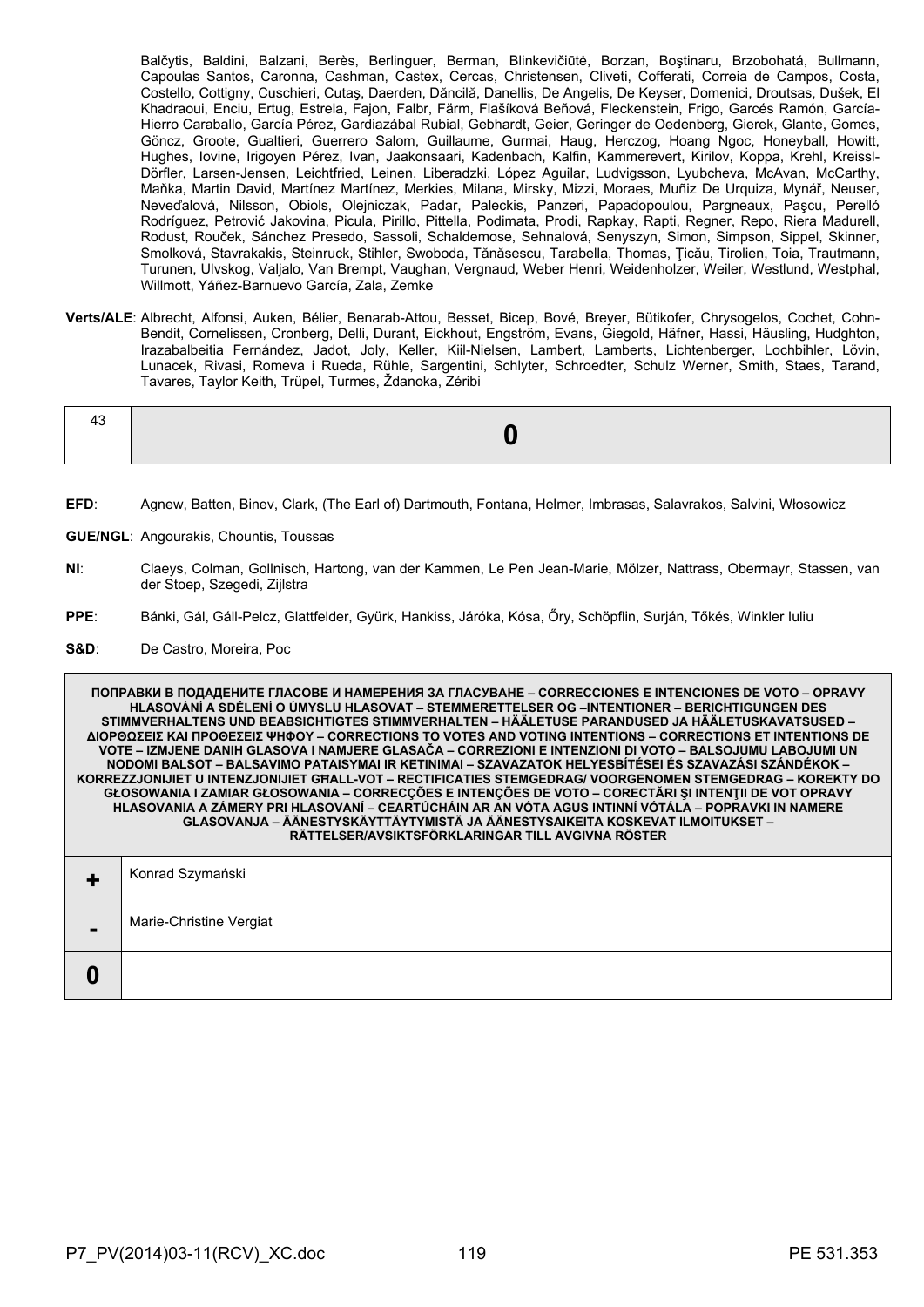| 112 |                           |
|-----|---------------------------|
|     | and the state of the con- |
|     |                           |

- **ALDE**: Aylward, van Baalen, Bearder, Bennion, Bilbao Barandica, Bowles, Creutzmann, Crowley, Davies, Donskis, Duff, Gallagher, Gerbrandy, Hall, Ilchev, in 't Veld, Jäätteenmäki, Jensen, Kacin, Kazak, Kozlík, Lambsdorff, Løkkegaard, Ludford, Lyon, McMillan-Scott, Manders, Meissner, Mulder, Newton Dunn, Nicolai, Ojuland, Oviir, Panayotov, Parvanova, Paulsen, Reimers, Rinaldi, Rohde, Savisaar-Toomast, Schaake, Schmidt, Silaghi, Taylor Rebecca, Thein, Theurer, Torvalds, Tremosa i Balcells, Vajgl, Vălean, Verhofstadt, Vitkauskaite Bernard, Watson, Weber Renate, Wikström
- **ECR**: Andreasen, Ashworth, Atkins, Bokros, Bradbourn, Callanan, Campbell Bannerman, Češková, Chichester, van Dalen, De Martini, Elles, Eppink, Fajmon, Ford, Foster, Fox, Girling, Hannan, Harbour, Kirkhope, Kowal, Kožušník, McClarkin, McIntyre, Nicholson, Ouzký, Stevenson, Strejček, Sturdy, Tannock, Tomašić, Tošenovský, Van Orden, Vlasák, Yannakoudakis, Zahradil
- **EFD**: Belder, Paška, Terho
- **NI**: Dodds, Sosa Wagner
- **PPE**: Belet, Borissov, van de Camp, Delvaux, Grosch, Jahr, Melo, van Nistelrooij, Rangel, Schwab, Thyssen, Wortmann-Kool
- **S&D**: Goebbels, Lyubcheva

**Verts/ALE**: Demesmaeker

| 504 |                |
|-----|----------------|
|     | $\blacksquare$ |

- **ALDE**: Bennahmias, Chatzimarkakis, de Sarnez, Goerens, Goulard, Griesbeck, Harkin, Hirsch, Lepage, Ries, Rochefort, Takkula, Uggias, Vattimo, Werthmann, Zanoni
- **ECR**: Bielan, Czarnecki, Kamiński, Legutko, Migalski, Muscardini, Piotrowski, Poręba, Rosbach, Szymański, Tomaševski, Zasada, Zīle
- **EFD**: Allam, Bizzotto, Fontana, Kurski, Messerschmidt, Morganti, Salvini, Speroni, Vanhecke, Włosowicz, Ziobro
- **GUE/NGL**: Anderson, Angourakis, Ernst, Ferreira João, Flasarová, Gustafsson, Hadjigeorgiou, Händel, de Jong, Kari, Klute, Le Hyaric, Liotard, Lösing, Maštálka, Mélenchon, Meyer, Michels, Murphy, Omarjee, Ransdorf, Rubiks, Sousa, Toussas, Triantaphyllides, Vergiat, Vuljanić, Wils, Zimmer, Zuber
- **NI**: Bonanini, Borghezio, Brons, Childers, Ehrenhauser, Gollnisch, Griffin, Kovács, Le Pen Jean-Marie, Martin Hans-Peter, Mölzer, Morvai, Stadler, Stoyanov, Szegedi, Vadim Tudor, Zamfirescu
- **PPE**: Angelilli, Antonescu, Arias Echeverría, Auconie, Audy, Ayuso, Bach, Balz, Bartolozzi, Băsescu, Bastos, Becker, Bendtsen, Berlato, Bertot, Bonsignore, Borys, Boulland, Bratkowski, Brok, Bušić, Cadec, Cancian, Carvalho, Casini, Caspary, del Castillo Vera, Cavada, Coelho, Comi, Corazza Bildt, Correa Zamora, Danjean, Dati, Daul, David, De Mita, Deß, Díaz de Mera García Consuegra, Dorfmann, Ehler, Engel, Essayah, Estaràs Ferragut, Feio, Ferber, Fernandes, Fidanza, Fisas Ayxela, Fraga Estévez, Gabriel, Gahler, Gallo, Gardini, Garriga Polledo, Gauzès, Giannakou, de Grandes Pascual, Gräßle, Grossetête, Grzyb, Gutiérrez-Cortines, Handzlik, Herranz García, Hibner, Higgins, Hohlmeier, Hökmark, Hortefeux, Hübner, Iacolino, Ibrisagic, Iturgaiz Angulo, Jazłowiecka, Jędrzejewska, Jeggle, Jiménez-Becerril Barrio, Jordan, Juvin, Kaczmarek, Kalinowski, Kalniete, Karas, Kariņš, Kastler, Kelam, Kelly, Klaß, Koch, Korhola, Köstinger, Kovatchev, Kozłowski, Kratsa-Tsagaropoulou, Kuhn, Kukan, Lamassoure, Langen, La Via, Le Grip, Liese, Lisek, Lope Fontagné, López-Istúriz White, Łukacijewska, Lulling, McGuinness, Macovei, Maletić, Malinov, Mann, Marcinkiewicz, Marinescu, Mastella, Matera, Mato Adrover, Matula, Mayer, Mazej Kukovič, Mazzoni, Mészáros, Metsola, Mikolášik, Millán Mon, Mitchell, Morin-Chartier, Motti, Naranjo Escobar, Niculescu, Niebler, Nitras, Olbrycht, Oomen-Ruijten, Ortiz Vilella, Pack, Panayotova, Patriciello, Peterle, Pieper, Pietikäinen, Pirker, Pitsillides, Plenković, Ponga, Posselt, Poupakis, Preda, Protasiewicz, Proust, Quisthoudt-Rowohl, Reul, Riquet, Roithová, Ronzulli, Ross, Rossi, Rübig, Šadurskis, Saïfi, Salafranca Sánchez-Neyra, Salatto, Sanchez-Schmid, Sarvamaa, Saryusz-Wolski, Saudargas, Schnellhardt, Schnieber-Jastram, Scurria, Sedó i Alabart, Seeber, Siekierski, Silvestris, Skrzydlewska, Sógor, Sommer, Sonik, Šťastný, Stauner, Stier, Stolojan, Striffler, Šuica, Svensson, Szájer, Teixeira, Theocharous, Thun und Hohenstein, Trematerra, Tsoukalas, Ulmer, Urutchev, Vaidere, Verheyen, Vidal-Quadras, Voss, Weber Manfred, Wieland, Winkler Hermann, Záborská, Zalba Bidegain, Zaleski, Zanicchi, Zeller, Zver
- **S&D**: Abela Baldacchino, Alves, Andrés Barea, Andrieu, Arlacchi, Arsenis, Attard-Montalto, Ayala Sender, Badia i Cutchet, Balčytis, Baldini, Balzani, Berès, Berlinguer, Berman, Blinkevičiūtė, Borzan, Boştinaru, Brzobohatá, Bullmann,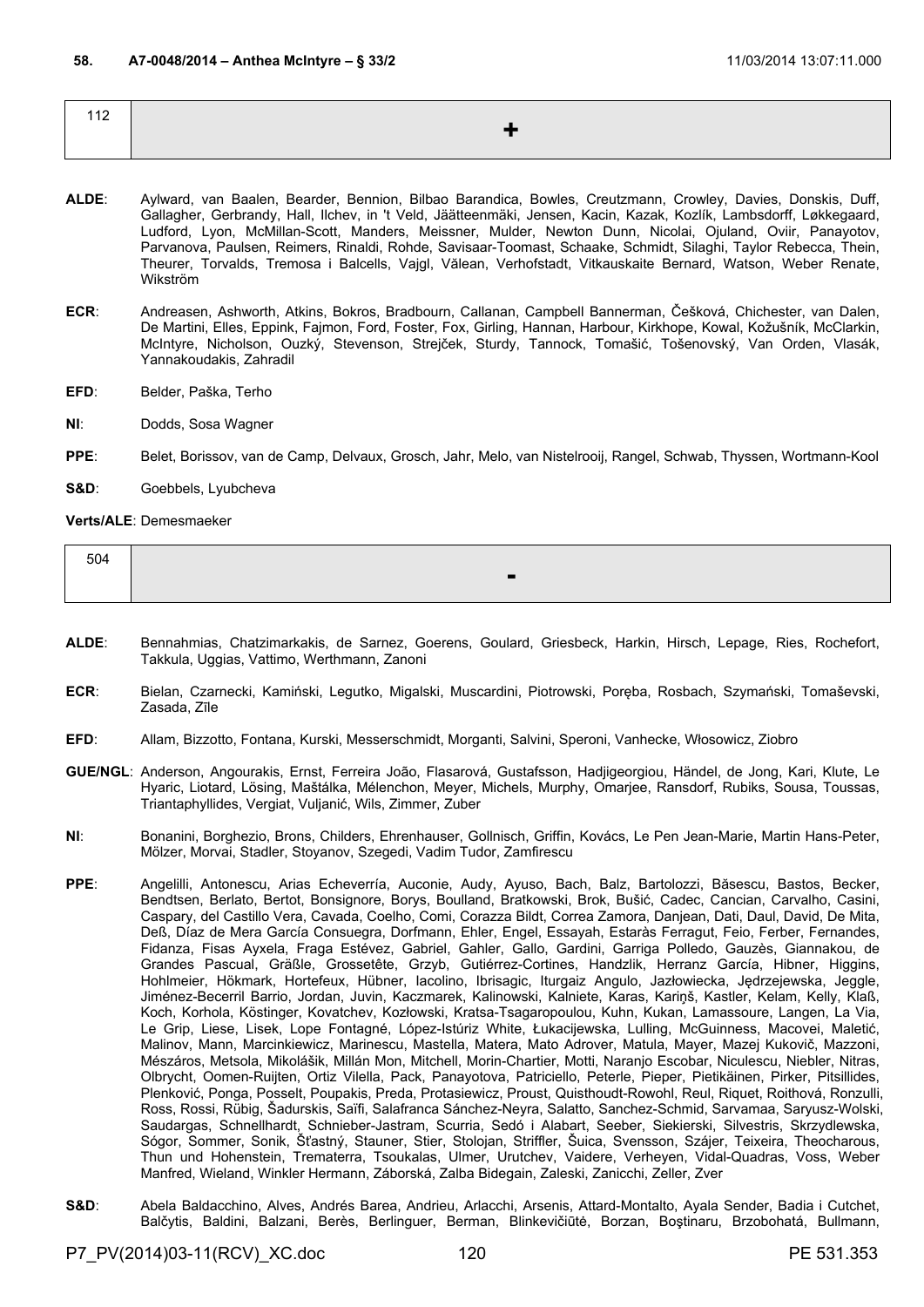Capoulas Santos, Caronna, Cashman, Castex, Cercas, Christensen, Cofferati, Correia de Campos, Costa, Costello, Cottigny, Cuschieri, Cutaş, Daerden, Dăncilă, Danellis, De Angelis, De Keyser, Domenici, Droutsas, Dušek, El Khadraoui, Enciu, Ertug, Estrela, Fajon, Falbr, Färm, Flašíková Beňová, Fleckenstein, Frigo, Garcés Ramón, García-Hierro Caraballo, García Pérez, Gardiazábal Rubial, Gebhardt, Geier, Geringer de Oedenberg, Gierek, Glante, Gomes, Göncz, Groote, Gualtieri, Guerrero Salom, Guillaume, Gurmai, Haug, Herczog, Hoang Ngoc, Honeyball, Howitt, Hughes, Iovine, Irigoyen Pérez, Ivan, Jaakonsaari, Kadenbach, Kalfin, Kammerevert, Kirilov, Koppa, Krehl, Kreissl-Dörfler, Larsen-Jensen, Leichtfried, Leinen, Liberadzki, Ludvigsson, McAvan, McCarthy, Maňka, Martin David, Martínez Martínez, Merkies, Milana, Mirsky, Mizzi, Moraes, Muñiz De Urquiza, Mynář, Neuser, Neveďalová, Nilsson, Obiols, Olejniczak, Padar, Paleckis, Panzeri, Papadopoulou, Pargneaux, Paşcu, Perelló Rodríguez, Petrović Jakovina, Picula, Pirillo, Podimata, Prodi, Rapkay, Rapti, Regner, Repo, Riera Madurell, Rodust, Roth-Behrendt, Rouček, Sánchez Presedo, Sassoli, Schaldemose, Sehnalová, Senyszyn, Simon, Simpson, Sippel, Skinner, Smolková, Stavrakakis, Steinruck, Stihler, Swoboda, Tănăsescu, Tarabella, Thomas, Ţicău, Tirolien, Toia, Trautmann, Turunen, Ulvskog, Valjalo, Vaughan, Vergnaud, Weber Henri, Weidenholzer, Weiler, Westlund, Westphal, Willmott, Yáñez-Barnuevo García, Zala, Zemke

**Verts/ALE**: Albrecht, Alfonsi, Auken, Bélier, Benarab-Attou, Besset, Bicep, Bové, Breyer, Bütikofer, Chrysogelos, Cochet, Cohn-Bendit, Cornelissen, Cramer, Cronberg, Delli, Durant, Eickhout, Engström, Evans, Giegold, Häfner, Hassi, Häusling, Hudghton, Irazabalbeitia Fernández, Jadot, Joly, Keller, Kiil-Nielsen, Lambert, Lamberts, Lichtenberger, Lochbihler, Lövin, Lunacek, Rivasi, Romeva i Rueda, Rühle, Sargentini, Schlyter, Schroedter, Schulz Werner, Smith, Staes, Tarand, Tavares, Taylor Keith, Turmes, Ždanoka, Zéribi

- **EFD**: Agnew, Batten, Binev, Clark, (The Earl of) Dartmouth, Helmer, Imbrasas, Provera, Salavrakos
- **GUE/NGL**: Chountis, Kohlíček
- **NI**: Claeys, Colman, Hartong, van der Kammen, Nattrass, Obermayr, Stassen, van der Stoep, Zijlstra
- **PPE**: Bagó, Bánki, Bauer, Gál, Gáll-Pelcz, Glattfelder, Gyürk, Hankiss, Járóka, Kósa, Őry, Schöpflin, Surján, Tőkés, Winkler Iuliu
- **S&D**: De Castro, Moreira, Poc

## **Verts/ALE**: Andersdotter

|   | ПОПРАВКИ В ПОДАДЕНИТЕ ГЛАСОВЕ И НАМЕРЕНИЯ ЗА ГЛАСУВАНЕ – CORRECCIONES Е INTENCIONES DE VOTO – OPRAVY<br>HLASOVÁNÍ A SDĚLENÍ O ÚMYSLU HLASOVAT – STEMMERETTELSER OG –INTENTIONER – BERICHTIGUNGEN DES<br>STIMMVERHALTENS UND BEABSICHTIGTES STIMMVERHALTEN – HÄÄLETUSE PARANDUSED JA HÄÄLETUSKAVATSUSED –<br>ΔΙΟΡΘΩΣΕΙΣ ΚΑΙ ΠΡΟΘΕΣΕΙΣ ΨΗΦΟΥ – CORRECTIONS TO VOTES AND VOTING INTENTIONS – CORRECTIONS ET INTENTIONS DE<br>VOTE – IZMJENE DANIH GLASOVA I NAMJERE GLASAČA – CORREZIONI E INTENZIONI DI VOTO – BALSOJUMU LABOJUMI UN<br><u>NODOMI BALSOT – BALSAVIMO PATAISYMAI IR KETINIMAI – SZAVAZATOK HELYESBÍTÉSEI ÉS SZAVAZÁSI SZÁNDÉKOK –</u><br>KORREZZJONIJIET U INTENZJONIJIET GHALL-VOT – RECTIFICATIES STEMGEDRAG/ VOORGENOMEN STEMGEDRAG – KOREKTY DO<br>GŁOSOWANIA I ZAMIAR GŁOSOWANIA – CORRECÇÕES E INTENÇÕES DE VOTO – CORECTĂRI ȘI INTENȚII DE VOT OPRAVY<br>HLASOVANIA A ZÁMERY PRI HLASOVANÍ – CEARTÚCHÁIN AR AN VÓTA AGUS INTINNÍ VÓTÁLA – POPRAVKI IN NAMERE<br>GLASOVANJA - ÄÄNESTYSKÄYTTÄYTYMISTÄ JA ÄÄNESTYSAIKEITA KOSKEVAT ILMOITUKSET -<br>RÄTTELSER/AVSIKTSFÖRKLARINGAR TILL AVGIVNA RÖSTER |  |
|---|------------------------------------------------------------------------------------------------------------------------------------------------------------------------------------------------------------------------------------------------------------------------------------------------------------------------------------------------------------------------------------------------------------------------------------------------------------------------------------------------------------------------------------------------------------------------------------------------------------------------------------------------------------------------------------------------------------------------------------------------------------------------------------------------------------------------------------------------------------------------------------------------------------------------------------------------------------------------------------------------------------------------------------------------------------------------------------------------------------------------|--|
|   |                                                                                                                                                                                                                                                                                                                                                                                                                                                                                                                                                                                                                                                                                                                                                                                                                                                                                                                                                                                                                                                                                                                        |  |
|   | Nikolaos Chountis, Marusya Lyubcheva                                                                                                                                                                                                                                                                                                                                                                                                                                                                                                                                                                                                                                                                                                                                                                                                                                                                                                                                                                                                                                                                                   |  |
| 0 |                                                                                                                                                                                                                                                                                                                                                                                                                                                                                                                                                                                                                                                                                                                                                                                                                                                                                                                                                                                                                                                                                                                        |  |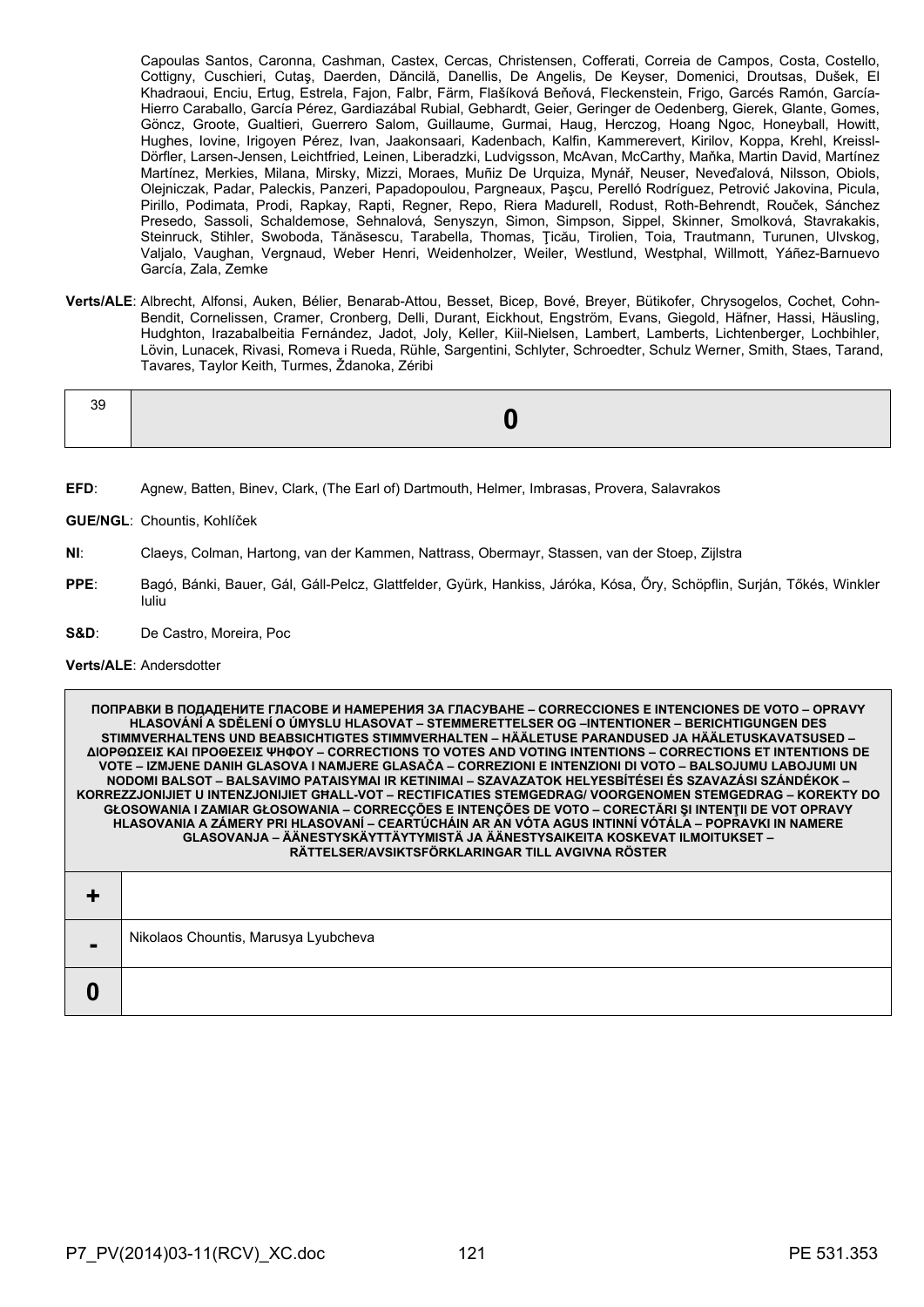| 540 | __ |
|-----|----|
|     |    |

- **ALDE**: Aylward, van Baalen, Bearder, Bennion, Bilbao Barandica, Bowles, Chatzimarkakis, Creutzmann, Crowley, Davies, Donskis, Duff, Gallagher, Goerens, Hall, Harkin, Hirsch, Ilchev, in 't Veld, Jäätteenmäki, Jensen, Johansson, Kacin, Kazak, Klinz, Koch-Mehrin, Kozlík, Krahmer, Løkkegaard, Lyon, McMillan-Scott, Manders, Meissner, Mulder, Newton Dunn, Nicolai, Ojuland, Oviir, Panayotov, Parvanova, Paulsen, Rinaldi, Rohde, Savisaar-Toomast, Schaake, Schmidt, Silaghi, Takkula, Taylor Rebecca, Thein, Theurer, Torvalds, Tremosa i Balcells, Vajgl, Vălean, Vitkauskaite Bernard, Weber Renate, Wikström
- **ECR**: Andreasen, Ashworth, Atkins, Bielan, Bokros, Bradbourn, Callanan, Campbell Bannerman, Češková, Chichester, Czarnecki, van Dalen, De Martini, Elles, Eppink, Fajmon, Ford, Foster, Fox, Girling, Hannan, Harbour, Kamall, Kamiński, Karim, Kirkhope, Kowal, Kožušník, Legutko, McClarkin, McIntyre, Migalski, Muscardini, Nicholson, Ouzký, Piotrowski, Poręba, Stevenson, Strejček, Sturdy, Tannock, Tomaševski, Tomašić, Tošenovský, Van Orden, Vlasák, Yannakoudakis, Zahradil, Zasada, Zīle
- **EFD**: Allam, Belder, Imbrasas, Kurski, Paška, Provera, Salavrakos, Terho, Vanhecke, Ziobro
- **GUE/NGL**: Ernst, Ferreira João, Flasarová, Hadjigeorgiou, Händel, Klute, Kohlíček, Le Hyaric, Lösing, Maštálka, Mélenchon, Michels, Ransdorf, Rubiks, Sousa, Triantaphyllides, Vergiat, Vuljanić, Wils, Zimmer, Zuber
- **NI**: Bonanini, Childers, Dodds, Gollnisch, Kovács, Le Pen Jean-Marie, Mölzer, Morvai, Obermayr, Sosa Wagner, Szegedi, Vadim Tudor, Zamfirescu
- **PPE**: Angelilli, Antonescu, Arias Echeverría, Auconie, Audy, Ayuso, Bach, Bagó, Balz, Bánki, Bartolozzi, Băsescu, Bastos, Bauer, Becker, Belet, Bendtsen, Berlato, Bertot, Bonsignore, Borissov, Borys, Boulland, Bratkowski, Bušić, Cadec, van de Camp, Cancian, Carvalho, Casini, Caspary, del Castillo Vera, Cavada, Coelho, Comi, Correa Zamora, Danjean, Dati, Daul, David, Delvaux, De Mita, Deß, Díaz de Mera García Consuegra, Dorfmann, Ehler, Engel, Essayah, Estaràs Ferragut, Feio, Fernandes, Fidanza, Fisas Ayxela, Florenz, Fraga Estévez, Gabriel, Gahler, Gál, Gallo, Gáll-Pelcz, Gardini, Garriga Polledo, Gauzès, Giannakou, Glattfelder, de Grandes Pascual, Gräßle, Grosch, Grossetête, Grzyb, Gutiérrez-Cortines, Gyürk, Handzlik, Hankiss, Herranz García, Hibner, Higgins, Hohlmeier, Hortefeux, Hübner, Iacolino, Iturgaiz Angulo, Jahr, Járóka, Jazłowiecka, Jędrzejewska, Jeggle, Jiménez-Becerril Barrio, Jordan, Juvin, Kaczmarek, Kalinowski, Kalniete, Karas, Kariņš, Kastler, Kelly, Klaß, Koch, Korhola, Kósa, Köstinger, Kovatchev, Kozłowski, Kratsa-Tsagaropoulou, Kuhn, Kukan, Lamassoure, Langen, La Via, Le Grip, Liese, Lisek, Lope Fontagné, López-Istúriz White, Luhan, Łukacijewska, Lulling, McGuinness, Macovei, Maletić, Malinov, Mann, Marcinkiewicz, Marinescu, Mastella, Matera, Mato Adrover, Matula, Mayer, Mazej Kukovič, Mazzoni, Melo, Mészáros, Metsola, Mikolášik, Millán Mon, Mitchell, Morin-Chartier, Motti, Naranjo Escobar, Niculescu, Niebler, van Nistelrooij, Nitras, Olbrycht, Oomen-Ruijten, Ortiz Vilella, Őry, Pack, Panayotova, Patrão Neves, Patriciello, Peterle, Pieper, Pietikäinen, Pirker, Plenković, Ponga, Posselt, Poupakis, Preda, Protasiewicz, Proust, Quisthoudt-Rowohl, Rangel, Reul, Riquet, Roithová, Ronzulli, Ross, Rossi, Rübig, Šadurskis, Saïfi, Salafranca Sánchez-Neyra, Salatto, Sanchez-Schmid, Sarvamaa, Saryusz-Wolski, Saudargas, Schnellhardt, Schnieber-Jastram, Schöpflin, Schwab, Scurria, Sedó i Alabart, Seeber, Siekierski, Silvestris, Skrzydlewska, Sommer, Sonik, Šťastný, Stauner, Stier, Stolojan, Šuica, Surján, Svensson, Szájer, Teixeira, Theocharous, Thun und Hohenstein, Thyssen, Tőkés, Trematerra, Tsoukalas, Ulmer, Urutchev, Vaidere, Verheyen, Vidal-Quadras, Voss, Weber Manfred, Wieland, Winkler Iuliu, Wortmann-Kool, Záborská, Zalba Bidegain, Zaleski, Zanicchi, Zeller, Zver
- **S&D**: Abela Baldacchino, Alves, Andrés Barea, Andrieu, Arlacchi, Arsenis, Attard-Montalto, Ayala Sender, Badia i Cutchet, Balčytis, Baldini, Balzani, Berès, Berlinguer, Berman, Blinkevičiūtė, Borzan, Boştinaru, Brzobohatá, Bullmann, Caronna, Cashman, Castex, Cercas, Christensen, Cliveti, Cofferati, Correia de Campos, Costa, Costello, Cottigny, Cuschieri, Cutaş, Daerden, Dăncilă, Danellis, De Angelis, De Castro, De Keyser, Domenici, Droutsas, Dušek, El Khadraoui, Enciu, Ertug, Estrela, Fajon, Falbr, Flašíková Beňová, Fleckenstein, Frigo, Garcés Ramón, García-Hierro Caraballo, García Pérez, Gardiazábal Rubial, Gebhardt, Geier, Geringer de Oedenberg, Gierek, Glante, Goebbels, Gomes, Göncz, Groote, Gualtieri, Guerrero Salom, Guillaume, Gurmai, Haug, Herczog, Hoang Ngoc, Honeyball, Howitt, Hughes, Iovine, Irigoyen Pérez, Ivan, Jaakonsaari, Kadenbach, Kalfin, Kammerevert, Kirilov, Koppa, Krehl, Kreissl-Dörfler, Larsen-Jensen, Leichtfried, Leinen, Liberadzki, López Aguilar, Lyubcheva, McAvan, McCarthy, Maňka, Martin David, Martínez Martínez, Merkies, Milana, Mirsky, Mizzi, Moraes, Moreira, Muñiz De Urquiza, Mynář, Neuser, Neveďalová, Obiols, Olejniczak, Padar, Paleckis, Panzeri, Papadopoulou, Pargneaux, Paşcu, Perelló Rodríguez, Petrović Jakovina, Picula, Pirillo, Pittella, Poc, Podimata, Prodi, Rapkay, Rapti, Regner, Repo, Riera Madurell, Rodust, Roth-Behrendt, Rouček, Sánchez Presedo, Sassoli, Schaldemose, Sehnalová, Senyszyn, Simon, Simpson, Sippel, Skinner, Smolková, Stavrakakis, Steinruck, Stihler, Swoboda, Tănăsescu, Tarabella, Thomas, Ţicău, Tirolien, Toia, Trautmann, Turunen, Valjalo, Van Brempt, Vaughan, Vergnaud, Weber Henri, Weiler, Westphal, Willmott, Yáñez-Barnuevo García, Zala, Zemke

## **Verts/ALE**: Demesmaeker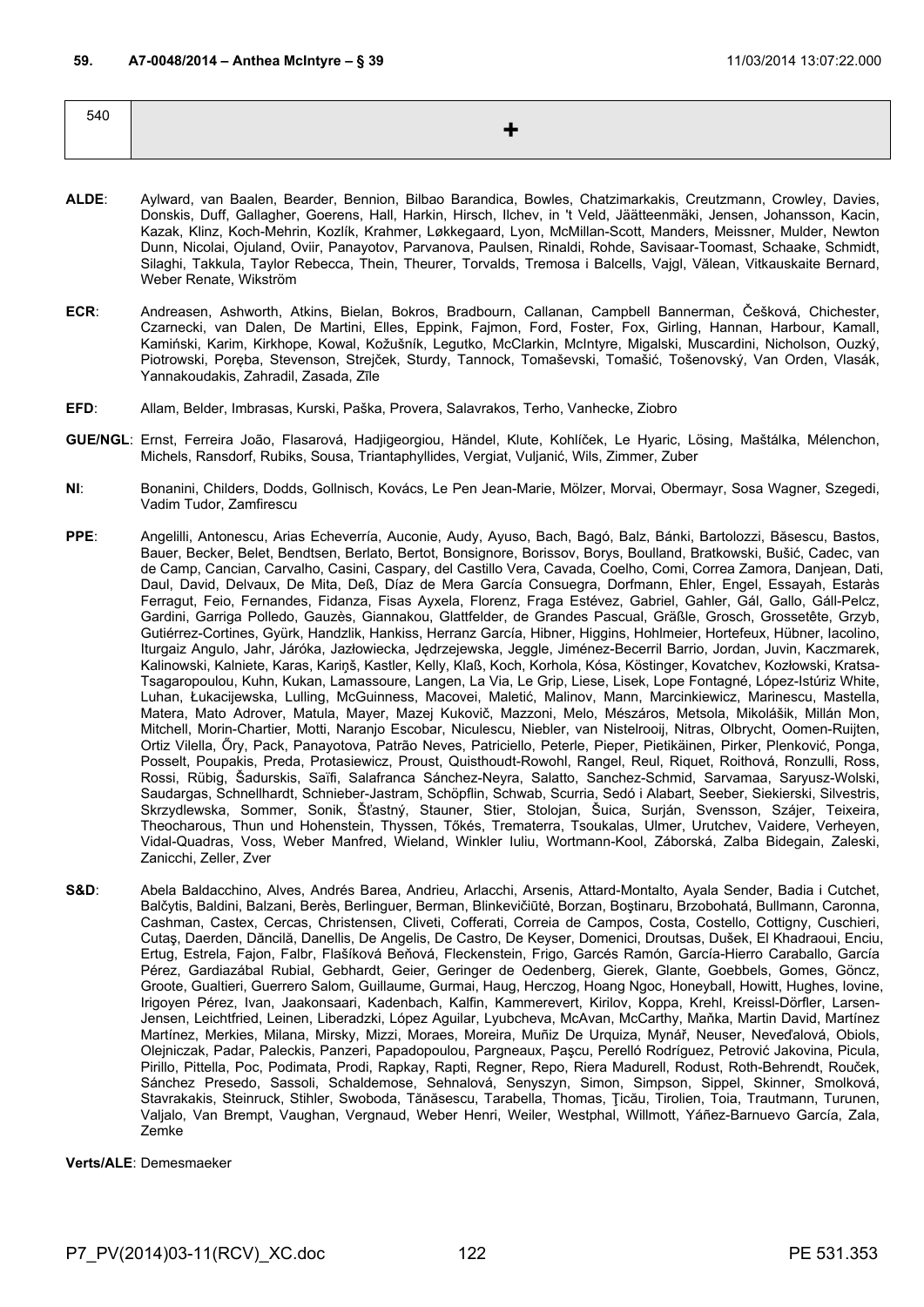- **ALDE**: Bennahmias, de Sarnez, Goulard, Griesbeck, Lepage, Ries, Rochefort, Uggias, Vattimo, Werthmann, Zanoni
- **ECR**: Rosbach
- **EFD**: Agnew, Batten, Binev, Clark, (The Earl of) Dartmouth, Helmer, Włosowicz
- **GUE/NGL**: Anderson, Gustafsson, de Jong, Kari, Liotard, Murphy, Omarjee
- **NI**: Brons, Ehrenhauser, Griffin, Hartong, van der Kammen, Martin Hans-Peter, Nattrass, Stadler, Stassen, van der Stoep, Stoyanov, Zijlstra

**-**

- **PPE**: Corazza Bildt, Ferber, Fjellner, Hökmark, Ibrisagic, Kelam, Sógor, Striffler, Winkler Hermann
- **S&D**: Färm, Ludvigsson, Nilsson, Ulvskog, Weidenholzer, Westlund
- **Verts/ALE**: Albrecht, Alfonsi, Auken, Bélier, Benarab-Attou, Besset, Bicep, Bové, Breyer, Bütikofer, Chrysogelos, Cochet, Cohn-Bendit, Cornelissen, Cramer, Cronberg, Delli, Durant, Eickhout, Engström, Evans, Giegold, Häfner, Hassi, Häusling, Hudghton, Irazabalbeitia Fernández, Jadot, Joly, Keller, Kiil-Nielsen, Lambert, Lamberts, Lichtenberger, Lochbihler, Lövin, Lunacek, Rivasi, Romeva i Rueda, Rühle, Sargentini, Schlyter, Schroedter, Schulz Werner, Smith, Staes, Tarand, Tavares, Taylor Keith, Trüpel, Turmes, Ždanoka, Zéribi

- **EFD**: Bizzotto, Fontana, Messerschmidt, Morganti, Salvini, Speroni
- **GUE/NGL**: Angourakis, Chountis, Meyer, Toussas
- **NI**: Borghezio, Claeys, Colman

### **Verts/ALE**: Andersdotter

**0**

**ПОПРАВКИ В ПОДАДЕНИТЕ ГЛАСОВЕ И НАМЕРЕНИЯ ЗА ГЛАСУВАНЕ – CORRECCIONES E INTENCIONES DE VOTO – OPRAVY HLASOVÁNÍ A SDĚLENÍ O ÚMYSLU HLASOVAT – STEMMERETTELSER OG –INTENTIONER – BERICHTIGUNGEN DES STIMMVERHALTENS UND BEABSICHTIGTES STIMMVERHALTEN – HÄÄLETUSE PARANDUSED JA HÄÄLETUSKAVATSUSED – ΔΙΟΡΘΩΣΕΙΣ ΚΑΙ ΠΡΟΘΕΣΕΙΣ ΨΗΦΟΥ – CORRECTIONS TO VOTES AND VOTING INTENTIONS – CORRECTIONS ET INTENTIONS DE VOTE – IZMJENE DANIH GLASOVA I NAMJERE GLASAČA – CORREZIONI E INTENZIONI DI VOTO – BALSOJUMU LABOJUMI UN NODOMI BALSOT – BALSAVIMO PATAISYMAI IR KETINIMAI – SZAVAZATOK HELYESBÍTÉSEI ÉS SZAVAZÁSI SZÁNDÉKOK – KORREZZJONIJIET U INTENZJONIJIET GĦALL-VOT – RECTIFICATIES STEMGEDRAG/ VOORGENOMEN STEMGEDRAG – KOREKTY DO GŁOSOWANIA I ZAMIAR GŁOSOWANIA – CORRECÇÕES E INTENÇÕES DE VOTO – CORECTĂRI ŞI INTENŢII DE VOT OPRAVY HLASOVANIA A ZÁMERY PRI HLASOVANÍ – CEARTÚCHÁIN AR AN VÓTA AGUS INTINNÍ VÓTÁLA – POPRAVKI IN NAMERE GLASOVANJA – ÄÄNESTYSKÄYTTÄYTYMISTÄ JA ÄÄNESTYSAIKEITA KOSKEVAT ILMOITUKSET – RÄTTELSER/AVSIKTSFÖRKLARINGAR TILL AVGIVNA RÖSTER +** Frédérique Ries, Csaba Sógor, Konrad Szymański **-** Marie-Christine Vergiat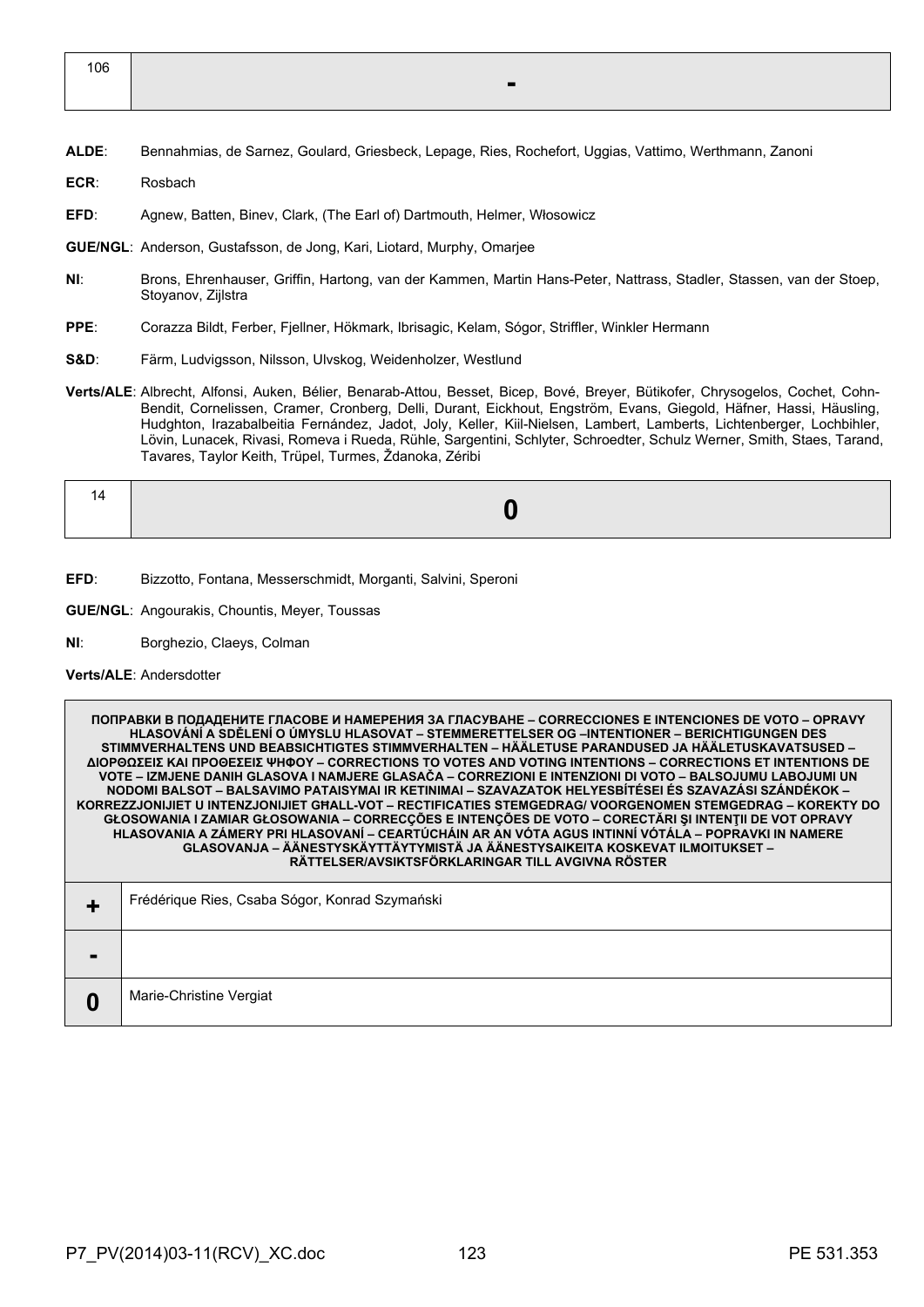| 402 |      |
|-----|------|
|     | alar |
|     |      |

- **ALDE**: Aylward, van Baalen, Bearder, Bennahmias, Bennion, Bilbao Barandica, Bowles, Chatzimarkakis, Creutzmann, Crowley, Davies, Donskis, Duff, Gallagher, Gerbrandy, Hall, Harkin, Hirsch, Ilchev, in 't Veld, Jäätteenmäki, Jensen, Johansson, Kacin, Kazak, Klinz, Koch-Mehrin, Kozlík, Krahmer, Lambsdorff, Løkkegaard, Ludford, Lyon, McMillan-Scott, Manders, Meissner, Mulder, Newton Dunn, Nicolai, Ojuland, Oviir, Panayotov, Parvanova, Paulsen, Reimers, Ries, Rinaldi, Rochefort, Rohde, Savisaar-Toomast, Schaake, Schmidt, Silaghi, Takkula, Taylor Rebecca, Thein, Theurer, Torvalds, Tremosa i Balcells, Vajgl, Vălean, Verhofstadt, Vitkauskaite Bernard, Weber Renate, Wikström
- **ECR**: Andreasen, Ashworth, Atkins, Bielan, Bokros, Bradbourn, Callanan, Campbell Bannerman, Češková, Chichester, Czarnecki, De Martini, Elles, Eppink, Fajmon, Ford, Foster, Fox, Girling, Hannan, Harbour, Kamall, Kamiński, Karim, Kirkhope, Kowal, Kožušník, Legutko, McClarkin, McIntyre, Muscardini, Nicholson, Ouzký, Piotrowski, Poręba, Stevenson, Strejček, Sturdy, Szymański, Tannock, Tomaševski, Tomašić, Tošenovský, Van Orden, Vlasák, Yannakoudakis, Zahradil, Zasada, Zīle
- **EFD**: Belder, Bizzotto, Fontana, Imbrasas, Kurski, Morganti, Paška, Provera, Salavrakos, Salvini, Speroni, Terho, Vanhecke, Włosowicz, Ziobro
- **NI**: Bonanini, Borghezio, Brons, Dodds, Gollnisch, Griffin, Hartong, van der Kammen, Kovács, Le Pen Jean-Marie, Mölzer, Morvai, Nattrass, Obermayr, Stassen, Szegedi, Vadim Tudor, Zijlstra
- **PPE**: Angelilli, Antonescu, Arias Echeverría, Auconie, Audy, Ayuso, Bach, Bagó, Balz, Bánki, Bartolozzi, Băsescu, Bastos, Bauer, Becker, Belet, Bendtsen, Berlato, Bertot, Bonsignore, Borissov, Borys, Boulland, Bratkowski, Brok, Bušić, Cadec, van de Camp, Cancian, Carvalho, Casini, Caspary, del Castillo Vera, Cavada, Coelho, Comi, Corazza Bildt, Correa Zamora, Danjean, Dati, Daul, David, Delvaux, De Mita, Deß, Díaz de Mera García Consuegra, Dorfmann, Ehler, Engel, Essayah, Estaràs Ferragut, Feio, Fernandes, Fidanza, Fisas Ayxela, Fjellner, Fraga Estévez, Gabriel, Gahler, Gál, Gallo, Gáll-Pelcz, Gardini, Garriga Polledo, Gauzès, Glattfelder, de Grandes Pascual, Gräßle, Grosch, Grossetête, Grzyb, Gutiérrez-Cortines, Gyürk, Handzlik, Hankiss, Herranz García, Hibner, Higgins, Hohlmeier, Hökmark, Hortefeux, Hübner, Iacolino, Ibrisagic, Iturgaiz Angulo, Jahr, Járóka, Jazłowiecka, Jędrzejewska, Jeggle, Jiménez-Becerril Barrio, Jordan, Juvin, Kaczmarek, Kalinowski, Kalniete, Karas, Kariņš, Kastler, Kelly, Klaß, Koch, Korhola, Kósa, Köstinger, Kozłowski, Kratsa-Tsagaropoulou, Kuhn, Kukan, Lamassoure, Langen, La Via, Le Grip, Liese, Lisek, Lope Fontagné, López-Istúriz White, Luhan, Łukacijewska, Lulling, McGuinness, Macovei, Maletić, Malinov, Mann, Marcinkiewicz, Marinescu, Mastella, Matera, Mato Adrover, Matula, Mayer, Mazej Kukovič, Mazzoni, Melo, Mészáros, Metsola, Mikolášik, Millán Mon, Mitchell, Morin-Chartier, Motti, Naranjo Escobar, Niculescu, Niebler, van Nistelrooij, Nitras, Olbrycht, Oomen-Ruijten, Ortiz Vilella, Őry, Pack, Patrão Neves, Patriciello, Peterle, Pieper, Pietikäinen, Pirker, Pitsillides, Plenković, Ponga, Posselt, Preda, Protasiewicz, Proust, Quisthoudt-Rowohl, Rangel, Reul, Riquet, Roithová, Ronzulli, Ross, Rossi, Rübig, Šadurskis, Saïfi, Salafranca Sánchez-Neyra, Salatto, Sanchez-Schmid, Sarvamaa, Saryusz-Wolski, Saudargas, Schnellhardt, Schnieber-Jastram, Schöpflin, Scurria, Sedó i Alabart, Seeber, Siekierski, Silvestris, Skrzydlewska, Sógor, Sommer, Sonik, Šťastný, Stauner, Stier, Stolojan, Surján, Svensson, Szájer, Teixeira, Theocharous, Thun und Hohenstein, Thyssen, Tőkés, Trematerra, Ulmer, Urutchev, Vaidere, Verheyen, Vidal-Quadras, Voss, Weber Manfred, Wieland, Winkler Iuliu, Wortmann-Kool, Záborská, Zalba Bidegain, Zaleski, Zanicchi, Zeller, Zver
- **S&D**: Andrés Barea, Andrieu, Ayala Sender, Badia i Cutchet, Berès, Costa, Cottigny, Daerden, De Keyser, Garcés Ramón, García-Hierro Caraballo, Gardiazábal Rubial, Guillaume, Irigoyen Pérez, López Aguilar, Martínez Martínez, Muñiz De Urquiza, Obiols, Olejniczak, Panzeri, Pargneaux, Perelló Rodríguez, Poc, Riera Madurell, Sánchez Presedo, Tarabella, Thomas, Ţicău, Tirolien, Trautmann, Vergnaud, Weber Henri

| $- -$<br>∼∽ |                |
|-------------|----------------|
|             | $\blacksquare$ |
|             |                |

- **ALDE**: de Sarnez, Goulard, Griesbeck, Lepage, Uggias, Vattimo, Werthmann, Zanoni
- **ECR**: Rosbach
- **EFD**: Agnew, Allam, Batten, Binev, Clark, (The Earl of) Dartmouth, Helmer, Messerschmidt
- **GUE/NGL**: Anderson, Angourakis, Ernst, Ferreira João, Flasarová, Gustafsson, Hadjigeorgiou, Händel, de Jong, Kari, Klute, Kohlíček, Le Hyaric, Liotard, Lösing, Maštálka, Mélenchon, Meyer, Michels, Murphy, Omarjee, Ransdorf, Rubiks, Sousa, Toussas, Triantaphyllides, Vergiat, Vuljanić, Wils, Zimmer, Zuber
- **NI**: Childers, Ehrenhauser, Martin Hans-Peter, Sosa Wagner, Stadler, van der Stoep, Stoyanov, Zamfirescu
- **PPE**: Ferber, Giannakou, Kelam, Poupakis, Striffler, Tsoukalas, Winkler Hermann

P7\_PV(2014)03-11(RCV)\_XC.doc 124 124 PE 531.353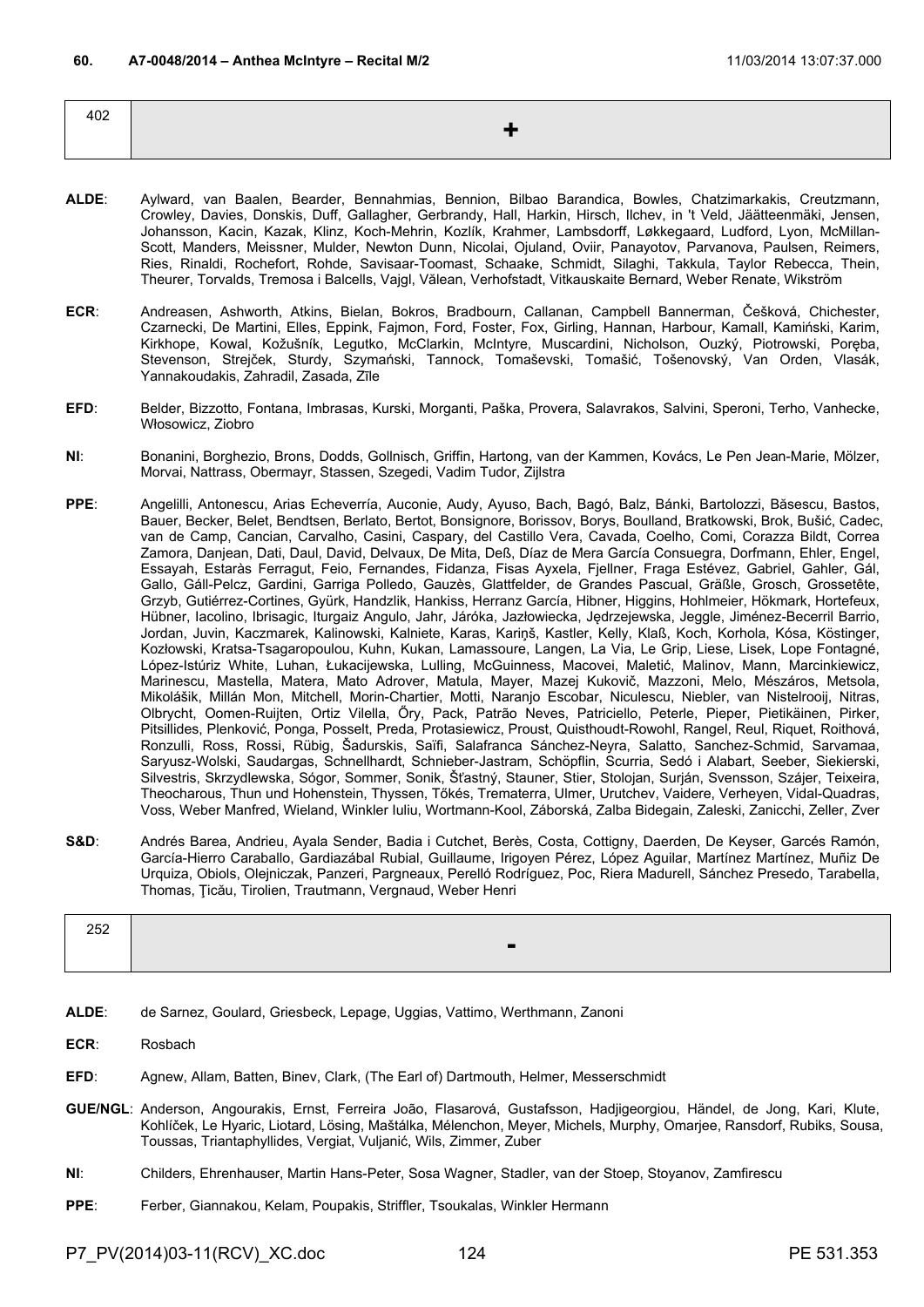- **S&D**: Abela Baldacchino, Alves, Arlacchi, Arsenis, Attard-Montalto, Balčytis, Baldini, Balzani, Berlinguer, Berman, Blinkevičiūtė, Borzan, Boştinaru, Brzobohatá, Bullmann, Capoulas Santos, Caronna, Cashman, Castex, Cercas, Christensen, Cliveti, Cofferati, Correia de Campos, Costello, Cuschieri, Cutaş, Dăncilă, Danellis, De Angelis, De Castro, Domenici, Droutsas, Dušek, El Khadraoui, Enciu, Ertug, Estrela, Fajon, Falbr, Färm, Flašíková Beňová, Fleckenstein, Frigo, García Pérez, Gebhardt, Geier, Geringer de Oedenberg, Gierek, Glante, Goebbels, Gomes, Göncz, Groote, Gualtieri, Gurmai, Haug, Herczog, Hoang Ngoc, Honeyball, Howitt, Hughes, Iovine, Ivan, Jaakonsaari, Kadenbach, Kalfin, Kammerevert, Kirilov, Koppa, Krehl, Kreissl-Dörfler, Larsen-Jensen, Leichtfried, Leinen, Liberadzki, Ludvigsson, Lyubcheva, McAvan, McCarthy, Maňka, Martin David, Merkies, Milana, Mirsky, Mizzi, Moraes, Moreira, Mynář, Neuser, Neveďalová, Nilsson, Padar, Paleckis, Papadopoulou, Paşcu, Petrović Jakovina, Picula, Pirillo, Pittella, Podimata, Prodi, Rapkay, Rapti, Regner, Repo, Rodust, Roth-Behrendt, Rouček, Sassoli, Schaldemose, Sehnalová, Senyszyn, Simon, Simpson, Sippel, Skinner, Smolková, Stavrakakis, Steinruck, Stihler, Tănăsescu, Toia, Ulvskog, Valjalo, Van Brempt, Vaughan, Weidenholzer, Weiler, Westlund, Westphal, Willmott, Yáñez-Barnuevo García, Zala, Zemke
- **Verts/ALE**: Albrecht, Alfonsi, Auken, Bélier, Benarab-Attou, Besset, Bicep, Bové, Breyer, Bütikofer, Chrysogelos, Cochet, Cohn-Bendit, Cornelissen, Cramer, Cronberg, Delli, Demesmaeker, Durant, Eickhout, Engström, Evans, Giegold, Häfner, Hassi, Häusling, Hudghton, Irazabalbeitia Fernández, Jadot, Joly, Keller, Kiil-Nielsen, Lambert, Lamberts, Lichtenberger, Lochbihler, Lövin, Lunacek, Rivasi, Romeva i Rueda, Rühle, Sargentini, Schlyter, Schroedter, Schulz Werner, Smith, Staes, Tarand, Tavares, Taylor Keith, Trüpel, Turmes, Ždanoka, Zéribi

**ALDE**: Goerens

**NI**: Claeys, Colman

**Verts/ALE**: Andersdotter

|   | ПОПРАВКИ В ПОДАДЕНИТЕ ГЛАСОВЕ И НАМЕРЕНИЯ ЗА ГЛАСУВАНЕ – CORRECCIONES E INTENCIONES DE VOTO – OPRAVY<br>HLASOVÁNÍ A SDĚLENÍ O ÚMYSLU HLASOVAT – STEMMERETTELSER OG –INTENTIONER – BERICHTIGUNGEN DES<br>STIMMVERHALTENS UND BEABSICHTIGTES STIMMVERHALTEN – HÄÄLETUSE PARANDUSED JA HÄÄLETUSKAVATSUSED –<br>ΔΙΟΡΘΩΣΕΙΣ ΚΑΙ ΠΡΟΘΕΣΕΙΣ ΨΗΦΟΥ – CORRECTIONS TO VOTES AND VOTING INTENTIONS – CORRECTIONS ET INTENTIONS DE<br>VOTE - IZMJENE DANIH GLASOVA I NAMJERE GLASAČA - CORREZIONI E INTENZIONI DI VOTO - BALSOJUMU LABOJUMI UN<br><u>NODOMI BALSOT – BALSAVIMO PATAISYMAI IR KETINIMAI – SZAVAZATOK HELYESBÍTÉSEI ÉS SZAVAZÁSI SZÁNDÉKOK –</u><br>KORREZZJONIJIET U INTENZJONIJIET GHALL-VOT – RECTIFICATIES STEMGEDRAG/ VOORGENOMEN STEMGEDRAG – KOREKTY DO<br>GŁOSOWANIA I ZAMIAR GŁOSOWANIA – CORRECÇÕES E INTENÇÕES DE VOTO – CORECTĂRI ȘI INTENȚII DE VOT OPRAVY<br>HLASOVANIA A ZÁMERY PRI HLASOVANÍ – CEARTÚCHÁIN AR AN VÓTA AGUS INTINNÍ VÓTÁLA – POPRAVKI IN NAMERE<br>GLASOVANJA – ÄÄNESTYSKÄYTTÄYTYMISTÄ JA ÄÄNESTYSAIKEITA KOSKEVAT ILMOITUKSET –<br>RÄTTELSER/AVSIKTSFÖRKLARINGAR TILL AVGIVNA RÖSTER |
|---|------------------------------------------------------------------------------------------------------------------------------------------------------------------------------------------------------------------------------------------------------------------------------------------------------------------------------------------------------------------------------------------------------------------------------------------------------------------------------------------------------------------------------------------------------------------------------------------------------------------------------------------------------------------------------------------------------------------------------------------------------------------------------------------------------------------------------------------------------------------------------------------------------------------------------------------------------------------------------------------------------------------------------------------------------------------------------------------------------------------------|
|   | Marielle de Sarnez                                                                                                                                                                                                                                                                                                                                                                                                                                                                                                                                                                                                                                                                                                                                                                                                                                                                                                                                                                                                                                                                                                     |
| - | Sirpa Pietikäinen                                                                                                                                                                                                                                                                                                                                                                                                                                                                                                                                                                                                                                                                                                                                                                                                                                                                                                                                                                                                                                                                                                      |
| O |                                                                                                                                                                                                                                                                                                                                                                                                                                                                                                                                                                                                                                                                                                                                                                                                                                                                                                                                                                                                                                                                                                                        |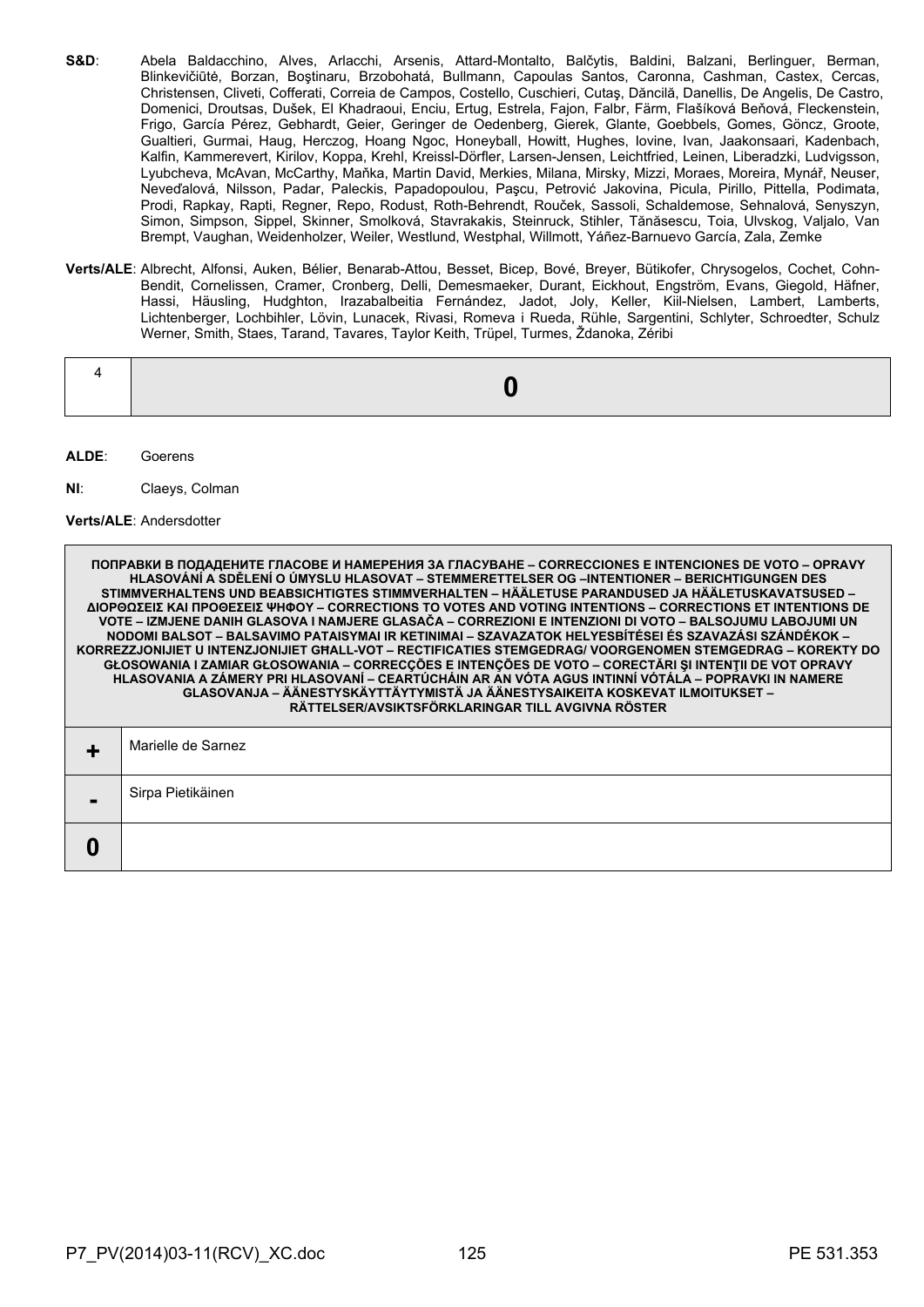| 521 |    |
|-----|----|
|     | -- |
|     |    |

- **ALDE**: Aylward, van Baalen, Bearder, Bennion, Bilbao Barandica, Bowles, Chatzimarkakis, Creutzmann, Crowley, Davies, Donskis, Duff, Gallagher, Hall, Harkin, Hirsch, Ilchev, Jäätteenmäki, Jensen, Johansson, Kazak, Koch-Mehrin, Kozlík, Krahmer, Løkkegaard, Ludford, Lyon, McMillan-Scott, Manders, Meissner, Mulder, Newton Dunn, Nicolai, Ojuland, Oviir, Panayotov, Parvanova, Paulsen, Reimers, Rohde, Savisaar-Toomast, Schaake, Schmidt, Silaghi, Takkula, Taylor Rebecca, Thein, Theurer, Torvalds, Tremosa i Balcells, Vajgl, Vălean, Verhofstadt, Vitkauskaite Bernard, Watson, Weber Renate, Wikström
- **ECR**: Andreasen, Ashworth, Atkins, Bielan, Bokros, Bradbourn, Campbell Bannerman, Češková, Chichester, Czarnecki, van Dalen, De Martini, Elles, Eppink, Fajmon, Ford, Foster, Fox, Girling, Hannan, Harbour, Kamall, Kamiński, Karim, Kirkhope, Kowal, Kožušník, Legutko, McClarkin, McIntyre, Migalski, Muscardini, Nicholson, Ouzký, Piotrowski, Poręba, Stevenson, Strejček, Sturdy, Szymański, Tannock, Tomaševski, Tomašić, Tošenovský, Van Orden, Vlasák, Yannakoudakis, Zahradil, Zasada
- **EFD**: Agnew, Allam, Batten, Belder, Binev, Clark, (The Earl of) Dartmouth, Helmer, Imbrasas, Kurski, Messerschmidt, Paška, Salavrakos, Terho, Włosowicz, Ziobro
- **GUE/NGL**: Angourakis, Chountis, Ernst, Ferreira João, Flasarová, Hadjigeorgiou, Händel, Klute, Kohlíček, Le Hyaric, Lösing, Maštálka, Mélenchon, Meyer, Michels, Ransdorf, Rubiks, Sousa, Toussas, Triantaphyllides, Vuljanić, Wils, Zimmer, Zuber
- **NI**: Bonanini, Dodds, Nattrass, Sosa Wagner, van der Stoep, Stoyanov, Szegedi, Vadim Tudor, Zamfirescu
- PPE: Angelilli, Antonescu, Arias Echeverría, Auconie, Audy, Ayuso, Bach, Bagó, Balz, Bánki, Bartolozzi, Băsescu, Bastos, Bauer, Becker, Belet, Berlato, Bertot, Bonsignore, Borissov, Borys, Boulland, Bratkowski, Brok, Bušić, Cadec, van de Camp, Cancian, Carvalho, Casini, Caspary, del Castillo Vera, Cavada, Coelho, Comi, Corazza Bildt, Correa Zamora, Danjean, Dati, Daul, David, Delvaux, De Mita, Deß, Díaz de Mera García Consuegra, Dorfmann, Engel, Essayah, Estaràs Ferragut, Feio, Fernandes, Fidanza, Fisas Ayxela, Fraga Estévez, Gabriel, Gahler, Gál, Gallo, Gáll-Pelcz, Gardini, Garriga Polledo, Gauzès, Giannakou, Glattfelder, de Grandes Pascual, Gräßle, Grosch, Grossetête, Grzyb, Gutiérrez-Cortines, Gyürk, Handzlik, Hankiss, Herranz García, Hibner, Higgins, Hohlmeier, Hökmark, Hortefeux, Hübner, Iacolino, Ibrisagic, Iturgaiz Angulo, Jahr, Járóka, Jazłowiecka, Jędrzejewska, Jeggle, Jiménez-Becerril Barrio, Jordan, Juvin, Kaczmarek, Kalinowski, Kalniete, Kastler, Kelly, Klaß, Koch, Korhola, Kósa, Köstinger, Kovatchev, Kozłowski, Kratsa-Tsagaropoulou, Kuhn, Kukan, Lamassoure, Langen, La Via, Le Grip, Liese, Lisek, Lope Fontagné, López-Istúriz White, Luhan, Łukacijewska, Lulling, McGuinness, Macovei, Maletić, Malinov, Mann, Marcinkiewicz, Marinescu, Mastella, Matera, Mato Adrover, Matula, Mayer, Mazej Kukovič, Mazzoni, Melo, Mészáros, Metsola, Mikolášik, Millán Mon, Mitchell, Morin-Chartier, Motti, Naranjo Escobar, Niculescu, Niebler, van Nistelrooij, Nitras, Olbrycht, Oomen-Ruijten, Ortiz Vilella, Őry, Pack, Patrão Neves, Patriciello, Peterle, Pieper, Pietikäinen, Pirker, Pitsillides, Plenković, Ponga, Posselt, Poupakis, Preda, Protasiewicz, Proust, Quisthoudt-Rowohl, Rangel, Reul, Riquet, Roithová, Ronzulli, Ross, Rossi, Rübig, Šadurskis, Saïfi, Salafranca Sánchez-Neyra, Salatto, Sanchez-Schmid, Sarvamaa, Saryusz-Wolski, Saudargas, Schnellhardt, Schnieber-Jastram, Schöpflin, Schwab, Scurria, Sedó i Alabart, Seeber, Siekierski, Silvestris, Skrzydlewska, Sógor, Sommer, Sonik, Šťastný, Stauner, Stier, Stolojan, Šuica, Surján, Svensson, Szájer, Teixeira, Theocharous, Thun und Hohenstein, Thyssen, Tőkés, Trematerra, Tsoukalas, Ulmer, Urutchev, Vaidere, Verheyen, Vidal-Quadras, Voss, Weber Manfred, Wieland, Winkler Iuliu, Wortmann-Kool, Záborská, Zalba Bidegain, Zaleski, Zanicchi, Zeller, Zver
- **S&D**: Abela Baldacchino, Alves, Andrés Barea, Arlacchi, Attard-Montalto, Ayala Sender, Badia i Cutchet, Balčytis, Baldini, Balzani, Berès, Berlinguer, Blinkevičiūtė, Borzan, Boştinaru, Brzobohatá, Bullmann, Capoulas Santos, Caronna, Cashman, Castex, Cercas, Cofferati, Costa, Costello, Cuschieri, Cutaş, Daerden, Dăncilă, Danellis, De Angelis, De Castro, De Keyser, Domenici, Droutsas, Dušek, El Khadraoui, Enciu, Estrela, Flašíková Beňová, Fleckenstein, Frigo, Garcés Ramón, García-Hierro Caraballo, García Pérez, Gardiazábal Rubial, Gebhardt, Geier, Geringer de Oedenberg, Gierek, Glante, Goebbels, Gomes, Göncz, Groote, Gualtieri, Guillaume, Gurmai, Haug, Herczog, Hoang Ngoc, Honeyball, Howitt, Hughes, Iovine, Irigoyen Pérez, Ivan, Kadenbach, Kalfin, Kammerevert, Kirilov, Koppa, Krehl, Kreissl-Dörfler, Leichtfried, Leinen, Liberadzki, López Aguilar, Lyubcheva, McCarthy, Maňka, Martin David, Martínez Martínez, Merkies, Milana, Mirsky, Mizzi, Moraes, Moreira, Muñiz De Urquiza, Mynář, Neuser, Neveďalová, Obiols, Olejniczak, Padar, Paleckis, Panzeri, Papadopoulou, Pargneaux, Paşcu, Perelló Rodríguez, Petrović Jakovina, Picula, Pirillo, Pittella, Podimata, Prodi, Rapkay, Rapti, Regner, Repo, Riera Madurell, Rodust, Roth-Behrendt, Sánchez Presedo, Sassoli, Sehnalová, Senyszyn, Simon, Sippel, Skinner, Smolková, Stavrakakis, Steinruck, Stihler, Tănăsescu, Tarabella, Thomas, Ţicău, Tirolien, Toia, Trautmann, Valjalo, Van Brempt, Vaughan, Weidenholzer, Weiler, Westphal, Yáñez-Barnuevo García, Zala, Zemke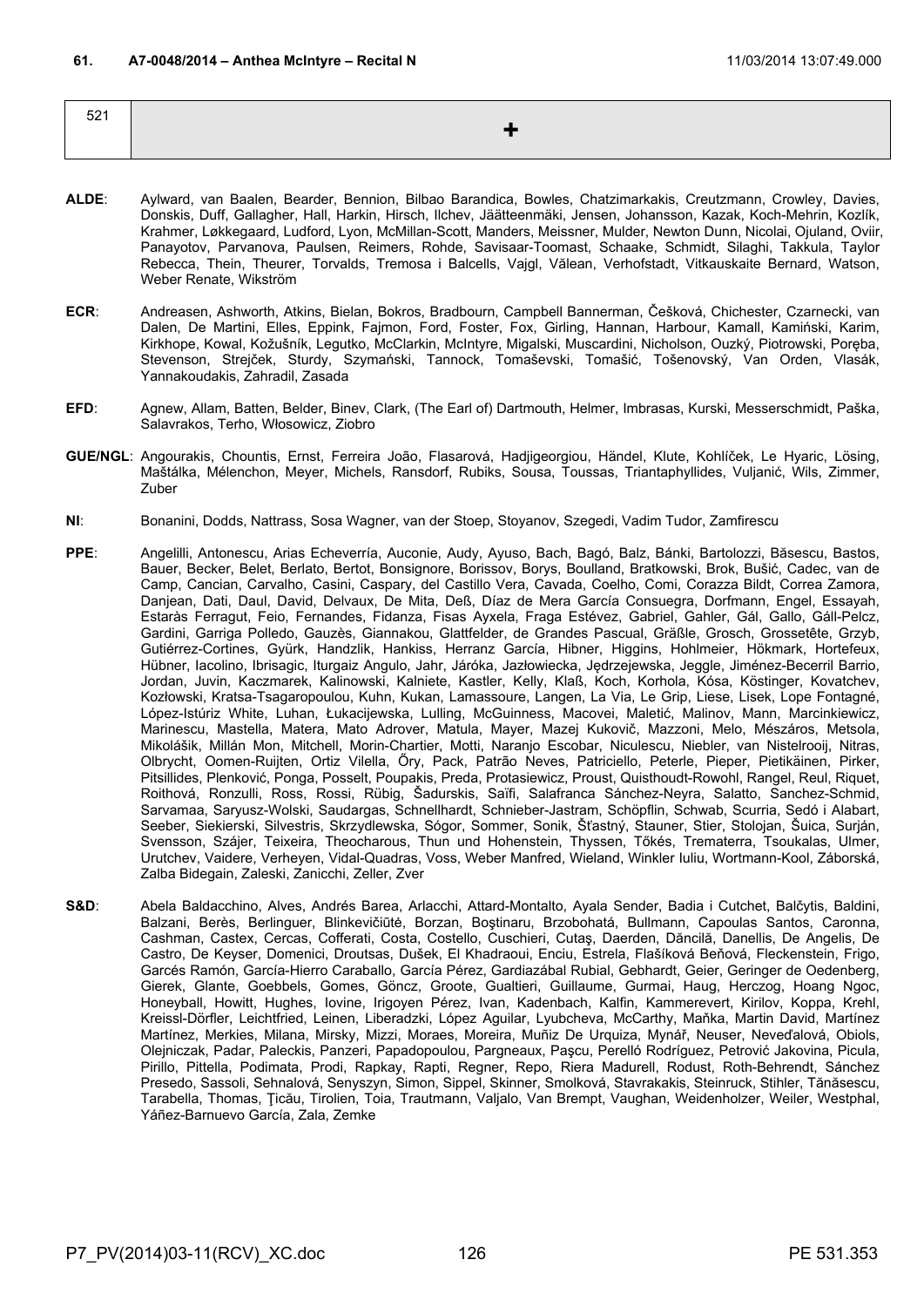| 114 |  |  |  |
|-----|--|--|--|
|     |  |  |  |

- **ALDE**: Bennahmias, de Sarnez, Gerbrandy, Goulard, Griesbeck, in 't Veld, Lepage, Ries, Rinaldi, Rochefort, Uggias, Vattimo, Werthmann, Zanoni
- **ECR**: Rosbach

**EFD**: Bizzotto, Fontana, Morganti, Provera, Salvini, Speroni

- **GUE/NGL**: Anderson, Gustafsson, de Jong, Kari, Liotard, Murphy, Omarjee
- **NI**: Borghezio, Childers, Ehrenhauser, Gollnisch, Kovács, Martin Hans-Peter, Morvai, Stadler
- **PPE**: Bendtsen, Ferber, Karas, Kelam, Striffler, Winkler Hermann
- **S&D**: Arsenis, Berman, Christensen, Cottigny, Fajon, Färm, Jaakonsaari, Larsen-Jensen, Ludvigsson, McAvan, Nilsson, Schaldemose, Simpson, Turunen, Ulvskog, Vergnaud, Weber Henri, Westlund
- **Verts/ALE**: Albrecht, Alfonsi, Andersdotter, Auken, Bélier, Benarab-Attou, Besset, Bicep, Bové, Breyer, Bütikofer, Chrysogelos, Cochet, Cohn-Bendit, Cornelissen, Cramer, Cronberg, Delli, Demesmaeker, Durant, Eickhout, Engström, Evans, Giegold, Häfner, Hassi, Häusling, Hudghton, Irazabalbeitia Fernández, Jadot, Joly, Keller, Kiil-Nielsen, Lambert, Lamberts, Lichtenberger, Lochbihler, Lövin, Lunacek, Rivasi, Romeva i Rueda, Rühle, Sargentini, Schlyter, Schroedter, Schulz Werner, Smith, Staes, Tarand, Tavares, Taylor Keith, Turmes, Ždanoka, Zéribi

- **EFD**: Vanhecke
- **GUE/NGL**: Vergiat
- **NI**: Brons, Claeys, Colman, Griffin, Hartong, van der Kammen, Mölzer, Obermayr, Stassen, Zijlstra
- **PPE**: Florenz
- **S&D**: Poc

|   | ПОПРАВКИ В ПОДАДЕНИТЕ ГЛАСОВЕ И НАМЕРЕНИЯ ЗА ГЛАСУВАНЕ – CORRECCIONES Е INTENCIONES DE VOTO – OPRAVY<br><u> HLASOVÁNÍ A SDĚLENÍ O ÚMYSLU HLASOVAT – STEMMERETTELSER OG –INTENTIONER – BERICHTIGUNGEN DES</u><br>STIMMVERHALTENS UND BEABSICHTIGTES STIMMVERHALTEN – HÄÄLETUSE PARANDUSED JA HÄÄLETUSKAVATSUSED –<br>ΔΙΟΡΘΩΣΕΙΣ ΚΑΙ ΠΡΟΘΕΣΕΙΣ ΨΗΦΟΥ – CORRECTIONS TO VOTES AND VOTING INTENTIONS – CORRECTIONS ET INTENTIONS DE<br>VOTE – IZMJENE DANIH GLASOVA I NAMJERE GLASAČA – CORREZIONI E INTENZIONI DI VOTO – BALSOJUMU LABOJUMI UN<br>NODOMI BALSOT – BALSAVIMO PATAISYMAI IR KETINIMAI – SZAVAZATOK HELYESBÍTÉSEI ÉS SZAVAZÁSI SZÁNDÉKOK –<br>KORREZZJONIJIET U INTENZJONIJIET GHALL-VOT – RECTIFICATIES STEMGEDRAG/ VOORGENOMEN STEMGEDRAG – KOREKTY DO<br>GŁOSOWANIA I ZAMIAR GŁOSOWANIA – CORRECÇÕES E INTENÇÕES DE VOTO – CORECTĂRI ȘI INTENȚII DE VOT OPRAVY<br>HLASOVANIA A ZÁMERY PRI HLASOVANÍ – CEARTÚCHÁIN AR AN VÓTA AGUS INTINNÍ VÓTÁLA – POPRAVKI IN NAMERE<br>GLASOVANJA – ÄÄNESTYSKÄYTTÄYTYMISTÄ JA ÄÄNESTYSAIKEITA KOSKEVAT ILMOITUKSET –<br>RÄTTELSER/AVSIKTSFÖRKLARINGAR TILL AVGIVNA RÖSTER |
|---|-------------------------------------------------------------------------------------------------------------------------------------------------------------------------------------------------------------------------------------------------------------------------------------------------------------------------------------------------------------------------------------------------------------------------------------------------------------------------------------------------------------------------------------------------------------------------------------------------------------------------------------------------------------------------------------------------------------------------------------------------------------------------------------------------------------------------------------------------------------------------------------------------------------------------------------------------------------------------------------------------------------------------------------------------------------------------------------------------------------------------|
| ٠ | Othmar Karas, Bernadette Vergnaud                                                                                                                                                                                                                                                                                                                                                                                                                                                                                                                                                                                                                                                                                                                                                                                                                                                                                                                                                                                                                                                                                       |
|   | Nikolaos Chountis, Judith A. Merkies, Sirpa Pietikäinen                                                                                                                                                                                                                                                                                                                                                                                                                                                                                                                                                                                                                                                                                                                                                                                                                                                                                                                                                                                                                                                                 |
|   |                                                                                                                                                                                                                                                                                                                                                                                                                                                                                                                                                                                                                                                                                                                                                                                                                                                                                                                                                                                                                                                                                                                         |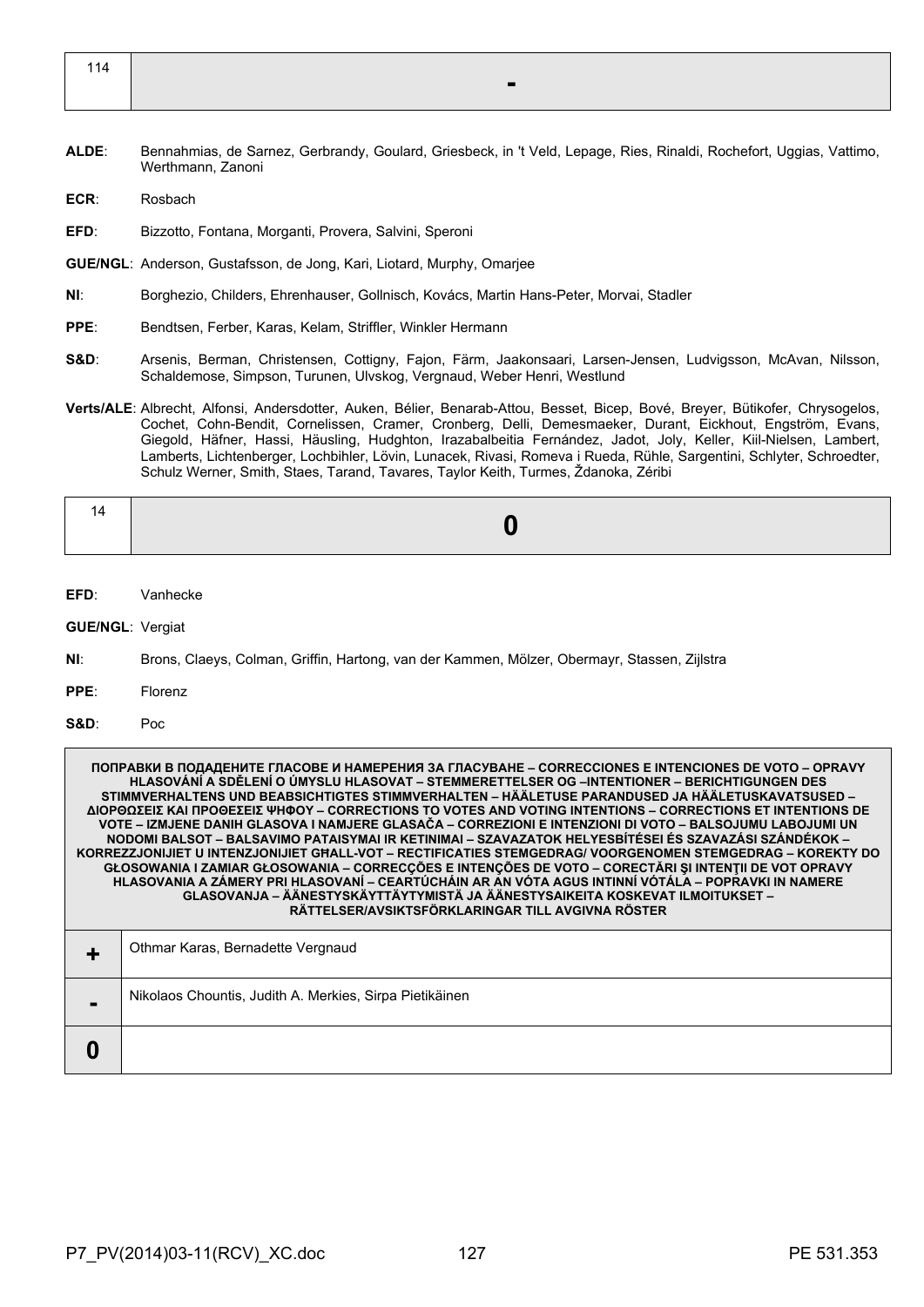| 354 | __ |
|-----|----|
|     |    |

- **ALDE**: Aylward, van Baalen, Bennion, Bilbao Barandica, Bowles, Creutzmann, Crowley, Davies, de Sarnez, Donskis, Duff, Gerbrandy, Goerens, Hall, Harkin, Ilchev, in 't Veld, Jäätteenmäki, Jensen, Kacin, Kazak, Klinz, Kozlík, Krahmer, Lambsdorff, Løkkegaard, Ludford, Lyon, McMillan-Scott, Manders, Meissner, Mulder, Newton Dunn, Nicolai, Ojuland, Oviir, Panayotov, Parvanova, Paulsen, Reimers, Ries, Rochefort, Rohde, Savisaar-Toomast, Schaake, Schmidt, Silaghi, Takkula, Taylor Rebecca, Thein, Theurer, Torvalds, Vajgl, Vălean, Verhofstadt, Vitkauskaite Bernard, Watson, Weber Renate, Wikström
- **ECR**: Andreasen, Ashworth, Atkins, Bokros, Bradbourn, Callanan, Campbell Bannerman, Češková, Chichester, van Dalen, De Martini, Elles, Eppink, Fajmon, Ford, Foster, Fox, Girling, Hannan, Harbour, Kamall, Kirkhope, Kowal, Kožušník, McClarkin, McIntyre, Muscardini, Nicholson, Ouzký, Poręba, Stevenson, Strejček, Sturdy, Tannock, Tomašić, Tošenovský, Van Orden, Vlasák, Yannakoudakis, Zahradil, Zīle
- **EFD**: Belder, Imbrasas, Paška, Salavrakos, Terho
- **NI**: Bonanini, Dodds, Sosa Wagner, Szegedi, Vadim Tudor
- **PPE**: Antonescu, Arias Echeverría, Auconie, Audy, Ayuso, Bach, Bagó, Balz, Bánki, Bartolozzi, Băsescu, Bastos, Bauer, Becker, Belet, Bendtsen, Berlato, Bertot, Bonsignore, Borissov, Borys, Boulland, Bratkowski, Brok, Bušić, Cadec, van de Camp, Cancian, Carvalho, Casini, Caspary, del Castillo Vera, Cavada, Coelho, Comi, Correa Zamora, Danjean, Dati, Daul, David, Delvaux, De Mita, Deß, Díaz de Mera García Consuegra, Dorfmann, Ehler, Engel, Essayah, Estaràs Ferragut, Feio, Fernandes, Fidanza, Fisas Ayxela, Florenz, Fraga Estévez, Gabriel, Gahler, Gál, Gallo, Gáll-Pelcz, Gardini, Garriga Polledo, Gauzès, Giannakou, Glattfelder, de Grandes Pascual, Gräßle, Grosch, Grossetête, Grzyb, Gutiérrez-Cortines, Gyürk, Handzlik, Hankiss, Herranz García, Hibner, Higgins, Hohlmeier, Hortefeux, Hübner, Iacolino, Iturgaiz Angulo, Jahr, Járóka, Jazłowiecka, Jędrzejewska, Jeggle, Jiménez-Becerril Barrio, Jordan, Juvin, Kaczmarek, Kalinowski, Kalniete, Karas, Kariņš, Kastler, Kelly, Klaß, Koch, Korhola, Kósa, Köstinger, Kovatchev, Kozłowski, Kratsa-Tsagaropoulou, Kuhn, Kukan, Lamassoure, Langen, La Via, Le Grip, Liese, Lisek, Lope Fontagné, López-Istúriz White, Luhan, Łukacijewska, Lulling, McGuinness, Macovei, Maletić, Malinov, Mann, Marcinkiewicz, Marinescu, Mastella, Matera, Mato Adrover, Matula, Mayer, Mazej Kukovič, Mazzoni, Melo, Mészáros, Metsola, Mikolášik, Millán Mon, Mitchell, Morin-Chartier, Motti, Naranjo Escobar, Niculescu, Niebler, van Nistelrooij, Nitras, Olbrycht, Oomen-Ruijten, Ortiz Vilella, Őry, Pack, Panayotova, Patrão Neves, Patriciello, Peterle, Pietikäinen, Pirker, Pitsillides, Plenković, Ponga, Posselt, Poupakis, Preda, Protasiewicz, Proust, Quisthoudt-Rowohl, Rangel, Reul, Riquet, Roithová, Ronzulli, Ross, Rossi, Rübig, Šadurskis, Saïfi, Salafranca Sánchez-Neyra, Salatto, Sanchez-Schmid, Sarvamaa, Saryusz-Wolski, Saudargas, Schnellhardt, Schnieber-Jastram, Schöpflin, Schwab, Scurria, Sedó i Alabart, Seeber, Siekierski, Silvestris, Skrzydlewska, Sógor, Sommer, Sonik, Šťastný, Stauner, Stier, Stolojan, Šuica, Surján, Szájer, Teixeira, Theocharous, Thun und Hohenstein, Thyssen, Tőkés, Trematerra, Tsoukalas, Ulmer, Urutchev, Vaidere, Verheyen, Vidal-Quadras, Voss, Weber Manfred, Wieland, Winkler Iuliu, Wortmann-Kool, Záborská, Zalba Bidegain, Zaleski, Zanicchi, Zeller, Zver
- **S&D**: Andrés Barea, Ayala Sender, Badia i Cutchet, Cercas, Garcés Ramón, García-Hierro Caraballo, García Pérez, Gardiazábal Rubial, Goebbels, Irigoyen Pérez, Ivan, López Aguilar, Mirsky, Muñiz De Urquiza, Obiols, Perelló Rodríguez, Prodi, Riera Madurell, Sánchez Presedo, Yáñez-Barnuevo García

| 285 |  |
|-----|--|
|     |  |

- **ALDE**: Bennahmias, Griesbeck, Lepage, Uggias, Vattimo, Werthmann, Zanoni
- **ECR**: Bielan, Czarnecki, Piotrowski, Rosbach, Szymański
- **EFD**: Agnew, Batten, Bizzotto, Clark, (The Earl of) Dartmouth, Fontana, Helmer, Messerschmidt, Morganti, Provera, Salvini, Speroni, Włosowicz
- **GUE/NGL**: Anderson, Angourakis, Chountis, Ernst, Ferreira João, Flasarová, Gustafsson, Hadjigeorgiou, Händel, de Jong, Kari, Klute, Kohlíček, Le Hyaric, Liotard, Lösing, Maštálka, Mélenchon, Michels, Murphy, Omarjee, Ransdorf, Rubiks, Sousa, Toussas, Triantaphyllides, Vergiat, Vuljanić, Wils, Zimmer, Zuber
- **NI**: Borghezio, Brons, Childers, Claeys, Colman, Ehrenhauser, Gollnisch, Griffin, Hartong, van der Kammen, Kovács, Le Pen Jean-Marie, Martin Hans-Peter, Morvai, Nattrass, Stadler, Stassen, van der Stoep, Stoyanov, Zamfirescu, Zijlstra
- **PPE**: Angelilli, Corazza Bildt, Ferber, Fjellner, Hökmark, Ibrisagic, Kelam, Striffler, Svensson, Winkler Hermann
- **S&D**: Abela Baldacchino, Alves, Andrieu, Arlacchi, Arsenis, Attard-Montalto, Balčytis, Baldini, Balzani, Berès, Berlinguer, Berman, Blinkevičiūtė, Borzan, Boştinaru, Brzobohatá, Bullmann, Capoulas Santos, Caronna, Cashman, Castex,

P7\_PV(2014)03-11(RCV)\_XC.doc 128 128 PE 531.353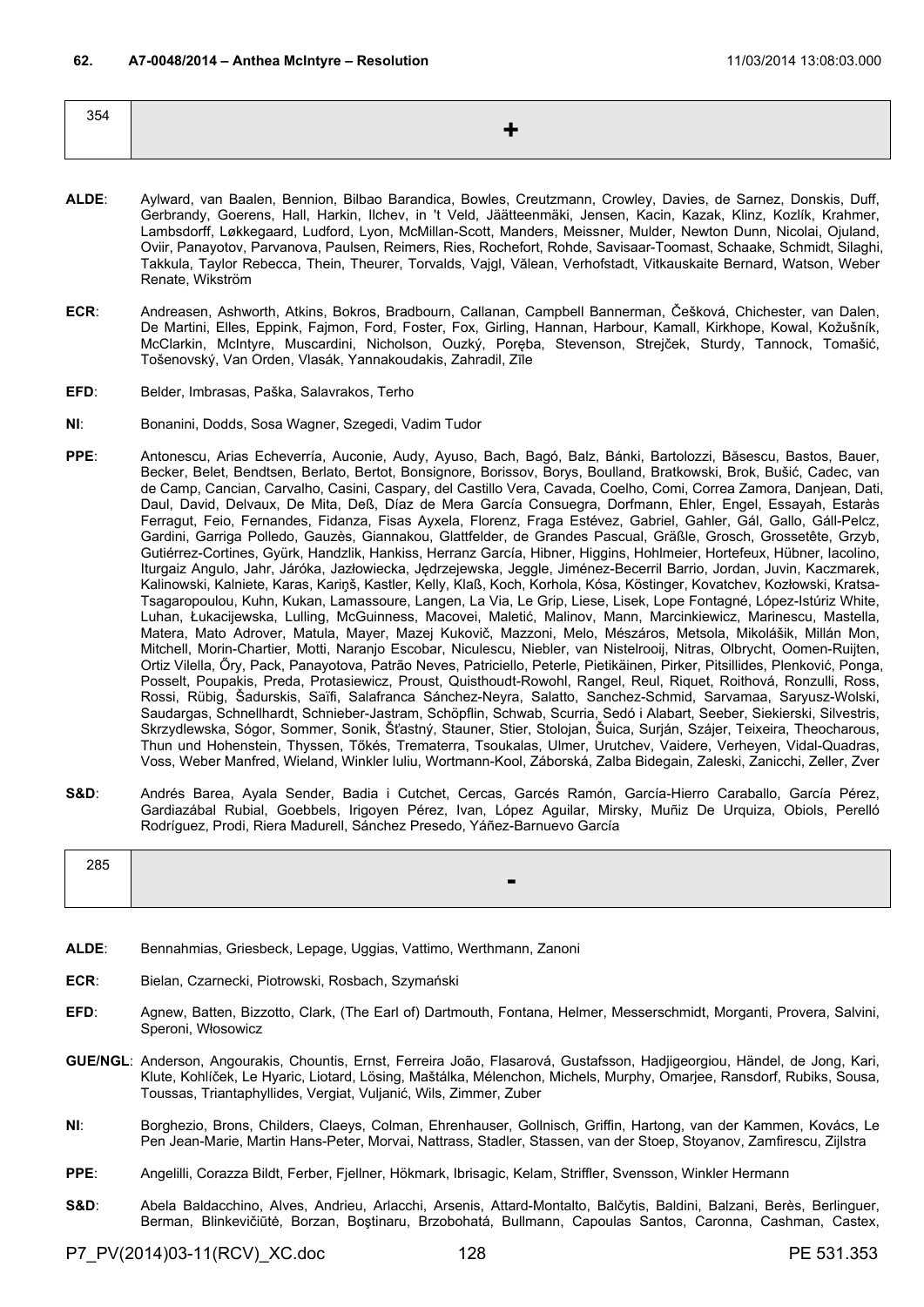Christensen, Cofferati, Correia de Campos, Costa, Costello, Cottigny, Cuschieri, Cutaş, Daerden, Dăncilă, Danellis, De Angelis, De Keyser, Domenici, Droutsas, Dušek, El Khadraoui, Enciu, Ertug, Estrela, Fajon, Falbr, Färm, Flašíková Beňová, Fleckenstein, Frigo, Gebhardt, Geier, Geringer de Oedenberg, Gierek, Gomes, Göncz, Groote, Gualtieri, Guerrero Salom, Guillaume, Gurmai, Haug, Herczog, Hoang Ngoc, Honeyball, Howitt, Hughes, Jaakonsaari, Kadenbach, Kalfin, Kammerevert, Kirilov, Koppa, Krehl, Kreissl-Dörfler, Larsen-Jensen, Leichtfried, Leinen, Liberadzki, Ludvigsson, Lyubcheva, McAvan, McCarthy, Maňka, Martin David, Martínez Martínez, Merkies, Milana, Mizzi, Moraes, Mynář, Neuser, Neveďalová, Nilsson, Olejniczak, Padar, Paleckis, Panzeri, Papadopoulou, Pargneaux, Paşcu, Petrović Jakovina, Picula, Pirillo, Pittella, Poc, Podimata, Rapkay, Rapti, Regner, Repo, Rodust, Roth-Behrendt, Rouček, Sassoli, Schaldemose, Sehnalová, Senyszyn, Simon, Simpson, Sippel, Skinner, Smolková, Stavrakakis, Steinruck, Stihler, Swoboda, Tănăsescu, Tarabella, Thomas, Ţicău, Tirolien, Toia, Trautmann, Turunen, Ulvskog, Valjalo, Van Brempt, Vaughan, Vergnaud, Weber Henri, Weidenholzer, Weiler, Westlund, Westphal, Willmott, Zala, Zemke

**Verts/ALE**: Albrecht, Alfonsi, Auken, Bélier, Benarab-Attou, Besset, Bicep, Bové, Breyer, Bütikofer, Chrysogelos, Cochet, Cohn-Bendit, Cornelissen, Cronberg, Delli, Demesmaeker, Durant, Eickhout, Engström, Evans, Giegold, Häfner, Hassi, Häusling, Hudghton, Irazabalbeitia Fernández, Jadot, Joly, Keller, Kiil-Nielsen, Lambert, Lamberts, Lichtenberger, Lochbihler, Lövin, Lunacek, Rivasi, Romeva i Rueda, Rühle, Sargentini, Schlyter, Schroedter, Schulz Werner, Smith, Staes, Tarand, Tavares, Taylor Keith, Trüpel, Turmes, Ždanoka, Zéribi

- **ALDE**: Chatzimarkakis, Goulard, Hirsch, Rinaldi
- **ECR**: Kamiński, Legutko, Tomaševski, Zasada
- **EFD**: Allam, Binev, Kurski, Vanhecke, Ziobro
- **GUE/NGL**: Meyer
- **NI**: Mölzer, Obermayr
- **S&D**: Cliveti, De Castro, Iovine, Moreira

## **Verts/ALE**: Andersdotter

| ПОПРАВКИ В ПОДАДЕНИТЕ ГЛАСОВЕ И НАМЕРЕНИЯ ЗА ГЛАСУВАНЕ – CORRECCIONES Е INTENCIONES DE VOTO – OPRAVY<br>HLASOVÁNÍ A SDĚLENÍ O ÚMYSLU HLASOVAT – STEMMERETTELSER OG –INTENTIONER – BERICHTIGUNGEN DES<br>STIMMVERHALTENS UND BEABSICHTIGTES STIMMVERHALTEN – HÄÄLETUSE PARANDUSED JA HÄÄLETUSKAVATSUSED –<br>ΔΙΟΡΘΩΣΕΙΣ ΚΑΙ ΠΡΟΘΕΣΕΙΣ ΨΗΦΟΥ – CORRECTIONS TO VOTES AND VOTING INTENTIONS – CORRECTIONS ET INTENTIONS DE<br>VOTE – IZMJENE DANIH GLASOVA I NAMJERE GLASAČA – CORREZIONI E INTENZIONI DI VOTO – BALSOJUMU LABOJUMI UN<br>NODOMI BALSOT – BALSAVIMO PATAISYMAI IR KETINIMAI – SZAVAZATOK HELYESBÍTÉSEI ÉS SZAVAZÁSI SZÁNDÉKOK –<br>KORREZZJONIJIET U INTENZJONIJIET GHALL-VOT – RECTIFICATIES STEMGEDRAG/ VOORGENOMEN STEMGEDRAG – KOREKTY DO<br>GŁOSOWANIA I ZAMIAR GŁOSOWANIA – CORRECÇÕES E INTENÇÕES DE VOTO – CORECTĂRI ȘI INTENȚII DE VOT OPRAVY<br>HLASOVANIA A ZÁMERY PRI HLASOVANÍ – CEARTÚCHÁIN AR AN VÓTA AGUS INTINNÍ VÓTÁLA – POPRAVKI IN NAMERE<br>GLASOVANJA – ÄÄNESTYSKÄYTTÄYTYMISTÄ JA ÄÄNESTYSAIKEITA KOSKEVAT ILMOITUKSET –<br>RÄTTELSER/AVSIKTSFÖRKLARINGAR TILL AVGIVNA RÖSTER |                                     |
|-----------------------------------------------------------------------------------------------------------------------------------------------------------------------------------------------------------------------------------------------------------------------------------------------------------------------------------------------------------------------------------------------------------------------------------------------------------------------------------------------------------------------------------------------------------------------------------------------------------------------------------------------------------------------------------------------------------------------------------------------------------------------------------------------------------------------------------------------------------------------------------------------------------------------------------------------------------------------------------------------------------------------------------------------------------------------------------------------------------------|-------------------------------------|
|                                                                                                                                                                                                                                                                                                                                                                                                                                                                                                                                                                                                                                                                                                                                                                                                                                                                                                                                                                                                                                                                                                                 |                                     |
| -                                                                                                                                                                                                                                                                                                                                                                                                                                                                                                                                                                                                                                                                                                                                                                                                                                                                                                                                                                                                                                                                                                               | Michael Cramer, Tomasz Piotr Poreba |
|                                                                                                                                                                                                                                                                                                                                                                                                                                                                                                                                                                                                                                                                                                                                                                                                                                                                                                                                                                                                                                                                                                                 |                                     |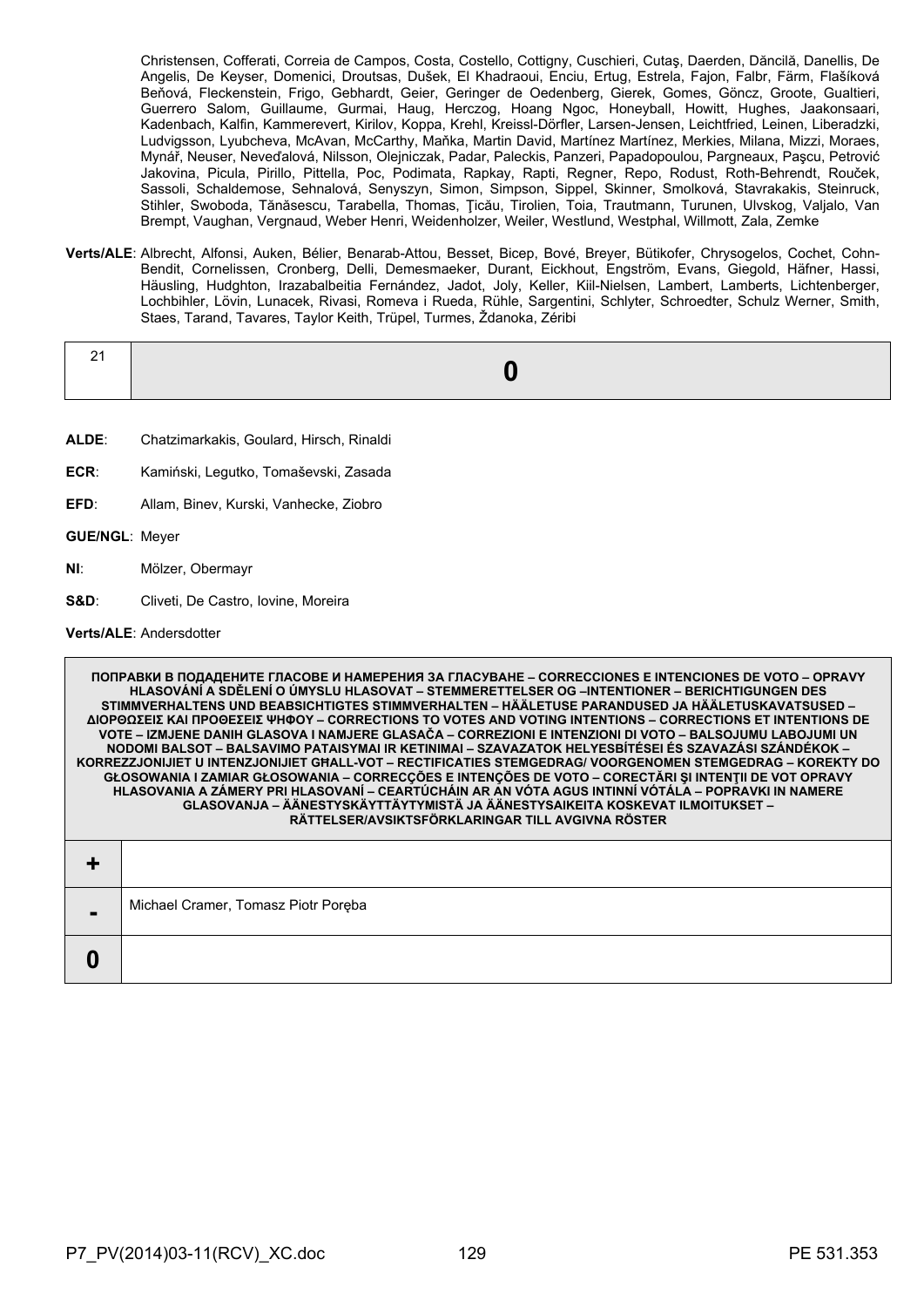| 608 |  |
|-----|--|
|-----|--|

- **ALDE**: Aylward, van Baalen, Bearder, Bennahmias, Bennion, Bilbao Barandica, Bowles, Creutzmann, Crowley, Davies, de Sarnez, Donskis, Duff, Gallagher, Gerbrandy, Goerens, Goulard, Griesbeck, Hall, Harkin, Hirsch, Ilchev, in 't Veld, Jensen, Johansson, Kacin, Kazak, Klinz, Kozlík, Lambsdorff, Lepage, Løkkegaard, Lyon, Manders, Meissner, Mulder, Newton Dunn, Nicolai, Oviir, Panayotov, Parvanova, Paulsen, Reimers, Ries, Rinaldi, Rochefort, Rohde, Savisaar-Toomast, Schaake, Schmidt, Silaghi, Takkula, Taylor Rebecca, Thein, Theurer, Torvalds, Tremosa i Balcells, Uggias, Vajgl, Vălean, Vattimo, Verhofstadt, Vitkauskaite Bernard, Watson, Weber Renate, Werthmann, Wikström, Zanoni
- **ECR**: Andreasen, Atkins, Bielan, Bokros, Callanan, Campbell Bannerman, Češková, Chichester, Czarnecki, De Martini, Elles, Ford, Fox, Girling, Hannan, Harbour, Kamall, Kamiński, Karim, Kožušník, Legutko, McClarkin, McIntyre, Muscardini, Ouzký, Piotrowski, Poręba, Rosbach, Stevenson, Sturdy, Szymański, Tannock, Tomaševski, Tomašić, Tošenovský, Van Orden, Yannakoudakis, Zahradil, Zasada, Zīle
- **EFD**: Allam, Imbrasas, Kurski, Messerschmidt, Paška, Salavrakos, Terho, Vanhecke, Włosowicz, Ziobro
- **GUE/NGL**: Anderson, Chountis, Ernst, Ferreira João, Flasarová, Gustafsson, Hadjigeorgiou, Händel, de Jong, Klute, Kohlíček, Le Hyaric, Liotard, Lösing, Maštálka, Meyer, Michels, Murphy, Omarjee, Ransdorf, Rubiks, Sousa, Triantaphyllides, Vergiat, Vuljanić, Wils, Zimmer, Zuber
- **NI**: Bonanini, Brons, Childers, Colman, Dodds, Ehrenhauser, Martin Hans-Peter, Mölzer, Obermayr, Sosa Wagner, Stadler, van der Stoep, Stoyanov, Szegedi, Vadim Tudor, Zamfirescu
- **PPE**: Angelilli, Antonescu, Arias Echeverría, Auconie, Audy, Ayuso, Bach, Bagó, Balz, Bánki, Bartolozzi, Băsescu, Bastos, Bauer, Becker, Belet, Bendtsen, Berlato, Bertot, Bonsignore, Borissov, Borys, Boulland, Bratkowski, Brok, Bušić, Cadec, van de Camp, Cancian, Carvalho, Casini, Caspary, Cavada, Coelho, Comi, Corazza Bildt, Correa Zamora, Danjean, Dati, Daul, David, Delvaux, De Mita, Deß, Díaz de Mera García Consuegra, Dorfmann, Ehler, Essayah, Estaràs Ferragut, Feio, Ferber, Fernandes, Fidanza, Fisas Ayxela, Fjellner, Florenz, Fraga Estévez, Gabriel, Gahler, Gál, Gallo, Gáll-Pelcz, Gardini, Garriga Polledo, Gauzès, Giannakou, Glattfelder, de Grandes Pascual, Gräßle, Grosch, Grossetête, Grzyb, Gutiérrez-Cortines, Gyürk, Handzlik, Hankiss, Herranz García, Hibner, Higgins, Hohlmeier, Hökmark, Hortefeux, Hübner, Iacolino, Ibrisagic, Iturgaiz Angulo, Jahr, Járóka, Jazłowiecka, Jędrzejewska, Jeggle, Jiménez-Becerril Barrio, Jordan, Juvin, Kaczmarek, Kalinowski, Kalniete, Karas, Kariņš, Kastler, Kelam, Kelly, Klaß, Koch, Korhola, Kósa, Köstinger, Kovatchev, Kozłowski, Kratsa-Tsagaropoulou, Kuhn, Kukan, Lamassoure, Langen, La Via, Le Grip, Liese, Lisek, Lope Fontagné, López-Istúriz White, Luhan, Łukacijewska, Lulling, McGuinness, Macovei, Maletić, Malinov, Mann, Marcinkiewicz, Marinescu, Mastella, Matera, Mato Adrover, Matula, Mayer, Mazej Kukovič, Mazzoni, Melo, Mészáros, Metsola, Mikolášik, Millán Mon, Mitchell, Morin-Chartier, Motti, Naranjo Escobar, Niculescu, Niebler, van Nistelrooij, Nitras, Olbrycht, Oomen-Ruijten, Ortiz Vilella, Őry, Panayotova, Patrão Neves, Patriciello, Peterle, Pieper, Pietikäinen, Pirker, Pitsillides, Plenković, Ponga, Posselt, Poupakis, Preda, Protasiewicz, Proust, Quisthoudt-Rowohl, Rangel, Reul, Riquet, Roithová, Ronzulli, Ross, Rossi, Rübig, Šadurskis, Saïfi, Salafranca Sánchez-Neyra, Salatto, Sanchez-Schmid, Sarvamaa, Saryusz-Wolski, Saudargas, Schnellhardt, Schnieber-Jastram, Schöpflin, Schwab, Scurria, Sedó i Alabart, Seeber, Siekierski, Silvestris, Skrzydlewska, Sógor, Sommer, Sonik, Šťastný, Stauner, Stier, Stolojan, Striffler, Šuica, Surján, Svensson, Szájer, Teixeira, Theocharous, Thun und Hohenstein, Thyssen, Tőkés, Trematerra, Tsoukalas, Ulmer, Urutchev, Vaidere, Verheyen, Vidal-Quadras, Voss, Weber Manfred, Wieland, Winkler Hermann, Winkler Iuliu, Wortmann-Kool, Záborská, Zalba Bidegain, Zaleski, Zanicchi, Zeller, Zver
- **S&D**: Abela Baldacchino, Alves, Andrés Barea, Andrieu, Arlacchi, Arsenis, Attard-Montalto, Ayala Sender, Badia i Cutchet, Balčytis, Baldini, Balzani, Berès, Berlinguer, Berman, Blinkevičiūtė, Borzan, Boştinaru, Brzobohatá, Bullmann, Capoulas Santos, Caronna, Cashman, Castex, Cercas, Christensen, Cliveti, Cofferati, Correia de Campos, Costa, Costello, Cottigny, Cuschieri, Cutaş, Daerden, Dăncilă, Danellis, De Angelis, De Castro, De Keyser, Domenici, Droutsas, Dušek, El Khadraoui, Enciu, Ertug, Estrela, Fajon, Falbr, Färm, Flašíková Beňová, Frigo, Garcés Ramón, García-Hierro Caraballo, García Pérez, Gardiazábal Rubial, Gebhardt, Geier, Geringer de Oedenberg, Gierek, Glante, Goebbels, Gomes, Göncz, Gualtieri, Guerrero Salom, Guillaume, Haug, Herczog, Hoang Ngoc, Honeyball, Howitt, Hughes, Iovine, Irigoyen Pérez, Ivan, Jaakonsaari, Kalfin, Kammerevert, Kirilov, Koppa, Krehl, Kreissl-Dörfler, Larsen-Jensen, Leichtfried, Leinen, Liberadzki, López Aguilar, Ludvigsson, Lyubcheva, McAvan, McCarthy, Maňka, Martin David, Martínez Martínez, Merkies, Milana, Mirsky, Mizzi, Moraes, Moreira, Muñiz De Urquiza, Mynář, Neuser, Nilsson, Obiols, Olejniczak, Padar, Panzeri, Papadopoulou, Pargneaux, Paşcu, Perelló Rodríguez, Petrović Jakovina, Picula, Pirillo, Pittella, Poc, Podimata, Prodi, Rapkay, Rapti, Regner, Repo, Riera Madurell, Roth-Behrendt, Rouček, Sánchez Presedo, Schaldemose, Sehnalová, Senyszyn, Simon, Simpson, Skinner, Smolková, Stavrakakis, Steinruck, Stihler, Swoboda, Tănăsescu, Tarabella, Thomas, Ţicău, Tirolien, Toia, Trautmann, Turunen, Ulvskog, Valjalo, Van Brempt, Vaughan, Vergnaud, Weber Henri, Weidenholzer, Weiler, Westlund, Westphal, Willmott, Yáñez-Barnuevo García, Zala, Zemke
- **Verts/ALE**: Albrecht, Alfonsi, Andersdotter, Auken, Bélier, Benarab-Attou, Besset, Bicep, Bové, Bütikofer, Chrysogelos, Cochet, Cornelissen, Cramer, Cronberg, Delli, Demesmaeker, Durant, Eickhout, Engström, Evans, Giegold, Häfner, Hassi, Häusling, Hudghton, Irazabalbeitia Fernández, Jadot, Joly, Keller, Kiil-Nielsen, Lambert, Lamberts, Lichtenberger, Lochbihler, Lövin, Lunacek, Rivasi, Romeva i Rueda, Rühle, Sargentini, Schlyter, Schroedter, Schulz Werner, Smith,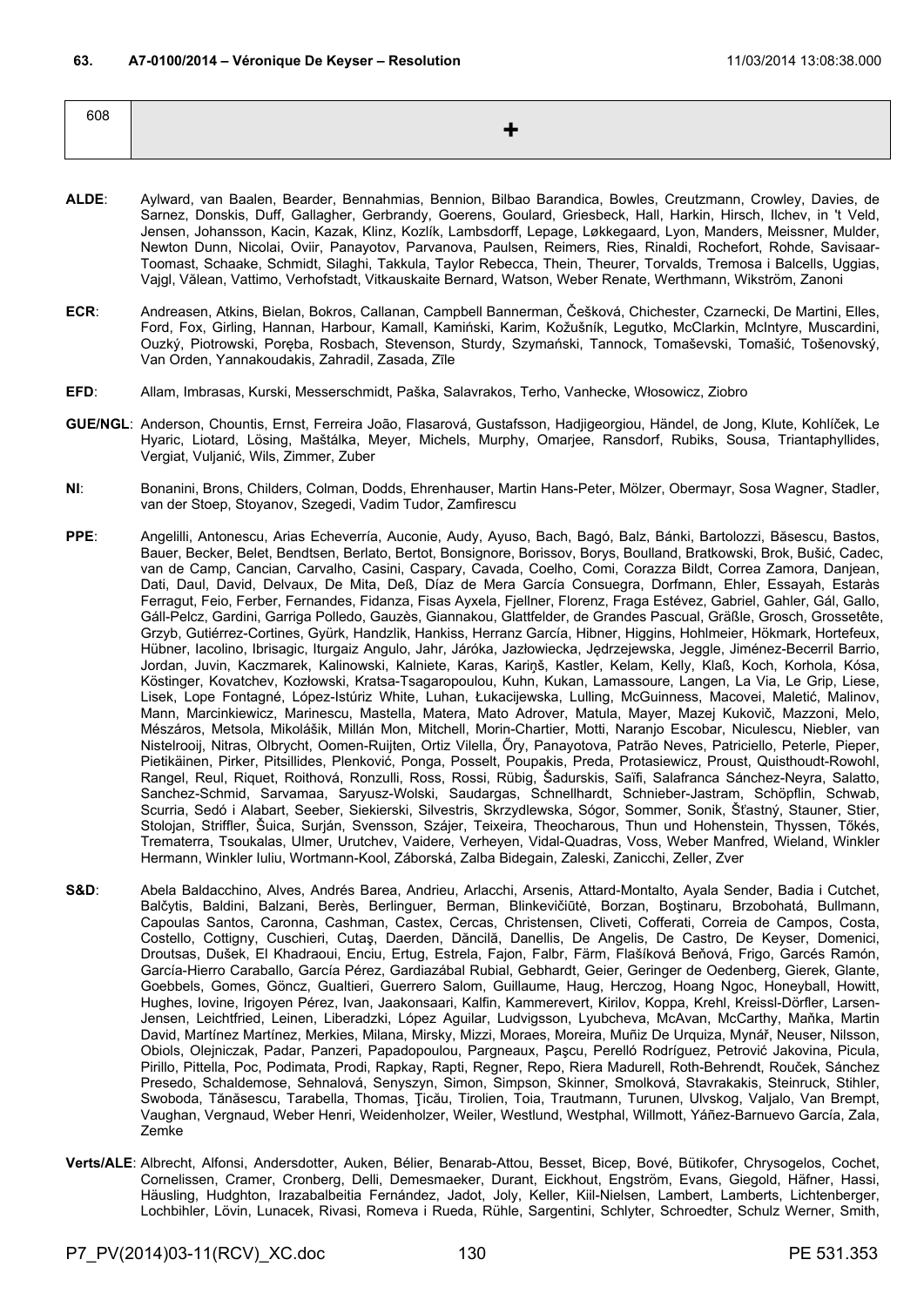**EFD**: Belder

### **NI**: Le Pen Jean-Marie

### **Verts/ALE**: Breyer

**ECR**: Fajmon, Strejček, Vlasák

**EFD**: Agnew, Batten, Binev, Clark, Fontana, Helmer, Provera, Salvini, Speroni

**GUE/NGL**: Angourakis, Kari, Mélenchon, Toussas

**NI**: Borghezio, Claeys, Gollnisch, Griffin, Hartong, van der Kammen, Kovács, Morvai, Nattrass, Stassen, Zijlstra

**ПОПРАВКИ В ПОДАДЕНИТЕ ГЛАСОВЕ И НАМЕРЕНИЯ ЗА ГЛАСУВАНЕ – CORRECCIONES E INTENCIONES DE VOTO – OPRAVY HLASOVÁNÍ A SDĚLENÍ O ÚMYSLU HLASOVAT – STEMMERETTELSER OG –INTENTIONER – BERICHTIGUNGEN DES STIMMVERHALTENS UND BEABSICHTIGTES STIMMVERHALTEN – HÄÄLETUSE PARANDUSED JA HÄÄLETUSKAVATSUSED – ΔΙΟΡΘΩΣΕΙΣ ΚΑΙ ΠΡΟΘΕΣΕΙΣ ΨΗΦΟΥ – CORRECTIONS TO VOTES AND VOTING INTENTIONS – CORRECTIONS ET INTENTIONS DE VOTE – IZMJENE DANIH GLASOVA I NAMJERE GLASAČA – CORREZIONI E INTENZIONI DI VOTO – BALSOJUMU LABOJUMI UN NODOMI BALSOT – BALSAVIMO PATAISYMAI IR KETINIMAI – SZAVAZATOK HELYESBÍTÉSEI ÉS SZAVAZÁSI SZÁNDÉKOK – KORREZZJONIJIET U INTENZJONIJIET GĦALL-VOT – RECTIFICATIES STEMGEDRAG/ VOORGENOMEN STEMGEDRAG – KOREKTY DO GŁOSOWANIA I ZAMIAR GŁOSOWANIA – CORRECÇÕES E INTENÇÕES DE VOTO – CORECTĂRI ŞI INTENŢII DE VOT OPRAVY HLASOVANIA A ZÁMERY PRI HLASOVANÍ – CEARTÚCHÁIN AR AN VÓTA AGUS INTINNÍ VÓTÁLA – POPRAVKI IN NAMERE GLASOVANJA – ÄÄNESTYSKÄYTTÄYTYMISTÄ JA ÄÄNESTYSAIKEITA KOSKEVAT ILMOITUKSET – RÄTTELSER/AVSIKTSFÖRKLARINGAR TILL AVGIVNA RÖSTER +** Hiltrud Breyer, Zita Gurmai **- 0** Jean-Marie Le Pen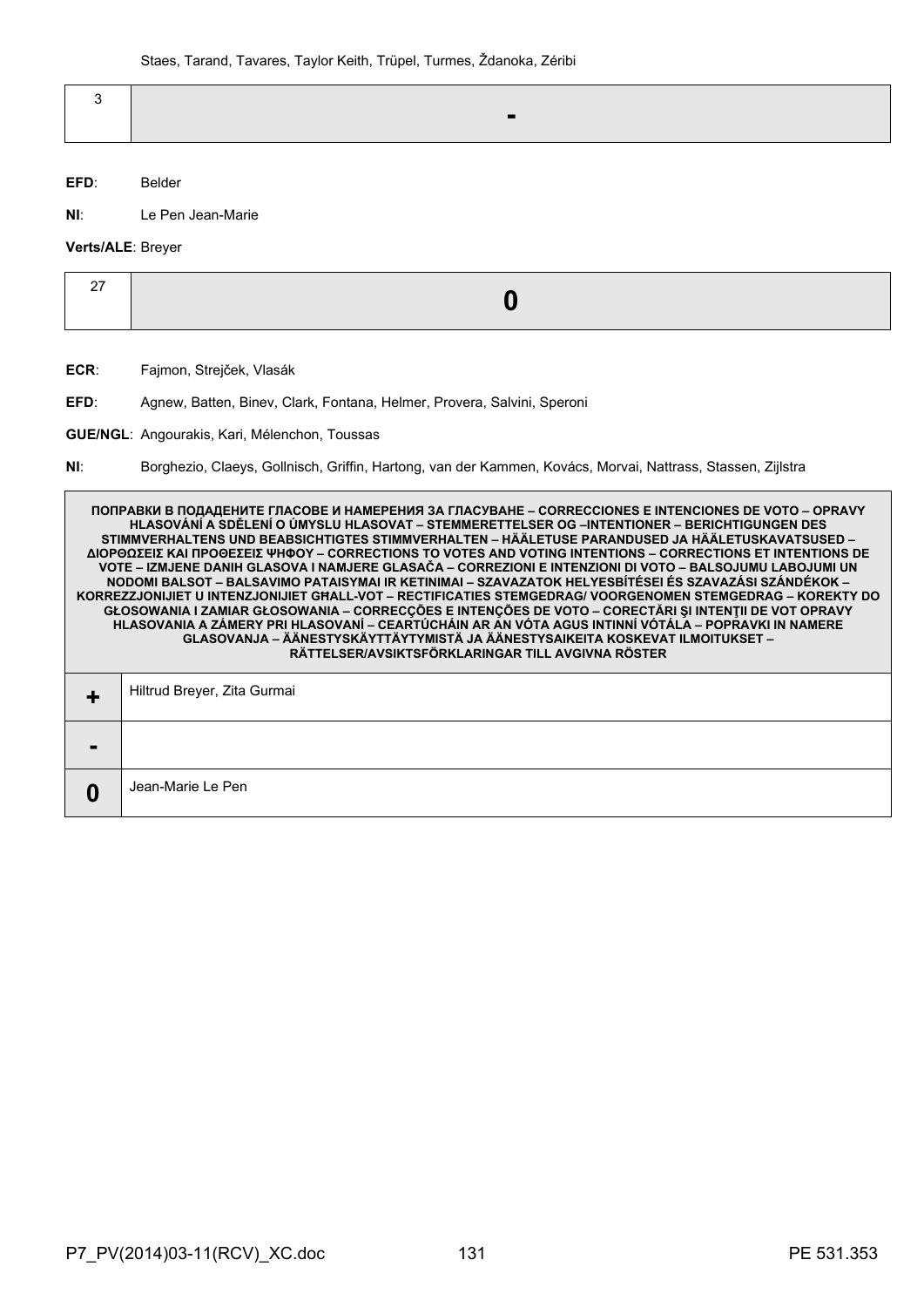| 573 |  |
|-----|--|
|     |  |
|     |  |

- **ALDE**: Aylward, van Baalen, Bearder, Bennahmias, Bennion, Bilbao Barandica, Bowles, Creutzmann, Crowley, Davies, de Sarnez, Donskis, Duff, Gallagher, Gerbrandy, Goerens, Goulard, Griesbeck, Hall, Harkin, Hirsch, Ilchev, in 't Veld, Jäätteenmäki, Jensen, Johansson, Kacin, Kazak, Klinz, Kozlík, Krahmer, Lambsdorff, Løkkegaard, Ludford, McMillan-Scott, Manders, Meissner, Mulder, Newton Dunn, Nicolai, Oviir, Panayotov, Parvanova, Paulsen, Reimers, Ries, Rinaldi, Rochefort, Rohde, Savisaar-Toomast, Schmidt, Silaghi, Takkula, Taylor Rebecca, Thein, Theurer, Torvalds, Tremosa i Balcells, Uggias, Vajgl, Vălean, Vattimo, Verhofstadt, Vitkauskaite Bernard, Weber Renate, Werthmann, Wikström, Zanoni
- **ECR**: Andreasen, Atkins, Bielan, Bokros, Callanan, Češková, Chichester, Czarnecki, van Dalen, De Martini, Elles, Eppink, Ford, Foster, Fox, Girling, Hannan, Harbour, Kamall, Kamiński, Karim, Kowal, Kožušník, Legutko, McClarkin, McIntyre, Migalski, Muscardini, Nicholson, Ouzký, Piotrowski, Poręba, Rosbach, Stevenson, Strejček, Sturdy, Tannock, Tomašić, Tošenovský, Van Orden, Vlasák, Yannakoudakis, Zahradil
- **EFD**: Belder, Bizzotto, Fontana, Imbrasas, Kurski, Messerschmidt, Morganti, Paška, Provera, Salavrakos, Salvini, Speroni, Terho, Włosowicz, Ziobro
- **NI**: Bonanini, Borghezio, Childers, Dodds, Mölzer, Obermayr, Sosa Wagner, Szegedi, Vadim Tudor, Zamfirescu
- **PPE**: Angelilli, Antonescu, Arias Echeverría, Auconie, Audy, Ayuso, Bach, Bagó, Balz, Bánki, Bartolozzi, Băsescu, Bastos, Bauer, Becker, Belet, Bendtsen, Berlato, Bertot, Bonsignore, Borissov, Borys, Boulland, Bratkowski, Brok, Bušić, Cadec, van de Camp, Cancian, Carvalho, Casini, Caspary, Cavada, Coelho, Comi, Corazza Bildt, Correa Zamora, Danjean, Dati, Daul, David, Delvaux, De Mita, Deß, Díaz de Mera García Consuegra, Dorfmann, Ehler, Essayah, Estaràs Ferragut, Feio, Ferber, Fernandes, Fidanza, Fisas Ayxela, Fjellner, Florenz, Fraga Estévez, Gabriel, Gahler, Gál, Gallo, Gáll-Pelcz, Gardini, Garriga Polledo, Gauzès, Giannakou, Glattfelder, de Grandes Pascual, Gräßle, Grosch, Grossetête, Grzyb, Gutiérrez-Cortines, Gyürk, Handzlik, Hankiss, Herranz García, Hibner, Higgins, Hohlmeier, Hökmark, Hortefeux, Hübner, Iacolino, Ibrisagic, Iturgaiz Angulo, Jahr, Járóka, Jazłowiecka, Jędrzejewska, Jeggle, Jiménez-Becerril Barrio, Jordan, Juvin, Kaczmarek, Kalinowski, Kalniete, Karas, Kariņš, Kastler, Kelam, Kelly, Klaß, Koch, Korhola, Kósa, Köstinger, Kovatchev, Kozłowski, Kratsa-Tsagaropoulou, Kuhn, Kukan, Lamassoure, Langen, La Via, Le Grip, Liese, Lisek, Lope Fontagné, López-Istúriz White, Luhan, Łukacijewska, Lulling, McGuinness, Macovei, Maletić, Malinov, Mann, Marcinkiewicz, Marinescu, Mastella, Matera, Mato Adrover, Matula, Mayer, Mazej Kukovič, Mazzoni, Melo, Mészáros, Metsola, Millán Mon, Mitchell, Morin-Chartier, Motti, Naranjo Escobar, Niculescu, Niebler, van Nistelrooij, Olbrycht, Oomen-Ruijten, Ortiz Vilella, Őry, Pack, Panayotova, Patrão Neves, Patriciello, Peterle, Pieper, Pietikäinen, Pirker, Pitsillides, Plenković, Ponga, Posselt, Poupakis, Preda, Protasiewicz, Proust, Quisthoudt-Rowohl, Rangel, Reul, Riquet, Ronzulli, Ross, Rossi, Rübig, Šadurskis, Saïfi, Salafranca Sánchez-Neyra, Salatto, Sanchez-Schmid, Sarvamaa, Saryusz-Wolski, Saudargas, Schnellhardt, Schnieber-Jastram, Schöpflin, Schwab, Scurria, Sedó i Alabart, Seeber, Siekierski, Silvestris, Skrzydlewska, Sógor, Sommer, Sonik, Šťastný, Stauner, Stier, Stolojan, Striffler, Šuica, Surján, Svensson, Szájer, Teixeira, Theocharous, Thun und Hohenstein, Thyssen, Trematerra, Tsoukalas, Ulmer, Urutchev, Vaidere, Verheyen, Vidal-Quadras, Voss, Weber Manfred, Wieland, Winkler Iuliu, Záborská, Zalba Bidegain, Zaleski, Zanicchi, Zeller, Zver
- **S&D**: Abela Baldacchino, Alves, Andrés Barea, Andrieu, Arlacchi, Attard-Montalto, Ayala Sender, Badia i Cutchet, Balčytis, Baldini, Balzani, Berès, Berlinguer, Berman, Blinkevičiūtė, Borzan, Boştinaru, Brzobohatá, Bullmann, Cashman, Castex, Cercas, Christensen, Cliveti, Cofferati, Correia de Campos, Costa, Costello, Cottigny, Cuschieri, Cutaş, Daerden, Dăncilă, Danellis, De Angelis, De Keyser, Domenici, Droutsas, Dušek, El Khadraoui, Enciu, Estrela, Falbr, Färm, Flašíková Beňová, Fleckenstein, Frigo, Garcés Ramón, García-Hierro Caraballo, García Pérez, Gardiazábal Rubial, Gebhardt, Geier, Geringer de Oedenberg, Gierek, Glante, Goebbels, Gomes, Göncz, Groote, Gualtieri, Guerrero Salom, Guillaume, Gurmai, Haug, Hoang Ngoc, Honeyball, Howitt, Hughes, Iovine, Irigoyen Pérez, Ivan, Jaakonsaari, Kadenbach, Kalfin, Kammerevert, Kirilov, Koppa, Krehl, Kreissl-Dörfler, Larsen-Jensen, Leichtfried, Leinen, Liberadzki, López Aguilar, Ludvigsson, Lyubcheva, McAvan, McCarthy, Maňka, Martin David, Martínez Martínez, Merkies, Milana, Mirsky, Mizzi, Moraes, Moreira, Muñiz De Urquiza, Mynář, Neuser, Neveďalová, Nilsson, Olejniczak, Padar, Panzeri, Papadopoulou, Pargneaux, Paşcu, Perelló Rodríguez, Petrović Jakovina, Picula, Pirillo, Pittella, Podimata, Prodi, Rapkay, Rapti, Regner, Repo, Riera Madurell, Roth-Behrendt, Sánchez Presedo, Sassoli, Schaldemose, Sehnalová, Senyszyn, Simon, Simpson, Sippel, Skinner, Smolková, Stavrakakis, Steinruck, Stihler, Swoboda, Tănăsescu, Tarabella, Thomas, Ţicău, Tirolien, Toia, Trautmann, Turunen, Ulvskog, Valjalo, Van Brempt, Vaughan, Vergnaud, Weber Henri, Weidenholzer, Weiler, Westlund, Westphal, Willmott, Yáñez-Barnuevo García, Zala, Zemke
- **Verts/ALE**: Albrecht, Alfonsi, Andersdotter, Auken, Bélier, Benarab-Attou, Besset, Bicep, Bové, Breyer, Bütikofer, Chrysogelos, Cochet, Cohn-Bendit, Cornelissen, Cramer, Cronberg, Delli, Durant, Eickhout, Engström, Evans, Giegold, Häfner, Hassi, Häusling, Hudghton, Irazabalbeitia Fernández, Jadot, Joly, Keller, Kiil-Nielsen, Lambert, Lamberts, Lichtenberger, Lochbihler, Lunacek, Rivasi, Romeva i Rueda, Rühle, Sargentini, Schroedter, Schulz Werner, Smith, Staes, Tarand, Tavares, Taylor Keith, Trüpel, Turmes, Ždanoka, Zéribi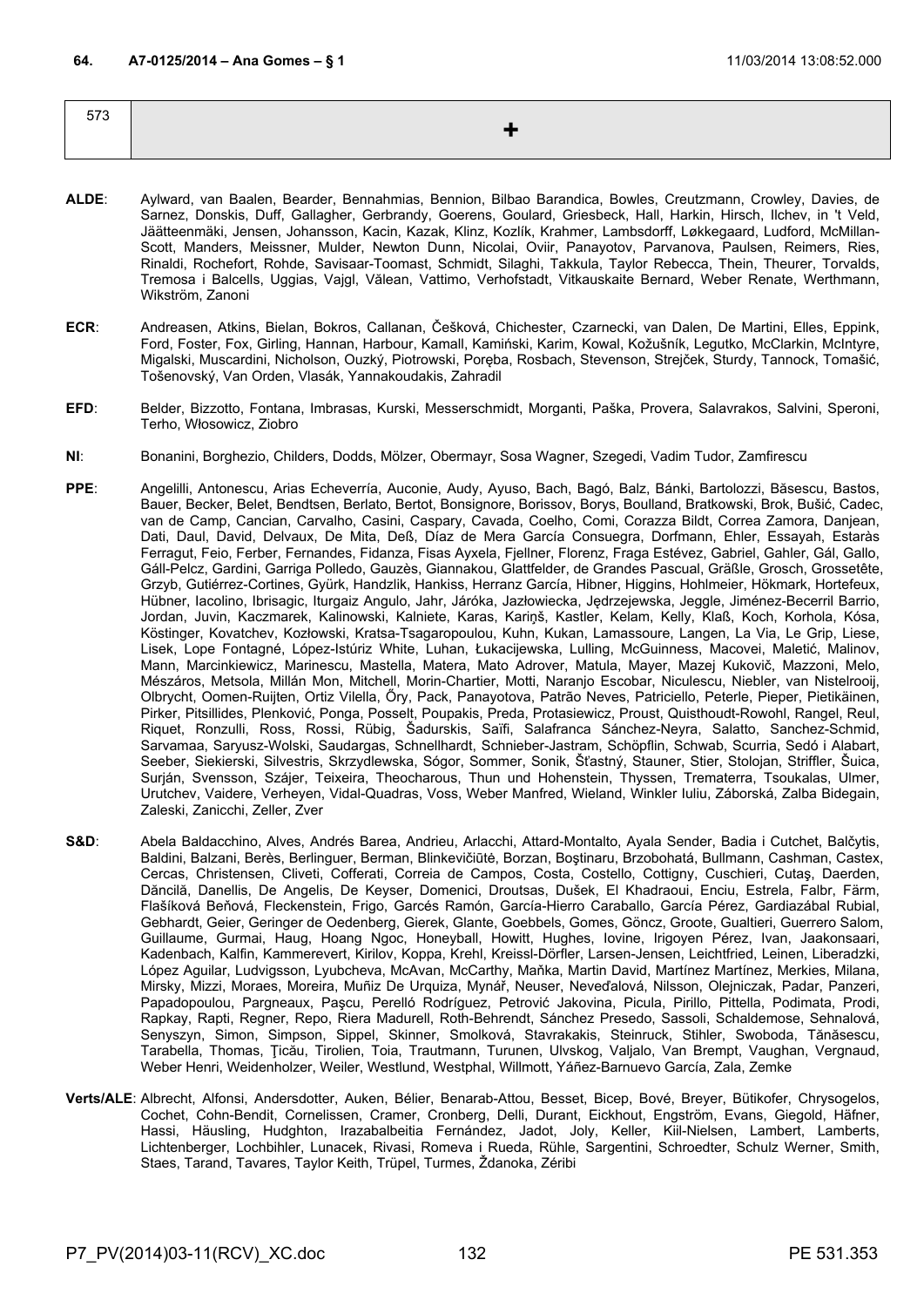45 **-**

# **EFD**: Vanhecke

- **GUE/NGL**: Angourakis, Chountis, Ernst, Ferreira João, Flasarová, Gustafsson, Hadjigeorgiou, Händel, Kari, Klute, Kohlíček, Liotard, Lösing, Maštálka, Mélenchon, Meyer, Michels, Murphy, Omarjee, Ransdorf, Rubiks, Sousa, Toussas, Triantaphyllides, Vuljanić, Wils, Zuber
- **NI**: Brons, Claeys, Ehrenhauser, Gollnisch, Griffin, Hartong, van der Kammen, Le Pen Jean-Marie, Stadler, Stassen, van der Stoep, Stoyanov, Zijlstra
- **PPE**: Roithová
- **S&D**: Poc

**Verts/ALE**: Lövin, Schlyter

**ALDE**: Lepage

**0**

**EFD**: Agnew, Allam, Batten, Binev, Clark, (The Earl of) Dartmouth, Helmer

**GUE/NGL**: Anderson, de Jong

**NI**: Colman, Kovács, Morvai, Nattrass

**ПОПРАВКИ В ПОДАДЕНИТЕ ГЛАСОВЕ И НАМЕРЕНИЯ ЗА ГЛАСУВАНЕ – CORRECCIONES E INTENCIONES DE VOTO – OPRAVY HLASOVÁNÍ A SDĚLENÍ O ÚMYSLU HLASOVAT – STEMMERETTELSER OG –INTENTIONER – BERICHTIGUNGEN DES STIMMVERHALTENS UND BEABSICHTIGTES STIMMVERHALTEN – HÄÄLETUSE PARANDUSED JA HÄÄLETUSKAVATSUSED – ΔΙΟΡΘΩΣΕΙΣ ΚΑΙ ΠΡΟΘΕΣΕΙΣ ΨΗΦΟΥ – CORRECTIONS TO VOTES AND VOTING INTENTIONS – CORRECTIONS ET INTENTIONS DE VOTE – IZMJENE DANIH GLASOVA I NAMJERE GLASAČA – CORREZIONI E INTENZIONI DI VOTO – BALSOJUMU LABOJUMI UN NODOMI BALSOT – BALSAVIMO PATAISYMAI IR KETINIMAI – SZAVAZATOK HELYESBÍTÉSEI ÉS SZAVAZÁSI SZÁNDÉKOK – KORREZZJONIJIET U INTENZJONIJIET GĦALL-VOT – RECTIFICATIES STEMGEDRAG/ VOORGENOMEN STEMGEDRAG – KOREKTY DO GŁOSOWANIA I ZAMIAR GŁOSOWANIA – CORRECÇÕES E INTENÇÕES DE VOTO – CORECTĂRI ŞI INTENŢII DE VOT OPRAVY HLASOVANIA A ZÁMERY PRI HLASOVANÍ – CEARTÚCHÁIN AR AN VÓTA AGUS INTINNÍ VÓTÁLA – POPRAVKI IN NAMERE GLASOVANJA – ÄÄNESTYSKÄYTTÄYTYMISTÄ JA ÄÄNESTYSAIKEITA KOSKEVAT ILMOITUKSET – RÄTTELSER/AVSIKTSFÖRKLARINGAR TILL AVGIVNA RÖSTER + -** Martina Anderson, Marie-Christine Vergiat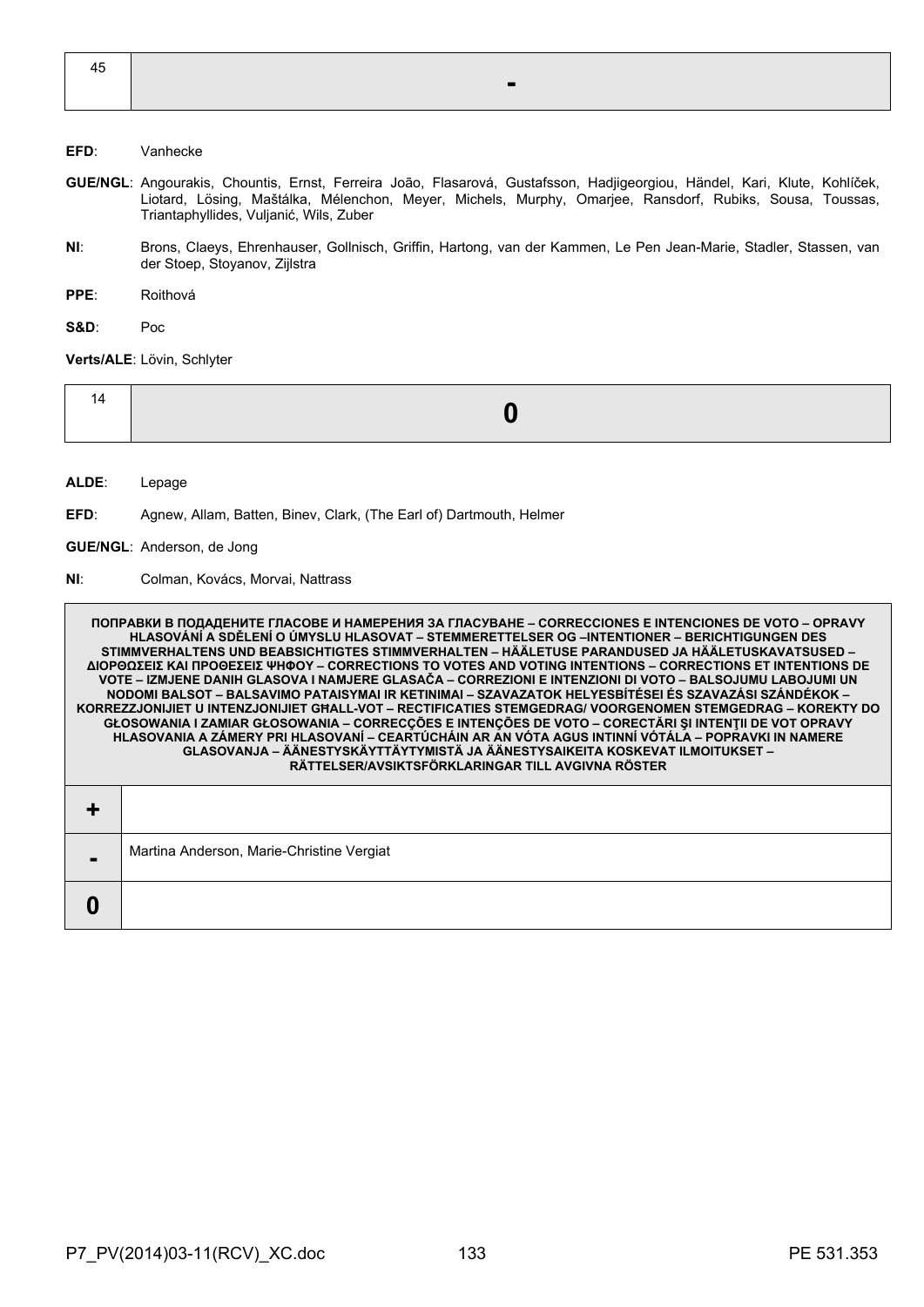| 620 |  |
|-----|--|
|     |  |
|     |  |

- **ALDE**: Aylward, van Baalen, Bearder, Bennahmias, Bennion, Bilbao Barandica, Bowles, Creutzmann, Crowley, Davies, de Sarnez, Donskis, Duff, Gallagher, Gerbrandy, Goerens, Goulard, Griesbeck, Hall, Harkin, Hirsch, Ilchev, in 't Veld, Jäätteenmäki, Jensen, Johansson, Kacin, Kazak, Klinz, Kozlík, Lambsdorff, Lepage, Løkkegaard, Ludford, Lyon, McMillan-Scott, Manders, Meissner, Mulder, Newton Dunn, Nicolai, Oviir, Panayotov, Parvanova, Paulsen, Reimers, Ries, Rinaldi, Rochefort, Rohde, Savisaar-Toomast, Schaake, Schmidt, Silaghi, Takkula, Taylor Rebecca, Thein, Theurer, Torvalds, Tremosa i Balcells, Uggias, Vajgl, Vălean, Vattimo, Verhofstadt, Watson, Weber Renate, Werthmann, Wikström, Zanoni
- **ECR**: Andreasen, Ashworth, Bielan, Bokros, Callanan, Češková, Chichester, Czarnecki, van Dalen, Elles, Eppink, Fajmon, Ford, Foster, Fox, Girling, Hannan, Harbour, Kamall, Kamiński, Karim, Kowal, Legutko, McClarkin, McIntyre, Migalski, Muscardini, Nicholson, Piotrowski, Poręba, Rosbach, Stevenson, Strejček, Sturdy, Szymański, Tannock, Tomaševski, Tomašić, Tošenovský, Van Orden, Vlasák, Yannakoudakis, Zahradil, Zasada, Zīle
- **EFD**: Agnew, Allam, Batten, Belder, Binev, Bizzotto, Clark, (The Earl of) Dartmouth, Fontana, Helmer, Kurski, Messerschmidt, Morganti, Paška, Provera, Salavrakos, Salvini, Speroni, Terho, Vanhecke, Włosowicz, Ziobro
- **GUE/NGL**: Anderson, Angourakis, Ernst, Flasarová, Händel, de Jong, Kari, Klute, Le Hyaric, Maštálka, Mélenchon, Omarjee, Rubiks, Toussas, Vergiat, Vuljanić, Zuber
- **NI**: Bonanini, Brons, Childers, Claeys, Ehrenhauser, Gollnisch, Griffin, Hartong, van der Kammen, Le Pen Jean-Marie, Martin Hans-Peter, Mölzer, Nattrass, Obermayr, Sosa Wagner, Stadler, Stassen, van der Stoep, Stoyanov, Szegedi, Vadim Tudor, Zamfirescu, Zijlstra
- **PPE**: Angelilli, Antonescu, Arias Echeverría, Auconie, Audy, Ayuso, Bach, Bagó, Balz, Bánki, Bartolozzi, Băsescu, Bauer, Becker, Belet, Bendtsen, Berlato, Bertot, Bonsignore, Borissov, Borys, Boulland, Bratkowski, Brok, Bušić, Cadec, van de Camp, Carvalho, Casini, Caspary, Cavada, Coelho, Comi, Corazza Bildt, Correa Zamora, Danjean, Dati, Daul, David, Delvaux, De Mita, Deß, Díaz de Mera García Consuegra, Dorfmann, Ehler, Essayah, Estaràs Ferragut, Feio, Ferber, Fernandes, Fidanza, Fisas Ayxela, Fjellner, Florenz, Fraga Estévez, Gabriel, Gahler, Gál, Gallo, Gáll-Pelcz, Gardini, Garriga Polledo, Gauzès, Giannakou, Glattfelder, de Grandes Pascual, Gräßle, Grosch, Grossetête, Grzyb, Gutiérrez-Cortines, Gyürk, Handzlik, Hankiss, Herranz García, Hibner, Higgins, Hohlmeier, Hökmark, Hortefeux, Hübner, Iacolino, Ibrisagic, Iturgaiz Angulo, Jahr, Járóka, Jazłowiecka, Jędrzejewska, Jeggle, Jiménez-Becerril Barrio, Jordan, Juvin, Kaczmarek, Kalinowski, Kalniete, Karas, Kariņš, Kastler, Kelam, Kelly, Klaß, Koch, Korhola, Kósa, Köstinger, Kovatchev, Kozłowski, Kratsa-Tsagaropoulou, Kuhn, Kukan, Lamassoure, Langen, La Via, Le Grip, Liese, Lisek, Lope Fontagné, López-Istúriz White, Luhan, Łukacijewska, Lulling, McGuinness, Macovei, Maletić, Malinov, Mann, Marcinkiewicz, Marinescu, Mastella, Matera, Mato Adrover, Matula, Mayer, Mazej Kukovič, Mazzoni, Melo, Mészáros, Metsola, Mikolášik, Millán Mon, Mitchell, Morin-Chartier, Naranjo Escobar, Niculescu, Niebler, van Nistelrooij, Nitras, Olbrycht, Oomen-Ruijten, Ortiz Vilella, Őry, Pack, Panayotova, Patrão Neves, Patriciello, Peterle, Pieper, Pietikäinen, Pirker, Pitsillides, Plenković, Ponga, Poupakis, Preda, Protasiewicz, Proust, Quisthoudt-Rowohl, Rangel, Reul, Riquet, Roithová, Ronzulli, Ross, Rossi, Rübig, Šadurskis, Saïfi, Salafranca Sánchez-Neyra, Salatto, Sanchez-Schmid, Sarvamaa, Saryusz-Wolski, Saudargas, Schnellhardt, Schnieber-Jastram, Schöpflin, Schwab, Scurria, Sedó i Alabart, Seeber, Siekierski, Silvestris, Skrzydlewska, Sógor, Sommer, Sonik, Šťastný, Stauner, Stier, Stolojan, Striffler, Šuica, Surján, Svensson, Szájer, Teixeira, Theocharous, Thun und Hohenstein, Thyssen, Trematerra, Tsoukalas, Ulmer, Urutchev, Vaidere, Verheyen, Vidal-Quadras, Voss, Weber Manfred, Wieland, Winkler Iuliu, Wortmann-Kool, Záborská, Zalba Bidegain, Zaleski, Zanicchi, Zeller, Zver
- **S&D**: Abela Baldacchino, Alves, Andrés Barea, Andrieu, Arlacchi, Arsenis, Attard-Montalto, Ayala Sender, Badia i Cutchet, Balčytis, Baldini, Balzani, Berès, Berlinguer, Berman, Blinkevičiūtė, Borzan, Boştinaru, Brzobohatá, Bullmann, Capoulas Santos, Caronna, Cashman, Castex, Cercas, Christensen, Cliveti, Cofferati, Correia de Campos, Costa, Costello, Cottigny, Cuschieri, Cutaş, Daerden, Dăncilă, Danellis, De Angelis, De Castro, De Keyser, Domenici, Droutsas, Dušek, El Khadraoui, Ertug, Estrela, Fajon, Falbr, Färm, Ferreira Elisa, Flašíková Beňová, Fleckenstein, Frigo, Garcés Ramón, García-Hierro Caraballo, García Pérez, Gardiazábal Rubial, Gebhardt, Geier, Geringer de Oedenberg, Gierek, Glante, Goebbels, Gomes, Göncz, Groote, Gualtieri, Guerrero Salom, Guillaume, Gurmai, Haug, Hoang Ngoc, Honeyball, Howitt, Hughes, Iovine, Irigoyen Pérez, Ivan, Jaakonsaari, Kadenbach, Kalfin, Kammerevert, Kirilov, Koppa, Krehl, Kreissl-Dörfler, Larsen-Jensen, Leichtfried, Leinen, Liberadzki, López Aguilar, Ludvigsson, Lyubcheva, McAvan, McCarthy, Maňka, Martin David, Martínez Martínez, Merkies, Milana, Mirsky, Mizzi, Moraes, Moreira, Muñiz De Urquiza, Mynář, Neuser, Nilsson, Obiols, Olejniczak, Padar, Panzeri, Pargneaux, Perelló Rodríguez, Petrović Jakovina, Picula, Pirillo, Pittella, Poc, Podimata, Prodi, Rapkay, Rapti, Regner, Riera Madurell, Rouček, Sánchez Presedo, Sassoli, Schaldemose, Sehnalová, Senyszyn, Simon, Simpson, Sippel, Skinner, Smolková, Stavrakakis, Steinruck, Stihler, Swoboda, Tănăsescu, Tarabella, Thomas, Ţicău, Tirolien, Toia, Trautmann, Turunen, Ulvskog, Valjalo, Van Brempt, Vaughan, Vergnaud, Weber Henri, Weidenholzer, Weiler, Westlund, Westphal, Willmott, Yáñez-Barnuevo García, Zala, Zemke
- **Verts/ALE**: Albrecht, Alfonsi, Andersdotter, Auken, Bélier, Benarab-Attou, Besset, Bicep, Bové, Breyer, Bütikofer, Chrysogelos, Cochet, Cohn-Bendit, Cornelissen, Cramer, Delli, Demesmaeker, Durant, Eickhout, Engström, Evans, Giegold, Häfner,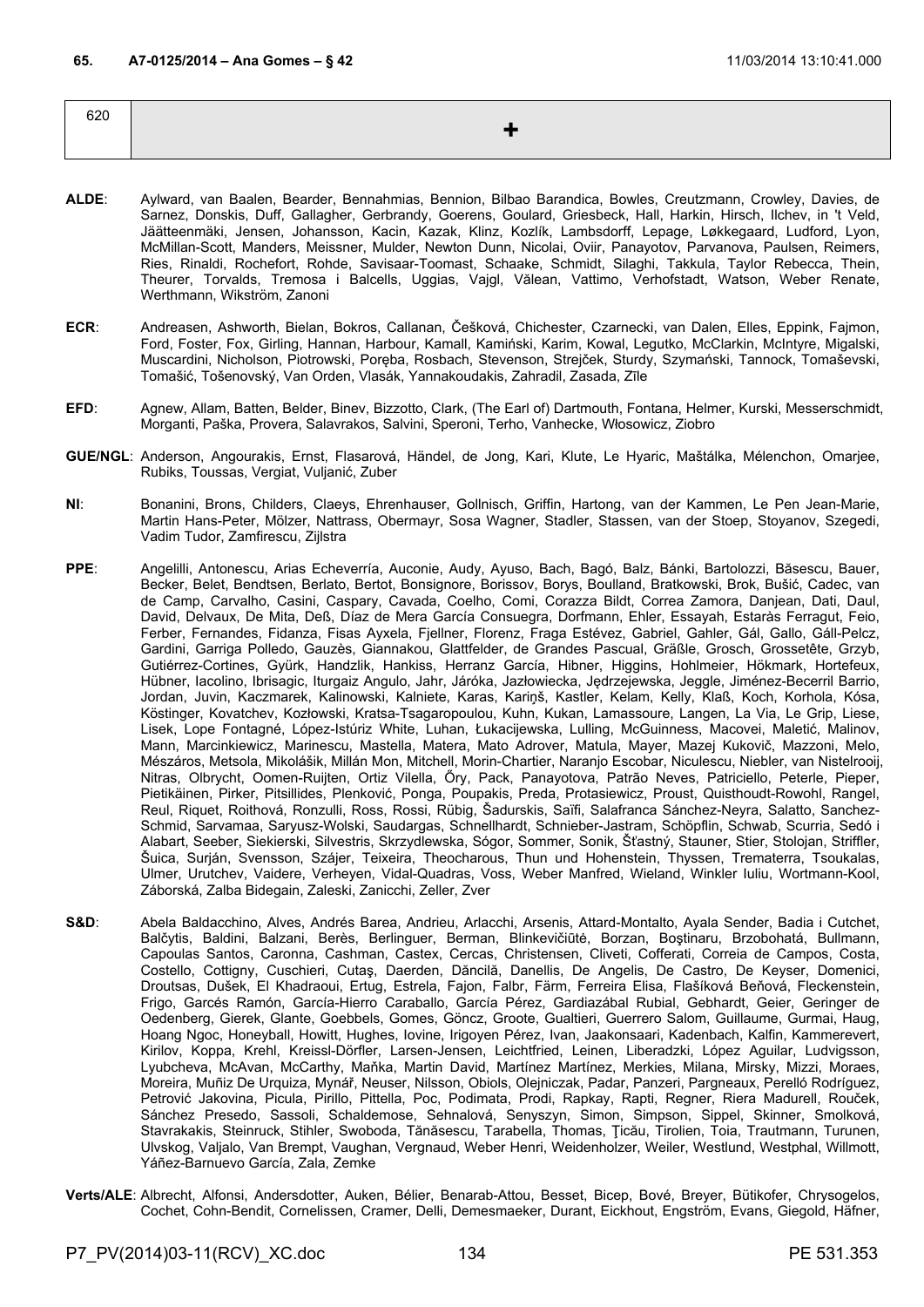Hassi, Häusling, Hudghton, Irazabalbeitia Fernández, Jadot, Joly, Keller, Kiil-Nielsen, Lambert, Lamberts, Lichtenberger, Lochbihler, Lövin, Lunacek, Rivasi, Romeva i Rueda, Rühle, Sargentini, Schlyter, Schroedter, Schulz Werner, Smith, Staes, Tarand, Tavares, Taylor Keith, Trüpel, Turmes, Ždanoka, Zéribi

| $\sqrt{5}$<br>ັ |   |
|-----------------|---|
|                 | . |
|                 |   |

**ECR**: De Martini

**GUE/NGL**: Kohlíček

**PPE**: Posselt

**S&D**: Enciu, Papadopoulou

- **ECR**: Campbell Bannerman
- **EFD**: Imbrasas
- **GUE/NGL**: Ferreira João, Gustafsson, Hadjigeorgiou, Liotard, Lösing, Meyer, Michels, Murphy, Ransdorf, Triantaphyllides, Wils, Zimmer
- **NI**: Kovács, Morvai
- **PPE**: Cancian, Motti
- **S&D**: Paşcu

**0**

Alda Sousa

| ПОПРАВКИ В ПОДАДЕНИТЕ ГЛАСОВЕ И НАМЕРЕНИЯ ЗА ГЛАСУВАНЕ – CORRECCIONES Е INTENCIONES DE VOTO – OPRAVY<br><u> HLASOVÁNÍ A SDĚLENÍ O ÚMYSLU HLASOVAT – STEMMERETTELSER OG –INTENTIONER – BERICHTIGUNGEN DES</u><br>STIMMVERHALTENS UND BEABSICHTIGTES STIMMVERHALTEN - HÄÄLETUSE PARANDUSED JA HÄÄLETUSKAVATSUSED -<br>ΔΙΟΡΘΩΣΕΙΣ ΚΑΙ ΠΡΟΘΕΣΕΙΣ ΨΗΦΟΥ – CORRECTIONS TO VOTES AND VOTING INTENTIONS – CORRECTIONS ET INTENTIONS DE<br>VOTE – IZMJENE DANIH GLASOVA I NAMJERE GLASAČA – CORREZIONI E INTENZIONI DI VOTO – BALSOJUMU LABOJUMI UN<br>NODOMI BALSOT – BALSAVIMO PATAISYMAI IR KETINIMAI – SZAVAZATOK HELYESBÍTÉSEI ÉS SZAVAZÁSI SZÁNDÉKOK –<br>KORREZZJONIJIET U INTENZJONIJIET GHALL-VOT – RECTIFICATIES STEMGEDRAG/ VOORGENOMEN STEMGEDRAG – KOREKTY DO<br>GŁOSOWANIA I ZAMIAR GŁOSOWANIA – CORRECÇÕES E INTENÇÕES DE VOTO – CORECTĂRI ȘI INTENȚII DE VOT OPRAVY<br>HLASOVANIA A ZÁMERY PRI HLASOVANÍ – CEARTÚCHÁIN AR AN VÓTA AGUS INTINNÍ VÓTÁLA – POPRAVKI IN NAMERE<br>GLASOVANJA – ÄÄNESTYSKÄYTTÄYTYMISTÄ JA ÄÄNESTYSAIKEITA KOSKEVAT ILMOITUKSET –<br>RÄTTELSER/AVSIKTSFÖRKLARINGAR TILL AVGIVNA RÖSTER |                                                 |
|-------------------------------------------------------------------------------------------------------------------------------------------------------------------------------------------------------------------------------------------------------------------------------------------------------------------------------------------------------------------------------------------------------------------------------------------------------------------------------------------------------------------------------------------------------------------------------------------------------------------------------------------------------------------------------------------------------------------------------------------------------------------------------------------------------------------------------------------------------------------------------------------------------------------------------------------------------------------------------------------------------------------------------------------------------------------------------------------------------------------------|-------------------------------------------------|
|                                                                                                                                                                                                                                                                                                                                                                                                                                                                                                                                                                                                                                                                                                                                                                                                                                                                                                                                                                                                                                                                                                                         | David Campbell Bannerman, Antigoni Papadopoulou |
|                                                                                                                                                                                                                                                                                                                                                                                                                                                                                                                                                                                                                                                                                                                                                                                                                                                                                                                                                                                                                                                                                                                         |                                                 |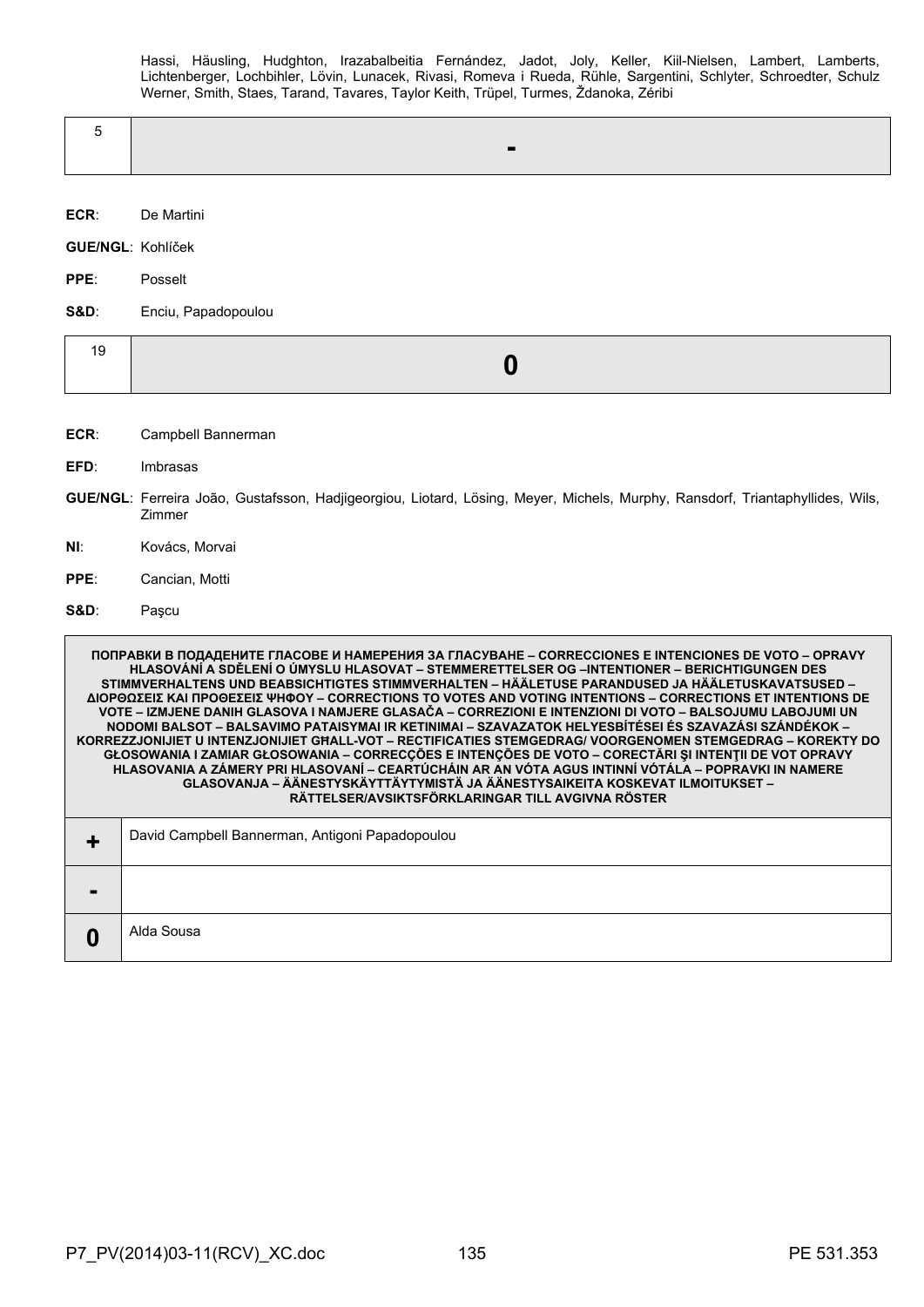| 615 |  |
|-----|--|
|     |  |
|     |  |

- **ALDE**: Aylward, van Baalen, Bearder, Bennahmias, Bennion, Bilbao Barandica, Bowles, Creutzmann, Crowley, Davies, de Sarnez, Donskis, Duff, Gerbrandy, Goerens, Goulard, Griesbeck, Hall, Harkin, Hirsch, Ilchev, in 't Veld, Jäätteenmäki, Jensen, Johansson, Kacin, Kazak, Kozlík, Krahmer, Lambsdorff, Lepage, Løkkegaard, Ludford, McMillan-Scott, Manders, Meissner, Mulder, Newton Dunn, Nicolai, Oviir, Panayotov, Parvanova, Paulsen, Reimers, Ries, Rinaldi, Rochefort, Rohde, Savisaar-Toomast, Schaake, Schmidt, Silaghi, Takkula, Taylor Rebecca, Thein, Theurer, Torvalds, Tremosa i Balcells, Uggias, Vajgl, Vălean, Vattimo, Verhofstadt, Weber Renate, Werthmann, Wikström, Zanoni
- **ECR**: Andreasen, Bielan, Bokros, Callanan, Campbell Bannerman, Češková, Chichester, Czarnecki, van Dalen, De Martini, Elles, Eppink, Fajmon, Ford, Foster, Fox, Girling, Hannan, Harbour, Kamall, Kamiński, Karim, Kowal, Legutko, McClarkin, McIntyre, Migalski, Muscardini, Nicholson, Ouzký, Piotrowski, Poręba, Rosbach, Stevenson, Strejček, Sturdy, Szymański, Tannock, Tomaševski, Tomašić, Tošenovský, Van Orden, Vlasák, Yannakoudakis, Zahradil, Zasada, Zīle
- **EFD**: Belder, Bizzotto, (The Earl of) Dartmouth, Fontana, Imbrasas, Kurski, Messerschmidt, Morganti, Paška, Provera, Salavrakos, Salvini, Speroni, Terho, Vanhecke, Włosowicz, Ziobro
- **GUE/NGL**: Angourakis, Ernst, Ferreira João, Flasarová, de Jong, Kari, Kohlíček, Le Hyaric, Liotard, Maštálka, Mélenchon, Omarjee, Rubiks, Toussas, Vergiat, Vuljanić, Zuber
- **NI**: Bonanini, Brons, Childers, Claeys, Dodds, Ehrenhauser, Gollnisch, Griffin, Hartong, van der Kammen, Le Pen Jean-Marie, Martin Hans-Peter, Mölzer, Obermayr, Sosa Wagner, Stadler, Stassen, van der Stoep, Stoyanov, Szegedi, Vadim Tudor, Zamfirescu, Zijlstra
- **PPE**: Angelilli, Antonescu, Arias Echeverría, Auconie, Audy, Ayuso, Bach, Bagó, Balz, Bánki, Bartolozzi, Băsescu, Bastos, Bauer, Becker, Belet, Bendtsen, Berlato, Bertot, Bonsignore, Borissov, Borys, Boulland, Bratkowski, Brok, Bušić, Cadec, van de Camp, Cancian, Carvalho, Casini, Caspary, Cavada, Coelho, Comi, Corazza Bildt, Correa Zamora, Danjean, Dati, Daul, David, Delvaux, De Mita, Deß, Díaz de Mera García Consuegra, Dorfmann, Ehler, Essayah, Estaràs Ferragut, Feio, Ferber, Fernandes, Fidanza, Fisas Ayxela, Fjellner, Florenz, Fraga Estévez, Gabriel, Gahler, Gál, Gallo, Gáll-Pelcz, Gardini, Garriga Polledo, Gauzès, Giannakou, Glattfelder, de Grandes Pascual, Gräßle, Grosch, Grossetête, Grzyb, Gutiérrez-Cortines, Gyürk, Handzlik, Hankiss, Herranz García, Hibner, Higgins, Hohlmeier, Hökmark, Hortefeux, Hübner, Iacolino, Ibrisagic, Iturgaiz Angulo, Jahr, Járóka, Jazłowiecka, Jędrzejewska, Jeggle, Jiménez-Becerril Barrio, Jordan, Juvin, Kaczmarek, Kalinowski, Kalniete, Karas, Kariņš, Kastler, Kelam, Kelly, Klaß, Koch, Korhola, Kósa, Köstinger, Kovatchev, Kozłowski, Kratsa-Tsagaropoulou, Kuhn, Kukan, Lamassoure, Langen, La Via, Le Grip, Liese, Lisek, Lope Fontagné, López-Istúriz White, Luhan, Łukacijewska, Lulling, McGuinness, Macovei, Maletić, Malinov, Mann, Marcinkiewicz, Marinescu, Mastella, Matera, Mato Adrover, Matula, Mayer, Mazej Kukovič, Mazzoni, Melo, Mészáros, Metsola, Mikolášik, Millán Mon, Mitchell, Morin-Chartier, Naranjo Escobar, Niculescu, Niebler, van Nistelrooij, Nitras, Olbrycht, Oomen-Ruijten, Ortiz Vilella, Őry, Pack, Panayotova, Patrão Neves, Patriciello, Peterle, Pieper, Pirker, Pitsillides, Plenković, Ponga, Posselt, Poupakis, Preda, Protasiewicz, Quisthoudt-Rowohl, Rangel, Reul, Riquet, Roithová, Ronzulli, Ross, Rossi, Rübig, Šadurskis, Saïfi, Salafranca Sánchez-Neyra, Salatto, Sarvamaa, Saryusz-Wolski, Saudargas, Schnellhardt, Schnieber-Jastram, Schöpflin, Schwab, Scurria, Sedó i Alabart, Seeber, Siekierski, Silvestris, Sógor, Sommer, Sonik, Šťastný, Stauner, Stier, Stolojan, Striffler, Šuica, Surján, Svensson, Szájer, Teixeira, Theocharous, Thun und Hohenstein, Thyssen, Trematerra, Tsoukalas, Ulmer, Urutchev, Vaidere, Verheyen, Vidal-Quadras, Voss, Weber Manfred, Wieland, Winkler Iuliu, Wortmann-Kool, Záborská, Zalba Bidegain, Zaleski, Zanicchi, Zeller, Zver
- **S&D**: Abela Baldacchino, Alves, Andrés Barea, Arlacchi, Arsenis, Badia i Cutchet, Balčytis, Baldini, Balzani, Berès, Berlinguer, Berman, Blinkevičiūtė, Borzan, Boştinaru, Brzobohatá, Bullmann, Capoulas Santos, Caronna, Cashman, Castex, Cercas, Christensen, Cliveti, Cofferati, Correia de Campos, Costa, Costello, Cottigny, Cuschieri, Cutaş, Daerden, Dăncilă, Danellis, De Angelis, De Castro, De Keyser, Domenici, Droutsas, Dušek, El Khadraoui, Enciu, Ertug, Estrela, Fajon, Falbr, Färm, Ferreira Elisa, Flašíková Beňová, Fleckenstein, Frigo, Garcés Ramón, García-Hierro Caraballo, García Pérez, Gardiazábal Rubial, Gebhardt, Geier, Geringer de Oedenberg, Gierek, Glante, Goebbels, Gomes, Göncz, Groote, Gualtieri, Guerrero Salom, Guillaume, Gurmai, Haug, Hoang Ngoc, Honeyball, Howitt, Hughes, Iovine, Irigoyen Pérez, Ivan, Jaakonsaari, Kadenbach, Kalfin, Kammerevert, Kirilov, Koppa, Krehl, Kreissl-Dörfler, Larsen-Jensen, Leichtfried, Leinen, Liberadzki, López Aguilar, Ludvigsson, Lyubcheva, McAvan, McCarthy, Maňka, Martin David, Martínez Martínez, Merkies, Milana, Mirsky, Mizzi, Moraes, Moreira, Muñiz De Urquiza, Mynář, Neuser, Neveďalová, Nilsson, Obiols, Olejniczak, Padar, Panzeri, Papadopoulou, Pargneaux, Paşcu, Perelló Rodríguez, Petrović Jakovina, Picula, Pirillo, Pittella, Poc, Podimata, Prodi, Rapkay, Rapti, Regner, Repo, Riera Madurell, Rodust, Rouček, Sánchez Presedo, Sassoli, Schaldemose, Sehnalová, Senyszyn, Simon, Simpson, Sippel, Skinner, Smolková, Stavrakakis, Steinruck, Stihler, Swoboda, Tănăsescu, Tarabella, Thomas, Ţicău, Tirolien, Toia, Turunen, Ulvskog, Valjalo, Vaughan, Vergnaud, Weber Henri, Weidenholzer, Weiler, Westlund, Westphal, Willmott, Yáñez-Barnuevo García, Zala, Zemke
- **Verts/ALE**: Albrecht, Alfonsi, Andersdotter, Auken, Bélier, Benarab-Attou, Besset, Bicep, Bové, Breyer, Bütikofer, Chrysogelos, Cochet, Cohn-Bendit, Cornelissen, Cramer, Cronberg, Delli, Demesmaeker, Durant, Eickhout, Engström, Evans,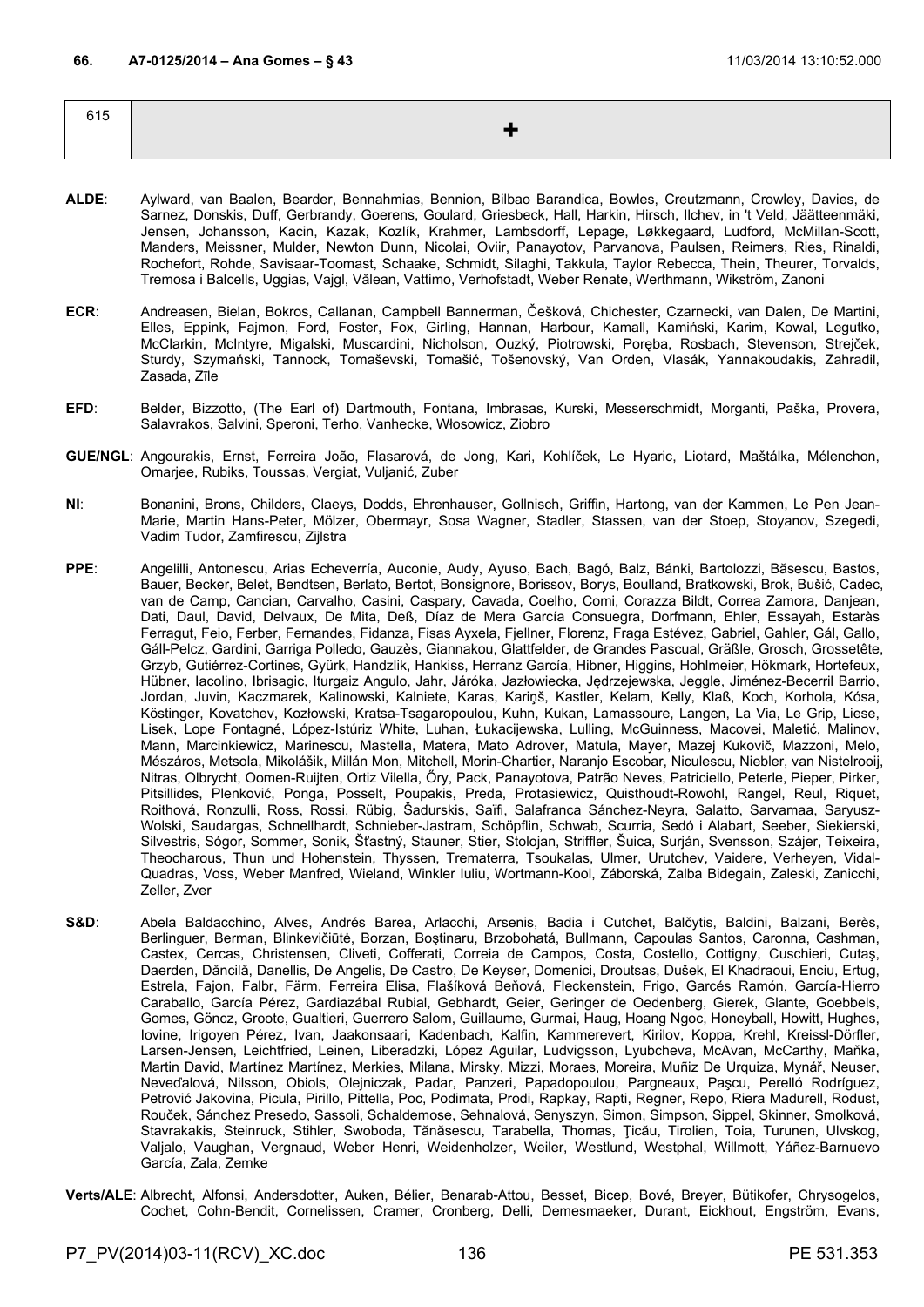Giegold, Häfner, Hassi, Häusling, Hudghton, Irazabalbeitia Fernández, Jadot, Joly, Keller, Kiil-Nielsen, Lambert, Lamberts, Lichtenberger, Lochbihler, Lövin, Lunacek, Rivasi, Romeva i Rueda, Rühle, Sargentini, Schlyter, Schroedter, Schulz Werner, Smith, Staes, Tarand, Tavares, Taylor Keith, Trüpel, Turmes, Ždanoka, Zéribi

**EFD**: Allam

**GUE/NGL**: Murphy

|--|--|

**EFD**: Agnew, Batten, Binev, Clark, Helmer

**GUE/NGL**: Anderson, Chountis, Gustafsson, Hadjigeorgiou, Klute, Meyer, Michels, Ransdorf, Sousa, Triantaphyllides, Zimmer

**NI**: Kovács, Morvai, Nattrass

#### **PPE**: Motti

**ПОПРАВКИ В ПОДАДЕНИТЕ ГЛАСОВЕ И НАМЕРЕНИЯ ЗА ГЛАСУВАНЕ – CORRECCIONES E INTENCIONES DE VOTO – OPRAVY HLASOVÁNÍ A SDĚLENÍ O ÚMYSLU HLASOVAT – STEMMERETTELSER OG –INTENTIONER – BERICHTIGUNGEN DES STIMMVERHALTENS UND BEABSICHTIGTES STIMMVERHALTEN – HÄÄLETUSE PARANDUSED JA HÄÄLETUSKAVATSUSED – ΔΙΟΡΘΩΣΕΙΣ ΚΑΙ ΠΡΟΘΕΣΕΙΣ ΨΗΦΟΥ – CORRECTIONS TO VOTES AND VOTING INTENTIONS – CORRECTIONS ET INTENTIONS DE VOTE – IZMJENE DANIH GLASOVA I NAMJERE GLASAČA – CORREZIONI E INTENZIONI DI VOTO – BALSOJUMU LABOJUMI UN NODOMI BALSOT – BALSAVIMO PATAISYMAI IR KETINIMAI – SZAVAZATOK HELYESBÍTÉSEI ÉS SZAVAZÁSI SZÁNDÉKOK – KORREZZJONIJIET U INTENZJONIJIET GĦALL-VOT – RECTIFICATIES STEMGEDRAG/ VOORGENOMEN STEMGEDRAG – KOREKTY DO GŁOSOWANIA I ZAMIAR GŁOSOWANIA – CORRECÇÕES E INTENÇÕES DE VOTO – CORECTĂRI ŞI INTENŢII DE VOT OPRAVY HLASOVANIA A ZÁMERY PRI HLASOVANÍ – CEARTÚCHÁIN AR AN VÓTA AGUS INTINNÍ VÓTÁLA – POPRAVKI IN NAMERE GLASOVANJA – ÄÄNESTYSKÄYTTÄYTYMISTÄ JA ÄÄNESTYSAIKEITA KOSKEVAT ILMOITUKSET – RÄTTELSER/AVSIKTSFÖRKLARINGAR TILL AVGIVNA RÖSTER +** Nikolaos Chountis **- 0**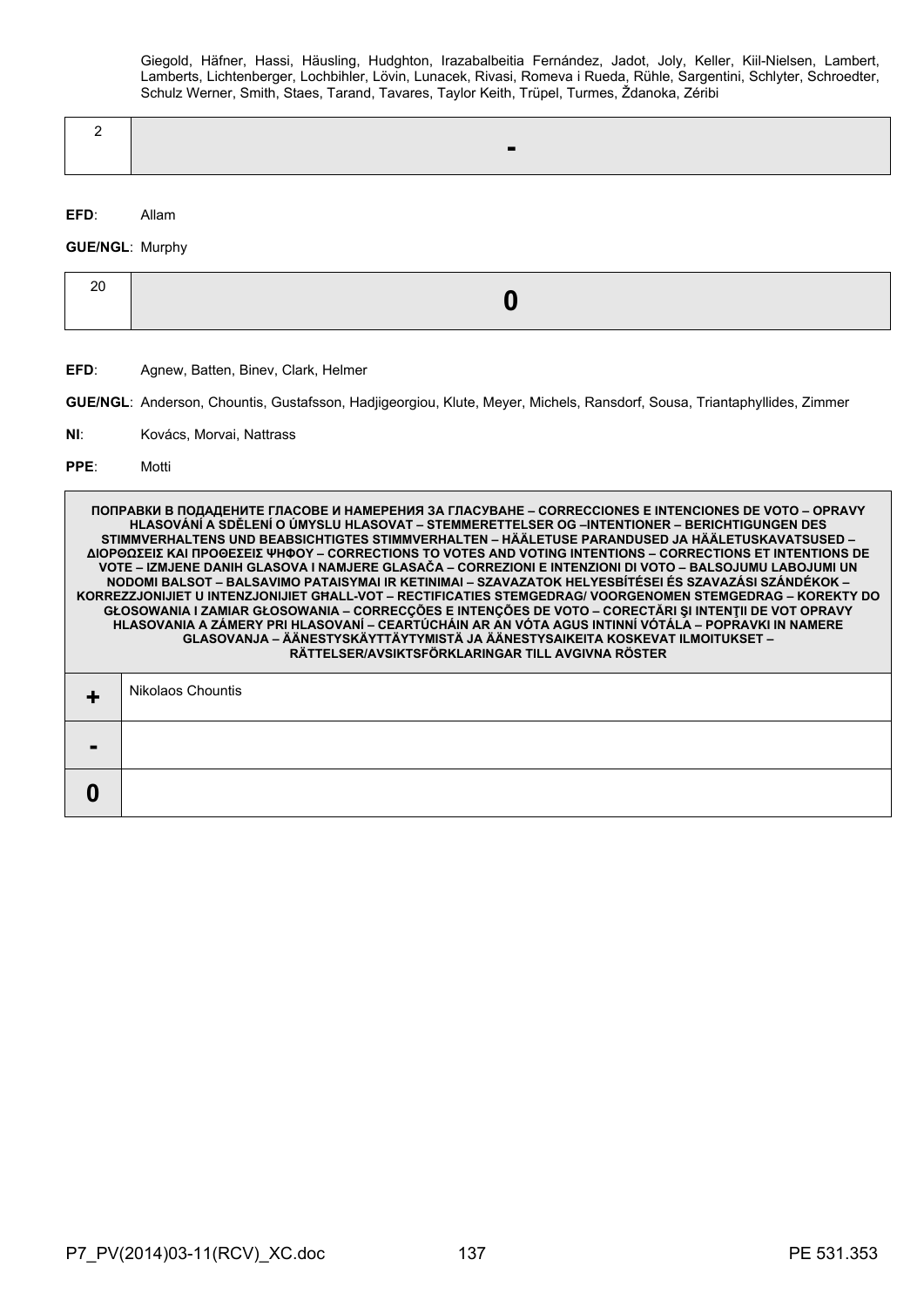| 616 |  |
|-----|--|
|     |  |
|     |  |

- **ALDE**: Aylward, van Baalen, Bearder, Bennahmias, Bennion, Bilbao Barandica, Bowles, Creutzmann, Crowley, de Sarnez, Donskis, Duff, Gallagher, Gerbrandy, Goerens, Goulard, Griesbeck, Hall, Harkin, Ilchev, in 't Veld, Jäätteenmäki, Jensen, Johansson, Kacin, Kazak, Klinz, Kozlík, Krahmer, Lambsdorff, Lepage, Løkkegaard, Ludford, Lyon, McMillan-Scott, Manders, Meissner, Mulder, Newton Dunn, Nicolai, Oviir, Panayotov, Parvanova, Paulsen, Reimers, Ries, Rinaldi, Rochefort, Rohde, Savisaar-Toomast, Schaake, Schmidt, Silaghi, Takkula, Taylor Rebecca, Thein, Theurer, Torvalds, Tremosa i Balcells, Uggias, Vajgl, Vălean, Vattimo, Verhofstadt, Watson, Weber Renate, Werthmann, Wikström, Zanoni
- **ECR**: Andreasen, Bielan, Bokros, Callanan, Campbell Bannerman, Češková, Chichester, Czarnecki, van Dalen, De Martini, Elles, Eppink, Fajmon, Ford, Foster, Fox, Girling, Hannan, Harbour, Kamall, Kamiński, Karim, Kowal, Legutko, McClarkin, Migalski, Muscardini, Nicholson, Ouzký, Piotrowski, Poręba, Rosbach, Stevenson, Strejček, Sturdy, Szymański, Tannock, Tomaševski, Tomašić, Tošenovský, Van Orden, Vlasák, Yannakoudakis, Zahradil, Zasada, Zīle
- **EFD**: Allam, Belder, Bizzotto, (The Earl of) Dartmouth, Fontana, Imbrasas, Kurski, Messerschmidt, Morganti, Paška, Provera, Salavrakos, Salvini, Speroni, Terho, Vanhecke, Włosowicz, Ziobro
- **GUE/NGL**: Anderson, Angourakis, Chountis, Ernst, Ferreira João, Flasarová, Gustafsson, Hadjigeorgiou, Händel, de Jong, Kari, Klute, Kohlíček, Le Hyaric, Liotard, Lösing, Maštálka, Mélenchon, Meyer, Michels, Omarjee, Ransdorf, Rubiks, Sousa, Toussas, Triantaphyllides, Vergiat, Wils, Zimmer, Zuber
- **NI**: Bonanini, Brons, Childers, Claeys, Dodds, Ehrenhauser, Gollnisch, Griffin, Hartong, van der Kammen, Le Pen Jean-Marie, Martin Hans-Peter, Mölzer, Obermayr, Sosa Wagner, Stassen, van der Stoep, Stoyanov, Szegedi, Vadim Tudor, Zamfirescu, Zijlstra
- **PPE**: Angelilli, Antonescu, Auconie, Audy, Bach, Bagó, Balz, Bánki, Bartolozzi, Băsescu, Bastos, Bauer, Becker, Belet, Berlato, Bertot, Bonsignore, Borissov, Borys, Boulland, Bratkowski, Brok, Bušić, Cadec, van de Camp, Cancian, Carvalho, Caspary, Cavada, Coelho, Comi, Corazza Bildt, Correa Zamora, Danjean, Dati, Daul, David, Delvaux, De Mita, Deß, Díaz de Mera García Consuegra, Dorfmann, Ehler, Essayah, Estaràs Ferragut, Feio, Ferber, Fernandes, Fidanza, Fisas Ayxela, Fjellner, Florenz, Fraga Estévez, Gabriel, Gahler, Gál, Gallo, Gáll-Pelcz, Gardini, Garriga Polledo, Gauzès, Giannakou, Glattfelder, de Grandes Pascual, Gräßle, Grosch, Grossetête, Grzyb, Gutiérrez-Cortines, Gyürk, Handzlik, Hankiss, Herranz García, Hibner, Higgins, Hohlmeier, Hortefeux, Hübner, Iacolino, Ibrisagic, Iturgaiz Angulo, Jahr, Járóka, Jazłowiecka, Jędrzejewska, Jeggle, Jiménez-Becerril Barrio, Jordan, Juvin, Kaczmarek, Kalinowski, Kalniete, Karas, Kariņš, Kastler, Kelam, Kelly, Klaß, Koch, Korhola, Kósa, Köstinger, Kozłowski, Kratsa-Tsagaropoulou, Kuhn, Kukan, Lamassoure, Langen, La Via, Le Grip, Liese, Lisek, Lope Fontagné, López-Istúriz White, Łukacijewska, Lulling, McGuinness, Macovei, Maletić, Malinov, Mann, Marcinkiewicz, Marinescu, Mastella, Matera, Mato Adrover, Matula, Mayer, Mazzoni, Melo, Mészáros, Metsola, Mikolášik, Millán Mon, Mitchell, Morin-Chartier, Motti, Naranjo Escobar, Niculescu, Niebler, van Nistelrooij, Nitras, Olbrycht, Oomen-Ruijten, Ortiz Vilella, Őry, Pack, Panayotova, Patrão Neves, Patriciello, Peterle, Pieper, Pietikäinen, Pirker, Pitsillides, Plenković, Ponga, Posselt, Poupakis, Preda, Protasiewicz, Proust, Quisthoudt-Rowohl, Rangel, Reul, Riquet, Roithová, Ross, Rossi, Rübig, Šadurskis, Saïfi, Salafranca Sánchez-Neyra, Salatto, Sanchez-Schmid, Sarvamaa, Saryusz-Wolski, Saudargas, Schnellhardt, Schnieber-Jastram, Schöpflin, Schwab, Scurria, Sedó i Alabart, Seeber, Siekierski, Silvestris, Skrzydlewska, Sógor, Sommer, Sonik, Šťastný, Stauner, Stier, Stolojan, Striffler, Šuica, Surján, Svensson, Szájer, Teixeira, Theocharous, Thun und Hohenstein, Thyssen, Trematerra, Tsoukalas, Ulmer, Urutchev, Vaidere, Verheyen, Vidal-Quadras, Voss, Weber Manfred, Wieland, Winkler Iuliu, Wortmann-Kool, Záborská, Zalba Bidegain, Zaleski, Zanicchi, Zeller, Zver
- **S&D**: Abela Baldacchino, Alves, Andrés Barea, Andrieu, Arlacchi, Arsenis, Attard-Montalto, Ayala Sender, Balčytis, Baldini, Balzani, Berès, Berlinguer, Berman, Blinkevičiūtė, Borzan, Boştinaru, Brzobohatá, Bullmann, Capoulas Santos, Caronna, Cashman, Castex, Cercas, Christensen, Cliveti, Cofferati, Correia de Campos, Costa, Costello, Cottigny, Cuschieri, Cutaş, Daerden, Dăncilă, Danellis, De Angelis, De Castro, De Keyser, Domenici, Droutsas, Dušek, El Khadraoui, Enciu, Estrela, Fajon, Falbr, Färm, Ferreira Elisa, Frigo, Garcés Ramón, García-Hierro Caraballo, García Pérez, Gardiazábal Rubial, Gebhardt, Geier, Geringer de Oedenberg, Gierek, Glante, Goebbels, Gomes, Göncz, Groote, Gualtieri, Guerrero Salom, Guillaume, Haug, Hoang Ngoc, Honeyball, Howitt, Hughes, Iovine, Irigoyen Pérez, Ivan, Jaakonsaari, Kalfin, Kammerevert, Kirilov, Koppa, Krehl, Kreissl-Dörfler, Larsen-Jensen, Leichtfried, Leinen, Liberadzki, López Aguilar, Ludvigsson, Lyubcheva, McAvan, McCarthy, Martin David, Martínez Martínez, Merkies, Milana, Mirsky, Mizzi, Moraes, Moreira, Muñiz De Urquiza, Mynář, Neuser, Neveďalová, Nilsson, Obiols, Padar, Panzeri, Pargneaux, Perelló Rodríguez, Petrović Jakovina, Picula, Pirillo, Pittella, Poc, Podimata, Prodi, Rapkay, Regner, Repo, Riera Madurell, Rodust, Rouček, Sánchez Presedo, Sassoli, Schaldemose, Sehnalová, Senyszyn, Simon, Simpson, Sippel, Skinner, Smolková, Stavrakakis, Steinruck, Stihler, Swoboda, Tănăsescu, Tarabella, Thomas, Ţicău, Tirolien, Toia, Trautmann, Turunen, Ulvskog, Valjalo, Van Brempt, Vaughan, Vergnaud, Weber Henri, Weidenholzer, Weiler, Westlund, Westphal, Willmott, Zala, Zemke
- **Verts/ALE**: Albrecht, Alfonsi, Andersdotter, Auken, Bélier, Benarab-Attou, Besset, Bicep, Bové, Breyer, Bütikofer, Chrysogelos, Cochet, Cohn-Bendit, Cornelissen, Cramer, Cronberg, Delli, Eickhout, Engström, Evans, Giegold, Häfner, Hassi,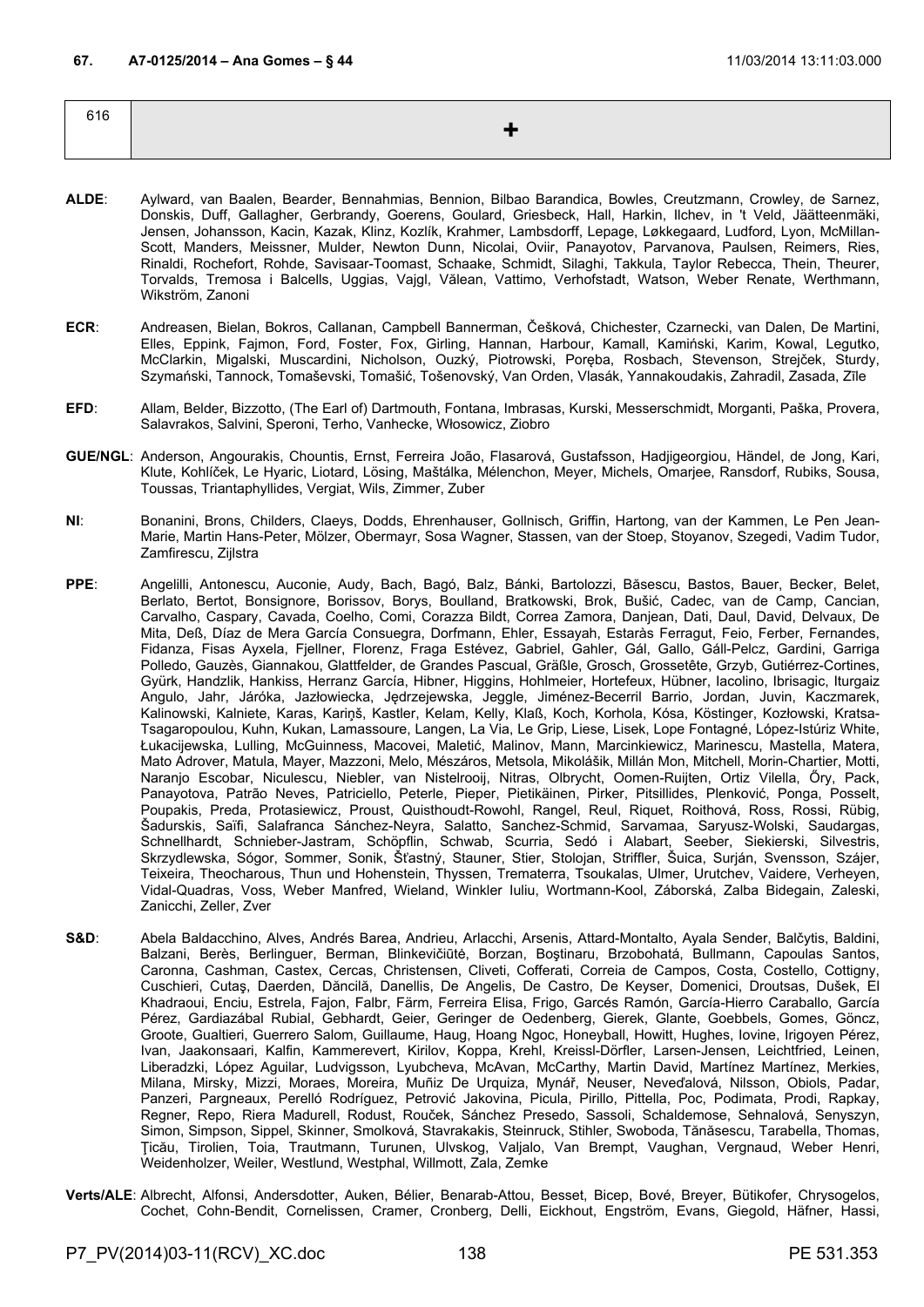Häusling, Hudghton, Irazabalbeitia Fernández, Jadot, Joly, Keller, Kiil-Nielsen, Lambert, Lamberts, Lichtenberger, Lochbihler, Lövin, Lunacek, Rivasi, Romeva i Rueda, Rühle, Sargentini, Schlyter, Schroedter, Schulz Werner, Smith, Staes, Tarand, Tavares, Taylor Keith, Trüpel, Turmes, Ždanoka, Zéribi

| $\overline{\phantom{0}}$ |  |
|--------------------------|--|

**NI**: Stadler

**EFD**: Agnew, Batten, Binev, Clark, Helmer

**GUE/NGL**: Murphy

- **NI:** Kovács, Morvai, Nattrass
- **S&D**: Paşcu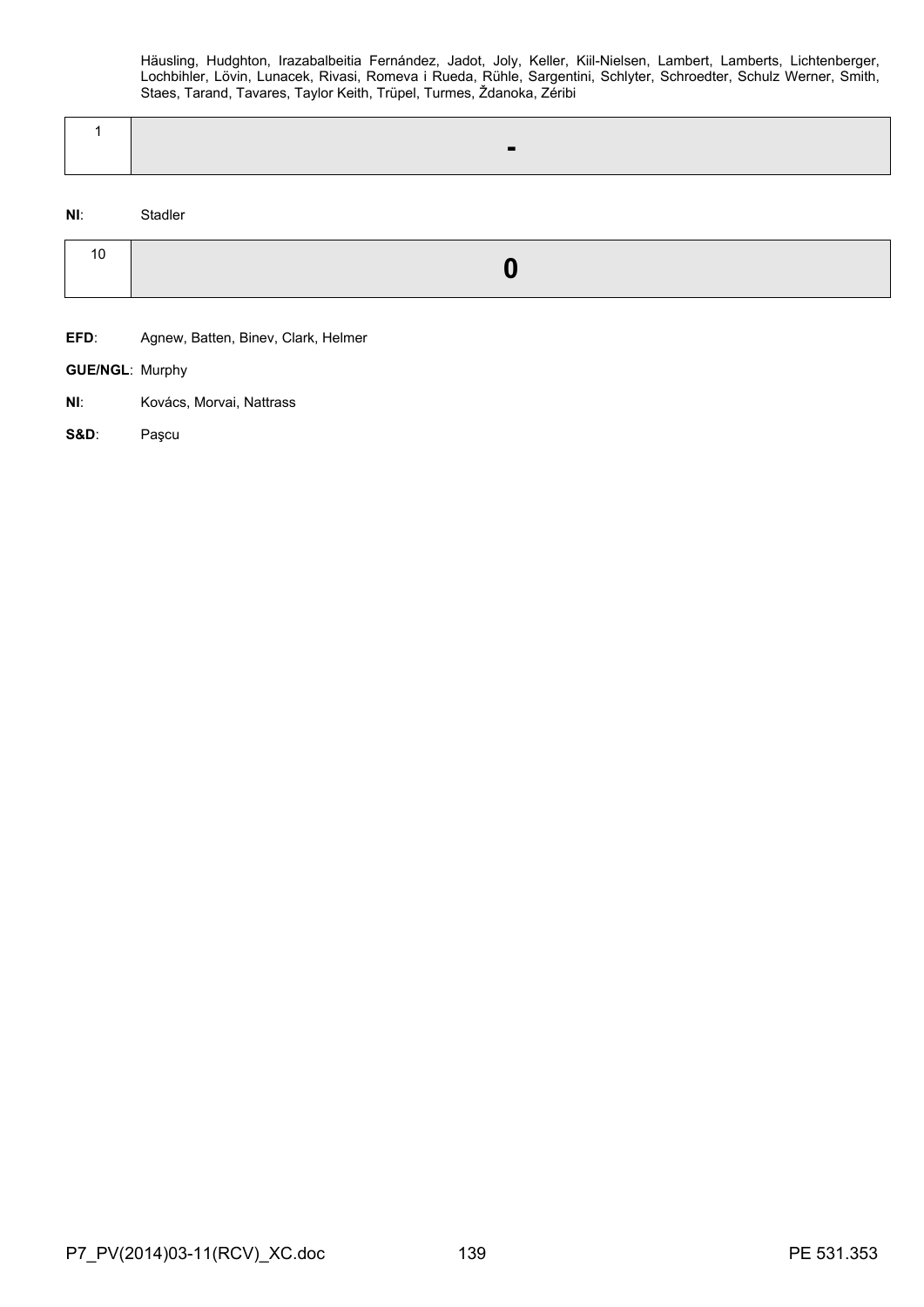| 546 |  |
|-----|--|
|     |  |
|     |  |

- **ALDE**: Aylward, van Baalen, Bearder, Bennahmias, Bennion, Bilbao Barandica, Bowles, Creutzmann, Crowley, Davies, de Sarnez, Donskis, Duff, Gallagher, Gerbrandy, Goulard, Griesbeck, Hirsch, Ilchev, in 't Veld, Jäätteenmäki, Jensen, Johansson, Kazak, Klinz, Kozlík, Lepage, Løkkegaard, Ludford, Lyon, Manders, Meissner, Mulder, Newton Dunn, Nicolai, Oviir, Panayotov, Parvanova, Paulsen, Reimers, Ries, Rochefort, Rohde, Savisaar-Toomast, Schaake, Schmidt, Silaghi, Takkula, Taylor Rebecca, Thein, Theurer, Torvalds, Tremosa i Balcells, Uggias, Vajgl, Vălean, Vattimo, Verhofstadt, Watson, Weber Renate, Werthmann, Wikström, Zanoni
- **ECR**: Andreasen, Bielan, Bokros, Campbell Bannerman, Češková, Chichester, Czarnecki, van Dalen, De Martini, Elles, Eppink, Fajmon, Foster, Hannan, Harbour, Kamall, Kamiński, Karim, Kowal, Legutko, McClarkin, McIntyre, Migalski, Muscardini, Nicholson, Ouzký, Piotrowski, Poręba, Rosbach, Stevenson, Strejček, Sturdy, Szymański, Tannock, Tomaševski, Tomašić, Tošenovský, Vlasák, Yannakoudakis, Zahradil, Zasada, Zīle
- **EFD**: Belder, Bizzotto, (The Earl of) Dartmouth, Fontana, Imbrasas, Kurski, Messerschmidt, Morganti, Paška, Provera, Salavrakos, Salvini, Speroni, Terho, Vanhecke, Włosowicz, Ziobro
- **GUE/NGL**: Vuljanić
- **NI**: Bonanini, Brons, Childers, Claeys, Dodds, Martin Hans-Peter, Mölzer, Obermayr, Sosa Wagner, van der Stoep, Szegedi, Vadim Tudor, Zamfirescu
- **PPE**: Angelilli, Antonescu, Arias Echeverría, Auconie, Audy, Bagó, Balz, Bánki, Bartolozzi, Băsescu, Bastos, Bauer, Becker, Belet, Bendtsen, Berlato, Bertot, Bonsignore, Borissov, Borys, Boulland, Bratkowski, Brok, Bušić, van de Camp, Carvalho, Casini, Caspary, Cavada, Coelho, Comi, Corazza Bildt, Correa Zamora, Danjean, Dati, Daul, David, Delvaux, De Mita, Deß, Dorfmann, Ehler, Essayah, Feio, Ferber, Fernandes, Fidanza, Fisas Ayxela, Fjellner, Florenz, Fraga Estévez, Gabriel, Gahler, Gál, Gallo, Gáll-Pelcz, Gardini, Gauzès, Giannakou, Glattfelder, de Grandes Pascual, Grossetête, Grzyb, Gyürk, Handzlik, Hankiss, Herranz García, Hibner, Higgins, Hohlmeier, Hökmark, Hortefeux, Hübner, Iacolino, Ibrisagic, Iturgaiz Angulo, Jahr, Járóka, Jazłowiecka, Jędrzejewska, Jeggle, Jiménez-Becerril Barrio, Jordan, Juvin, Kaczmarek, Kalinowski, Kalniete, Karas, Kariņš, Kastler, Kelam, Kelly, Klaß, Koch, Korhola, Kósa, Köstinger, Kozłowski, Kratsa-Tsagaropoulou, Kukan, Lamassoure, Langen, La Via, Le Grip, Liese, Lisek, Lope Fontagné, López-Istúriz White, Luhan, Łukacijewska, Lulling, Macovei, Maletić, Malinov, Mann, Marcinkiewicz, Marinescu, Mastella, Matera, Mato Adrover, Matula, Mayer, Mazej Kukovič, Mazzoni, Mészáros, Metsola, Mikolášik, Millán Mon, Mitchell, Morin-Chartier, Motti, Naranjo Escobar, Niculescu, Niebler, van Nistelrooij, Olbrycht, Oomen-Ruijten, Őry, Pack, Panayotova, Patrão Neves, Patriciello, Peterle, Pieper, Pietikäinen, Pirker, Pitsillides, Plenković, Ponga, Preda, Protasiewicz, Proust, Quisthoudt-Rowohl, Rangel, Riquet, Roithová, Ronzulli, Ross, Rossi, Rübig, Šadurskis, Saïfi, Salafranca Sánchez-Neyra, Salatto, Sanchez-Schmid, Sarvamaa, Saryusz-Wolski, Saudargas, Schnellhardt, Schnieber-Jastram, Schöpflin, Scurria, Sedó i Alabart, Seeber, Siekierski, Silvestris, Skrzydlewska, Sógor, Sommer, Sonik, Šťastný, Stauner, Stier, Stolojan, Striffler, Šuica, Svensson, Szájer, Teixeira, Thun und Hohenstein, Thyssen, Trematerra, Tsoukalas, Ulmer, Urutchev, Vaidere, Verheyen, Vidal-Quadras, Voss, Weber Manfred, Wieland, Winkler Iuliu, Wortmann-Kool, Záborská, Zalba Bidegain, Zaleski, Zanicchi, Zeller, Zver
- **S&D**: Abela Baldacchino, Alves, Andrés Barea, Andrieu, Arlacchi, Arsenis, Attard-Montalto, Ayala Sender, Badia i Cutchet, Balčytis, Baldini, Balzani, Berès, Berlinguer, Berman, Blinkevičiūtė, Borzan, Boştinaru, Brzobohatá, Bullmann, Caronna, Cashman, Castex, Cercas, Christensen, Cliveti, Cofferati, Costa, Costello, Cottigny, Cuschieri, Cutaş, Daerden, Dăncilă, Danellis, De Angelis, De Castro, De Keyser, Domenici, Droutsas, El Khadraoui, Enciu, Estrela, Fajon, Falbr, Färm, Ferreira Elisa, Flašíková Beňová, Frigo, Garcés Ramón, García Pérez, Gardiazábal Rubial, Gebhardt, Geier, Geringer de Oedenberg, Gierek, Goebbels, Gomes, Göncz, Gualtieri, Guerrero Salom, Guillaume, Gurmai, Haug, Hoang Ngoc, Honeyball, Hughes, Iovine, Irigoyen Pérez, Jaakonsaari, Kalfin, Kammerevert, Koppa, Krehl, Kreissl-Dörfler, Leichtfried, Leinen, Liberadzki, López Aguilar, Lyubcheva, McAvan, McCarthy, Maňka, Martin David, Martínez Martínez, Merkies, Milana, Mirsky, Mizzi, Moraes, Moreira, Muñiz De Urquiza, Mynář, Neuser, Neveďalová, Nilsson, Obiols, Padar, Panzeri, Papadopoulou, Pargneaux, Perelló Rodríguez, Petrović Jakovina, Picula, Pirillo, Pittella, Poc, Podimata, Prodi, Rapkay, Rapti, Regner, Repo, Riera Madurell, Rodust, Rouček, Sánchez Presedo, Schaldemose, Sehnalová, Senyszyn, Simon, Simpson, Sippel, Skinner, Smolková, Stavrakakis, Steinruck, Stihler, Swoboda, Tănăsescu, Tarabella, Thomas, Ţicău, Tirolien, Toia, Trautmann, Turunen, Ulvskog, Valjalo, Van Brempt, Vaughan, Vergnaud, Weber Henri, Weidenholzer, Weiler, Westlund, Westphal, Willmott, Yáñez-Barnuevo García, Zala, Zemke
- **Verts/ALE**: Albrecht, Alfonsi, Andersdotter, Auken, Bélier, Benarab-Attou, Bicep, Breyer, Bütikofer, Chrysogelos, Cochet, Cohn-Bendit, Cornelissen, Cramer, Cronberg, Delli, Demesmaeker, Durant, Eickhout, Engström, Evans, Giegold, Hassi, Häusling, Hudghton, Irazabalbeitia Fernández, Jadot, Joly, Keller, Kiil-Nielsen, Lambert, Lamberts, Lichtenberger, Lochbihler, Lövin, Lunacek, Rivasi, Romeva i Rueda, Rühle, Sargentini, Schlyter, Schroedter, Smith, Staes, Tarand, Tavares, Taylor Keith, Trüpel, Turmes, Ždanoka